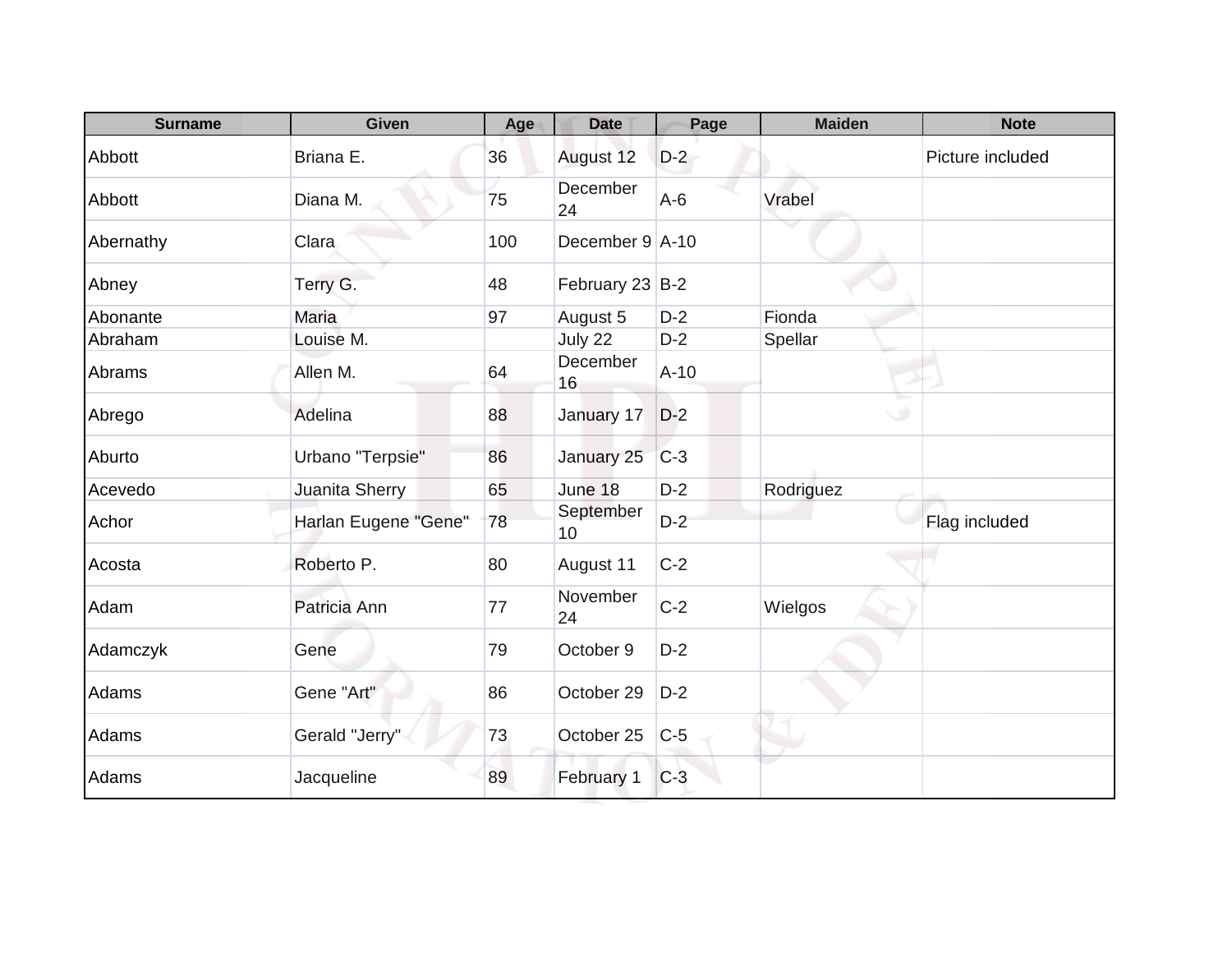| Adams     | Janet Louise                      | 78 | February 24 C-2    |       |              |                                        |
|-----------|-----------------------------------|----|--------------------|-------|--------------|----------------------------------------|
| Adams     | Joseph T., Jr.                    | 84 | February 6         | $D-2$ |              |                                        |
| Adams     | Sharon G., "Sherry"               | 65 | December<br>23     | $A-8$ | Parrish      |                                        |
| Adams     | Walter L.                         | 83 | May 12             | $C-2$ |              | Picture included                       |
| Adema     | Gladys Naomi                      | 91 | May 15             | $D-2$ | <b>Baity</b> | Full name Gladys<br>Naomi Mobley Adema |
| Ader      | Robert P.                         | 83 | June 23            | $C-2$ |              | Flag included                          |
| Adler     | Edward                            | 84 | February 12 C-2    |       |              |                                        |
| Agerter   | <b>John Paul</b>                  | 80 | March 10           | $C-2$ |              |                                        |
| Agonis    | Albin J.                          | 91 | April 7            | $C-2$ |              |                                        |
| Aguilera  | Elvira "Vera"                     | 80 | July 26            | $C-5$ | Pena         | Picture included                       |
| Aigner    | Shirley B.                        | 85 | November 4 C-2     |       | <b>Burns</b> | Picture included                       |
| Ailes     | Arthur C.                         | 97 | February 5         | $D-2$ |              |                                        |
| Ailes     | Randall Neil "Randy"              | 59 | January 18         | $C-3$ |              |                                        |
| Alaimo    | Jason Timothy, Jr. "J.T." 7 weeks |    | September          | $C-2$ |              | Picture included                       |
| Albertson | <b>Christopher Glenn</b>          | 26 | February 1         | $C-3$ |              |                                        |
| Alcantar  | Kerkyra Tara "Keri"               | 32 | September          | $D-2$ |              |                                        |
| Alcuin    | Fr. William OFM Cap.              | 89 | March 8            | $C-3$ |              | Picture included                       |
| Alderfer  | Nickolas A.                       | 25 | November 2 C-2     |       |              |                                        |
| Aldrich   | <b>Shirley Lee</b>                | 92 | January 4          | $C-3$ | Lennert      |                                        |
| Aldridge  | <b>Andrew Nicholas</b>            | 26 | March <sub>5</sub> | $D-2$ |              |                                        |
| Aleman    | Guadalupe, Sr.                    | 73 | May 1              | $E-2$ |              |                                        |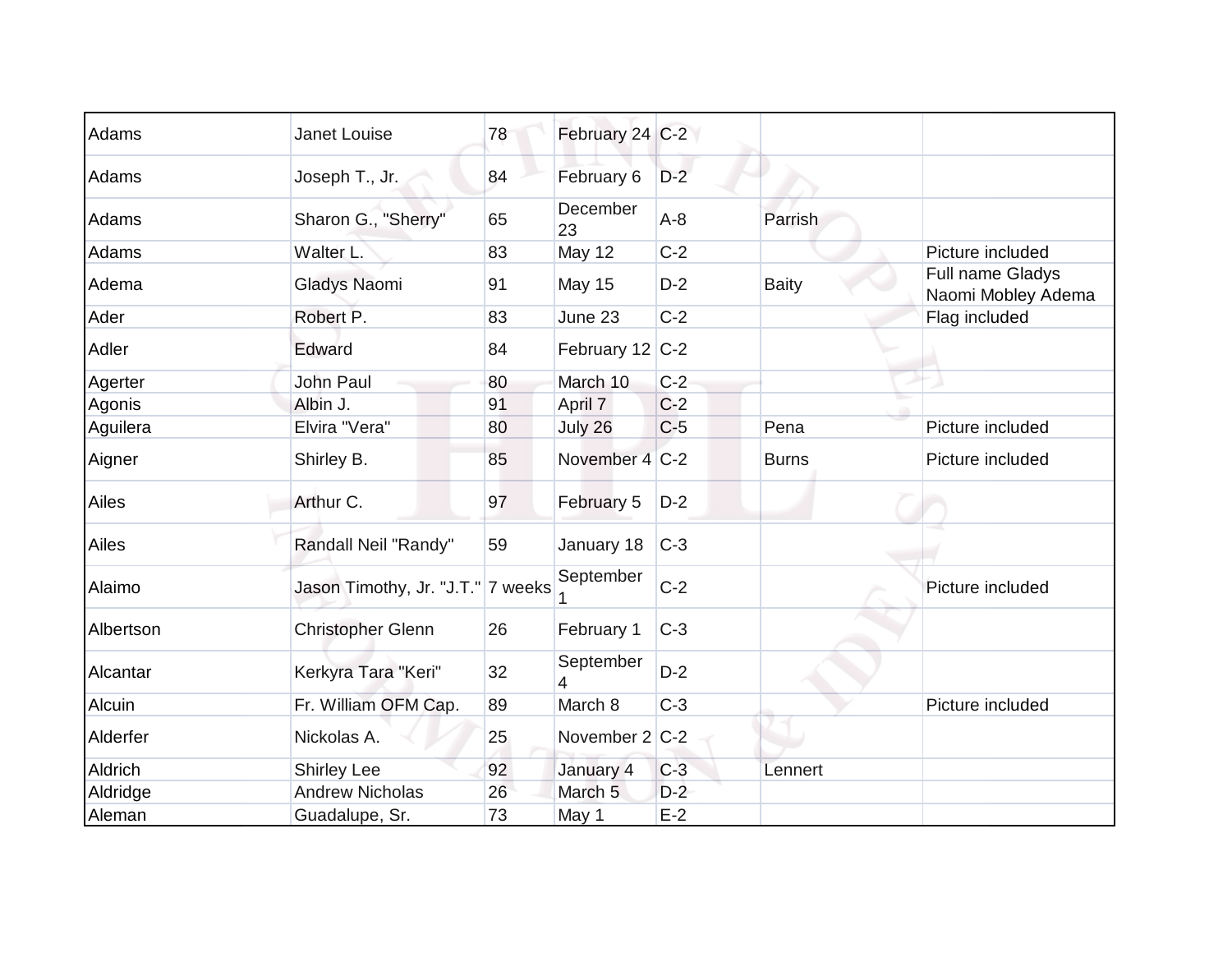| Alexander   | David Lee                  | 61 | June 19         | $D-2$  |                    |                    |
|-------------|----------------------------|----|-----------------|--------|--------------------|--------------------|
| Alexander   | Debbie A.                  | 58 | January 22      | $C-2$  | <b>Skrocki</b>     | Picture included   |
| Alexander   | Maureen Ellen              | 64 | August 15       | $D-2$  | Pallone            |                    |
| Alexander   | <b>Walter Gene "Fritz"</b> | 88 | July 18         | $D-2$  |                    | Flag included      |
| Algozine    | Joseph R.                  | 78 | June 11         | $D-2$  |                    |                    |
| Alilovich   | <b>Margaret Ellen</b>      | 87 | January 20      | $C-2$  | Livak              | Picture included   |
| Allard      | Allen A.                   | 90 | December<br>31  | $A-8$  |                    |                    |
| Allen       | Dean                       | 82 | January 2       | $D-2$  |                    | Flag included      |
| Allen       | <b>Gary Lee</b>            | 72 | June 13         | $D-2$  |                    | Flag included      |
| Allen       | <b>Judith</b>              | 74 | February 24 C-2 |        | w<br>O'Brien       |                    |
| Allen       | Kenneth S.                 | 76 | April 5         | $A-10$ |                    |                    |
| Allen       | Lloyd Dale                 | 69 | February 20 C-2 |        |                    |                    |
| Allen       | Margie Lee "Honey<br>baby" | 81 | August 16       | $C-3$  | <b>McCallister</b> |                    |
| Allison     | Deborah K.                 | 60 | July 23         | $D-2$  | <b>Best</b>        |                    |
| Almodovar   | Julio "Cesar"              | 67 | December<br>27  | $A-10$ |                    | Picture included   |
| Alvarado    | Marco A.                   | 18 | July 7          | $C-2$  |                    |                    |
| Alvardo     | Elizabeth F.               | 56 | December<br>16  | $A-10$ |                    | Picture included   |
| Ambrozaitis | Kazys G., M.D.             | 97 | August 19       | $D-2$  |                    | Picture included   |
| Amendola    | Albert                     | 98 | August 8        | $D-2$  |                    | Flag included      |
| Amling      | Rachel K.                  | 83 | May 6           | $D-2$  | Kasten             |                    |
| Ammerman    | Kathryn M.                 | 56 | <b>May 29</b>   | $D-2$  | Reynolds           | Picture includeded |
| Amos        | Douglas E.                 | 58 | June 20         | $D-2$  |                    | Flag included      |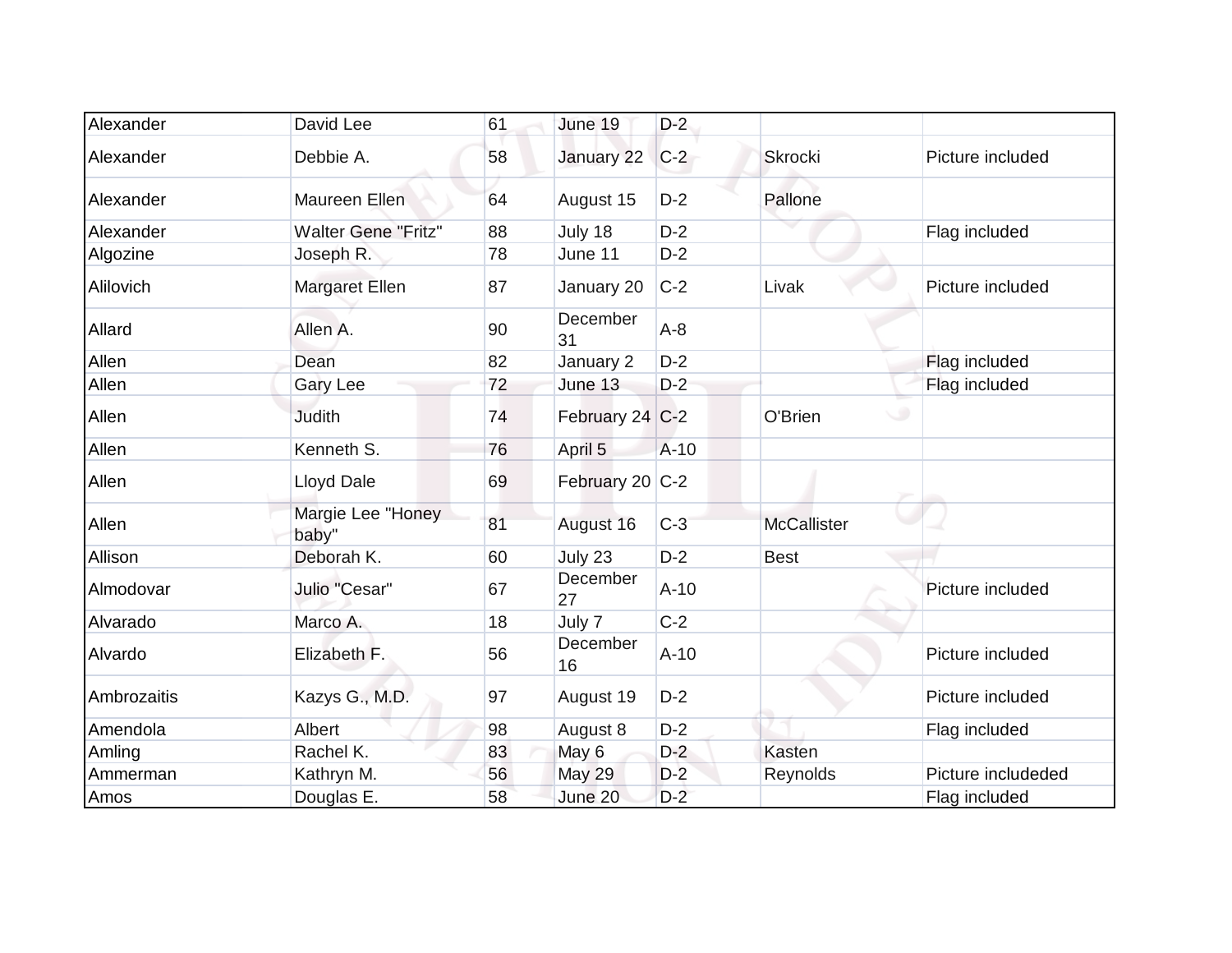| Amos            | <b>Grace Lucile "Lou"</b> | 100 | August 17                   | $B-2$ | Dorland            | Picture included           |
|-----------------|---------------------------|-----|-----------------------------|-------|--------------------|----------------------------|
| Amstein         | Jeffery E.                | 35  | November 5 D-2              |       |                    |                            |
| Anders          | Mary Elizabeth            | 93  | March 31                    | $C-2$ |                    |                            |
| Anderson        | <b>Betty Jane</b>         | 88  | August 27                   | $D-3$ | Einspahr           | Picture included           |
| Anderson        | Carroll G., Jr.           | 81  | January 11                  | $C-3$ |                    | Masonic emblem<br>included |
| Anderson        | <b>Charlotte Mildred</b>  | 88  | March 26                    | $C-2$ | Jeske              |                            |
| Anderson        | <b>Denise</b>             | 64  | October 23                  | $D-2$ |                    |                            |
| Anderson        | <b>Gregory Lee</b>        | 61  | February 5                  | $D-2$ |                    | Picture included           |
| Anderson        | Tamara Kaye               | 88  | August 27                   | $D-3$ | <b>Billingsley</b> |                            |
| Anderson        | Virginia "Ginny"          | 75  | August 7                    | $D-2$ |                    |                            |
| Anderson        | William A.                | 88  | March 19                    | $D-6$ |                    | Picture included           |
| Andjelkovich    | Helen                     | 83  | September<br>16             | $D-2$ | <b>Streisel</b>    |                            |
| Andreakis       | Hope                      | 87  | November<br>19              | $D-2$ |                    | <b>Cross included</b>      |
| Andreoli-Sauter | Patricia                  | 85  | September<br>$\overline{2}$ | $D-2$ | Weller             |                            |
| Andrews         | <b>Charles Albert</b>     | 83  | May 7                       | $D-2$ |                    |                            |
| Andrezejak      | Mildred B. "Millie"       | 90  | August 5                    | $D-2$ |                    |                            |
| Andruch         | Melody                    | 55  | November<br>20              | $D-2$ | <b>Fisher</b>      | Picture included           |
| Angelson        | Kathleen                  | 62  | March 8                     | $C-3$ | Kaszuba            |                            |
| Anguiano        | Maria F.                  | 86  | January 7                   | $E-2$ |                    |                            |
| Antecki         | Bill "Tex"                | 82  | July 29                     | $D-2$ |                    |                            |
| Anthony         | Larry D.                  | 63  | November<br>20              | $D-2$ |                    |                            |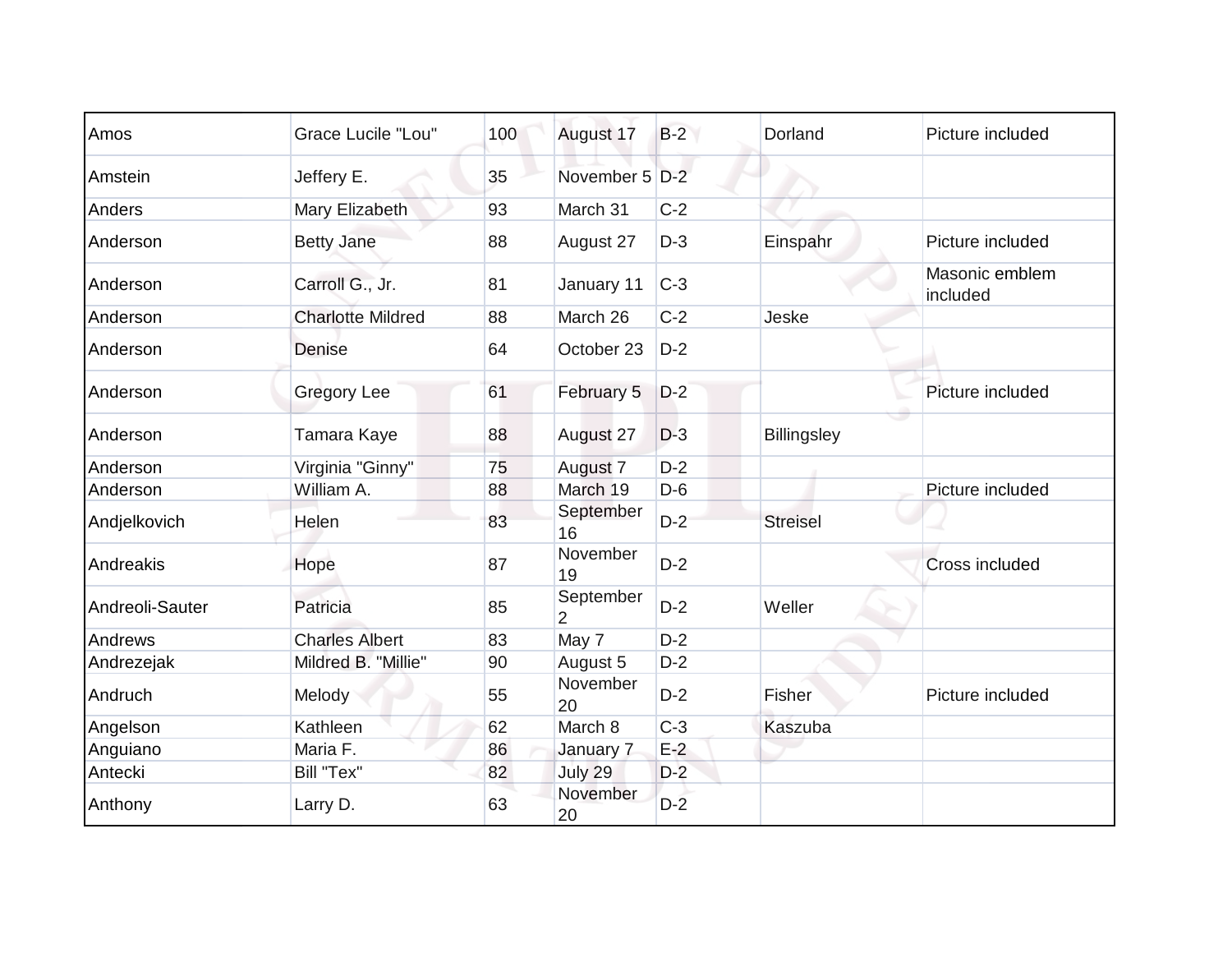| Antich       | Rose Ann              | 77 | August 18       | $C-2$  | Popovich        |                  |
|--------------|-----------------------|----|-----------------|--------|-----------------|------------------|
| Antoniadis   | Tony                  | 82 | February 25 E-2 |        |                 | Cross included   |
| Antoniak     | Eleanor R.            | 79 | January 24      | $D-2$  |                 |                  |
| Antonietti   | <b>Retta Faye</b>     | 84 | June 21         | $C-3$  | Gillespie       | Picture included |
| Antonson     | Jill B.               | 71 | March 3         | $C-2$  | Harsh           |                  |
| Appel        | Kenneth F., Jr.       | 65 | May 1           | $E-2$  |                 |                  |
| Applegate    | Mary Lou              | 82 | February 27 C-2 |        |                 |                  |
| Appleman     | Mary E.               | 93 | March 20        | $D-2$  | Beghtel         | Picture included |
| Arana        | Michael "Mike"        | 63 | October 10      | $B-2$  |                 |                  |
| Arceo        | Margaret S.           | 75 | January 27      | $C-2$  | Gomez           |                  |
| Archible     | Leora, "Lola"         | 77 | December<br>13  | $A-10$ |                 |                  |
| Ard          | Nancy Roberta         | 68 | January 17      | $D-2$  | Newson          |                  |
| Ardelean     | George                | 89 | September<br>27 | $C-5$  |                 |                  |
| Arena        | Rose C.               | 72 | September<br>13 | $C-5$  |                 | Picture included |
| Argadine     | <b>Thelma Corrine</b> | 91 | May 8           | $D-2$  | Shepherd        |                  |
| Argyropoulos | Ekaterini             | 75 | January 20      | $C-2$  | Kostopanagiotou |                  |
| Armato       | Josephine             | 93 | February 1      | $C-3$  |                 |                  |
| Armstrong    | Frank D.              | 62 | October 14      | $D-2$  |                 | Picture included |
| Armstrong    | James                 | 79 | April 17        | $D-2$  |                 |                  |
| Armstrong    | William I.            | 78 | January 8       | $D-2$  |                 |                  |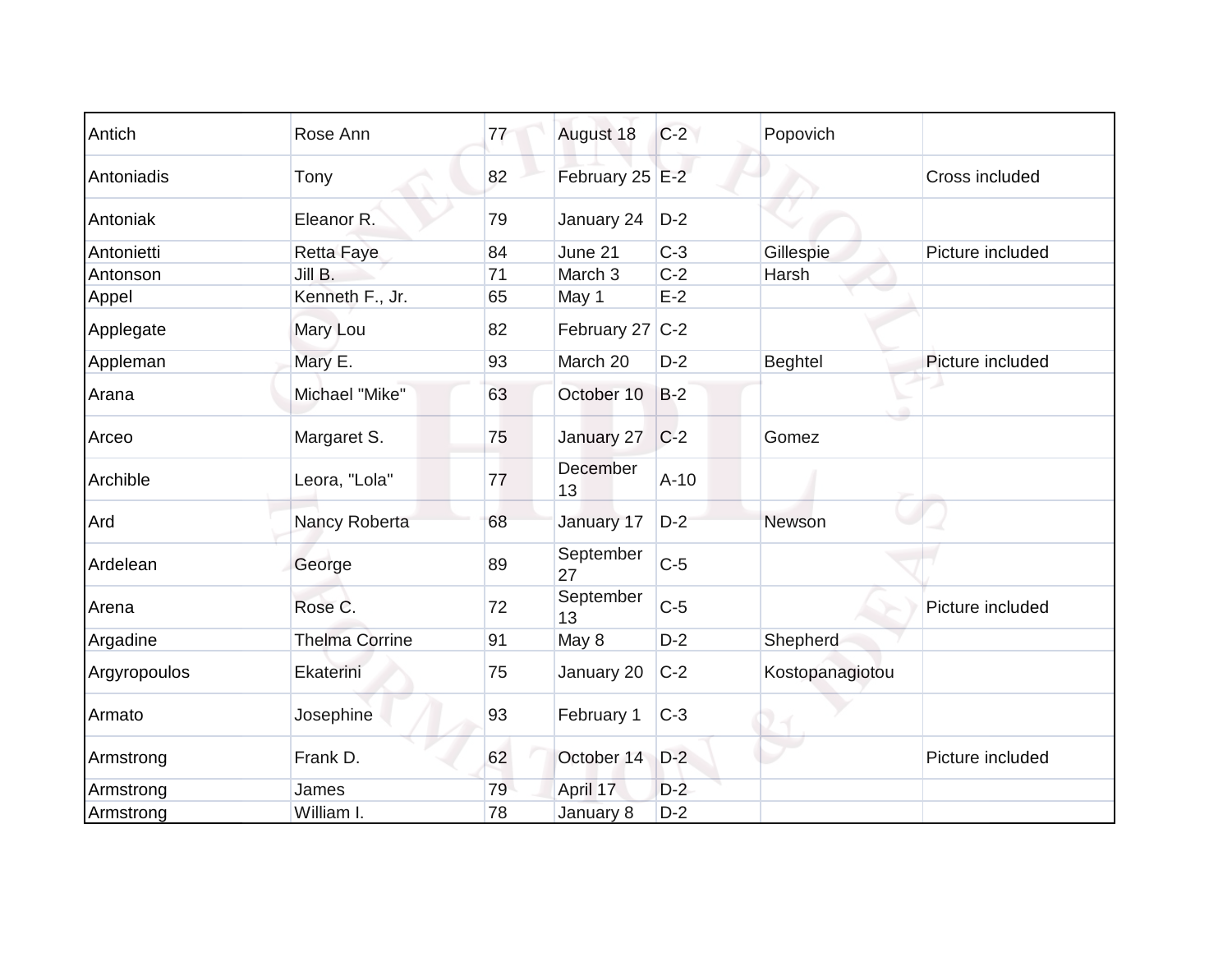| Arnett              | Harry Clay, I            | 77    | August 9       | $C-3$  |           |                              |
|---------------------|--------------------------|-------|----------------|--------|-----------|------------------------------|
| Arnold              | Donald                   | 82    | <b>May 28</b>  | $D-2$  |           | Flag and picture<br>included |
| Arnold              | LaVerne                  | 90    | August 2       | $C-3$  |           |                              |
| Arreguin            | Nicolas G                | 84    | March 26       | $C-2$  |           |                              |
| Arthofer            | Helen T. "Suzy"          | 91    | October 14     | $D-2$  | Rehling   |                              |
| Artibey             | Michael A.               | 71    | November<br>25 | $D-2$  |           |                              |
| Arwood              | <b>Mason Alexander</b>   | 1 day | May 7          | $D-2$  |           |                              |
| Arzumanian          | Alexander B.             | 91    | November<br>10 | $B-2$  |           | Picture included             |
| Asbridge            | William "Clinton"        | 74    | August 9       | $C-3$  |           |                              |
| Ashby               | Brooklyn L.              | 20    | August 2       | $C-3$  | Hamilton  |                              |
| Asher               | Deanna Faye              | 68    | March 14       | $D-2$  | Croft     | Picture included             |
| Ashley              | Margaret A. "Peg"        | 88    | January 4      | $C-3$  | Stouder   |                              |
| Ashley              | Willard G., III, "Billy" | 44    | December<br>18 | $A-6$  |           | Picture included             |
| Astolas             | Katherine "Kay"          | 90    | April 23       | $D-2$  | Canonie   |                              |
| Atilano             | Rufino, Sr. "Carzares"   | 86    | April 5        | $A-10$ |           | Picture included             |
| Atwood              | Dorothy A.               | 94    | July 7         | $C-2$  | Payette   |                              |
| Atwood              | Irene                    | 86    | August 3       | $C-2$  | Christian |                              |
| Augustino           | Laura M.                 | 44    | August 21      | $D-2$  | Andreani  |                              |
| Auskalnis           | Helen                    | 88    | August 22      | $B-3$  |           |                              |
| Austgen             | Edward R.                | 56    | September<br>5 | $B-2$  |           |                              |
| Austin              | David                    | 72    | December<br>18 | $A-6$  |           |                              |
| Austin              | Marietta                 | 71    | April 16       | $D-6$  |           |                              |
| <b>Austin-Wiers</b> | Ethel                    |       | April 23       | $D-2$  |           |                              |
| Auter               | Teroko S.                | 89    | March 23       | $B-2$  |           |                              |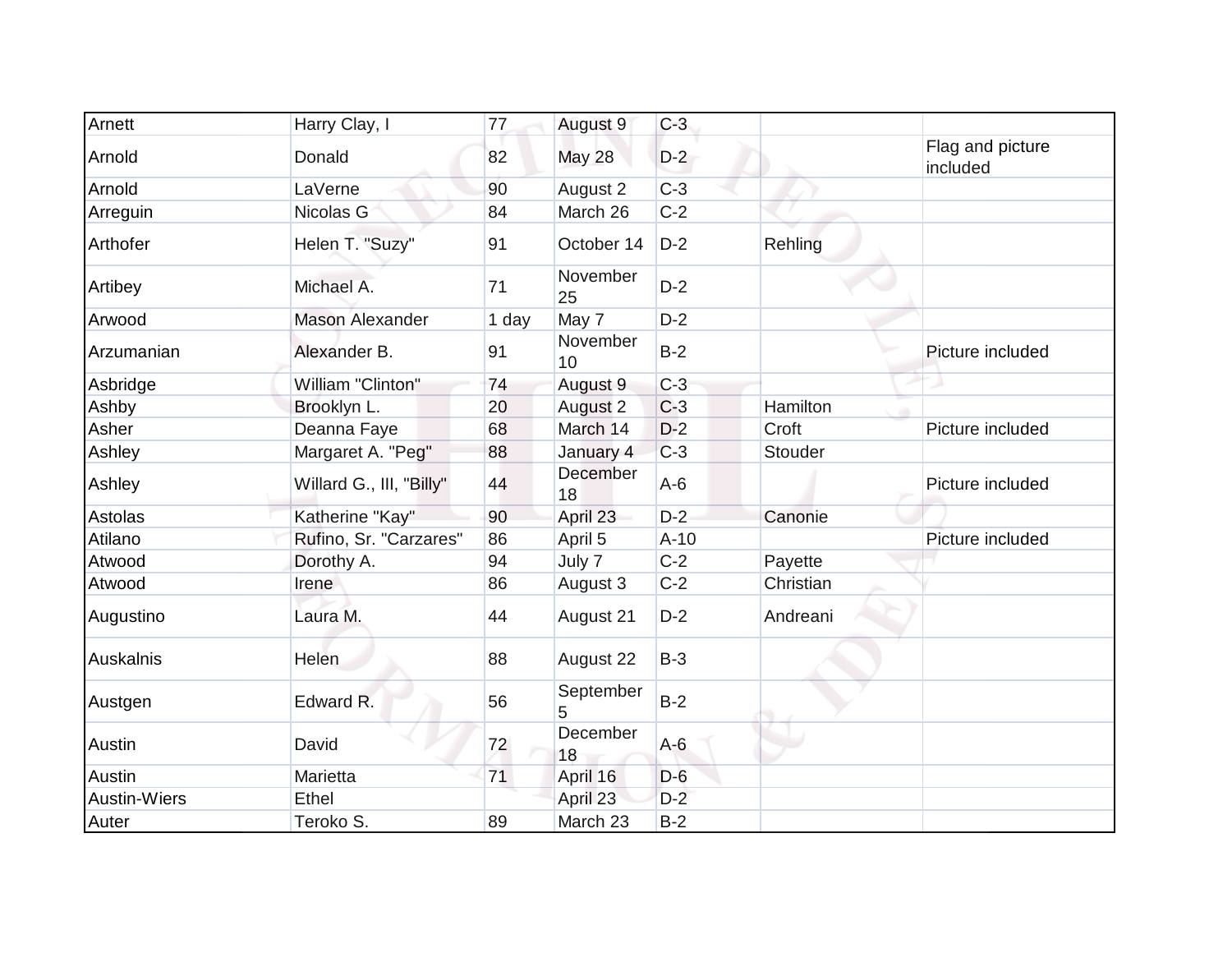| Auwerda             | Daniel Allen            | 60  | August 23              | $C-5$ |                 |                    |
|---------------------|-------------------------|-----|------------------------|-------|-----------------|--------------------|
| Avery               | Maurice Palmer, Jr.     | 104 | July 5                 | $C-3$ |                 |                    |
| Ayala               | Jerry                   | 42  | May 22                 | $D-2$ |                 | Firefighter emblem |
| Aylesworth          | Frances B.              | 97  | July 15                | $D-2$ |                 |                    |
| <b>Babas</b>        | Joseph J. "Joe"         | 87  | July 10                | $D-2$ |                 | Flag included      |
| <b>Babcock</b>      | David                   | 74  | July 15                | $D-2$ |                 | Picture included   |
| <b>Babcock</b>      | Edward J.               | 68  | April 16               | $D-6$ |                 |                    |
| <b>Babich</b>       | Marie                   | 98  | March 26               | $C-2$ |                 |                    |
| <b>Babick</b>       | John J.                 | 91  | February 1             | $C-3$ |                 | Flag included      |
| <b>Babicka</b>      | Anthony F., Jr.         | 77  | March 22               | $C-5$ |                 | Flag included      |
| <b>Baburek</b>      | Vincent                 | 75  | August 12              | $D-2$ |                 |                    |
| Bach                | Dolores Jane            | 70  | September<br>30        | $D-2$ | Holland         |                    |
| <b>Bachan-Riebe</b> | Kathleen                | 71  | July 19                | $C-4$ | Kavanaugh       | Picture included   |
| <b>Bachich</b>      | Mary Ann                | 74  | November<br>15         | $C-5$ | <b>Bycznski</b> |                    |
| Bachmann            | Virginia E.             | 86  | March 6                | $E-2$ | Young           |                    |
| <b>Backensto</b>    | Dr. Arthur B., Jr.      | 88  | May 27                 | $D-2$ |                 | Flag included      |
| Baczkowski          | Varilla J.              | 89  | December $9 \mid A-10$ |       | Anders          |                    |
| <b>Bader</b>        | Catherine M.            | 89  | February 5             | $D-2$ |                 |                    |
| Badnarik            | <b>Elaine Margarite</b> | 81  | April 30               | $D-2$ | Gima            | Picture included   |
| <b>Badten</b>       | Christopher A.          | 58  | July 19                | $C-3$ |                 |                    |
| Badylak             | Mary Catherine          | 84  | June 6                 | $D-4$ | Fisher          |                    |
| <b>Baggs</b>        | Hazel Rosemary "Rose"   | 88  | December 1             | $B-2$ | <b>Tucker</b>   |                    |
| <b>Bailey</b>       | Robert (Bob)            | 73  | February 1             | $C-3$ |                 |                    |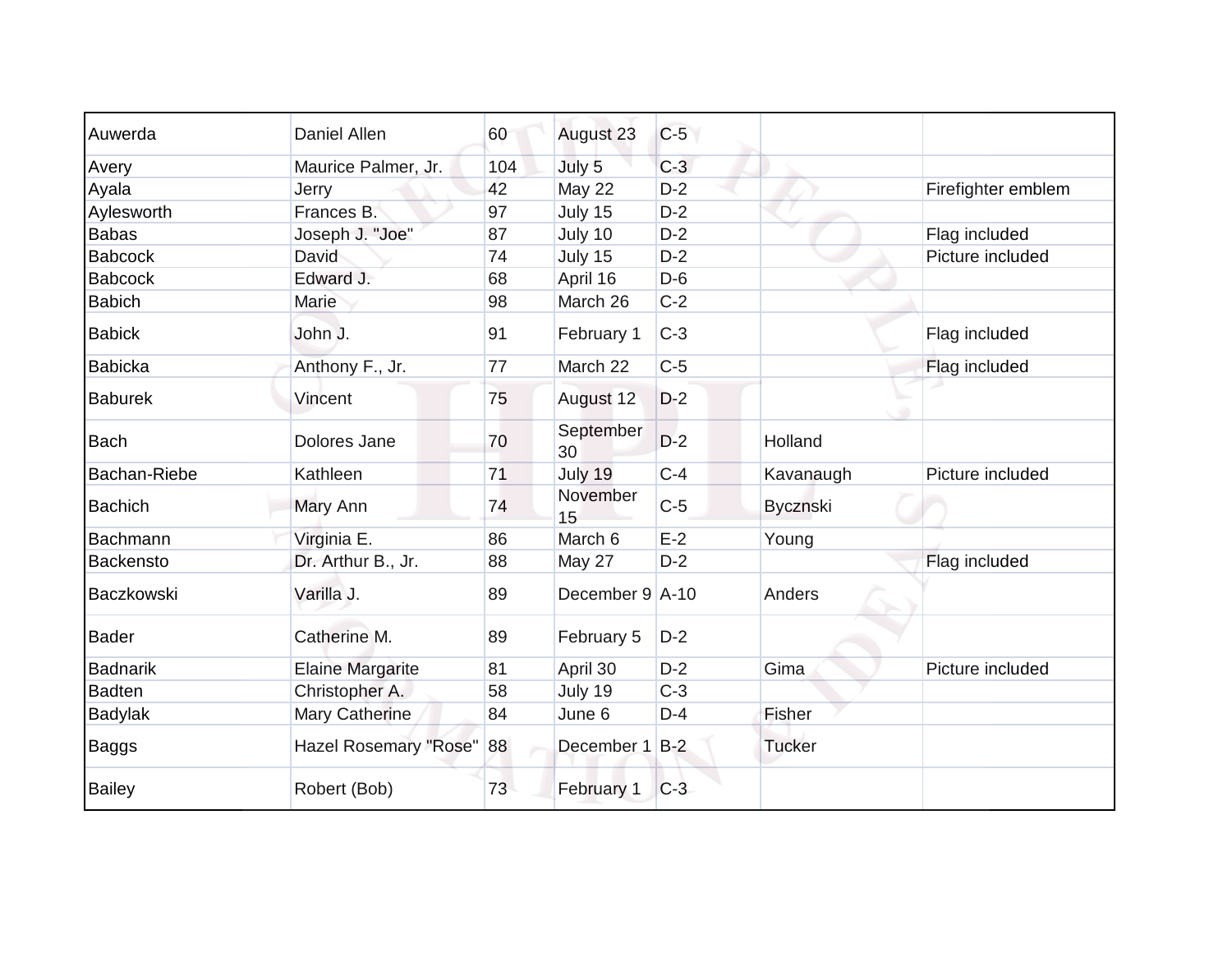| <b>Bailey</b>   | Shishmon Dwayne         | 57 | December 4 D-2 |       |                 |                                                                            |
|-----------------|-------------------------|----|----------------|-------|-----------------|----------------------------------------------------------------------------|
| <b>Bailey</b>   | Vestal "Sug"            | 93 | July 27        | $C-2$ |                 |                                                                            |
| Bainbridge      | Dr. Phillip Eugene, Jr. | 48 | October 5      | $D-2$ |                 |                                                                            |
| <b>Baisley</b>  | Maria "Lupe"            | 92 | March 1        | $C-3$ | <b>Bernal</b>   | Picture included                                                           |
| <b>Baker</b>    | <b>Bette Louise</b>     | 82 | October 4      | $C-5$ | <b>Schultze</b> |                                                                            |
| <b>Baker</b>    | Garner L. "Bud"         | 83 | October 29     | $D-2$ |                 | Flag included                                                              |
| <b>Baker</b>    | <b>Irene Mary</b>       | 98 | November<br>10 | $B-2$ | Schmal          | <b>Pictures Included Full</b><br>name Irene Mary<br><b>Sterbenic Baker</b> |
| <b>Baker</b>    | Mary E.                 | 78 | January 7      | $E-2$ | White           | Picture included Full<br>name Maru E. Baker<br>Landrum                     |
| <b>Baker</b>    | <b>Timothy Ronald</b>   | 71 | January 2      | $D-2$ |                 | Picture included                                                           |
| <b>Bakken</b>   | Judith C.               |    | May 31         | $C-5$ |                 |                                                                            |
| <b>Balaz</b>    | Anna                    | 87 | April 21       | $C-2$ |                 |                                                                            |
| <b>Balazs</b>   | Stephen J. "Spanky"     | 77 | March 29       | $C-7$ |                 | Flag included                                                              |
| <b>Balcerak</b> | William "Bill"          | 88 | September<br>9 | $D-2$ |                 | Flag included                                                              |
| <b>Baldin</b>   | <b>Mylane Anne</b>      | 68 | March 30       | $B-2$ | Miller          |                                                                            |
| <b>Baldwin</b>  | Duane                   | 84 | December 6 C-3 |       |                 |                                                                            |
| <b>Baldwin</b>  | Lynda J.                | 69 | June 2         | $C-2$ | Krompack        |                                                                            |
| <b>Bales</b>    | Donald A.               | 76 | December 2 D-2 |       |                 |                                                                            |
| <b>Bales</b>    | Donald E. Sr.           | 86 | October 19     | $C-2$ |                 | Flag included                                                              |
| <b>Balinao</b>  | Deena                   | 60 | April 29       | $E-2$ | Aumiller        |                                                                            |
| Ball            | Sharon                  | 73 | August 19      | $D-2$ | Forrester       |                                                                            |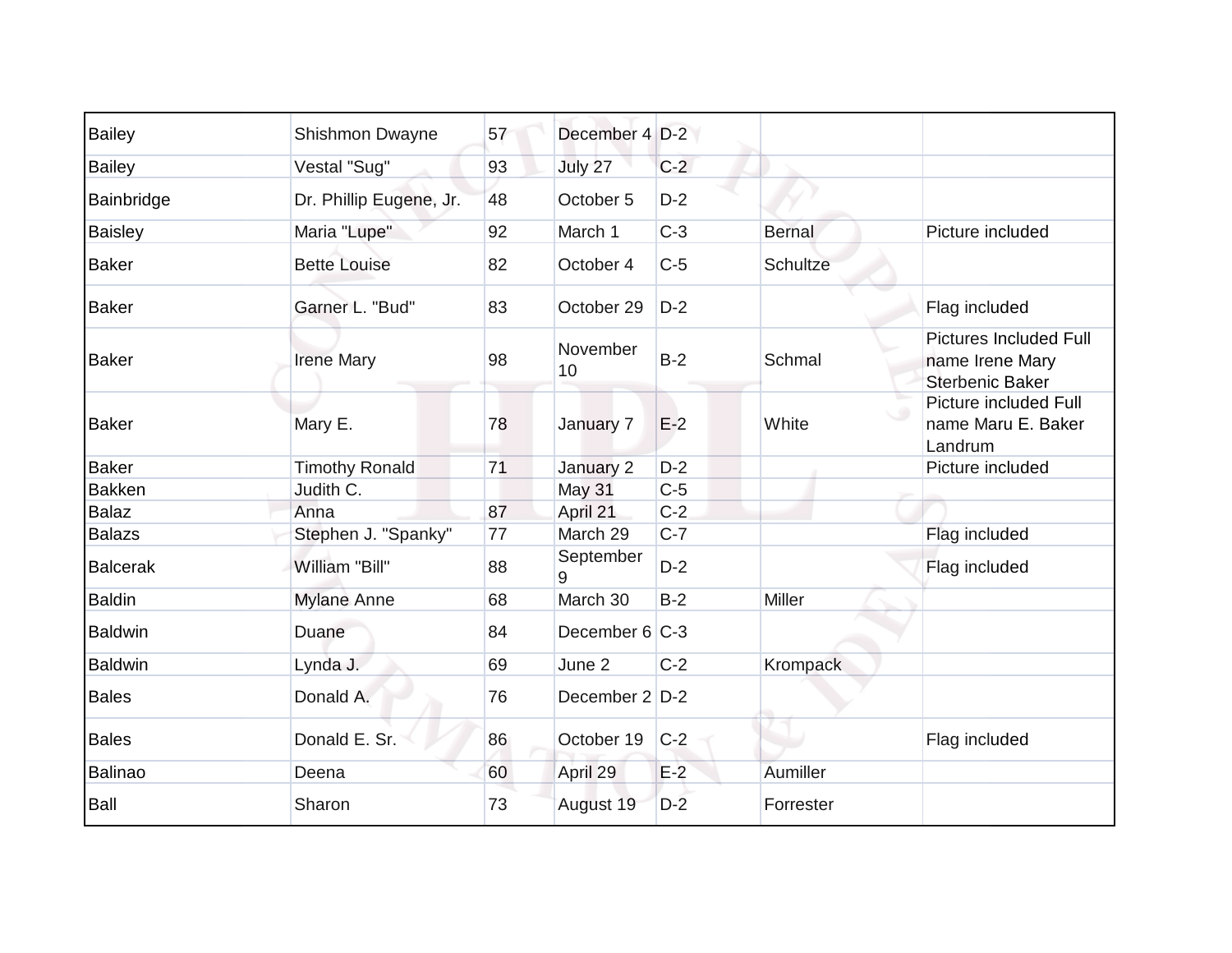| Ball             | Vada Opal              | 91 | June 12             | $D-2$ |                |                              |
|------------------|------------------------|----|---------------------|-------|----------------|------------------------------|
| <b>Ballah</b>    | Vernon R.              | 86 | August 6            | $D-2$ |                | Flag included                |
| <b>Ballard</b>   | <b>Eric Richard</b>    | 26 | April 8             | $D-2$ |                |                              |
| <b>Ballard</b>   | Joyce                  | 84 | April 8             | $D-2$ | <b>Miller</b>  |                              |
| Ballestero       | Delores D.             | 78 | March 22            | $C-5$ |                | Picture included             |
| <b>Ballor</b>    | Glenn M.               | 38 | May 14              | $D-2$ |                | Picture included             |
| <b>Ballou</b>    | Dale Lynn              | 61 | January 20          | $C-2$ | Geheb          | Flag included                |
| <b>Balzarini</b> | Aldo A.                | 86 | August 29           | $B-2$ |                | Flag included                |
| <b>Bambulas</b>  | Carol A.               | 76 | February 27 $ C-2 $ |       | Coleman        |                              |
| <b>Banashak</b>  | Lillian G.             | 93 | July 16             | $D-2$ | <b>Szostek</b> |                              |
| <b>Banashak</b>  | William J., Sr. "Bill" | 82 | December 2 D-2      |       |                | Flag and picture<br>included |
| Bandy            | Robert L. "Bobby"      | 82 | June 2              | $C-2$ |                | Flag included                |
| Bane             | Fern                   | 98 | May 17              | $C-5$ | <b>Dilts</b>   |                              |
| Bane             | Wesley "Dean"          | 64 | November 4 C-2      |       |                |                              |
| Banjura          | Gloria G.              | 93 | August 5            | $D-2$ |                |                              |
| <b>Banks</b>     | Randall, Sr.           | 79 | June 24             | $D-2$ |                | Picture included             |
| <b>Banks</b>     | Ronald E.              | 69 | February 5          | $D-2$ |                |                              |
| <b>Bankston</b>  | <b>Marvin Dale</b>     | 79 | June 18             | $D-2$ |                | Picture included             |
| <b>Banske</b>    | Barbara A. "Mrs. B"    |    | September<br>30     | $D-2$ | Falat          |                              |
| Banyai           | Frank S., Jr.          | 96 | March 31            | $C-2$ |                |                              |
| <b>Bapst</b>     | Nancy L.               | 73 | January 8           | $D-2$ | Cawthron       |                              |
| Baran            | Joyce M.               | 58 | June 11             | $D-2$ | Craft          |                              |
| Baranko          | Edward P.              | 85 | April 14            | $C-2$ |                | Flag included                |
| Barany           | Ruth M.                | 88 | April 9             | $D-2$ | Fischer        |                              |
| <b>Barath</b>    | Frank Charles, Sr.     | 78 | March 27            | $D-2$ |                |                              |
| <b>Barbeau</b>   | <b>Shirley Marie</b>   | 78 | May 31              | $C-5$ | Shannon        |                              |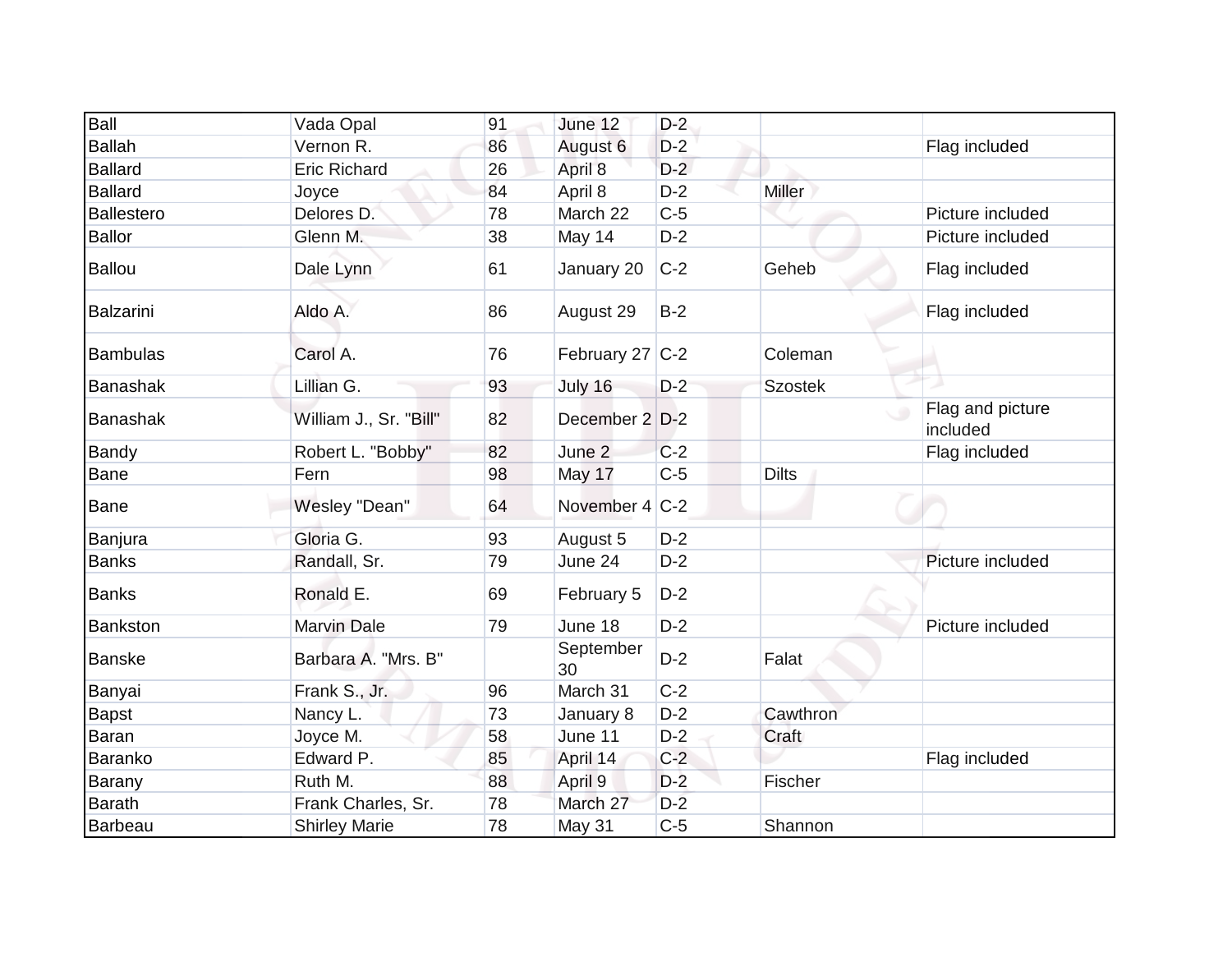| <b>Barber</b>     | <b>Betty Jean</b>              | 89 | December<br>10        | $A-8$   | Purdy        |                              |
|-------------------|--------------------------------|----|-----------------------|---------|--------------|------------------------------|
| <b>Barber</b>     | Richard J. "Red"               | 83 | July 10               | $D-2$   |              |                              |
| <b>Barbier</b>    | Josephine Agnes                | 99 | April 9               | $D-2$   | <b>Nowak</b> | Picture included             |
| <b>Barkauskas</b> | Robert J.                      | 77 | February 12 C-2       |         |              |                              |
| <b>Barker</b>     | Dorothy Sue                    | 76 | November<br>10        | $B-2$   | Smith        |                              |
| <b>Barker</b>     | Mark E.                        | 63 | February 18 E-2       |         |              |                              |
| <b>Barkey</b>     | Emma Marie                     | 69 | April 10              | $D-2$   | Williams     | Picture included             |
| Barlog            | Adeline B. "Addie"             | 89 | April 25              | $D-2$   | Lesniewski   | Picture included             |
| Barloga           | Vivienne                       | 83 | <b>May 28</b>         | $D-2$   |              |                              |
| <b>Barnard</b>    | <b>Lillian Lucile</b>          | 88 | April 15              | $D-2$   | Feddersen    | Picture included             |
| <b>Barnes</b>     | Barbara Rae                    | 71 | July 19               | $C-3$   | Simmons      |                              |
| Barnes            | Bonnie Jean                    | 75 | July 7                | $C-2$   | Rainwater    |                              |
| <b>Barnes</b>     | Juanita June                   | 93 | May 8                 | $D-2$   |              |                              |
| <b>Barnes</b>     | <b>Richard Lee "Rick"</b>      | 55 | September<br>22       | $C-2$   |              | Flag included                |
| <b>Barnes</b>     | Zachary M.                     | 20 | November 5 D-2        |         |              |                              |
| <b>Barnett</b>    | Ernestine G.<br>"Missionary"   | 87 | August 7              | $D-2$   | Cooley       | Picture included             |
| <b>Barnett</b>    | Glenn, Jr. "Sunny"             | 79 | April 1               | $D-2$   |              |                              |
| Barnett           | William Robert, III<br>"Bucky" | 54 | June 11               | $D-2$   |              |                              |
| <b>Barney</b>     | Alice M.                       | 89 | April 26              | $C-3$   |              |                              |
| Barocio           | Maria Guadalupe                | 84 | December<br>22        | $A - 7$ | Villa        |                              |
| Baron             | Eugene Walter                  | 72 | January 4             | $C-3$   |              |                              |
| Barr              | Dorothy E. "Dottie"            | 84 | March 19              | $D-6$   | Perry        |                              |
| Barrera           | <b>Issac Cesar</b>             | 30 | <b>December</b><br>22 | $A-7$   |              | Flag and picture<br>included |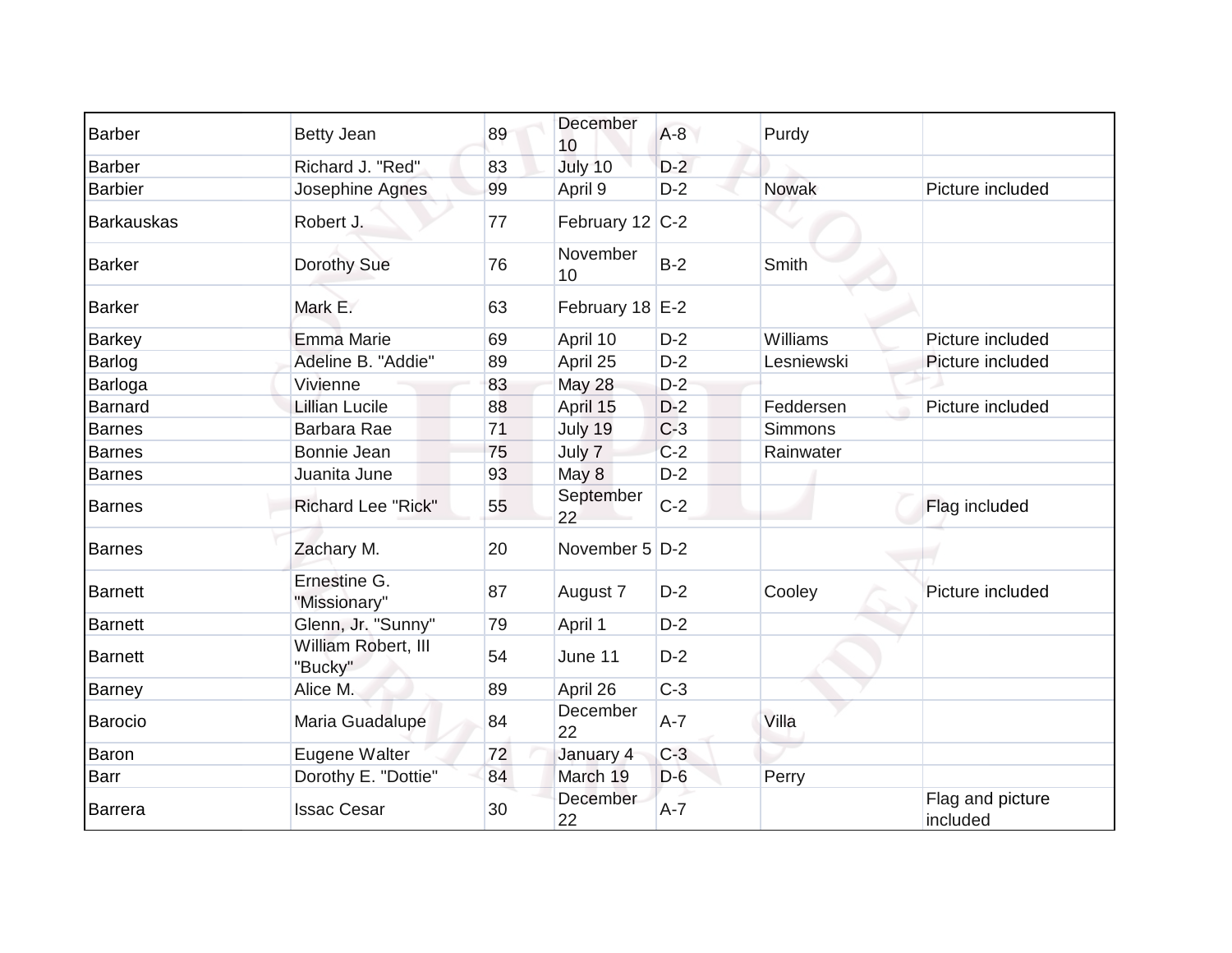| <b>Barrera</b>     | Noelio, Sr. "Nick"       | 61  | March 28                    | $D-2$ |                  |                  |
|--------------------|--------------------------|-----|-----------------------------|-------|------------------|------------------|
| <b>Barrett</b>     | Anthony Patrick "Red"    | 96  | August 30                   | $C-3$ |                  | Flag included    |
| <b>Barrett</b>     | <b>Timothy Allen</b>     | 58  | August 23                   | $C-5$ |                  |                  |
| Barringer          | Mary Ann                 | 73  | August 15                   | $D-2$ | Dancy            |                  |
| <b>Barrow</b>      | Rhonda                   | 56  | August 25                   | $C-2$ | <b>Berndt</b>    |                  |
| Barrow             | Robert W. "Brother Bill" | 86  | September<br>$\overline{7}$ | $B-2$ |                  |                  |
| <b>Barsic</b>      | Joseph E. "Mr. B"        | 66  | July 18                     | $D-2$ |                  |                  |
| <b>Bartal</b>      | Anna                     | 104 | February 13 C-2             |       |                  |                  |
| Bartholdi          | Jerry L.                 | 73  | September<br>25             | $D-2$ |                  |                  |
| Bartholdi          | Joan                     | 64  | November<br>24              | $C-2$ | <b>Sanders</b>   |                  |
| <b>Bartholomew</b> | <b>Robin Dale</b>        | 65  | April 17                    | $D-2$ | <b>Borkowski</b> |                  |
| <b>Bartley</b>     | <b>Violet Mae</b>        | 76  | May 8                       | $D-2$ |                  | Picture included |
| <b>Bartley</b>     | William A., Jr. "Bill"   | 83  | February 8                  | $C-3$ |                  | Picture included |
| Bartram            | Billie R.                | 81  | June 9                      | $C-2$ |                  |                  |
| Barycki            | Cecylia                  | 91  | August 9                    | $C-3$ | <b>Mistak</b>    | Picture included |
| <b>Bashore</b>     | <b>Larry Craig</b>       | 64  | January 21                  | $E-2$ |                  |                  |
| <b>Batchelor</b>   | June M.                  | 92  | March 8                     | $C-3$ | Hansen           | Picture included |
| <b>Batides</b>     | Nick E.                  | 78  | March 6                     | $E-2$ |                  |                  |
| <b>Battista</b>    | Ruth F.                  | 95  | November<br>25              | $D-2$ |                  |                  |
| <b>Battle</b>      | <b>Beverly</b>           | 61  | September<br>29             | $B-2$ |                  |                  |
| <b>Battle</b>      | Darius D. "D"            | 24  | May 14                      | $D-2$ |                  | Picture included |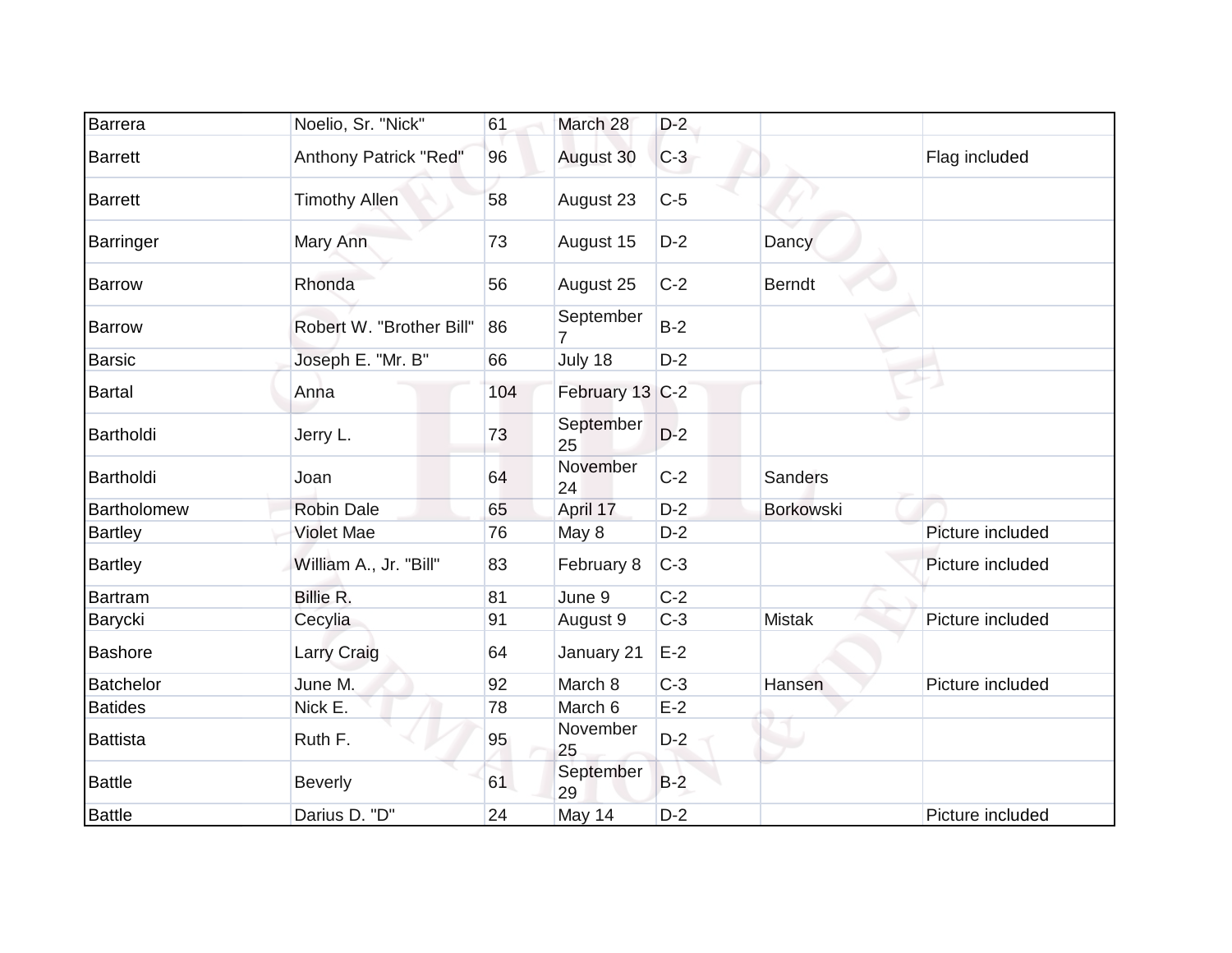| <b>Battle</b>  | Odell "Big Gal"            | 87 | April 2         | $D-2$  |                     | Picture included       |
|----------------|----------------------------|----|-----------------|--------|---------------------|------------------------|
| <b>Batusic</b> | Philip F.                  | 86 | October 11      | $C-5$  |                     |                        |
| <b>Bauer</b>   | John A.                    | 73 | March 29        | $C-7$  |                     |                        |
| Baugher        | Elmer E., Jr. "Spud"       | 88 | February 23 B-2 |        |                     |                        |
| <b>Baum</b>    | <b>Charles David</b>       | 48 | January 28      | $E-2$  |                     |                        |
| Baumgarte      | <b>William Leon</b>        | 75 | November<br>17  | $B-2$  |                     |                        |
| <b>Bautler</b> | Alma Louise                | 96 | April 14        | $C-2$  | Klein               |                        |
| <b>Bautz</b>   | Frederick H.               | 80 | May 5           | $C-2$  |                     | Picture included       |
| Bay            | Roma A.                    | 92 | November<br>24  | $C-2$  |                     |                        |
| <b>Bayer</b>   | Peter "Rudy"               | 64 | February 1      | $C-3$  |                     | Picture included       |
| <b>Bazant</b>  | Loretta M. "Mema"          | 91 | March 19        | $D-6$  |                     |                        |
| <b>Bazil</b>   | Constance, "Connie"        | 79 | December<br>28  | $A-10$ |                     |                        |
| <b>Bazil</b>   | Marian Joan                | 73 | May 1           | $E-2$  | Mako                |                        |
| Beal           | James T. "Jim"             | 70 | February 4      | $E-2$  |                     |                        |
| Beal           | Russell C., Sr.            | 90 | February 26 D-2 |        |                     |                        |
| <b>Beam</b>    | Elsie Mae                  | 57 | April 23        | $D-2$  |                     |                        |
| Bean           | <b>Richard Kenneth</b>     | 63 | March 5         | $D-2$  |                     |                        |
| <b>Beard</b>   | Sara R.                    | 96 | September<br>13 | $C-5$  | Taylor              |                        |
| <b>Beatty</b>  | Mary Ellen                 | 76 | May 17          | $C-5$  | Fary                |                        |
| Beaty          | <b>Thomas Richard</b>      | 82 | July 23         | $D-2$  |                     | Picture included       |
| <b>Beaudry</b> | <b>Charlotte Elizabeth</b> | 72 | June 3          | $E-2$  | <b>Hoskins</b>      |                        |
| <b>Beavers</b> | Colleen Susan              | 60 | May 27          | $D-2$  | Tobin               |                        |
| <b>Beck</b>    | Ruth                       | 90 | May 22          | $D-2$  | <b>Brandstetter</b> | Star of David included |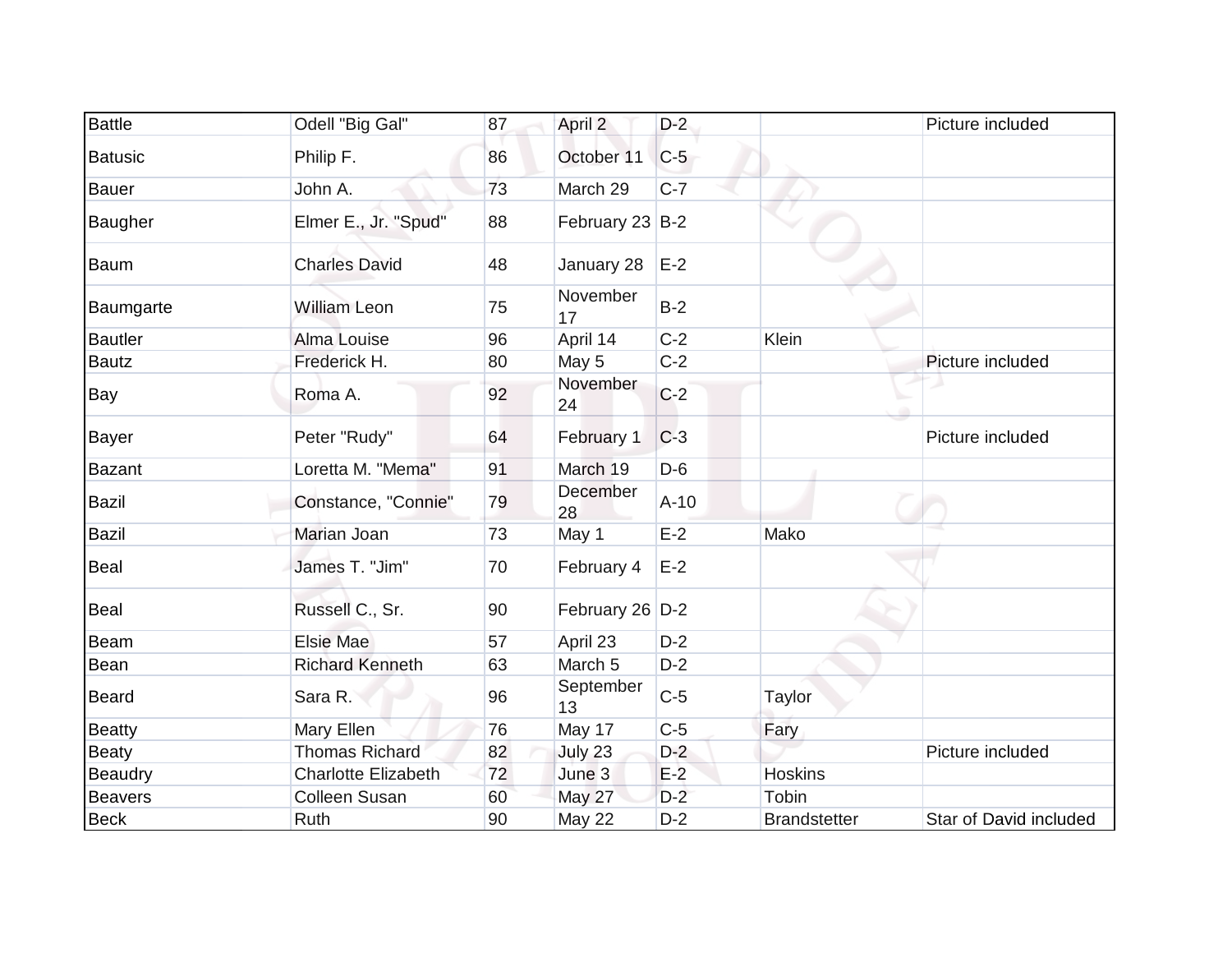| <b>Beck</b>     | Ruth L.            | 84 | January 24             | $D-2$ | Wolf             |                              |
|-----------------|--------------------|----|------------------------|-------|------------------|------------------------------|
| <b>Becker</b>   | <b>Elmer Carl</b>  | 92 | October 17             | $B-2$ |                  | Picture included             |
| <b>Becker</b>   | Gordon S.          | 80 | May 11                 | $B-2$ |                  |                              |
| <b>Becker</b>   | Herman A. "Barney" | 94 | May 6                  | $D-2$ |                  | Flag and picture<br>included |
| <b>Becker</b>   | Ottmar H., "HanK"  | 85 | May 11                 | $B-2$ |                  | Flag and emblem<br>included  |
| <b>Becker</b>   | William A. "Bill"  | 80 | March 21               | $D-2$ |                  |                              |
| Beckman         | Nina D.            | 93 | June 10                | $D-2$ | <b>Griffiths</b> |                              |
| Becktold        | Ray                | 65 | January 13             | $C-2$ |                  | Flag included                |
| Bednar          | Selma E.           | 96 | September<br>9         | $D-2$ |                  | $\cup$                       |
| Bednarczyk      | Sharon L.          | 66 | January 29             | $D-2$ | Garbe            |                              |
| Bednarz         | Janet              | 87 | January 19             | $B-2$ |                  |                              |
| Beemsterboer    | Norine C.          | 88 | February 6             | $D-2$ | Cannon           |                              |
| Beemsterboer    | Zachary Joseph     | 19 | December $9 \mid A-10$ |       |                  |                              |
| Behling         | Sandra J.          | 66 | February 18 E-2        |       | Galiani          |                              |
| <b>Behr</b>     | Bernardine D.      | 95 | June 21                | $C-3$ | Zabrecky         |                              |
| <b>Beier</b>    | <b>Skip</b>        | 88 | March 12               | $D-2$ |                  |                              |
| <b>Beile</b>    | Wanda Jane         | 86 | March 1                | $C-3$ |                  |                              |
| <b>Beilfuss</b> | Jack Ira           | 84 | March 26               | $C-2$ |                  | Flag included                |
| Beiswanger      | John Joseph "Jack" | 54 | March 31               | $C-2$ |                  |                              |
| <b>Belcher</b>  | Noble Howard       | 81 | March 1                | $C-3$ |                  |                              |
| <b>Belk</b>     | <b>Barbara</b>     | 68 | October 4              | $C-5$ | Valco            |                              |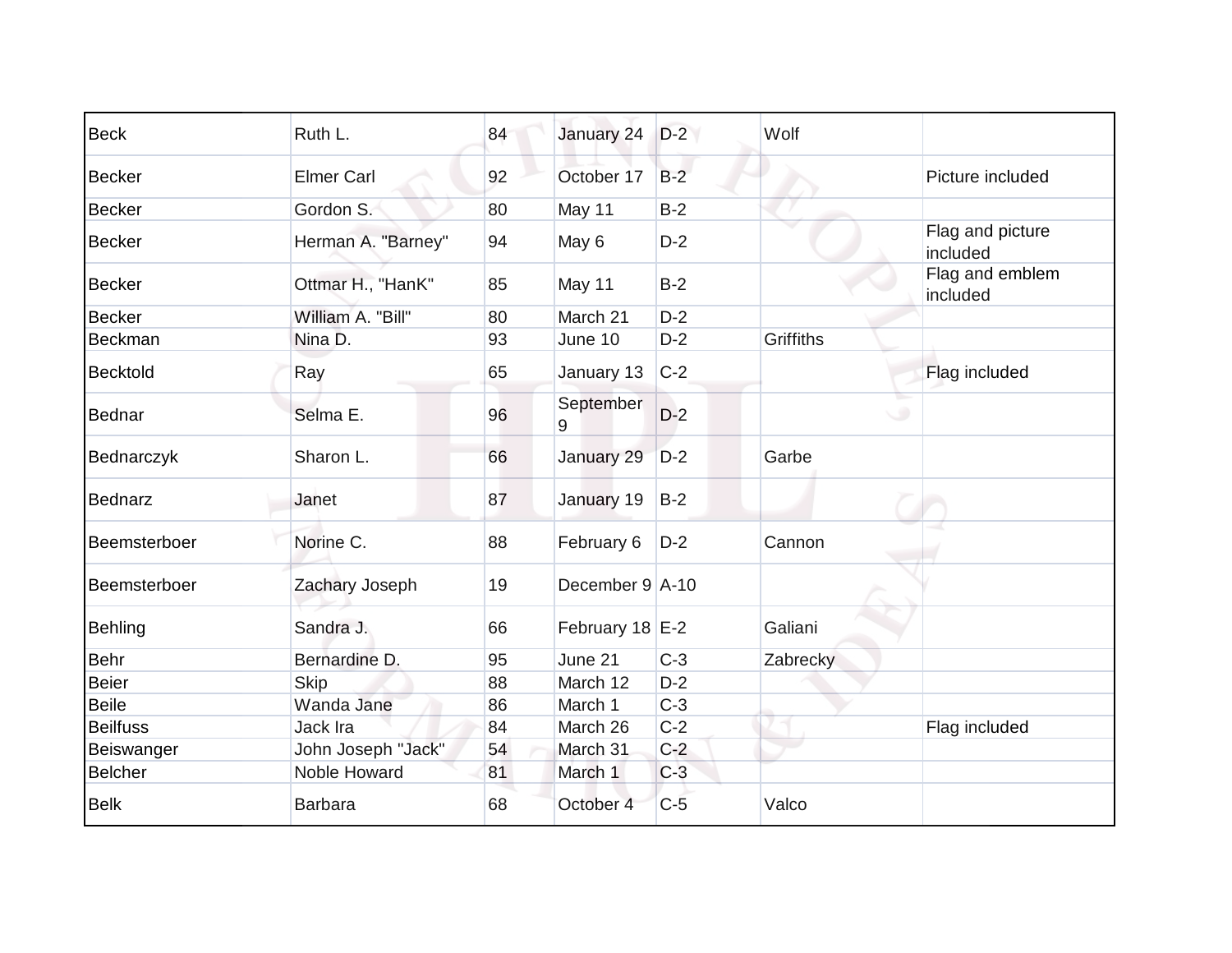| Bell           | Andy                   | 87 | May 17            | $C-5$  |                                     |                  |
|----------------|------------------------|----|-------------------|--------|-------------------------------------|------------------|
| Bell           | David                  |    | September<br>25   | $D-2$  |                                     | Picture included |
| Bell           | Marjorie A.            | 84 | September<br>26   | $B-2$  | Minninger                           |                  |
| <b>Beller</b>  | David Nicholas, Sr.    | 60 | August 3          | $C-2$  |                                     |                  |
| Bellinger      | <b>Jeffery Scott</b>   | 13 | March 19          | $D-6$  |                                     |                  |
| Bellovich      | Joseph S.              | 59 | November $4 C-2 $ |        |                                     |                  |
| Belmont        | Janet L.               | 73 | September<br>13   | $C-5$  | Perzanowski                         |                  |
| Belt           | Joy Faye, Pastor       | 83 | December 5 A-11   |        | Martin                              | Picture included |
| <b>Beltz</b>   | Rosemary K.            | 69 | November<br>15    | $C-5$  | Peters, formerly<br><b>McKinney</b> | Picture included |
| <b>Belz</b>    | <b>Clifford Robert</b> | 57 | February 3        | $C-2$  |                                     |                  |
| <b>Bement</b>  | <b>Gordon William</b>  | 59 | December 1 B-2    |        |                                     |                  |
| Bender         | Phyllis                | 71 | October 21        | $D-2$  | Gasinski                            |                  |
| Benes          | Marlys G.              | 75 | August 14         | $D-2$  | <b>DeVries</b>                      |                  |
| Benko          | Frances M.             | 92 | April 5           | $A-10$ |                                     |                  |
| <b>Bennett</b> | James "Pearly Gates"   | 70 | March 13          | $D-2$  |                                     |                  |
| <b>Bennett</b> | <b>Thomas Samuel</b>   | 93 | February 7        | $D-2$  |                                     | Flag included    |
| <b>Bente</b>   | Norman C.              | 81 | September<br>30   | $D-2$  |                                     |                  |
| Bentley        | Lawrence A.            | 65 | April 7           | $C-2$  |                                     |                  |
| Benton         | Thomas H., Jr.         | 93 | June 17           | $D-2$  |                                     | Picture included |
| Berber         | Dorothy Lee "Ma Dot"   | 91 | July 9            | $D-2$  | Wright                              | Picture included |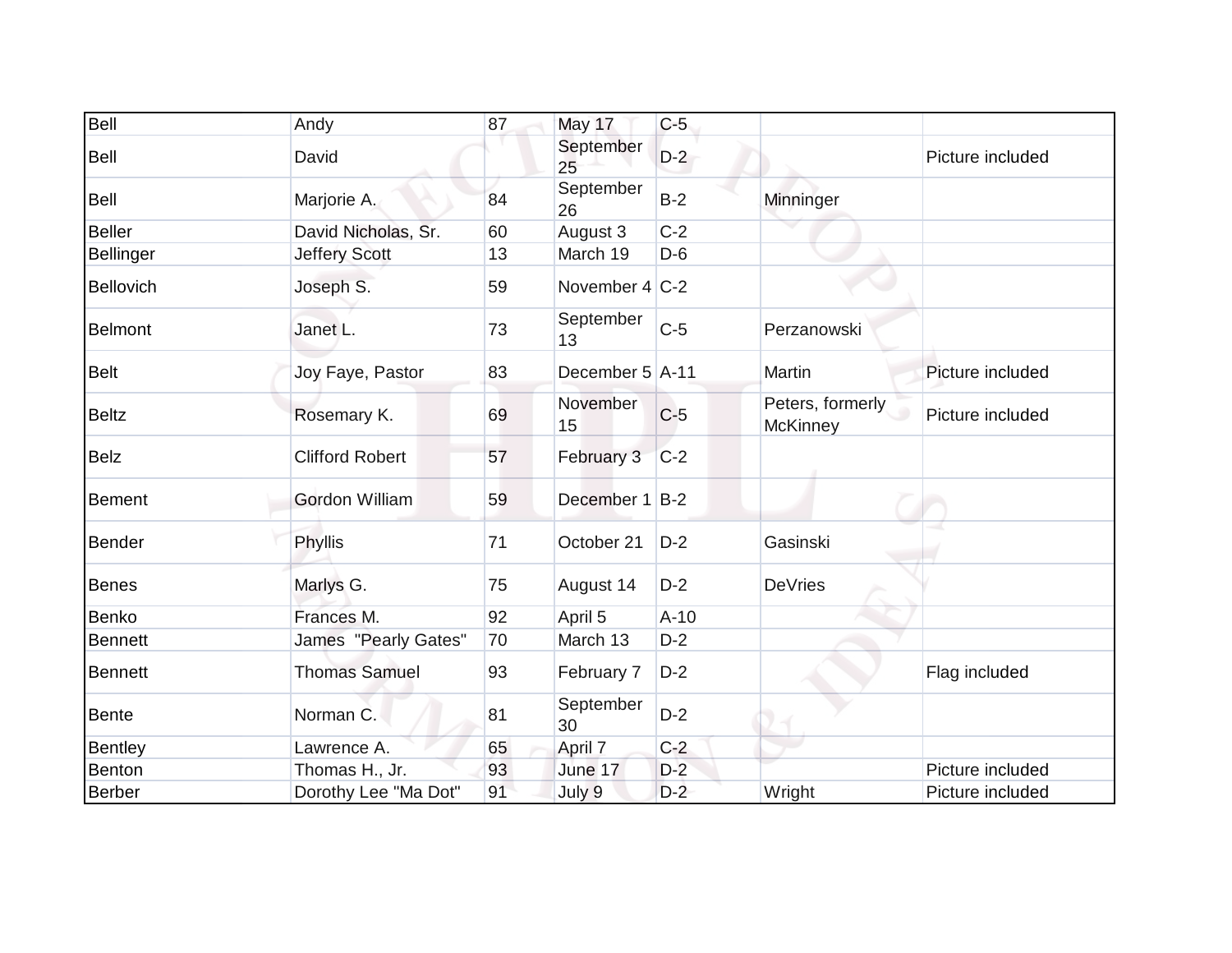| <b>Bereolos</b> | Andrew "Bud"            | 75           | February 24 C-2 |       |                |                  |
|-----------------|-------------------------|--------------|-----------------|-------|----------------|------------------|
| Berg            | Mary E.                 | 94           | August 5        | $D-2$ |                |                  |
| Berg            | Meredith William "Buzz" | $\boxed{77}$ | June 2          | $C-2$ |                |                  |
| <b>Berg</b>     | Norma A.                | 98           | March 13        | $D-2$ | Lindborg       |                  |
| Bergner         | Edward E.               | 80           | September<br>13 | $C-5$ |                |                  |
| Bergren         | Robert A.               | 83           | July 24         | $D-2$ |                | Flag included    |
| Bergstrom       | <b>Robert Allan</b>     | 66           | April 16        | $D-6$ |                |                  |
| Berman          | <b>Judith Mary</b>      | 72           | December 2 D-2  |       | <b>Hirchak</b> |                  |
| Bernacki        | Adolph J., "Al"         | 92           | August 10       | $C-2$ |                | Picture included |
| Bernardi        | Dominic                 | 86           | August 8        | $D-2$ |                |                  |
| Bernardi        | Joseph "Joe"            | 81           | October 4       | $C-5$ |                |                  |
| Bernardy        | Veryl J.                | 66           | February 3      | $C-2$ |                |                  |
| <b>Berndt</b>   | Pete Nathan             | 26           | October 26      | $C-2$ |                |                  |
| <b>Berrier</b>  | Billy "Bear"            | 73           | December<br>15  | $A-8$ |                | Picture included |
| Bertalan        | Pamela K. "Mrs. B"      | 60           | June 25         | $D-2$ | Lane           |                  |
| Bertuca         | Barbara J.              | 85           | July 21         | $C-2$ | Polson         |                  |
| <b>Besch</b>    | Fred O.                 | 82           | March 18        | $E-2$ |                |                  |
| Beschinski      | Lucas D., Sr., "Luke"   | 35           | October 28      | $D-2$ |                | Picture included |
| <b>Bessler</b>  | Erma Jane               | 86           | May 9           | $D-2$ | Grass          |                  |
| Betancourt      | Miguel Angel            | 77           | November<br>17  | $B-2$ |                | Picture included |
| <b>Bettin</b>   | Ernest Carl, Jr.        | 85           | July 14         | $C-2$ |                |                  |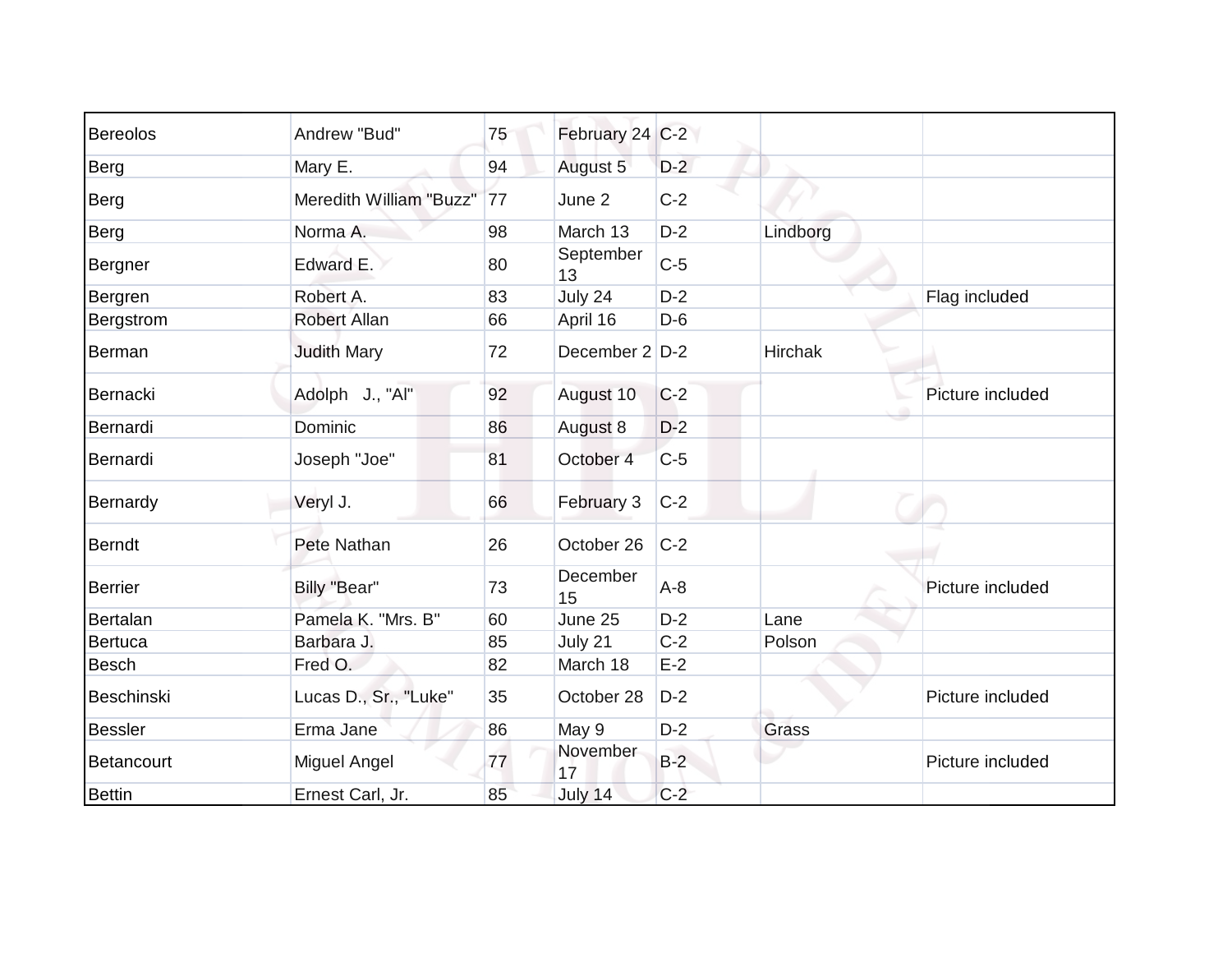| Beversdorf         | Martin J.              | 45 | October 4       | $C-5$  |                | Picture included |
|--------------------|------------------------|----|-----------------|--------|----------------|------------------|
| <b>Bewley</b>      | Ossie, Rev.            | 83 | April 4         | $D-2$  |                | Flag included    |
| <b>Bialas</b>      | Dianne Richelle        | 66 | June 3          | $E-2$  | <b>Stemper</b> |                  |
| Biancardi          | Claudia M.             | 85 | April 1         | $D-2$  |                |                  |
| Bianco             | John S.                | 75 | March 1         | $C-3$  |                |                  |
| <b>Bickers</b>     | Debra J. "Debi"        | 60 | September<br>10 | $D-2$  | Galetka        |                  |
| Biederstadt        | Jane W.                | 95 | July 8          | $E-2$  |                |                  |
| <b>Biedul</b>      | Patricia A.            | 84 | July 11         | $D-2$  | Conroy         |                  |
| <b>Biel</b>        | <b>Edward Marion</b>   | 88 | December 6 C-3  |        |                |                  |
| <b>Biela</b>       | Joseph E.              | 59 | March 24        | $C-2$  |                |                  |
| Bielak             | Chester, "Papa"        | 95 | December<br>13  | $A-10$ | ی              |                  |
| <b>Bielec</b>      | Marcella               | 79 | <b>May 15</b>   | $D-2$  | Kaminski       |                  |
| <b>Bielefeldt</b>  | Gladys E. "Bubbles"    | 86 | January 15      | $C-2$  |                | Picture included |
| Biesboer           | <b>Bertha</b>          | 95 | October 11      | $C-5$  | Van Drunen     |                  |
| Bieson             | <b>Timothy Scott</b>   | 52 | May 31          | $C-5$  |                |                  |
| <b>Biggerstaff</b> | William E.             | 80 | May 3           | $C-5$  |                |                  |
| <b>Bikos</b>       | Matilda "Tilly"        | 72 | May 17          | $C-5$  |                | Picture included |
| Bilbrey            | Michael L. "Mongo"     | 65 | November<br>18  | $E-2$  |                |                  |
| <b>Bilka</b>       | Jacqueline D. "Jackie" | 82 | January 11      | $C-3$  | Keene          |                  |
| <b>Billard</b>     | Judith R. "Judy"       | 73 | October 27      | $B-2$  |                |                  |
| Billingsley        | Nadine                 | 90 | December<br>14  | $A-10$ | Rush           |                  |
| Billmeyer          | Barbara A.             | 90 | April 14        | $C-2$  | Derkowski      |                  |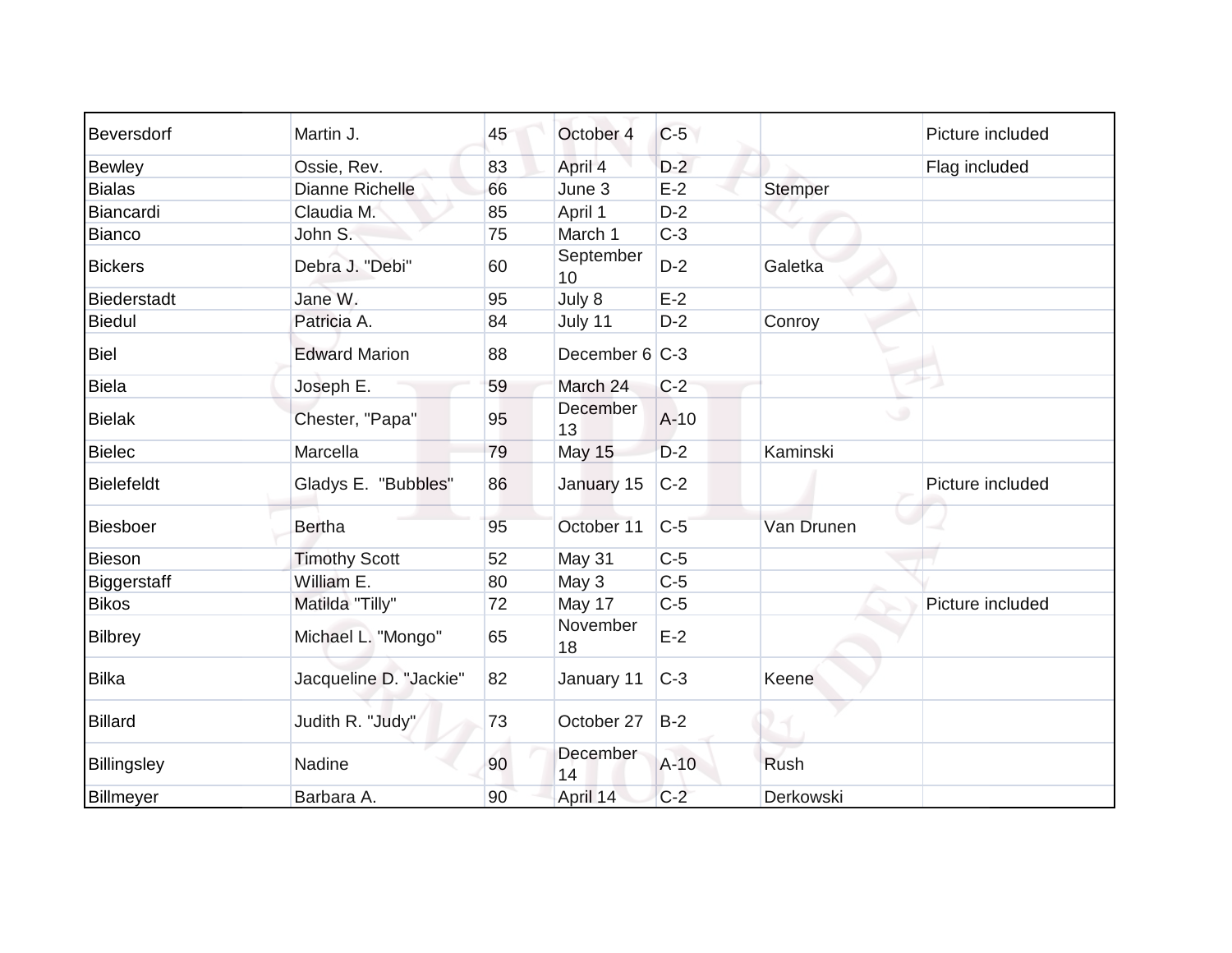| <b>Bilyak</b>    | Theodore Michael, Sr.   | 75  | August 31      | $B-2$  |           |                  |
|------------------|-------------------------|-----|----------------|--------|-----------|------------------|
| Bingaman         | C. Pauline              | 95  | January 31     | $D-2$  | Haas      |                  |
| Binkowski        | Jerome "Jerry"          | 72  | January 6      | $C-2$  |           | Flag included    |
| Binkowski        | Theresa J. "Sue"        | 86  | November<br>22 | $C-2$  | ▽         |                  |
| <b>Birchall</b>  | Ruby N.                 | 102 | May 10         | $C-4$  |           |                  |
| <b>Birky</b>     | Erma M.                 | 87  | November 3 B-2 |        | Zimmerman |                  |
| <b>Birky</b>     | Margaret B.             | 91  | January 21     | $E-2$  |           | Picture included |
| <b>Bishop</b>    | Lou Anne                | 56  | January 16     | $D-2$  |           |                  |
| Bishop           | Richard D. "Dickie"     | 73  | April 29       | $E-2$  |           |                  |
| <b>Bivens</b>    | Toby                    | 85  | August 23      | $C-5$  |           |                  |
| <b>Bjelich</b>   | Katherine               | 88  | January 18     | $C-3$  |           |                  |
| <b>Bjelland</b>  | Andrew A.               | 90  | April 16       | $D-6$  |           | Picture included |
| <b>Bjorklund</b> | Meredith                | 75  | December<br>27 | $A-10$ | Schlater  | Picture included |
| <b>Blachly</b>   | <b>Fredrick Michael</b> | 70  | May 9          | $D-2$  |           |                  |
| <b>Black</b>     | <b>Bertie Ellen</b>     | 82  | November 7 B-2 |        | Hohrine   |                  |
| <b>Black</b>     | Donald R.               | 66  | October 10     | $B-2$  |           |                  |
| <b>Black</b>     | Dr. Matthew L.          | 53  | February 4     | $E-2$  |           |                  |
| <b>Black</b>     | Freddie J.              | 85  | July 14        | $C-2$  |           | Flag included    |
| <b>Black</b>     | Leonard O.              | 87  | October 2      | $D-2$  |           |                  |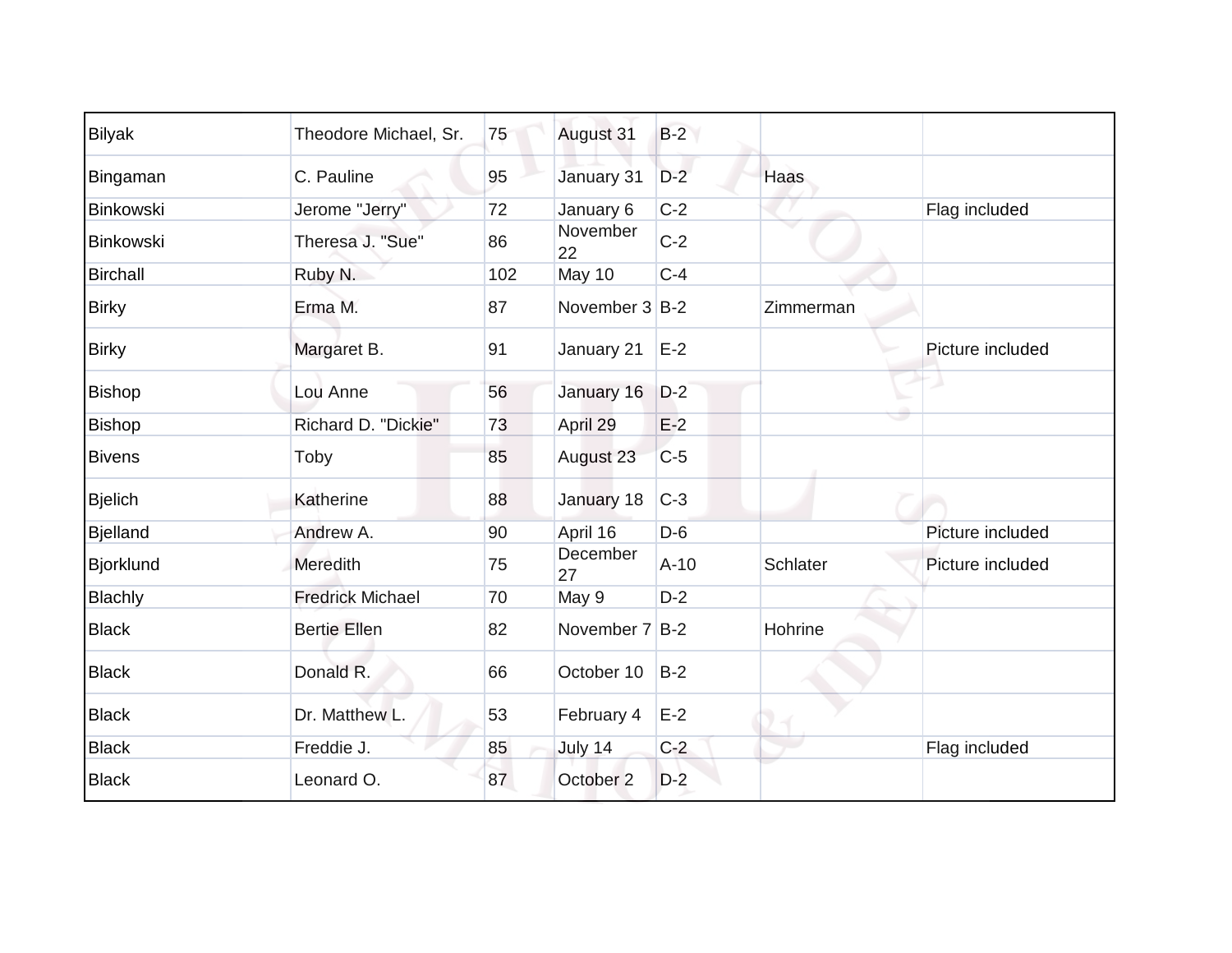| <b>Black</b>    | Robert L.          | 87  | January 18      | $C-3$ |                 | Picture included |
|-----------------|--------------------|-----|-----------------|-------|-----------------|------------------|
| Blackwell       | Phillip "Mack"     | 69  | July 14         | $C-2$ |                 | Picture included |
| <b>Blanco</b>   | Clara              | 86  | January 29      | $D-2$ |                 |                  |
| <b>Bland</b>    | Camille Joyce      | 71  | April 24        | $D-2$ |                 |                  |
| Blandford       | Joseph             | 87  | October 20      | $B-2$ |                 |                  |
| Blaney          | Doris R.           | 82  | June 30         | $C-2$ |                 | Picture included |
| Blaney          | James A.           | 77  | January 18      | $C-3$ |                 |                  |
| <b>Blank</b>    | Betty L.           | 93  | March 20        | $D-2$ |                 | Flag included    |
| <b>Blanke</b>   | Linda Lou          | 64  | March 24        | $C-2$ |                 |                  |
| <b>Blaschke</b> | Margaret I.        | 105 | December<br>31  | $A-8$ | Palm            |                  |
| <b>Blastick</b> | Clara Virginia     | 87  | August 5        | $D-2$ | Grabowski       |                  |
| <b>Bleza</b>    | Dr. Maximo Tulabot | 81  | October 2       | $D-2$ |                 | Cross included   |
| <b>Blissmer</b> | Julienne           | 60  | December<br>12  |       | <b>Bardoczi</b> |                  |
| <b>Blizniak</b> | Edward A.          | 65  | November<br>12  | $D-2$ |                 |                  |
| <b>Blocher</b>  | Margot Ann         | 76  | November<br>18  | $E-2$ | <b>Miles</b>    | Picture included |
| Blockland       | Herman             | 94  | August 30       | $C-3$ |                 | Flag included    |
| <b>Bloede</b>   | Ann Kathryn        | 56  | June 4          | $D-2$ |                 |                  |
| Bloom           | Lynn Marie         | 71  | August 26       | $D-2$ | Garraffa        | Picture included |
| Bloomer         | Danny J.           | 48  | February 18 E-2 |       |                 |                  |
| <b>Blosky</b>   | William "Bill"     | 80  | April 12        | $C-5$ |                 |                  |
| <b>Blythe</b>   | Marjorie M.        | 93  | August 7        | $D-2$ |                 |                  |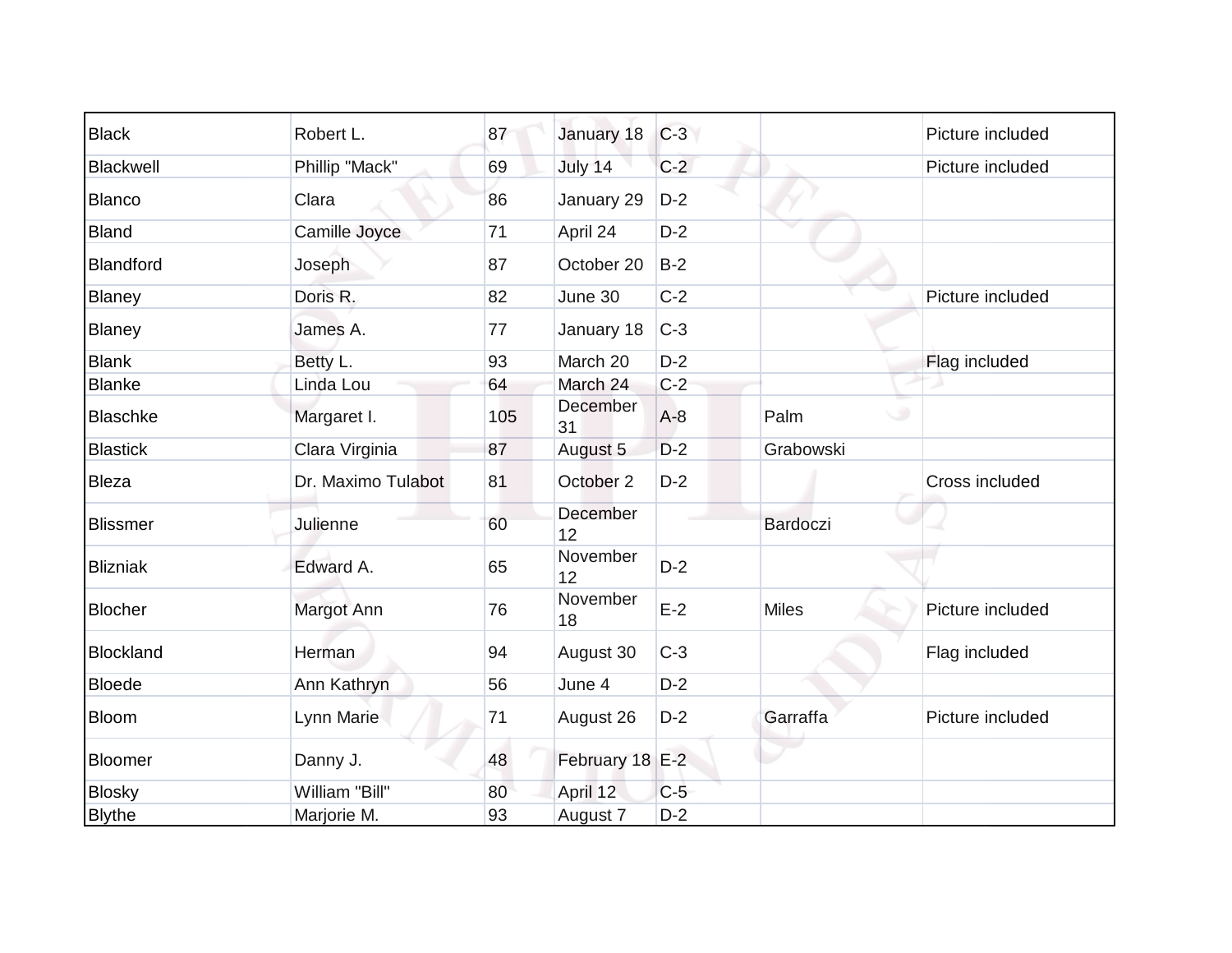| Boardman        | Ralph H.              | 94 | November 2 C-2  |       |                 |                              |
|-----------------|-----------------------|----|-----------------|-------|-----------------|------------------------------|
| <b>Bobalik</b>  | Mary Rose             | 83 | May 24          | $C-5$ |                 |                              |
| <b>Bober</b>    | Joseph F.             |    | November<br>20  | $D-2$ |                 | Picture included             |
| <b>Bobinac</b>  | Joseph "Joe"          | 87 | April 13        | $C-2$ |                 | Flag included                |
| <b>Bobonick</b> | Patricia L.           | 63 | May 20          | $D-2$ | Excell          |                              |
| Bochnicka       | Irmgard G.            | 92 | March 18        | $E-2$ | <b>Bodewein</b> |                              |
| Bochnicka       | Mary A.               | 63 | November 6 D-2  |       | Sherman         | Picture included             |
| Bochnowski      | Stanley T.            | 97 | March 26        | $C-2$ |                 | Flag and picture<br>included |
| <b>Bocken</b>   | Ronald L.             | 70 | April 1         | $D-2$ |                 | Picture included             |
| <b>Bocken</b>   | Wayne Allen           | 63 | April 30        | $D-2$ |                 |                              |
| <b>Bodie</b>    | Albert                | 94 | July 9          | $D-2$ |                 | Flag included                |
| <b>Bodley</b>   | Laura                 | 60 | September<br>11 | $D-2$ | McMahon         |                              |
| Bodnar          | <b>Richard Joseph</b> | 71 | August 11       | $C-2$ |                 |                              |
| <b>Boehm</b>    | William "Bill"        | 53 | July 22         | $D-2$ |                 | Flag included                |
| Boender         | Douglas P.            | 67 | March 17        | $C-2$ |                 |                              |
| <b>Boender</b>  | <b>John James</b>     | 77 | April 7         | $C-2$ |                 |                              |
| Boender         | Patricia A.           | 62 | April 8         | $D-2$ | Brannigan       |                              |
| Boersma         | Carolyn A.            | 51 | August 21       | $D-2$ | Wagner          |                              |
| Boersma         | Edward N.             | 95 | December<br>18  | $A-6$ |                 | Flag included                |
| Bogart          | Wilma Lucille         | 91 | January 28      | $E-2$ |                 |                              |
| Bogielski       | Barbara Ann           | 87 | January 16      | $D-2$ |                 |                              |
| <b>Bogusz</b>   | Sophie "Sue"          | 87 | March 26        | $C-2$ |                 |                              |
| <b>Bohlen</b>   | Cynthia               | 73 | March 23        | $B-2$ |                 |                              |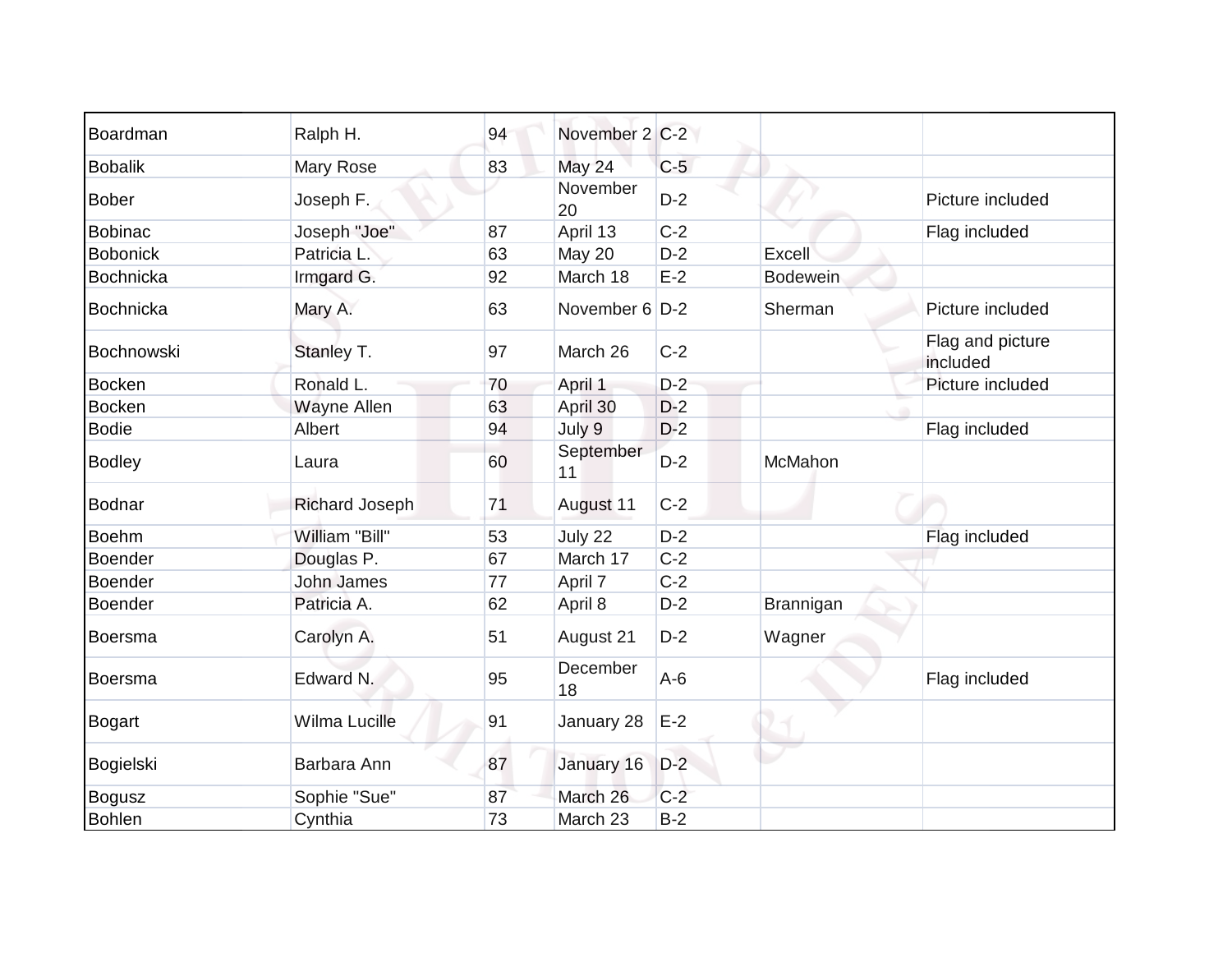| Bojanowski        | Genevieve M.           | 87 | April 15           | $D-2$ | Hupa         |                                                            |
|-------------------|------------------------|----|--------------------|-------|--------------|------------------------------------------------------------|
| <b>Bolde</b>      | Thomas, Sr.            | 75 | March <sub>5</sub> | $D-2$ |              |                                                            |
| <b>Boleski</b>    | Paul H., MD            | 66 | May 17             | $C-5$ |              | Picture included                                           |
| <b>Bolger</b>     | Thomas Lees ("Tom")    | 72 | August 26          | $D-2$ |              | Picture included                                           |
| <b>Bolls</b>      | Janet                  | 91 | December 3 D-2     |       | Smith        | Picture included Full<br>name Janet Wright<br><b>Bolls</b> |
| Boltovitz         | Julia A.               | 82 | February 7         | $D-2$ | Kravicz      |                                                            |
| <b>Bomba</b>      | Paul A.                | 80 | July 15            | $D-2$ |              |                                                            |
| Boncela           | <b>Hattie Margaret</b> | 92 | September<br>11    | $D-2$ | Sommers      |                                                            |
| Boncela           | Pat A.                 | 76 | August 5           | $D-2$ | Eads, Gaddis | Full name Pat A. Eads<br>Gaddis Boncela                    |
| Bond              | Ida A.                 | 91 | October 29         | $D-2$ | Gorde        |                                                            |
| <b>Bone</b>       | Edith L.               | 97 | July 15            | $D-2$ |              |                                                            |
| <b>Bonecutter</b> | Charles L., II         | 44 | May 3              | $C-5$ |              |                                                            |
| <b>Boness</b>     | Louis F., Jr.          | 88 | July 31            | $D-2$ |              | Picture included                                           |
| <b>Bonfield</b>   | James L. "Jim"         | 69 | October 14         | $D-2$ |              |                                                            |
| Bonham            | Douglas L.             | 61 | August 25          | $C-2$ |              |                                                            |
| <b>Bonini</b>     | Patricia A.            | 70 | <b>May 25</b>      | $B-2$ |              |                                                            |
| Bonnema           | Martha M.              | 85 | August 28          | $D-2$ | Schoonveld   |                                                            |
| Bonta             | Anthony (Butch)        | 76 | August 22          | $B-3$ |              | Flag and picture<br>included                               |
| <b>Bood</b>       | David T., Sr.          | 81 | November 3 B-2     |       |              |                                                            |
| <b>Booker</b>     | Kenneth R.             | 81 | October 29         | $D-2$ |              |                                                            |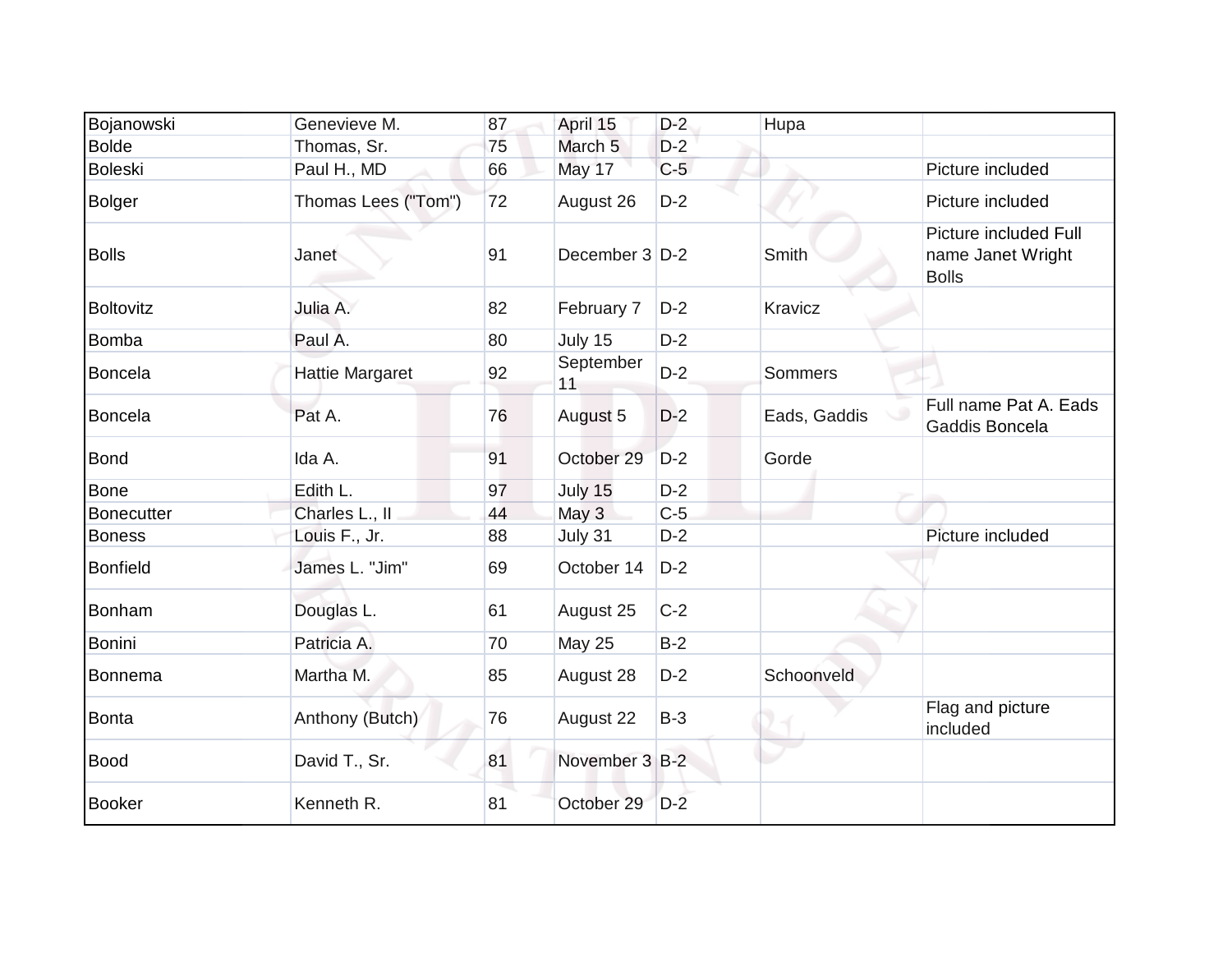| <b>Booshak</b>  | Margaret          | 94 | March 24        | $C-2$  | <b>Biro</b>   | Picture included |
|-----------------|-------------------|----|-----------------|--------|---------------|------------------|
| <b>Booth</b>    | Lisa Marie        | 50 | October 15      | $D-2$  | Shivalec      |                  |
| <b>Boren</b>    | Mary Rachel       | 79 | January 25      | $C-3$  | <b>Bryant</b> |                  |
| <b>Borisich</b> | Mary              | 96 | March 25        | $D-2$  |               |                  |
| Borkowski       | Thomas C.         | 76 | February 8      | $C-3$  |               | Picture included |
| Boroian         | Hagop, "Jake"     | 85 | December<br>28  | $A-10$ |               |                  |
| <b>Bos</b>      | Lieuwine          | 89 | January 6       | $C-2$  |               |                  |
| <b>Bosch</b>    | Rosemary          | 91 | April 1         | $D-2$  | Comiskey      |                  |
| Bosiljevac      | Matthew           | 88 | March 19        | $D-6$  |               | Picture included |
| <b>Bosnich</b>  | <b>Steve</b>      | 76 | September<br>6  | $C-3$  |               | Cross included   |
| <b>Bossy</b>    | Dorothy           | 82 | March 25        | $D-2$  |               |                  |
| <b>Boswell</b>  | Charles A., Jr.   | 52 | June 11         | $D-2$  |               |                  |
| <b>Boswell</b>  | John Joseph       | 68 | June 21         | $C-3$  |               |                  |
| <b>Botkin</b>   | Forest, Jr. "Bud" | 81 | March 26        | $C-2$  |               |                  |
| Botma           | Raymond Menno     | 74 | November<br>12  | $D-2$  |               |                  |
| <b>Botsko</b>   | Irene C.          | 88 | February 10 C-2 |        |               |                  |
| Botterman       | Hendrik Jan, Sr.  | 88 | October 21      | $D-2$  |               | Picture included |
| <b>Botts</b>    | Ronda L.          | 55 | July 26         | $C-5$  | Turro         |                  |
| Boudreau        | Edith J.          | 89 | October 19      | $C-2$  | Eichelberg    |                  |
| Boudreau        | Frances H.        | 87 | January 7       | $E-2$  |               |                  |
| Boughey         | William H. "Bill" | 79 | January 27      | $C-2$  |               | Flag included    |
| <b>Boulles</b>  | Evangeline        | 85 | April 29        | $E-2$  | Carras        | Cross included   |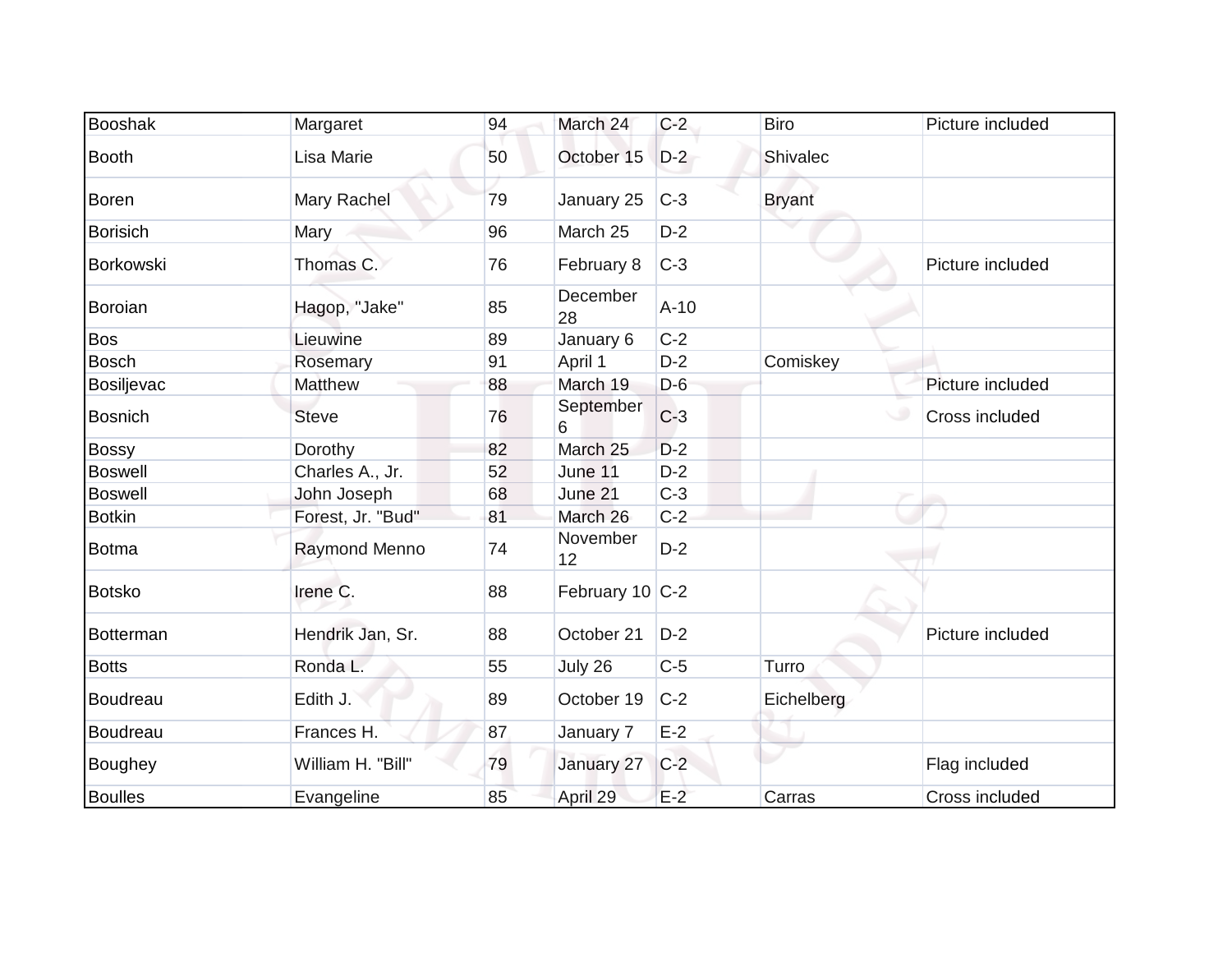| <b>Bouziotis</b> | Vasilios I.                | 91 | November<br>25  | $D-2$ |                    |                              |
|------------------|----------------------------|----|-----------------|-------|--------------------|------------------------------|
| Bovard           | Grace L.                   | 89 | <b>May 25</b>   | $B-2$ | Garmong            |                              |
| <b>Bowen</b>     | Coy H.                     | 87 | February 10 C-2 |       |                    |                              |
| <b>Bowen</b>     | Lillian M.                 | 75 | May 24          | $C-5$ | Helderman          |                              |
| <b>Bowles</b>    | Mertie E.                  | 89 | January 17      | $D-2$ |                    |                              |
| <b>Bowling</b>   | Easter A.                  | 97 | April 15        | $D-2$ | <b>Blackwelder</b> |                              |
| Bowman           | Hugh E. "Grandpa"          | 94 | March 19        | $D-6$ |                    | Picture included             |
| Bowman           | John Davis, Jr. "Bo"       | 67 | January 18      | $C-3$ |                    |                              |
| Boyer            | Robert W.                  | 80 | August 30       | $C-3$ |                    |                              |
| <b>Boyer</b>     | Theresa                    | 63 | May 26          | $C-2$ |                    |                              |
| <b>Boyle</b>     | Virginia L.                | 83 | July 20         | $B-2$ | <b>Beal</b>        |                              |
| <b>Boynak</b>    | John P.                    | 81 | December<br>24  | $A-6$ |                    |                              |
| Boysen           | Olga RN                    | 97 | March 15        | $C-5$ | Cervenak           |                              |
| Bozzetti         | Benito L.                  | 77 | May 17          | $C-5$ |                    |                              |
| <b>Bracha</b>    | <b>Marion Frank "Monk"</b> | 91 | August 2        | $C-3$ |                    | Flag included                |
| <b>Bracich</b>   | Hwlen                      | 86 | August 3        | $C-2$ | Sol                |                              |
| <b>Brack</b>     | <b>Rose Mary</b>           | 82 | December 9 A-11 |       | Cannon             | Picture included             |
| <b>Bradford</b>  | <b>James Winfield</b>      | 74 | May 12          | $C-2$ |                    |                              |
| <b>Bradley</b>   | Alton A.                   | 17 | March 6         | $E-2$ |                    |                              |
| <b>Bradley</b>   | Robert D.                  | 83 | February 4      | $E-2$ |                    | Picture included             |
| <b>Brady</b>     | Carole Edna                | 60 | January 21      | $E-2$ | Pike               |                              |
| Brandenburg      | <b>William Vern</b>        | 85 | July 27         | $C-2$ |                    | Flag and picture<br>included |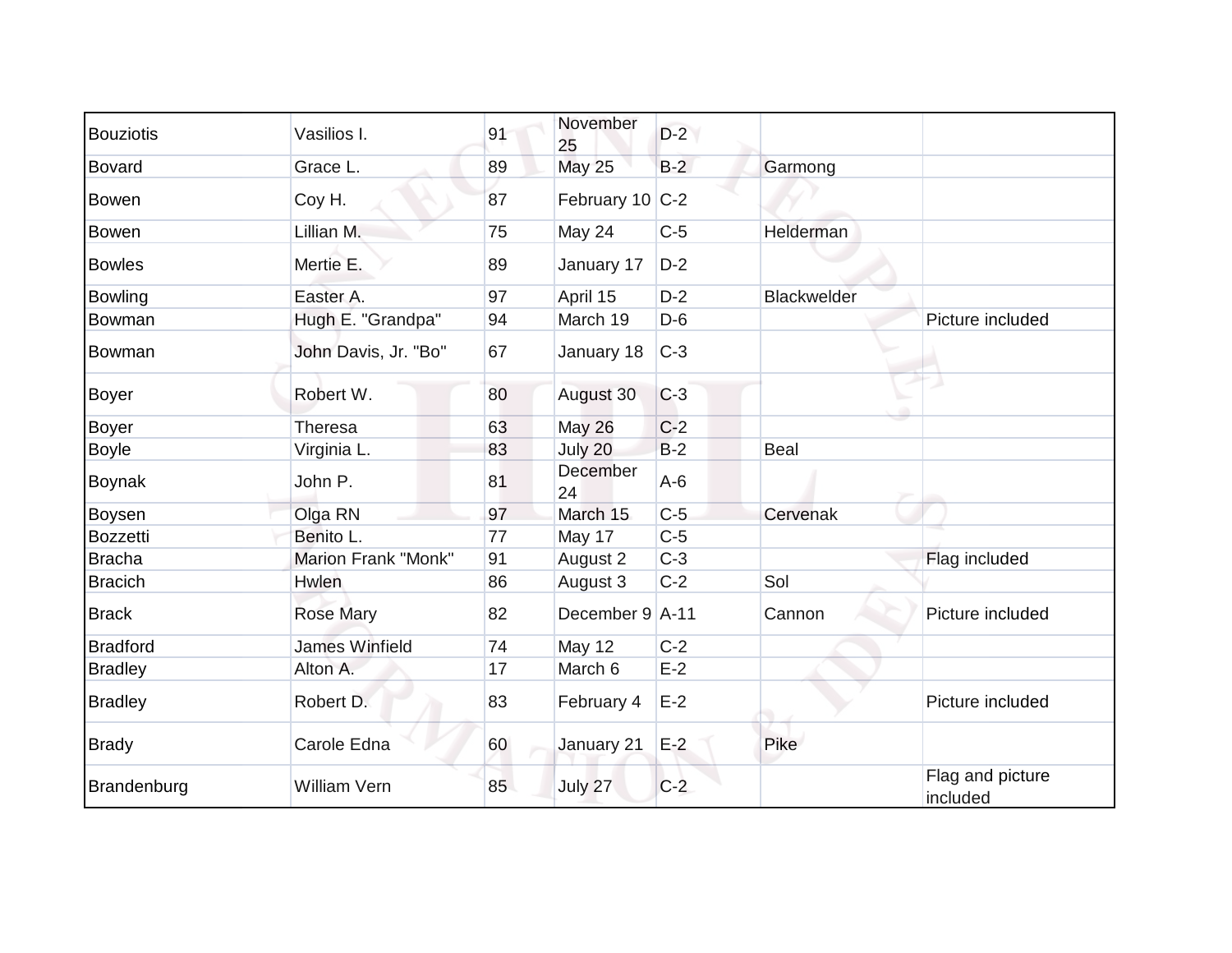| <b>Brandford</b>  | Cora L.                      | 86  | January 19     | $B-2$ |                | Picture included            |
|-------------------|------------------------------|-----|----------------|-------|----------------|-----------------------------|
| <b>Brandford</b>  | Emery L.                     | 59  | August 6       | $D-2$ |                |                             |
| <b>Bransen</b>    | Walter John, Sr.,<br>"Wally" | 92  | January 3      | $D-2$ |                | Picture included            |
| <b>Braschler</b>  | John Donald (Jack)           | 80  | April 29       | $E-2$ |                |                             |
| <b>Brasel</b>     | Margarita Rose               | 82  | December<br>21 | $A-8$ |                |                             |
| <b>Brasher</b>    | Mary                         | 99  | May 3          | $C-5$ |                |                             |
| <b>Brauer</b>     | Robert M. "Bob"              | 74  | March 18       | $E-2$ |                | Flag included               |
| <b>Bravos</b>     | Angeline "Kiki"              | 79  | <b>May 23</b>  | $D-2$ | Poulos         |                             |
| <b>Bray</b>       | Bernal, Sr.                  |     | May 27         | $D-2$ |                |                             |
| <b>Brazeau</b>    | Violet Ingeborg              | 89  | October 25     | $C-5$ |                |                             |
| <b>Breckle</b>    | Charles "Chuck"              | 81  | June 7         | $C-3$ |                | Picture included            |
| <b>Bregren</b>    | Gail R.                      | 82  | July 24        | $D-2$ | <b>Bruce</b>   | Rose included               |
| <b>Breitbarth</b> | Robert M.                    | 95  | June 19        | $D-2$ |                | Picture included            |
| <b>Bremer</b>     | Judith                       | 72  | July 5         | $C-3$ | <b>Bunyard</b> |                             |
| <b>Brennan</b>    | Katherine Ann                | 52  | June 28        | $C-5$ | Nagel          | Picture included            |
| <b>Breshock</b>   | Joseph N.                    | 88  | April 19       | $C-5$ |                | Flag included               |
| <b>Breski</b>     | Robert J.                    | 81  | April 16       | $D-6$ |                |                             |
| <b>Breuckman</b>  | Margaret C. "Margie"         | 100 | March 6        | $E-2$ | Franz          |                             |
| <b>Brew</b>       | Beryl (Deannie               | 84  | January 23     | $D-2$ |                |                             |
| <b>Brewer</b>     | John H.                      | 82  | January 24     | $D-2$ |                | Flag Included               |
| <b>Briars</b>     | Karen A.                     | 68  | March 11       | $D-2$ |                |                             |
| <b>Brichta</b>    | Dorothy Jane                 | 97  | August 19      | $D-2$ | Davis          |                             |
| Bridegroom        | Richard L. "Dick"            | 84  | May 17         | $C-5$ |                | Flag and emblem<br>included |
| <b>Bridge</b>     | Kenneth W.                   | 58  | June 22        | $C-2$ |                |                             |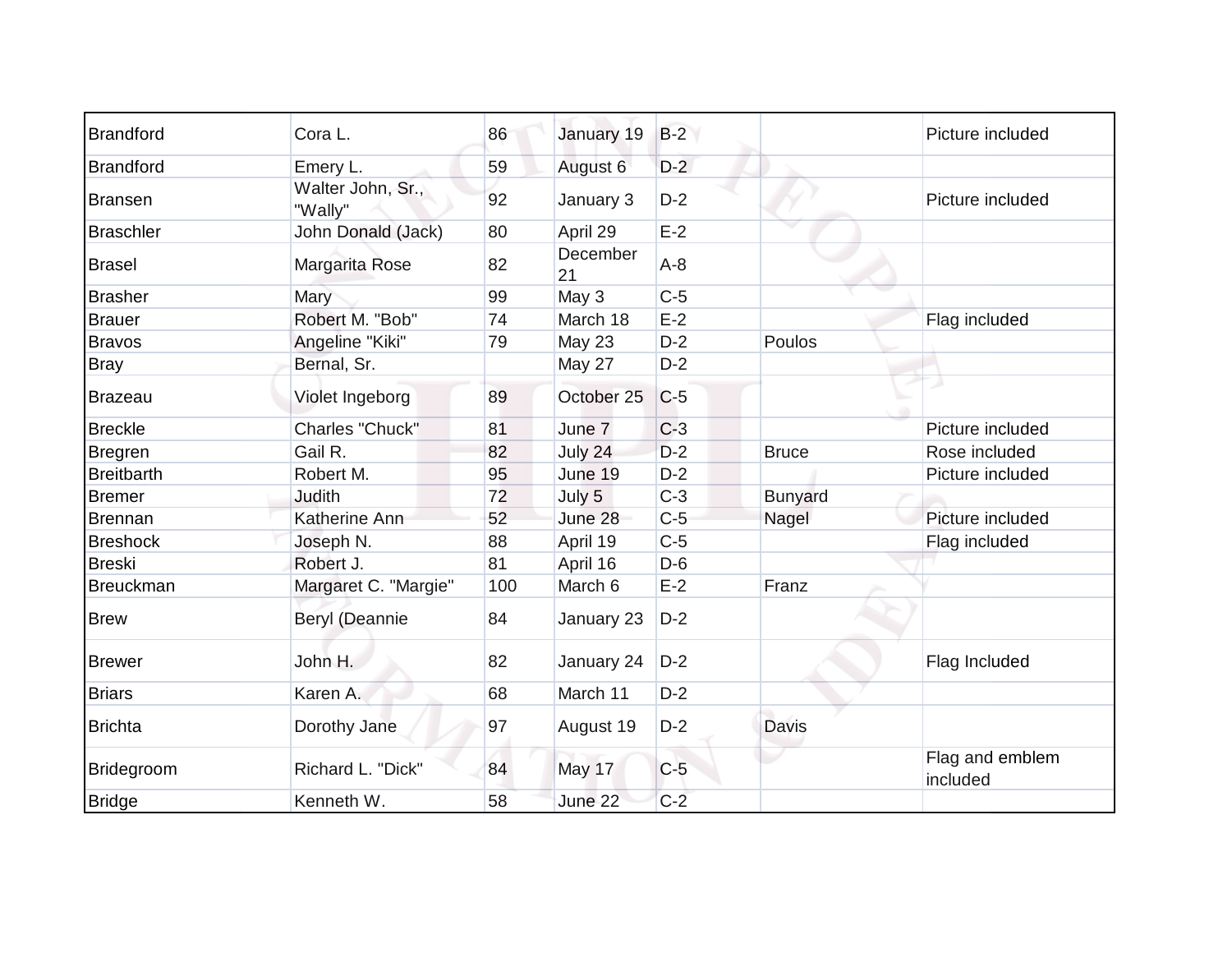| Bridgegroom     | Susan B.              | 64 | February 25 E-2 |       |                |                          |
|-----------------|-----------------------|----|-----------------|-------|----------------|--------------------------|
| Bridgeman       | Ann                   | 59 | June 1          | $C-2$ |                |                          |
| Bridgeman       | Felicia D.            | 44 | February 1      | $C-3$ |                |                          |
| <b>Bright</b>   | Curtis                | 72 | March 27        | $D-2$ |                |                          |
| <b>Bright</b>   | Virgina E.            | 88 | May 24          | $C-5$ | Pluta          |                          |
| <b>Briney</b>   | William E. "Bill"     | 85 | June 16         | $C-2$ |                |                          |
| <b>Briscoe</b>  | Ingrid F.             | 88 | July 12         | $C-5$ | <b>Staack</b>  |                          |
| <b>Brister</b>  | <b>Michael Eugene</b> | 60 | November<br>15  | $C-5$ |                |                          |
| <b>Brnicky</b>  | Ethel                 | 95 | June 18         | $D-2$ | Salkova        | Picture included         |
| Broadaway       | David Lee             | 73 | August 19       | $D-2$ |                |                          |
| Broadaway       | John William "Jack"   | 72 | February 15 C-3 |       |                | Flag included            |
| <b>Brock</b>    | David E.              | 76 | May 20          | $D-2$ |                | Flag included            |
| <b>Brock</b>    | John A.               | 76 | May 10          | $C-4$ |                | Mason Emblem<br>included |
| <b>Brodien</b>  | Roger A.              | 80 | April 28        | $C-2$ |                |                          |
| <b>Brogaard</b> | Robert W. "Bob"       | 68 | June 18         | $D-2$ |                | Picture included         |
| <b>Brooke</b>   | Lois C.               | 98 | September<br>19 | $B-2$ | <b>Summers</b> |                          |
| <b>Brooker</b>  | James, Sr. "Mark"     | 67 | April 22        | $D-2$ |                |                          |
| <b>Brooks</b>   | <b>Carol Sue</b>      | 70 | May 5           | $C-2$ | Anderson       |                          |
| <b>Brooks</b>   | Delos Roland "Del"    | 92 | February 13 C-3 |       |                | Picture included         |
| <b>Brooks</b>   | Donald, Jr.           | 52 | February 13 C-2 |       |                | Picture included         |
| <b>Brooks</b>   | Doris "Dorothy"       | 74 | July 10         | $D-2$ | <b>Battle</b>  | Picture included         |
| <b>Brooks</b>   | Henrietta Mae         | 95 | September<br>20 | $C-5$ | Targgart       |                          |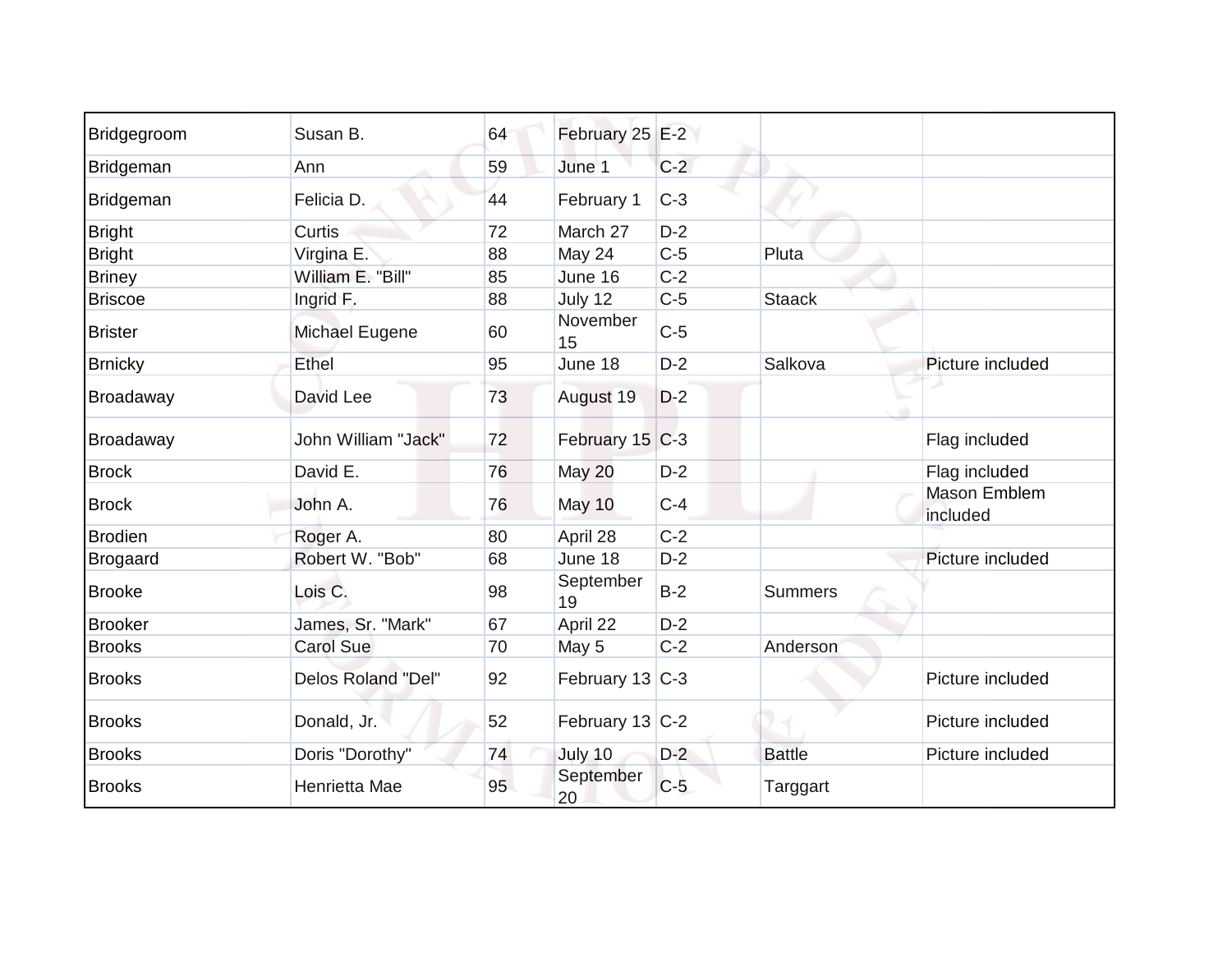| <b>Brooks</b>      | Melvin C.         | 81 | November<br>15  | $C-5$  |               |                  |
|--------------------|-------------------|----|-----------------|--------|---------------|------------------|
| <b>Brooks-Sims</b> | Shirley D.        | 87 | October 15      | $D-2$  | Whitsell      |                  |
| Broomhead          | Francis O.        | 91 | May 24          | $C-5$  |               | Flag included    |
| <b>Brosky</b>      | Robert H.         | 82 | December<br>29  | $A-6$  |               |                  |
| <b>Brouillette</b> | Donald J.         | 90 | April 17        | $D-2$  |               | Flag included    |
| Brouwenstyn        | Sherry A.         | 69 | March 25        | $D-2$  |               |                  |
| <b>Browder</b>     | Rosie Mae         | 82 | October 5       | $D-2$  |               | Picture included |
| <b>Brown</b>       | Aaron Levi "Bake" | 89 | October 9       | $D-2$  |               |                  |
| <b>Brown</b>       | Alverta V.        |    | June 21         | $C-3$  |               |                  |
| <b>Brown</b>       | Carl E., Sr.      | 80 | August 18       | $C-2$  |               |                  |
| <b>Brown</b>       | Carol V.          | 72 | March 27        | $D-2$  | Crawley       | Picture included |
| <b>Brown</b>       | Diane L.          | 72 | December<br>13  | $A-10$ | <b>Clark</b>  |                  |
| <b>Brown</b>       | Edward A.         | 66 | February 27 C-2 |        |               | Picture included |
| <b>Brown</b>       | Fred L.           | 95 | March 20        | $D-2$  |               |                  |
| <b>Brown</b>       | George R.         | 87 | August 12       | $D-2$  |               |                  |
| <b>Brown</b>       | Hugh D.           | 83 | August 27       | $D-3$  |               | Picture included |
| <b>Brown</b>       | Ida T.            |    | August 13       | $D-2$  | <b>Harris</b> | Picture included |
| <b>Brown</b>       | Jerry, Sr.        | 82 | December<br>10  | $A-8$  |               |                  |
| <b>Brown</b>       | <b>Judith Mae</b> | 77 | March 17        | $C-2$  | Volle         | Picture included |
| <b>Brown</b>       | Lynette R.        | 74 | February 27 C-2 |        | Zander        |                  |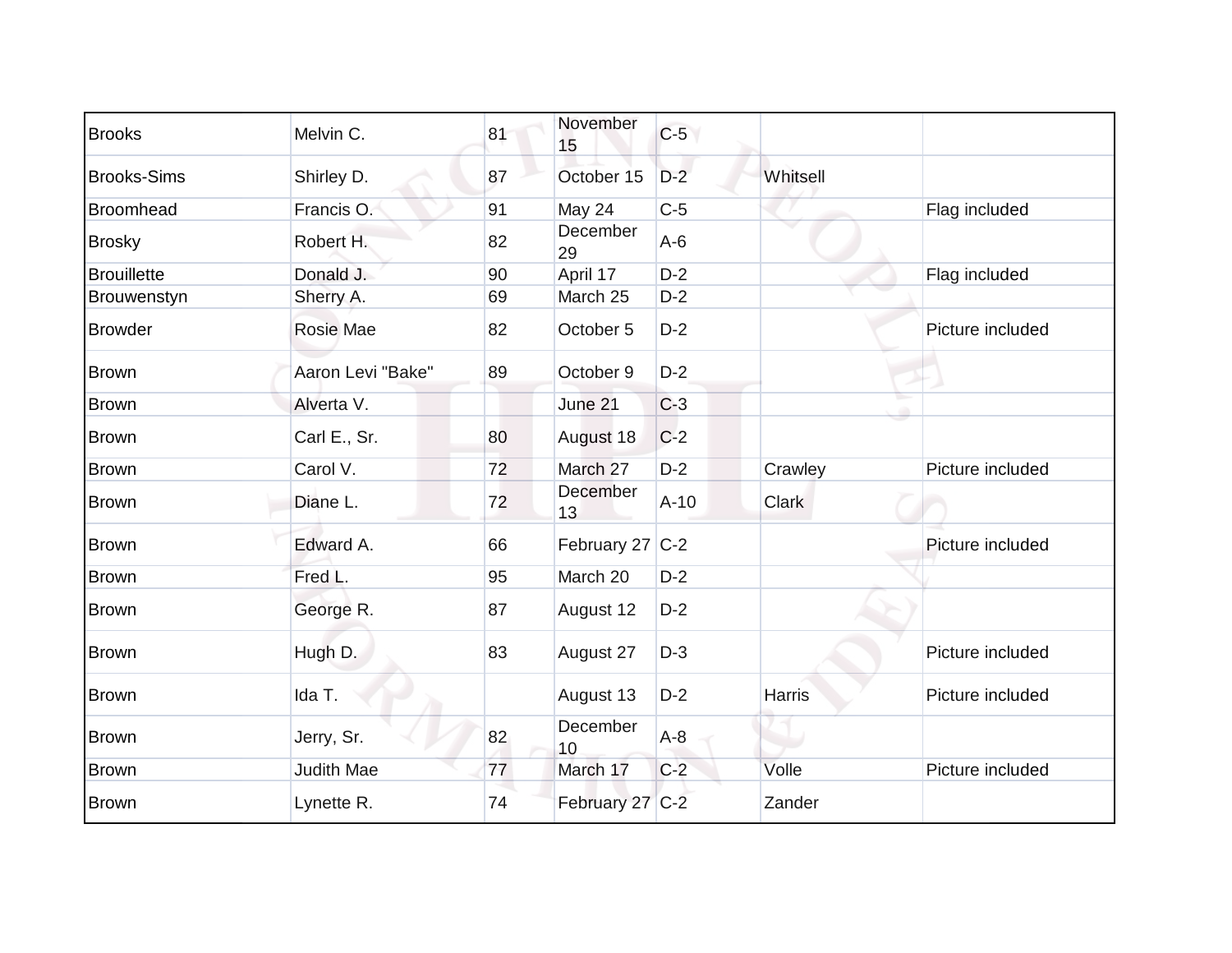| <b>Brown</b>     | Mildred                | 99 | September<br>26   | $B-2$ | Stephenson     |                  |
|------------------|------------------------|----|-------------------|-------|----------------|------------------|
| <b>Brown</b>     | Paul James             | 82 | October 7         | $D-2$ |                |                  |
| <b>Brown</b>     | Ronald Lee             | 65 | August 2          | $C-3$ |                | Picture included |
| <b>Brown</b>     | Ruby "Nan"             | 93 | March 17          | $C-2$ | Hepner         |                  |
| Brown            | Ruby L.                | 73 | January 15        | $C-2$ | Earl           | Picture included |
| <b>Brown</b>     | Sally Ann              | 75 | October 13        | $C-2$ | Mackey         | Picture included |
| <b>Brown</b>     | Shirley Jean           | 78 | September<br>18   | $D-2$ |                | Picture included |
| <b>Brown</b>     | Thomas H., Jr.         |    | March 13          | $D-2$ |                |                  |
| <b>Brown</b>     | Thomas J.              | 79 | October 20        | $B-2$ |                | ی                |
| <b>Brown</b>     | Tremont                | 61 | November<br>12    | $D-2$ |                |                  |
| <b>Brown</b>     | Wallace R.             | 90 | April 3           | $E-2$ |                | Picture included |
| <b>Brozovic</b>  | John Richard "Broz"    |    | July 28           | $C-2$ |                |                  |
| <b>Bruder</b>    | Ida                    | 86 | June 26           | $D-2$ | Heiniger       |                  |
| <b>Bruining</b>  | Pearl M.               | 93 | May 13            | $D-2$ |                |                  |
| <b>Bruinsma</b>  | Wilbur G.              | 93 | May 11            | $B-2$ |                |                  |
| <b>Brummet</b>   | David                  | 77 | July 20           | $B-2$ |                | Picture included |
| <b>Brundidge</b> | Andrew "Drew"          | 56 | June 20           | $D-2$ |                | Picture included |
| <b>Brunger</b>   | Randy J.               | 66 | December<br>29    | $A-6$ |                |                  |
| <b>Brunker</b>   | John D., Sr.           | 55 | February 25 $E-2$ |       |                | Picture included |
| <b>Brunner</b>   | John W.                | 73 | March 7           | $D-2$ |                | Picture included |
| <b>Bruno</b>     | Maria                  | 78 | August 5          | $D-2$ | <b>Barbosa</b> | Picture included |
| <b>Bryan</b>     | Catherine June "Katie" | 91 | <b>May 19</b>     | $C-2$ | Shannon        |                  |
| <b>Bryant</b>    | Lois Jean              | 88 | October 13        | $C-2$ | Redmond        | Picture included |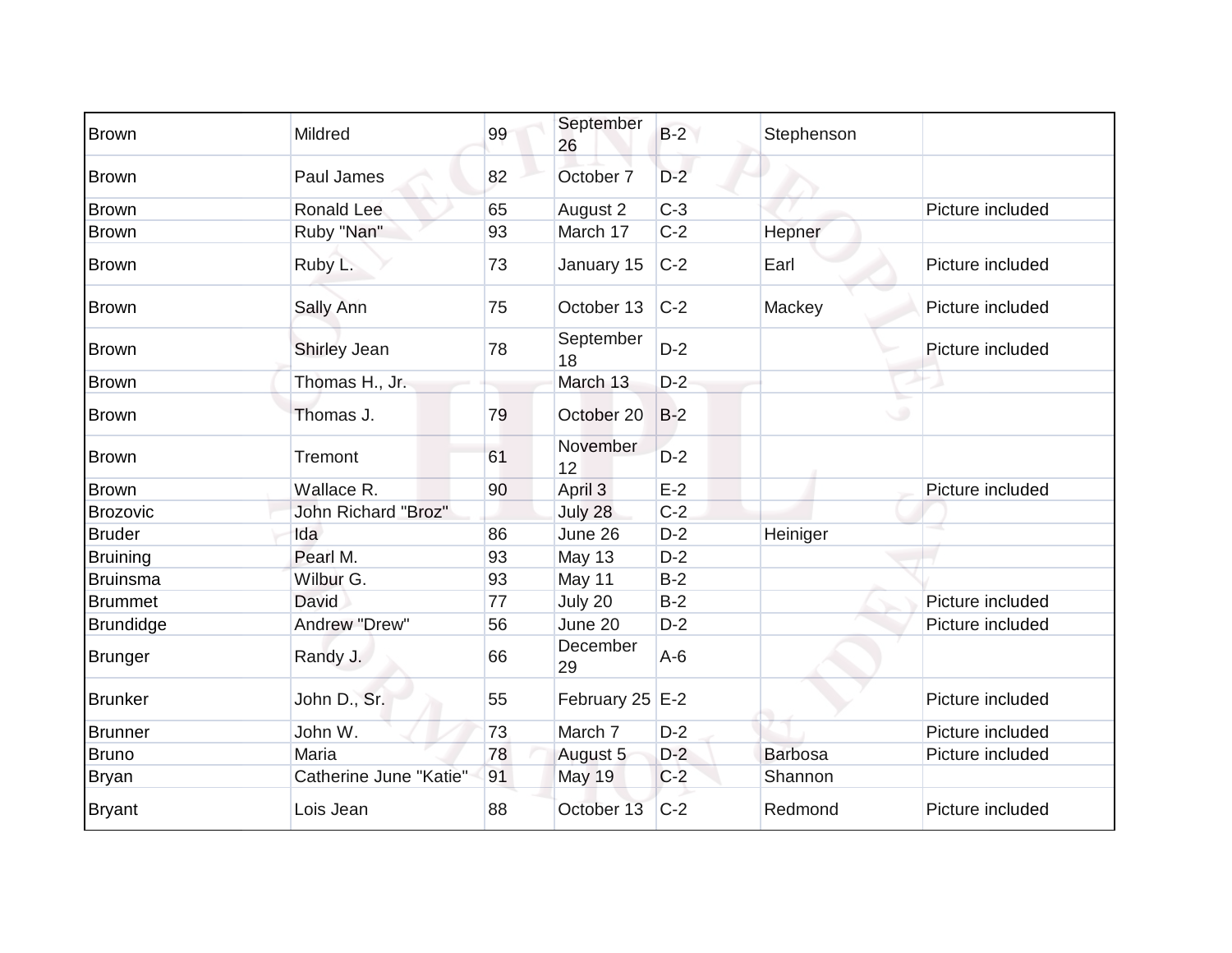| Bryant             | Mary Sue           | 82 | December<br>28  | $A-10$ | <b>Hedrick</b>   |                              |
|--------------------|--------------------|----|-----------------|--------|------------------|------------------------------|
| <b>Bryant</b>      | Virginia M.        | 90 | October 9       | $D-2$  | <b>Burton</b>    |                              |
| <b>Bubac</b>       | Dennis Kent        | 67 | September<br>6  | $C-3$  |                  |                              |
| <b>Bubacz</b>      | Mary Helen         | 93 | April 28        | $C-2$  | Kosztyo          |                              |
| Buchanan           | Anne Louise        | 55 | July 6          | $B-2$  |                  |                              |
| <b>Buche</b>       | Helen              | 80 | March 9         | $B-2$  |                  |                              |
| <b>Buchnat</b>     | Ron                | 70 | November<br>27  | $D-2$  |                  | Flag and Picture<br>included |
| <b>Buckley</b>     | Charlotte Imogene  | 93 | May 16          | $D-2$  | Warren           |                              |
| <b>Buckmaster</b>  | Peggy Pauline      | 77 | March 5         | $D-2$  | Knight           | Picture included             |
| <b>Buckmaster</b>  | Tommy Keith, Sr.   | 60 | September<br>16 | $D-2$  |                  | ت                            |
| <b>Buckner</b>     | Doris J.           | 87 | May 11          | $B-2$  | <b>Broshears</b> |                              |
| <b>Buco</b>        | Emily K.           | 24 | April 5         | $A-10$ | Huber            | Picture included             |
| <b>Budarz</b>      | Helen M.           | 97 | August 14       | $D-2$  | Gorczyca         |                              |
| <b>Budnyk</b>      | <b>John Steven</b> | 65 | July 5          | $C-3$  |                  |                              |
| <b>Buehrle</b>     | <b>Carol Ann</b>   | 71 | March 21        | $D-2$  | Schroeter        | Picture included             |
| <b>Buelow</b>      | Dana Jean          | 57 | February 15 C-3 |        | Hughes           |                              |
| Buerger            | Margaret A.        | 84 | September<br>14 | $C-2$  |                  | Picture included             |
| <b>Buff-Lubert</b> | Jennifer Nicole    | 29 | July 16         | $D-2$  |                  |                              |
| Bugajski           | Henry F.           | 88 | December<br>29  | $A-6$  |                  | Flag included                |
| Bugajski           | Peter James        | 72 | May 14          | $D-2$  |                  |                              |
| <b>Buhler</b>      | Joseph R.          | 65 | December<br>16  | $A-10$ |                  |                              |
| Buhmann            | William F. "Ole"   | 78 | September<br>23 | $E-2$  |                  | Picture included             |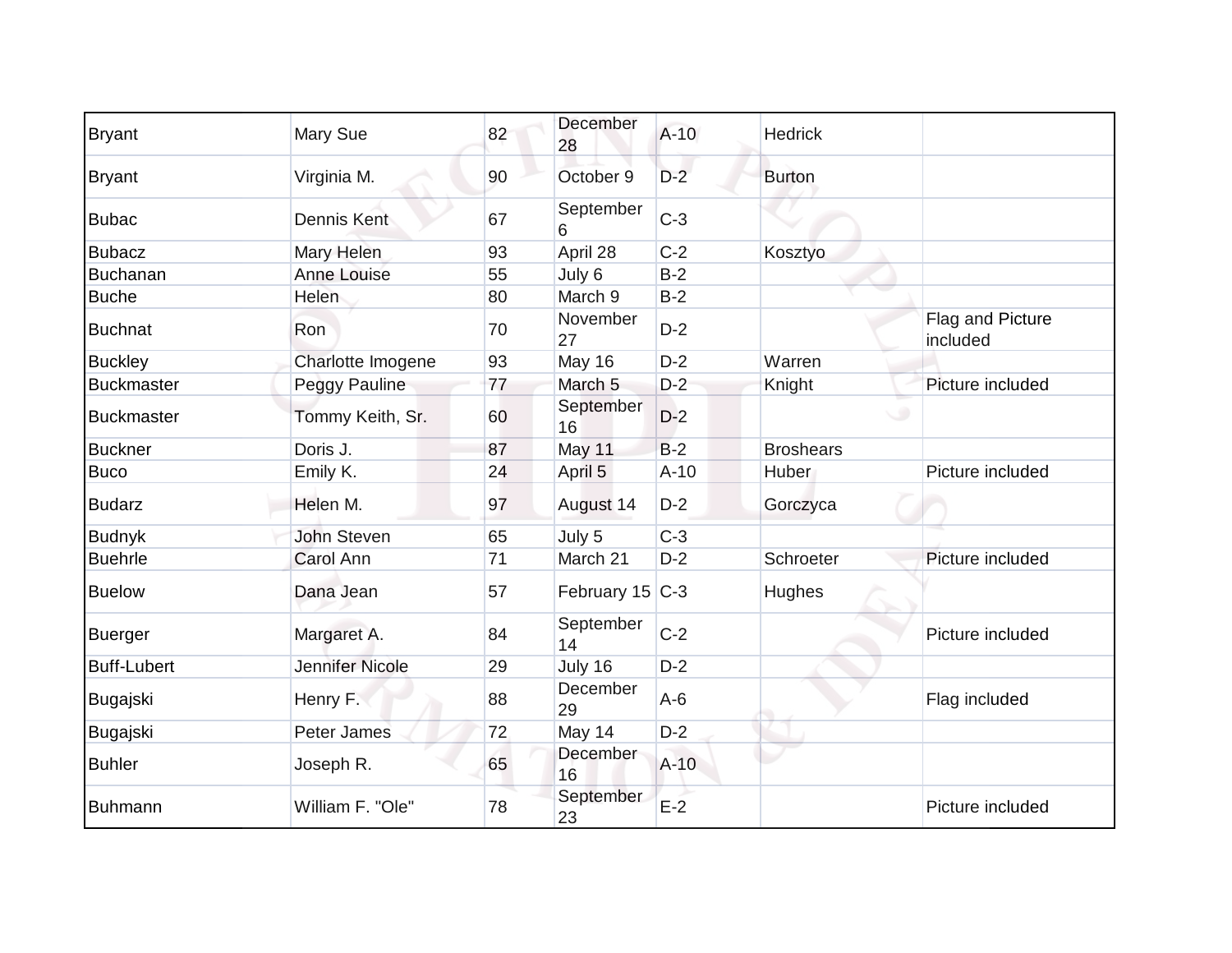| <b>Buhring</b>    | David R.              | 62 | March 24        | $C-2$  |                |                           |
|-------------------|-----------------------|----|-----------------|--------|----------------|---------------------------|
| <b>Builta</b>     | Patricia A.           | 60 | March 19        | $D-6$  |                | Picture included          |
| <b>Buis</b>       | Katherine "Kay"       | 81 | November<br>14  | $A-11$ | <b>Beegle</b>  | Picture included          |
| <b>Bujna</b>      | Barbara J.            | 71 | April 24        | $D-2$  | Henderson      |                           |
| <b>Bukvich</b>    | Margaret F.           | 79 | December 6 C-3  |        |                |                           |
| Bulatovich        | Evelyn "Cookie"       | 84 | May 3           | $C-5$  |                |                           |
| <b>Bulkowski</b>  | <b>Nadiza</b>         | 62 | April 26        | $C-3$  | Ivanovic       |                           |
| <b>Bull</b>       | Ted                   | 49 | December<br>28  | $A-10$ |                |                           |
| <b>Bultema</b>    | Jacqueline Y. "Jacki" | 79 | July 7          | $C-2$  | <b>Neville</b> |                           |
| <b>Bulthuis</b>   | John D.               | 51 | April 8         | $D-2$  |                |                           |
| <b>Bumgarner</b>  | Walter "Buck"         | 80 | March 14        | $D-2$  |                | Picture included          |
| <b>Bunce</b>      | <b>Dolly</b>          | 77 | April 7         | $C-2$  |                |                           |
| <b>Bunde</b>      | Edward G., Sr.        | 90 | September<br>20 | $C-5$  |                | Marine emblem<br>included |
| <b>Bunger</b>     | Jane Derbish          | 95 | January 6       | $C-2$  |                |                           |
| <b>Burch</b>      | Velda E. "Blondie"    | 81 | November<br>18  | $E-2$  | Shippen        | Picture included          |
| <b>Burchett</b>   | Ricky S.              | 55 | June 9          | $C-2$  |                |                           |
| <b>Burchuk</b>    | <b>John Michael</b>   | 54 | August 30       | $C-3$  |                |                           |
| <b>Burczak</b>    | Walter John           | 89 | August 22       | $B-3$  |                | Flag included             |
| <b>Burgess</b>    | <b>Bobby Gene</b>     | 80 | July 29         | $D-2$  |                | Flag included             |
| <b>Burhkalter</b> | James G., Jr. (Jimmy) | 51 | March 11        | $D-2$  |                | Picture included          |
| <b>Burkat</b>     | Eugene John, Jr.      | 69 | September<br>13 | $C-5$  |                |                           |
| <b>Burkat</b>     | <b>Wanda Sue</b>      | 61 | December 3 D-2  |        | Sarfaty        |                           |
| <b>Burke</b>      | Joseph Kevin          | 61 | June 17         | $D-2$  |                |                           |
| Burkholder        | Sharon L. "Shari"     | 49 | April 12        | $C-5$  |                |                           |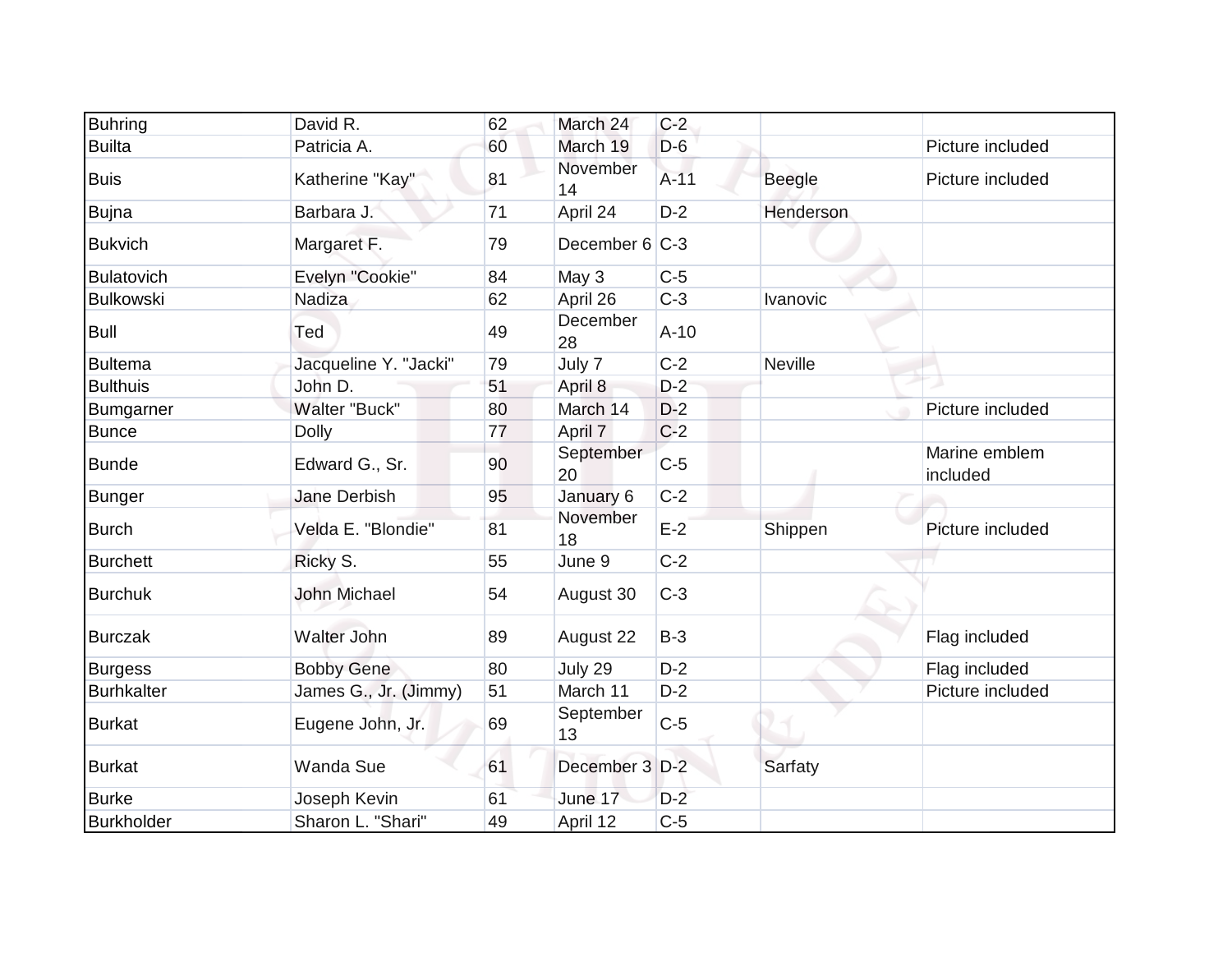| <b>Burks</b>          | <b>Fannie Mae</b>     | 84 | March 10        | $C-2$  | Seren         |                  |
|-----------------------|-----------------------|----|-----------------|--------|---------------|------------------|
| <b>Burkus</b>         | Elmer Emery, "Al"     |    | December<br>29  | $A-6$  |               |                  |
| <b>Burley</b>         | Jeanette              | 93 | July 31         | $D-2$  | <b>Bakker</b> |                  |
| <b>Burnell</b>        | James T.              | 89 | September<br>21 | $B-2$  |               |                  |
| <b>Burnette</b>       | Marlene Yvonne        | 79 | July 8          | $E-2$  | Cox           |                  |
| <b>Burney</b>         | Susan J.              | 68 | July 2          | $C-2$  |               |                  |
| <b>Burns</b>          | Florence C.           | 92 | August 23       | $C-5$  | <b>Brady</b>  |                  |
| <b>Burns</b>          | James (Jim/Andy)      | 67 | May 19          | $C-2$  |               | Flag included    |
| <b>Burns</b>          | Margaret "Peg"        | 76 | August 22       | $B-3$  | <b>Bolles</b> | Picture included |
| <b>Burosh</b>         | Sandra "Nana"         | 72 | December 4 D-2  |        | Hoh           |                  |
| <b>Burriss</b>        | Bettie R.             | 78 | January 4       | $C-3$  |               |                  |
| <b>Burton</b>         | Charles E., Sr.       | 61 | September<br>14 | $C-2$  |               |                  |
| <b>Burton</b>         | Donald Vernon, Jr.    | 48 | January 8       | $D-2$  |               |                  |
| <b>Burton</b>         | Guilda A.             | 94 | March 14        | $D-2$  |               |                  |
| <b>Burton</b>         | Marjorie C. "Marge"   | 90 | February 16 B-2 |        | Hettinger     | Picture included |
| <b>Burton-Starzyk</b> | <b>Heather Rachel</b> | 40 | September<br>25 | $D-2$  |               |                  |
| <b>Burts</b>          | Jessie Mae            | 85 | December<br>20  | $A-10$ |               |                  |
| <b>Busch</b>          | John M.               | 55 | January 9       | $D-2$  |               |                  |
| <b>Butchart</b>       | Lillian J.            | 79 | April 28        | $C-2$  |               |                  |
| <b>Butcher</b>        | Ronald                | 83 | June 28         | $C-5$  |               | Picture included |
| <b>Butcher</b>        | Ruth F.               | 95 | March 18        | $E-2$  | Fiegle        |                  |
| <b>Butler</b>         | Everett F., Jr.       | 87 | <b>May 13</b>   | $D-2$  |               | Flag included    |
| <b>Butler</b>         | James M.              | 66 | March 24        | $C-2$  |               |                  |
| <b>Butz</b>           | John Arlan, Jr.       | 58 | April 14        | $C-2$  |               |                  |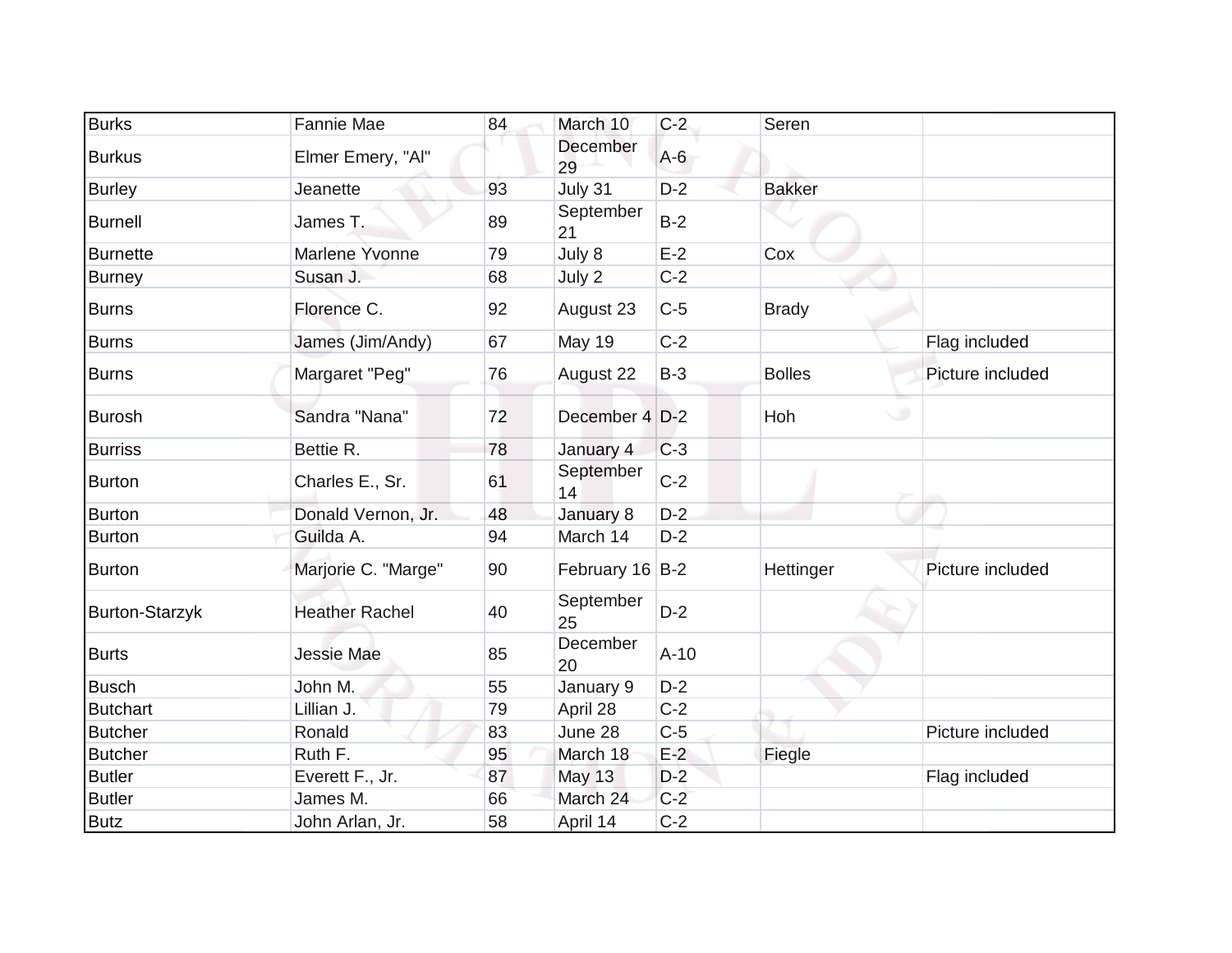| <b>Buzuvis</b> | Alice                       | 96  | September<br>19             | $B-2$ | Logan           | Cross included   |
|----------------|-----------------------------|-----|-----------------------------|-------|-----------------|------------------|
| <b>Byars</b>   | Benny Carl "Jed"            | 73  | January 4                   | $C-3$ |                 |                  |
| <b>Byars</b>   | Lora G.                     | 82  | May 3                       | $C-5$ | <b>Berquist</b> |                  |
| <b>Byrley</b>  | Lewis Russell "Lou"         | 84  | September<br>26             | $B-2$ |                 |                  |
| Bystrzycki     | Louis J.                    | 90  | October 25                  | $C-5$ |                 | Flag included    |
| Cabala         | Lillian L.                  |     | June 29                     | $B-2$ | Kolodziej       |                  |
| Caballero      | Manuel                      | 73  | January 1                   | $D-2$ |                 |                  |
| Caballero      | <b>Richard Alan</b>         | 48  | February 23 B-2             |       |                 |                  |
| Cabe           | Jay Lee                     | 33  | April 22                    | $D-2$ |                 | Picture included |
| Cable          | Dennis W.                   | 68  | September<br>17             | $D-2$ |                 | Flag included    |
| Cadena         | Hope M.                     | 47  | August 13                   | $D-2$ |                 |                  |
| Cagle          | Helen J. "Baha/Bob"         | 70  | July 5                      | $C-3$ | Rogula          |                  |
| Cahill         | Edward L. III               | 40  | January 3                   | $D-2$ |                 |                  |
| Cairns         | Peter P.                    | 75  | July 30                     | $D-2$ |                 | Picture included |
| Callahan       | Esther M.                   | 89  | September<br>$\overline{2}$ | $D-2$ | Ratz            |                  |
| Callahan       | James Daniel, Jr., "Jim" 84 |     | September<br>4              | $D-2$ |                 |                  |
| Callas         | Joseph George               | 77  | December 6 C-3              |       |                 | Flag included    |
| Callaway       | Maurine                     | 105 | January 23                  | $D-2$ | Link            |                  |
| Calvillo       | Jose C. Cruz                | 66  | February 15 C-3             |       |                 | Cross included   |
| Calvillo       | Lauren A.                   | 16  | July 5                      | $C-3$ |                 |                  |
| Calvin         | <b>Betty Jean</b>           | 62  | September<br>2              | $D-2$ | Martin          |                  |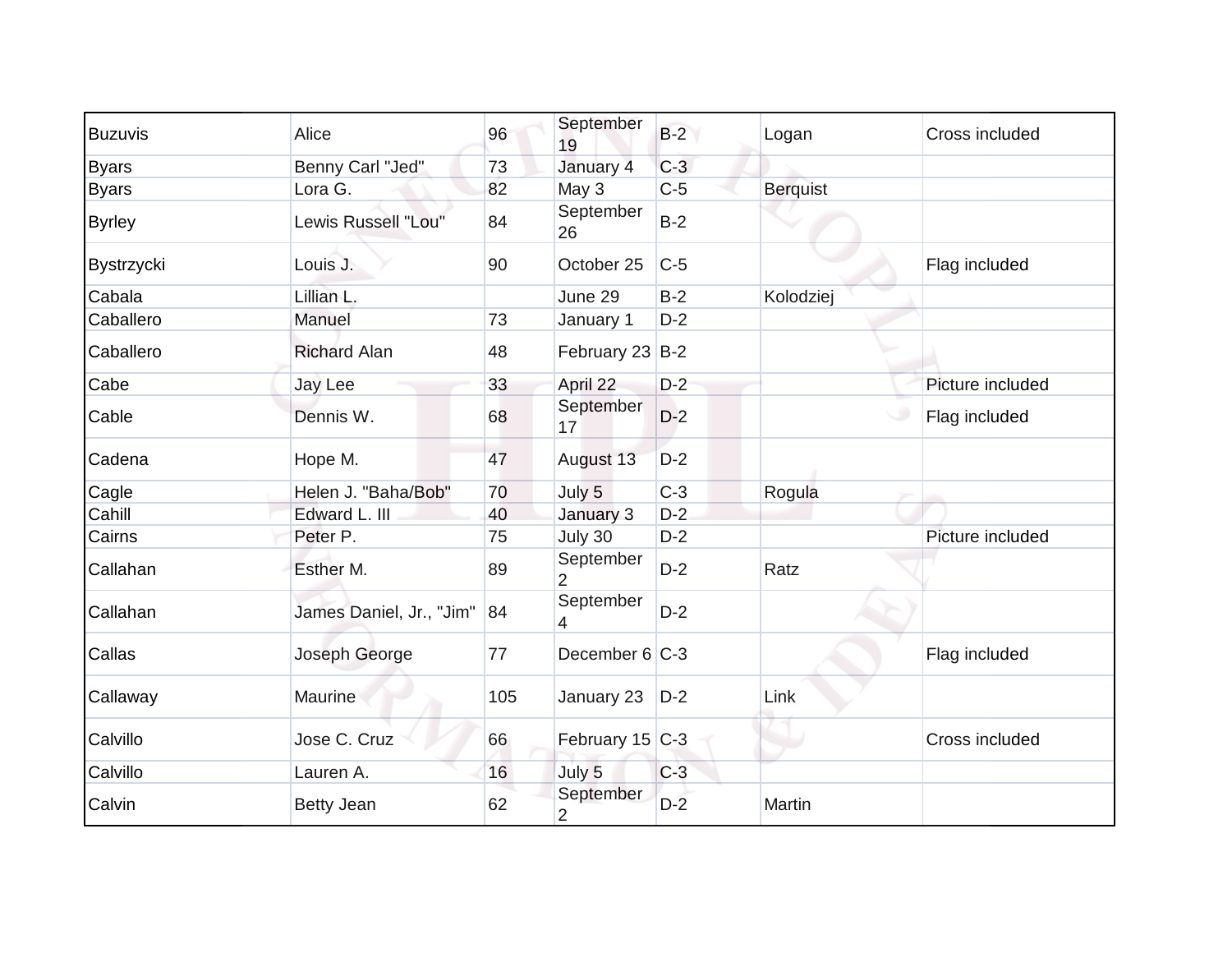| Camacho    | Raul "Johnny"                        | 77 | August 3          | $C-2$  |               | Picture included             |
|------------|--------------------------------------|----|-------------------|--------|---------------|------------------------------|
| Camarillo  | Nancy                                | 54 | March 27          | $D-2$  | Hemm          |                              |
| Camarillo  | Reimundo, Jr.                        | 31 | October 15        | $D-3$  |               | Picture included             |
| Cameo      | Michael W.                           | 66 | July 20           | $B-2$  |               |                              |
| Camp       | Kimberly Ann                         | 58 | May 27            | $D-2$  | <b>Stout</b>  |                              |
| Camp       | Robert A.                            | 62 | December<br>14    | $A-10$ |               | Picture included             |
| Camp       | Shawn M. "Big Daddy"                 | 39 | December<br>16    | $A-10$ |               |                              |
| Campanella | John                                 | 86 | August 3          | $C-2$  |               |                              |
| Campbell   | Elaine                               | 57 | May 30            | $D-2$  |               |                              |
| Campbell   | J. Patrick                           | 65 | February 10 C-2   |        |               | Flag and picture<br>included |
| Campbell   | Lawrence D., Jr.                     | 36 | April 20          | $C-2$  |               |                              |
| Campos     | Jenny                                | 85 | July 7            | $C-2$  |               |                              |
| Canalia    | Paul S.                              | 29 | September<br>10   | $D-2$  |               | Picture included             |
| Canamar    | <b>Charles Patrick III</b><br>"Chaz" | 64 | February 22 C-5   |        |               | Picture included             |
| Canizzaro  | Frank Joseph                         | 87 | March 13          | $D-2$  |               |                              |
| Cannon     | <b>Brian Lee</b>                     | 35 | January 9         | $D-2$  |               |                              |
| Cannon     | Roger L. "Pork"                      | 77 | February 13 $C-3$ |        |               |                              |
| Cannon     | ZeldaKay                             | 77 | October 3         | $B-2$  | <b>Ihnat</b>  |                              |
| Cantoni    | Samuel                               | 91 | October 26        | $C-2$  |               | Picture included             |
| Cantrell   | Elizabeth "Lorraine"                 | 83 | July 27           | $C-2$  | <b>Skaggs</b> |                              |
| Capparelli | Mary Lou                             | 94 | September<br>11   | $D-2$  | Yates         |                              |
| Cappello   | Elayne D.                            | 89 | August 16         | $C-3$  |               |                              |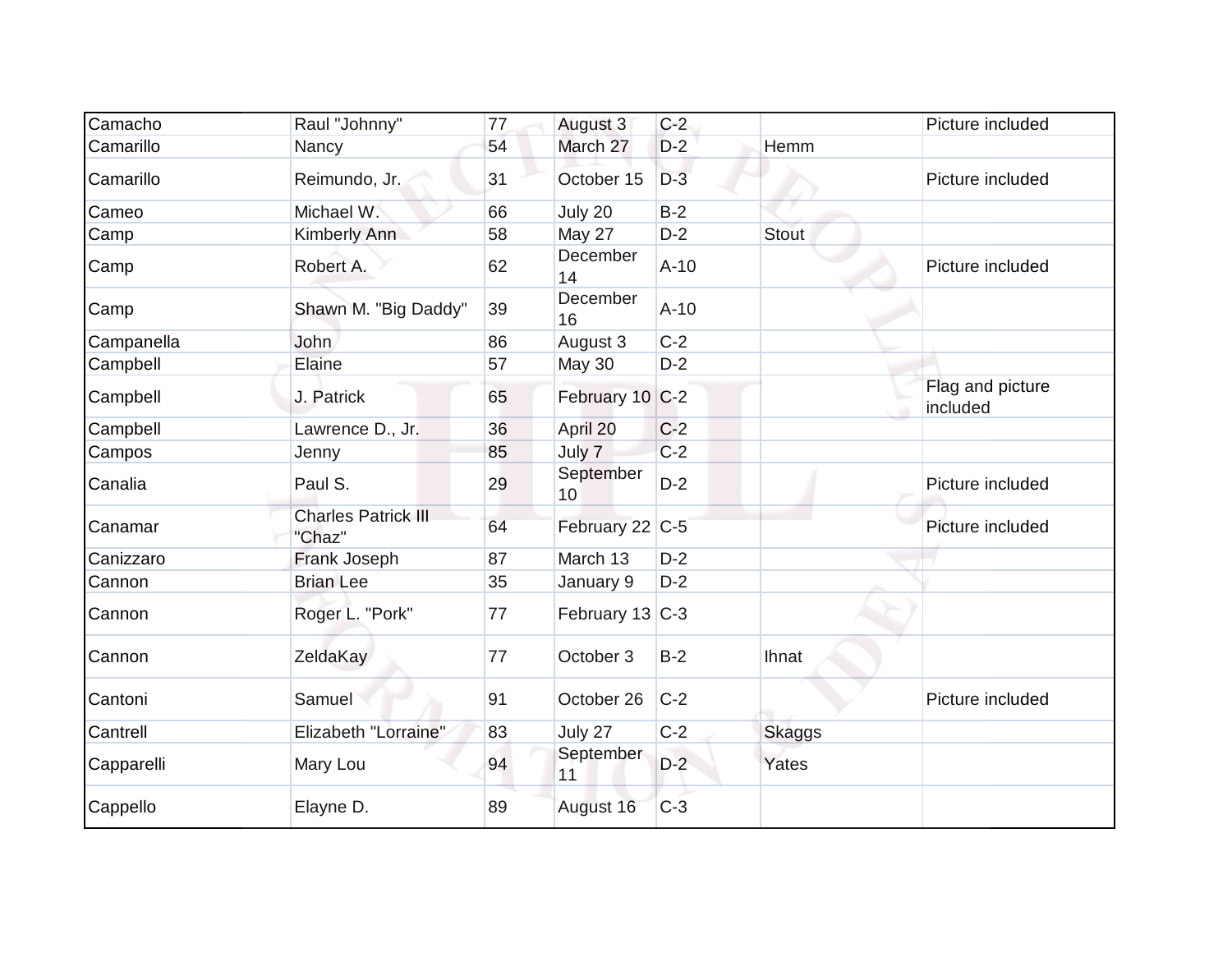| Caputo    | <b>Bernard Dino</b>             | 93 | August 17          | $B-2$ |                | Flag included    |
|-----------|---------------------------------|----|--------------------|-------|----------------|------------------|
| Caraballo | Francisco "Panchito"            | 93 | November<br>11     | $D-2$ |                |                  |
| Carbonare | <b>Beverly Elizabeth</b>        |    | May 20             | $D-2$ | <b>Ruekert</b> |                  |
| Carden    | Avalon                          | 74 | July 31            | $D-2$ | Charnack       |                  |
| Cardenas  | David R.                        | 64 | February 26 D-2    |       |                | Picture included |
| Cardenas  | Juan G.                         | 51 | May 8              | $D-2$ |                | Picture included |
| Carew     | <b>Nancy Elaine</b>             | 75 | October 7          | $D-2$ | Sands          |                  |
| Carey     | Williard L. "Buzz"              | 96 | September<br>22    | $C-2$ |                | Flag included    |
| Carichoff | Robert W.                       | 96 | May 11             | $B-2$ |                |                  |
| Carlberg  | <b>Irene Alice</b>              | 85 | September<br>9     | $D-2$ | Westbay        |                  |
| Carlin    | Emily G.                        | 89 | July 15            | $D-2$ |                |                  |
| Carlson   | Jack D.                         | 60 | March <sub>3</sub> | $C-2$ |                | Picture included |
| Carlson   | Mary Ann                        | 77 | April 19           | $C-5$ | Plavec         |                  |
| Carlson   | Wayne F.                        | 83 | March 2            | $B-2$ |                | Flag included    |
| Carlson   | Yvonne M.                       | 82 | September<br>23    | $E-3$ | Schavey        | Picture included |
| Carnahan  | Joyce                           | 65 | June 28            | $C-5$ | Poynter        | Picture included |
| Carniello | Ralph L.                        | 81 | September<br>9     | $D-2$ |                | Picture included |
| Carpenter | Howard L.                       | 74 | March 17           | $C-2$ |                |                  |
| Carpenter | Laddie Mae                      | 87 | August 16          | $C-3$ |                |                  |
| Carpenter | Larry                           | 63 | November<br>25     | $D-2$ |                |                  |
| Carprue   | Shanton Lamount, Jr.<br>"Snook" | 23 | October 7          | $D-2$ |                | Picture included |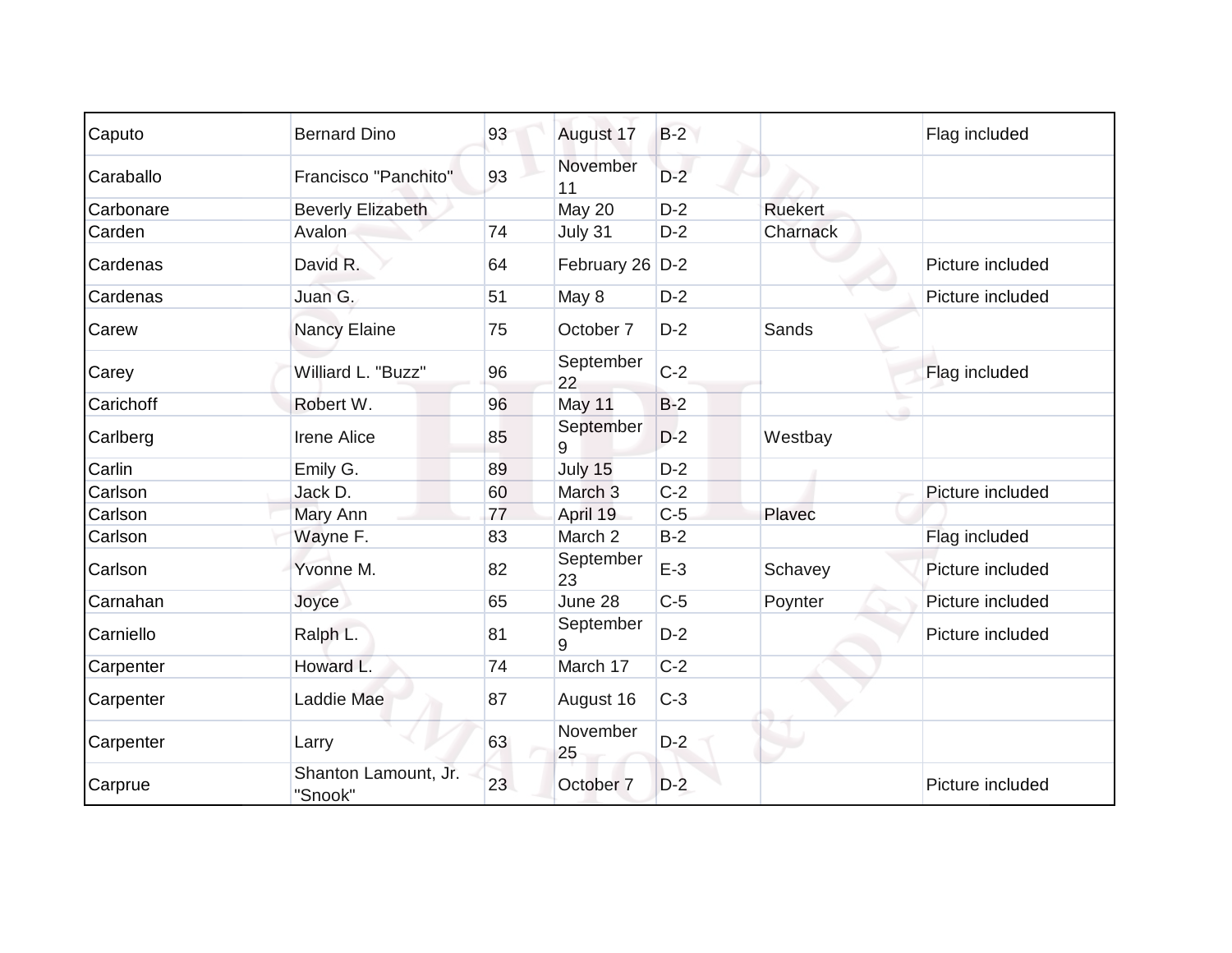| Carr      | John Alan                     | 68 | October 12        | $C-2$ |          |                              |
|-----------|-------------------------------|----|-------------------|-------|----------|------------------------------|
| Carr      | Keith D.                      | 71 | March 24          | $C-2$ |          |                              |
| Carrasco  | Ramon                         | 71 | February 24 $C-2$ |       |          |                              |
| Carrico   | Owen                          | 80 | March 11          | $D-2$ |          |                              |
| Carroll   | Estella Myra                  | 81 | October 13        | $C-2$ | Housley  |                              |
| Carroll   | Kenneth V., Jr.               | 73 | September<br>13   | $C-5$ |          |                              |
| Carter    | Jamesetta Louise              | 63 | December 6 C-3    |       | Peterson | Picture included             |
| Carter    | Kelsey L.                     | 33 | January 7         | $E-2$ |          |                              |
| Carter    | Nettie J.                     | 80 | March 26          | $C-2$ | Hood     |                              |
| Carter    | Velma A. "Pat"                | 94 | May 22            | $D-2$ |          |                              |
| Caruthers | Rufus "Slim"                  | 80 | June 1            | $C-2$ |          |                              |
| Carvallo  | Joyce L.                      | 76 | September<br>6    | $C-3$ |          |                              |
| Casiano   | Elaine R.                     | 68 | June 19           | $D-2$ | Woods    |                              |
| Casillas  | Conatance M.                  | 62 | February 22 C-5   |       | Griffin  |                              |
| Casillas  | Margaret                      | 89 | July 25           | $D-2$ |          |                              |
| Cassaday  | Earl "Ed"                     | 93 | July 14           | $C-2$ |          | Flag and Picture<br>included |
| Cassidy   | John William, Jr.             | 78 | August 2          | $C-3$ |          | Picture included             |
| Cassidy   | Robert J.                     | 78 | September<br>9    | $D-2$ |          | Flag included                |
| Cassman   | Thomas A.                     | 85 | June 3            | $E-2$ |          | Flag included                |
| Castillo  | Alejandro "Carlos<br>Naranjo" | 85 | November<br>25    | $D-2$ |          |                              |
| Castillo  | Carmen                        | 79 | June 28           | $C-5$ | Cornejo  | Picture included             |
| Castillo  | Raquel "Rocky"                | 85 | October 13        | $C-2$ |          |                              |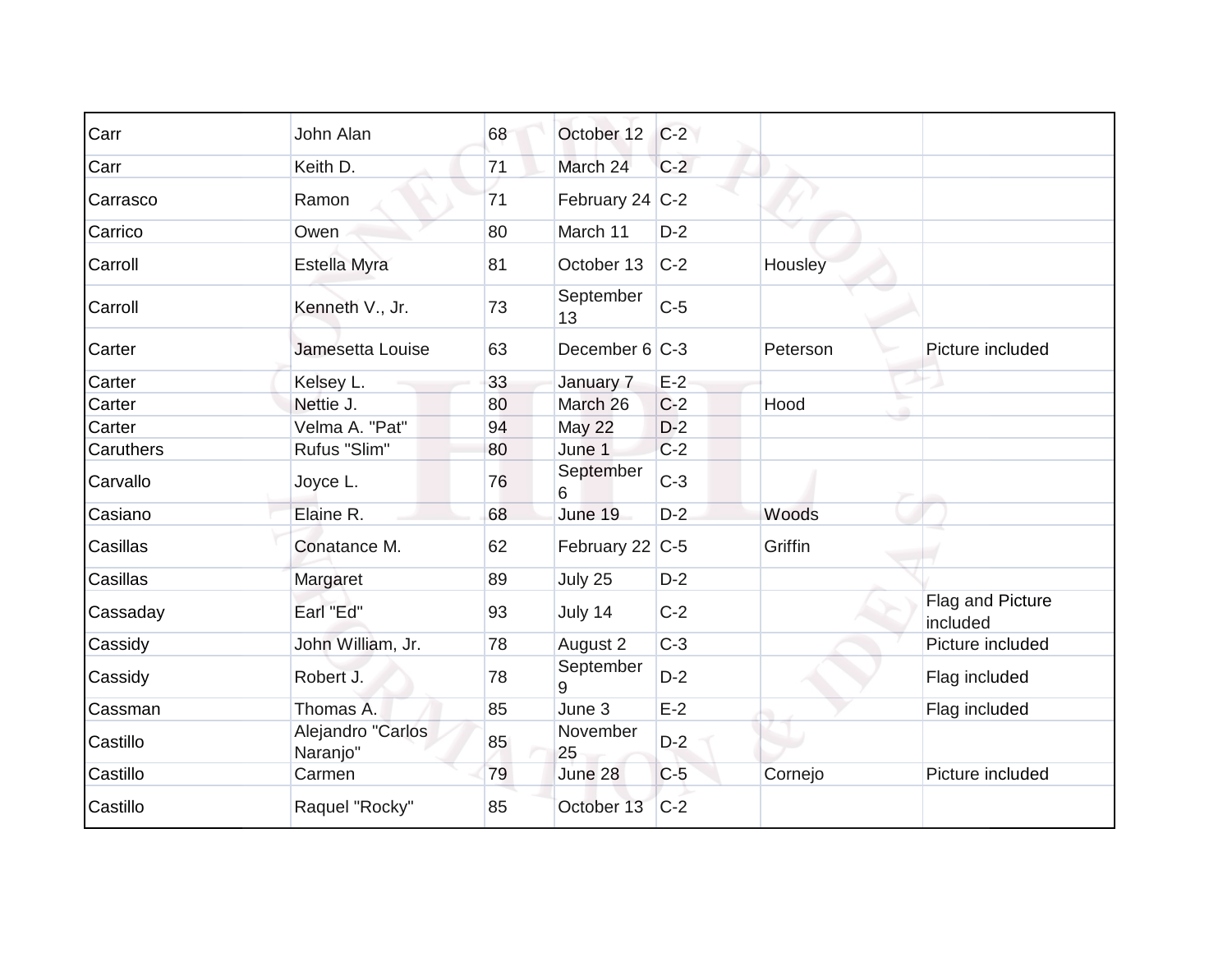| Castro          | Jose L., Jr. "Butch | 50 | March 13          | $D-2$  |            |                  |
|-----------------|---------------------|----|-------------------|--------|------------|------------------|
| Castro          | Lucia "Nani"        | 68 | August 30         | $C-3$  | Perez      |                  |
| Cataldi         | Remo "Ray"          | 80 | February $15$ C-3 |        |            | Picture included |
| Cather          | Josephine M.        | 81 | July 18           | $D-2$  | Wallace    |                  |
| Catt            | Adelaide C.         | 85 | December<br>14    | $A-10$ | Pratt      |                  |
| Catt            | Norman G.           | 77 | January 15        | $C-3$  |            |                  |
| Caudill         | Rose                | 68 | August 20         | $D-2$  | Holloway   |                  |
| Caudle          | James Edward, SR.   | 81 | October 22        | $D-2$  |            |                  |
| Cavvouras       | Frances             | 58 | June 7            | $C-3$  | Kutsugeras | Cross included   |
| Ceko            | Andjelka            | 77 | November<br>30    | $C-2$  | Vukovic    | Cross included   |
| Cellini         | <b>Thomas</b>       | 76 | June 11           | $D-2$  |            | Picture included |
| Celmer          | Harry J.            | 99 | April 29          | $E-2$  |            |                  |
| Celms-Rinkovsky | <b>Tracie Britt</b> | 43 | September         | $C-2$  | Clems      |                  |
| Cerajewski      | Joan C.             | 77 | July 15           | $D-3$  | Wachel     | Picture included |
| Cernauskas      | <b>Brick</b>        | 27 | February 20 C-2   |        |            |                  |
| Cetnar          | Mary Eloise         | 71 | January 5         | $B-2$  | Hastings   |                  |
| Chaja           | Edward P.           | 64 | November<br>24    | $C-2$  |            | Picture included |
| Chamberlain     | Anthony "Tony"      |    | October 18        | $C-5$  |            |                  |
| Chambers        | Dawn M.             | 70 | March 25          | $D-2$  | Hough      |                  |
| Chambers        | Helen               | 89 | June 14           | $C-3$  | Evanoff    |                  |
| Chandler        | Jerome N.           | 82 | April 5           | $A-11$ |            | Picture included |
| Chandler        | Jerome N.           | 82 | May 28            | $D-2$  |            | Picture included |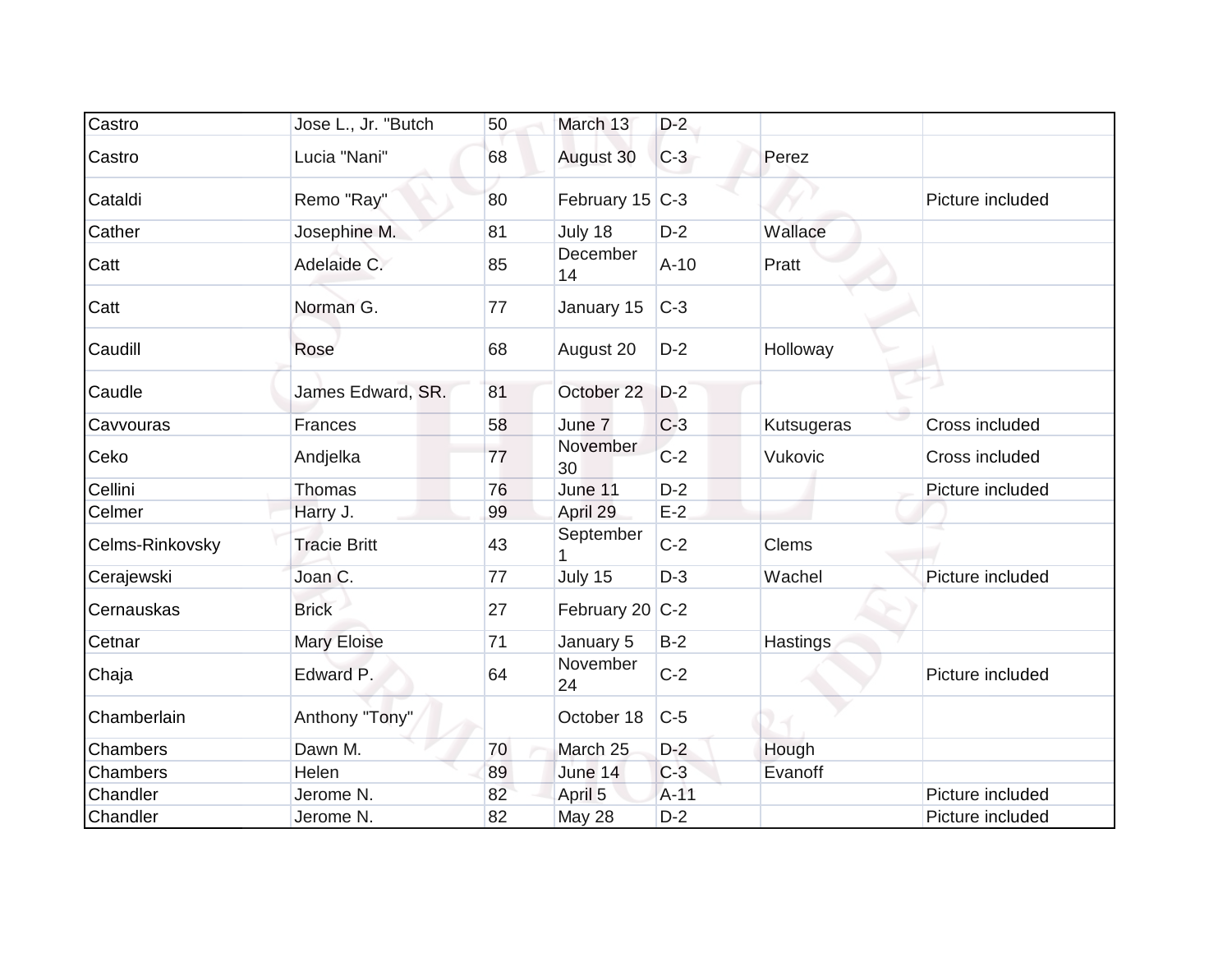| Chandler    | William L. "Lloyd"    | 83 | March <sub>2</sub> | $B-2$ |              |                                   |
|-------------|-----------------------|----|--------------------|-------|--------------|-----------------------------------|
| Chant       | Jerome P.             | 85 | November 8 C-5     |       |              |                                   |
| Chanthyvong | La                    | 86 | October 11         | $C-5$ |              |                                   |
| Chapek      | Marie                 | 88 | April 20           | $C-2$ | Lofay        |                                   |
| Chaplin     | Judith F.             | 72 | May 27             | $D-2$ | Kara         |                                   |
| Chapman     | Kathleen Ann "KC"     | 67 | March 1            | $C-3$ | Petraitis    | Picture included                  |
| Chapman     | Larry E.              | 69 | December<br>25     | $A-6$ |              |                                   |
| Chapman     | Luadah                | 95 | <b>May 28</b>      | $D-2$ |              | Picture included                  |
| Chapman     | Mary                  | 98 | September<br>13    | $C-5$ |              | Cross included                    |
| Chapranda   | Frank M.              | 67 | October 31         | $B-2$ |              | Flag and F.O.P emblem<br>included |
| Chariton    | Evelyne Anne          | 92 | June 7             | $C-3$ | Cherechinsky |                                   |
| Chatfield   | James                 | 85 | November<br>29     | $C-3$ |              | Picture included                  |
| Chavez      | Mario V., Sr. "Chico" | 74 | May 3              | $C-5$ |              |                                   |
| Chavez      | Ramon                 | 87 | March 14           | $D-2$ |              |                                   |
| Cheeseman   | Ruth Ann              | 71 | April 16           | $D-6$ | Leininger    |                                   |
| Cheever     | Onda Jo               | 86 | January 29         | $D-2$ | Marshall     |                                   |
| Chelovich   | Michael "Chelo"       | 54 | April 25           | $D-2$ |              | Picture included                  |
| Chengary    | Jennie A.             | 97 | November<br>13     | $D-2$ | Pala         |                                   |
| Chentnik    | Eugene Carl           | 68 | September<br>15    | $B-2$ |              | Flag included                     |
| Cherbak     | Carol Ann             | 73 | December<br>30     | $A-8$ |              |                                   |
| Cherbak     | <b>Winifred Pearl</b> | 82 | September<br>22    | $C-2$ |              |                                   |
| Cherry      | Hannah M.             | 98 | <b>May 20</b>      | $D-2$ |              | Picture included                  |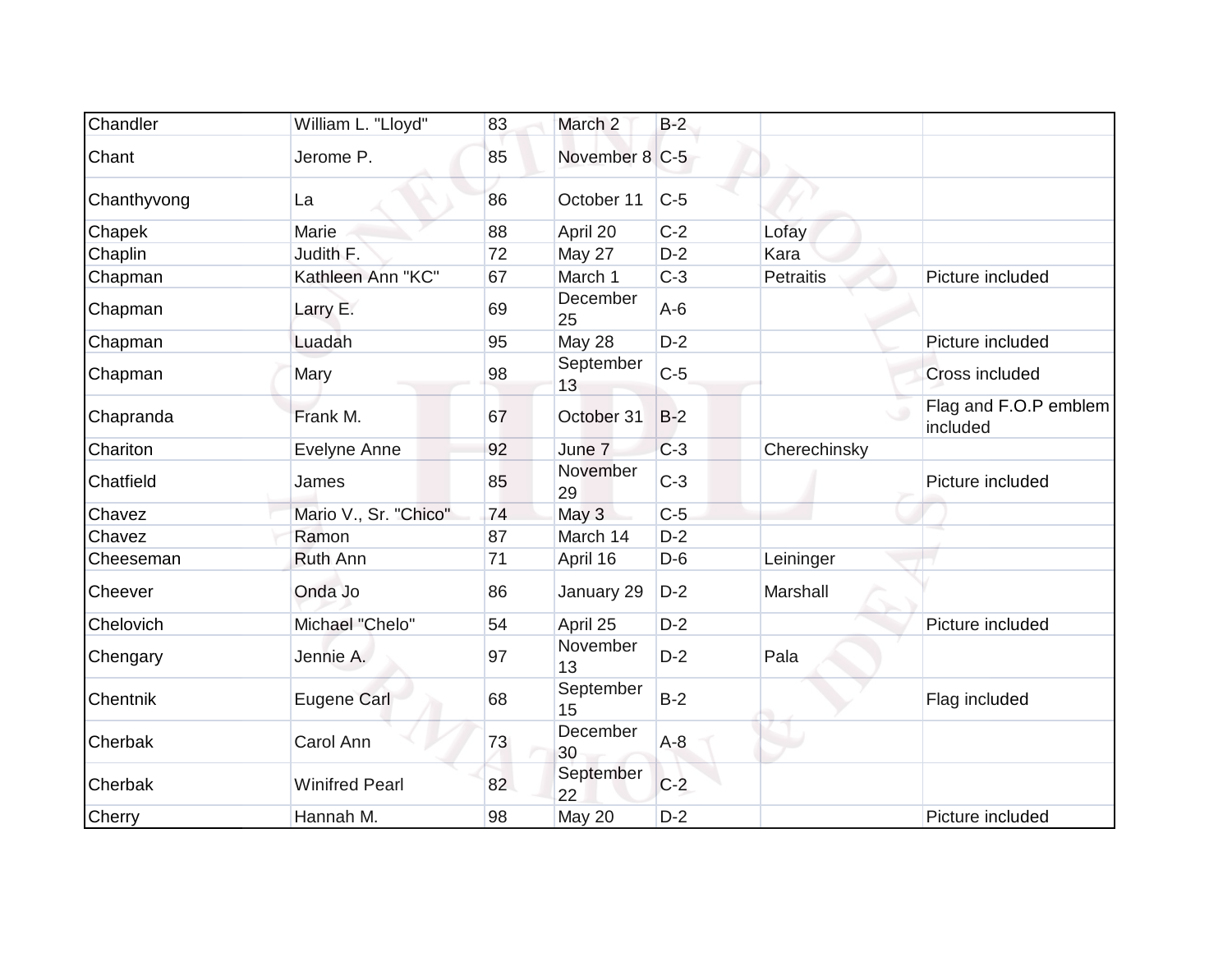| Cherry           | Haven Ralph                    | 83 | July 15           | $D-2$ |             |                               |
|------------------|--------------------------------|----|-------------------|-------|-------------|-------------------------------|
| Cherry           | Thomas B.                      | 74 | February 4        | $E-2$ |             |                               |
| Chervenak        | Kathleen                       | 74 | July 20           | $B-2$ | Sasse       |                               |
| Chester          | Ralph E. III                   | 49 | October 19        | $C-2$ |             |                               |
| Chestovich       | Josephine                      | 95 | October 18        | $C-5$ | Kosenscky   | Cross and picture<br>included |
| Chilcott         | Gordon                         | 30 | March 19          | $D-6$ |             |                               |
| <b>Childers</b>  | Margaret G. "Marge"            |    | December $8 C-2 $ |       | Lowe        |                               |
| <b>Childress</b> | Vernon Little, Sr.             | 91 | February 6        | $D-2$ |             |                               |
| Childs           | Levy Anthony                   | 51 | May 6             | $D-2$ |             |                               |
| Chilla           | Charles Joseph, Jr.<br>"Chuck" | 77 | February 14 D-2   |       |             |                               |
| Chinery          | Mary M.                        | 88 | December 6 C-3    |       | O'Rourke    |                               |
| Chinn            | Jack W.                        | 74 | March 21          | $D-2$ |             |                               |
| Chivas           | Charles "Chuck"                | 62 | September<br>15   | $B-2$ |             |                               |
| Chmielewski      | Josephine J.                   | 83 | September<br>3    | $D-2$ | Granczewski |                               |
| Chocholek        | Tommy A.                       | 47 | February 5        | $D-2$ |             |                               |
| Chontos          | Richard J.                     | 77 | December 9 A-11   |       |             |                               |
| Chorba           | John N.                        | 87 | May 5             | $C-2$ |             | Picture included              |
| Chouinard        | Lois                           | 88 | August 23         | $C-5$ | Shepley     |                               |
| Christian        | Alma L.                        | 93 | August 27         | $D-3$ | Yarck       |                               |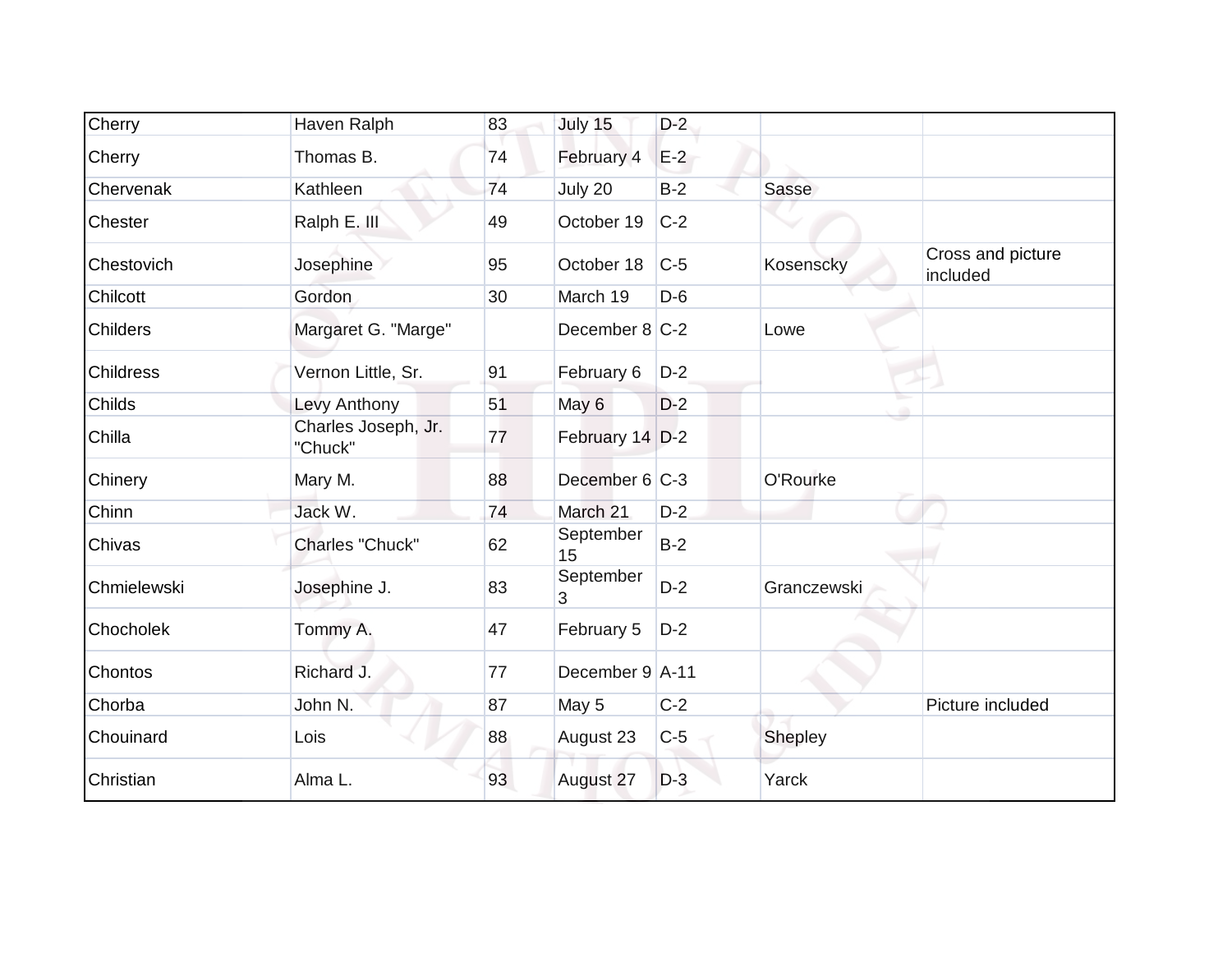| Christy      | Donna J.            | 76 | October 28         | $D-2$  | Flitter         |                       |
|--------------|---------------------|----|--------------------|--------|-----------------|-----------------------|
| Chromchik    | Edwin J., Jr.       | 76 | March <sub>3</sub> | $C-2$  |                 |                       |
| Chronowski   | Louis S., Sr.       | 78 | January 6          | $C-2$  |                 |                       |
| Chumley      | William John        | 81 | May 6              | $D-2$  |                 | Picture included      |
| Church       | Lowin DeWayne       | 60 | April 28           | $C-2$  |                 |                       |
| Churilla     | Delores "Dolly"     | 84 | February 19 C-2    |        | Kimaszewski     |                       |
| Churilla     | Dollie M.           | 77 | July 17            | $D-2$  | Comer           |                       |
| Chyzy        | Ronald J.           | 71 | July 26            | $C-5$  |                 |                       |
| Cichy        | Zbignew, "Casey"    | 65 | December<br>28     | $A-10$ |                 |                       |
| Ciecierski   | Marcella L. "Marcy" | 77 | <b>May 12</b>      | $C-2$  | <b>Rys</b>      |                       |
| Ciesielski   | Angela              | 58 | December 6 C-3     |        | $\cup$<br>Royal |                       |
| Cieszynski   | Carl C., Sr.        | 77 | November 1 C-5     |        |                 |                       |
| Cimbaljevich | Paula               | 93 | January 22         | $C-2$  |                 | Cross included        |
| Cinko        | George R.           | 79 | September<br>19    | $B-2$  |                 |                       |
| Ciovica      | Anna J. "Peppy"     | 99 | September<br>30    | $D-2$  |                 | <b>Cross included</b> |
| Ciszewski    | Anthony L.          | 80 | March 12           | $D-2$  |                 |                       |
| Cizmadja     | Anthony F.          | 76 | February 14 D-2    |        |                 |                       |
| Clapp        | Rosemary            | 82 | January 13         | $C-2$  | Swindle         |                       |
| <b>Clark</b> | <b>Bobby</b>        | 78 | February 1         | $C-3$  |                 | Flag included         |
| <b>Clark</b> | Celeste M.          | 92 | September<br>3     | $D-2$  | Laux            |                       |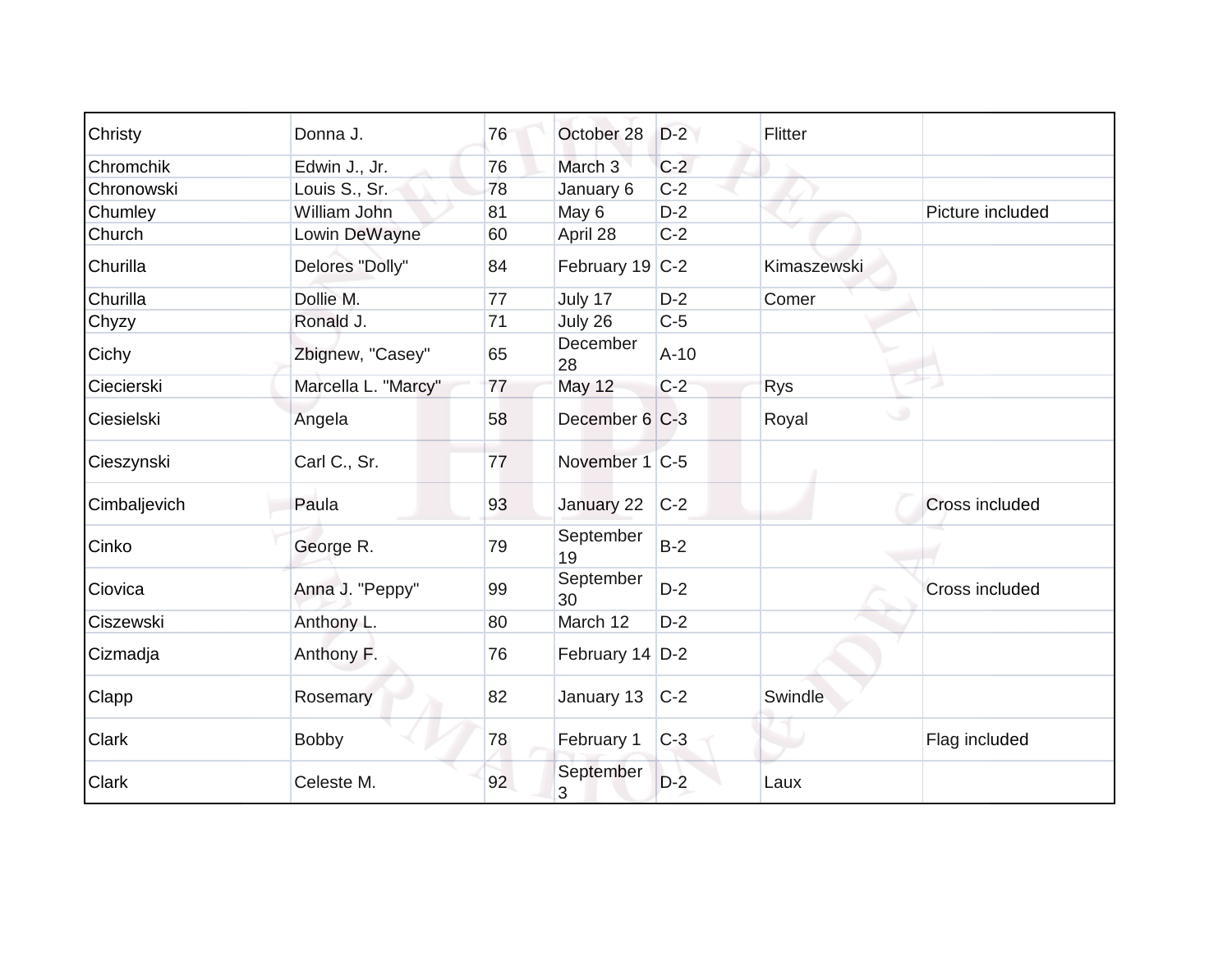| <b>Clark</b>   | <b>Clayton Nello</b>  |    | January 22                  | $C-2$ |           |                  |
|----------------|-----------------------|----|-----------------------------|-------|-----------|------------------|
| Clark          | Donald D. "Don"       | 88 | February 18 E-2             |       |           | Flag included    |
| Clark          | Erik D.               | 36 | January 9                   | $D-2$ |           |                  |
| Clark          | Gary L.               | 63 | November<br>18              | $E-2$ |           |                  |
| Clark          | <b>Helen Juanita</b>  | 88 | November 4 C-2              |       |           |                  |
| Clark          | Lydia L.              | 89 | July 1                      | $D-2$ |           |                  |
| Clark          | Orleen                | 83 | August 28                   | $D-2$ |           |                  |
| Clark          | Sara Kathleen         | 50 | September<br>$\overline{7}$ | $B-2$ |           |                  |
| Clarke         | <b>Steven Michael</b> | 47 | July 27                     | $C-2$ |           |                  |
| Claussen       | Harry Wolfgang        | 63 | July 19                     | $C-3$ |           |                  |
| Claussen       | Margaret J.           | 91 | March 12                    | $D-2$ | McGaughey | Picture included |
| Clavier        | Lucille R.            | 89 | October 16                  | $D-2$ | Williams  |                  |
| Cleland        | Harold                |    | January 11                  | $C-3$ |           |                  |
| Clem           | <b>Delbert Lee</b>    | 86 | January 7                   | $E-2$ |           | Picture included |
| <b>Clemens</b> | <b>Arthur Leland</b>  | 81 | October 22                  | $D-2$ |           | Flag included    |
| Cleveland      | Wilma H.              | 97 | August 17                   | $B-2$ | Mangold   |                  |
| Clifford       | Amanda "Babe"         | 78 | September<br>30             | $D-2$ |           | Picture included |
| Clifford       | Nedra M.              | 91 | September<br>15             | $B-2$ | Olson     | Picture included |
| Clifft         | Clyde Kent            | 73 | January 27                  | $C-2$ |           |                  |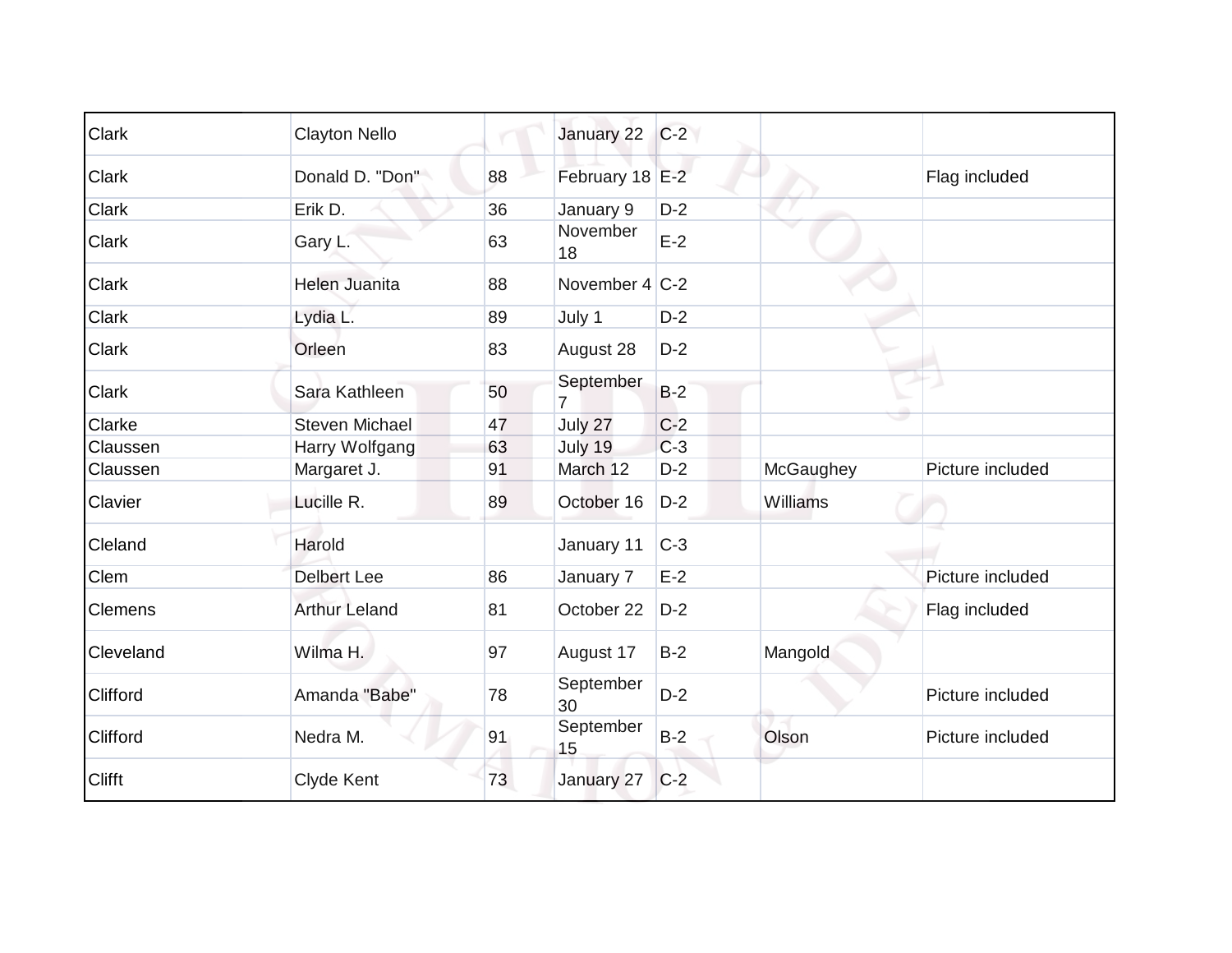| Clift          | James D. "Jim"           | 63 | January 27      | $C-2$ |               |                                 |
|----------------|--------------------------|----|-----------------|-------|---------------|---------------------------------|
| Cline          | Sharon R.                | 76 | January 1       | $D-2$ | Forney        |                                 |
| <b>Clites</b>  | <b>Timothy John</b>      | 61 | February 4      | $E-2$ |               |                                 |
| Clough         | Susan M.                 | 48 | April 16        | $D-6$ | <b>Pettit</b> | Picture included                |
| <b>Clutter</b> | Paul V.                  | 90 | August 27       | $D-3$ |               | Flag included                   |
| Clyne          | <b>Kermit</b>            | 90 | June 4          | $D-2$ |               | Picture included                |
| Clyne          | Mary                     | 90 | November<br>11  | $D-2$ | Orr           | Picture included                |
| Coates         | Kenneth R.               | 71 | October 2       | $D-2$ |               |                                 |
| Cobb           | <b>Andre Linell</b>      | 30 | September<br>10 | $D-2$ |               | Picture included                |
| Cody           | Crystal B.               | 38 | November<br>27  | $D-2$ |               | Picture included                |
| Coil           | <b>Walter Kinny</b>      | 79 | January 9       | $D-2$ |               |                                 |
| Colby          | Patricia Joann           | 75 | March 29        | $C-7$ |               | Picture included                |
| Cole           | Msgt. William R., "Bill" | 72 | November 9 C-2  |       |               | Picture included (USAF<br>Ret.) |
| Cole           | <b>Robert Allan</b>      | 61 | January 4       | $C-3$ |               |                                 |
| Coleman        | Elwood Lee               | 85 | April 20        | $C-2$ |               | Flag included                   |
| Coleman        | Helen Rae                | 83 | <b>May 25</b>   | $B-2$ | Bateman       |                                 |
| Colgrove       | Clyde V.                 | 82 | February 25 E-2 |       |               | Flag and picture<br>included    |
| Collier        | Martha Rena              | 80 | August 23       | $C-5$ | Bailey        |                                 |
| Colston        | Elvis Bryan              | 75 | March 15        | $C-5$ |               |                                 |
| Colter         | Richard J. "Dick"        | 71 | January 3       | $D-2$ |               | Flag included                   |
| Colton         | Mary Louise              | 94 | December<br>25  | $A-6$ | Mayotte       |                                 |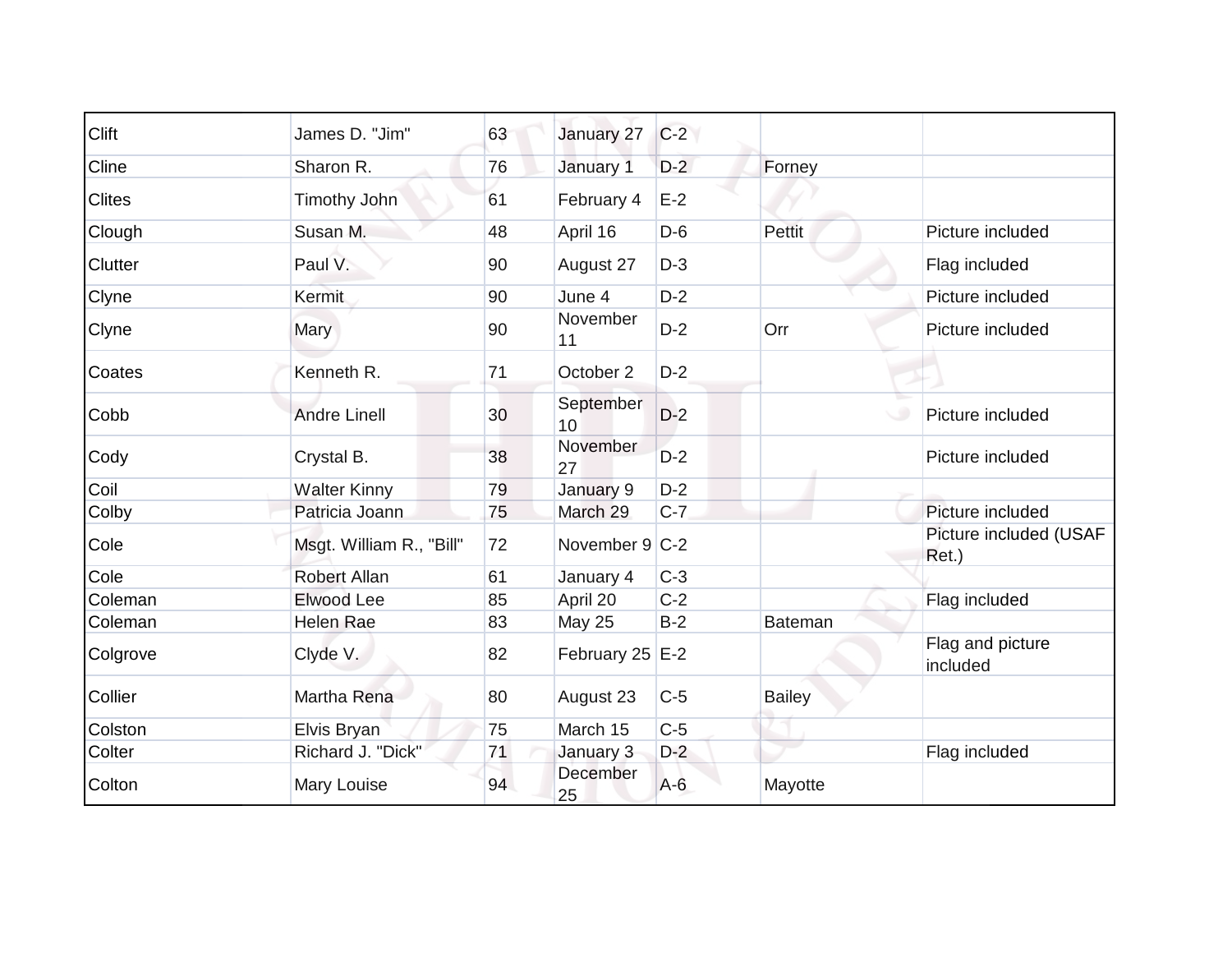| Comer       | Dean Earl       | 83 | January 18      | $C-3$  |                 |                  |
|-------------|-----------------|----|-----------------|--------|-----------------|------------------|
|             |                 |    |                 |        |                 |                  |
| Companik    | Joan C.         | 75 | January 22      | $C-2$  | Krol            |                  |
| Companik    | Judith L.       | 76 | February 1      | $C-3$  | Pinkston        |                  |
| Compton     | Dorothy         | 87 | December<br>18  | $A-6$  | Young           |                  |
| Condes      | Mary J.         | 90 | February 17 C-2 |        | <b>Boosalis</b> |                  |
| Conklin     | Ruth S.         | 89 | November<br>12  | $D-2$  | <b>Stienert</b> |                  |
| Conley      | <b>Bradford</b> | 95 | January 28      | $E-2$  |                 |                  |
| Conn        | Danny A.        | 61 | March 11        | $D-2$  |                 |                  |
| Connelly    | Daniel J.       | 75 | August 1        | $D-2$  |                 |                  |
| Connors     | Bernadine R.    | 81 | December 6 C-3  |        | Safstrom        | Picture included |
| Connors     | John E.         | 66 | March 6         | $E-2$  |                 |                  |
| Constandars | James C.        | 66 | October 8       | $D-2$  |                 |                  |
| Conway      | Naomi Watkins   | 85 | May 14          | $D-2$  |                 |                  |
| Cook        | Anthony         | 88 | December<br>17  | $A-10$ |                 |                  |
| Cook        | Cilla M.        | 79 | January 14      | $E-2$  |                 |                  |
| Cook        | George Morley   | 79 | October 22      | $D-2$  |                 | Picture included |
| Cook        | John M.         | 52 | April 5         | $A-10$ |                 |                  |
| Cook        | Judith E.       | 77 | January 8       | $D-2$  | Wise            |                  |
| Cook        | <b>Natalie</b>  | 28 | December<br>13  | $A-10$ | <b>Staples</b>  |                  |
| Cook        | Richard W.      | 87 | June 12         | $D-2$  |                 |                  |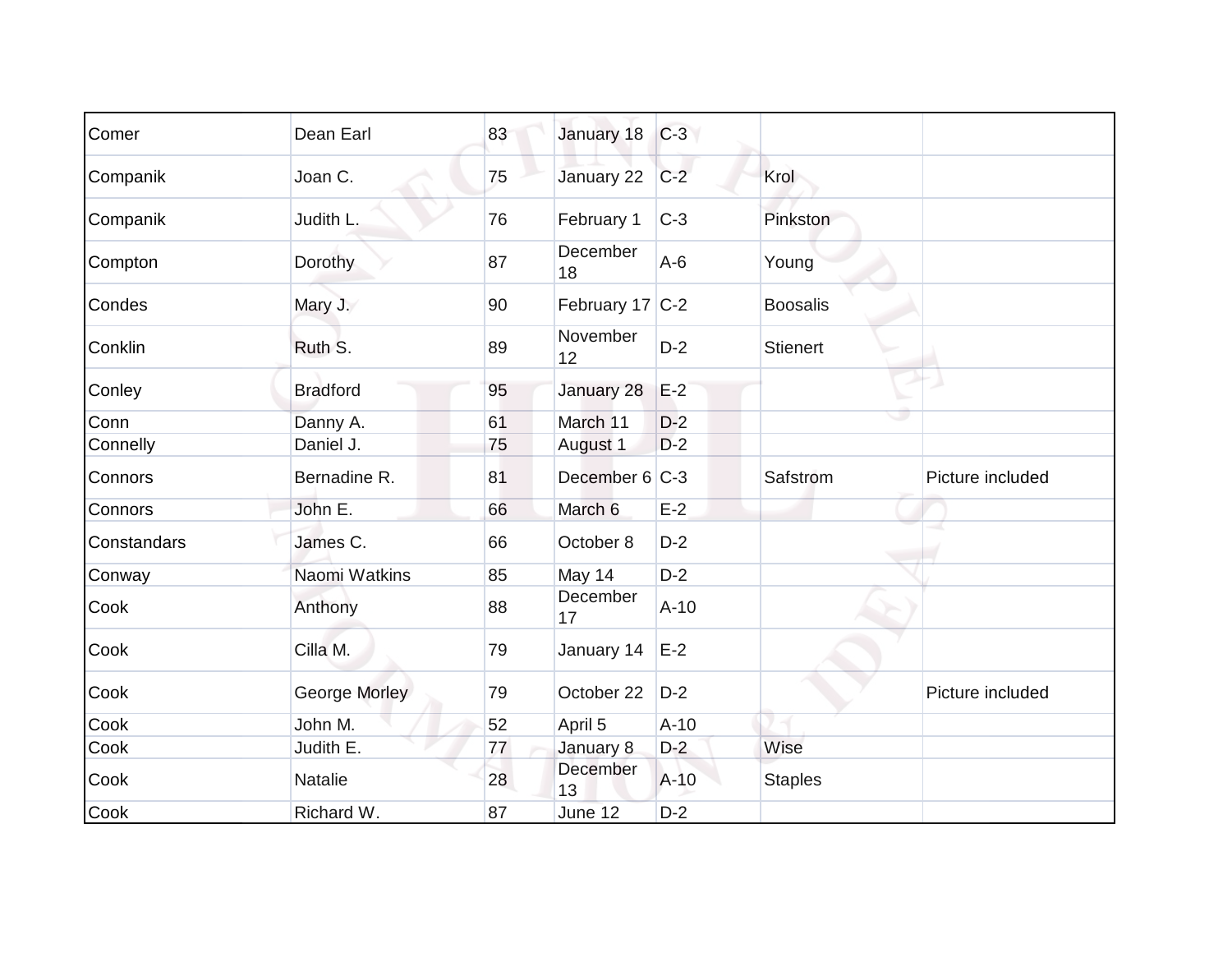| Coon            | James E.                     | 63 | April 3           | $E-2$ |               |                  |
|-----------------|------------------------------|----|-------------------|-------|---------------|------------------|
| Cooney          | Katherine M. "Grandma" 93    |    | May 7             | $D-2$ |               |                  |
| Cooper          | Edward J.                    | 88 | December $4$ D-2  |       |               |                  |
| Cooper          | Gerald E. "Jerry or<br>Babe" | 83 | June 25           | $D-2$ |               | Picture included |
| Cooper          | <b>Theodore Howard</b>       | 62 | November $4 C-2 $ |       |               |                  |
| Copas           | James O.                     | 92 | June 24           | $D-2$ |               |                  |
| Cope            | Sally J.                     | 78 | May 24            | $C-5$ | <b>Brewer</b> | Picture included |
| Coppage         | Glenn R., II                 | 52 | December<br>11    | $A-6$ |               |                  |
| Coppedge        | Robert J.                    | 78 | January 18        | $C-3$ |               | Picture included |
| Copper          | Walter C., Jr.               | 90 | February 5        | $D-2$ |               | Picture included |
| Coppinger       | Curtis                       | 56 | July 22           | $D-2$ |               |                  |
| Coppolillo      | James L.                     | 80 | November<br>27    | $D-2$ |               | Flag included    |
| Coppolo         | Kay Romaine "Grandma<br>Kay" | 77 | December<br>11    | $A-6$ |               |                  |
| Corbin          | Mary                         | 83 | March 20          | $D-2$ |               |                  |
| Corbin-Hokenson | Linda S.                     | 62 | April 3           | $E-2$ | Corbin        |                  |
| Corie           | Margaret Ann                 | 62 | November<br>11    | $D-2$ | Pinnegar      |                  |
| Corle           | Betty V.                     | 85 | December<br>18    | $A-6$ | Jones         |                  |
| Corle           | <b>Richard Woodrow</b>       | 77 | August 22         | $B-4$ | u             | Picture included |
| Corneil         | Ronald E.                    | 67 | August 21         | $D-2$ |               |                  |
| Corneiller      | <b>Delores Harriet</b>       | 85 | May 1             | $E-2$ | Wlodarski     |                  |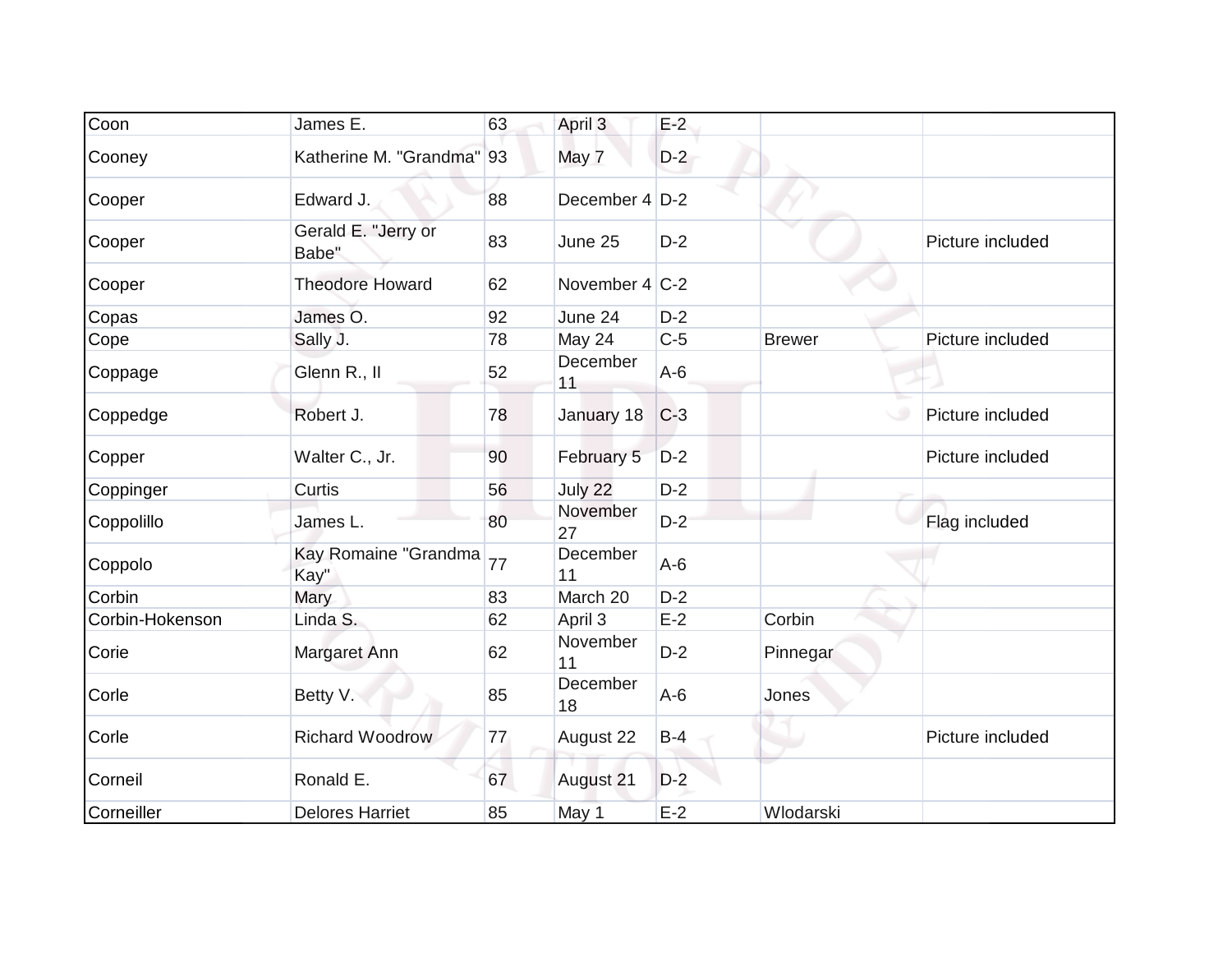| Coros       | <b>Nick</b>                 | 55  | June 1         | $C-2$  |              |                  |
|-------------|-----------------------------|-----|----------------|--------|--------------|------------------|
| Corrado     | James A.                    | 77  | August 4       | $C-2$  |              | Picture included |
| Corrigan    | William G. "Memo"           | 62  | August 20      | $D-2$  |              |                  |
| Coslet      | <b>Helen Sue</b>            | 52  | August 20      | $D-2$  | <b>Stacy</b> | Picture included |
| Cosme       | Oscar F.                    | 79  | April 29       | $E-2$  |              |                  |
| Costa       | Donald                      | 87  | March 1        | $C-3$  |              |                  |
| Costello    | Linda Helen                 | 104 | March 7        | $D-2$  | Wadepfuhl    | Picture included |
| Coster      | <b>James Robert</b>         | 77  | May 19         | $C-2$  |              | Flag included    |
| Cotterman   | <b>Grace Caroline</b>       | 95  | January 18     | $C-3$  | Nicholson    |                  |
| Cottingham  | Gerald "Screaming<br>Jerry" | 87  | March 9        | $B-2$  |              | Flag included    |
| Cottle      | Richard P.                  | 71  | June 9         | $C-3$  |              | Picture included |
| Cotton      | James Franklin              | 55  | April 16       | $D-6$  |              |                  |
| Cotton      | Ruth                        | 89  | April 28       | $C-2$  |              |                  |
| Coulis      | Steve P.                    | 91  | January 21     | $E-2$  |              | Flag included    |
| Covaciu     | Joyce A.                    | 79  | May 11         | $B-2$  |              | Picture included |
| Covarrubias | Regino M., Sr.              | 73  | December<br>27 | $A-10$ |              | Picture included |
| Coveris     | Pamela A.                   | 63  | May 23         | $D-2$  | <b>Brown</b> |                  |
| Cox         | Benjamin F., Sr.            | 77  | June 2         | $C-2$  |              |                  |
| Cox         | Bonnie L.                   | 73  | March 18       | $E-2$  | Simonson     | Picture included |
| Cox         | Charles F.                  | 74  | March 7        | $D-2$  |              | Picture included |
| Cox         | Michael                     | 88  | February 5     | $D-2$  |              |                  |
| Cox         | <b>Richard Scott</b>        | 70  | October 1      | $D-2$  |              |                  |
| Cox         | Robert W.                   | 71  | July 8         | $E-2$  |              |                  |
| Cox         | Thomas L.                   | 76  | February 4     | $E-2$  |              |                  |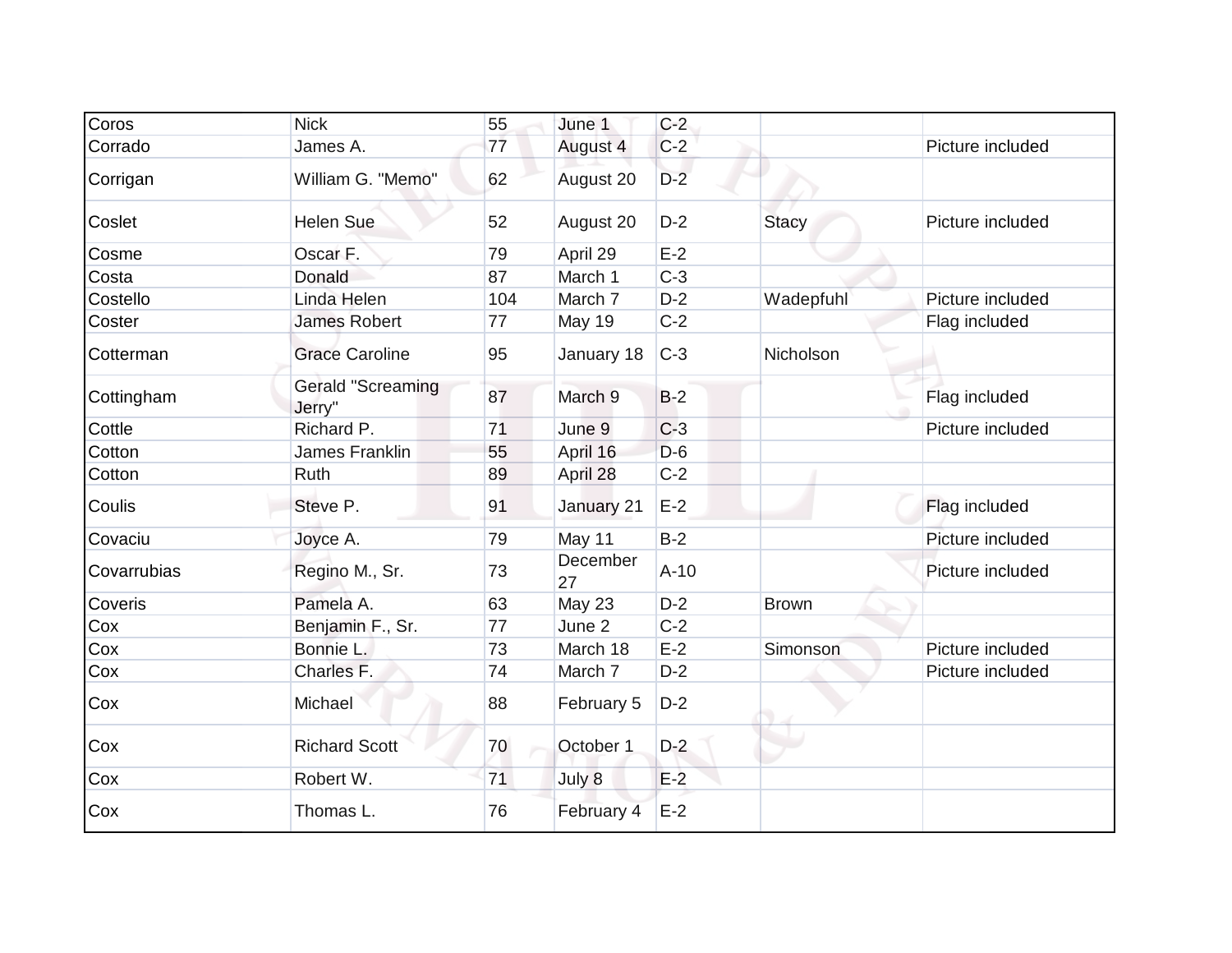| Coy            | Delores J.          | 73  | March 21        | $D-2$  | <b>Morales</b> | Picture included |
|----------------|---------------------|-----|-----------------|--------|----------------|------------------|
| Coyer          | Connie L.           | 52  | November 8 C-5  |        |                |                  |
| Crabtree       | <b>Dina</b>         | 49  | January 16      | $D-2$  | Casaday        |                  |
| Crague         | Randy W.            | 55  | December<br>29  | $A-6$  |                |                  |
| Craig          | Nancy Jo            | 56  | November 5 D-2  |        |                |                  |
| Craiger        | <b>John Robert</b>  | 65  | March 16        | $B-2$  |                |                  |
| Craiger        | Pamela Sue          | 61  | February 3      | $C-2$  | Gilliam        | Picture included |
| Cramsie        | Martha F.           | 84  | October 12      | $C-2$  |                |                  |
| Crandall       | Dale                | 86  | April 10        | $D-2$  |                |                  |
| Craven         | John E.             | 76  | September<br>6  | $C-3$  |                | Flag included    |
| Crawford       | Gwendolyn "Gwen"    | 75  | September<br>20 | $C-5$  |                | Picture included |
| Crawford       | Lorraine M.         | 75  | October 10      | $B-2$  | Fraticelli     |                  |
| Creasbaum      | Jean L.             | 91  | September       | $C-2$  | Martin         |                  |
| Creighton      | Barbara Sue "Polly" | 78  | May 28          | $D-2$  | <b>Bass</b>    | Picture included |
| <b>Cremens</b> | Edward J.           | 102 | December 2 D-2  |        |                |                  |
| Creviston      | David John, Sr.     | 77  | June 27         | $D-2$  |                | Flag included    |
| Crider         | Dennis L.           | 69  | November<br>12  | $D-3$  |                |                  |
| Crisman        | John David          | 41  | December<br>17  | $A-10$ |                |                  |
| Criswell       | Lois Jean "Lodgie"  | 75  | July 1          | $D-2$  | <b>Blinn</b>   | Picture included |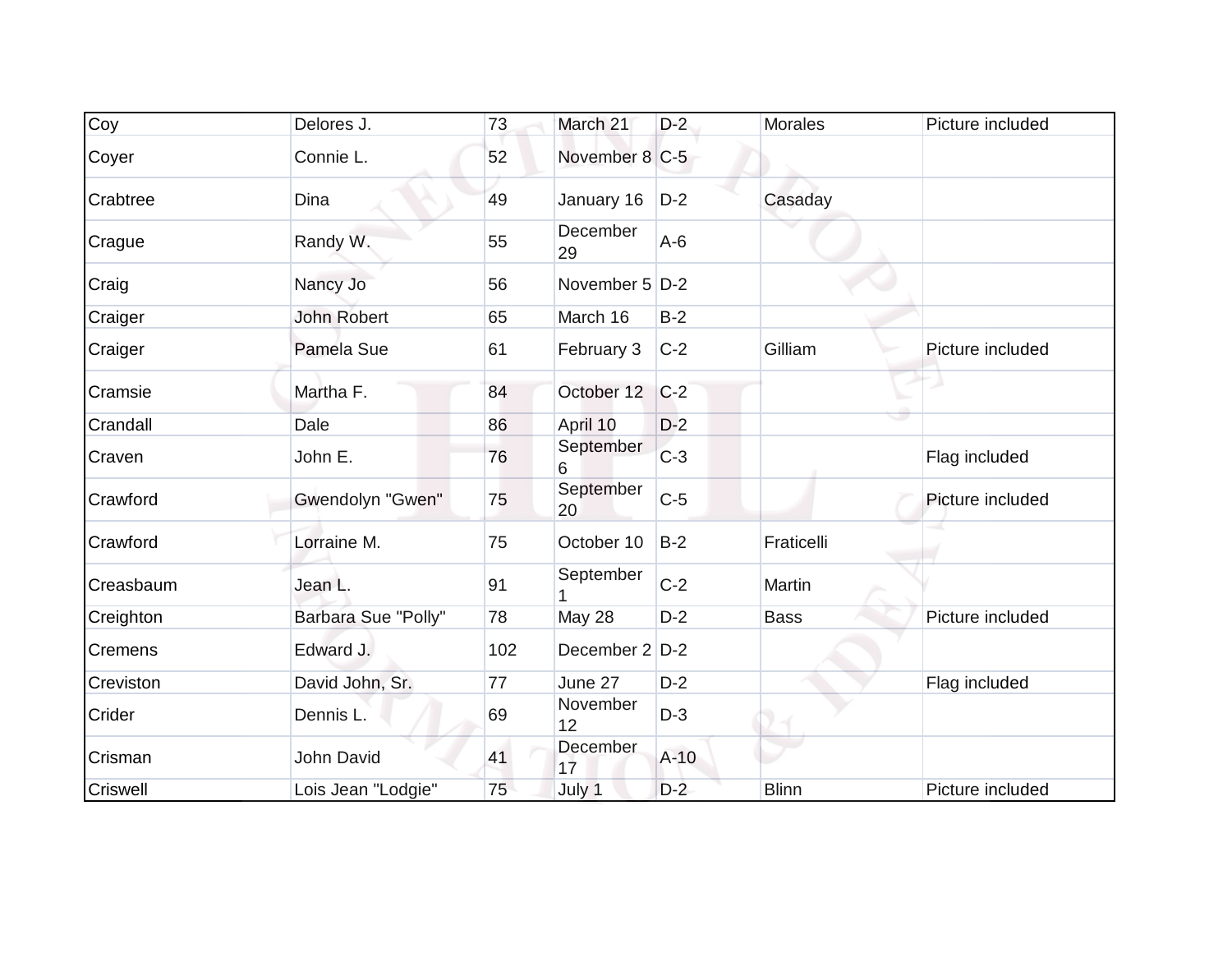| Crnjak     | Peter J., "Peko"            | 57 | December<br>18  | $A-6$ |               |                  |
|------------|-----------------------------|----|-----------------|-------|---------------|------------------|
| Crnkovich  | Jerry                       | 67 | September<br>3  | $D-2$ |               |                  |
| Croft      | Erah Mae                    | 75 | July 21         | $C-2$ | Smith         | Picture included |
| Crohan     | Evelyn M.                   | 85 | May 5           | $C-2$ | <b>Balke</b>  |                  |
| Croll      | Janice E.                   | 87 | March 12        | $D-2$ | Connerley     | Picture included |
| Croll      | Thomas A.                   | 91 | May 21          | $D-6$ |               | Picture included |
| Cronkright | <b>Wesley Grant</b>         | 78 | July 25         | $D-2$ |               | Picture included |
| Crosby     | Gayward D.                  | 62 | January 3       | $D-2$ |               |                  |
| Cross      | <b>Charles</b>              | 66 | July 2          | $C-2$ |               |                  |
| Crossett   | Nancy F.                    | 79 | May 21          | $D-6$ | Freudenberger |                  |
| Crossett   | Robert Julian "Bob"         | 69 | July 6          | $B-2$ |               |                  |
| Crowder    | Linda "Bun"                 | 58 | August 17       | $B-2$ | پ             |                  |
| Crowder    | Warren A.                   | 81 | December<br>23  | $A-8$ |               |                  |
| Crowley    | Robert T., Sr. "Bob"        | 71 | June 19         | $D-2$ |               |                  |
| Crum       | Joshua M.                   | 21 | March 3         | $C-2$ |               |                  |
| Cruz       | Cecilia G. "Cece"           | 67 | May 5           | $C-2$ | Ramos         |                  |
| Cruz       | Ellen J.                    | 68 | October 29      | $D-2$ | Cody          |                  |
| Cruz       | <b>JoBeth</b>               | 53 | January 1       | $D-2$ | Madsen        |                  |
| Crymes     | Johnnie E., Sr.             | 98 | November<br>15  | $C-5$ |               |                  |
| Crymes     | Johnny E., Jr.              | 77 | February 10 C-2 |       |               |                  |
| Csoka      | Louis A. "Louie"<br>"Coach" | 74 | June 11         | $D-2$ |               | Flag included    |
| Cuadra     | Miguel D.                   | 83 | July 23         | $D-2$ |               |                  |
| Cuculic    | John M.                     | 96 | March 24        | $C-2$ |               |                  |
| Cucuz      | <b>Milica</b>               | 78 | December<br>25  | $A-6$ | <b>Djukic</b> | Cross included   |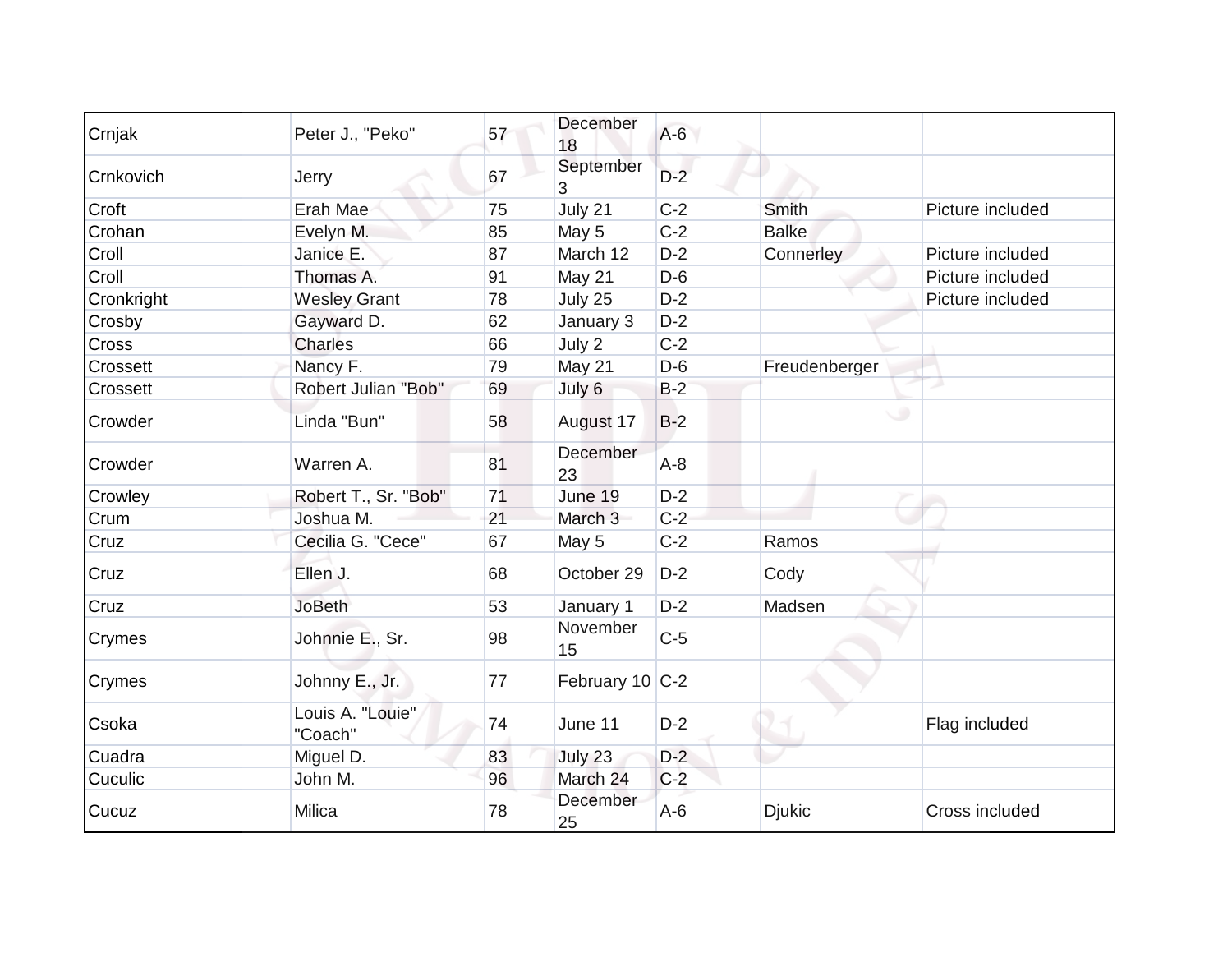| Cudzilo        | Sophie                | 86 | October 16                  | $D-2$ | Novak          |                  |
|----------------|-----------------------|----|-----------------------------|-------|----------------|------------------|
| Cudziol        | Allie "Grace"         | 79 | May 6                       | $D-2$ |                |                  |
| Cuevas         | Eliezer "Eli"         | 55 | September<br>2              | $D-2$ |                | Picture included |
| Cummings       | Grace B.              | 80 | April 20                    | $C-2$ | <b>Stranc</b>  |                  |
| <b>Cummins</b> | Eldonna E.            | 80 | September<br>$\overline{2}$ | $D-2$ | Akins          |                  |
| Cunningham     | Bernita M.            | 85 | October 11                  | $C-5$ |                |                  |
| Cunningham     | Cheryl J.             | 59 | April 28                    | $C-2$ | <b>Duck</b>    |                  |
| Cunningham     | Frank A.              | 62 | September<br>9              | $D-2$ |                |                  |
| Cunningham     | James W.              | 89 | April 19                    | $C-5$ |                |                  |
| Cunningham     | Jeanette              | 93 | September<br>$\overline{7}$ | $B-2$ | Larkins        |                  |
| Cunningham     | Lillian M.            |    | November<br>17              | $B-2$ | Goysich        |                  |
| Cunningham     | Loretta               | 85 | August 5                    | $D-2$ | Moran          |                  |
| Cunningham     | Thirlie R.            | 90 | December<br>31              | $A-8$ |                |                  |
| Cunningham     | William V., Jr.       | 81 | July 27                     | $C-2$ |                | Picture included |
| Cupka          | <b>Bertha Lillian</b> | 90 | June 3                      | $E-2$ | <b>Bennett</b> |                  |
| Curatolo       | Gladys M.             | 85 | April 2                     | $D-2$ | Guzzo          |                  |
| Curbelo        | Victor G. "Vitin"     | 58 | November<br>20              | $D-2$ |                |                  |
| Curran         | <b>John Thomas</b>    | 88 | October 10                  | $B-2$ |                |                  |
| Curtis         | <b>Dixie</b>          | 81 | May 6                       | $D-2$ | Duzan          |                  |
| Curtis         | Joan G.               | 87 | September<br>14             | $C-2$ | Evans          |                  |
| <b>Curtis</b>  | June Marguerite       |    | March 25                    | $D-2$ | Richwine       |                  |
| Cwiok          | Cecile                | 84 | July 11                     | $D-2$ | Wegrzyn        |                  |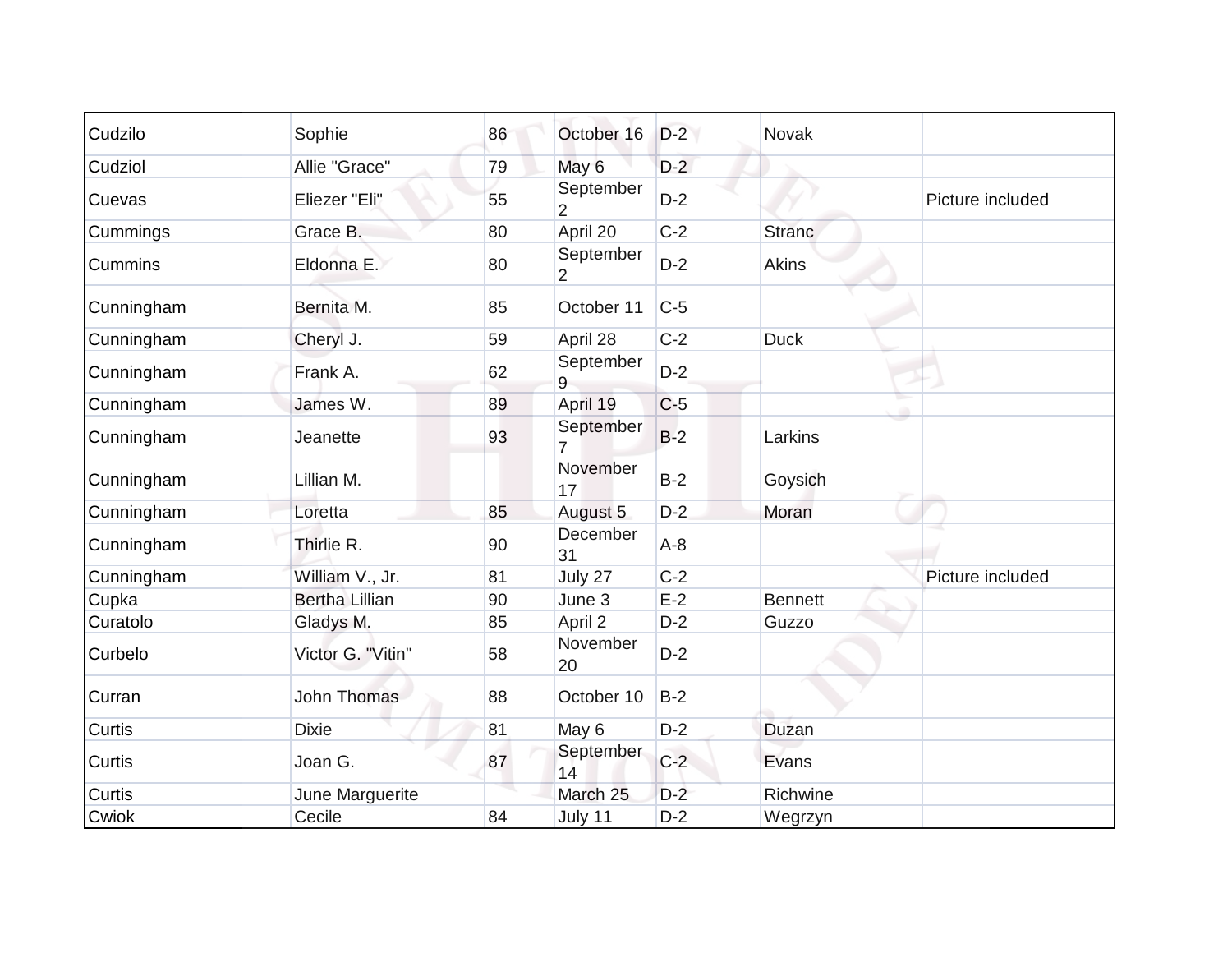| Cyrus         | Samuel "Sam"         | 42  | March 14        | $D-2$  |                                   |
|---------------|----------------------|-----|-----------------|--------|-----------------------------------|
| Czachorski    | Michaeline           | 89  | January 1       | $D-2$  | Wesolowski                        |
| Czalbowski    | Theodore             | 93  | May 10          | $C-4$  |                                   |
| Czapla        | Connie Lee           | 45  | September<br>29 | $B-2$  |                                   |
| Czapla        | Ronald A.            | 75  | October 17      | $B-2$  |                                   |
| Czerwonke     | <b>James Antone</b>  | 76  | April 24        | $D-2$  |                                   |
| Czerwonke     | Patricia J.          | 75  | April 3         | $E-2$  |                                   |
| Czubak        | Kevin "Kev"          |     | October 11      | $C-5$  |                                   |
| Czupryn       | Evelyn S.            | 79  | September<br>21 | $B-2$  | Polfus                            |
| Dabrowski     | <b>Tadeusz</b>       | 92  | March 14        | $D-2$  |                                   |
| Daege         | Dorothy M.           | 88  | February 27 C-2 |        | Foreman                           |
| Dahl          | <b>Beverly Ann</b>   | 80  | September<br>19 | $B-2$  | Linton                            |
| Dahl          | <b>Eric Andrew</b>   | 43  | November<br>14  | $A-11$ |                                   |
| Dahl          | Joseph R.            | 72  | April 29        | $E-2$  |                                   |
| Dahlberg      | Elsie A.             | 100 | December<br>27  | $A-10$ | Eaton                             |
| Dailey        | <b>Eleanor Susan</b> | 78  | July 1          | $D-2$  | Picture included<br><b>Tysall</b> |
| <b>Daily</b>  | Ann                  | 97  | December 4 D-2  |        | Mayasich                          |
| Daily         | Raymond A.           | 76  | August 18       | $C-2$  |                                   |
| Daley         | Marguerite Emma      | 96  | September<br>15 | $B-2$  |                                   |
| <b>Dallas</b> | <b>Bonnie</b>        | 73  | September<br>20 | $C-6$  | Charnetzky                        |
| Dalton        | Robert L. "Buzzy"    | 62  | August 3        | $C-2$  |                                   |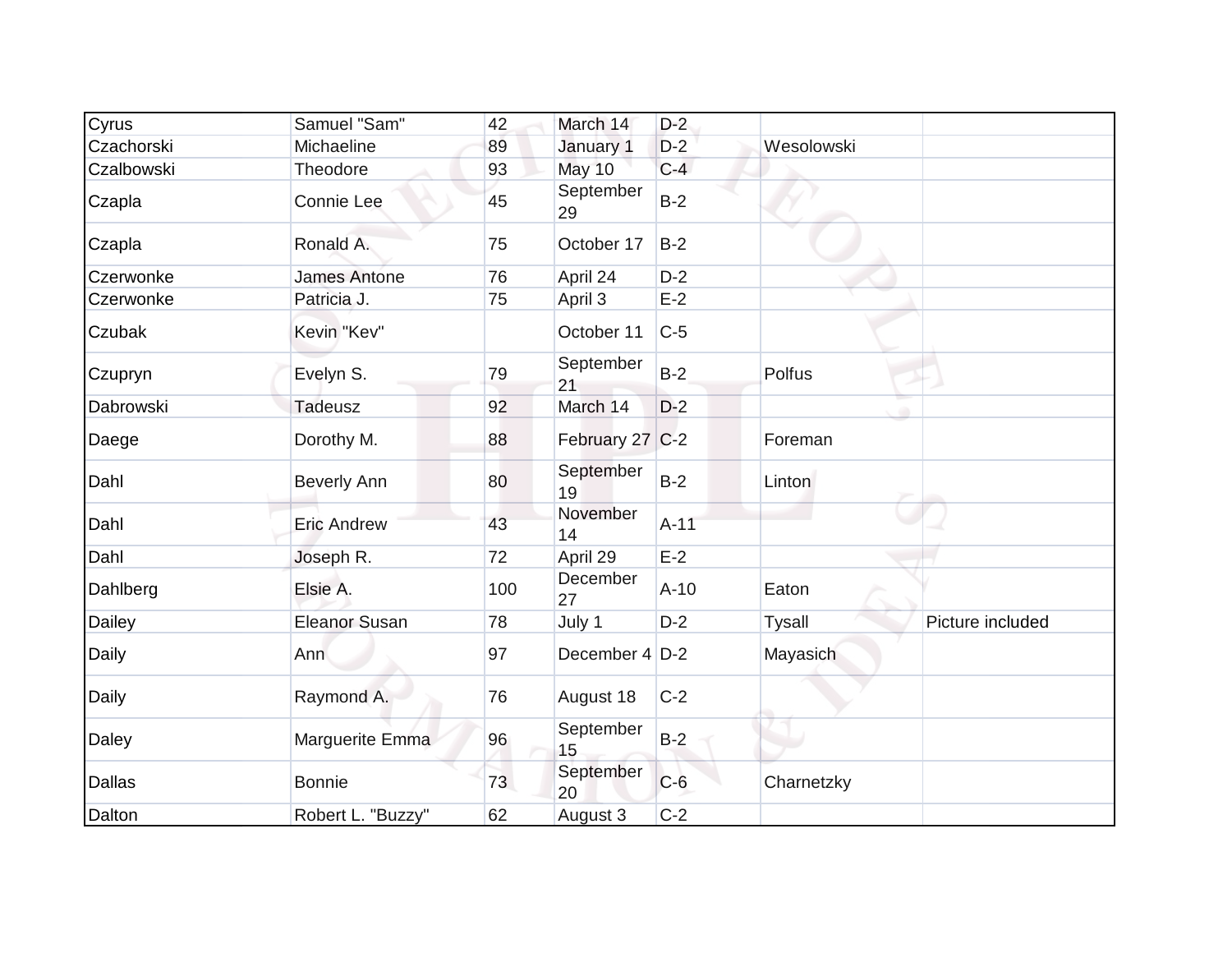| Damaskos          | James N.                          | 87  | October 31      | $B-2$  |                | Flag included    |
|-------------------|-----------------------------------|-----|-----------------|--------|----------------|------------------|
| Dambrauskas       | Leo (Leonas)                      | 79  | June 5          | $E-2$  |                | Flag included    |
| Damjanovic        | Jovan                             | 71  | August 6        | $D-2$  |                | Cross included   |
| Damron            | Sharon G.                         | 70  | March 15        | $C-5$  |                |                  |
| Dancer            | Geraldine                         | 89  | January 15      | $C-2$  | Noland         |                  |
| Dandurand         | James Louis                       | 80  | July 9          | $D-2$  |                | Picture included |
| D'Angelo          | Gloria Jean                       | 69  | January 8       | $D-2$  | Romero         |                  |
| Dangerfield       | <b>Cornelius Howard</b><br>"Neal" | 79  | August 18       | $C-2$  |                |                  |
| <b>Danielides</b> | Persefony "Becky"                 | 78  | April 5         | $A-10$ | Georgiades     |                  |
| Daniels           | Marcella L.                       | 91  | November<br>17  | $B-2$  |                |                  |
| <b>Daniels</b>    | Sandra L.                         | 65  | April 10        | $D-2$  | <b>Simmons</b> |                  |
| Dargewich         | Pauline                           |     | January 3       | $D-2$  |                |                  |
| Darling           | Josephine C.                      | 105 | January 21      | $E-2$  | Zugbaum        | Picture included |
| Darling           | <b>Timothy Ellis</b>              | 59  | July 23         | $D-2$  |                |                  |
| Darnell           | Dorothy E.                        | 92  | November<br>13  | $D-2$  |                |                  |
| Darnell           | Gregory A.                        | 43  | September<br>15 | $B-2$  |                |                  |
| Darnell           | Larry L.                          | 75  | March 26        | $C-2$  |                |                  |
| Darrah            | Donald Howard, Sr.                |     | April 11        | $D-2$  |                | Flag included    |
| Darrah            | Marie H.                          | 88  | July 7          | $C-2$  |                | Picture included |
| Darroca           | <b>Jeane Christine</b>            | 44  | December<br>10  | $A-8$  | Andros         |                  |
| Daschbach         | <b>Ruth Elsie</b>                 | 87  | January 8       | $D-2$  | Littlefield    |                  |
| Davidson          | Bobette L.                        | 54  | January 13      | $C-2$  |                |                  |
| Davidson          | Robert M.                         | 84  | January 1       | $D-2$  |                |                  |
| Davidson          | Suzanne Joelle                    | 48  | May 31          | $C-5$  | McQuigg        |                  |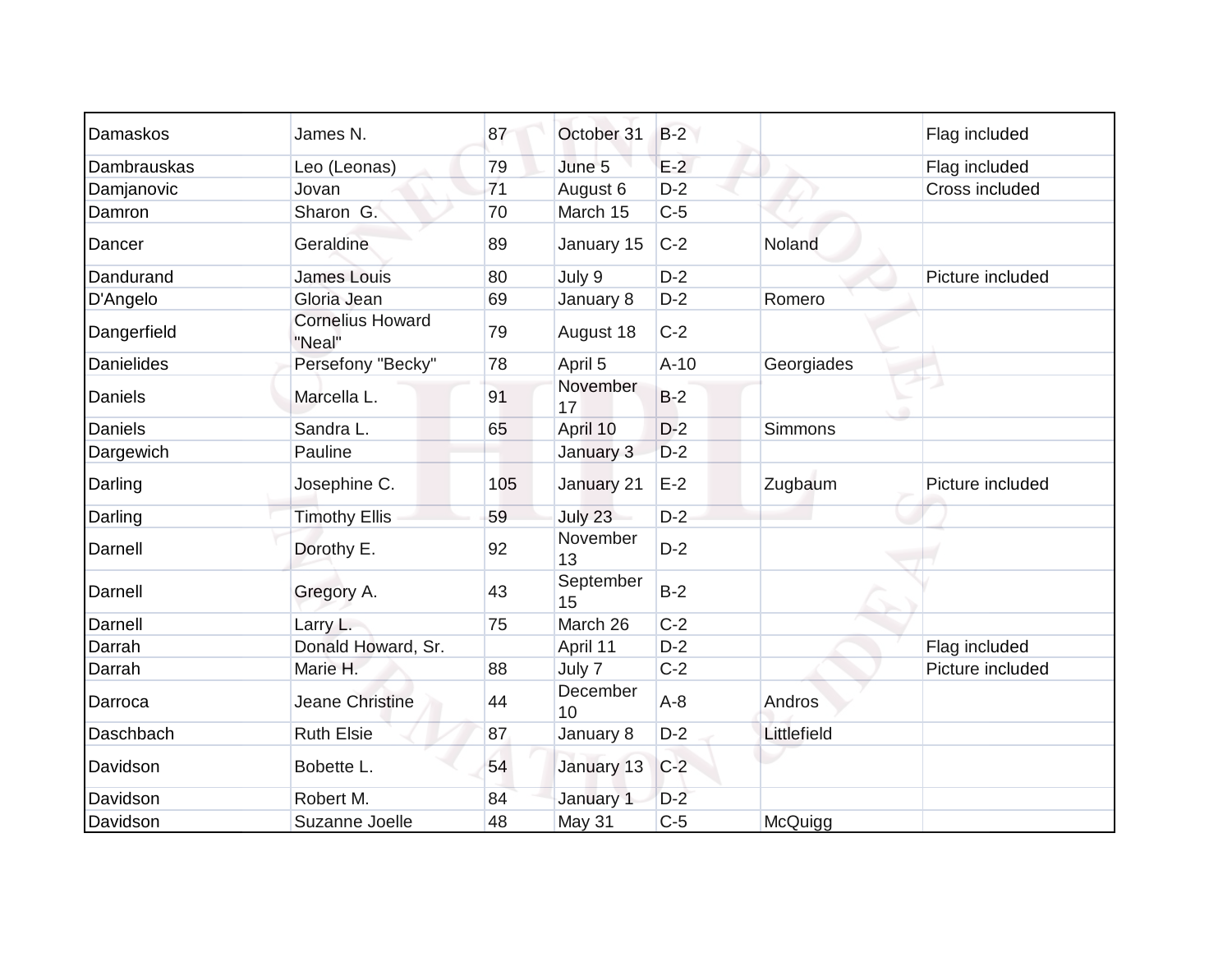| Davis  | Berniece T.          | 87 | December<br>10  | $A-8$  | Tapp        |                  |
|--------|----------------------|----|-----------------|--------|-------------|------------------|
| Davis  | <b>Bobby Darrell</b> | 83 | May 23          | $D-2$  |             |                  |
| Davis  | <b>Bobby Ray</b>     | 73 | October 12      | $C-2$  |             |                  |
| Davis  | Danny "Gonzo"        | 31 | September<br>19 | $B-2$  |             | Picture included |
| Davis  | Edward M.            | 65 | November 6 D-2  |        |             |                  |
| Davis  | <b>Elaine Marie</b>  | 88 | August 12       | $D-2$  |             |                  |
| Davis  | John                 | 76 | August 15       | $D-2$  |             | Picture included |
| Davis  | John R.              | 83 | April 14        | $C-2$  |             | Picture included |
| Davis  | Kyle Dean            | 82 | November 1 C-5  |        |             | Picture included |
| Davis  | M. Nadine            | 86 | March 19        | $D-6$  | Arney       | Picture included |
| Davis  | Norma J. "Bid"       | 87 | February 19 C-2 |        |             |                  |
| Davis  | Sally Ann            | 71 | August 2        | $C-3$  | Polivka     |                  |
| Davis  | Sally J.             | 75 | March 15        | $C-5$  | Hetzel      |                  |
| Davis  | Shirley              | 81 | December<br>16  | $A-10$ | Whelan      |                  |
| Davis  | Shirley G.           | 89 | January 20      | $C-2$  | <b>Hill</b> |                  |
| Davis  | Thomas R.            | 70 | November<br>12  | $D-3$  |             | Flag included    |
| Davis  | Tomaray "Tom"        | 85 | February 16 B-2 |        |             |                  |
| Dawson | Dean                 | 83 | August 12       | $D-2$  |             |                  |
| Dawson | Deana M.             | 93 | July 21         | $C-2$  | Baroni      |                  |
| Dawson | Hugh Alexander       | 87 | July 14         | $C-2$  |             |                  |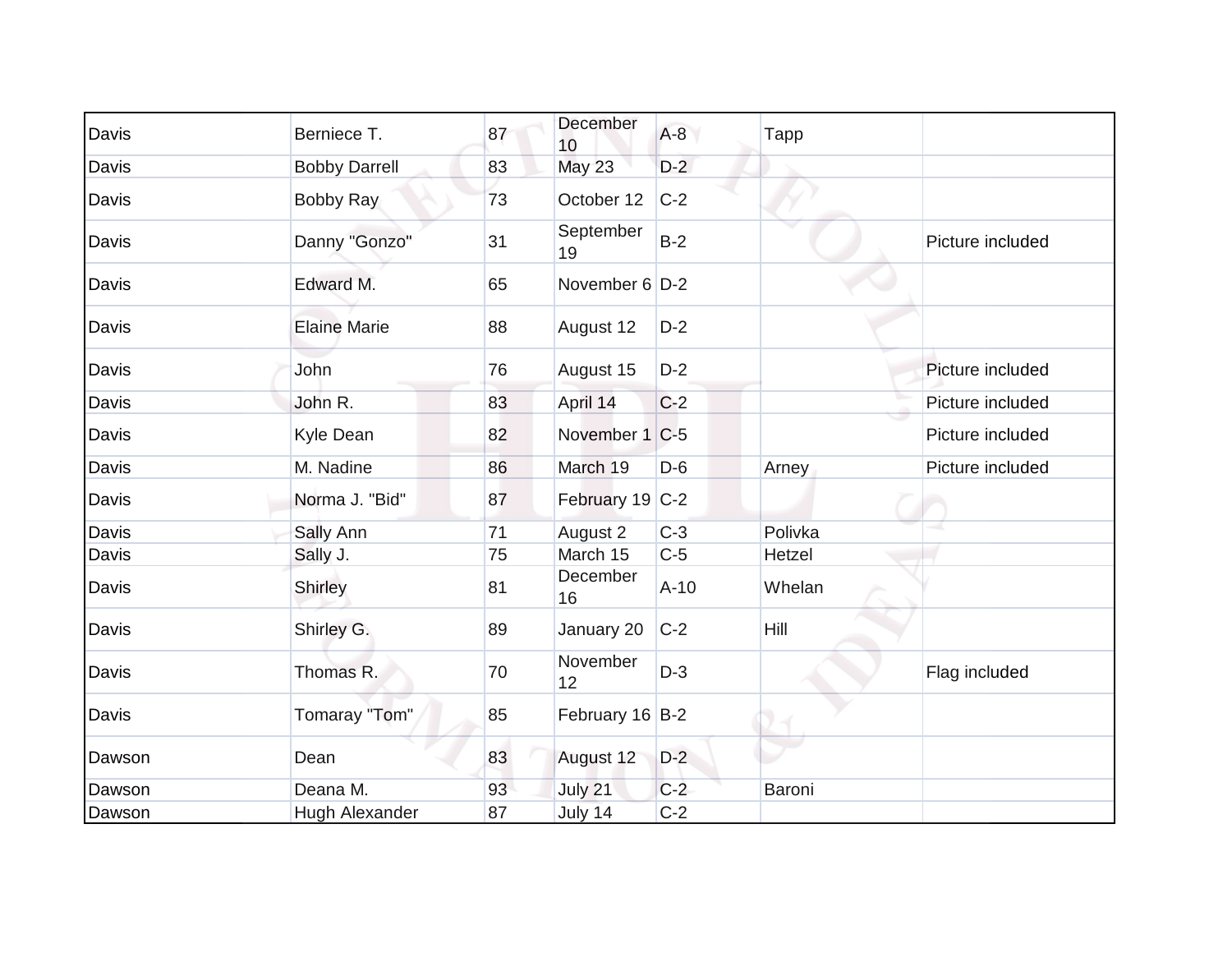| Day            | Christopher P.                    | 47  | May 27           | $D-2$ |                |                              |
|----------------|-----------------------------------|-----|------------------|-------|----------------|------------------------------|
| De St Jean     | <b>Stella</b>                     | 88  | October 8        | $D-2$ | Jaksic         |                              |
| De St.Jean     | Mable O.                          | 93  | March 29         | $C-7$ | White          |                              |
| Dean           | Leon Alan                         | 91  | July 19          | $C-3$ |                | Picture included             |
| Dean           | Ray B., Jr. "Pap-Paw"             | 82  | April 15         | $D-2$ |                | Flag included                |
| Dearing        | Karen                             | 66  | March 10         | $C-2$ |                |                              |
| DeBoer         | Ardella R.                        | 75  | July 22          | $D-2$ |                |                              |
| <b>DeBoer</b>  | John, Sr.                         | 80  | May 20           | $D-2$ |                |                              |
| <b>DeBoer</b>  | Simon                             | 96  | March 17         | $C-2$ |                |                              |
| Decker         | Genevieve "Jenny"                 | 93  | April 8          | $D-2$ | Nawojski       |                              |
| Decker         | Lynn                              | 64  | June 4           | $D-2$ |                |                              |
| Decrescenzo    | Michael, Lt.                      | 66  | June 30          | $C-2$ |                | Flag included                |
| Dedinsky       | Elizabeth T. "Liz"                | 96  | July 29          | $D-2$ | <b>Pieters</b> | Picture included             |
| Dee            | Vincent "Joe"                     | 75  | September<br>15  | $B-2$ |                | Picture included             |
| Deecken        | June P.                           | 90  | March 31         | $C-2$ |                |                              |
| Deecken        | Richard W.                        | 52  | March 20         | $D-2$ |                |                              |
| Deen           | Rosa                              | 85  | December 7 C-2   |       |                |                              |
| Deering        | <b>Carl Leonard</b>               | 105 | November 7 B-2   |       |                | Picture and Flag<br>included |
| Degeneffe      | Raymond K. "Popcorn"              | 81  | November $4 C-2$ |       |                |                              |
| <b>DeGraaf</b> | James D. "Jim" "JD"               | 65  | November<br>30   | $C-2$ |                |                              |
| <b>DeGraaf</b> | Kenneth Wayne                     | 69  | June 7           | $C-3$ |                |                              |
| Deignan        | Richard O. (Dick, DD,<br>"Mr. D") | 76  | January 16       | $D-2$ |                |                              |
| DeJoan         | Elizabeth M.                      | 85  | June 29          | $B-2$ | Fidanze        |                              |
| Del Carlo      | Sergio                            |     | September<br>28  | $B-2$ |                |                              |
| DeLafosse      | Adeline A.                        | 94  | May 17           | $C-5$ | Larson         |                              |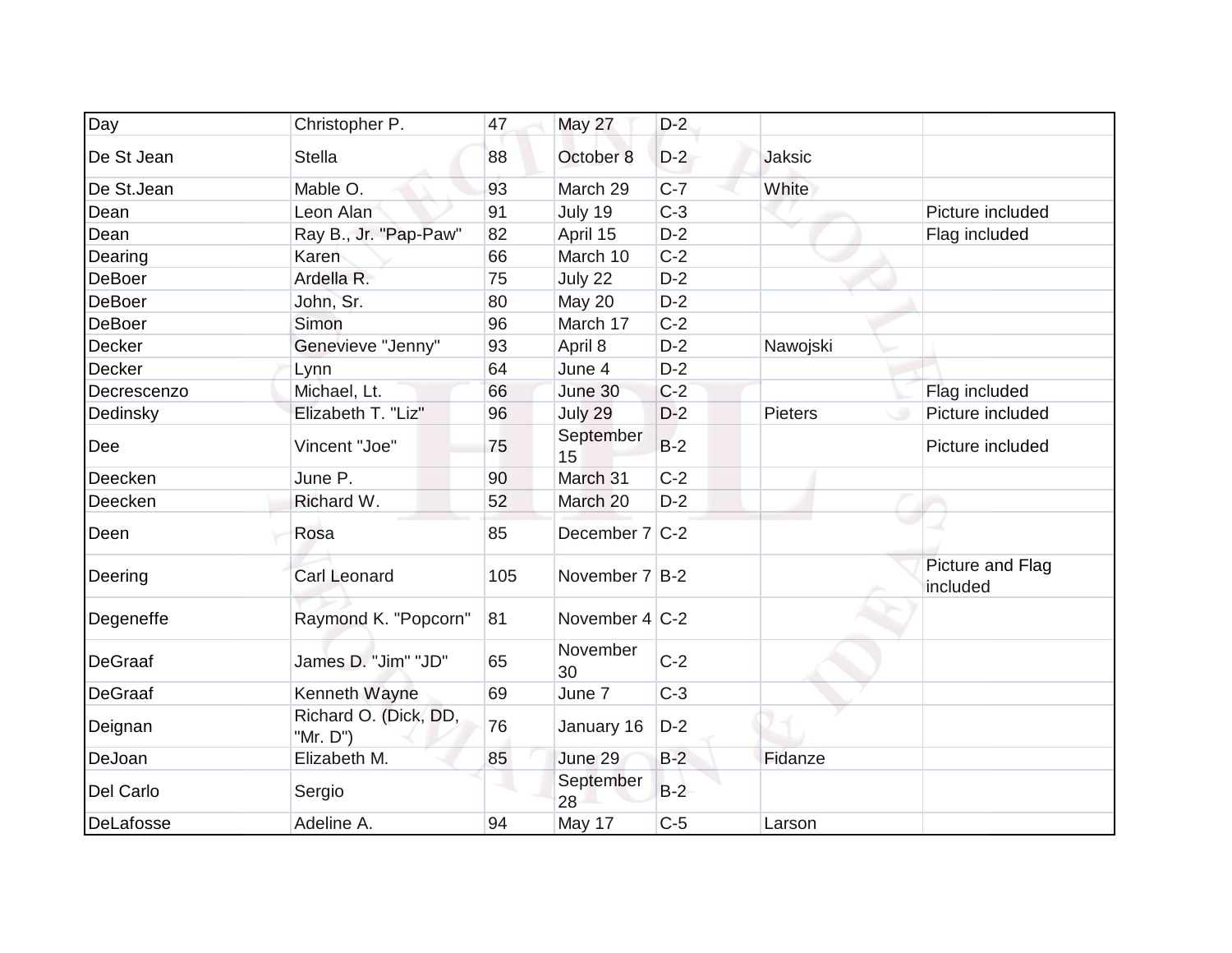| DeLaughter | William             | 88 | March 22          | $C-5$  |              | Picture included |
|------------|---------------------|----|-------------------|--------|--------------|------------------|
| Delcoiro   | <b>Ettore Frank</b> | 72 | May 4             | $B-2$  |              |                  |
| Delgado    | Francisco           | 91 | March 30          | $B-2$  |              |                  |
| Delgado    | Richard H., Sr.     | 52 | May 29            | $D-2$  |              |                  |
| DeLoach    | Darthey Ann         | 85 | January 8         | $D-2$  | Ansley       |                  |
| DeLuca     | Rose                | 95 | February 15 C-3   |        | Cruatolo     |                  |
| Delzer     | Robert L.           | 73 | January 8         | $D-2$  |              |                  |
| DeMarco    | Mary Ann            | 77 | July 3            | $D-2$  | Nowak        |                  |
| DeMeo      | Shirley M.          | 83 | January 29        | $D-2$  |              |                  |
| Demian     | David Michael       | 23 | March 30          | $B-2$  |              |                  |
| Demkovich  | Margaret L.         | 90 | December<br>13    | $A-10$ | Litecky      |                  |
| Dempsey    | William             | 63 | August 26         | $D-2$  |              |                  |
| Demske     | Leonard F. "Len"    | 89 | August 13         | $D-2$  |              |                  |
| Demy       | Mary                | 87 | June 29           | $B-2$  | Stepancevich |                  |
| DenBesten  | Edna                | 96 | March 1           | $C-3$  | Ver Dught    |                  |
| Denham     | Nancy C.            | 70 | September<br>22   | $C-2$  | <b>Rusk</b>  |                  |
| Dennison   | Angeline M.         | 99 | November<br>14    | $A-11$ | Piazza       |                  |
| Denny      | Monica Joy          | 48 | February 12 $C-2$ |        | Mika         | Picture included |
| Denson     | Alexander           | 56 | April 7           | $C-2$  |              |                  |
| Denta      | Edward P., Sr.      | 88 | August 9          | $C-3$  |              | Flag included    |
| Denton     | Elizabeth "Liz"     | 84 | September<br>6    | $C-3$  |              |                  |
| Dentro     | Joseph, III         | 54 | <b>May 16</b>     | $D-2$  |              |                  |
| Depew      | <b>Autrey Lee</b>   | 86 | August 2          | $C-3$  |              |                  |
| Depew      | Clell               | 70 | July 22           | $D-2$  |              |                  |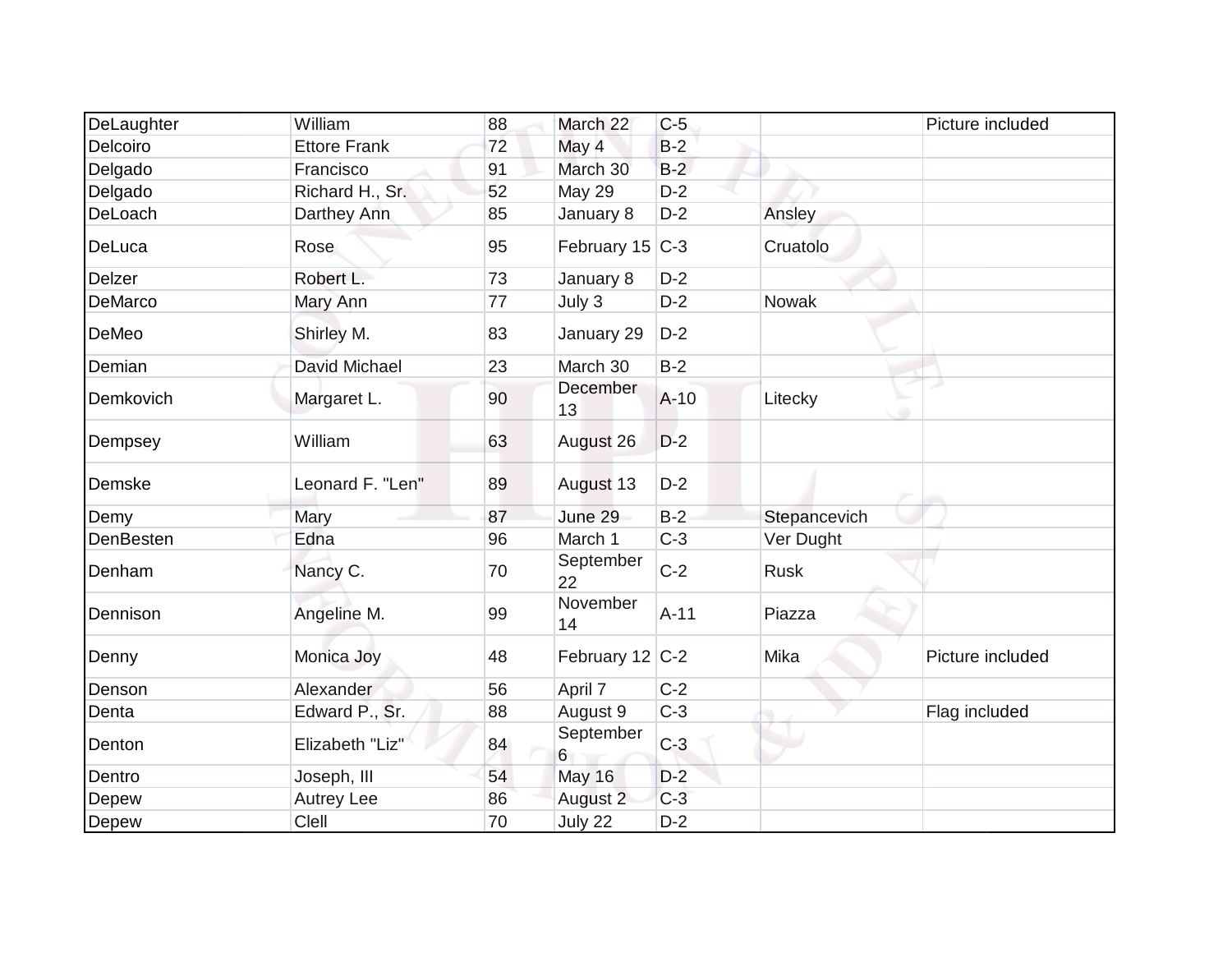| Depper         | Forrest Wayne                                | 86 | November<br>12  | $D-3$ |                |                  |
|----------------|----------------------------------------------|----|-----------------|-------|----------------|------------------|
| DePyssler      | Robert L.                                    | 84 | October 4       | $C-5$ |                | Picture included |
| Dernulc        | Michael                                      | 50 | March 30        | $B-2$ |                | Picture included |
| <b>DeRolf</b>  | Thomas W.                                    | 70 | June 24         | $D-2$ |                | Picture included |
| DeRosa         | Clemente                                     | 86 | February 12 C-2 |       |                |                  |
| Derybowski     | Joseph                                       | 99 | June 10         | $D-2$ |                | Picture included |
| Detrich        | <b>John Charles "Raven"</b>                  | 57 | July 20         | $B-2$ |                |                  |
| Deuberry       | <b>Geraldine Marie</b>                       | 96 | January 12      | $B-2$ | <b>Bryden</b>  |                  |
| Devine         | Lillian                                      | 85 | May 24          | $C-5$ | <b>Bird</b>    |                  |
| <b>Devitt</b>  | Paul Howard                                  | 79 | October 28      | $D-2$ |                |                  |
| DeVore         | <b>Deacon Robert Stanton</b><br>"Bob"        | 91 | July 19         | $C-3$ |                |                  |
| <b>DeVries</b> | Alma                                         | 78 | September<br>6  | $C-3$ | Vander Lugt    | Picture included |
| <b>DeVries</b> | Bette W.                                     | 89 | September<br>30 | $D-2$ | <b>Bruin</b>   |                  |
| <b>DeVries</b> | Lois Elaine                                  | 78 | April 27        | $B-2$ | VanderWeide    |                  |
| <b>DeWees</b>  | Kathleen Elaine.,<br>"Kathy"                 | 68 | December<br>18  | $A-6$ | <b>Stoerck</b> | Picture included |
| DeYoung        | Herbert                                      | 71 | June 1          | $C-2$ |                |                  |
| Dezelich       | George Djuro                                 | 69 | September<br>6  | $C-3$ |                |                  |
| <b>Diaz</b>    | <b>Arthur Daniel</b>                         | 56 | July 30         | $D-2$ |                |                  |
| <b>Diaz</b>    | Ignatius "Nacho"                             | 91 | July 17         | $D-2$ |                |                  |
| Diaz           | Ricardo Jesus, Sr.<br>"Richie, Chief, Dizzy" | 73 | March 11        | $D-2$ |                | Picture included |
| <b>DiBiase</b> | Mary Luisa                                   | 81 | February 11 E-2 |       | Colananni      |                  |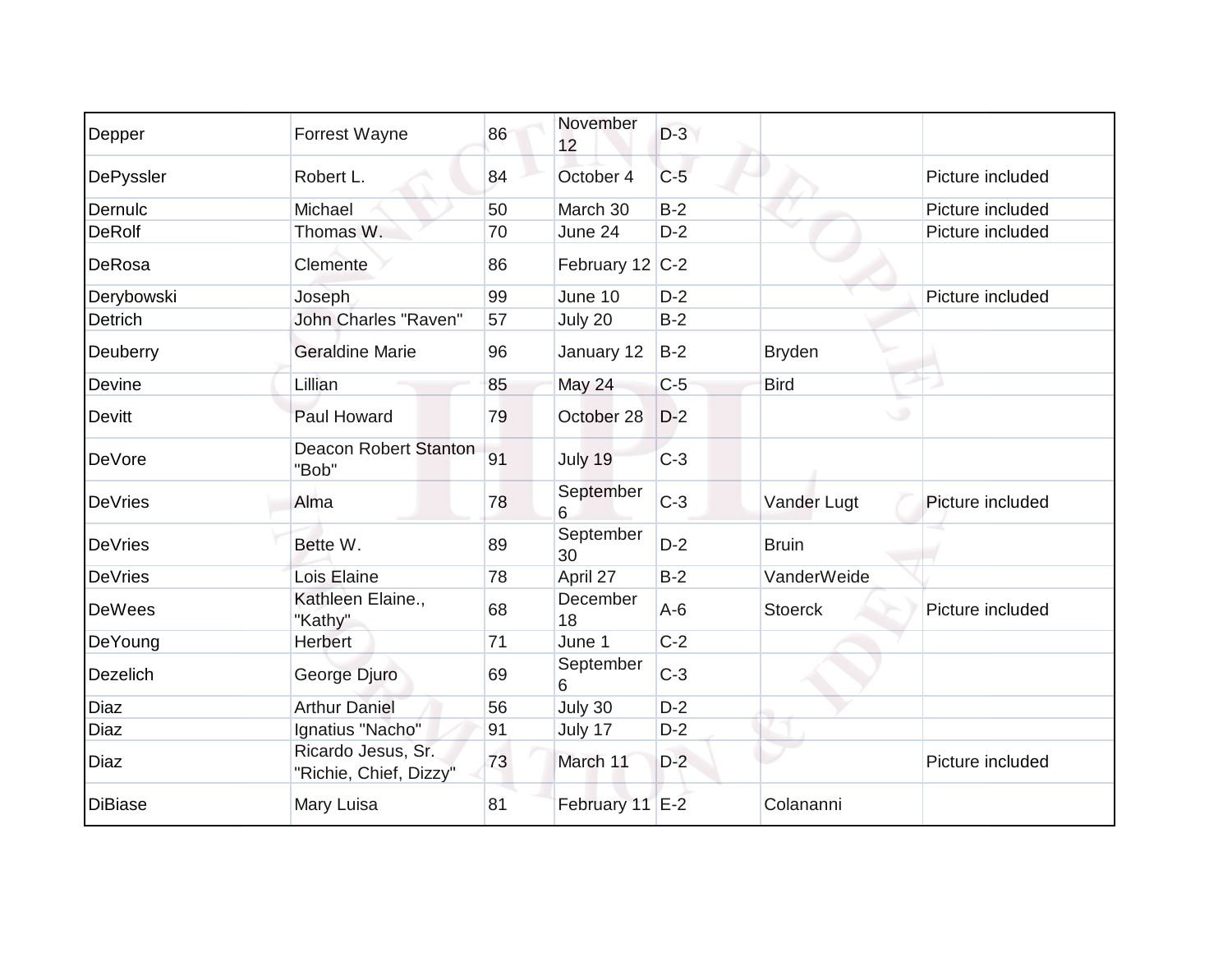| Dicharia        | Patricia S.            | 75 | October 30        | $D-2$ | <b>Clemens</b>  |                  |
|-----------------|------------------------|----|-------------------|-------|-----------------|------------------|
| Dickerson       | Viola                  | 77 | February 22 C-5   |       |                 |                  |
| <b>Dickey</b>   | Irene V.               | 94 | January 1         | $D-2$ | Vargo           |                  |
| Dickinson       | A. Dean                | 81 | January 10        | $D-2$ |                 | Flag included    |
| Dickson         | Harvey, Sr.            | 70 | November 6 D-2    |       |                 |                  |
| <b>Diers</b>    | Robert D.              | 87 | April 30          | $D-2$ |                 | Picture included |
| <b>Dietrich</b> | Betty J.               | 88 | March 22          | $C-5$ |                 |                  |
| <b>Dietrich</b> | <b>Jack</b>            | 97 | January 1         | $D-2$ |                 |                  |
| Dietzen         | Janis                  | 60 | August 26         | $D-2$ | <b>Stephens</b> |                  |
| Digiacomo       | Anthony J.             | 52 | February 13 C-3   |       |                 |                  |
| <b>Dilbeck</b>  | John H., Jr.           | 51 | January 19        | $B-2$ |                 |                  |
| <b>Dillard</b>  | William "Bill" "Guru"  | 67 | April 14          | $C-2$ |                 | Picture included |
| <b>Dillon</b>   | <b>Alice</b>           | 88 | December<br>21    | $A-8$ | <b>Blozak</b>   |                  |
| <b>Dillon</b>   | Louis C.               | 73 | August 10         | $C-2$ |                 | Picture included |
| Dillon          | Michalene "Minnie"     | 96 | December $2 D-2 $ |       | Podkul          |                  |
| Dillon          | Robert E.              | 83 | September<br>25   | $D-2$ |                 |                  |
| <b>Dimic</b>    | Nada                   | 52 | January 5         | $B-2$ |                 |                  |
| <b>Dingee</b>   | William A., Sr. (Bill) | 92 | June 21           | $C-4$ |                 | Picture included |
| DiNicola        | Giulio G.              | 74 | December<br>12    |       |                 |                  |
| <b>Diston</b>   | Diane H.               | 46 | November 4 C-2    |       | Hoffman         |                  |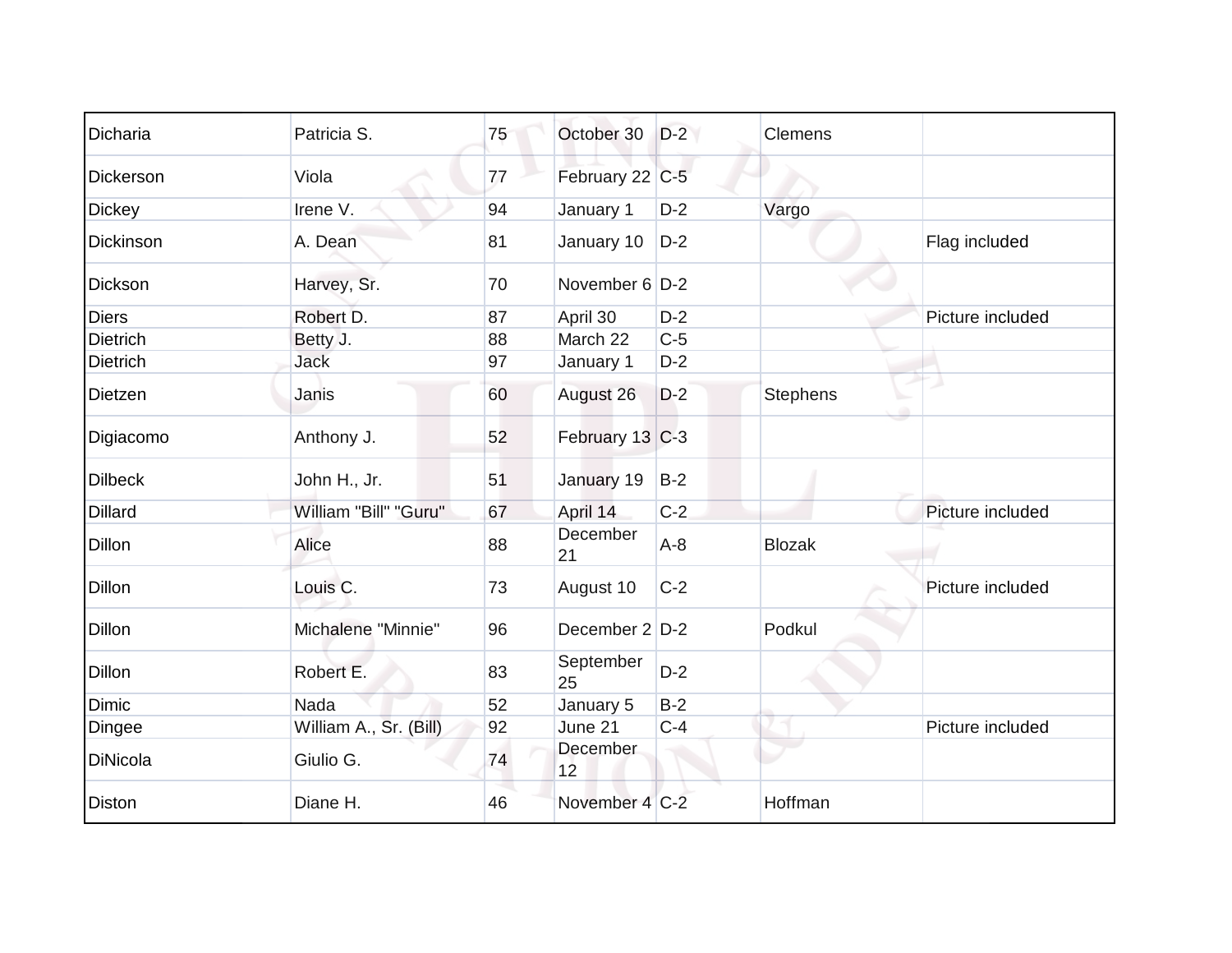| Dixon         | <b>Jesse Dow</b>       | 90 | December<br>26        | $A-8$  |                 |                  |
|---------------|------------------------|----|-----------------------|--------|-----------------|------------------|
| Dixon         | Ralph Edward           | 67 | January 20            | $C-3$  |                 |                  |
| Dixon         | Ronald E., Sr.         | 87 | August 9              | $C-3$  |                 |                  |
| Djordjevic    | Sotir                  | 82 | August 5              | $D-2$  |                 | Cross included   |
| Dmytrasz      | Barbara A.             | 71 | August 2              | $C-3$  |                 |                  |
| <b>Dobbs</b>  | <b>Bennie</b>          | 78 | April 23              | $D-2$  |                 | Flag included    |
| <b>Dobos</b>  | Alfred                 | 89 | January 20            | $C-2$  |                 |                  |
| Dobrinich     | John M.                | 90 | January 21            | $E-3$  |                 | Picture included |
| Doctor        | Roy                    | 84 | October <sub>6</sub>  | $B-2$  |                 | Picture included |
| Dodge         | Marlene S.             | 83 | July 7                | $C-2$  | Parr            |                  |
| <b>Doffin</b> | Maureen Kay            | 54 | <b>December</b><br>27 | $A-10$ | <b>Stratton</b> | Picture included |
| Doherty       | Marie                  | 89 | May 7                 | $D-2$  |                 |                  |
| Dohmeyer      | <b>Raymond Charles</b> | 85 | October 14            | $D-3$  |                 | Picture included |
| <b>Dokoff</b> | Chris "Terrific"       | 89 | May 14                | $D-2$  |                 |                  |
| <b>Dolak</b>  | Ann J.                 | 97 | May 7                 | $D-2$  | Klemoff         | Picture included |
| Dolatowski    | Frances A.             | 91 | July 9                | $D-2$  |                 |                  |
| Dolatowski    | Leon T.                | 68 | June 10               | $D-2$  |                 | Flag included    |
| Dolatowski    | Terrence F. "Terry"    | 61 | July 16               | $D-2$  |                 | Picture included |
| Dolembo       | William T.             | 91 | January 21            | $E-3$  |                 |                  |
| <b>Dolk</b>   | Jeanette               | 92 | January 16            | $D-2$  |                 |                  |
| Domansky      | Karen H.               | 78 | October 8             | $D-2$  | Harman          |                  |
| Dominguez     | James                  | 81 | October 27            | $B-2$  |                 | Picture included |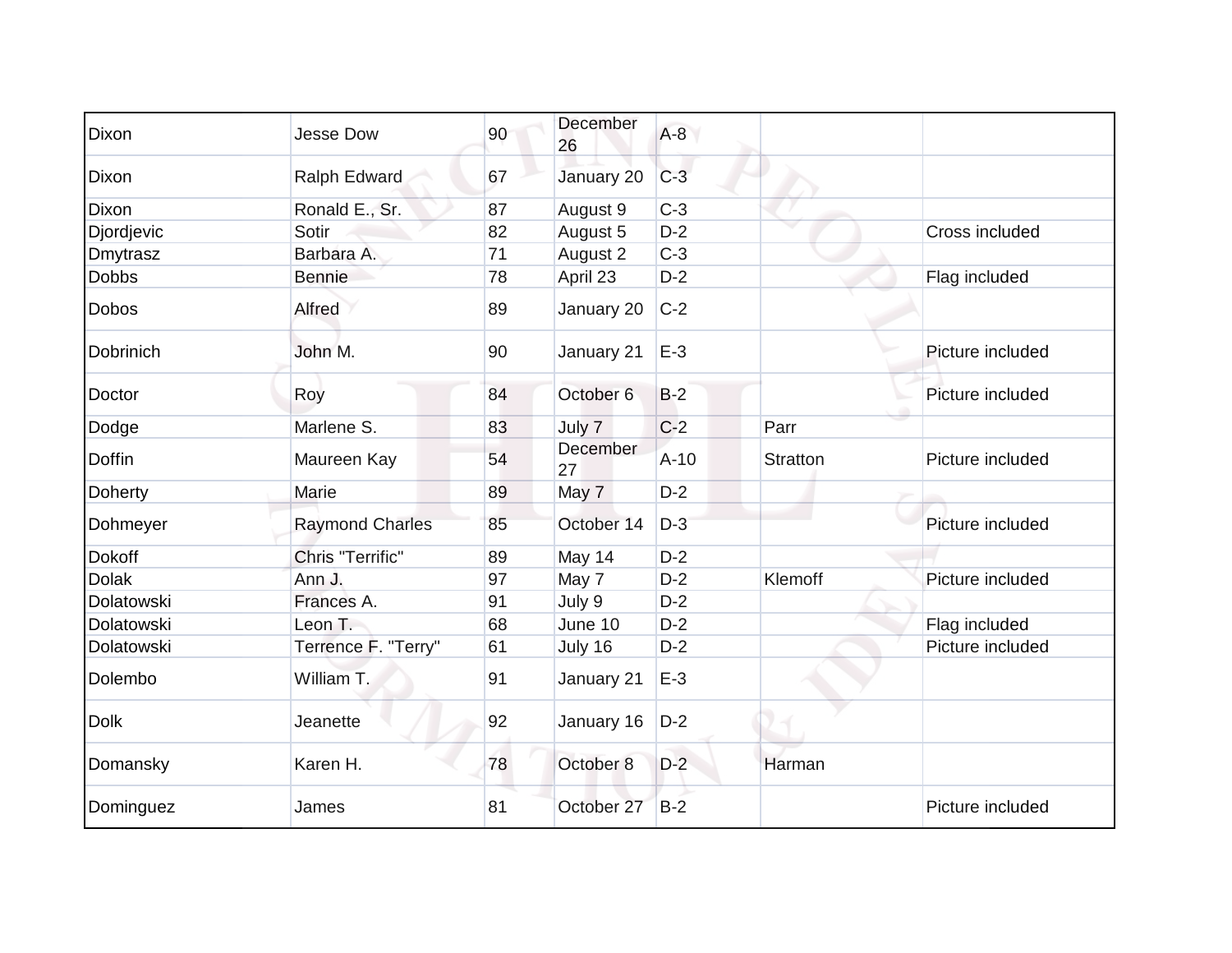| Dominic         | Elsie Ann                    | 89     | January 24      | $D-2$ | Steinbrenner |                  |
|-----------------|------------------------------|--------|-----------------|-------|--------------|------------------|
| Dommermuth      | <b>George Russell "Gus"</b>  | 86     | November<br>19  | $D-2$ |              |                  |
| Domsic          | Peter L.                     | 85     | October 2       | $D-2$ |              | Flag included    |
| Donaldson       | <b>John Everett</b>          | 53     | <b>May 13</b>   | $D-3$ |              | Picture included |
| Donato          | Elizabeth L.                 |        | March 4         | $D-2$ | Grande       |                  |
| Donelson        | Cody James                   | Infant | June 13         | $D-2$ |              | Angel included   |
| Donelson        | Mark Alan "Skip"             | 62     | July 17         | $D-2$ |              |                  |
| Donely          | Lorraine J.                  | 90     | June 28         | $C-5$ | Swanson      |                  |
| Donis           | <b>Cindy Lee</b>             | 61     | September<br>11 | $D-2$ | <b>Tysen</b> |                  |
| Donovan         | Mary Ellen                   | 91     | July 24         | $D-2$ |              |                  |
| Doorn           | Craig H.                     | 55     | January 13      | $C-2$ |              |                  |
| Doroba          | Chester                      | 93     | May 19          | $C-2$ |              | Flag included    |
| Dorociak        | Dorothy                      | 93     | April 26        | $C-3$ | <b>Clark</b> |                  |
| Dorociak        | Randall A. "Randy"<br>"KC9W" | 66     | November 1 C-5  |       |              |                  |
| Dorsch          | Adam John (AJ)               | 38     | October 22      | $D-2$ |              |                  |
| Dorton          | James P.                     | 74     | May 31          | $C-5$ |              |                  |
| Dorusha         | <b>Edward Eugene</b>         | 74     | September<br>22 | $C-2$ |              |                  |
| Doshan          | Michael William              | 67     | April 20        | $C-2$ |              |                  |
| <b>Dost</b>     | Charles R.                   | 88     | June 6          | $D-4$ |              |                  |
| Dostatni        | Ronald                       | 72     | October 17      | $B-2$ |              | Picture included |
| <b>Douthett</b> | Dorothy Ann                  | 86     | April 25        | $D-2$ |              |                  |
| Doyne           | Edward Thomas, III           | 91     | January 7       | $E-2$ |              | Picture included |
| Dozsa           | Alberta                      | 96     | November<br>29  | $C-3$ |              |                  |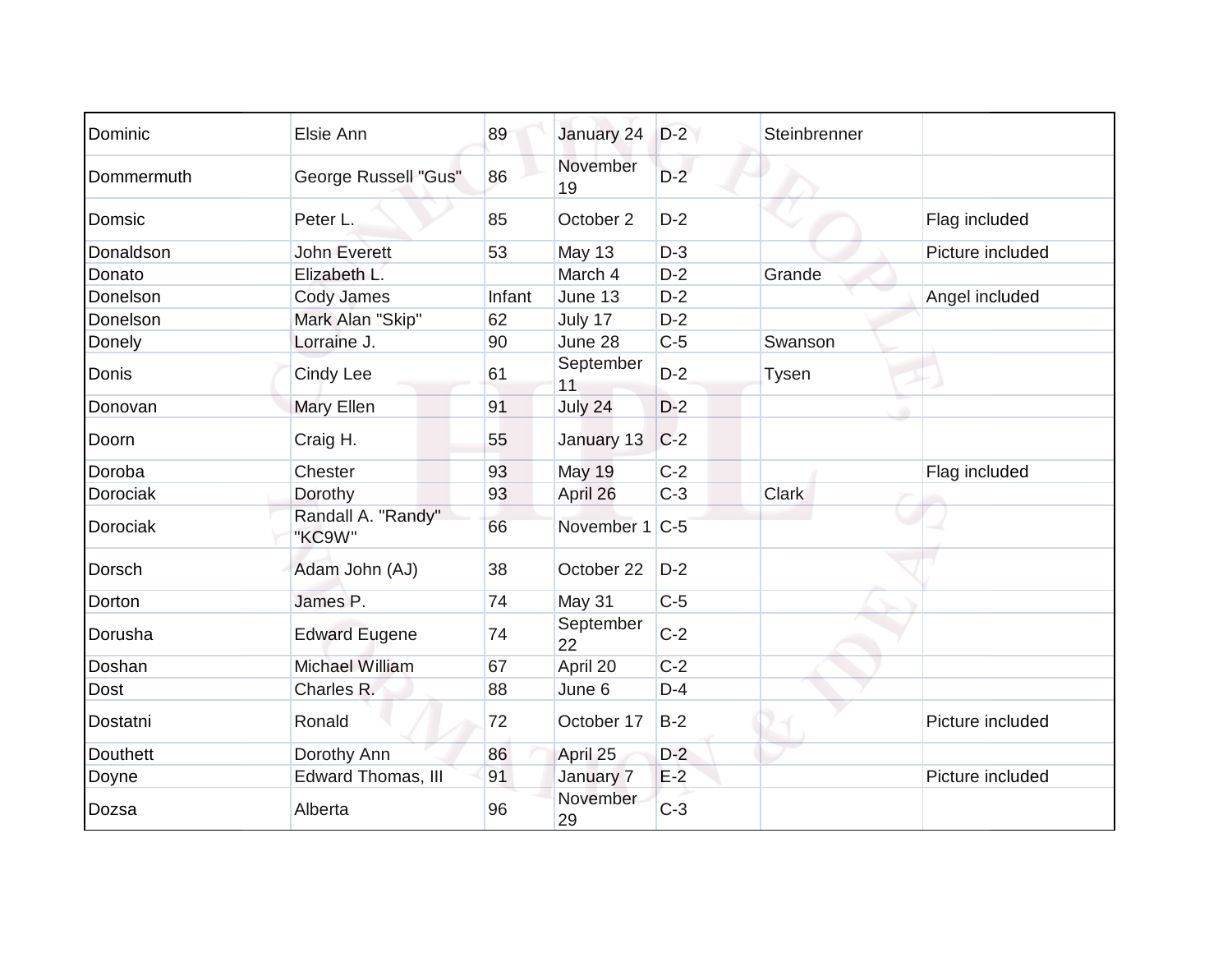| Drabenstot         | Clifford E.         | 62  | December<br>31  | $A-8$ |                 |                                                 |
|--------------------|---------------------|-----|-----------------|-------|-----------------|-------------------------------------------------|
| <b>Drabenstot</b>  | Roger Allen         | 52  | June 24         | $D-2$ |                 | Picture included                                |
| Drag               | Geraldine "Gerri"   | 72  | April 11        | $D-2$ |                 |                                                 |
| <b>Dragic</b>      | Blagoje "Blazo"     | 101 | January 4       | $C-3$ |                 | Cross included                                  |
| Dragic             | Sofia (Soka)        | 89  | September<br>30 | $D-2$ | <b>Drca</b>     | Cross included                                  |
| Dragon             | Steven A.           | 35  | August 26       | $D-2$ |                 |                                                 |
| <b>Draus</b>       | Kathleen A.         | 72  | July 7          | $C-2$ |                 |                                                 |
| <b>Dravininkas</b> | Lydia E.            | 89  | March 30        | $B-2$ | Mueller         | Picture included                                |
| <b>Dreesen</b>     | David W., Dr.       | 81  | December<br>11  | $A-6$ |                 |                                                 |
| Dreesen            | Suzanne             | 87  | March 11        | $D-2$ | Cornell         | Picture included                                |
| Drenckpohl         | Josephine           | 88  | May 1           | $E-2$ | O'Brien         |                                                 |
| <b>Drescher</b>    | Peter K.            | 71  | March 24        | $C-2$ |                 |                                                 |
| <b>Dreyfus</b>     | Leonard             | 88  | October 11      | $C-5$ |                 | Star of David included                          |
| Dreyfus-Storm      | Diane               | 62  | January 18      | $C-3$ |                 | Star of David included                          |
| <b>Drobac</b>      | Gregory "Greg"      | 58  | February 27 C-2 |       |                 |                                                 |
| <b>Drosos</b>      | Thomas C.           | 58  | April 29        | $E-2$ |                 |                                                 |
| Drozdal            | Viola               | 90  | December 1      | $B-2$ | Sobieraj        | Picture included                                |
| Drudge             | <b>Alice Louise</b> | 81  | April 23        | $D-2$ | <b>Ross</b>     |                                                 |
| Drummond           | Rich "Dick"         | 77  | August 5        | $D-2$ |                 | Picture included                                |
| Drummond           | Stella Wilma        | 86  | February 15 C-3 |       | Lentner         | Full name Stella Wilma<br><b>Rider Drummond</b> |
| <b>Druskis</b>     | Joan S.             | 83  | August 13       | $D-2$ | <b>Dvorscak</b> |                                                 |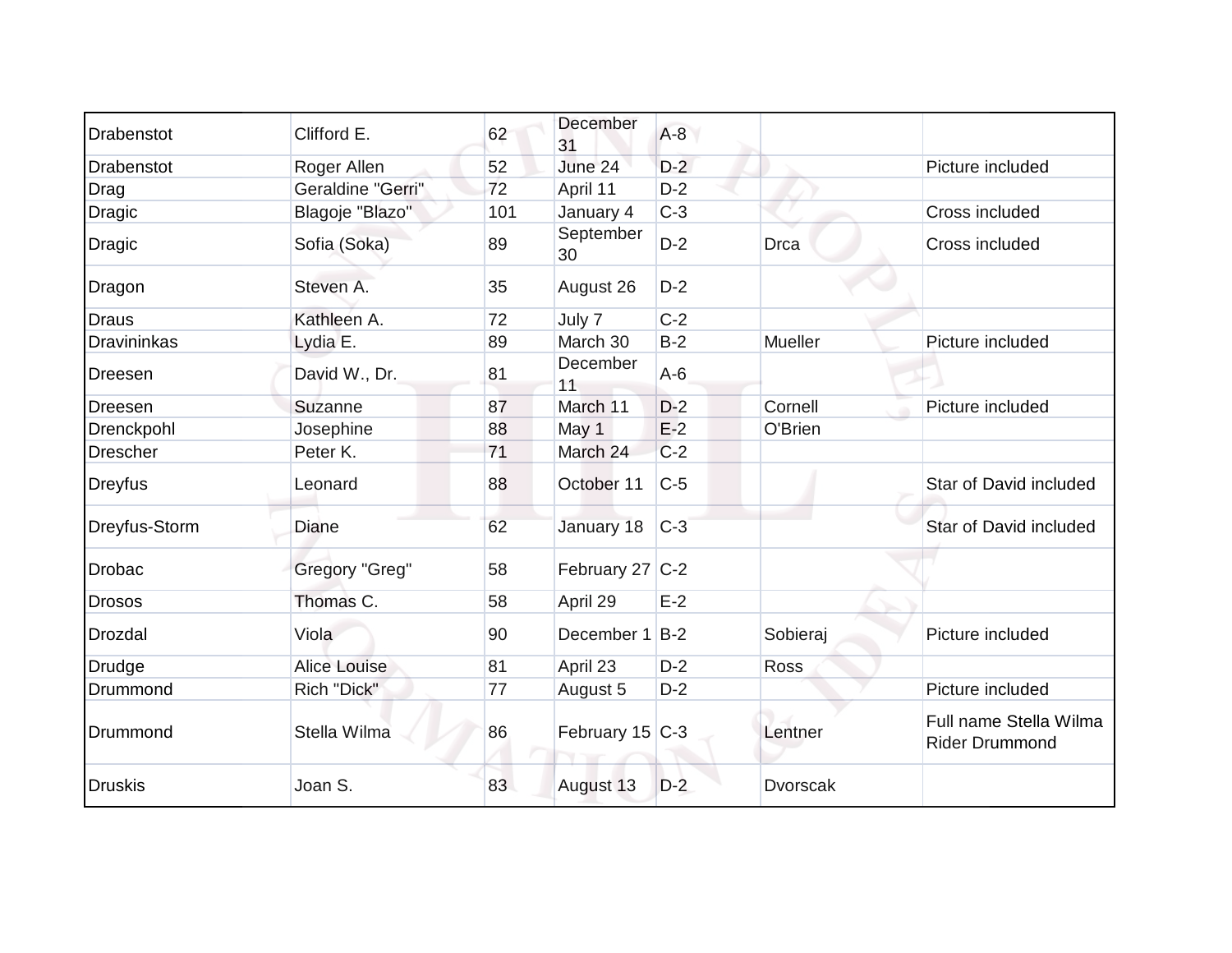| <b>Drutis</b>  | Sheryl D.           | 60 | August 26                   | $D-2$ | Mahony       |                  |
|----------------|---------------------|----|-----------------------------|-------|--------------|------------------|
| <b>Drzich</b>  | Albena              | 99 | October 18                  | $C-5$ |              |                  |
| <b>Dubczak</b> | <b>Stella</b>       | 91 | September                   | $C-2$ | Kolodziej    |                  |
| Dube           | Betty S.            | 78 | August 5                    | $D-2$ |              |                  |
| <b>Dubish</b>  | Karen K.            | 72 | November<br>23              | $C-2$ | King         |                  |
| <b>DuBois</b>  | Irene Viola         | 95 | December 9 A-11             |       | Toth         | Picture included |
| <b>DuBord</b>  | <b>Mary Alice</b>   | 79 | June 3                      | $E-2$ | Rudy         |                  |
| Dubowsky       | <b>Barbara</b>      | 53 | June 24                     | $D-2$ |              |                  |
| <b>Dubrick</b> | David M.            | 33 | March 30                    | $B-2$ |              |                  |
| Duda           | Helen Lynn          | 62 | December 2 D-2              |       |              |                  |
| Duda           | Pamela J.           | 58 | February 25 E-2             |       |              |                  |
| <b>Dudzik</b>  | Eva Doris           | 94 | September<br>10             | $D-2$ | Ferrini      |                  |
| <b>Duffala</b> | Ruby F.             | 93 | November<br>11              | $D-2$ |              |                  |
| Duffey         | James M.            | 64 | May 13                      | $D-2$ |              | Picture included |
| Dugger         | Margaret E. "Peggy" | 61 | May 19                      | $C-2$ | Marsh        | Picture included |
| <b>Duke</b>    | Richard M. "Dick"   | 84 | May 31                      | $C-5$ |              |                  |
| Dukeman        | Gerald L.           | 87 | February 13 C-3             |       |              |                  |
| Dumas          | Kathleen V. "Kay"   | 90 | December 8 C-2              |       | <b>Myers</b> |                  |
| Dumbsky        | Mary Lou            | 81 | September<br>$\overline{2}$ | $D-2$ |              |                  |
| Dumler         | Jonnie M.           | 57 | March 13                    | $D-2$ | Magee        |                  |
| Duncan         | Delores M.          | 86 | August 4                    | $C-2$ | Panfil       |                  |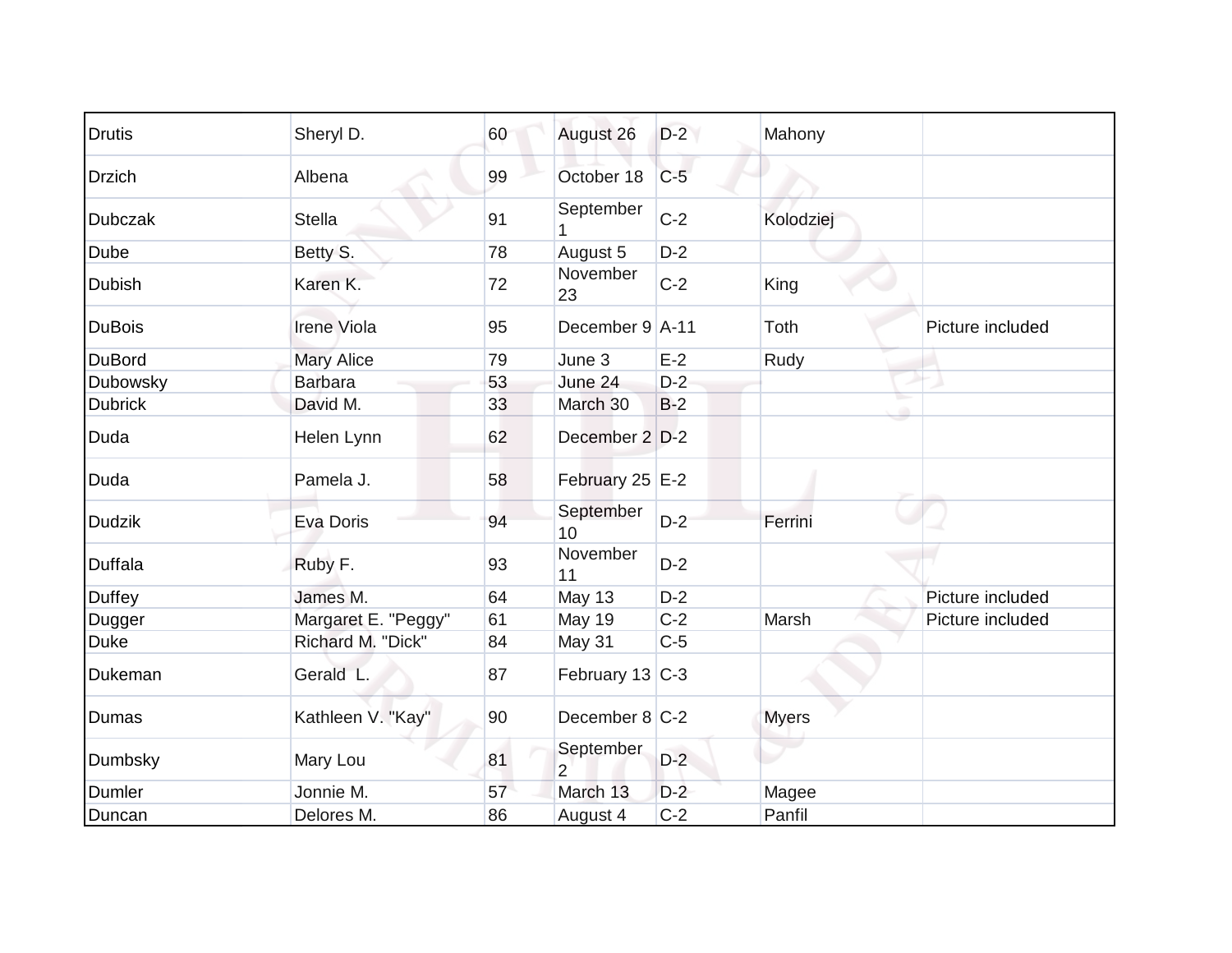| Duncan         | Eva M.                               | 78 | February 26 D-2  |        | <b>Stone</b> |                  |
|----------------|--------------------------------------|----|------------------|--------|--------------|------------------|
| Duncan         | <b>Thomas Bentley</b>                | 81 | February 26 D-2  |        |              |                  |
| Duncan         | Willie                               | 98 | August 11        | $C-2$  |              |                  |
| Dunfee         | Foster                               | 88 | October 15       | $D-3$  |              |                  |
| Dunkelberger   | Elenor                               | 90 | <b>May 12</b>    | $C-2$  | Menis        |                  |
| Dunlap         | John C.                              | 68 | April 24         | $D-3$  |              | Picture included |
| Dunlap         | Mr. George R.                        | 75 | February 6       | $D-2$  |              | Picture included |
| Dunn           | Margaret (Margery)                   | 85 | April 4          | $D-2$  | Laird        |                  |
| Dunn           | Margie Diane                         | 64 | March 26         | $C-2$  |              |                  |
| Dunn           | Rosalia J.                           | 95 | December<br>29   | $A-6$  |              |                  |
| Dunn           | Virginia L.                          | 86 | February 13 C-3  |        |              |                  |
| <b>Dunnett</b> | Stephen A.                           | 72 | October 2        | $D-2$  |              |                  |
| Duplaga        | Wanda                                | 97 | December $3$ D-2 |        | Lampa        |                  |
| Durbin         | Kenneth R., (Master<br>Gunnery Sgt.) | 57 | September<br>19  | $B-2$  |              | a.k.a Superman   |
| Durham         | Matthew T.                           | 21 | March 8          | $C-3$  |              |                  |
| Durham         | <b>William Patrick</b>               | 46 | August 17        | $B-2$  |              | Cross included   |
| Durkovich      | John J.                              | 85 | September<br>30  | $D-3$  |              | Flag included    |
| Durnin         | <b>Terrence James</b>                | 50 | July 17          | $D-2$  |              |                  |
| Duron          | Felix                                | 46 | January 20       | $C-3$  |              |                  |
| <b>Dust</b>    | Patricia A.                          | 88 | April 5          | $A-10$ | <b>Blair</b> |                  |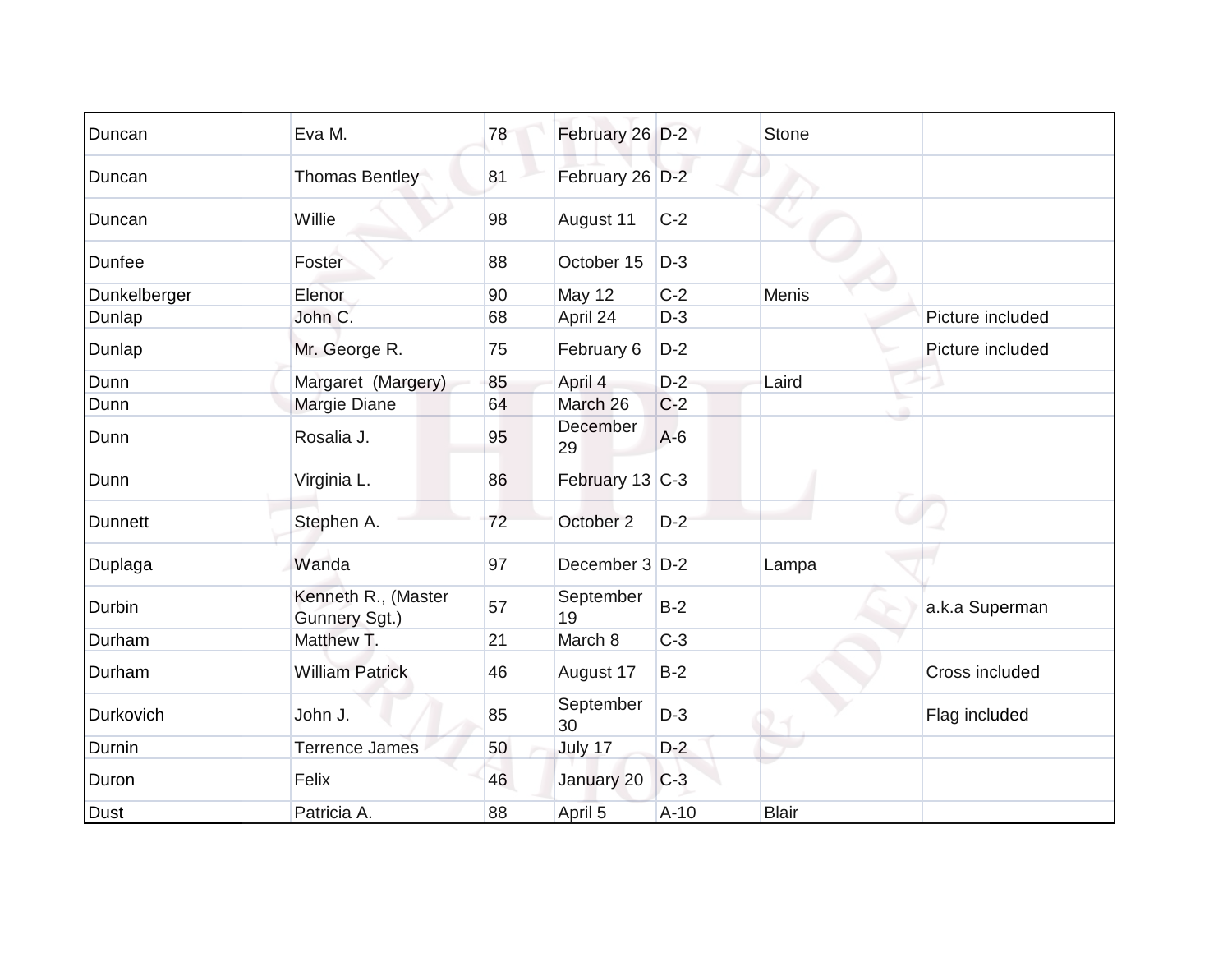| <b>Dust</b>      | William E. "Bill"       | 87 | February 3      | $C-2$  |               | Picture included                                                     |
|------------------|-------------------------|----|-----------------|--------|---------------|----------------------------------------------------------------------|
| <b>Dutczak</b>   | Maria                   | 88 | January 18      | $C-3$  |               |                                                                      |
| <b>Dutka</b>     | Eleanor                 |    | September<br>29 | $B-2$  | Snyder        |                                                                      |
| <b>Dvorak</b>    | Sandi Jean              | 74 | <b>May 27</b>   | $D-2$  | Perosko       |                                                                      |
| <b>Dvorscak</b>  | Jerry                   | 80 | June 23         | $C-2$  |               | Picture included                                                     |
| Dwan             | Thomas J.               | 71 | January 14      | $E-2$  |               |                                                                      |
| Dwyer            | Elaine G.               | 83 | August 6        | $D-2$  |               |                                                                      |
| Dyer             | W.C.                    | 90 | February 21 D-2 |        |               | Flag included                                                        |
| <b>Dykes</b>     | Margaret R. "Bobbe"     | 77 | October 28      | $D-2$  | <b>Broman</b> | Picture included                                                     |
| <b>Dykes</b>     | Michael L.              | 57 | February 28 D-2 |        |               | Picture included                                                     |
| Dykstra          | <b>Beatrice Kathryn</b> | 87 | December<br>20  | $A-10$ | Vander Wall   | <b>Full Name Beatrice</b><br>Kathryn Vander Wall<br>De Vries Dykstra |
| <b>Dykstra</b>   | Eldene J.               | 82 | April 18        | $D-2$  | Smith         |                                                                      |
| <b>Dykstra</b>   | Jackie                  | 82 | January 18      | $C-3$  |               |                                                                      |
| <b>Dzikowski</b> | Maryetta                | 84 | July 4          | $D-2$  | Browning      |                                                                      |
| <b>Dzurovcik</b> | Irene                   | 84 | October 20      | $B-2$  | Micenko       |                                                                      |
| Eads             | Lucille C.              | 92 | June 27         | $D-2$  | Zolkos        | Picture included                                                     |
| Earle            | William E.              | 90 | September<br>23 | $E-2$  |               |                                                                      |
| Eaton            | Gene R., Jr.            | 62 | November 6 D-2  |        |               |                                                                      |
| Eaton-Cano       | Laura M.                | 82 | June 21         | $C-3$  |               |                                                                      |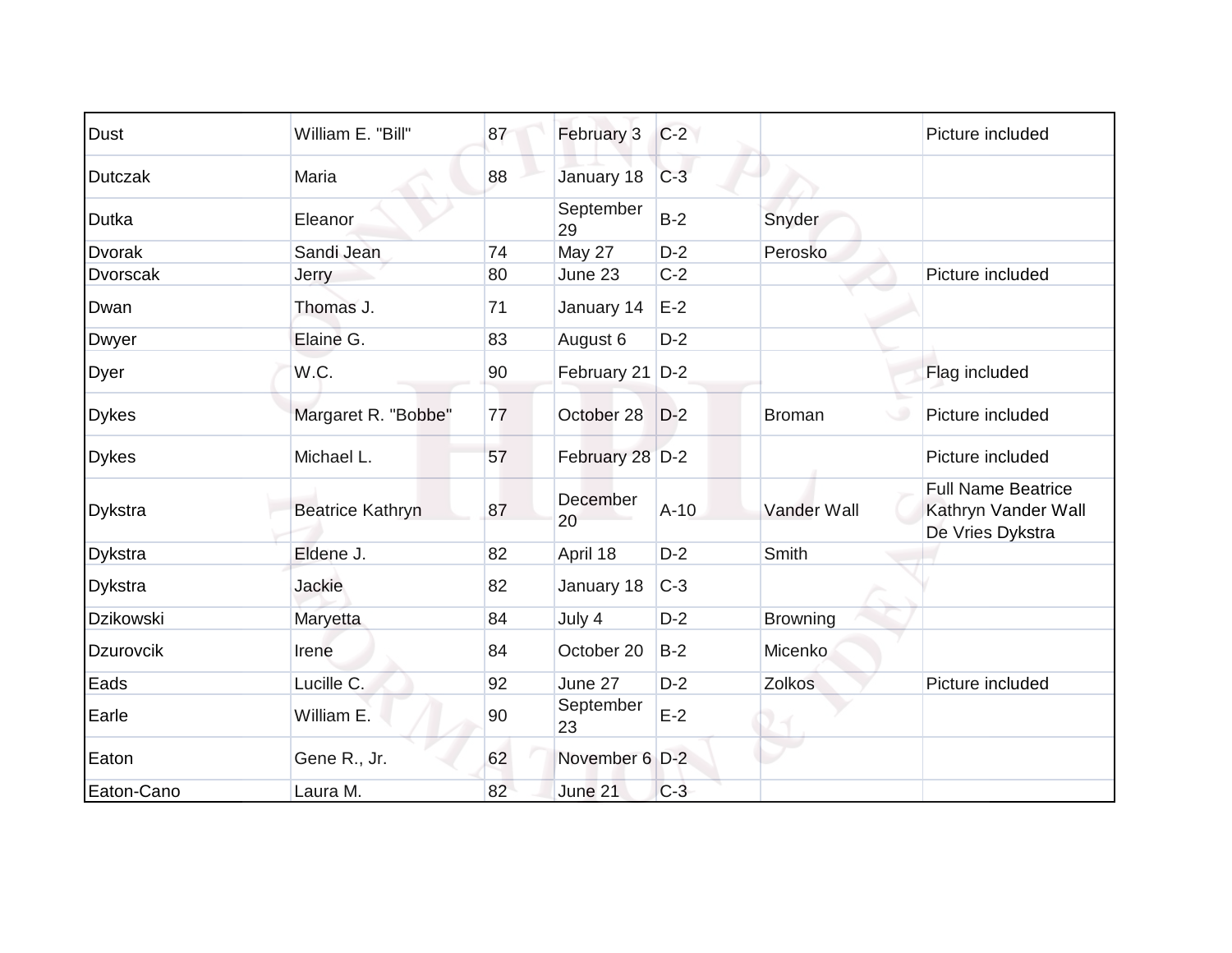| Ebbens     | Anna Mae          | 85  | February 11 E-2 |        | Heerema      |                  |
|------------|-------------------|-----|-----------------|--------|--------------|------------------|
| Ebel       | Helen T.          | 103 | December<br>20  | $A-10$ | <b>Baker</b> |                  |
| Ebeling    | Simon-Peter       | 29  | November 1 C-5  |        |              | Flag included    |
| Eberle     | Robert "Bob"      | 83  | September<br>21 | $B-2$  |              |                  |
| Echterling | Edward            | 61  | November<br>17  | $B-2$  |              |                  |
| Eckert     | William G., Jr.   | 81  | <b>May 12</b>   | $C-2$  |              | Picture included |
| Eckstein   | Julia B.          | 93  | March 22        | $C-5$  | Egry         |                  |
| Edders     | Olga              | 84  | March 7         | $D-2$  | Halley       |                  |
| Edgecomb   | Donald W.         | 87  | May 7           | $D-2$  |              | Flag included    |
| Edinger    | Eileen E.         | 92  | October 14      | $D-2$  | Donohue      |                  |
| Edwards    | <b>Chad Eric</b>  | 32  | June 14         | $C-3$  |              | Picture included |
| Edwards    | Delores C.        | 84  | March 30        | $B-2$  | <b>Brown</b> |                  |
| Edwards    | Mary E.           | 92  | <b>May 21</b>   | $D-6$  |              |                  |
| Edwards    | Michael G.        | 38  | May 21          | $D-6$  |              | Picture included |
| Edwards    | Morgan            | 23  | January 2       | $D-2$  |              |                  |
| Edwards    | Stanley P.        | 89  | June 9          | $C-2$  |              |                  |
| Eggers     | Ray Ford "Tinker" | 86  | February 7      | $D-3$  |              | Picture included |
| Egolf      | Franklin DeWayne  | 87  | February 20 C-2 |        |              | Picture included |
| Ehresman   | Jerry             | 51  | March 8         | $C-3$  |              |                  |
| Eich       | Margie            | 93  | June 9          | $C-2$  | Franz        |                  |
| Eichelberg | Gloria Ann        | 87  | December 1 B-2  |        | Hann         | Picture included |
| Einbinder  | Patty             | 68  | October 22      | $D-2$  | Nisonger     | Picture included |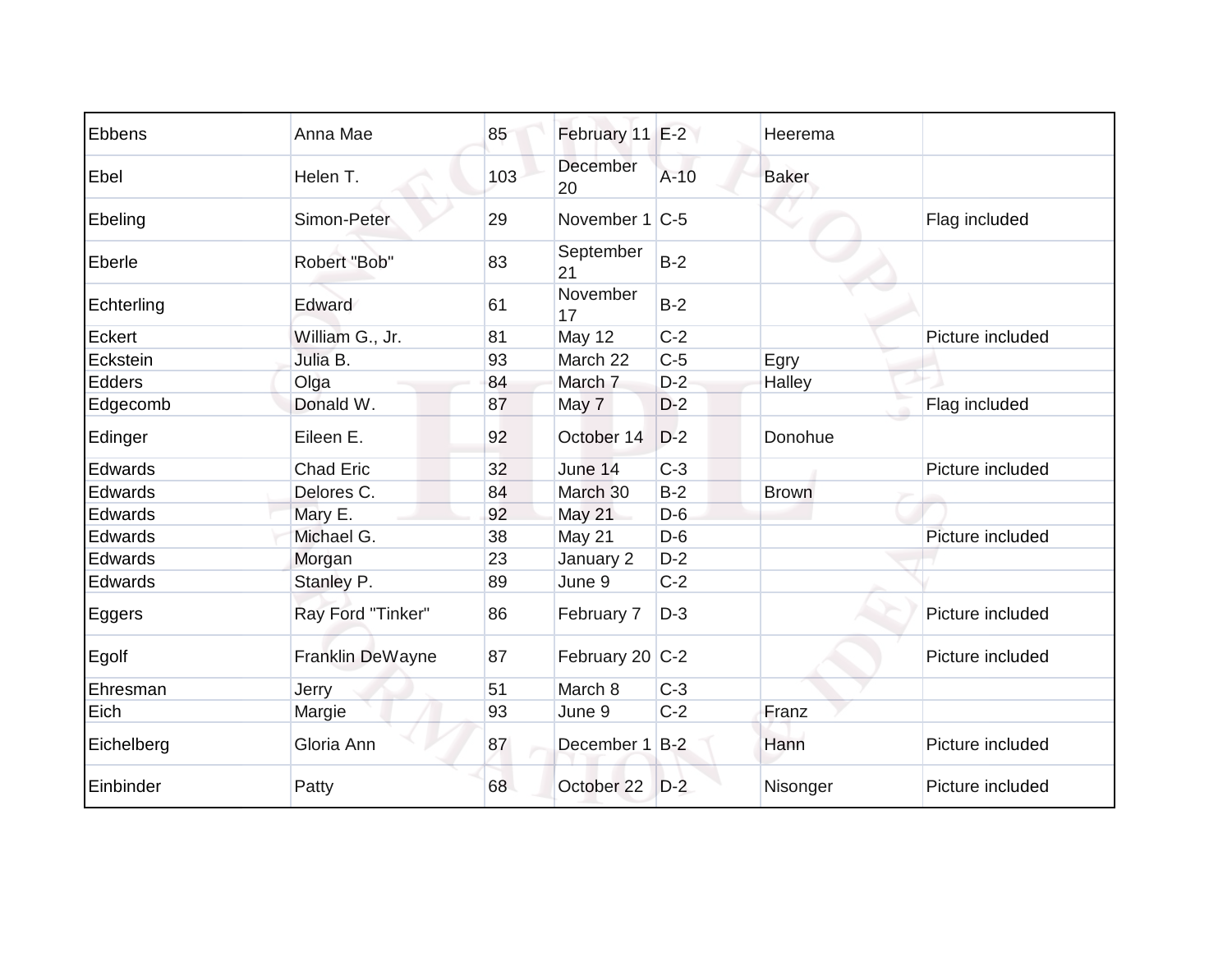| Einikis        | Alexander W., III<br>"Zander" | 59 | February 17 C-2    |       |            | Picture included   |
|----------------|-------------------------------|----|--------------------|-------|------------|--------------------|
| Eisha          | Michael J.                    | 50 | March 14           | $D-2$ |            |                    |
| Eismin         | Robert L.                     | 53 | October 18         | $C-5$ |            |                    |
| Eisner         | Shirley Ann                   | 77 | November $3 B-2$   |       | Kersey     |                    |
| Eksten         | Hal                           | 84 | March <sub>5</sub> | $D-2$ |            |                    |
| Eldridge       | Hannah B.                     | 88 | February 8         | $C-3$ | Strandberg | Pictures inncluded |
| Elibasich      | Millicent "Mimi"              |    | January 8          | $D-2$ | Popovich   | Picture included   |
| Eliopoulos     | Nick J.                       | 94 | April 25           | $D-2$ |            |                    |
| Elish          | Lawrence R.                   | 68 | October 11         | $C-5$ |            |                    |
| Elisha         | Louise E.                     | 84 | May 9              | $D-2$ |            |                    |
| Ellerie        | Verna J.                      | 66 | April 18           | $D-2$ | Leep       |                    |
| <b>Elliott</b> | Barbara A.                    | 61 | October 14         | $D-2$ |            |                    |
| <b>Elliott</b> | Gordon D.                     | 82 | January 22         | $C-2$ |            | Picture included   |
| Elliott        | Peggy                         | 77 | <b>May 12</b>      | $C-2$ | McCoy      |                    |
| Elliott        | Raymond D.                    | 54 | August 3           | $C-2$ |            |                    |
| <b>Ellis</b>   | Jan                           | 79 | December 9 A-10    |       |            |                    |
| Ellis          | <b>Patrick Guerra</b>         | 65 | November<br>15     | $C-6$ |            |                    |
| Elmer          | Carmelita M.                  | 87 | January 4          | $C-3$ |            |                    |
| Elmore         | Morris William, Jr.           |    | <b>May 22</b>      | $D-2$ |            |                    |
| Elmore         | Teddy, "Ted"                  | 83 | December<br>23     | $A-8$ |            |                    |
| Elsner         | Louis J.                      | 80 | October 15         | $D-2$ |            | Flag included      |
| Elsner         | Roland C. "Rol"               | 85 | July 29            | $D-2$ |            | Flag included      |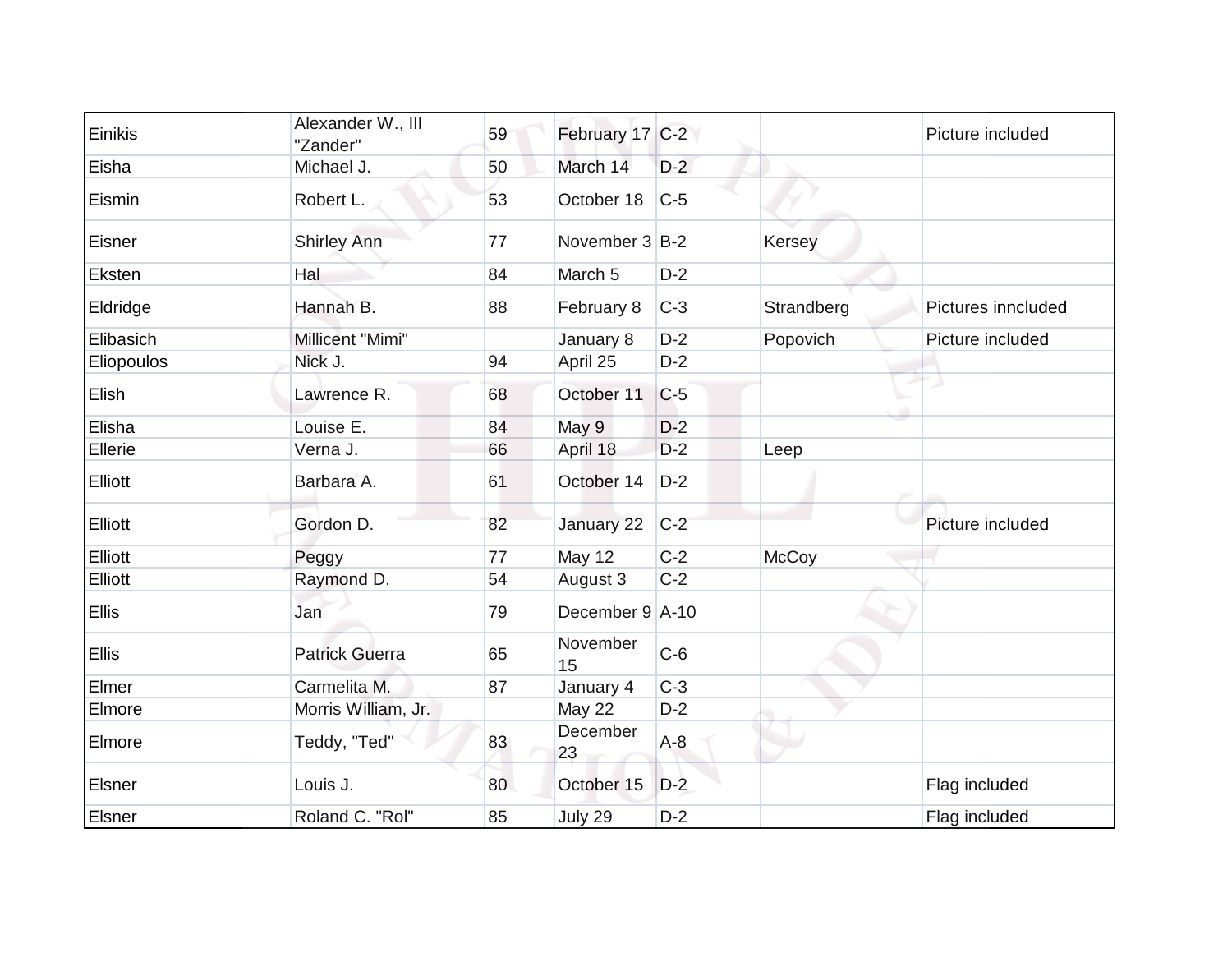| Emmanoelides | John                             | 87  | January 27      | $C-2$ |           |                  |
|--------------|----------------------------------|-----|-----------------|-------|-----------|------------------|
| Emrich       | Joseph O.                        | 99  | May 7           | $D-2$ |           |                  |
| Emrick       | Phyllis Theresa                  | 85  | <b>May 22</b>   | $D-2$ |           |                  |
| Engelbrecht  | Karen Jean                       | 64  | February 27 C-2 |       | Schmidt   |                  |
| Engler       | Charles R. "KY"                  | 85  | November<br>26  | $D-2$ |           | Flag included    |
| Engleton     | <b>Tony Leo</b>                  | 66  | August 23       | $C-5$ |           |                  |
| Engwert      | Thomas A.                        | 72  | September<br>16 | $D-2$ |           |                  |
| Enloe        | June Claire                      | 71  | November 4 C-2  |       | Sweetman  | Picture included |
| Enright      | Margaret Jean                    | 86  | February 4      | $E-2$ | Capps     |                  |
| Enright      | Thomas William (Bill)<br>("Dis") | 93  | September<br>17 | $D-2$ |           | Picture included |
| Erb          | Pauline                          | 62  | March 21        | $D-2$ | Troutwine |                  |
| Erb          | William A.                       | 100 | January 1       | $D-2$ |           | Flag included    |
| Erhardt      | Joseph M.                        | 56  | November<br>17  | $B-2$ |           |                  |
| Erickson     | Ruth A.                          | 89  | August 31       | $B-2$ |           |                  |
| Erickson     | Shirley A.                       | 87  | November<br>25  | $D-2$ | Sadler    |                  |
| Erickson     | <b>Warren Dale</b>               | 83  | April 8         | $D-3$ |           | Picture included |
| Eriks        | Marvin                           | 95  | January 16      | $D-2$ |           | Flag included    |
| Eriks        | Richard L.                       | 79  | March 21        | $D-2$ |           |                  |
| Eriks        | <b>Scott Douglas</b>             | 46  | December<br>30  | $A-8$ |           |                  |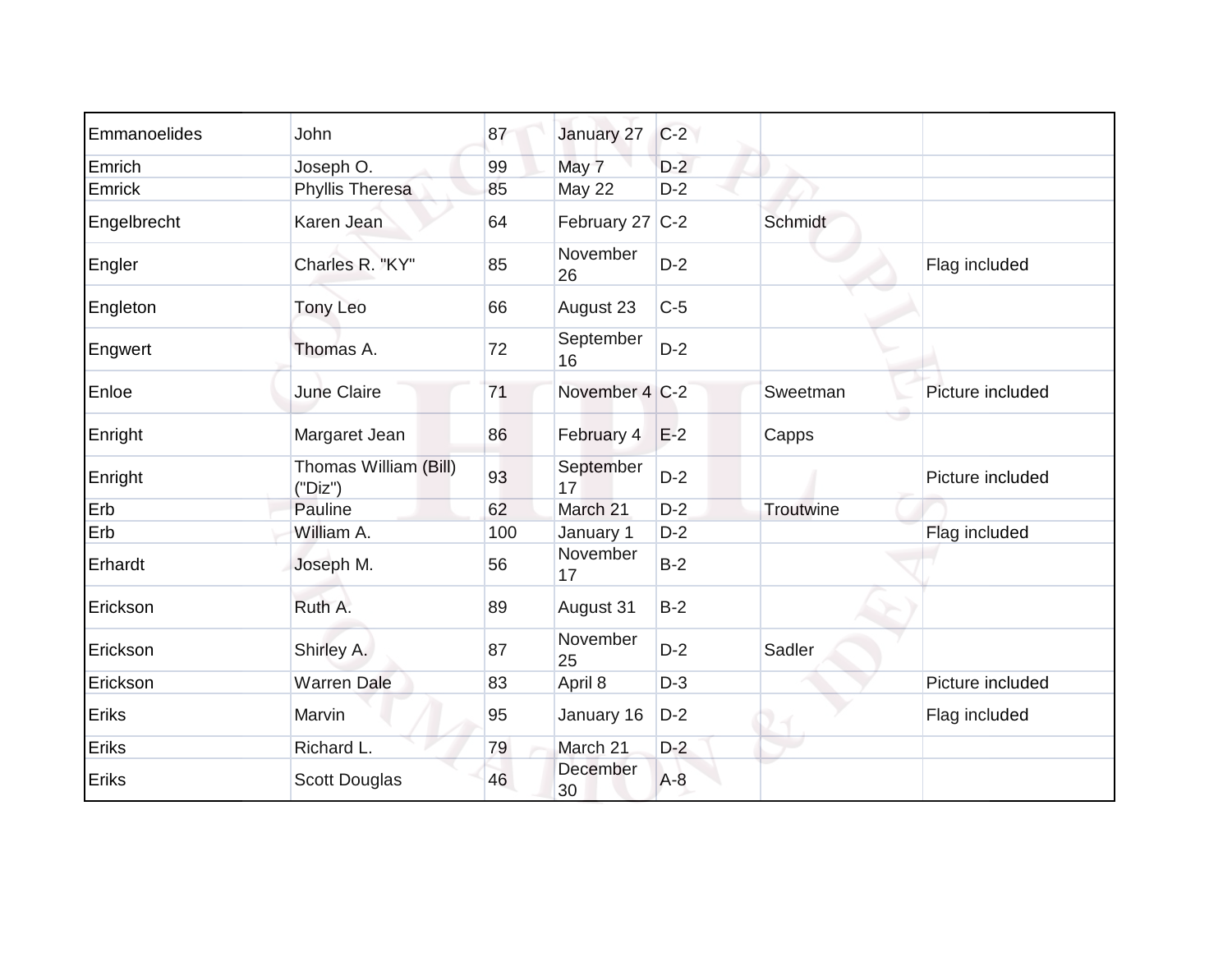| Ernst        | Leroy                          | 88 | December<br>21  | $A-8$ |                 | Picture included             |
|--------------|--------------------------------|----|-----------------|-------|-----------------|------------------------------|
| Erwin        | <b>Robert Ray</b>              | 78 | February 14 D-2 |       |                 |                              |
| Esau         | Elva                           | 82 | February 22 C-5 |       | Lough           |                              |
| Escabalzeta  | Julian Luis                    | 60 | <b>May 26</b>   | $C-2$ |                 |                              |
| Escott       | Thomas L. Sr.                  | 71 | November 7 B-2  |       |                 | Flag included                |
| Esparza      | Manuel V., Jr.                 | 71 | August 27       | $D-4$ |                 | Flag included                |
| Espino       | Agnes Irene                    | 93 | October 18      | $C-5$ | <b>Bonner</b>   |                              |
| Espinoza     | Cathy                          | 51 | February 3      | $C-2$ | Hayes<br>$\cup$ |                              |
| Essary       | Keith                          | 58 | April 23        | $D-2$ |                 |                              |
| <b>Estes</b> | Michael                        | 64 | January 25      | $C-3$ | Kreamy          |                              |
| Estill       | Eric J.                        | 23 | April 9         | $D-2$ |                 |                              |
| Estrada      | Norbert Jessie, Jr.<br>"Butch" | 71 | <b>May 30</b>   | $D-2$ |                 | Flag included                |
| Evancic      | Mae E.                         | 84 | January 6       | $C-2$ |                 |                              |
| Evanovich    | Jennie M.                      | 87 | August 27       | $D-4$ |                 |                              |
| Evans        | <b>Clifford Alan</b>           | 68 | December 5 A-11 |       |                 |                              |
| Evans        | Melvin J., Jr.                 | 92 | August 13       | $D-2$ |                 | Flag and picture<br>included |
| Evans        | Rita                           | 91 | August 24       | $B-2$ | Tumasonis       |                              |
| Evans        | Sheila Faye                    | 68 | September<br>18 | $D-2$ | Ogborn          |                              |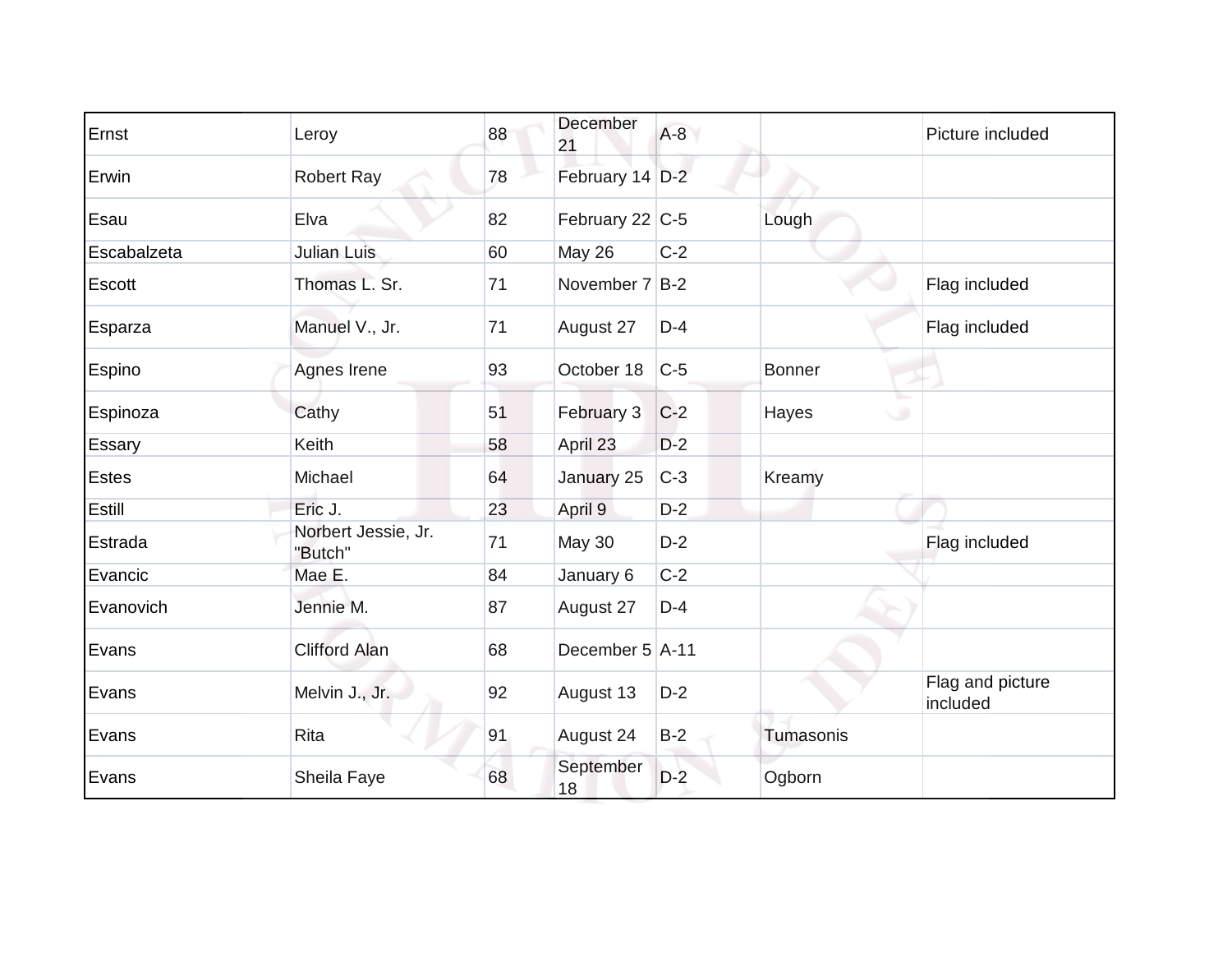| Evans           | <b>Violet Pearl</b>    | 90 | February 8         | $C-3$  |              |                  |
|-----------------|------------------------|----|--------------------|--------|--------------|------------------|
| Evans           | Warren F.              | 80 | June 30            | $C-2$  |              |                  |
| Evans           | Wilburn G., Jr. "Bill" | 86 | October 20         | $B-2$  |              |                  |
| Ewell           | Gale Lynn              | 62 | July 24            | $D-2$  | Welch        |                  |
| Ewer            | Rosemary               | 88 | January 13         | $C-2$  | Schafer      | Picture included |
| Ewing           | E. Darlene             | 82 | July 19            | $C-4$  |              |                  |
| Eylander        | Gail C.                | 76 | April 8            | $D-2$  | Gowens       |                  |
| Fabian          | <b>Andrew James</b>    | 58 | September<br>24    | $D-2$  |              |                  |
| Fabian          | Robert A., "Bobby"     | 70 | December<br>27     | $A-10$ |              | Flag included    |
| Fabrizus        | Carl H., Sr.           | 79 | May 8              | $D-2$  |              | Flag included    |
| Fain            | <b>Betty Jean</b>      | 91 | April 5            | $A-11$ |              | Flag included    |
| Fairchild-Lenyo | Mary D.                | 51 | March <sub>3</sub> | $C-2$  |              | Picture included |
| Fait            | Helen                  | 91 | July 13            | $C-2$  |              |                  |
| Fandrei         | Janet A.               | 79 | February 15 C-3    |        | Ledbetter    |                  |
| Fansler         | George W.              | 66 | September<br>16    | $D-2$  |              |                  |
| Farmer          | Alice L.               | 69 | November 4 C-2     |        | Nelson       |                  |
| Farmer          | Joyce Ann              | 76 | March 5            | $D-2$  | <b>Blair</b> |                  |
| Farmer          | Margaret L.            | 85 | May 10             | $C-4$  |              |                  |
| Farster         | Betty L.               | 84 | January 26         | $B-2$  |              |                  |
| Fasiang         | Janet M.               | 79 | February 10 C-2    |        |              |                  |
| Faso            | Celia A.               | 93 | September<br>9     | $D-2$  | Pagoria      | Picture included |
| Faulkner        | Margaret               | 87 | March 19           | $D-6$  |              |                  |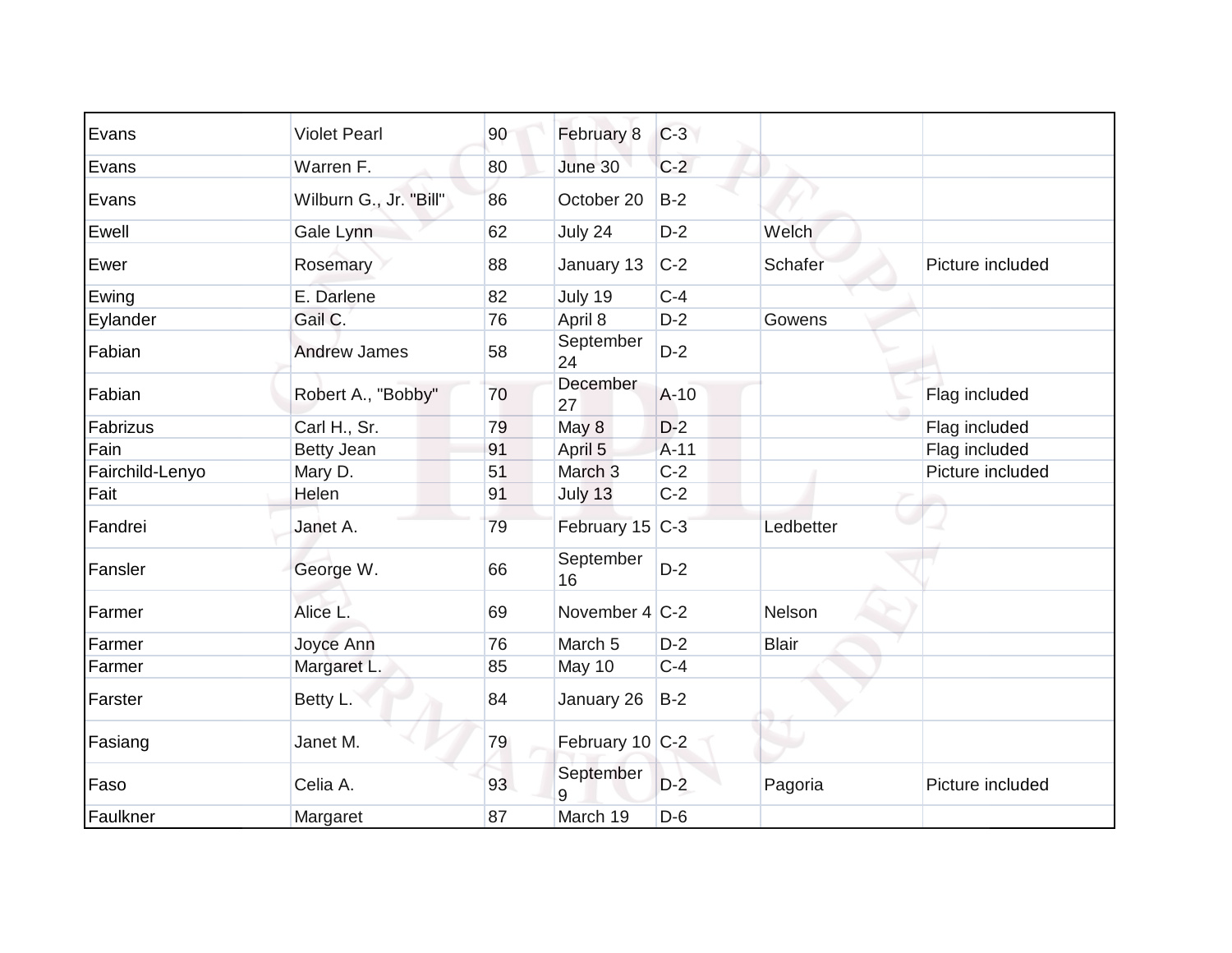| Favela    | Ruperto "Tito"         | 63  | August 27       | $D-4$  |              | Picture included       |
|-----------|------------------------|-----|-----------------|--------|--------------|------------------------|
| Fayta     | Stephen A.             | 85  | March 27        | $D-2$  |              | Flag included          |
| Fayta     | William J.             | 90  | July 2          | $C-2$  |              |                        |
| Fealey    | Nedda J.               | 73  | December<br>20  | $A-10$ | England      |                        |
| Fedak     | Monica Angeline        | 91  | March 2         | $B-2$  | Zaleski      |                        |
| Federoff  | James L.               | 88  | November 8 C-5  |        |              | Flag included          |
| Fekete    | Margaret A.            | 83  | June 14         | $C-3$  | Lazur        |                        |
| Feldman   | Harry S.               | 103 | March 19        | $D-6$  |              | Star of David included |
| Feldman   | Herman "HY"            | 88  | April 19        | $C-5$  |              |                        |
| Feldman   | Nancy Ellen            | 57  | March 16        | $B-2$  | Kolten       | Star of David included |
| Feliciano | Jonathan               | 21  | April 4         | $D-2$  |              | Picture included       |
| Fengya    | Cary Dean              | 69  | December<br>10  | $A-8$  |              | Picture included       |
| Fengya    | Wayne Lee              | 81  | October 12      | $C-2$  |              |                        |
| Ference   | Jeanette M.            | 64  | July 16         | $D-2$  |              | Picture included       |
| Ference   | Kathleen A.            | 64  | July 30         | $D-2$  | <b>Tyler</b> |                        |
| Ferguson  | Carmella J.            | 74  | September<br>10 | $D-2$  | Cutri        |                        |
| Ferguson  | Robert L.              | 76  | October 6       | $B-2$  |              |                        |
| Fernandez | Salvador M.            | 85  | July 31         | $D-2$  |              |                        |
| Fernatt   | Phyllis Jo             | 79  | May 7           | $D-2$  |              |                        |
| Ferrara   | Albert J.              | 99  | January 14      | $E-2$  |              |                        |
| Ferree    | John Wallace           | 82  | May 6           | $D-2$  |              | Picture included       |
| Ferrini   | Dolores "Mama Ferrini" |     | April 12        | $C-5$  |              |                        |
| Fessler   | Steven K.              | 69  | April 8         | $D-2$  |              | Picture included       |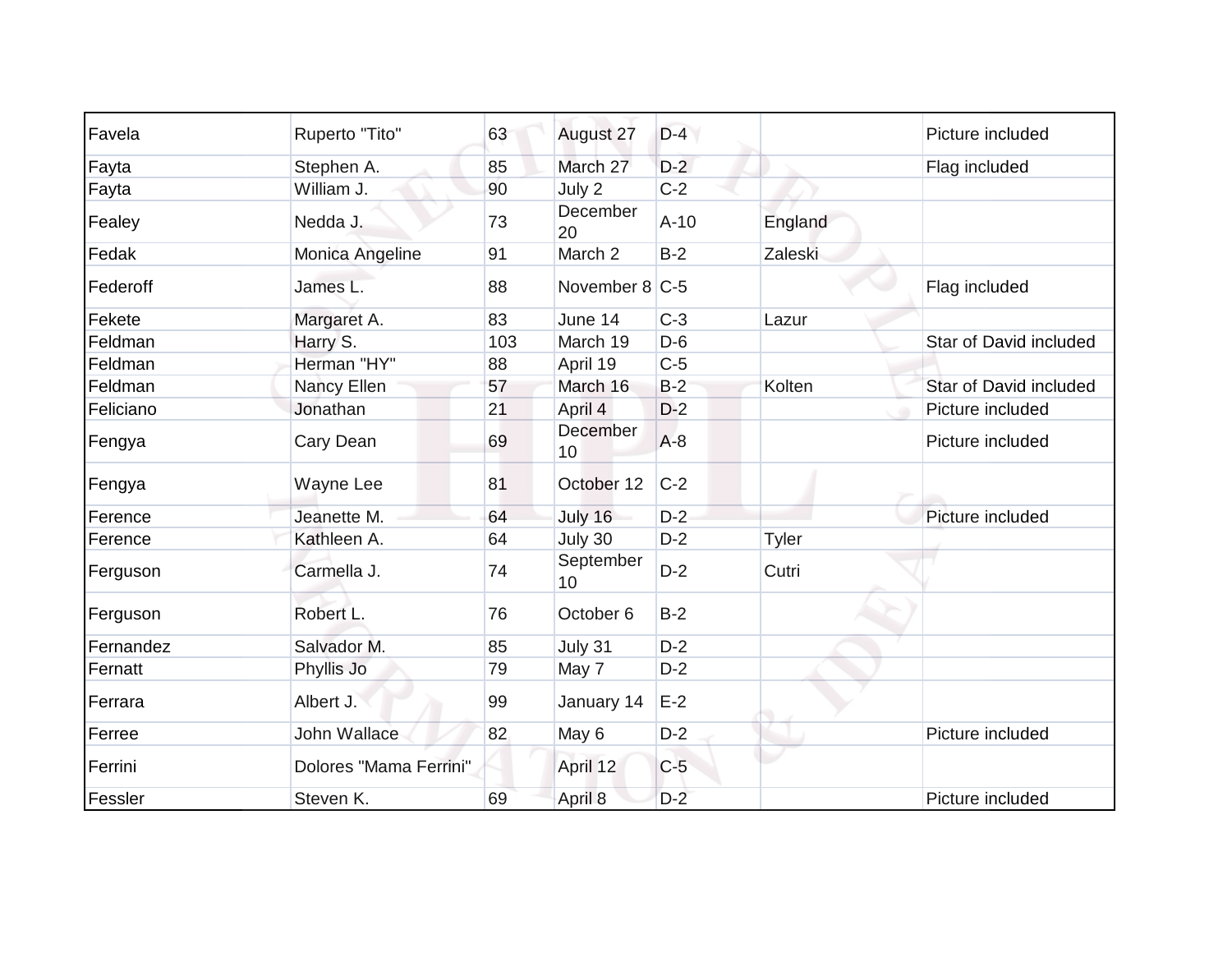| Fetla      | Shirley J.             | 86 | October 14      | $D-2$ | McFarland   |                                |
|------------|------------------------|----|-----------------|-------|-------------|--------------------------------|
| Fetsch     | Ronald M.              | 78 | November<br>30  | $C-2$ |             |                                |
| Fezzler    | Leroy J. "Roy"         | 78 | January 14      | $E-2$ |             |                                |
| Fickle     | Donald L.              | 84 | December<br>30  | $A-8$ |             | Flag included                  |
| Fidrych    | <b>Helen</b>           | 91 | March 1         | $C-3$ | Sosna       |                                |
| Fieldhouse | Dale E., Jr.           | 58 | May 13          | $D-2$ |             | Picture included               |
| Fielding   | Daniel B.              | 69 | July 21         | $C-2$ |             |                                |
| Fife       | James H.               | 79 | February 13 C-2 |       |             | Picture included               |
| Figler     | <b>John Edward</b>     | 53 | December<br>12  |       |             |                                |
| Figolah    | <b>Glen Edward</b>     | 67 | <b>May 13</b>   | $D-2$ |             |                                |
| Fillinger  | Enoch L. "Fuzzy"       |    | February 7      | $D-2$ |             | Picture included               |
| Finch      | Harvey                 | 66 | November 9 C-2  |       |             |                                |
| Finchum    | <b>Kimberly Joy</b>    | 53 | December<br>12  |       |             |                                |
| Finick     | <b>Sam Matthew</b>     | 25 | October 30      | $D-2$ |             |                                |
| Finke      | Susan                  | 37 | June 13         | $D-2$ |             | Picture included               |
| Finkel     | Irmgard Irene Yvonne   | 85 | April 16        | $D-7$ |             |                                |
| Finley     | <b>Rosemary Connie</b> | 65 | June 23         | $C-2$ | Eich        |                                |
| Finnerty   | Barbara E. "Bobbie"    | 76 | January 7       | $E-2$ |             | Clover and picture<br>included |
| Finney     | Audrey                 | 87 | December<br>23  | $A-8$ | <b>Maas</b> |                                |
| Fischer    | Dorothy M.             | 83 | May 22          | $D-2$ |             | Picture included               |
| Fischer    | Leslie Edward, Jr.     | 72 | March 27        | $D-3$ |             | Picture included               |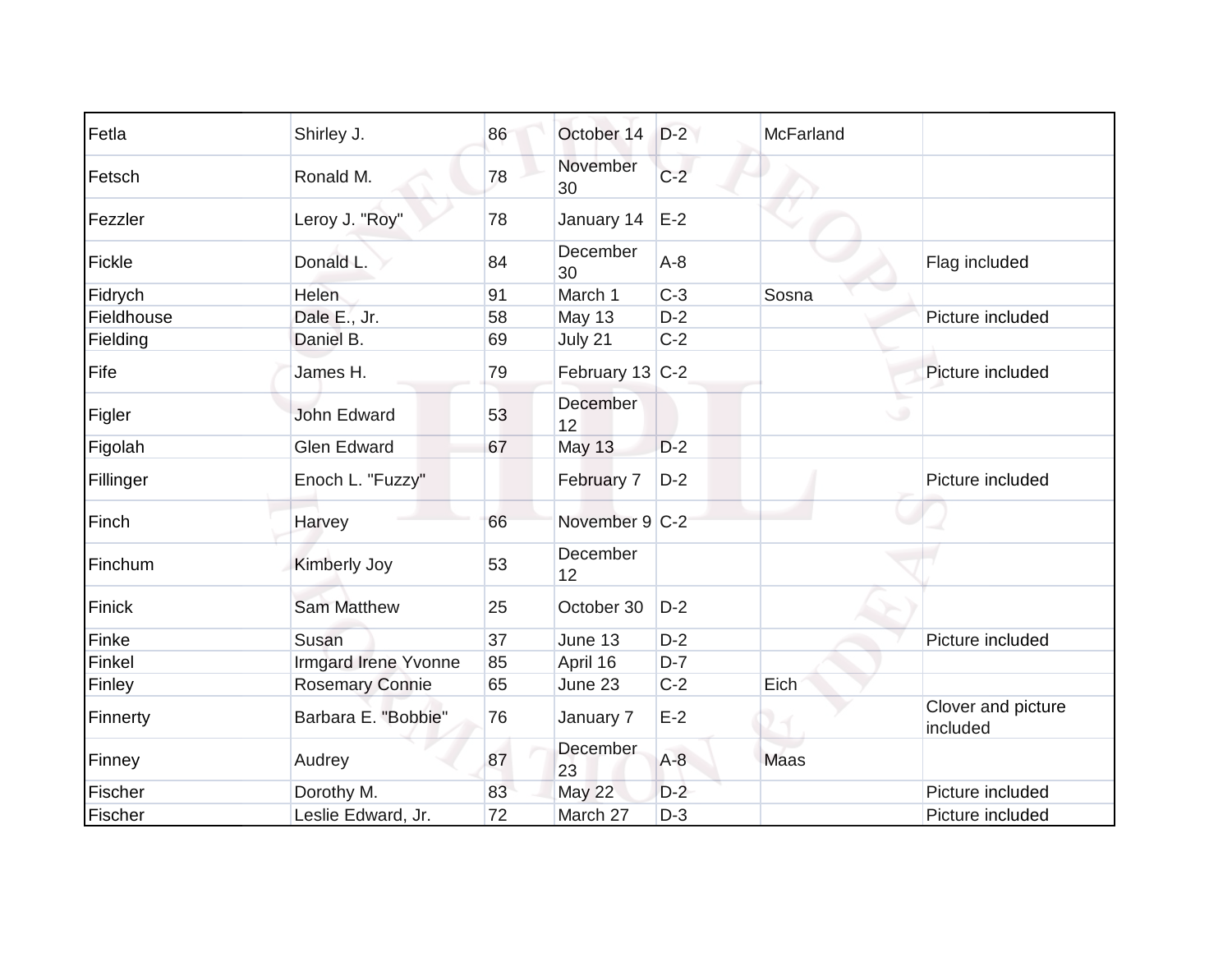| Fischer         | Louise A.                         | 82 | November<br>25  | $D-2$ |                   |                              |
|-----------------|-----------------------------------|----|-----------------|-------|-------------------|------------------------------|
| Fischer         | Paul William                      | 68 | September<br>11 | $D-2$ |                   | Flag included                |
| <b>Fiscus</b>   | <b>Eleanor Elaine "Leigh"</b>     | 90 | June 26         | $D-2$ |                   |                              |
| Fishel          | Joann K.                          | 83 | October 25      | $C-5$ | Janiak            |                              |
| Fisher          | Artis "Elaine"                    | 69 | April 27        | $B-2$ | Merry             | Picture included             |
| Fisher          | Dorothy                           | 98 | April 14        | $C-2$ | Schlueter         |                              |
| Fisher          | George Benjamin                   | 86 | May 26          | $C-2$ |                   | Flag and picture<br>included |
| Fisher          | Thomas W.                         | 66 | January 24      | $D-2$ |                   |                              |
| Fisher          | Veona M.                          | 93 | February 22 C-5 |       |                   | Picture included             |
| Fisher          | Wilma S.                          | 89 | January 15 C-2  |       | Stoeckel          |                              |
| Fishero         | David Eugene                      | 74 | February 27 C-2 |       |                   | Flag included                |
| Fissinger       | <b>Thomas Richard</b><br>"Turkey" | 79 | November<br>19  | $D-2$ |                   |                              |
| <b>Fitousis</b> | <b>Dimitrios Nickolaou</b>        | 90 | November<br>24  | $C-2$ |                   | Cross included               |
| Fitzgerald      | Mary H.                           | 87 | November<br>10  | $B-2$ | <b>McGraw</b>     |                              |
| Fitzpatrick     | Dr. William Joseph                | 88 | April 19        | $C-5$ |                   | Picture included             |
| Fitzpatrick     | Mary E.                           | 89 | October 20      | $B-2$ | <b>McNicholas</b> | Picture included             |
| Fitzpatrick     | William Joseph                    | 88 | March 29        | $C-7$ |                   | Picture included             |
| Fizer           | Charles "Chuck"                   | 77 | November<br>13  | $D-2$ |                   |                              |
| Fladeland       | Christina R.                      | 71 | December<br>21  | $A-8$ | Schu              |                              |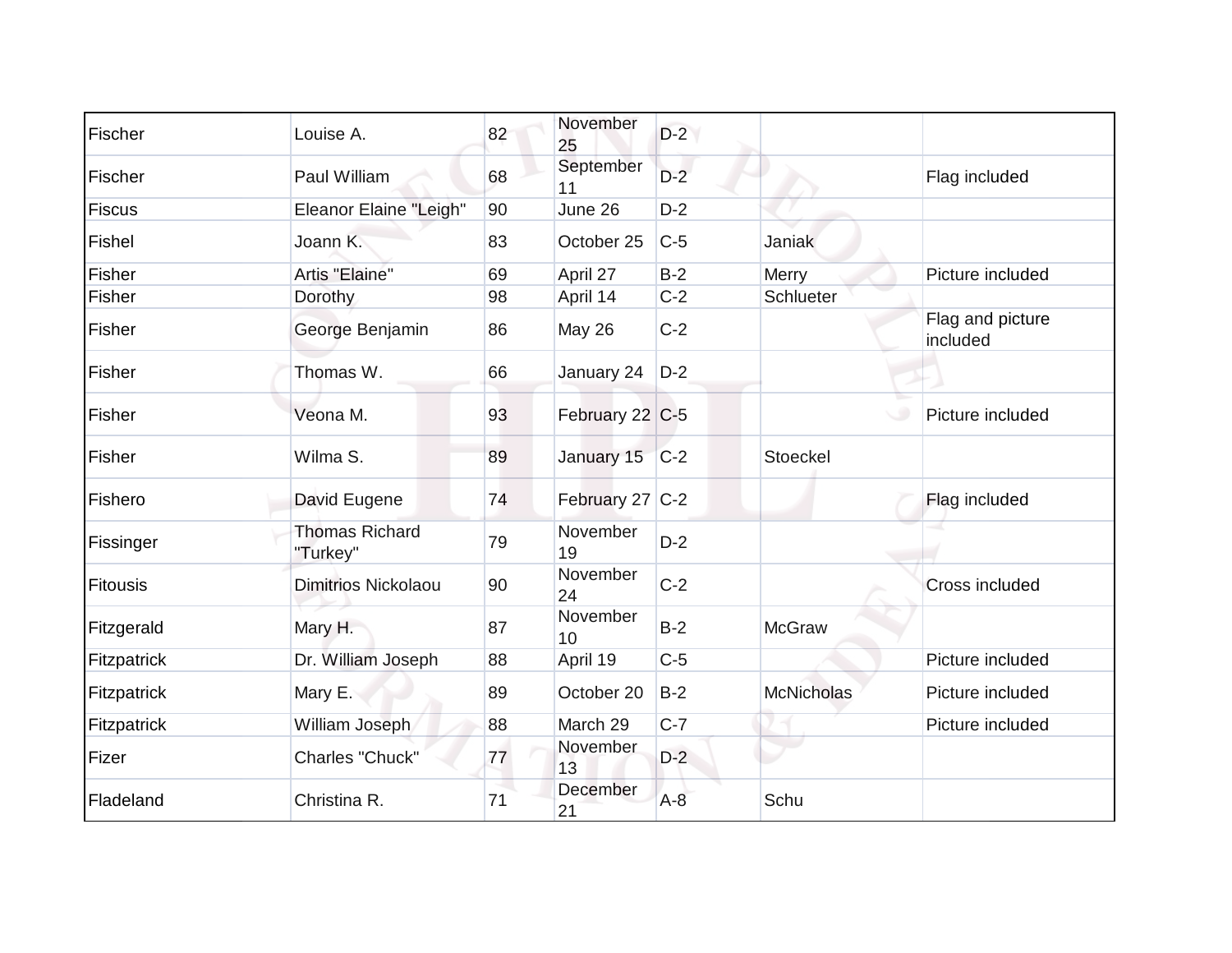| Flahardy        | Judith A. "Judi"              | 68 | <b>May 22</b>   | $D-2$  | Hopkins | Picture included |
|-----------------|-------------------------------|----|-----------------|--------|---------|------------------|
| Flaherty        | Barbara S.                    | 67 | March 14        | $D-2$  | Wargo   |                  |
| <b>Flatt</b>    | <b>Betty</b>                  | 87 | June 4          | $D-2$  |         |                  |
| Fleiker         | Virginia Grace                | 88 | July 8          | $E-2$  | Elman   | Flag included    |
| Fleming         | James A., Jr.                 | 72 | March 4         | $D-2$  |         | Picture included |
| Fles            | Walter C.                     | 84 | August 26       | $D-2$  |         | Flag included    |
| Fleszewski      | Vincent Stanley, Jr.          | 79 | April 21        | $C-2$  |         | Flag included    |
| <b>Flick</b>    | James W.                      | 72 | May 10          | $C-4$  |         |                  |
| Flickinger      | Ronald W.                     | 59 | June 14         | $C-3$  |         |                  |
| Flikkema        | Winifred "Winnie"             | 85 | February 3      | $C-2$  | DeVries |                  |
| Florer          | Edmund L. "Edward"<br>"Butch" | 70 | April 2         | $D-2$  |         |                  |
| <b>Flores</b>   | Jaime, Jr.                    | 56 | August 13       | $D-2$  |         | Picture included |
| Flores          | Janet A. "Mom"                | 81 | April 29        | $E-2$  | Teeple  |                  |
| Flores          | Janice L.                     | 67 | January 17      | $D-2$  |         |                  |
| Flores          | Manuel                        | 66 | March 18        | $E-2$  |         | Flag included    |
| Flores          | Mario                         | 65 | November 5 D-2  |        |         |                  |
| <b>Flores</b>   | Mary M.                       | 86 | June 23         | $C-2$  | Mendoza |                  |
| Flores          | Matilde                       | 88 | March 22        | $C-5$  |         |                  |
| <b>Flores</b>   | Oscar J.                      | 89 | April 29        | $E-2$  |         |                  |
| <b>Flores</b>   | Robert III                    | 42 | July 31         | $D-2$  |         |                  |
| Flores          | Xavier "Xie"                  | 69 | April 5         | $A-11$ |         |                  |
| <b>Floutsis</b> | Jane                          | 84 | September<br>15 | $B-2$  |         | Cross included   |
| Floyd           | Lorene B.                     | 94 | February 3      | $C-2$  |         |                  |
| Flutka          | Dorothy J. "JoAn"             | 85 | April 24        | $D-3$  |         |                  |
| Flynn           | <b>John Patrick</b>           | 91 | January 4       | $C-3$  |         |                  |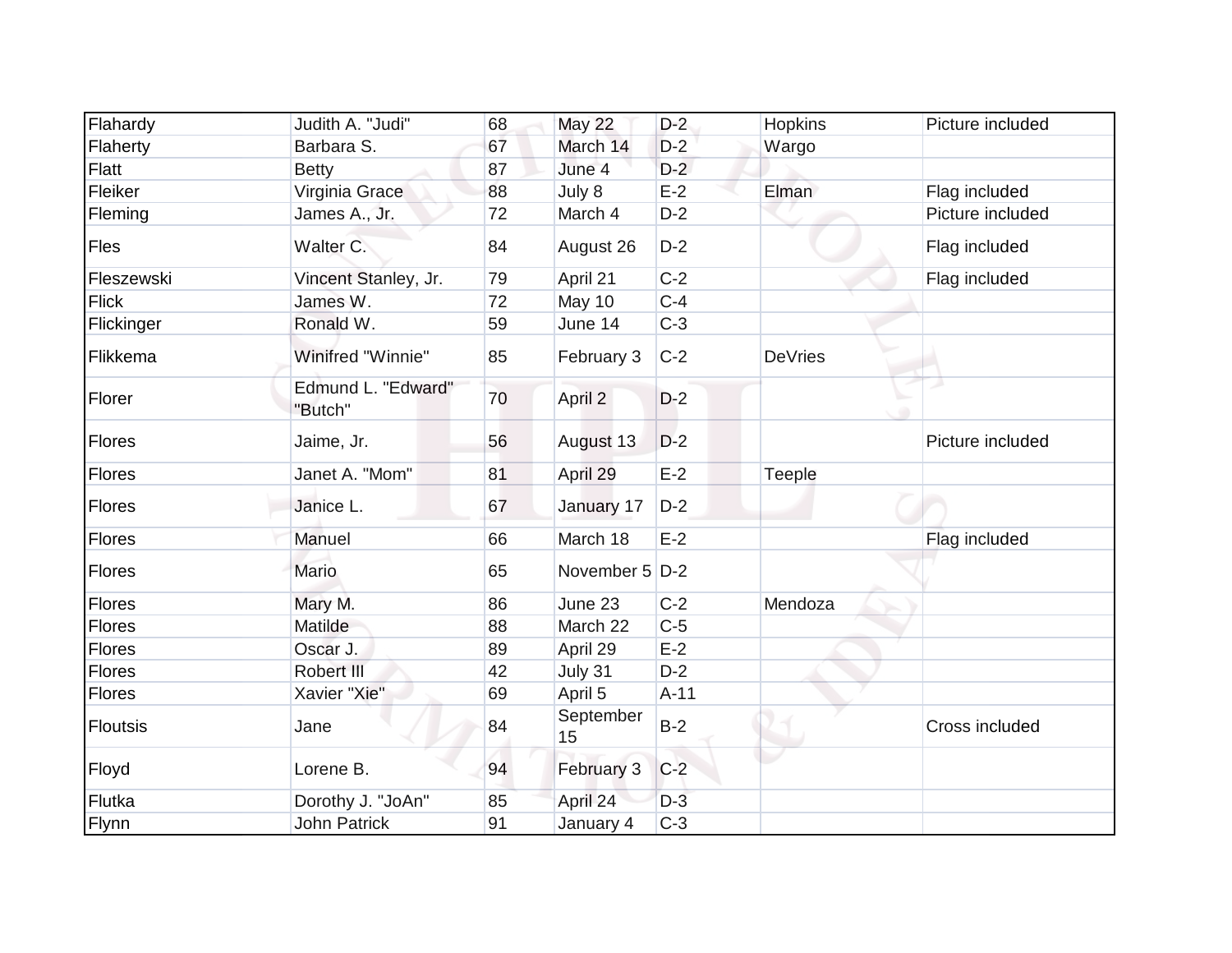| Fodemski  | Timothy J.            | 53 | <b>May 31</b>   | $C-5$ |               |                                    |
|-----------|-----------------------|----|-----------------|-------|---------------|------------------------------------|
| Follmar   | Robert H.             | 78 | February 6      | $D-2$ |               | Flag and police emblem<br>included |
| Folta     | Elva E.               | 89 | August 11       | $C-2$ |               |                                    |
| Foncannon | <b>Mildred Eileen</b> |    | May 3           | $C-5$ | Little        |                                    |
| Fontanez  | Moises "Moe"          | 59 | February 13 C-3 |       |               |                                    |
| Forbes    | Jack A.               | 38 | October 20      | $B-2$ |               | Picture included                   |
| Forbes    | Jason Phillip         | 36 | August 4        | $C-2$ |               | Picture included                   |
| Ford      | Harold W.             | 90 | September<br>12 | $B-2$ |               |                                    |
| Ford      | Thomas W.             | 45 | April 22        | $D-2$ |               |                                    |
| Forde     | Diane Lynn            | 52 | November<br>11  | $D-3$ |               |                                    |
| Foreman   | Linda Lee "Pepper"    | 70 | September<br>17 | $D-2$ | <b>DeWitt</b> |                                    |
| Foreman   | Linda Lee "Pepper"    | 70 | August 15       | $D-2$ | <b>DeWitt</b> |                                    |
| Foreman   | <b>Tracey Lynn</b>    | 45 | July 3          | $D-2$ | Hamilton      |                                    |
| Formoso   | Maria                 | 80 | May 4           | $B-2$ | Laino         |                                    |
| Forney    | Dorothy               | 84 | August 19       | $D-2$ | Sawa          |                                    |
| Fort      | Jeanne                | 89 | January 8       | $D-2$ | Wood          |                                    |
| Fortener  | Arthur E.             | 85 | December 1 B-3  |       |               | Flag included                      |
| Forystek  | Luz Angelica          | 37 | October 7       | $D-2$ | Suarez        |                                    |
| Forystek  | Paul J., "PJ"         | 39 | August 25       | $C-2$ |               |                                    |
| Fosher    | <b>Tara Renee</b>     | 31 | November 7 B-2  |       | Bormann       |                                    |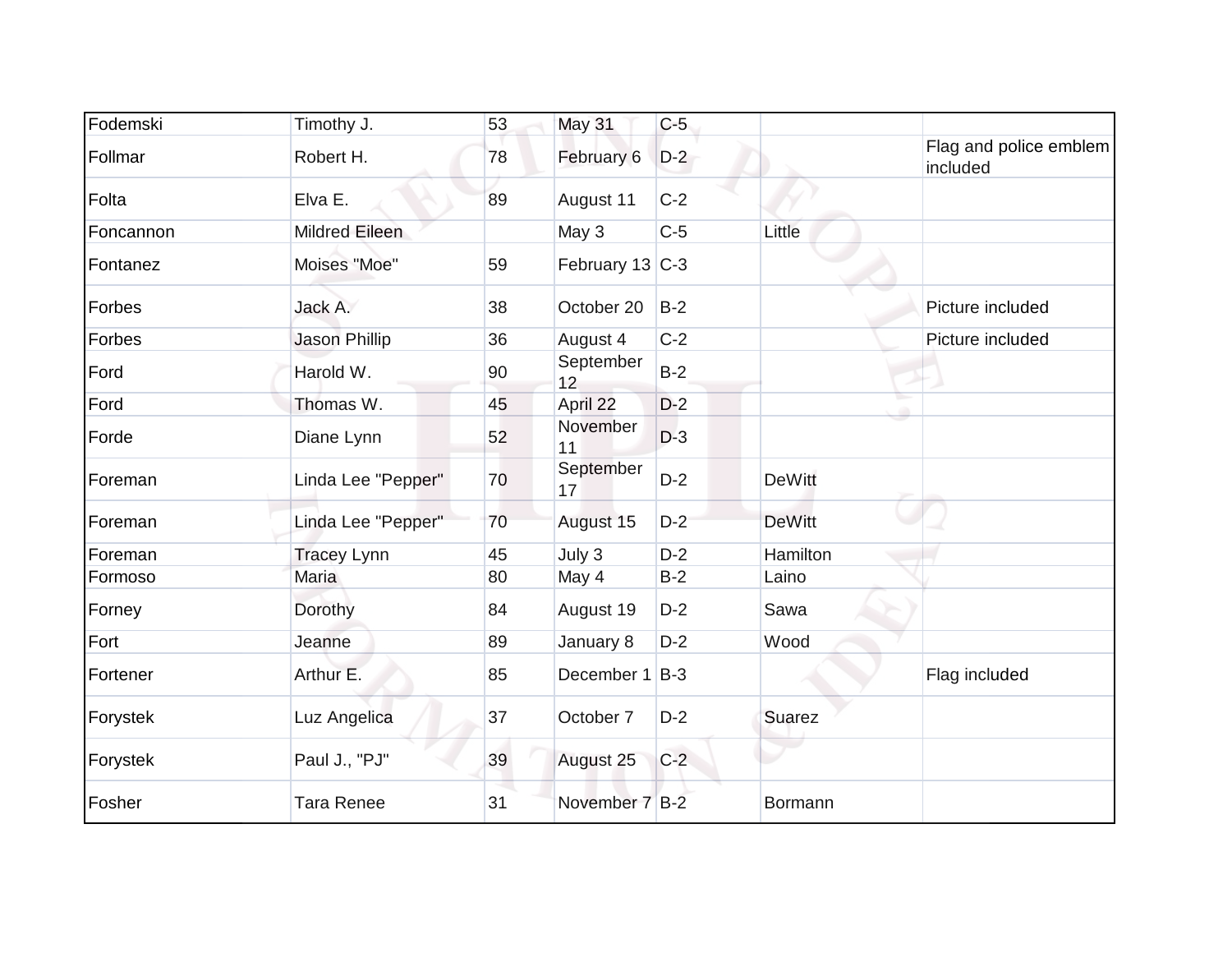| Fosle    | Dorothy                      | 90 | December<br>20  | $A-10$ |           |                  |
|----------|------------------------------|----|-----------------|--------|-----------|------------------|
| Fossey   | Dona Jean                    | 87 | April 26        | $C-3$  |           |                  |
| Foster   | <b>Gerald Martin "Gerry"</b> | 76 | July 17         | $D-2$  |           |                  |
| Foster   | Sandra L.                    |    | September<br>3  | $D-2$  | Cowley    |                  |
| Foster   | Waldo L.                     | 82 | January 16      | $D-2$  |           | Flag included    |
| Fouts    | <b>Harold Charles</b>        | 88 | December<br>27  | $A-10$ |           | Flag included    |
| Fouts    | Heather M.                   | 41 | January 8       | $D-2$  |           | Cross included   |
| Fowble   | Lawrence A.                  | 70 | October 11      | $C-6$  |           | Picture included |
| Fowdy    | Monte                        | 96 | February 19 C-2 |        | Hatton    |                  |
| Fowlie   | Patricia A.                  | 75 | May 28          | $D-3$  | DeLorenzo |                  |
| Fox      | Cecilia "Ce-Ce"              | 76 | November<br>15  | $C-6$  | Czarnecki |                  |
| Fox      | Collette                     | 72 | October 30      | $D-2$  | Haffner   |                  |
| Fox      | Dr. Richard Thomas           | 81 | September<br>13 | $C-5$  |           | Picture included |
| Fox      | Marshall L. "Pete"           | 81 | December 6 C-4  |        |           |                  |
| Frahm    | Mary J.                      | 87 | April 28        | $C-2$  |           |                  |
| Frailey  | Bonnie J.                    | 83 | April 29        | $E-2$  | Leonard   |                  |
| Frailey  | John "Jack"                  | 83 | November<br>22  | $C-2$  |           |                  |
| Frain    | Dianna Kathleen              | 69 | April 16        | $D-7$  |           |                  |
| Frainkin | Shirlley M.                  | 95 | July 12         | $C-5$  | Adank     |                  |
| Frakes   | Charles E.                   | 84 | June 5          | $E-2$  |           | Flag included    |
| Frame    | Robert C.                    | 83 | May 23          | $D-3$  |           | Picture included |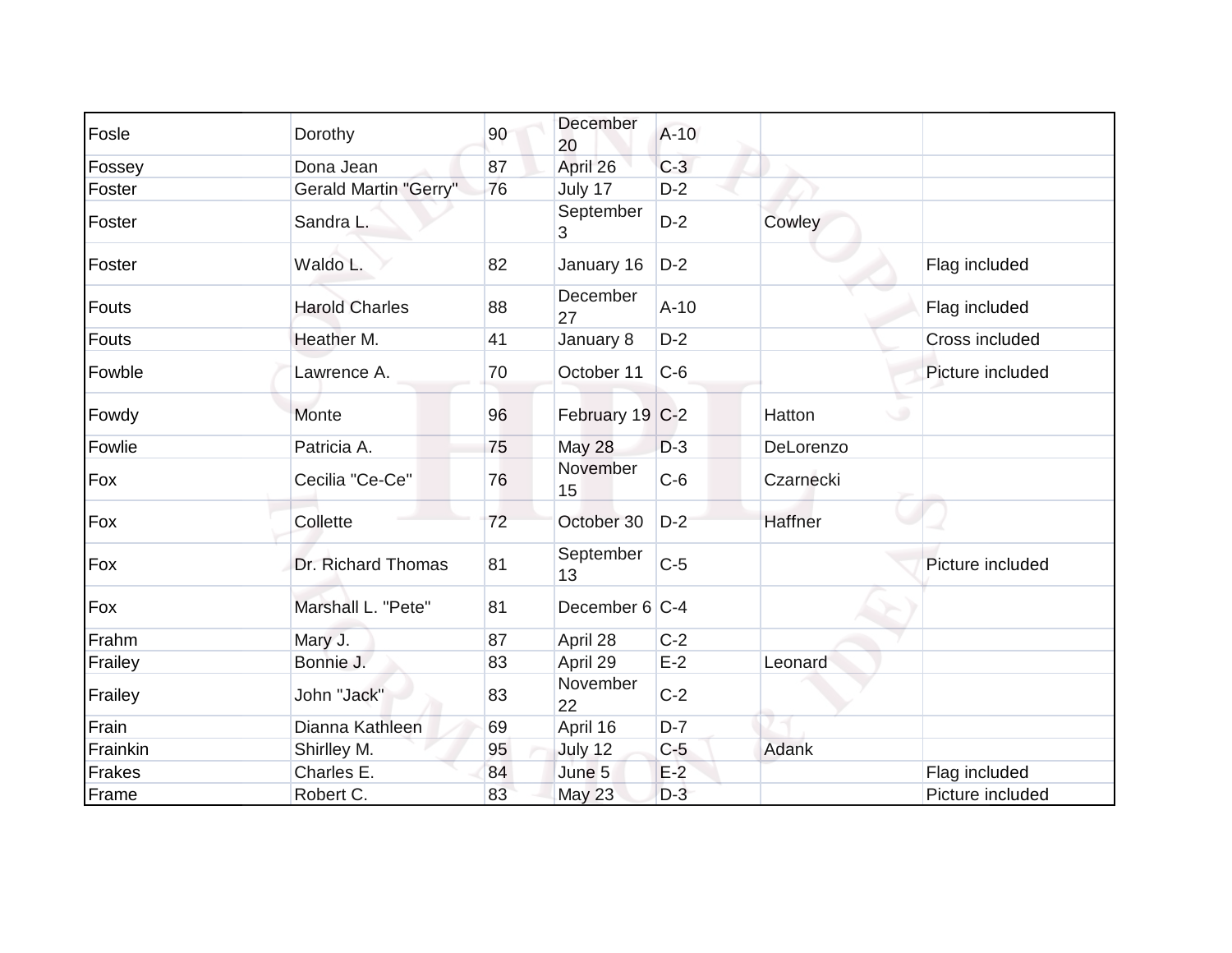| Frangis       | Thomas L.                  | 66 | December<br>17  | $A-10$  |          | Picture included                     |
|---------------|----------------------------|----|-----------------|---------|----------|--------------------------------------|
| Franiak       | Frank M. "Fritz"           | 91 | December<br>22  | $A - 7$ |          |                                      |
| Frankenberger | Linnie E. "Avon Granny" 75 |    | September<br>16 | $D-2$   | Garrett  |                                      |
| Franklin      | John H.                    | 67 | November<br>14  | $A-11$  |          | Picture included                     |
| Franklin      | Lizzie M. "Midget"         | 71 | October 22      | $D-2$   |          | Picture included                     |
| Franta        | Margaret A. "Gram"         | 82 | July 27         | $C-3$   |          |                                      |
| Franz         | Michael A.                 | 63 | April 3         | $E-2$   |          |                                      |
| Fratzke       | William                    | 75 | March 20        | $D-2$   |          | Picture included                     |
| Frazier       | Bertha "Pimp"              |    | March 29        | $C-7$   |          |                                      |
| Frazier       | Catherine                  | 61 | March 6         | $E-2$   | Galich   |                                      |
| Frazier       | <b>Edward Nelson "Ed"</b>  | 76 | February 6      | $D-2$   |          |                                      |
| Fredel        | William                    |    | June 14         | $C-3$   |          |                                      |
| Fredenberg    | Walter S. "Papa"           | 81 | March 9         | $B-2$   |          | Flag included                        |
| Frederick     | Gordon L.                  | 92 | January 3       | $D-2$   |          |                                      |
| Frederick     | Gordon Lee                 | 92 | June 3          | $E-2$   |          | Updated to include his<br>wife, mary |
| Frederick     | Mary E.                    | 90 | June 3          | $E-2$   | Amodeo   |                                      |
| Frederick     | Virginia H.                | 77 | August 13       | $D-2$   | Jastrzab |                                      |
| Fredericksen  | Lillian M.                 | 50 | November<br>12  | $D-3$   | Korba    | Picture included                     |
| Freeman       | Anna Jane                  | 84 | September<br>26 | $B-2$   | Merryman |                                      |
| Freeman       | Lucille O., "Lu"           | 99 | December<br>26  | $A-8$   | Loiselle |                                      |
| Freeman       | Pamela S.                  | 62 | July 7          | $C-2$   |          |                                      |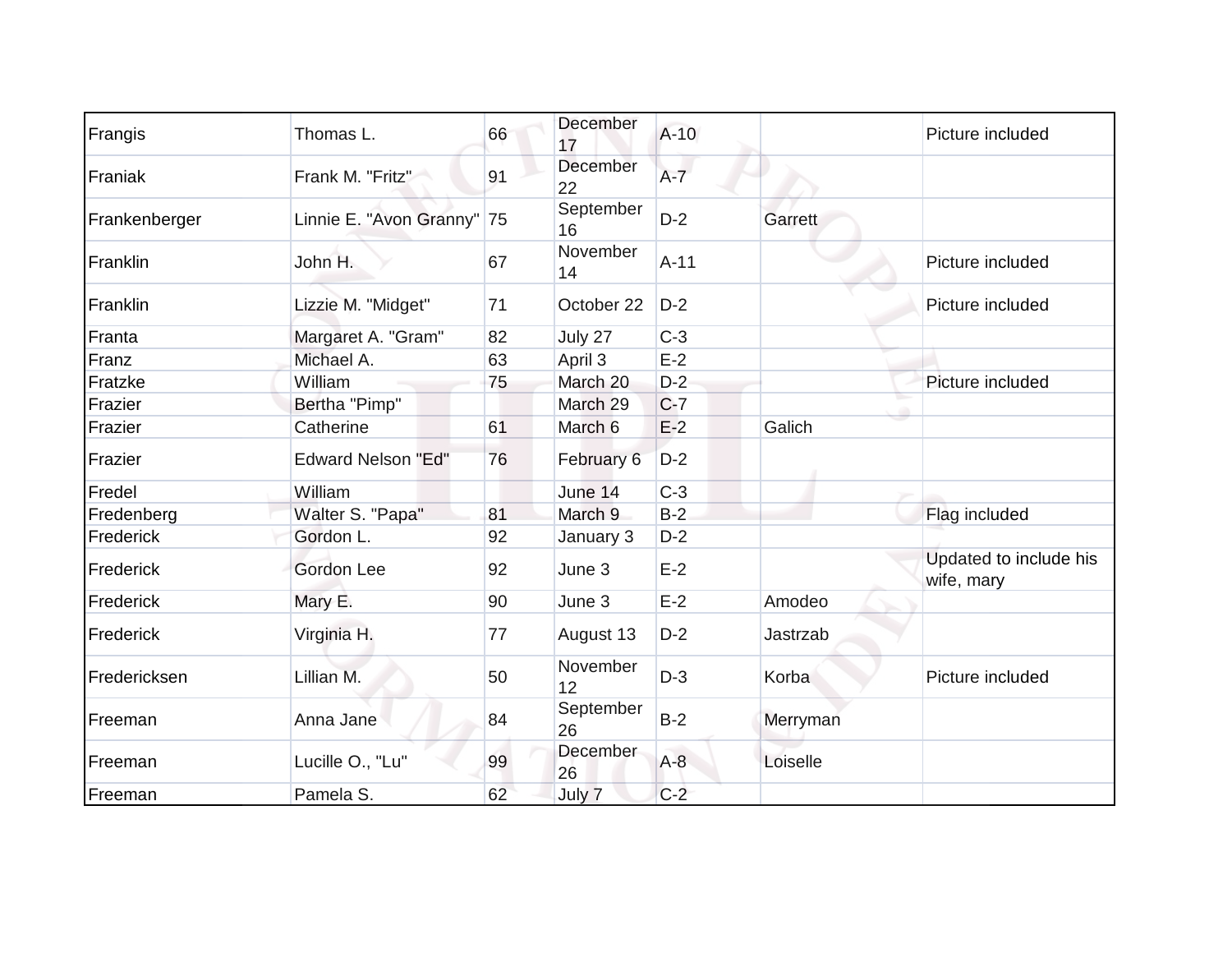| French    | Alan L.                    | 66 | February 12 C-2 |       |                | Picture included |
|-----------|----------------------------|----|-----------------|-------|----------------|------------------|
| Frencl    | George, Sr.                | 57 | November 5 D-2  |       |                |                  |
| Freville  | Charles A. (Chuck)         | 90 | August 21       | $D-2$ |                |                  |
| Freyman   | Katherine "Katsy"          | 89 | August 2        | $C-3$ |                |                  |
| Fries     | Harry Edward               | 85 | August 20       | $D-2$ |                | Flag included    |
| Friesema  | Agnes                      | 82 | March 1         | $C-3$ | <b>Dykstra</b> |                  |
| Friley    | Jeanetta "Jean"            | 89 | February 20 C-2 |       | Hopson         | Picture included |
| Frisk     | <b>Ronald Robert "Ron"</b> | 76 | March 23        | $B-2$ |                |                  |
| Frith     | Hestor H. "Miss Hester"    | 92 | September<br>22 | $C-4$ | Passmore<br>ن  |                  |
| Frizzell  | Dennis R., Sr. (Denny)     | 59 | June 16         | $C-2$ |                |                  |
| Froman    | Ronald D.                  | 83 | July 16         | $D-2$ |                |                  |
| Frost     | Helen F.                   | 94 | September<br>26 | $B-2$ | Gosnell        |                  |
| Frost     | Roy S., Sr.                | 66 | November<br>19  | $D-2$ |                |                  |
| Frunk     | John A.                    | 71 | September<br>25 | $D-2$ |                |                  |
| Fryer     | David                      | 79 | January 4       | $C-3$ |                |                  |
| Fulk      | Connie Jo                  |    | December<br>23  | $A-8$ |                |                  |
| Fuller    | William V. "Bill"          | 94 | May 18          | $B-2$ |                | Flag included    |
| Fullerton | Mary Jo                    | 60 | October 22      | $D-2$ | Wotkun         |                  |
| Fullgraf  | Leo John                   | 89 | October 17      | $B-2$ |                |                  |
| Fultz     | James C.                   | 59 | February 28 D-2 |       |                |                  |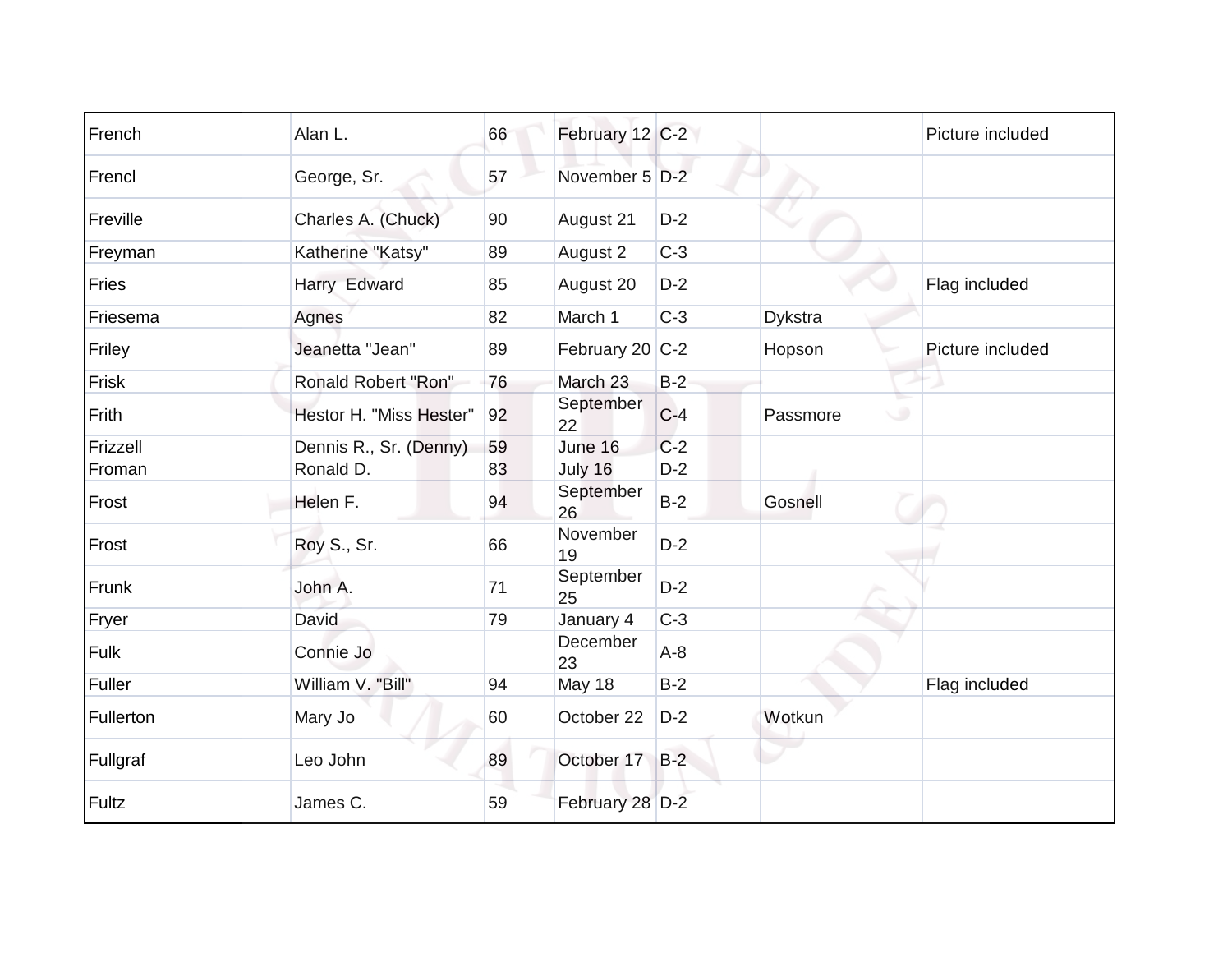| Funk      | <b>Herman Gust</b>    | 88 | <b>May 15</b>    | $D-2$ |                | Picture included             |
|-----------|-----------------------|----|------------------|-------|----------------|------------------------------|
| Funk      | <b>Inez Marie</b>     | 91 | January 17       | $D-2$ | <b>McBride</b> | Picture included             |
| Funke     | Robert A.             | 90 | November $8 C-5$ |       |                |                              |
| Furlan    | Eleanor L.            | 78 | May 17           | $C-5$ | Van Hecke      |                              |
| Furman    | Irene L.              | 89 | February 26 D-2  |       | Jurczak        |                              |
| Furman    | Martha                | 94 | September<br>16  | $D-2$ | Furmankiewicz  |                              |
| Furman    | Rose C.               | 91 | August 13        | $D-2$ |                |                              |
| Furto     | Marian                | 84 | January 5        | $B-2$ | Kollada        |                              |
| Gaal      | Joseph A.             | 72 | March 11         | $D-2$ |                |                              |
| Gabric    | Slavko                | 74 | May 5            | $C-2$ |                |                              |
| Gaby      | Glen E., III          | 68 | April 8          | $D-3$ |                | Picture included             |
| Gadzala   | Jane L.               | 92 | January 10       | $D-2$ |                |                              |
| Gagliardi | George N.             | 78 | October 11       | $C-6$ |                | Flag included                |
| Gagnon    | Alfred J., Jr.        | 72 | April 9          | $D-2$ |                | Flag and picture<br>included |
| Gaines    | Darrell Eugene        | 99 | May 12           | $C-2$ |                | Picture included             |
| Gajdos    | Martin V. "Marty"     | 69 | May 10           | $C-4$ |                |                              |
| Galic     | Vlade                 | 77 | March 15         | $C-5$ |                |                              |
| Galison   | Julia A.              | 95 | March 21         | $D-2$ | Bakaj          |                              |
| Gall      | Deborah Jean "Debbie" | 64 | February 3       | $C-2$ | <b>Mills</b>   |                              |
| Gallager  | David Brian           | 74 | September<br>23  | $E-2$ | ٠              |                              |
| Gallagher | <b>Dolores</b>        | 89 | November<br>19   | $D-2$ | Wojan          |                              |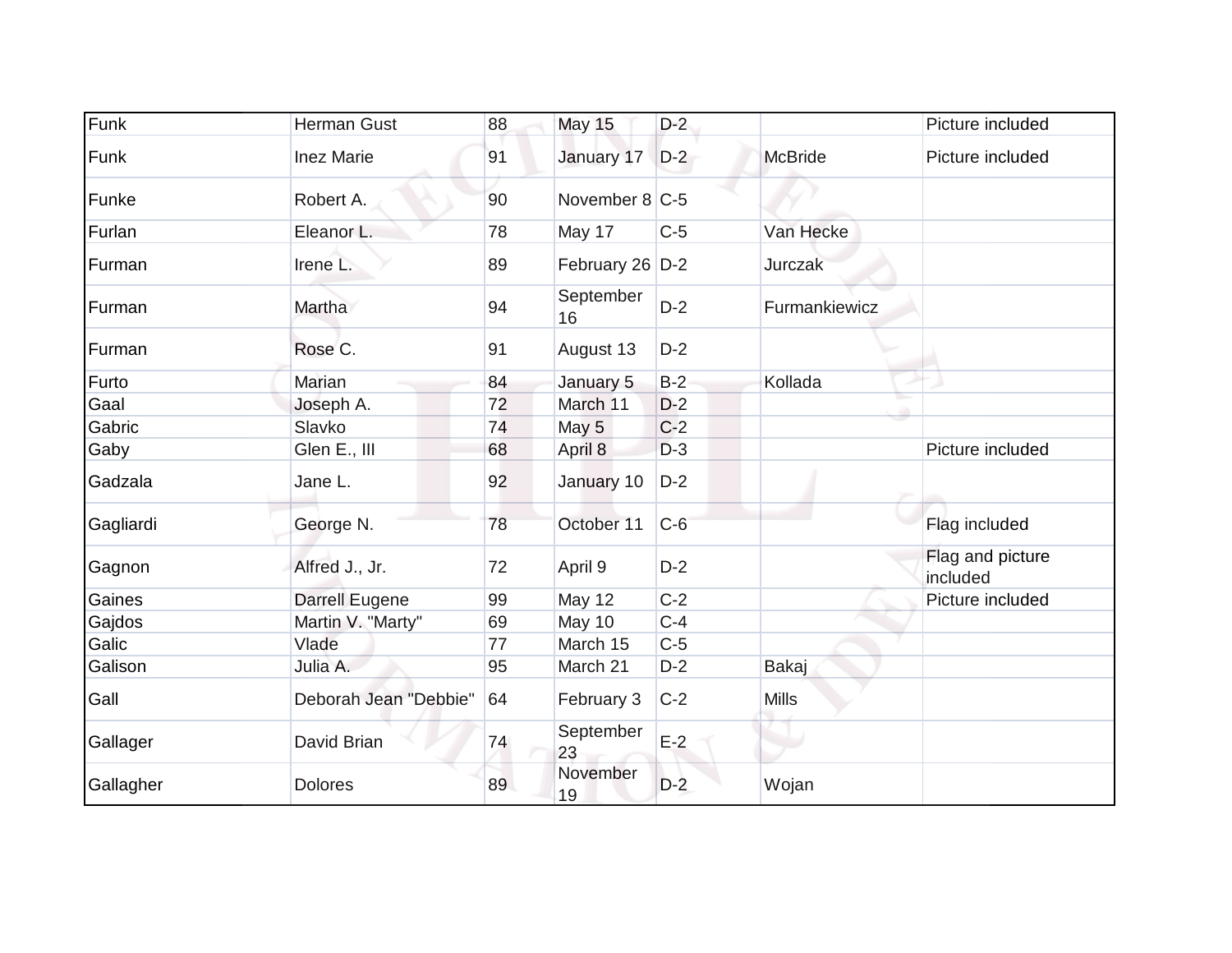|           |                        |    | November         |        |                  | Full name Eidth A.           |
|-----------|------------------------|----|------------------|--------|------------------|------------------------------|
| Gallagher | Edith A.               | 98 | 24               | $C-3$  | Lippelt          | James Gallagher,             |
|           |                        |    |                  |        |                  | Picture included             |
| Gallas    | John J., IV            | 36 | August 26        | $D-2$  |                  |                              |
| Gallegos  | Anthony "Chief"        | 54 | October 3        | $B-2$  |                  | Picture included             |
| Gallusha  | Keith "Keifer"         | 54 | May 7            | $D-2$  |                  |                              |
| Galocy    | John M.                | 70 | March 28         | $D-2$  |                  | Flag included                |
| Galovic   | <b>Mark</b>            | 58 | April 11         | $D-2$  |                  |                              |
| Galow     | Carl Frederick, Jr.    |    | April 11         | $D-2$  |                  | Picture included             |
| Galster   | Rosalyn "Bunny"        | 82 | January 4        | $C-4$  | Patrick          |                              |
| Galvan    | Juanita "Peewee"       | 77 | June 10          | $D-2$  |                  |                              |
| Galvan    | Marcelino "Marcy"      | 70 | January 6        | $C-2$  |                  |                              |
| Galvin    | Diane L.               | 75 | July 23          | $D-2$  | <b>Baker</b>     |                              |
| Gambino   | Mary Lou               | 73 | August 11        | $C-2$  | <b>Schoettle</b> |                              |
| Gamble    | John C.                | 77 | March 9          | $B-2$  |                  | 40                           |
| Gamble    | Virginia               | 92 | <b>May 19</b>    | $C-2$  | Stovall          |                              |
| Gamino    | Rudolph A. "Rudy"      | 78 | July 17          | $D-2$  |                  |                              |
| Gandy     | Euby J.                | 81 | December<br>13   | $A-10$ |                  |                              |
| Ganz      | Joel F.                | 41 | May 7            | $D-2$  |                  |                              |
| Gapen     | Michael Kenneth "Mick" | 69 | May 14           | $D-2$  |                  | Flag and picture<br>included |
| Garbacz   | <b>Diane Rose</b>      | 57 | March 18         | $E-2$  | <b>Stach</b>     |                              |
| Garbacz   | Stanley P.             | 77 | November 5   D-2 |        |                  |                              |
| Garbel    | Pauline                | 89 | March 1          | $C-3$  |                  |                              |
| Garcia    | Angelina R.            | 85 | October 23       | $D-2$  | Ramirez          | Picture included             |
| Garcia    | Eleanor                | 80 | July 19          | $C-4$  | Vasquez          |                              |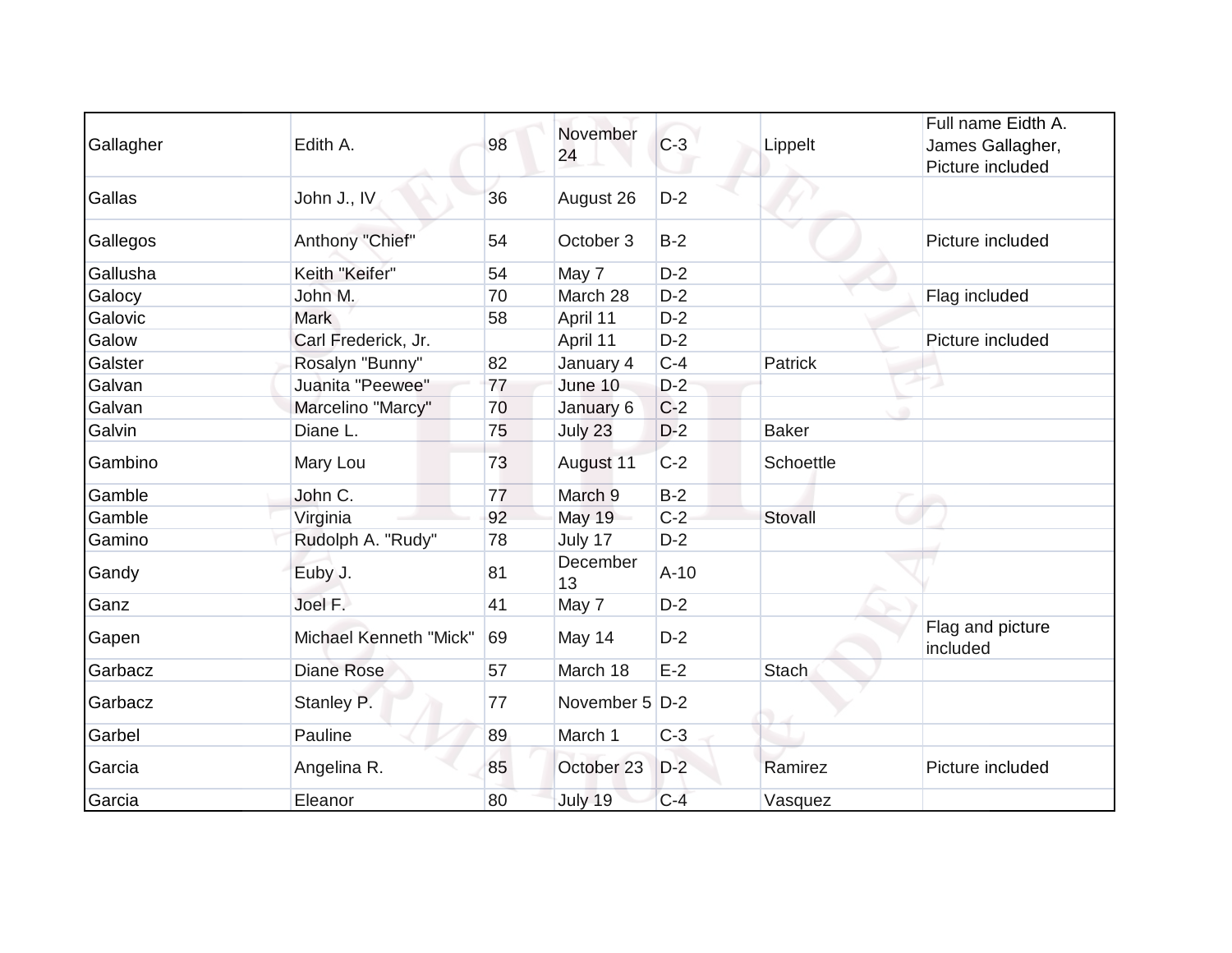| Garcia   | Jose Manuel "El<br>Chatas" | 52 | April 17        | $D-2$ |                 |                                          |
|----------|----------------------------|----|-----------------|-------|-----------------|------------------------------------------|
| Garcia   | Manuel Jr., "Meme"         | 73 | November<br>22  | $C-2$ |                 | Picture included                         |
| Garcia   | Margarita Pinedo           | 85 | July 16         | $D-2$ |                 |                                          |
| Garcia   | Maria "Vida"               | 56 | September<br>15 | $B-2$ |                 |                                          |
| Garcia   | Olga Godoy                 | 88 | April 17        | $D-2$ |                 |                                          |
| Garcia   | Wilfredo R. "Freddy"       | 70 | September<br>27 | $C-5$ |                 |                                          |
| Gard     | Kathleen M.                | 62 | October 7       | $D-2$ | Sharp           |                                          |
| Gardner  | Naomi E.                   | 90 | February 17 C-2 |       | <b>Borchert</b> | Full name Naomi E.<br>Gardner (McBrayer) |
| Gardner  | Robert F.                  | 94 | December 3 D-2  |       |                 | Flag included                            |
| Gariepy  | John H.                    | 87 | August 17       | $B-2$ |                 | Flag included                            |
| Gariepy  | Lorraine                   | 85 | April 21        | $C-2$ | Conrad          |                                          |
| Garmon   | Shirley Jeanne             | 83 | April 18        | $D-2$ | Olsberg         |                                          |
| Garner   | Ronald D.                  | 65 | February 3      | $C-2$ |                 | Picture included                         |
| Garrison | Carolyn M.                 | 65 | February 5      | $D-2$ | Wisner          |                                          |
| Garty    | Mary Jane                  | 79 | July 23         | $D-2$ |                 |                                          |
| Garver   | Timothy F.                 | 70 | August 23       | $C-6$ |                 | Picture included                         |
| Gary     | Linda A.                   | 61 | March 13        | $D-3$ |                 | Picture included                         |
| Garza    | Jesse T.                   | 79 | February 8      | $C-3$ |                 |                                          |
| Garza    | Juana R.                   | 80 | May 3           | $C-5$ | <b>Rivas</b>    | Picture included                         |
| Garza    | Rudy, Jr. "Prieto"         | 42 | September<br>3  | $D-2$ |                 |                                          |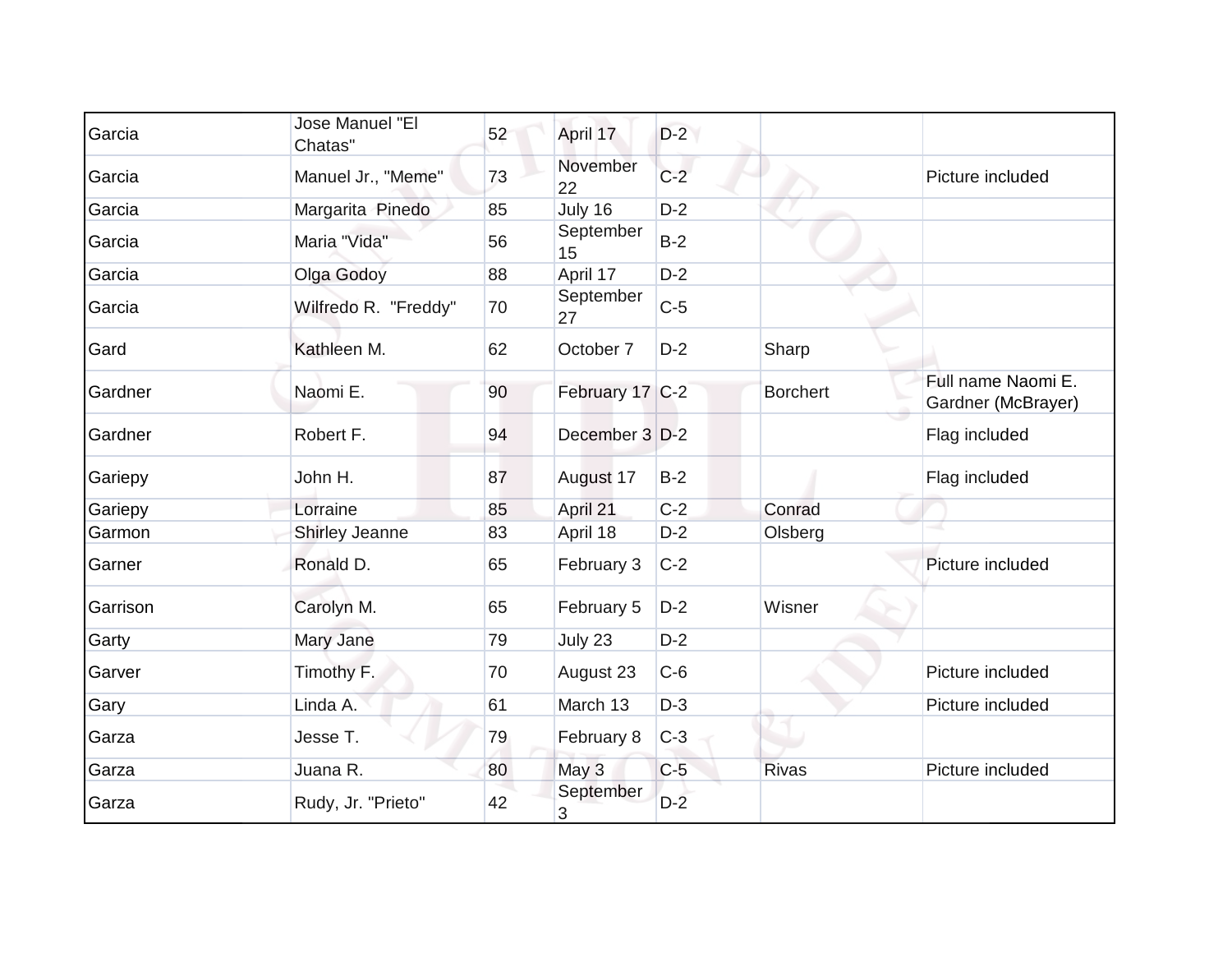| Gaskin         | George B.                    | 81 | <b>May 28</b>      | $D-3$ |        | Flag included    |
|----------------|------------------------------|----|--------------------|-------|--------|------------------|
| Gasparovic     | Nicholas J. "Nick"           | 71 | January 9          | $D-2$ |        |                  |
| Gastevich      | Elizabeth Lee                | 58 | November<br>22     | $C-2$ |        | Picture included |
| Gauder         | Marion "Marlin"              | 88 | April 10           | $D-2$ |        |                  |
| Gawron         | Thaddeus J. "Ted"            | 79 | November<br>18     | $E-2$ |        |                  |
| Gawrys-Volikas | Pamela Jean                  | 52 | May 27             | $D-2$ | Gawrys |                  |
| Gawryziak      | Norbert J.                   | 70 | February 24 C-2    |       |        | Flag included    |
| Gaydos         | Jo (Josephine) "Jay" M.      | 95 | July 12            | $C-5$ |        |                  |
| Gaylor         | Michael                      | 61 | January 30         | $D-2$ |        |                  |
| Gear           | Arthur T.                    | 79 | March <sub>3</sub> | $C-2$ |        |                  |
| Gearhart       | Henrietta D. "Skippy"        | 81 | February 26 D-2    |       |        |                  |
| Geary          | Michael Sean                 | 65 | July 30            | $D-2$ |        | Flag included    |
| Gehart         | Carolyn Marie                | 91 | October 10         | $B-2$ |        | Rybowiak         |
| Geis           | Alice                        | 88 | May 6              | $D-2$ | Grayem |                  |
| Geisen         | Dorothy G.                   | 85 | October 5          | $D-2$ |        |                  |
| Geissendorfer  | Leonard R.                   | 78 | September<br>30    | $D-3$ |        |                  |
| Gella          | Alexander                    |    | November $6$ D-2   |       |        |                  |
| Geller         | Alan                         |    | August 16          | $C-3$ |        |                  |
| Gentry         | Pearl E.                     | 95 | March 26           | $C-3$ | White  |                  |
| Georgas        | Mary Catherine "Mary<br>Cay" | 83 | September<br>30    | $D-2$ | Grant  |                  |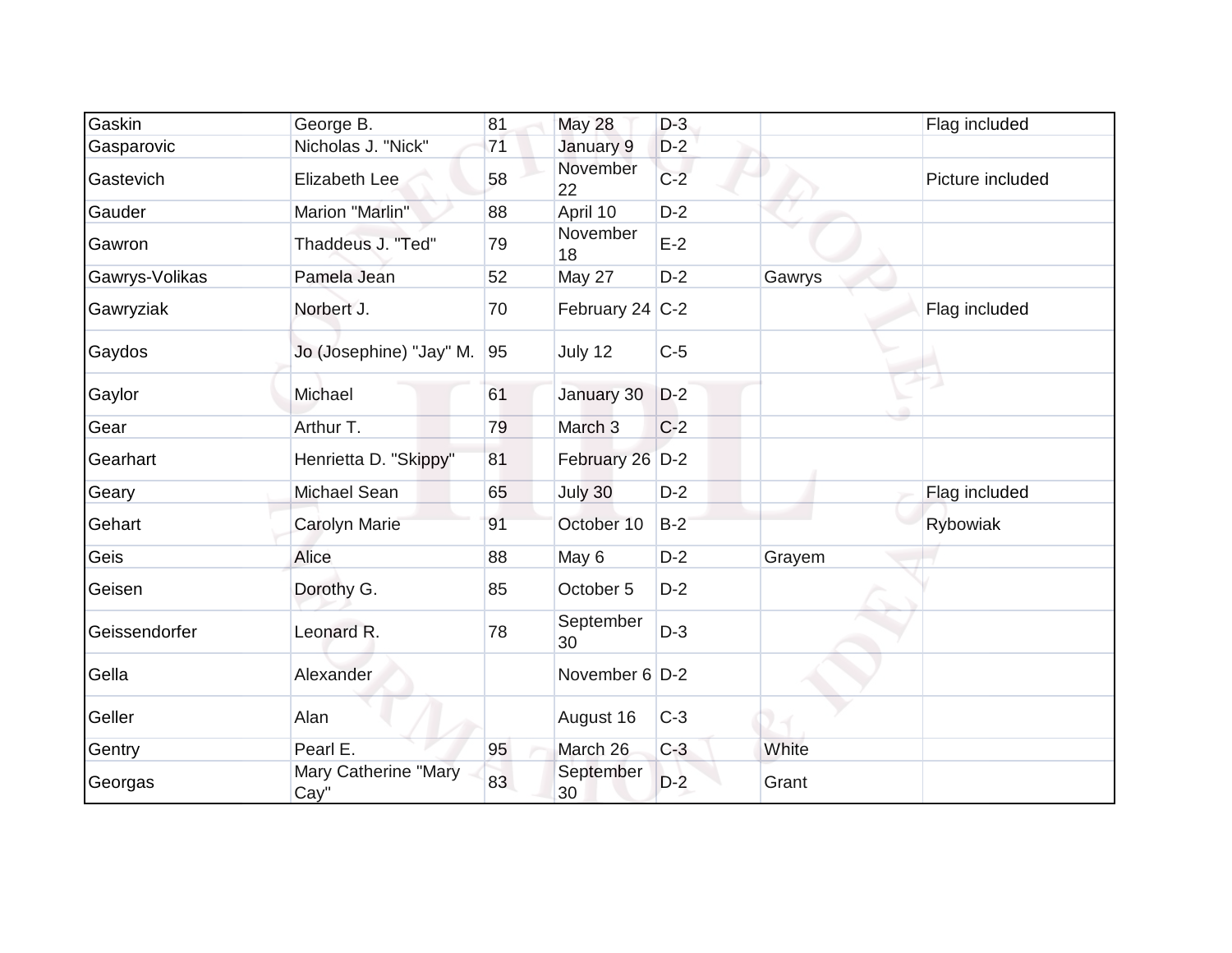| Georgas     | Paul John               | 86  | February 11 E-2 |        |              | Flag and picture<br>included |
|-------------|-------------------------|-----|-----------------|--------|--------------|------------------------------|
| George      | Willie H.               | 86  | April 8         | $D-2$  |              |                              |
| Gerba       | Joseph C.               | 81  | September<br>22 | $C-3$  |              | Flag and picture<br>included |
| Gerber      | <b>Edward "Keith"</b>   | 82  | July 26         | $C-5$  |              |                              |
| Gerber      | Ronald R.               | 79  | September<br>21 | $B-2$  |              |                              |
| Gergacz     | Kathryn L. (Kay)        | 91  | April 9         | $D-3$  | Ruschak      |                              |
| Gerhart     | <b>Carolyn Marie</b>    | 91  | October 10      | $B-2$  | Rybowiak     |                              |
| Gericke     | Michael D.              | 62  | February 6      | $D-2$  |              |                              |
| Gerlich     | Marjorie                | 96  | February 3      | $C-2$  |              |                              |
| Gerling     | Joan Mary               | 80  | November<br>12  | $D-3$  | Wade         |                              |
| Gerling     | Ronald J.               | 49  | August 20       | $D-2$  |              |                              |
| Germaine    | Robert St. "Indian Bob" | 73  | February 6      | $D-3$  |              |                              |
| Germolec    | Joseph E.               | 76  | June 4          | $D-2$  |              |                              |
| Gerner      | Nellie Jayne            | 98  | October 24      | $B-2$  | <b>Clark</b> |                              |
| Gerrity     | Holiday Sage "Holly"    | 16  | May 10          | $C-4$  |              |                              |
| Gerrity     | Thomas C.               | 53  | May 31          | $C-5$  |              |                              |
| Gescheidler | Phyllis                 | 92  | July 19         | $C-4$  | Anthony      |                              |
| Gesse       | William "Willie"        | 100 | August 24       | $B-2$  |              |                              |
| Getridge    | Barbara Lou             | 70  | March 23        | $B-2$  | Gray         | Picture included             |
| Gibbon      | Martha "Diane"          | 62  | April 5         | $A-11$ |              |                              |
| Gibbs       | Delbert "Dale"          | 80  | November<br>20  | $D-2$  |              | Picture included             |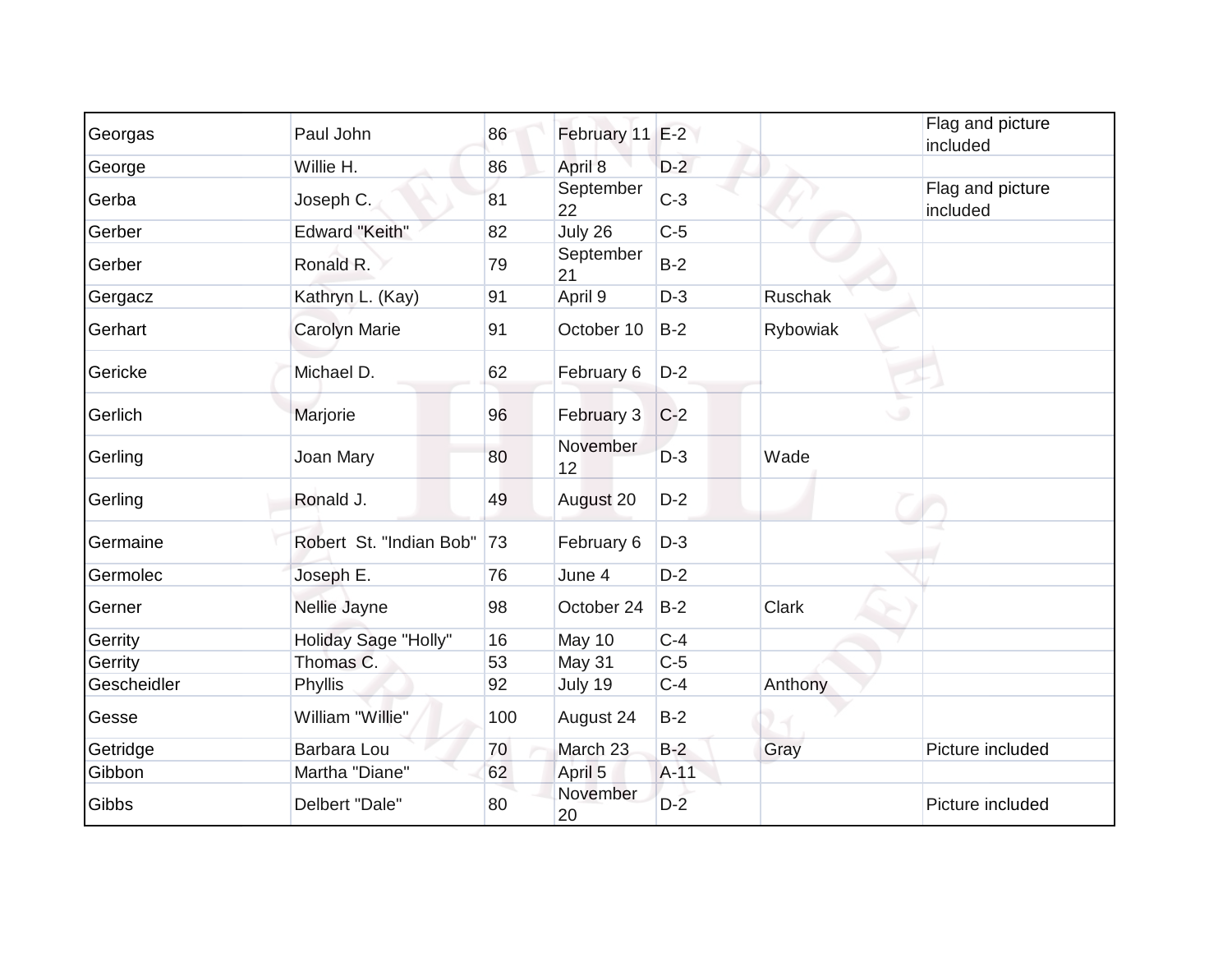| Gibbs         | Seneca Ryan "Bird"  | 34 | August 26        | $D-2$  |                | Picture included |
|---------------|---------------------|----|------------------|--------|----------------|------------------|
| Giblin        | Delores M.          | 87 | March 29         | $C-8$  |                |                  |
| Gibson        | Helen               | 93 | December<br>17   | $A-10$ |                |                  |
| Gibson        | Mary "Peggy"        | 62 | March 7          | $D-2$  | Green          |                  |
| Gibson        | Thelma M.           | 86 | September<br>13  | $C-6$  | Cox            |                  |
| Gidley        | Mae E.              | 70 | November<br>18   | $E-2$  |                |                  |
| Giegerich     | Clare R. M.D.       | 67 | August 19        | $D-3$  |                |                  |
| Giegerich     | Joan M.             | 75 | June 19          | $D-2$  |                | Picture included |
| <b>Gies</b>   | <b>Gregory Glen</b> | 75 | September<br>25  | $D-2$  | $\cup$         |                  |
| Gilbert       | Floyd E.            | 76 | April 13         | $C-2$  |                |                  |
| Gilbertson    | Norma J.            | 75 | March 22         | $C-5$  | Reidenga       |                  |
| Gilfillan     | <b>Betty Jean</b>   | 68 | August 13        | $D-2$  | <b>Baker</b>   | Picture included |
| Gill          | Laura J.            | 45 | May 7            | $D-2$  | Johnson        |                  |
| Gillespie     | <b>Ruby Olean</b>   | 82 | April 8          | $D-3$  | Gambill        | Picture included |
| <b>Gillis</b> | Mary Ellen          | 97 | December $4$ D-2 |        | Griffin        |                  |
| Gilmore       | Marion M.           | 89 | June 13          | $D-2$  | Engel          |                  |
| Gilyan        | <b>Ben</b>          | 79 | March 15         | $C-5$  |                |                  |
| Gilyan        | Mary Ann Elizabeth  | 72 | February 8       | $C-3$  | Walter         | Picture included |
| Ginalski      | <b>Doris</b>        | 88 | October 19       | $C-2$  | <b>Sanders</b> |                  |
| Gintert       | Glenn W.            | 95 | October 24 B-2   |        |                | Picture included |
| Girgenti      | Dan Louis "Louie"   | 70 | October 22 D-2   |        |                | Picture included |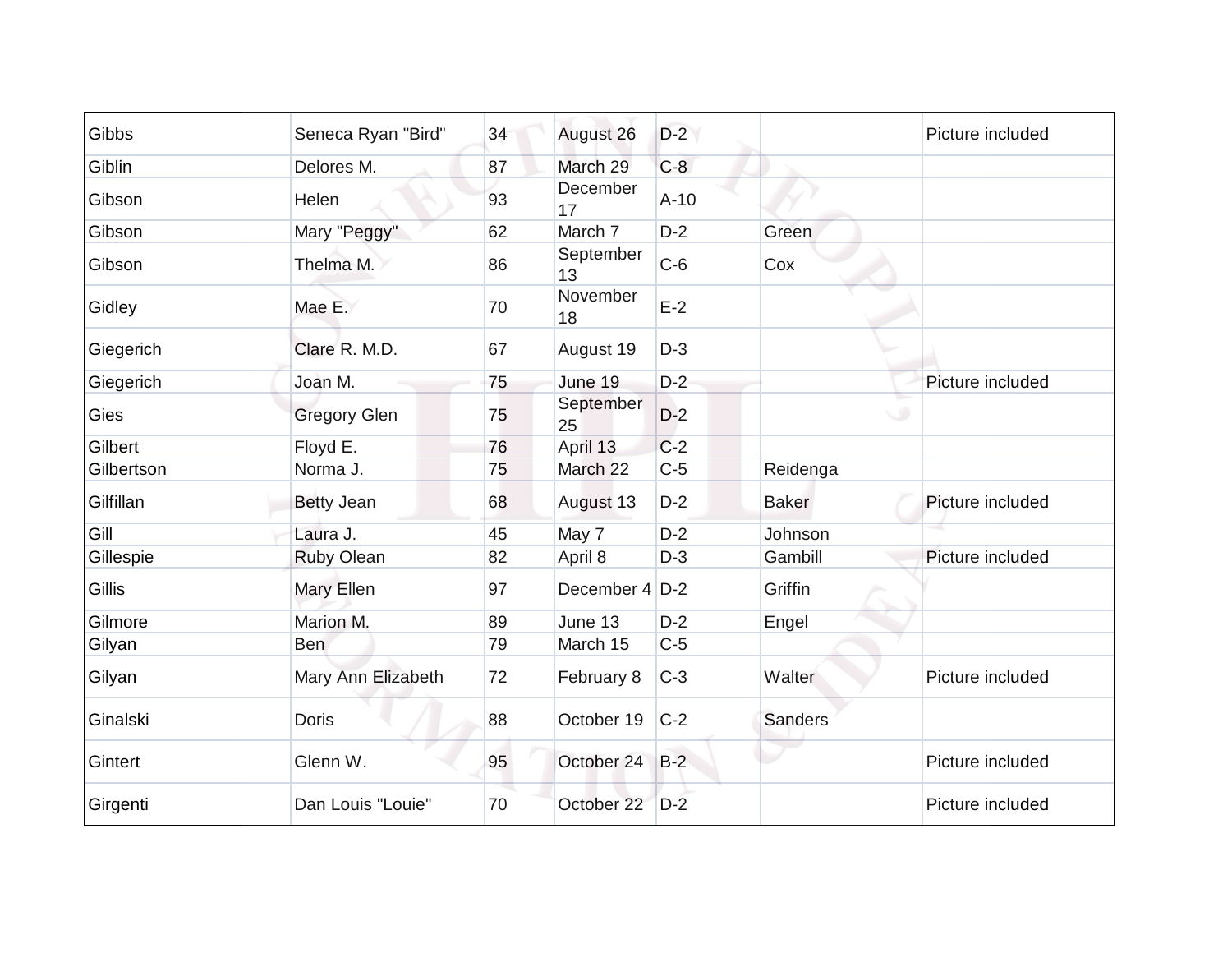| Girman     | <b>Robert George</b>                  | 77 | October 6       | $B-2$  |                       |                  |
|------------|---------------------------------------|----|-----------------|--------|-----------------------|------------------|
| Gish       | Donald G.                             | 58 | March 19        | $D-6$  |                       |                  |
| Gish       | Joy A. (Joyce)                        | 74 | March 29        | $C-7$  |                       |                  |
| Gish       | Kenneth G. "Buster"                   | 61 | August 27       | $D-4$  |                       |                  |
| Givens     | Jacquelyn Kaye                        | 75 | July 21         | $C-3$  | Swartz                | Picture included |
| Glad       | John P., Ph.D.                        | 74 | December<br>27  | $A-10$ |                       | Picture included |
| Glagola    | Sandra L.                             | 70 | June 1          | $C-2$  | Rilea                 |                  |
| Glasper    | <b>Doris</b>                          | 84 | September<br>24 | $D-2$  |                       | Picture included |
| Glassford  | Masako Kay                            | 84 | October 1       | $D-2$  |                       |                  |
| Glasshagel | George H. W.                          | 90 | December<br>29  | $A-6$  |                       |                  |
| Gleason    | <b>William Patrick</b>                | 80 | July 18         | $D-2$  |                       |                  |
| Glenn      | Ronald "Ron"                          | 84 | January 29      | $D-2$  |                       |                  |
| Glennon    | <b>Caroline Elizabeth</b><br>"Carrie" | 96 | April 5         | $A-11$ | Loftis                |                  |
| Glissman   | Phillip C.                            | 93 | August 4        | $C-2$  |                       |                  |
| Gloff      | Dennis Howard "Denny" 69              |    | February 6      | $D-2$  |                       | Picture included |
| Gloser     | Florence L. " Moma<br>Lou"            | 73 | April 23        | $D-2$  | <b>Bennett-DeWitt</b> |                  |
| Glovier    | Ruby Bell                             | 83 | June 22         | $C-2$  | <b>Phillips</b>       |                  |
| Glowacki   | Henry F. "Hank"                       | 96 | May 10          | $C-4$  |                       | Picture included |
| Gloyeske   | Matthew                               | 54 | March 24        | $C-2$  |                       |                  |
| Gluth      | Connie S.                             | 76 | March 5         | $D-2$  | Henderson             |                  |
| Gluth      | <b>Roger Erick</b>                    | 30 | <b>May 18</b>   | $B-2$  |                       | Picture included |
| Gobberg    | Margaret A.                           | 90 | February 25 E-2 |        |                       |                  |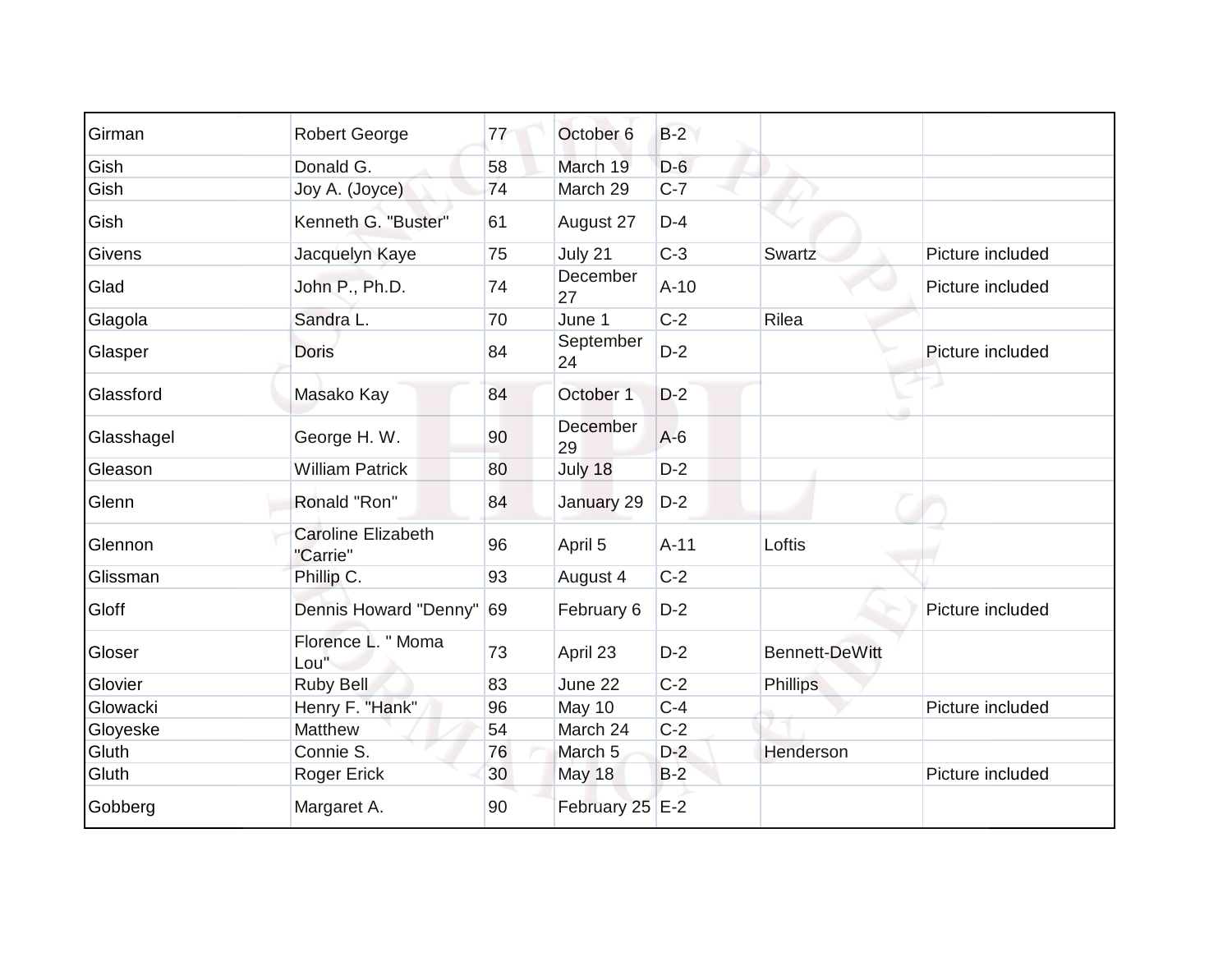| Gober     | Andrea J.               | 46 | December 7 C-2      |        | Hargreaves    |                        |
|-----------|-------------------------|----|---------------------|--------|---------------|------------------------|
| Goddard   | Velma "Betty" "GaGa"    | 92 | January 13          | $C-2$  | James         |                        |
| Godfrey   | <b>Elizabeth Louise</b> | 81 | June 4              | $D-2$  | <b>Schiff</b> | Picture included       |
| Godinez   | Carlos A.               | 67 | August 22           | $B-3$  |               |                        |
| Godinez   | Ezequiel "Zeke"         | 61 | April 5             | $A-11$ |               |                        |
| Goeringer | Edward T. "Tom"         | 73 | February 11 E-2     |        |               |                        |
| Goff      | Owen J.                 | 79 | September<br>30     | $D-3$  |               |                        |
| Goffredo  | Cary                    | 39 | May 20              | $D-2$  |               |                        |
| Gohus     | Robert "Bob"            | 75 | August <sub>9</sub> | $C-4$  |               |                        |
| Goins     | Karen I.                | 76 | February 12 C-2     |        | <b>Boilek</b> | Picture included       |
| Gold      | Gail A.                 | 56 | April 19            | $C-5$  |               |                        |
| Gold      | <b>Ruth Adele</b>       | 80 | December<br>26      | $A-8$  |               | Star of David included |
| Golden    | Martin D. "Marty"       | 63 | May 18              | $B-2$  |               |                        |
| Goldie    | George A.               | 82 | April 23            | $D-2$  |               | Picture included       |
| Goldstein | Neala Joy               | 70 | June 21             | $C-3$  |               |                        |
| Goletz    | Barbara Jean            | 74 | March 22            | $C-6$  | Waterman      |                        |
| Golub     | Karen M.                | 48 | September<br>26     | $B-2$  | Appleford     |                        |
| Gomben    | Peter                   | 89 | July 6              | $B-2$  |               |                        |
| Gomez     | Edward A.               | 49 | March 29            | $C-8$  |               | Picture included       |
| Gomez     | Elizabeth R. "Lil Bit"  | 35 | July 9              | $D-2$  |               |                        |
| Gomez     | Maria                   | 92 | April 19            | $C-5$  |               |                        |
| Gomez     | Marilyn Deanne          | 65 | <b>May 13</b>       | $D-2$  |               |                        |
| Gomez     | Saul J.                 | 56 | August 31           | $B-2$  |               |                        |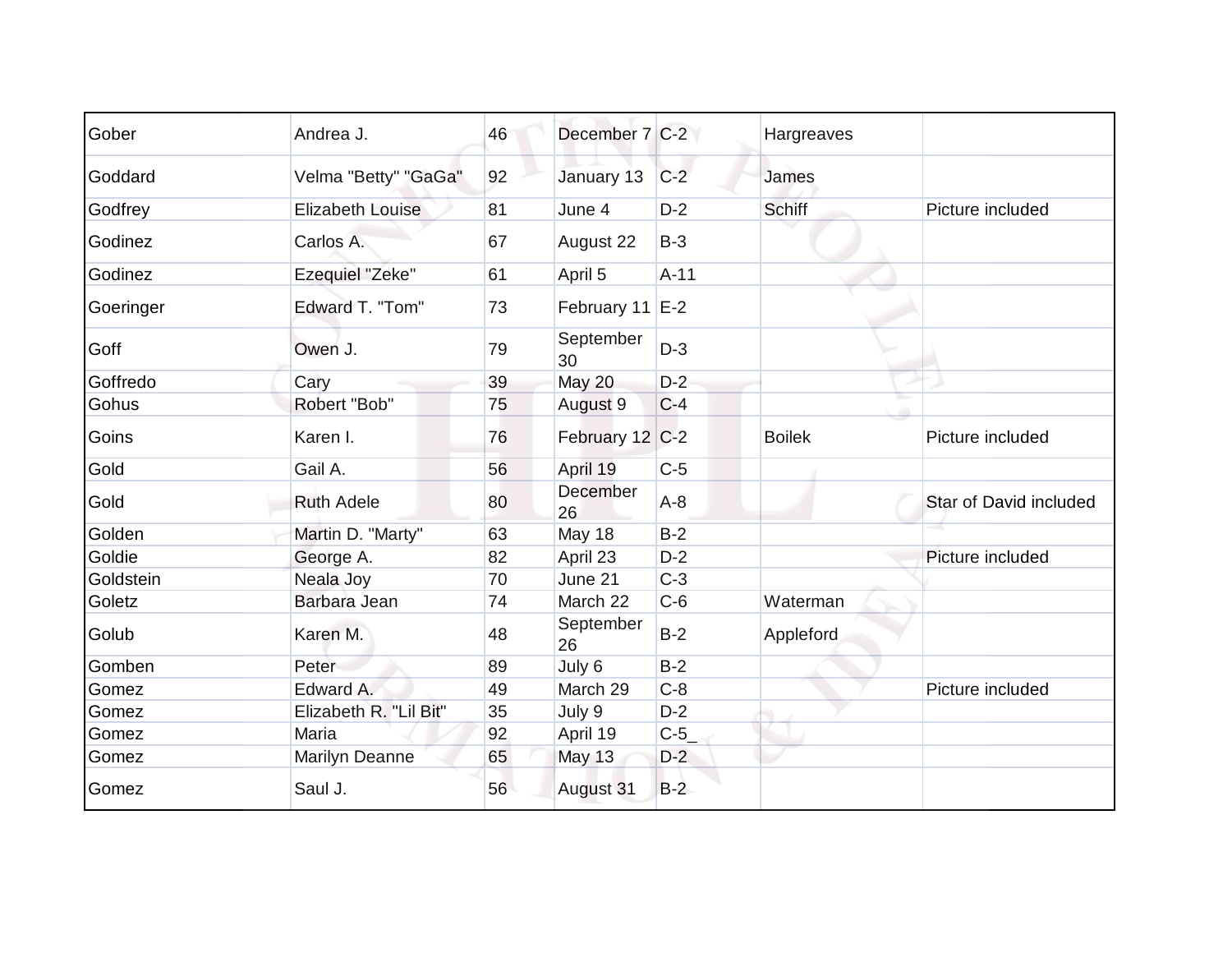| Gonser      | Carl. H.                         | 91     | December<br>12      |        |                 |                  |
|-------------|----------------------------------|--------|---------------------|--------|-----------------|------------------|
| Gonzalez    | Edith                            | 65     | December<br>21      | $A-8$  | Correa          |                  |
| Gonzalez    | Gonzalo, Sr.                     | 76     | August 5            | $D-3$  |                 |                  |
| Gonzalez    | Ismael D. "Mylow"                | 27     | May 14              | $D-2$  |                 |                  |
| Gonzalez    | Jose F.                          | 60     | October 15          | $D-3$  |                 |                  |
| Gonzalez    | Nancy L                          | 59     | December<br>27      | $A-10$ | Yost            | Picture included |
| Gonzalez    | Rosa                             | 95     | April 23            | $D-2$  |                 |                  |
| Gooden      | Carlton "Bam"                    | 38     | February 14 D-2     |        |                 |                  |
| Goodin      | Earl, Sr.                        | 83     | October 1           | $D-2$  |                 |                  |
| Goodrich    | <b>Bennett Franklin</b>          | Infant | August <sub>5</sub> | $D-3$  |                 |                  |
| Goodwin     | Gary E.                          | 84     | <b>May 26</b>       | $C-2$  |                 |                  |
| Goodwin     | Harold A., Jr.                   | 65     | May 21              | $D-6$  |                 |                  |
| Goodwin     | Richard L. "Rick"                | 29     | <b>May 20</b>       | $D-3$  |                 | Picture included |
| Gootee      | Jefferey R., "Jeff"              | 58     | March 18            | $E-2$  |                 |                  |
| Goralczyk   | Tania                            | 86     | April 16            | $D-7$  |                 |                  |
| Goranowski  | Clarence E., Sr.                 | 90     | December<br>20      | $A-10$ |                 |                  |
| Gordon      | Margaret Irene                   | 89     | May 21              | $D-6$  |                 |                  |
| Gorman      | Marian                           | 84     | December<br>17      | $A-10$ | <b>Finchum</b>  |                  |
| Gornal      | Patrick M. "Pat" "The<br>Legend" | 66     | June 21             | $C-3$  |                 | Flag included    |
| Gorski      | Eleanor R.                       | 81     | January 29          | $D-2$  | <b>Dietrich</b> |                  |
| Gottschlich | Erika K.                         | 80     | <b>May 13</b>       | $D-2$  |                 |                  |
| Gottschling | Michael D,                       | 76     | April 19            | $C-5$  |                 |                  |
| Gouger      | Paula                            | 70     | June 5              | $E-2$  | <b>Pustik</b>   |                  |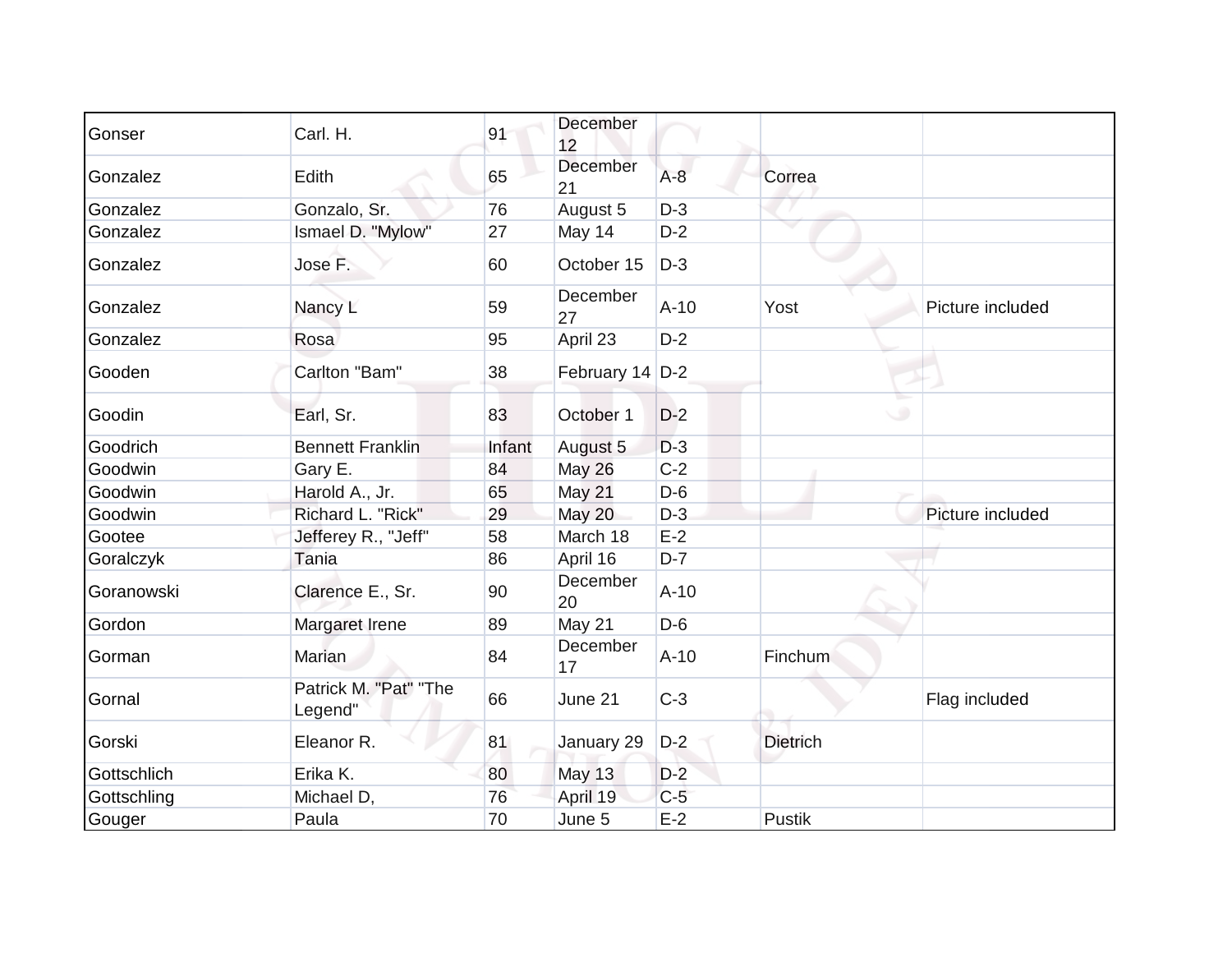| Gough     | John Anthony               | 55 | November 8 C-5    |       |                 |                              |
|-----------|----------------------------|----|-------------------|-------|-----------------|------------------------------|
| Gouwens   | Marian R.                  | 88 | September<br>3    | $D-2$ |                 |                              |
| Govert    | Betty Mae                  | 85 | March 14          | $D-2$ | Vestal          |                              |
| Govert    | <b>Earl Stanley</b>        | 70 | March 18          | $E-2$ |                 |                              |
| Govert    | Herbert, Jr., "Buddy"      | 64 | April 14          | $C-2$ |                 |                              |
| Govert    | Lea T.                     | 80 | October 20        | $B-3$ |                 |                              |
| Govert    | Leo                        | 83 | February 27 C-2   |       |                 | Flag included                |
| Govert    | Ronald J., Sr.             | 69 | November $2 C-2 $ |       |                 | Flag and picture<br>included |
| Gozdecki  | Jean E.                    | 95 | August 5          | $D-3$ | Kabat           |                              |
| Grabos    | John M.                    | 54 | <b>May 29</b>     | $D-2$ |                 |                              |
| Grabovac  | Arnold J.                  | 91 | November 1 C-5    |       |                 | Flag and picture<br>included |
| Grabowski | <b>Michael Constantine</b> | 66 | November<br>12    | $D-3$ |                 |                              |
| Grabowski | S.M. Teresa, CSFN          | 64 | May 14            | $D-2$ |                 | Cross included               |
| Graddy    | Jeanette I.                | 51 | October 20        | $B-2$ | <b>Stawicki</b> |                              |
| Graden    | Lois L.                    | 84 | August 7          | $D-2$ | Satnan          |                              |
| Grady     | Elaine                     | 49 | December<br>12    |       | Campbell        |                              |
| Grady     | Harvey "Jack"              | 77 | November 9 C-2    |       |                 |                              |
| Grafton   | Tony Judah                 | 51 | January 9         | $D-2$ |                 |                              |
| Graham    | Katherine                  | 90 | February 5        | $D-2$ |                 |                              |
| Graham    | Walter T. "Bud"            | 87 | September<br>30   | $D-3$ |                 |                              |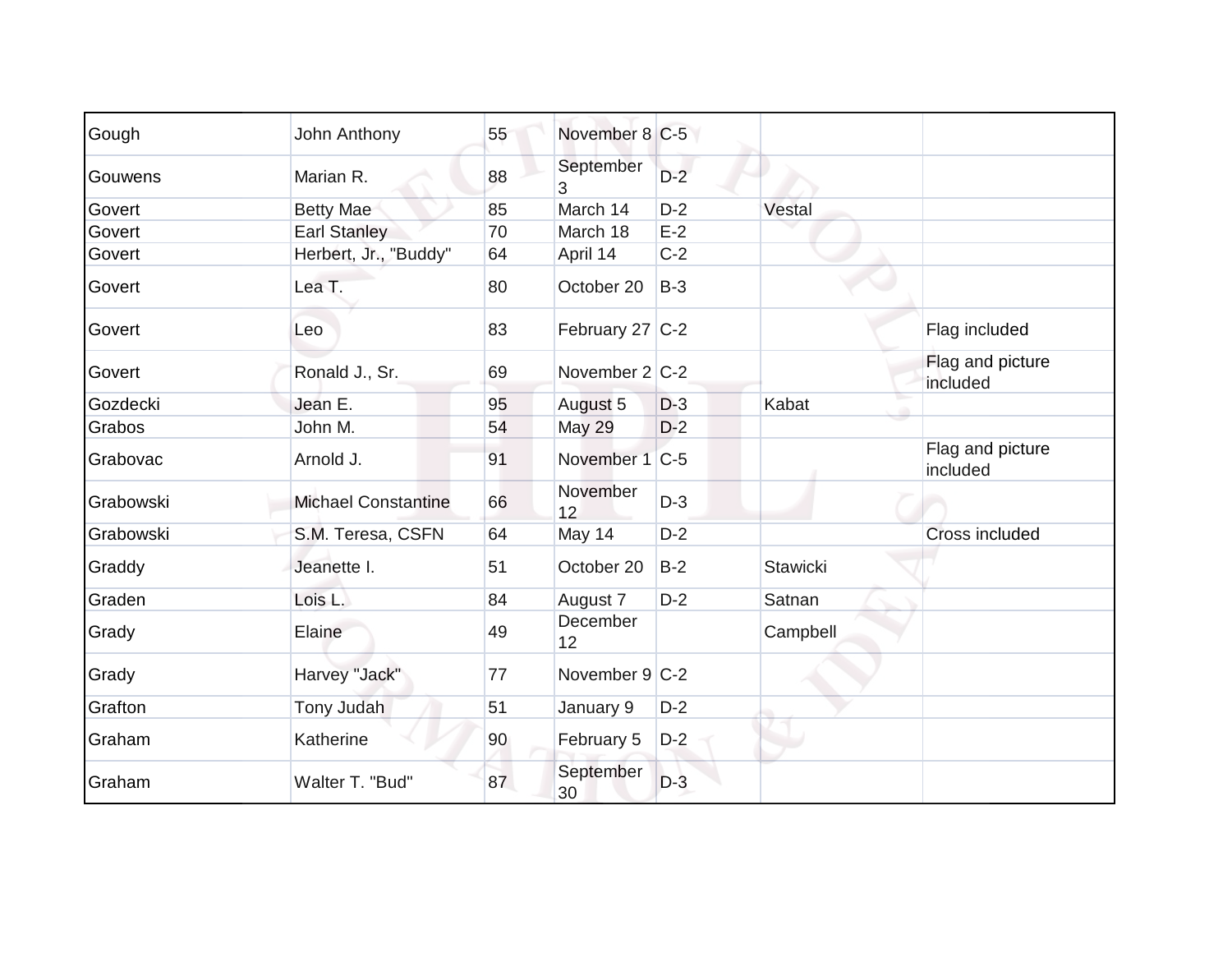| Grala      | Irma                 | 66 | September<br>11       | $D-2$ | Yzaguirre       |                  |
|------------|----------------------|----|-----------------------|-------|-----------------|------------------|
| Gralewski  | Delphine H. "Dolly"  | 86 | November<br>20        | $D-2$ | Ospalski        |                  |
| Grambo     | Gail L.              | 82 | June 18               | $D-2$ | Kaupke          |                  |
| Gramse     | <b>Harold Ernest</b> | 84 | January 14            | $E-2$ |                 | Picture included |
| Granados   | Ronald Joseph        | 54 | September<br>19       | $B-2$ |                 |                  |
| Grankowski | Daniel "Danno"       | 56 | April 20              | $C-2$ |                 | Flag included    |
| Grant      | Barbara              | 82 | June 6                | $D-4$ | Powers          | Picture included |
| Granzow    | Ervin J.             | 98 | March 1               | $C-4$ |                 |                  |
| Grasham    | Adabelle             | 96 | <b>December</b><br>11 | $A-6$ | Stienhauer      |                  |
| Graska     | Lydia M. R.N.        |    | January 16            | $D-2$ | Hinojosa        |                  |
| Grass      | Arthur W., Sr.       | 89 | July 18               | $D-2$ |                 | Flag included    |
| Grass      | Sharon Ann           | 62 | September<br>14       | $C-2$ | <b>McGinley</b> |                  |
| Grassel    | <b>Frank Otto</b>    | 75 | April 26              | $C-3$ |                 |                  |
| Graun      | Edwin J.             | 88 | September<br>6        | $C-4$ |                 |                  |
| Graves     | Larry C.             | 72 | December 1 B-2        |       |                 |                  |
| Graves     | Lukus                | 26 | July 11               | $D-2$ |                 |                  |
| Graves     | <b>Robert Wayne</b>  | 66 | September<br>24       | $D-2$ |                 |                  |
| Graves     | Willis R.            | 93 | May 20                | $D-3$ |                 | Flag included    |
| Gray       | Donald, Jr.          | 89 | April 22              | $D-2$ |                 | Flag included    |
| Gray       | Eleanor              | 92 | January 16            | $D-2$ | Writt           |                  |
| Gray       | John S.              | 88 | March 17              | $C-2$ |                 |                  |
| Grcich     | Michael "Butch"      | 88 | May 13                | $D-3$ |                 | Flag included    |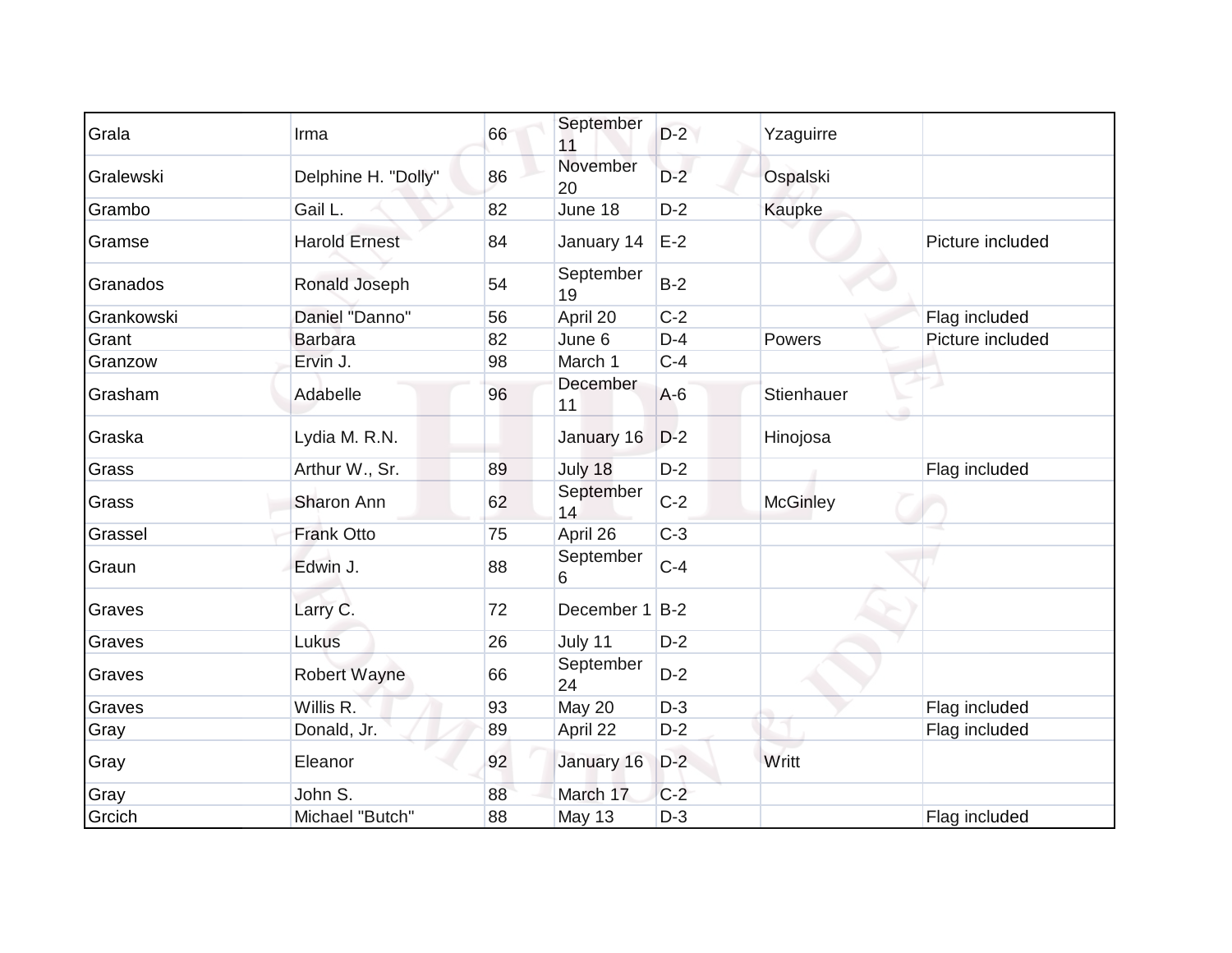| Grdina     | Louise                 | 94 | January 1         | $D-2$ | Carr            | Picture included             |
|------------|------------------------|----|-------------------|-------|-----------------|------------------------------|
| Green      | Alan O.                | 59 | August 9          | $C-4$ |                 | Picture included             |
| Green      | Genevieve J. "Mimi"    | 90 | April 18          | $D-2$ | <b>Bredeche</b> |                              |
| Green      | Joan A.                | 87 | May 31            | $C-5$ | Rutherford      |                              |
| Green      | Kenneth Douglas        | 64 | July 5            | $C-3$ |                 | Flag included                |
| Greenbaum  | Gary                   | 70 | September         | $D-2$ |                 | Star of David included       |
| Greenspon  | Elizabeth Ann          | 91 | March 29          | $C-8$ | Connery         |                              |
| Greenwood  | Kathleen Kay           | 63 | September<br>15   | $B-2$ | Kiel            |                              |
| Greer      | Larry E.               | 69 | May 13            | $D-3$ |                 |                              |
| Greer      | Mildred A.             | 76 | July 17           | $D-2$ | Carter          |                              |
| Greer      | Patricia Ann           | 66 | June 19           | $D-2$ | Sohovich        |                              |
| Greer      | <b>Warren Lee</b>      | 80 | February 13 C-3   |       |                 | ◡                            |
| Grega      | Robert A.              | 75 | March 11          | $D-2$ |                 |                              |
| Gregoline  | <b>Mary Alice</b>      |    | February 15 C-4   |       | O'Shea          | Picture included             |
| Gregorczyk | Angeline Magro (Angie) | 89 | September<br>17   | $D-2$ | Hejmej          | Picture included             |
| Gregorczyk | Nancy June             | 73 | November<br>12    | $D-3$ | <b>Durette</b>  |                              |
| Grembowicz | Raymond                | 87 | February 25 $E-3$ |       |                 |                              |
| Grenchik   | George J.              | 95 | November<br>17    | $B-2$ |                 | Flag and picture<br>included |
| Gresham    | <b>Mildred</b>         | 83 | October 25        | $C-5$ | Colbert         |                              |
| Grieger    | <b>Arthur Melvin</b>   | 91 | February 5        | $D-3$ | ٠               | Pictures included            |
| Grieger    | Calvin "Cal" C.        | 90 | November 7 B-2    |       |                 |                              |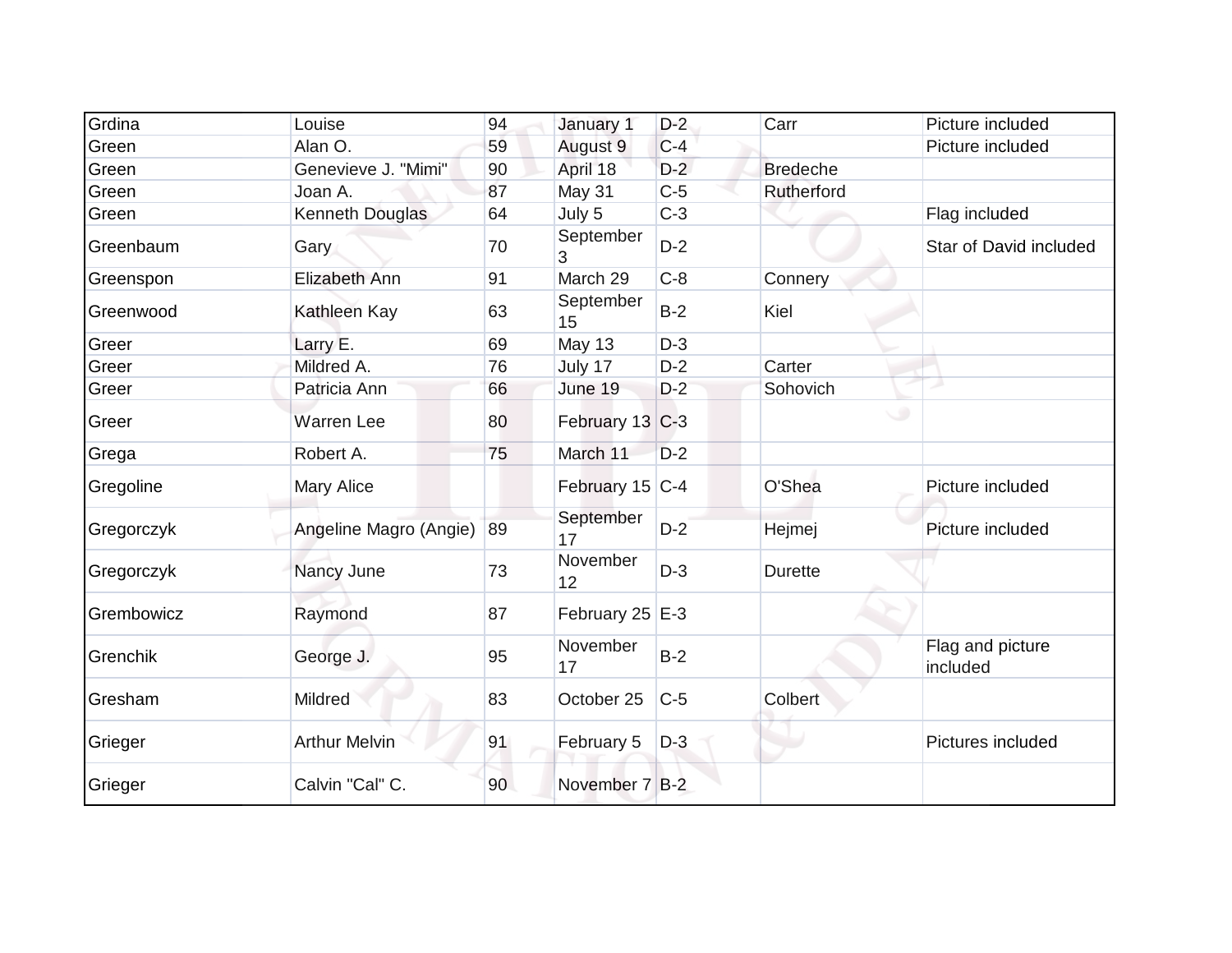| Grieger     | Diane C.                        | 78 | October 6       | $B-3$  | Koch            |                                                           |
|-------------|---------------------------------|----|-----------------|--------|-----------------|-----------------------------------------------------------|
| Griffin     | Bobby G.                        | 82 | <b>May 19</b>   | $C-2$  |                 |                                                           |
| Griffin     | Donald K. "Don"                 | 62 | October 22      | $D-3$  |                 |                                                           |
| Griffin     | <b>Jesse Lee</b>                | 81 | December<br>17  | $A-10$ |                 |                                                           |
| Griffin     | Michael F.                      | 46 | July 5          | $C-3$  |                 |                                                           |
| Griffin     | Phyllis                         | 74 | May 14          | $D-3$  | Baumgart        | Picture included                                          |
| Griffin     | Sarah                           |    | May 9           | $D-2$  | Slusher         |                                                           |
| Griffith    | James Franklin, Sr.             | 88 | June 7          | $C-3$  |                 |                                                           |
| Grillo      | Clarice Jean                    | 86 | July 14         | $C-2$  | Fifield         | Full name Clarice Jean<br>Wisneski Grillo                 |
| Grimmer     | Gerard J.                       | 83 | August 12       | $D-2$  |                 | Picture included                                          |
| Grimmer     | Hazel "Gramma"                  | 92 | September<br>13 | $C-6$  | Ford            |                                                           |
| Grindlay    | Kevin McKinley William          | 89 | June 21         | $C-3$  |                 | Cross and picture<br>included                             |
| Griswold    | Bonita G.                       | 67 | April 5         | $A-11$ | <b>Dekker</b>   |                                                           |
| Gritton     | Richard E. "Dick"               | 76 | April 4         | $D-2$  |                 | Flag included                                             |
| Grogg       | Edward Peter, MD, "Ed"<br>"Doc" | 80 | October 28      | $D-2$  |                 | Picture included                                          |
| Gronkiewicz | Brian J.                        | 42 | May 2           | $D-2$  |                 |                                                           |
| Grose       | <b>Barry</b>                    | 44 | April 2         | $D-2$  |                 |                                                           |
| Gross       | Audrey M.                       | 74 | December<br>23  | $A-8$  | Conley          | Picture included; full<br>name Audrey M.<br>Rayonec Gross |
| Gross       | Fannie "Frances"                | 86 | <b>May 25</b>   | $B-2$  | Greenbaum       | Star of David included                                    |
| Gross       | Roberta M., "Bobbi"             | 79 | December<br>13  | $A-10$ | Petty or Motley | Picture included                                          |
| Gross       | Susan Roberta                   |    | September<br>27 | $C-5$  | Dixon           |                                                           |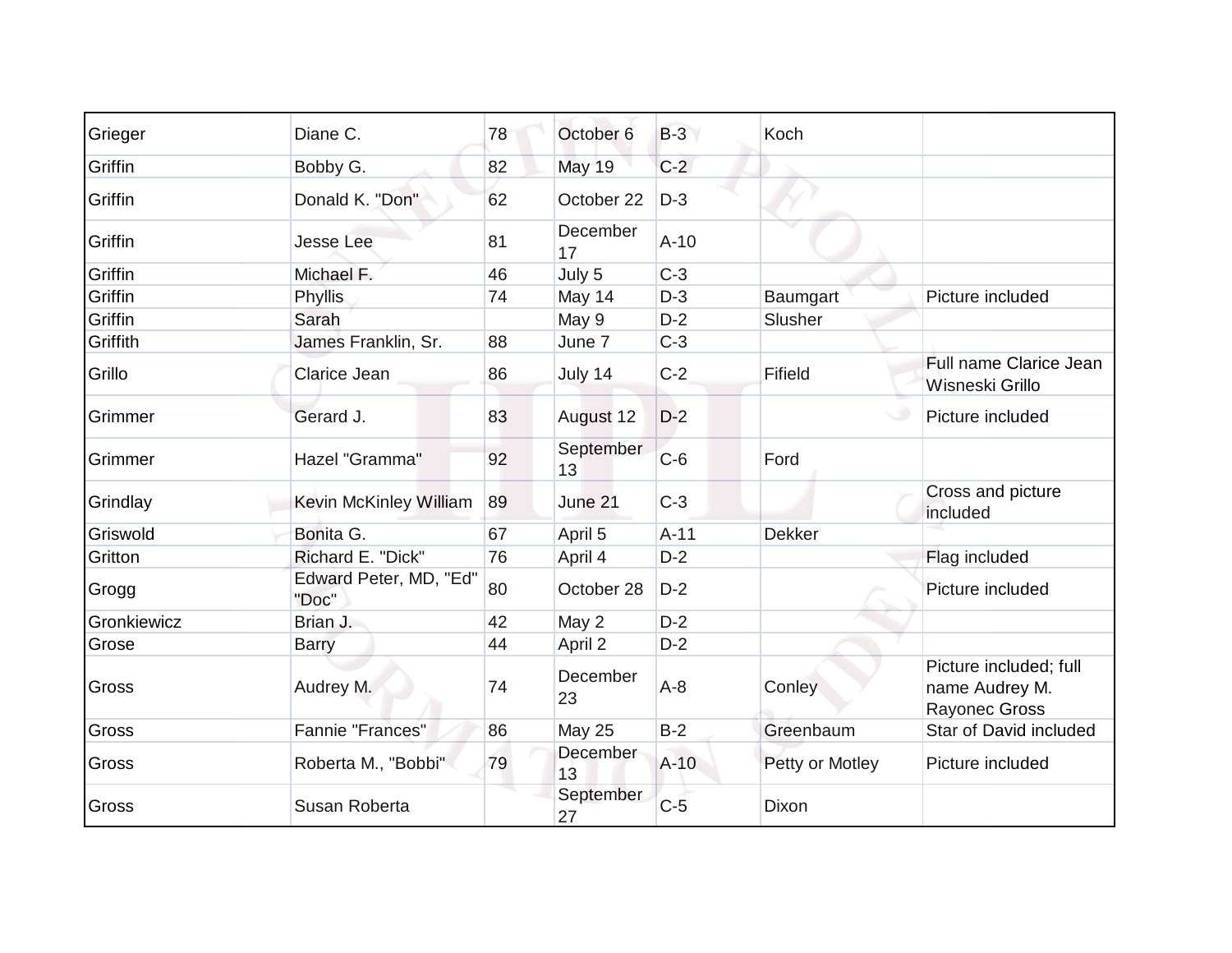| Groves          | Richard P.                       | 66 | April 26         | $C-3$  |                   |                              |
|-----------------|----------------------------------|----|------------------|--------|-------------------|------------------------------|
| Grubach         | Donna Jean                       |    | November 9 C-2   |        |                   |                              |
| Grube           | David Alan                       | 53 | January 13       | $C-2$  |                   |                              |
| Gruett          | Linda Gene                       | 68 | December<br>13   | $A-10$ |                   |                              |
| <b>Grutzius</b> | Margaret M.                      | 76 | January 21       | $E-2$  |                   |                              |
| Guadagno        | Madeline                         | 74 | January 29       | $D-2$  |                   |                              |
| Guadarrama      | Maria D. (Mrs. Carmen<br>Mooses) | 46 | November $1 C-5$ |        |                   |                              |
| Gualandi        | Joan                             | 72 | December<br>10   | $A-8$  | Rospond<br>$\cup$ |                              |
| Guard           | Dale Glen                        | 61 | December<br>16   | $A-10$ |                   |                              |
| Guernsey        | <b>Yolanda Marie</b>             | 93 | December 1 B-3   |        | Roperti           | Picture included             |
| Guerra          | John                             | 46 | April 11         | $D-2$  |                   |                              |
| Guerrero        | Esther R.                        | 82 | October 14       | $D-2$  | Rocha             |                              |
| Guetschow       | John H., Sr.                     | 90 | August 17        | $B-2$  |                   |                              |
| Guhl            | Raymond H.                       | 85 | <b>May 23</b>    | $D-3$  |                   |                              |
| Guillen         | Geraldine "Gerrie"               | 77 | October 3        | $B-2$  | Zavada            | Picture included             |
| Guinee          | Karin                            | 74 | June 28          | $C-5$  | Klein             |                              |
| Guist           | Paul F.                          | 90 | May 28           | $D-3$  |                   | Flag and picture<br>included |
| Gulczynski      | <b>Florence Rose</b>             |    | February 7       | $D-2$  | Ziemba            |                              |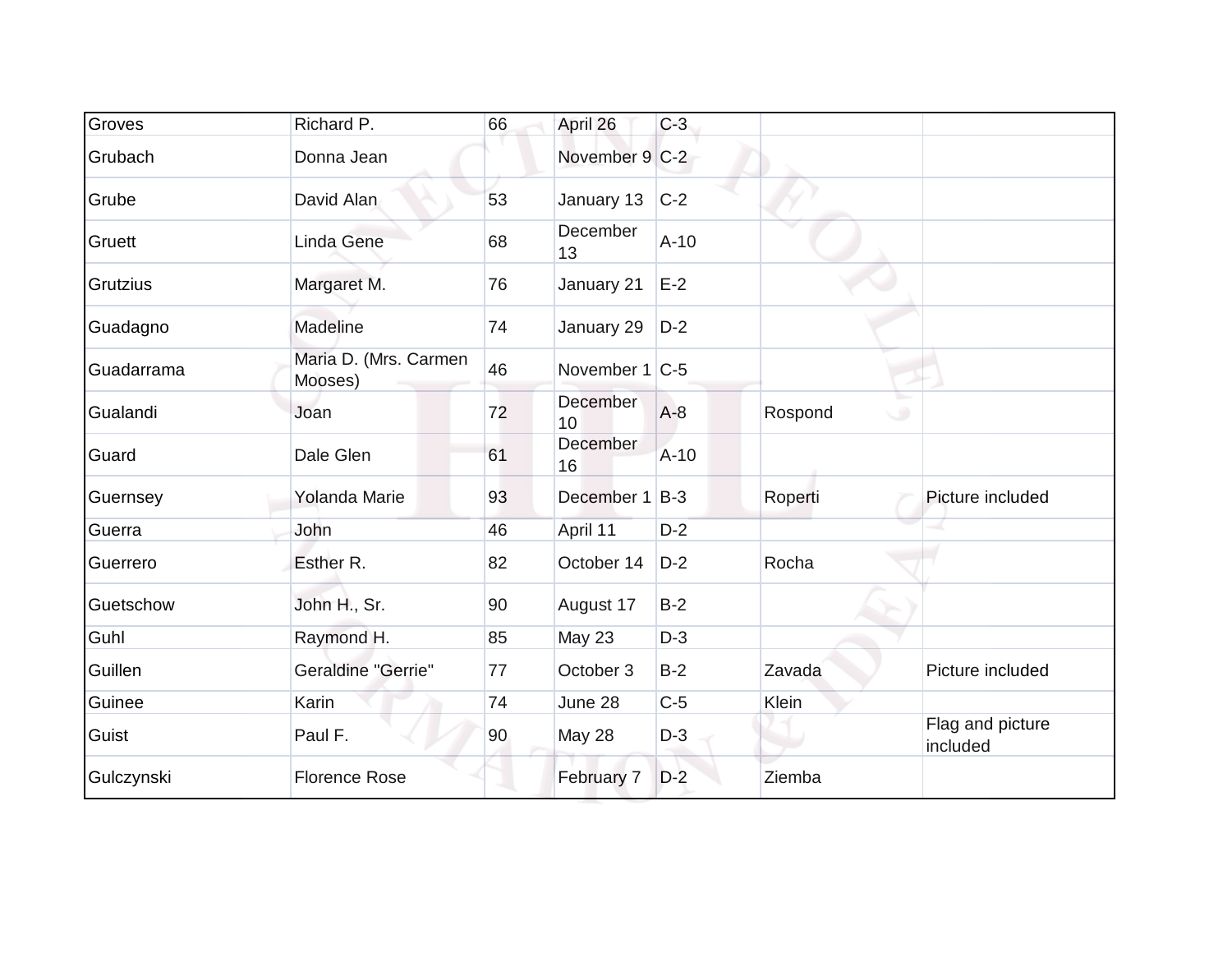| Gulvas      | Joseph, Sr., "Joe"                | 87  | October 29      | $D-2$  |               | Flag included                              |
|-------------|-----------------------------------|-----|-----------------|--------|---------------|--------------------------------------------|
| Gumbiner    | Leslie H.                         | 72  | November 8 C-5  |        |               | Picture included                           |
| Gunnum      | Sandra J.                         |     | March 22        | $C-5$  |               |                                            |
| Gurekovich  | Mary Ann                          | 85  | January 15      | $C-2$  | <b>Skurka</b> |                                            |
| Guritz      | Helen                             | 92  | November<br>10  | $B-2$  | <b>Morris</b> |                                            |
| Gurnak      | James R.                          | 68  | August 16       | $C-3$  |               |                                            |
| Gursky      | <b>Jackaline</b>                  | 87  | January 17      | $D-2$  |               |                                            |
| Gurtatowski | <b>Rita Ann</b>                   | 79  | August 28       | $D-2$  | Klimczak      | $\circ$                                    |
| Guse        | Donald L.                         | 81  | November 5 D-2  |        |               |                                            |
| Gustoff     | Peter Allan                       | 63  | December 6 C-3  |        |               |                                            |
| Gutierrez   | Angela "Angie"                    | 56  | October 16      | $D-2$  |               |                                            |
| Gutierrez   | Celia "Sally"                     | 86  | July 14         | $C-2$  | Cornejo       |                                            |
| Gutierrez   | Jesus Lorenzo, "Larry<br>Classic" | 61  | December<br>28  | $A-10$ |               | Firefighter emblem and<br>picture included |
| Gutierrez   | Lennise                           | 49  | December 5 A-11 |        | Milam         |                                            |
| Guzman      | Juan Antonio "Johnny"             | 33  | August 30       | $C-4$  |               | Picture included                           |
| Guzman      | Maria J.                          | 101 | February 19 C-2 |        |               |                                            |
| Haag        | Miller, Jr.                       | 69  | January 7       | $E-2$  |               | Flag included                              |
| Haager      | Ronald E., Sr.                    | 72  | August 2        | $C-3$  |               |                                            |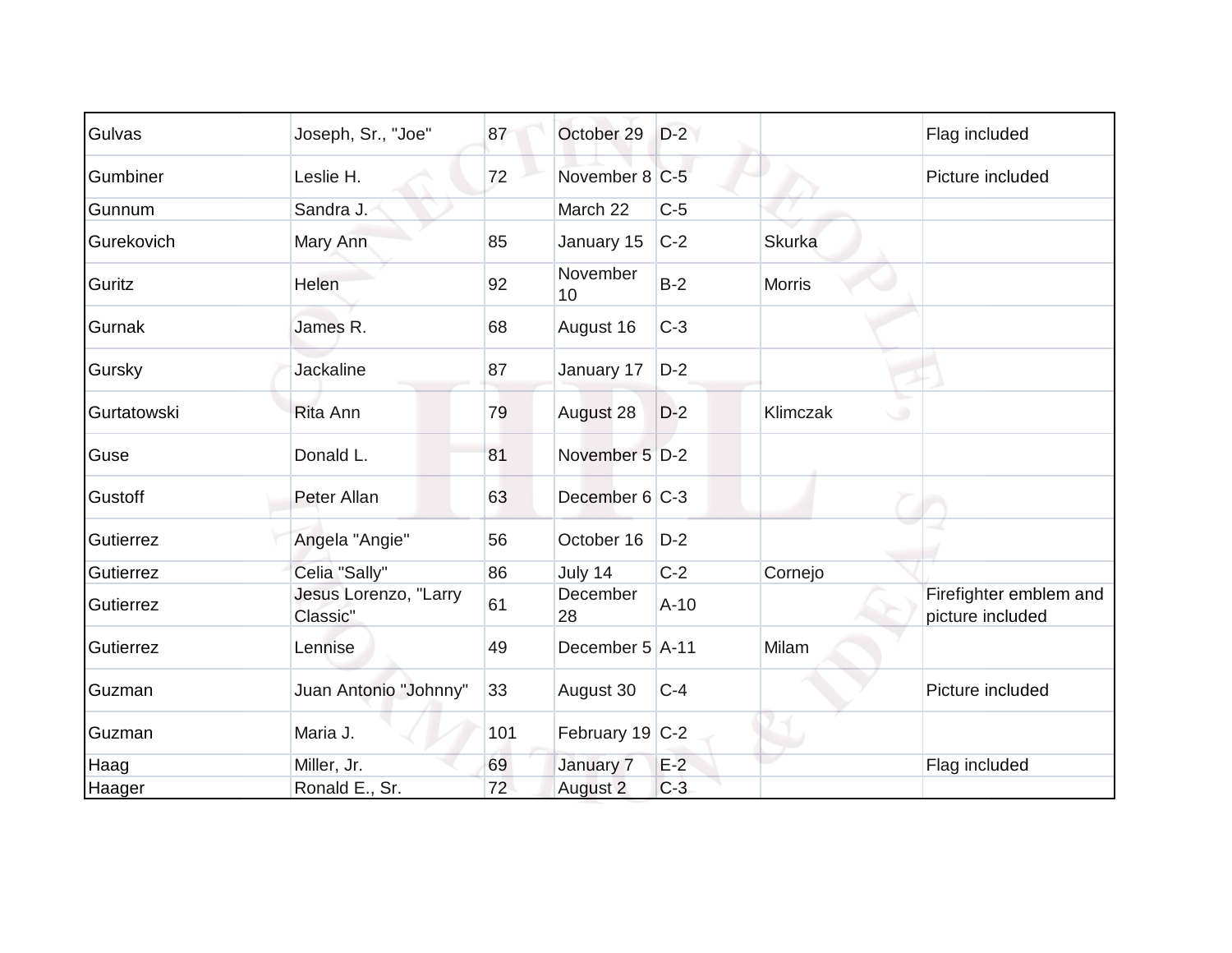| Haak     | <b>Thressa</b>       | 93 | October 22      | $D-3$ | Piper           |                  |
|----------|----------------------|----|-----------------|-------|-----------------|------------------|
| Haarman  | David L.             | 54 | May 3           | $C-5$ |                 |                  |
| Haber    | Sharon A.            | 73 | October 17      | $B-2$ | Cherry          | Picture included |
| Hac      | Vencel M.            | 91 | July 24         | $D-2$ |                 | Flag included    |
| Hacker   | Jeremy Paul, MD      | 36 | November<br>12  | $D-3$ |                 | Picture included |
| Hackett  | Ellen G.             | 90 | October 11      | $C-5$ |                 |                  |
| Hadarich | Robert A.            | 69 | April 7         | $C-2$ |                 |                  |
| Hadarich | Ron Louis            | 66 | May 27          | $D-2$ |                 |                  |
| Hafner   | Donald E.            | 70 | March 19        | $D-7$ |                 |                  |
| Hagan    | Joseph E.            | 77 | May 6           | $D-2$ |                 |                  |
| Hagler   | Richard G.           | 66 | July 8          | $E-2$ |                 |                  |
| Hagman   | John, Jr. "Jack"     | 77 | April 6         | $C-2$ |                 |                  |
| Haley    | Carla Anne           | 67 | April 4         | $D-2$ |                 |                  |
| Haley    | Sylvia Gail          | 72 | <b>May 30</b>   | $D-2$ | <b>Boilek</b>   |                  |
| Hall     | <b>Annie Dee</b>     | 99 | September<br>24 | $D-2$ | Person          | Picture included |
| Hall     | Clifford N. "Tip"    | 90 | December 1 B-2  |       |                 | Flag included    |
| Hall     | Crystal "Nana Grace" | 55 | December 8 C-2  |       | <b>Bradbury</b> |                  |
| Hall     | Mildred L.           | 94 | May 11          | $B-2$ |                 |                  |
| Hall     | Norman E.            | 89 | January 31      | $D-2$ |                 | Picture included |
| Hall     | Ruby G.              | 83 | February 22 C-5 |       | Prow            |                  |
| Hall     | Shelly June          | 58 | October 15      | $D-2$ |                 |                  |
| Hall     | <b>Thomas Arthur</b> | 65 | March 3         | $C-2$ |                 | Picture included |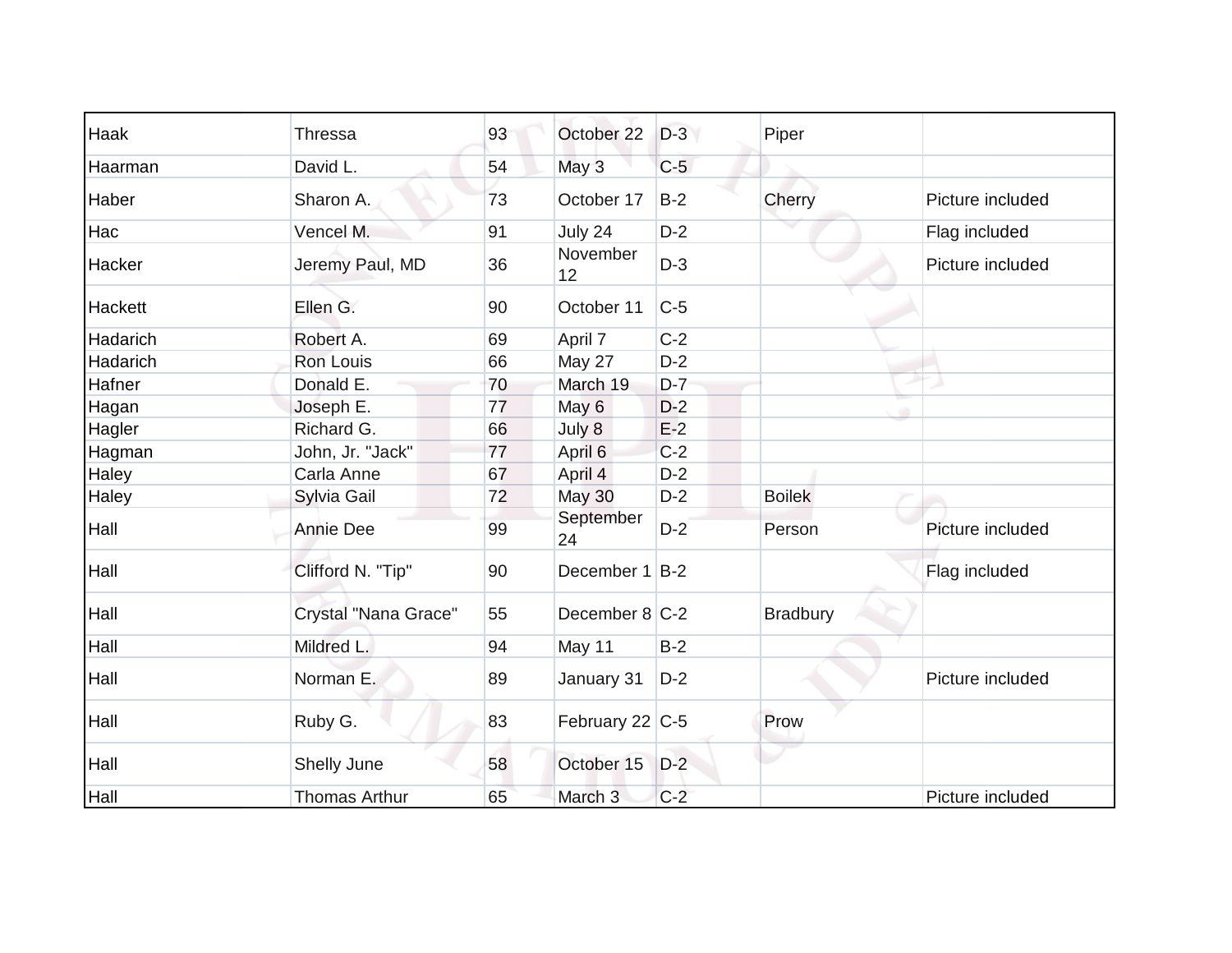| Hall           | Wilton E.              | 93 | September<br>12 | $B-2$ |              | Picture included       |
|----------------|------------------------|----|-----------------|-------|--------------|------------------------|
| Hallberg       | Vernon "Butch"         | 76 | October 7       | $D-2$ |              |                        |
| <b>Hallett</b> | Mary Lou               | 74 | May 28          | $D-2$ | Daily        | Picture included       |
| Halliburton    | Ida                    | 82 | July 9          | $D-2$ | <b>Brown</b> | Picture included       |
| Hall-Kosmicki  | Laura M.               | 50 | December<br>26  | $A-8$ | Gaskey       |                        |
| Halloran       | <b>Michael Patrick</b> | 46 | July 31         | $D-3$ |              |                        |
| Halpin         | David B.               | 63 | March 25        | $D-2$ |              | Picture included       |
| Halsen         | Patricia Anne          | 68 | September<br>25 | $D-2$ |              |                        |
| Halup          | Genevieve              | 88 | October 15      | $D-2$ | Naimoli      |                        |
| Haluska        | John, Jr               | 97 | October 25      | $C-5$ |              | Police emblem included |
| Haluska        | Kenneth                | 63 | October 20      | $B-3$ |              |                        |
| Hamel          | Cora L.                | 84 | September<br>5  | $B-2$ | Walters      |                        |
| Hamilton       | Dennis W.              | 66 | July 6          | $B-2$ |              |                        |
| Hamilton       | Diane E.               | 80 | August 11       | $C-2$ | Bean         | Picture included       |
| Hamilton       | Gordon                 | 82 | September<br>15 | $B-2$ |              | Picture included       |
| Hammar         | Joanna L.              | 56 | March 8         | $C-3$ | <b>Nolen</b> |                        |
| Hamscher       | Betty M.               | 85 | January 4       | $C-4$ | Leavitt      | Picture included       |
| Hamstra        | Rose                   | 97 | December<br>21  | $A-8$ | Walstra      | Picture included       |
| Hanaway        | Susan C.               | 66 | April 26        | $C-3$ | Prchlik      |                        |
| Hancock        | Marjorie L.            | 87 | November<br>12  | $D-3$ |              |                        |
| Hand           | Sophie S.              | 91 | April 8         | $D-2$ |              |                        |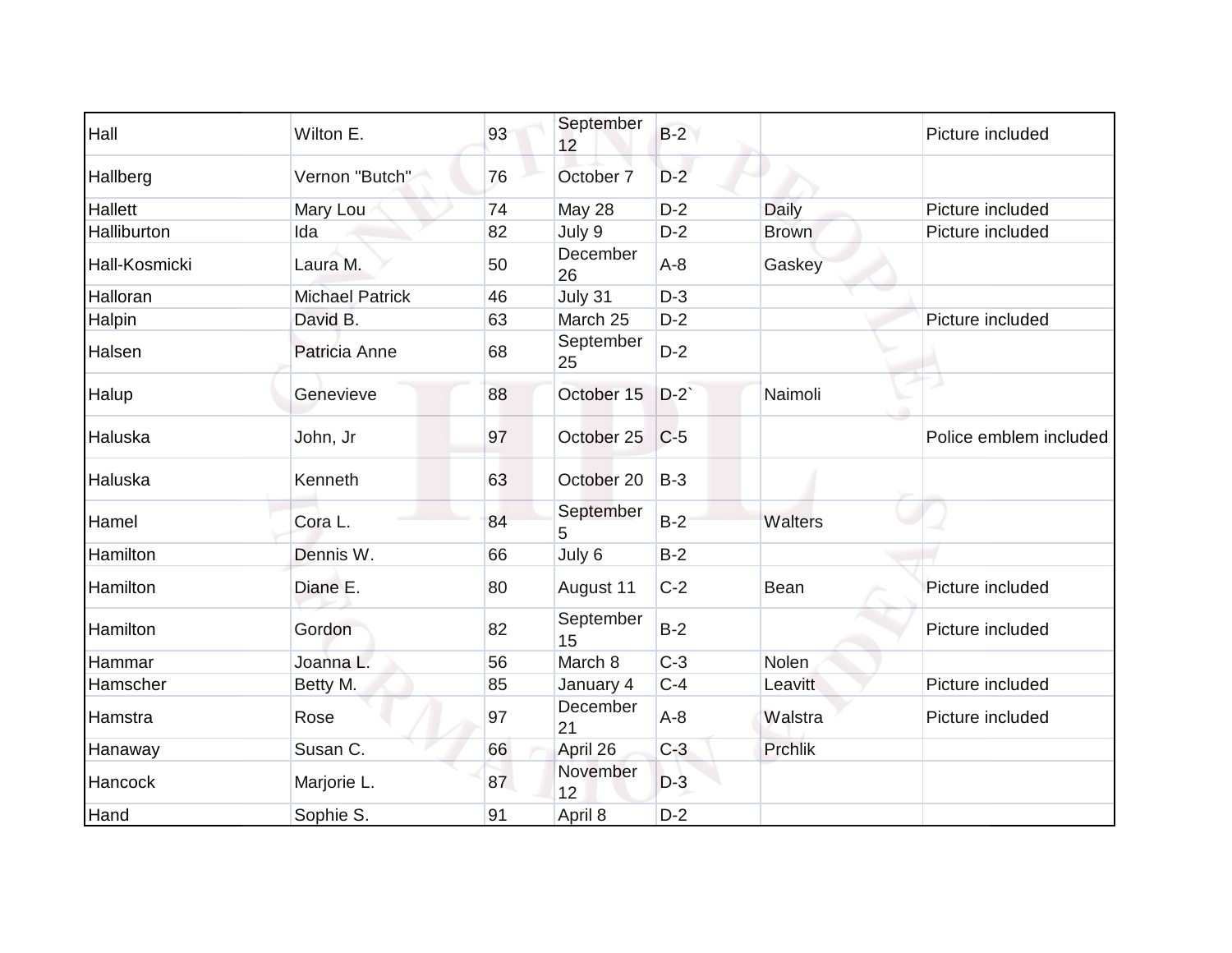| Hanish   | Marjorie Helen        | 73 | October 9           | $D-2$ | <b>Neier</b>  |                              |
|----------|-----------------------|----|---------------------|-------|---------------|------------------------------|
| Hankins  | Kimberly R.           | 52 | February 9          | $B-2$ | <b>Bostic</b> |                              |
| Hannon   | <b>Bernard Eugene</b> | 87 | <b>May 19</b>       | $C-2$ |               | Picture included             |
| Hansen   | Frances               | 92 | January 14          | $E-2$ | Nicoloff      |                              |
| Hansen   | Joseph P.             | 72 | March 22            | $C-6$ |               | Picture included             |
| Hansen   | Nicki                 | 57 | April 1             | $D-2$ | Scheffer      |                              |
| Hansen   | Robert T.             | 63 | June 24             | $D-2$ |               |                              |
| Hanson   | William "Bill"        | 64 | December<br>11      | $A-6$ |               |                              |
| Haracz   | Clara F.              | 92 | January 15          | $C-3$ | Murac         |                              |
| Harber   | Jerry C.              | 74 | June 17             | $D-3$ |               | Flag and picture<br>included |
| Harbut   | Ruth J.               | 91 | March 12            | $D-2$ | Kestle        |                              |
| Harden   | <b>Gabriel James</b>  | 20 | February 13 C-2     |       |               |                              |
| Harder   | Jerry L.              | 71 | February $15$ C-3   |       |               |                              |
| Hardesty | Carolyn Jean          | 64 | January 19          | $B-2$ | <b>Sichak</b> |                              |
| Hardesty | Lawrence W.           | 74 | February 27 $ C-2 $ |       |               |                              |
| Hardesty | Mary Phyllis          | 83 | December 4   D-2    |       |               |                              |
| Hardesty | Patricia Ann          | 81 | February 5          | $D-2$ |               |                              |
| Hardesty | Randall "Keith"       | 66 | September           | $C-2$ |               |                              |
| Hardesty | Robert B.             | 96 | February 20 C-2     |       |               |                              |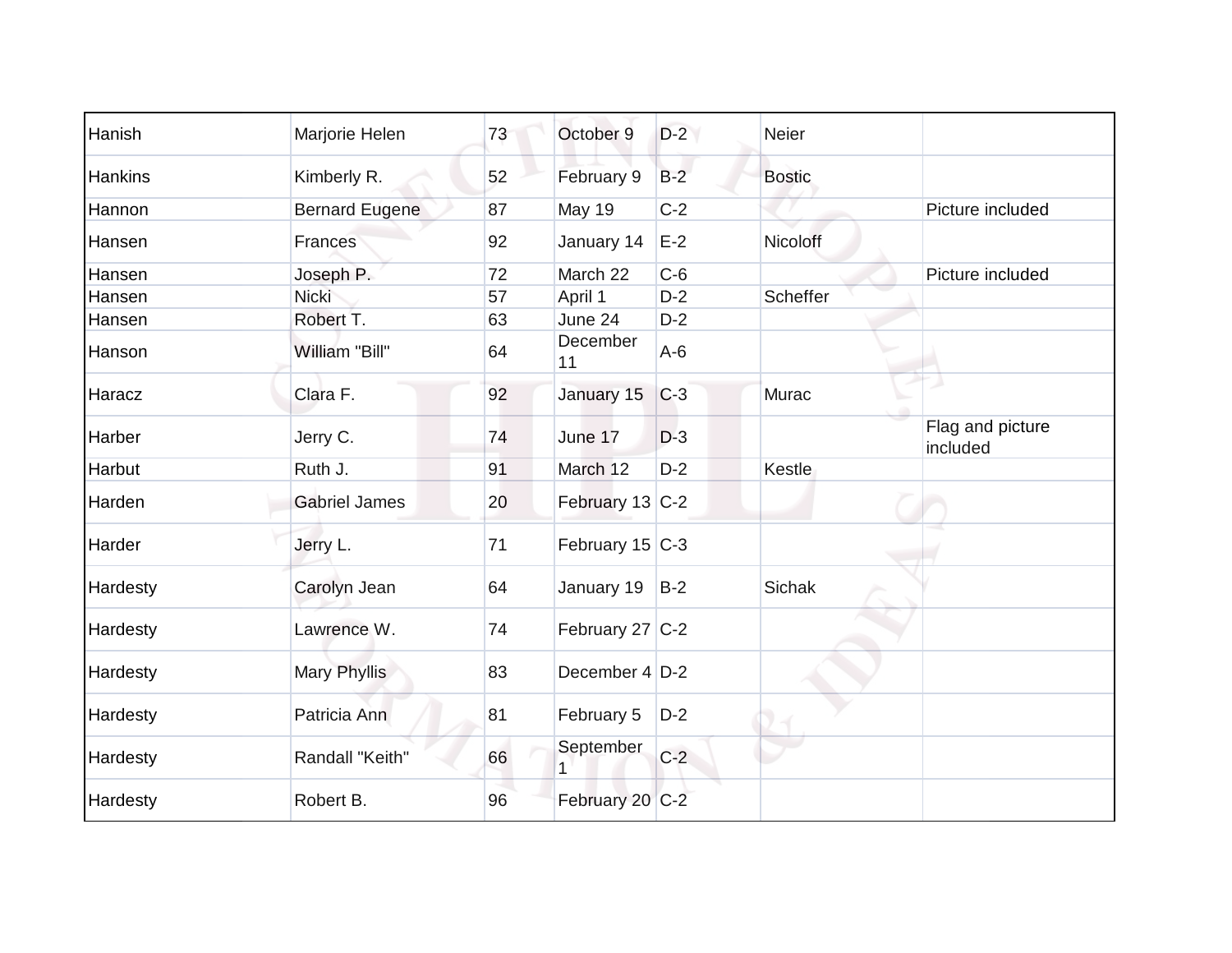| Hardiman  | Arthur "Art"                       | 83 | October 7        | $D-2$ |                   |                                                                                   |
|-----------|------------------------------------|----|------------------|-------|-------------------|-----------------------------------------------------------------------------------|
| Hardin    | Keneatha Ann                       | 62 | February 9       | $B-2$ |                   | Picture included                                                                  |
| Hardin    | Larry E. "Red Cap"                 | 61 | October 10       | $B-2$ |                   |                                                                                   |
| Harding   | Paul, Jr. "Cubby"                  | 45 | August 1         | $D-2$ |                   | Picture included                                                                  |
| Hardwick  | Marilyn Jean                       | 76 | August 24        | $B-2$ | <b>Pasternock</b> | Picture included                                                                  |
| Hardy     | Jane F.                            | 96 | December $8 C-2$ |       | Lackey            |                                                                                   |
| Hardy     | Robert Lee Jr.                     | 38 | September<br>18  | $D-2$ |                   | Picture included                                                                  |
| Harenberg | Laverne Evelyn                     | 93 | January 9        | $D-2$ |                   | <b>Full Name Laverne</b><br>Evelyn Vollard,<br>Besenhofer, Sheridan,<br>Harenberg |
| Hargarten | Suzanne Mary "Suzy"                | 49 | May 17           | $C-5$ | Duffy             | Picture included                                                                  |
| Hargis    | Bill                               | 82 | February 24 C-2  |       |                   |                                                                                   |
| Hargis    | Wallace D., Jr.                    | 65 | April 26         | $C-3$ |                   |                                                                                   |
| Harle     | Thomas H.                          | 78 | October 3        | $B-2$ |                   | Picture included                                                                  |
| Harmon    | Debra                              | 55 | September<br>13  | $C-5$ | Orr               |                                                                                   |
| Harmon    | Kevin                              | 52 | March 6          | $E-2$ |                   | Picture included                                                                  |
| Harms     | Robert J., Sr.                     | 88 | April 22         | $D-2$ |                   | Flag included                                                                     |
| Harper    | <b>Charles Herman</b><br>"Charlie" | 76 | August 22        | $B-3$ |                   |                                                                                   |
| Harper    | Frederick C.                       | 74 | November<br>12   | $D-3$ |                   |                                                                                   |
| Harrahill | John M.                            | 51 | April 9          | $D-3$ |                   |                                                                                   |
| Harrigan  | Barbara J.                         | 86 | July 20          | $B-2$ |                   |                                                                                   |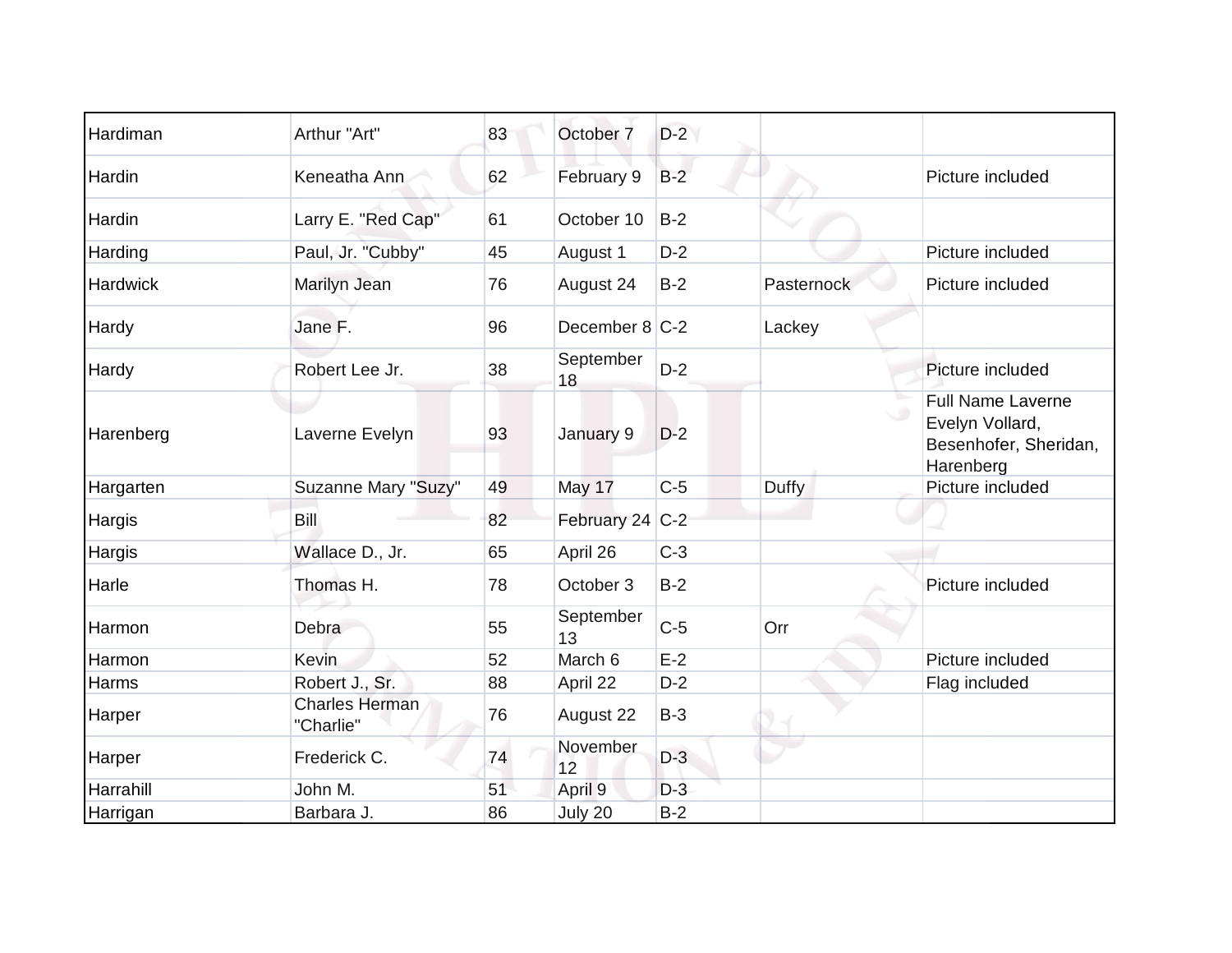| Harrington    | Ethelyn                   | 99 | January 28      | $E-2$  | Duggins |                                        |
|---------------|---------------------------|----|-----------------|--------|---------|----------------------------------------|
| Harrington    | Terry M.                  | 67 | January 7       | $E-2$  | Miller  |                                        |
| <b>Harris</b> | Barbara J.                | 79 | March 1         | $C-4$  | Owens   |                                        |
| Harris        | Dorothy Nell              | 84 | May 12          | $C-3$  | Jones   |                                        |
| Harris        | Earl L., Sr.              | 73 | March 27        | $D-2$  |         | Picture included                       |
| Harris        | Hakeem P.                 | 23 | April 16        | $D-7$  |         | Picture included                       |
| Harris        | Lauvanda Sue              | 72 | August 16       | $C-3$  | Vincent | Full name Lauvanda<br>Sue Jones Harris |
| Harris        | Madison, Jr.              | 80 | June 7          | $C-3$  |         | Picture included                       |
| Harris        | Martha                    | 83 | February 17 C-2 |        |         |                                        |
| Harris        | Myron S. "Sweet<br>Daddy" | 58 | August 12       | $D-2$  |         | Picture included                       |
| Harris        | Ruthanne                  | 79 | May 20          | $D-2$  |         |                                        |
| Harrison      | Clarence "Pat"            | 90 | July 25         | $D-2$  |         | Picture included                       |
| Harrison      | Phillis A.                | 78 | July 29         | $D-2$  | Nelson  |                                        |
| Harsha        | Joan                      | 67 | October 10      | $B-2$  | Krueger |                                        |
| Harshbarger   | Eric L.                   | 53 | December 4 D-2  |        |         |                                        |
| Harshbarger   | Gilbert F.                | 93 | March 29        | $C-8$  |         | Picture included                       |
| Hart          | Robert R., "Bob"          | 90 | December<br>27  | $A-10$ |         | Flag included                          |
| Hartoonian    | John J. "The Captain"     | 76 | February 3      | $C-2$  |         |                                        |
| Hartsell      | Daniel (Danny)            | 42 | March 13        | $D-3$  |         |                                        |
| Harty-Lynn    | Jenny L.                  | 45 | August 29       | $B-2$  |         |                                        |
| Harvey        | Ronald O.                 | 74 | May 31          | $C-5$  |         |                                        |
| Harvey        | Veronica Lee "Roni"       | 64 | January 29      | $D-2$  | Ewing   | Picture included                       |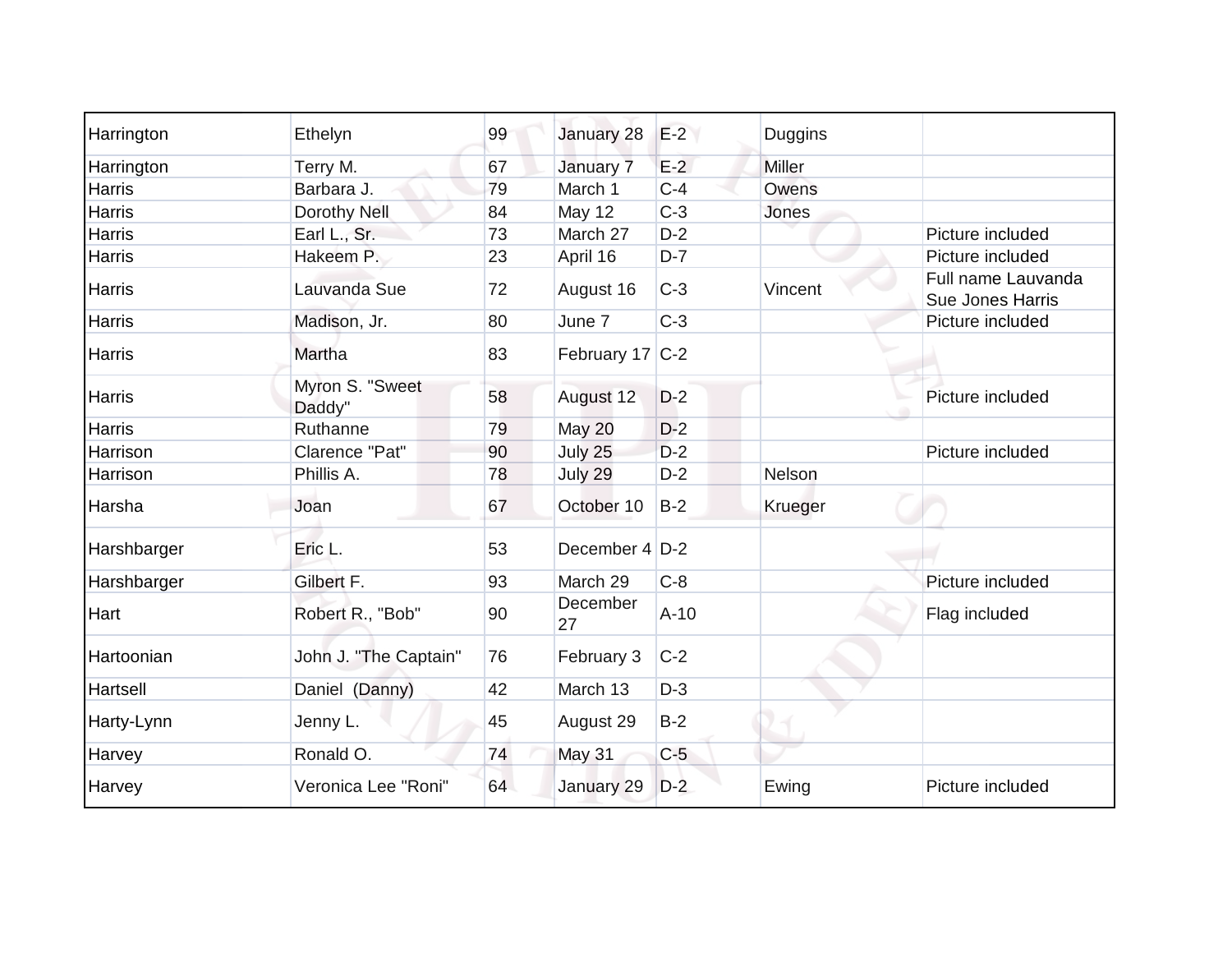| Harwood           | Catherine M.         | 65 | September<br>30             | $D-3$  |           |                  |
|-------------------|----------------------|----|-----------------------------|--------|-----------|------------------|
| Hasiak            | Phyllis Jean         | 87 | February 4                  | $E-2$  | Thoben    |                  |
| Haskell           | Wendy Jo             | 57 | November<br>29              | $C-3$  |           |                  |
| Hasse             | Margaret F. "Mickey" | 83 | January 1                   | $D-2$  |           |                  |
| Hasse             | Mark L.              | 60 | November $9 C-2$            |        |           |                  |
| Hasse             | Patricia A.          | 75 | January 1                   | $D-3$  | Wheaton   | Picture included |
| Hasselbring       | Paul F.              | 84 | February 13 C-3             |        |           |                  |
| Hathaway          | Virginia A.          | 91 | December 9 A-11             |        | Henderson |                  |
| Hattabaugh        | Sandra Sue           | 74 | December<br>27              | $A-11$ | Emery     |                  |
| <b>Haverstock</b> | Arthur Burton, Jr.   | 90 | January 31                  | $D-2$  |           | Flag included    |
| Havidic           | Thomas H.            | 57 | September<br>10             | $D-2$  |           |                  |
| Havill            | Colleen J.           | 55 | June 17                     | $D-2$  |           |                  |
| Havlick           | Paul D.D.S.          | 90 | October 6                   | $B-3$  |           | Picture included |
| Havlin            | Robin L.             | 57 | August 16                   | $C-3$  |           |                  |
| Hawrot            | Steven J.            | 49 | August 17                   | $B-2$  |           |                  |
| Hayden            | Nevaeh Anella        |    | February 13 C-2             |        |           |                  |
| Hayduk            | Michael John         | 63 | July 10                     | $D-2$  |           |                  |
| Hayes             | Fanny R.             | 92 | September<br>$\overline{2}$ | $D-3$  | Robson    |                  |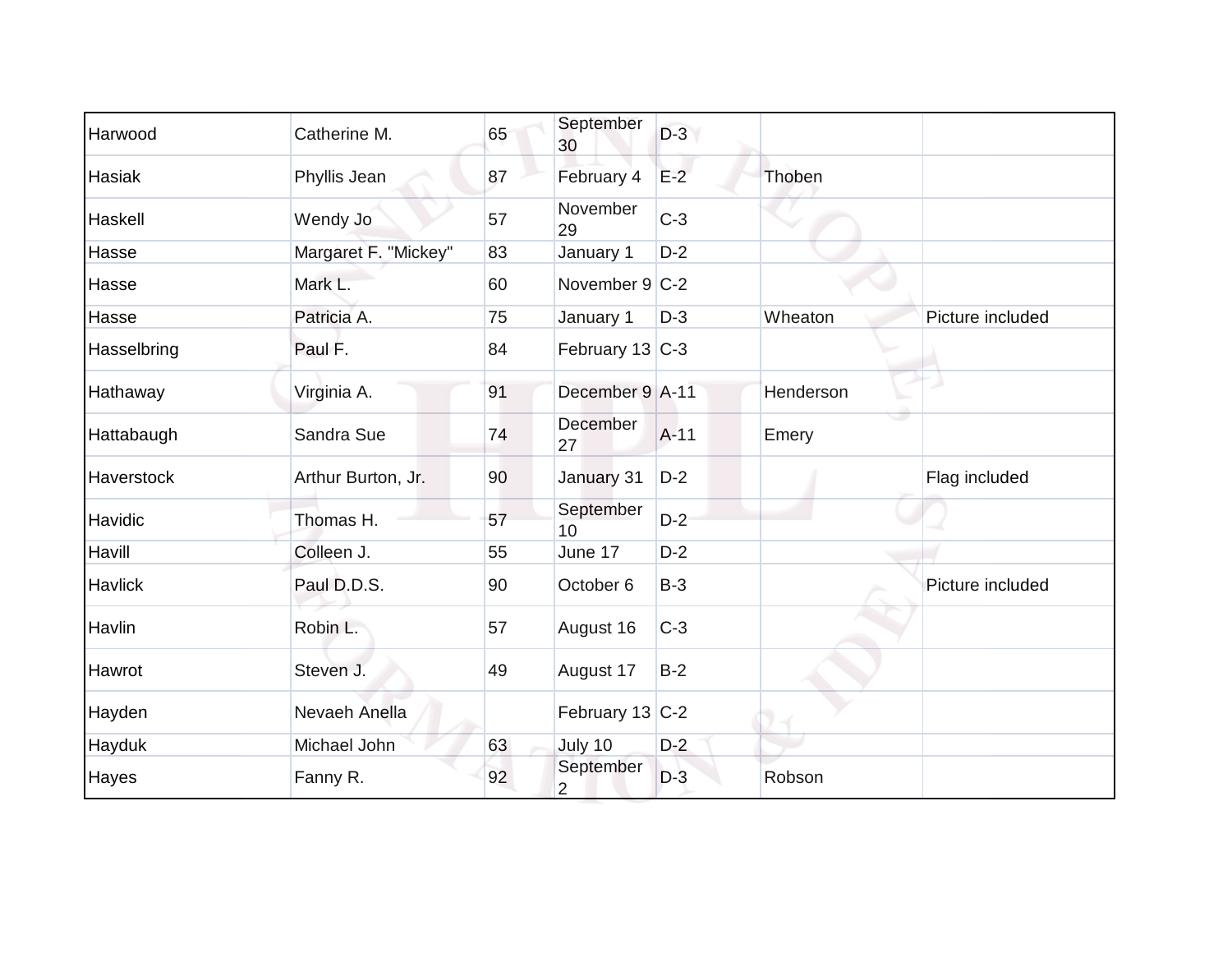| Hayes         | Jim C.                              | 66 | August 19          | $D-3$  |             |                  |
|---------------|-------------------------------------|----|--------------------|--------|-------------|------------------|
| Hays          | Irene                               |    | March 15           | $C-5$  |             |                  |
| Headley       | Joshua Michael                      | 28 | March 26           | $C-3$  |             |                  |
| Heape         | Marilyn R.                          | 84 | January 27         | $C-2$  | Markel      | Picture included |
| Hedden        | C.L., Jr.                           | 65 | March 20           | $D-3$  |             | Picture included |
| Hedges        | James E.                            | 82 | September<br>10    | $D-2$  |             | Picture included |
| Hedges        | Roger                               | 84 | March 8            | $C-3$  |             |                  |
| Hedman        | Janet D.                            | 72 | August 3           | $C-2$  |             |                  |
| Hedman        | R. Christopher                      | 69 | March 8            | $C-3$  |             |                  |
| Heemstra      | Frank                               | 75 | December 9 A-11    |        |             |                  |
| Hefner-Ballor | Brianna Lynn                        | 31 | May 12             | $C-2$  | Hefner      |                  |
| Hegedus       | <b>William Michael</b>              | 81 | January 29         | $D-3$  |             | Picture included |
| Heidekrueger  | Robert E., "Heide"                  | 68 | December<br>14     | $A-10$ |             | Flag included    |
| Heili         | Mary M.                             | 81 | July 6             | $B-2$  |             |                  |
| Heim          | Richard J.                          | 79 | March <sub>5</sub> | $D-2$  |             |                  |
| Hein          | Mary J.                             | 89 | August 28          | $D-2$  | Dombrowski  | Picture included |
| Heinicke      | Laura Ann "Sis"                     | 59 | June 4             | $D-3$  | Velchek     |                  |
| Heler         | Kathryn Carlson PhD                 |    | April 16           | $D-7$  |             |                  |
| Hellems       | <b>Dolores Theresa</b><br>Elizabeth | 82 | April 19           | $C-5$  | Badaszewski |                  |
| Hellickson    | Orrin A.                            | 97 | December<br>16     | $A-10$ |             | Picture included |
| Hempenius     | <b>Scott Cecil</b>                  | 50 | May 21             | $D-6$  |             |                  |
| Hemphill      | Donna L.                            | 72 | July 24            | $D-2$  | Parris      | Picture included |
| Hemphill      | Linda Sue                           | 50 | April 10           | $D-2$  | Trousdale   |                  |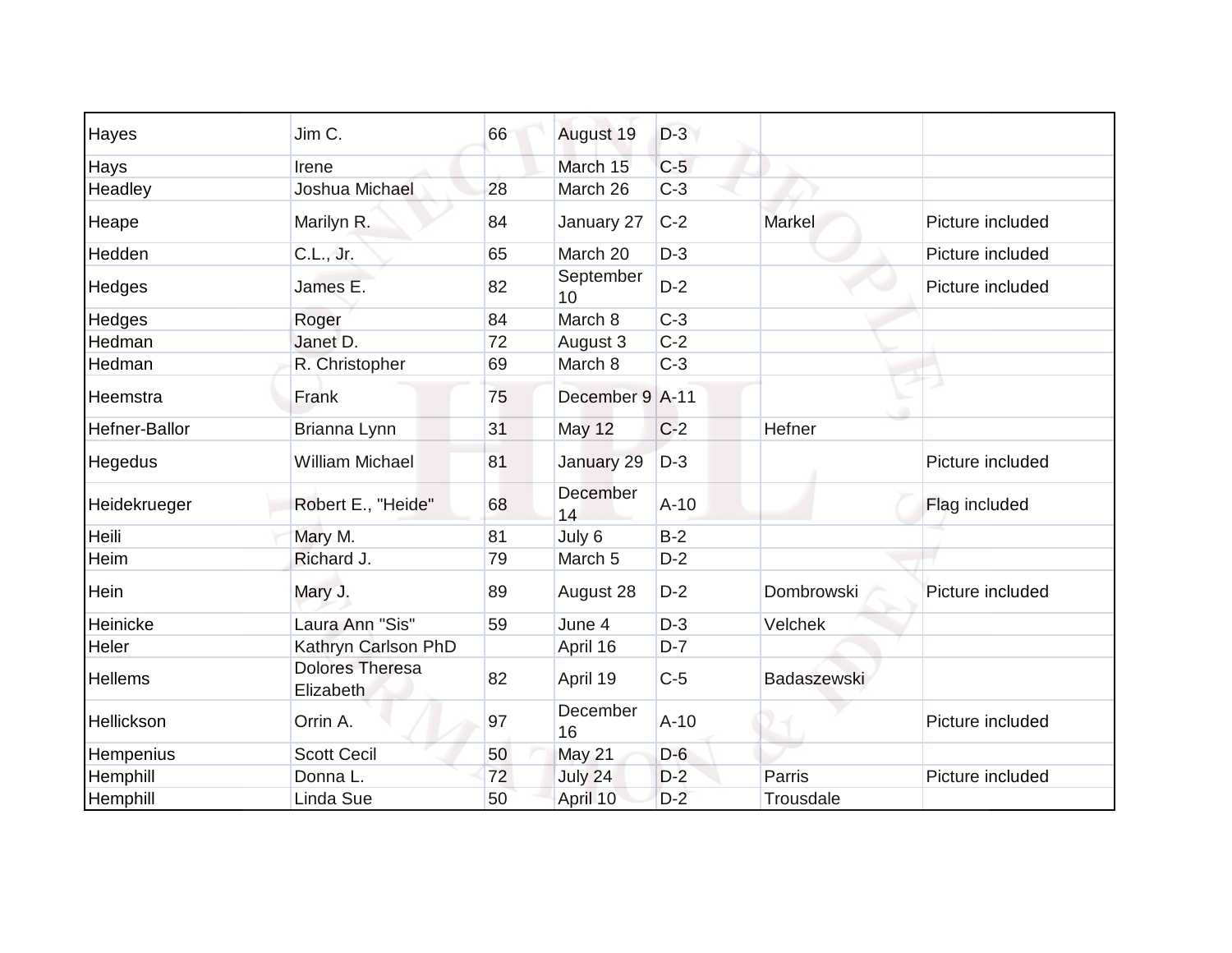| Hemphill        | Robert               | 76  | November<br>19  | $D-2$  |         | Flag included    |
|-----------------|----------------------|-----|-----------------|--------|---------|------------------|
| Henderson       | Ethel V.             | 101 | September<br>24 | $D-2$  |         |                  |
| Henderson       | Ruth C.              | 85  | October 11      | $C-6$  | Martin  |                  |
| Hendrickson     | Oliver "Dean"        | 77  | March 20        | $D-3$  |         |                  |
| Hendron         | Patricia Ann         | 75  | April 16        | $D-6$  | Marlatt |                  |
| Hendryx         | <b>Doris</b>         | 85  | May 15          | $D-2$  |         |                  |
| Henkel          | Carl Eugene          | 77  | April 19        | $C-5$  |         | Picture included |
| Hennes          | Evelyn D.            | 91  | October 21      | $D-2$  | Piecuch |                  |
| <b>Hennessy</b> | John Joseph          | 60  | November 4 C-3  |        |         |                  |
| Henning         | Sandra L.            | 69  | September<br>1  | $C-2$  | Johnson |                  |
| Henrikson       | Brent D.             | 43  | September<br>24 | $D-2$  |         |                  |
| Henson          | Bernadine T.         | 87  | <b>May 31</b>   | $C-5$  |         | Cross included   |
| Henson          | Ruby                 |     | January 31      | $D-2$  | Downey  |                  |
| Hepburn         | Rose M.              | 79  | December<br>20  | $A-10$ | Gruszka |                  |
| Herbert         | Jennifer D.          | 38  | April 17        | $D-2$  |         |                  |
| Heredia         | Ruben                | 64  | January 12      | $B-2$  |         | Flag included    |
| Herman          | John P.              | 94  | January 5       | $B-2$  |         |                  |
| Hermann         | Antoinette J.        | 89  | January 8       | $D-2$  |         |                  |
| Hernandez       | Alejandro L.         | 81  | December<br>31  | $A-8$  |         |                  |
| Hernandez       | Arthur J., Jr. "Art" | 45  | July 15         | $D-2$  |         |                  |
| Hernandez       | <b>Blanca</b>        | 66  | January 3       | $D-2$  |         | Cross included   |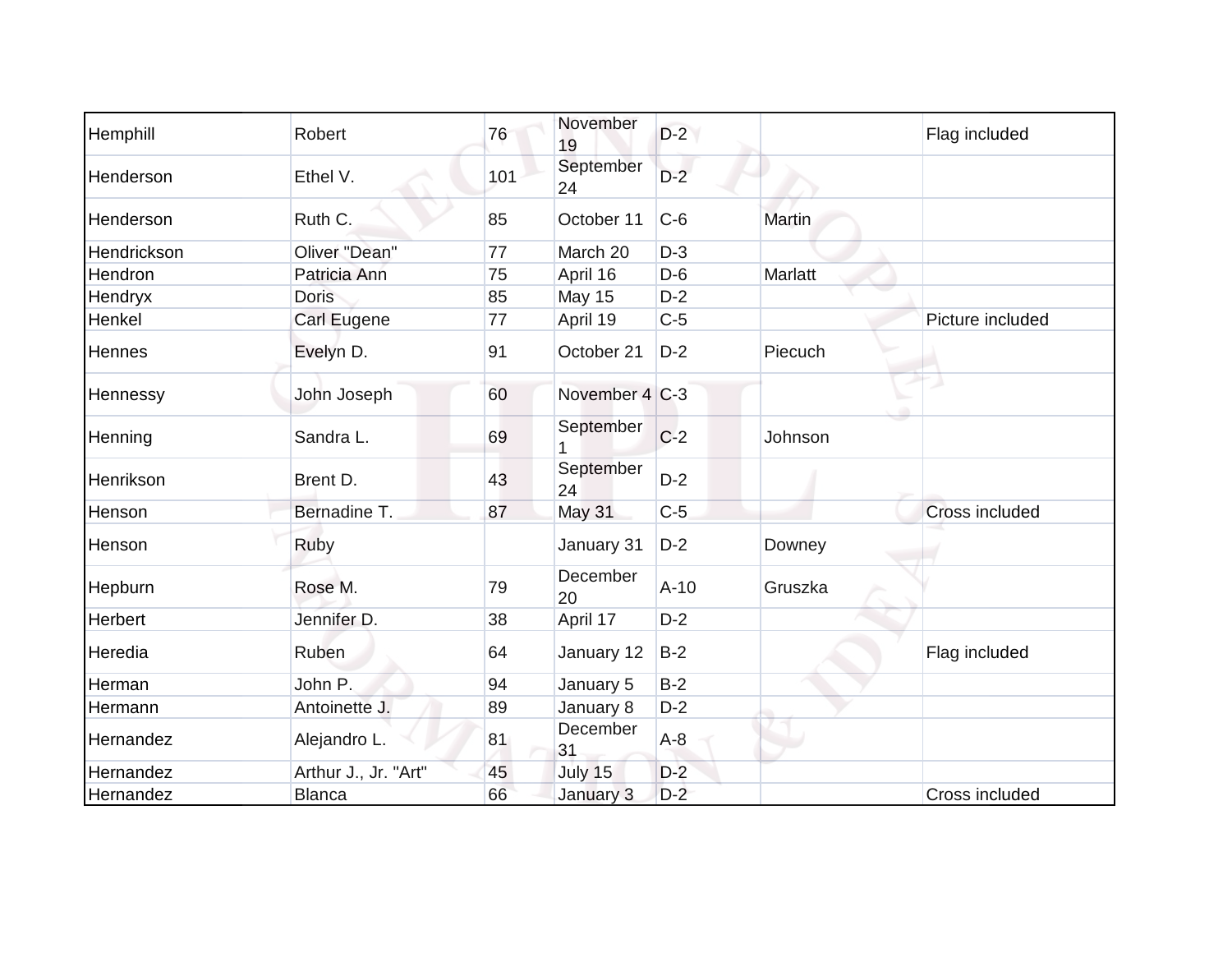| Hernandez     | Carmen "Carmelo"       | 77 | September<br>6  | $C-4$  |                | Picture included |
|---------------|------------------------|----|-----------------|--------|----------------|------------------|
| Hernandez     | Ernestina              | 86 | April 16        | $D-7$  | Aguilar        |                  |
| Hernandez     | Gloria Pauline         | 73 | March 18        | $E-2$  |                |                  |
| Hernandez     | Javier                 | 60 | June 4          | $D-3$  |                |                  |
| Hernandez     | Mary G. "Mama Mary"    | 71 | February 2      | $B-2$  |                | Picture included |
| Hernandez     | <b>Michael Anthony</b> | 23 | June 14         | $C-3$  |                | Picture included |
| Hero          | Joseph W.              | 90 | November<br>16  | $C-2$  |                | Flag included    |
| Hero          | Mary A.                | 94 | April 16        | $D-7$  | Garcia         |                  |
| Herr          | Mildred A. "Millie"    | 77 | November<br>13  | $D-2$  | Trumbull       |                  |
| Herrera       | David                  | 47 | January 8       | $D-2$  |                |                  |
| Herrera       | Jose A.                | 42 | March 30        | $B-2$  |                |                  |
| Herring       | Harold E.              | 82 | April 17        | $D-2$  |                | Flag included    |
| Herringa      | James P. "Jim"         | 64 | March 4         | $D-2$  |                |                  |
| Herscher      | Dorothy R.             | 86 | October 6       | $B-2$  |                | Picture included |
| Hertel        | <b>Reynold Fred</b>    | 87 | December<br>20  | $A-10$ |                | Picture included |
| Hess          | Judith Ann (Judi)      |    | April 8         | $D-3$  |                | Picture included |
| <b>Hess</b>   | Martha                 | 94 | August 14       | $D-2$  | <b>Barnard</b> |                  |
| Hesser        | William M.             | 70 | September<br>23 | $E-3$  |                | Picture included |
| Hessling      | <b>Burl Dean</b>       | 78 | October 26      | $C-2$  |                |                  |
| Hestermann    | Carl J.                | 46 | July 8          | $E-2$  |                |                  |
| <b>Hewitt</b> | Elaine Jean            |    | July 26         | $C-5$  |                | Picture included |
| <b>Hewitt</b> | Larry Lamont           | 79 | June 25         | $D-2$  |                |                  |
| Hibbard       | Grace Edith            | 85 | October 24      | $B-2$  | <b>Barger</b>  | Picture included |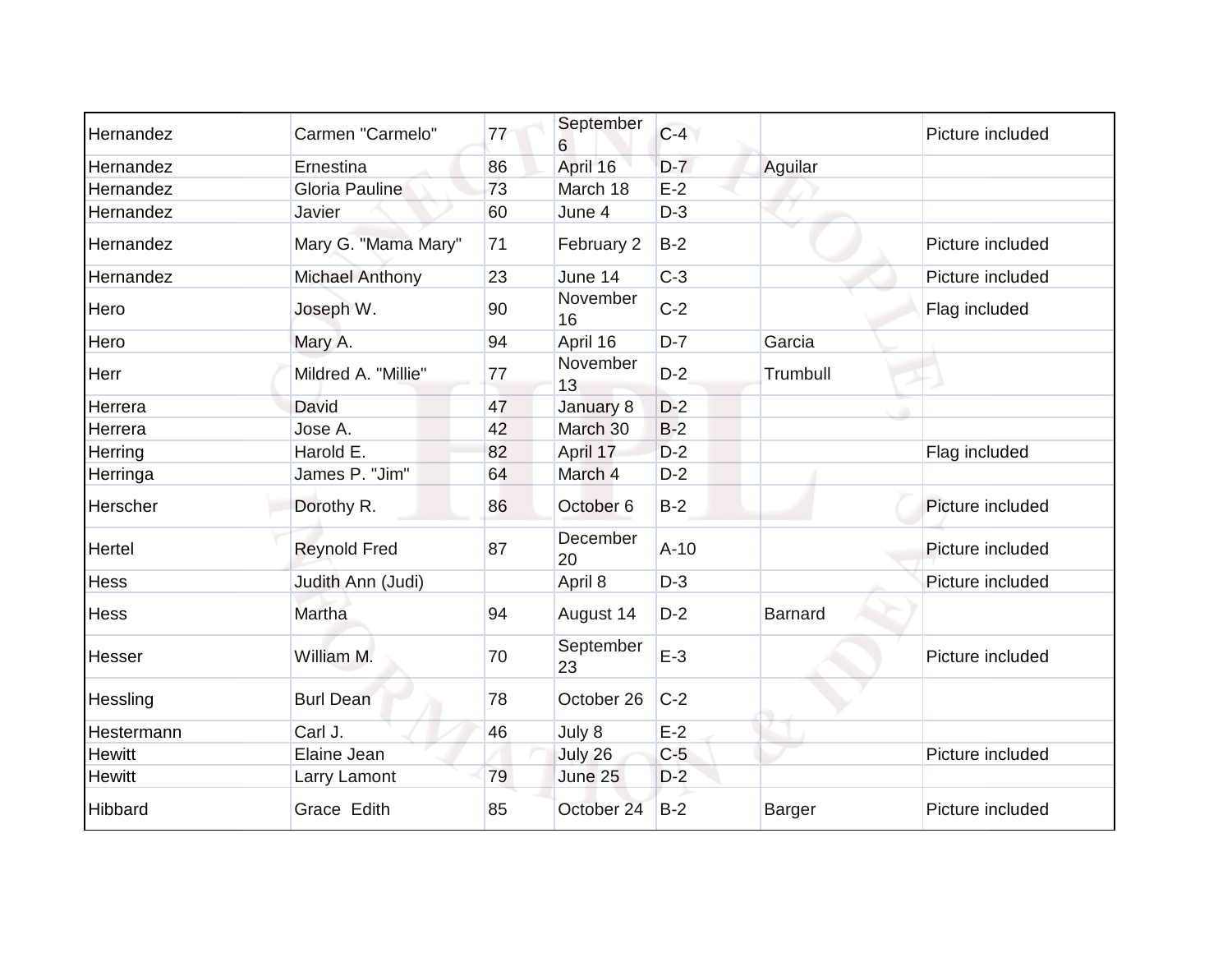| Hickey         | Rosemary            | 82 | October 30      | $D-2$  |              |                  |
|----------------|---------------------|----|-----------------|--------|--------------|------------------|
| Hickman        | Dorothy V.          | 85 | August 14       | $D-2$  | Selva        | Picture included |
| Hickman        | Phyllis L.          | 67 | February 26 D-2 |        | Pogue        |                  |
| Hidalgo        | Freddie             | 35 | October 7       | $D-2$  |              |                  |
| Hidalgo        | Jessie H.           | 90 | April 5         | $A-11$ |              |                  |
| Hielscher      | Sophie T.           | 88 | September<br>20 | $C-5$  | Laskowski    |                  |
| Higgason       | Hope R.             | 18 | December 2 D-2  |        |              |                  |
| <b>Higgins</b> | Cathey L.           | 59 | December<br>20  | $A-10$ | <b>Beam</b>  | $\cup$           |
| Higgins        | Sean Patrick        | 47 | April 5         | $A-11$ |              |                  |
| Higgins        | Thomas F.           | 82 | July 9          | $D-3$  |              | Flag included    |
| Highlan        | <b>Carl Edward</b>  | 78 | September<br>20 | $C-6$  |              |                  |
| Highland       | Mary D.             | 77 | September<br>24 | $D-3$  | Kovacek      |                  |
| Highsmith      | Shirley A.          | 87 | December 3 D-2  |        | Solsberg     |                  |
| Hilbrich       | Thomas L.           | 88 | September<br>20 | $C-6$  |              |                  |
| Hildenbrand    | Phyllis A., "Patty" | 89 | December<br>22  | $A-7$  |              |                  |
| Hill           | Anne                | 85 | April 23        | $D-3$  |              |                  |
| Hill           | Billy "Ace"         | 63 | January 28      | $E-2$  |              |                  |
| Hill           | Carrie Lee          | 75 | April 2         | $D-3$  | <b>Hines</b> | Picture included |
| Hill           | Gennice             | 67 | January 21      | $E-3$  | Pondexter    |                  |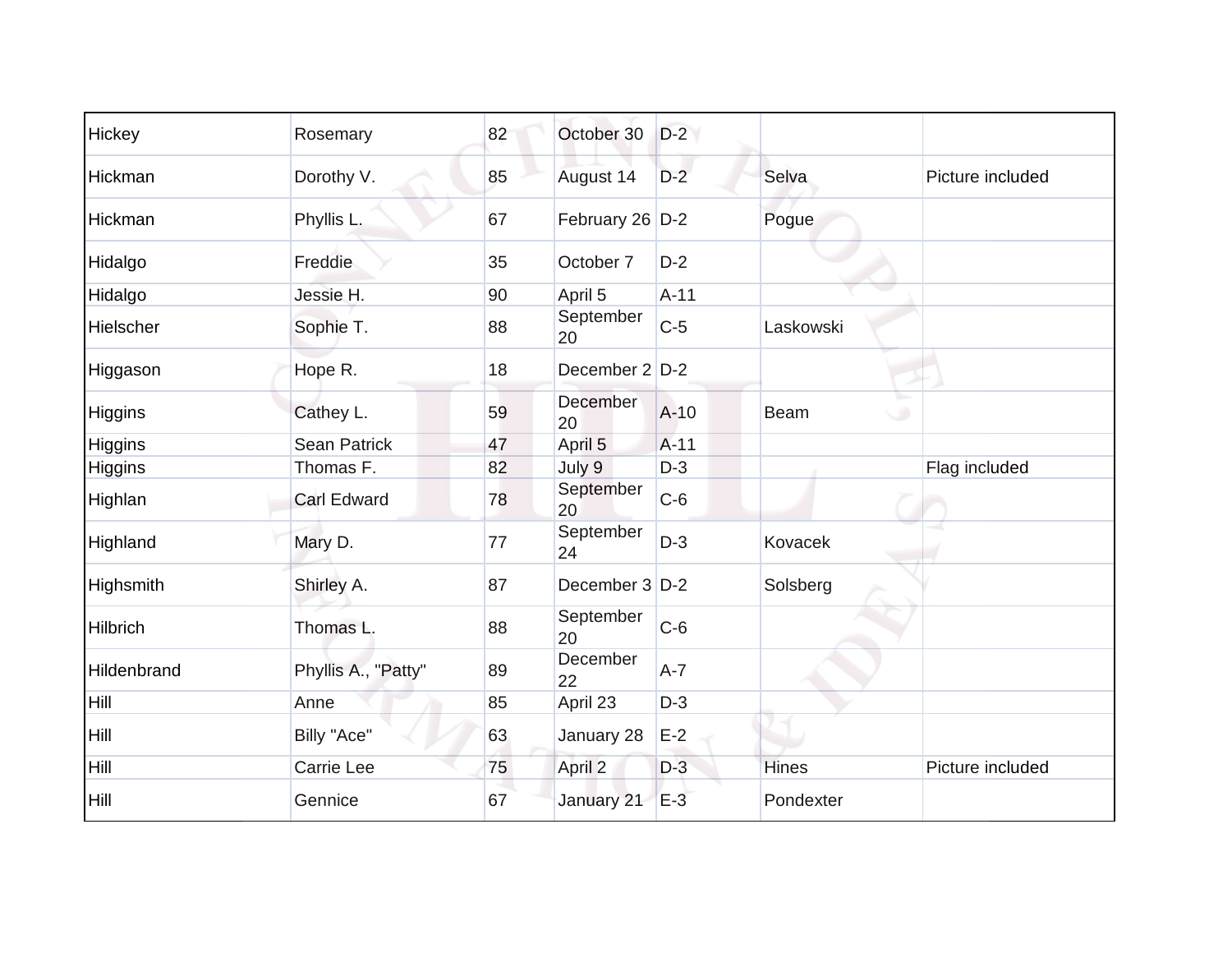| Hill             | Jans M.                | 76 | June 22         | $C-2$  |              |                  |
|------------------|------------------------|----|-----------------|--------|--------------|------------------|
| Hill             | John M.                | 78 | February 9      | $B-2$  |              |                  |
| Hill             | Mark A.                | 63 | May 4           | $B-2$  |              |                  |
| Hill             | Mary Jane              | 85 | April 15        | $D-2$  | Clarke       |                  |
| Hill             | Timothy Patrick, Sr.   | 73 | August 24       | $B-2$  |              | Flag included    |
| <b>Hillestad</b> | Oliver                 | 97 | September<br>25 | $D-2$  |              |                  |
| <b>Hinds</b>     | Paul A.                | 85 | January 24      | $D-2$  |              | Flag included    |
| Hine             | Ganna                  | 82 | August 12       | $D-2$  |              |                  |
| Hinebaugh        | Carol B.               | 80 | June 21         | $C-3$  | Bourdon      |                  |
| Hineline         | Willam A.              | 79 | January 30      | $D-2$  |              |                  |
| <b>Hines</b>     | David "Freddy"         | 84 | March 18        | $E-2$  |              | Picture included |
| <b>Hines</b>     | Norma Jean             | 74 | December<br>11  | $A-6$  | Spencer      |                  |
| Hinkel           | Marietta Alice, "Ault" | 62 | December<br>27  | $A-11$ |              |                  |
| Hinken           | Lawrence Ralph         | 70 | September<br>23 | $E-2$  |              |                  |
| Hinshaw          | Norma Jean             | 82 | January 7       | $E-2$  |              |                  |
| Hinson           | Geraldine Faye "Jerri" | 78 | August 7        | $D-2$  | Wittig       |                  |
| Hinson           | <b>Scarlet Maxine</b>  | 73 | July 8          | $E-3$  | <b>Hicks</b> |                  |
| <b>Hirchak</b>   | Robert J. "Bo"         |    | October 4       | $C-5$  |              |                  |
| <b>Hirsh</b>     | John J., Jr.           | 78 | October 10      | $B-2$  |              |                  |
| <b>Hisey</b>     | Kent L.                | 61 | <b>May 22</b>   | $D-2$  |              | Picture included |
| <b>Hitchcock</b> | Jimmie D.              | 59 | September<br>24 | $D-3$  |              |                  |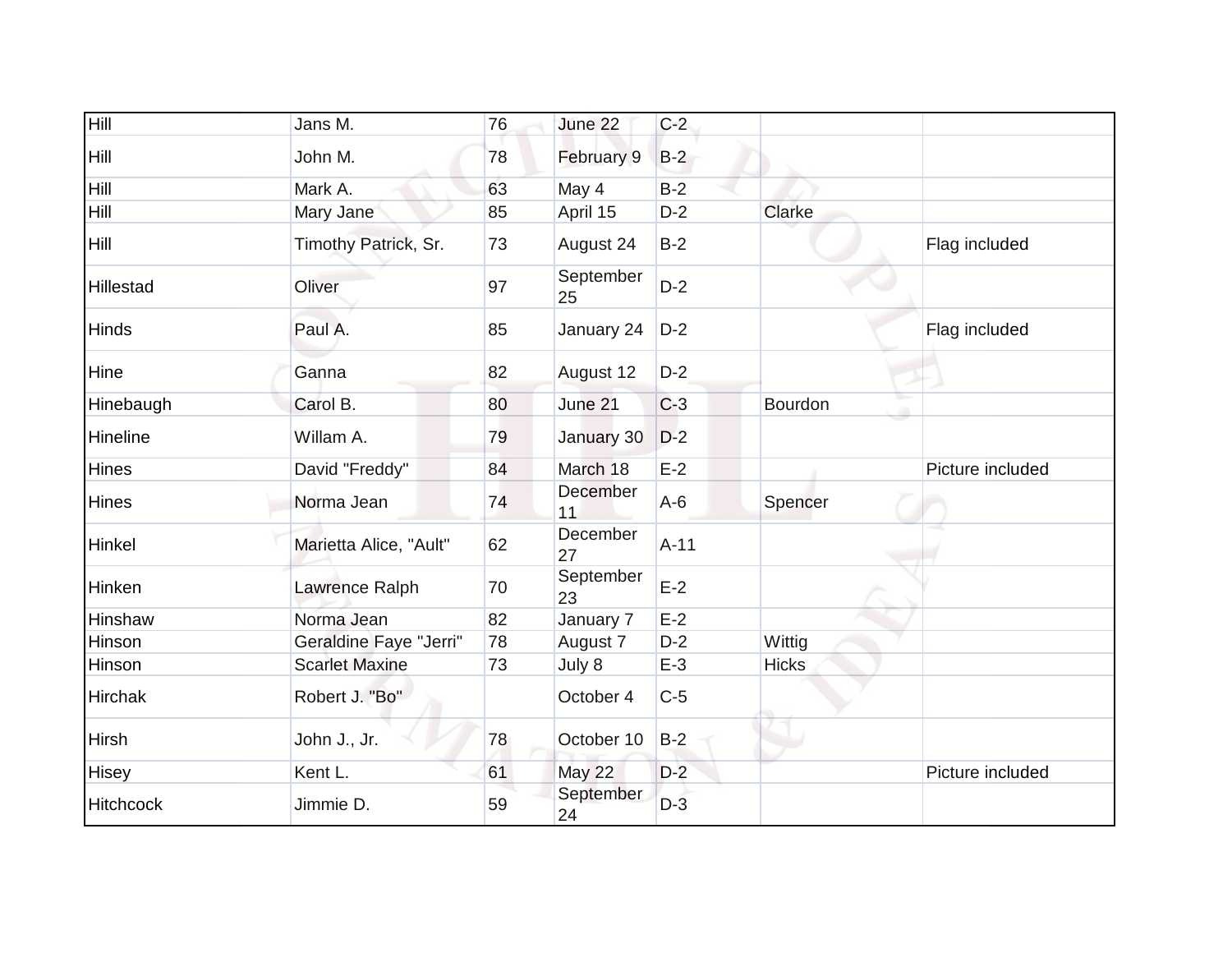| <b>Hitchcock</b> | William D.                                 | 59 | February 11 E-2 |       |             |                                                               |
|------------------|--------------------------------------------|----|-----------------|-------|-------------|---------------------------------------------------------------|
| Hlady            | Kathryn "Katica"                           | 83 | March 21        | $D-2$ | Pakaski     | Cross and picture<br>included Picture same<br>as Piznarski    |
| Hluska           | Daniel T.                                  | 59 | August 2        | $C-3$ |             |                                                               |
| Hmurovic         | Katherine J.                               | 57 | July 23         | $D-2$ | Pawenski    |                                                               |
| Hnatiuk          | Casey                                      | 66 | June 30         | $C-2$ |             |                                                               |
| <b>Hobbs</b>     | <b>James David</b>                         | 84 | August 15       | $D-2$ |             | Picture included                                              |
| Hoch             | Amy L.                                     | 86 | October 2       | $D-2$ | Leafgreen   |                                                               |
| Hochbaum         | Robert                                     | 77 | May 7           | $D-2$ |             |                                                               |
| Hochstetler      | <b>Eleanor Florence</b>                    | 81 | October 15      | $D-2$ | Mattingly   | Picture included                                              |
| Hockett          | Roy E.                                     | 86 | August 29       | $B-2$ |             | Picture included                                              |
| Hodakowski       | Bernice "Baci"                             | 95 | August 28       | $D-2$ | Szelag      |                                                               |
| Hoelting         | Kathleen                                   | 74 | March 29        | $C-8$ | Fredianelli |                                                               |
| Hoelzeman        | Nina E.                                    | 56 | July 16         | $D-2$ |             | Picture included                                              |
| Hoernig          | Dorothy M.                                 | 85 | January 21      | $E-3$ | Kromer      |                                                               |
| Hoernig          | Martin J. "The Bee Man" 88                 |    | June 1          | $C-2$ |             | Flag included                                                 |
| <b>Hoess</b>     | Patricia Jane (Sister<br>Joseph Mary, CSC) | 85 | July 30         | $D-3$ |             | Full name Sister<br>Joseph Mary, CSC<br>(Patricia Jane Hoess) |
| Hoffer           | <b>Arthur Walter</b>                       |    | May 22          | $D-3$ |             | Flag included                                                 |
| Hoffman          | Harold "Harry"                             | 65 | April 23        | $D-2$ |             |                                                               |
| Hoffman          | Jennifer Lynn "Jen"                        | 34 | May 1           | $E-2$ |             |                                                               |
| Hoffman          | Jessie Arlowene                            | 92 | April 21        | $C-2$ |             |                                                               |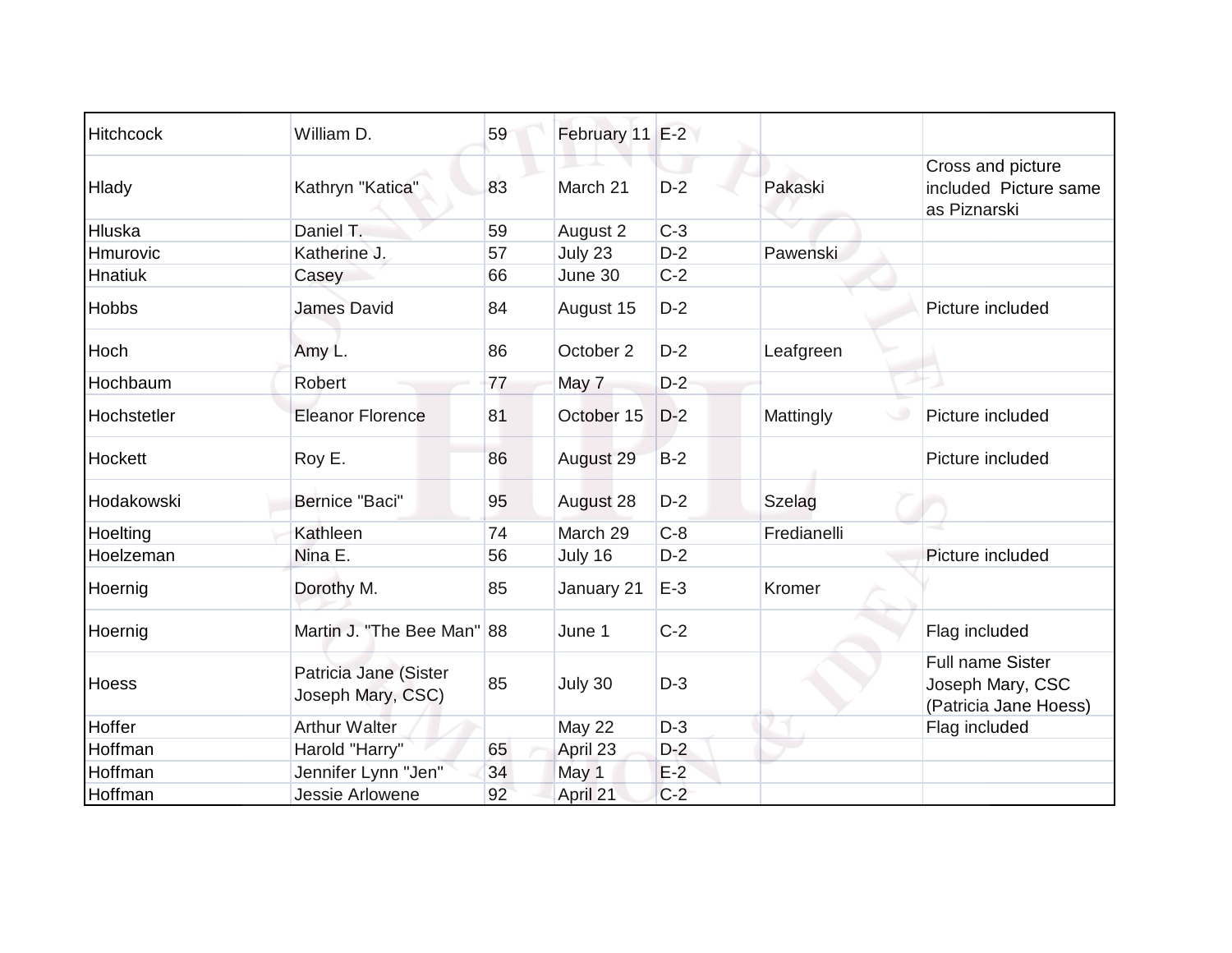| Hoffman       | Lawrence W.             | 85  | December 6 C-4 |        |                 |                  |
|---------------|-------------------------|-----|----------------|--------|-----------------|------------------|
| Hogan         | Ellen                   | 87  | July 11        | $D-2$  | <b>Upchurch</b> |                  |
| Hoge          | Kevin E.                | 63  | December<br>20 | $A-10$ |                 |                  |
| Hogueisson    | Harold M. "Bud"         | 89  | February 3     | $C-2$  |                 | Flag included    |
| Hohos         | Paul                    | 92  | August 21      | $D-2$  |                 |                  |
| Hojnicki      | <b>Charlotte Sylvia</b> | 93  | May 6          | $D-2$  | Wojciechowski   | Picture included |
| Holbrook      | Geraldine               | 72  | April 18       | $D-2$  | <b>Mullins</b>  |                  |
| <b>Holck</b>  | Richard F. "Dick"       | 83  | March 22       | $C-6$  |                 |                  |
| Holicky       | Bernard B.              | 87  | May 17         | $C-5$  |                 | Picture included |
| Holl          | Lauren                  | 26  | July 14        | $C-2$  |                 |                  |
| Holland       | <b>Ellen Marie</b>      | 70  | May 17         | $C-5$  | Powell          |                  |
| Holland       | James E. "Jim"          |     | October 25     | $C-5$  |                 |                  |
| Hollier       | <b>Robert James</b>     | 78  | November<br>18 | $E-3$  |                 | Picture included |
| Hollinger     | Maurice C.              | 73  | May 1          | $E-2$  |                 | Picture included |
| Hollingsworth | Edith M.                | 94  | July 15        | $D-3$  |                 |                  |
| Hollingsworth | <b>Kendell Marie</b>    | 19  | August 27      | $D-4$  |                 |                  |
| <b>Hollis</b> | Barbara A.              | 68  | June 25        | $D-2$  | <b>Silvers</b>  |                  |
| Holm          | Richard A.              | 76  | November<br>18 | $E-3$  |                 | Picture included |
| Holman        | Laura C.                | 101 | June 15        | $C-2$  | <b>Dubich</b>   |                  |
| Holmberg      | Richard T.              | 77  | December 1     | $B-2$  |                 | Picture included |
| Holmes        | Bert Chiles, Jr.        | 95  | April 29       | $E-4$  |                 |                  |
| Holmes        | Johnny V.               | 80  | January 8      | $D-3$  |                 |                  |
| Holzhauer     | Vernon F.               | 95  | January 6      | $C-2$  |                 | Flag included    |
| Homans        | Richard A.              | 75  | August 4       | $C-2$  |                 | Flag included    |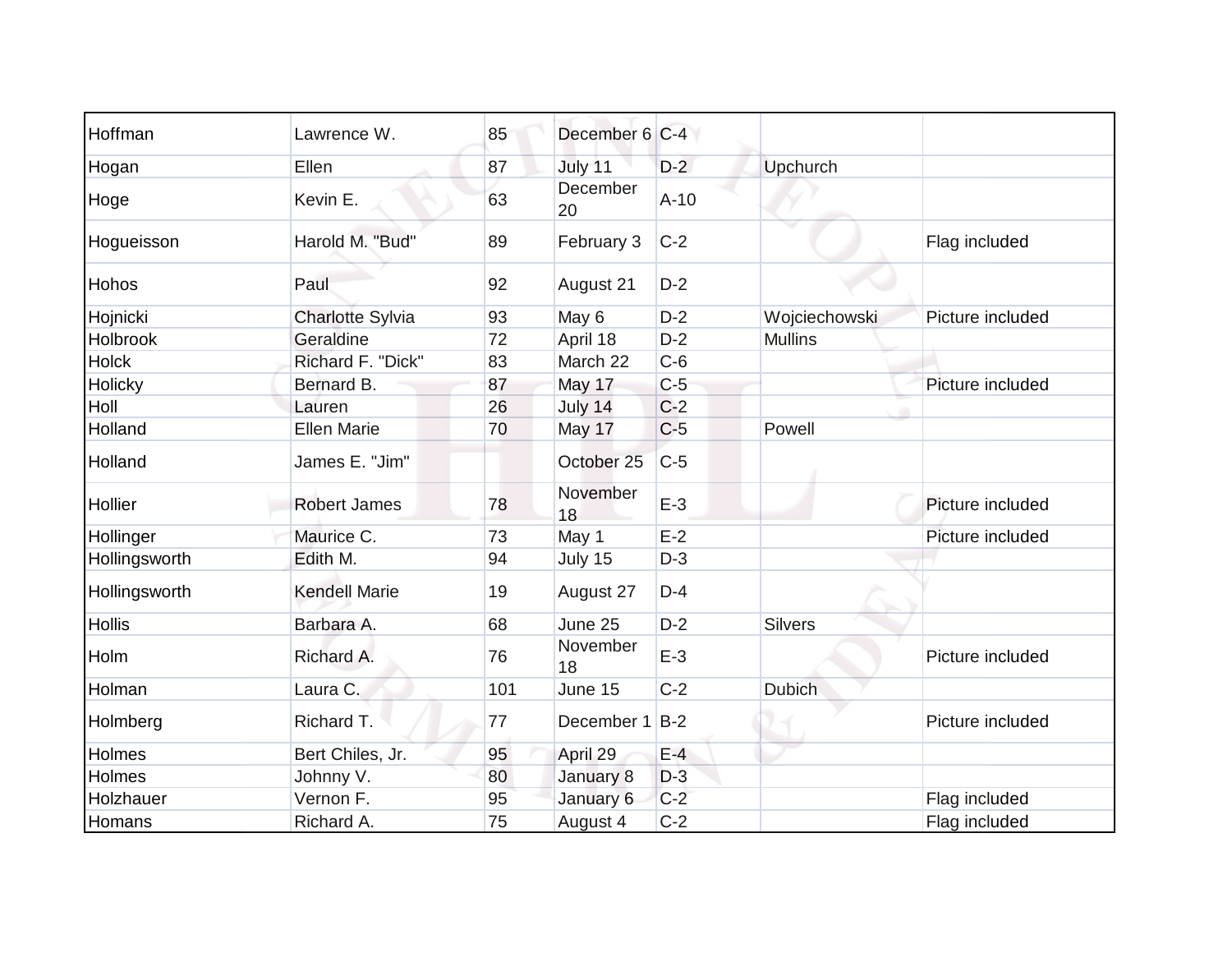| Homeier        | <b>Patrick</b>       | 49 | March 21        | $D-2$  |         |                  |
|----------------|----------------------|----|-----------------|--------|---------|------------------|
| Homer          | George H., Jr.       | 57 | July 13         | $C-2$  |         |                  |
| Homner         | Lorraine A.          | 88 | March 25        | $D-2$  | Verrill | Picture included |
| Hood           | Ferne I.             | 94 | October 13      | $C-2$  | Walker  |                  |
| Hoogland       | Thomas J.            |    | October 22      | $D-3$  |         | Picture included |
| Hooper         | Robert D., Jr.       | 71 | April 9         | $D-2$  |         |                  |
| Hooper         | Virginia M.          | 71 | June 23         | $C-2$  | Ryant   |                  |
| Hoover         | Darrel, Sr.          | 83 | February 23 B-2 |        |         |                  |
| Hoover         | Jess C.              | 42 | July 30         | $D-2$  |         | Picture included |
| Hopkins        | Perry Alan           | 87 | January 4       | $C-4$  |         |                  |
| <b>Hopkins</b> | <b>Timothy Lee</b>   | 53 | April 9         | $D-3$  |         |                  |
| Hopman         | Frederick Carl, Jr.  | 78 | February 27 C-2 |        |         |                  |
| Hopper         | Dennis E.            | 40 | January 28      | $E-2$  |         |                  |
| Hopson         | Sherman Lee          | 66 | October 28      | $D-2$  |         | Flag included    |
| Horan          | Jeffery James "Jeff" | 66 | October 18      | $C-5$  |         | Picture included |
| Horan          | Karen R.             | 79 | December<br>28  | $A-11$ | Eaton   | Picture included |
| Horkovich      | George               | 92 | October 7       | $D-3$  |         | Picture included |
| Horn           | Annette M.           | 87 | June 9          | $C-2$  | Conlin  |                  |
| Horner         | Patricia Ruth        | 73 | May 20          | $D-3$  | Weiss   |                  |
| Horst          | William Peter, MD    | 66 | November 5 D-3  |        |         | Picture included |
| Horton         | Amelia               | 57 | February 11 E-2 |        |         | Picture included |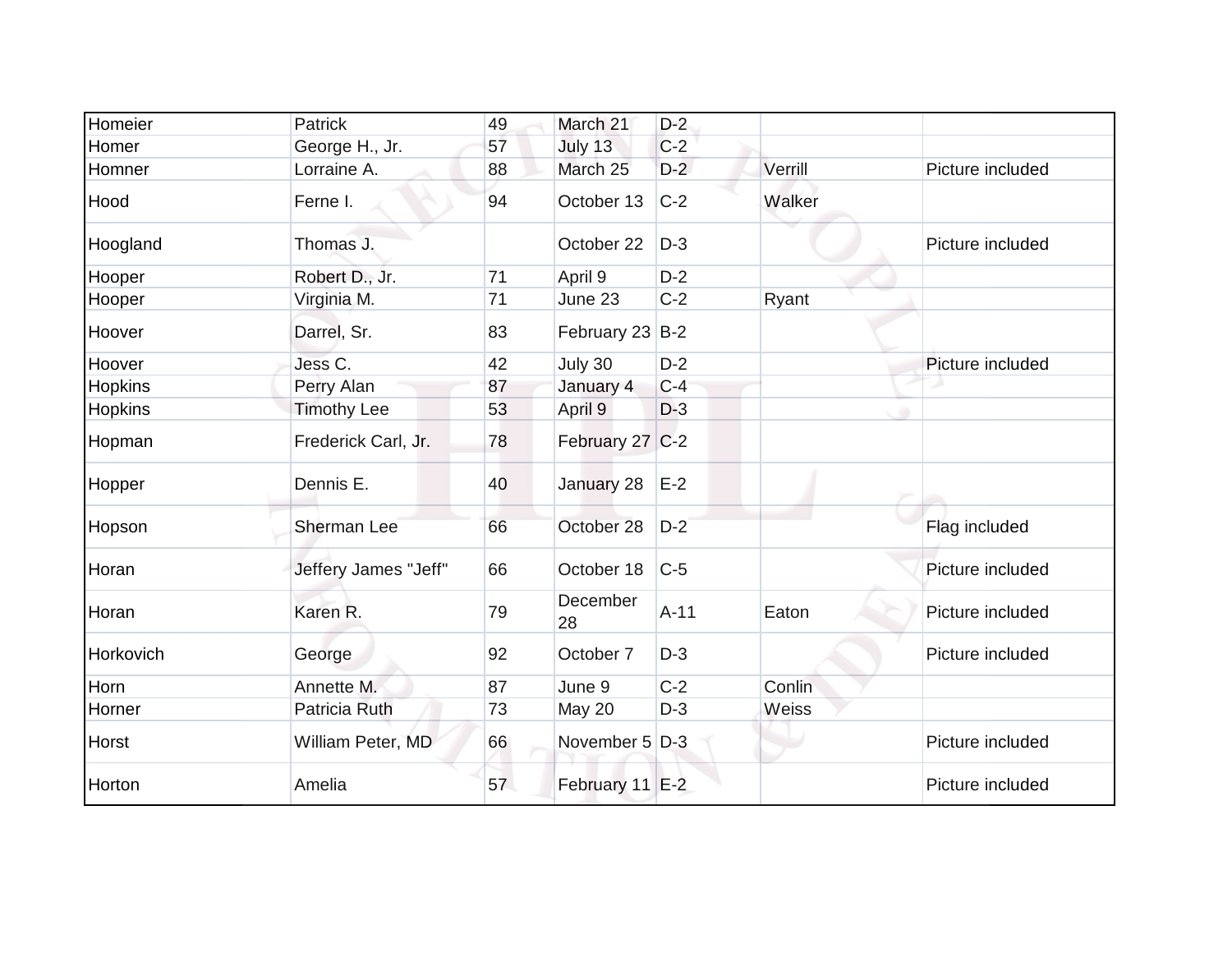| Horwath          | Jennie                | 99 | November<br>25  | $D-2$ | Esik         |                  |
|------------------|-----------------------|----|-----------------|-------|--------------|------------------|
| Horwath          | William A.            | 82 | November<br>24  | $C-3$ |              | Picture included |
| Hoshaw           | Esther M.             | 91 | December<br>31  | $A-8$ | Dewes        |                  |
| Hosier           | <b>Betty Virginia</b> | 89 | August 16       | $C-3$ | Jungjohan    |                  |
| Hotaling         | Genevieve M.          | 94 | April 10        | $D-2$ | <b>Bandi</b> | Flag included    |
| House-Vonrambert | Margaret              | 85 | November 5 D-2  |       |              | Picture included |
| Housley          | <b>James Martin</b>   | 68 | May 27          | $D-2$ |              |                  |
| Houston          | Johnny C.             | 72 | <b>May 15</b>   | $D-2$ |              |                  |
| Hovanec          | Florence E.           | 96 | August 20       | $D-2$ | Hruskovich   | Picture included |
| Hovanec          | Michael T., Jr.       | 90 | January 18      | $C-3$ |              |                  |
| Hove             | Paul H.               | 76 | March 6         | $E-2$ |              |                  |
| Howard           | <b>Ashley Marie</b>   | 19 | February 1      | $C-3$ |              |                  |
| Howard           | Rev. Jerry E.         | 71 | April 29        | $E-2$ |              |                  |
| Howard           | Richard               | 80 | March 4         | $D-2$ |              |                  |
| Howell           | Robert E. "Bob"       | 77 | January 18      | $C-4$ |              |                  |
| Howey            | Julie E.              | 55 | August 10       | $C-2$ | Landgrebe    |                  |
| Hrabota          | Jeanette              | 90 | June 22         | $C-2$ | Siwietz      |                  |
| Hrascinski       | Deborah               | 61 | February 18 E-2 |       | Siegele      |                  |
| Hreha            | Michael J.            | 84 | March 9         | $B-2$ |              | Flag included    |
| Hrezo            | Mary Virginia "Jenny" | 86 | April 7         | $C-2$ |              |                  |
| <b>Hric</b>      | Kevin A.              | 50 | September<br>30 | $D-3$ |              |                  |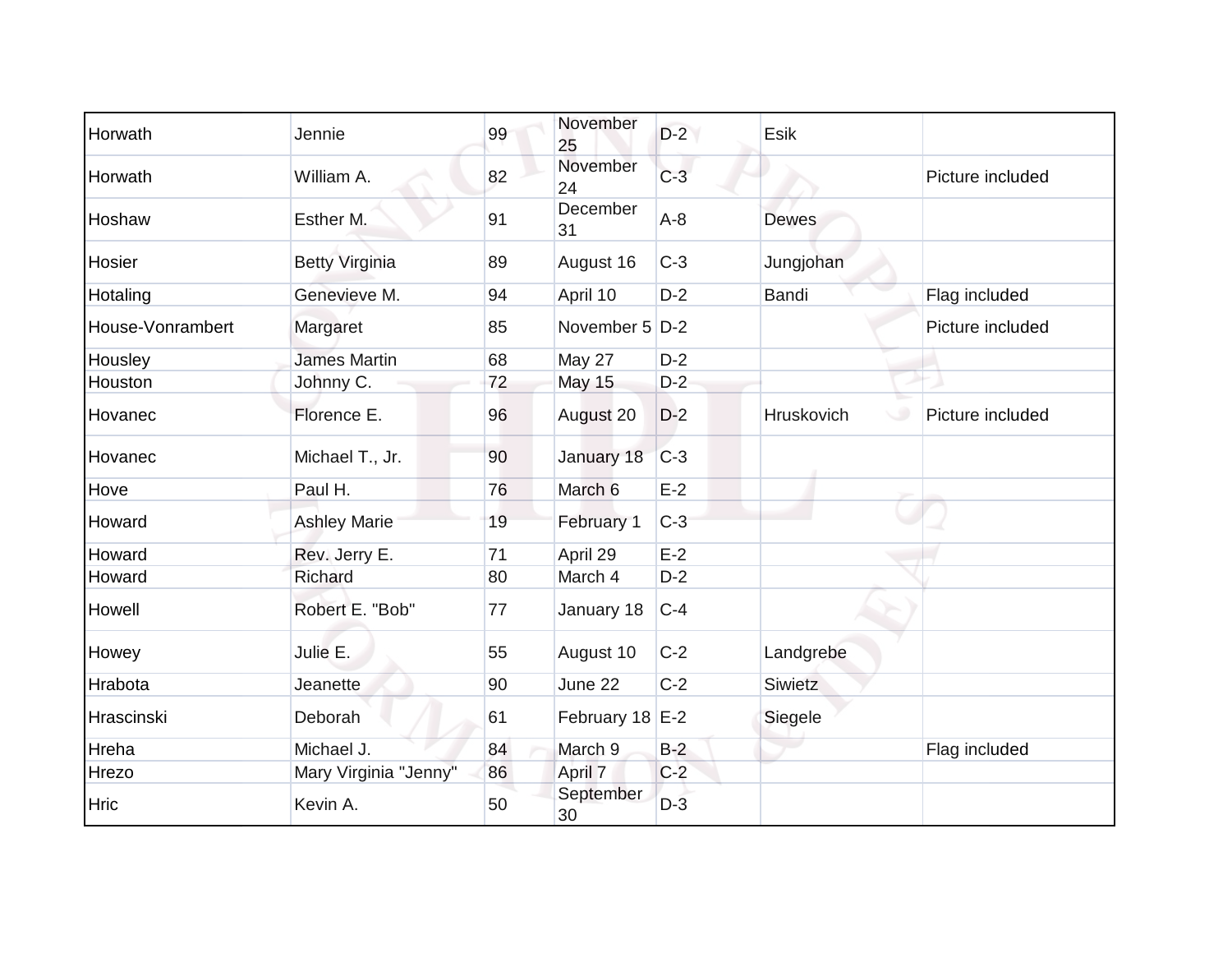| Huang            | Paul C.                | 89 | July 8          | $E-3$  |           |                                                    |
|------------------|------------------------|----|-----------------|--------|-----------|----------------------------------------------------|
| Huber-Tiefenbach | Marjorie Lee           | 77 | November<br>22  | $C-3$  |           |                                                    |
| Huckaby          | <b>Brett Matthew</b>   | 47 | October 8       | $D-2$  |           |                                                    |
| Hucker           | Wilbur K., Jr.         | 83 | September<br>22 | $C-3$  |           |                                                    |
| Hudson           | Betty (Elizabeth Mary) | 88 | June 5          | $E-2$  |           | Picture included                                   |
| <b>Huff</b>      | Charles A. "Chuck"     | 86 | July 26         | $C-5$  |           |                                                    |
| Huffer           | Claude, Jr.            | 84 | April 17        | $D-2$  |           |                                                    |
| Huffman          | Georgia S.             | 56 | August 5        | $D-3$  | Spaliaras | Cross included                                     |
| Hufford          | <b>Bernadette</b>      |    | September<br>30 | $D-3$  | Darmody   |                                                    |
| Hughes           | Brian R.               | 45 | August 22       | $B-3$  |           |                                                    |
| Hughes           | Edna M.                | 76 | December<br>28  | $A-10$ | Alvey     | <b>Picture and Eastern</b><br>Star emblem included |
| Hughes           | Elmer, Sr., "Doug"     | 64 | June 17         | $D-2$  |           |                                                    |
| Hughes           | Marilynn G.            | 78 | June 21         | $C-3$  | Schwieman |                                                    |
| Hughes           | <b>Tricia Marie</b>    | 46 | March 16        | $B-2$  | Demumburn |                                                    |
| Hughes           | Willa Belle            | 90 | May 22          | $D-3$  | Lackey    | Picture included                                   |
| Huizar           | Nadia Nevaeh           | 5  | May 12          | $C-3$  |           |                                                    |
| Hulsey           | Charles B.             | 78 | January 2       | $D-2$  |           |                                                    |
| Hume             | Rex D.                 |    | May 3           | $C-5$  |           | Picture included                                   |
| Huneryager       | Robert "Bob"           | 86 | July 10         | $D-2$  |           |                                                    |
| Hunsley          | Ovid                   | 82 | May 7           | $D-2$  |           |                                                    |
| Hunter           | Kenneth E.             | 53 | August 10       | $C-2$  |           | Picture included                                   |
| Hunter           | Martha J.              | 72 | August 9        | $C-4$  |           |                                                    |
| Hunz             | Dianne P.              | 75 | May 27          | $D-2$  |           |                                                    |
| Huppenthal       | John W., Sr. "Huppie"  | 78 | March 28        | $D-2$  |           |                                                    |
| Hurd             | Bernice Ruth "Punkie"  | 60 | October 11      | $C-6$  | Shelton   |                                                    |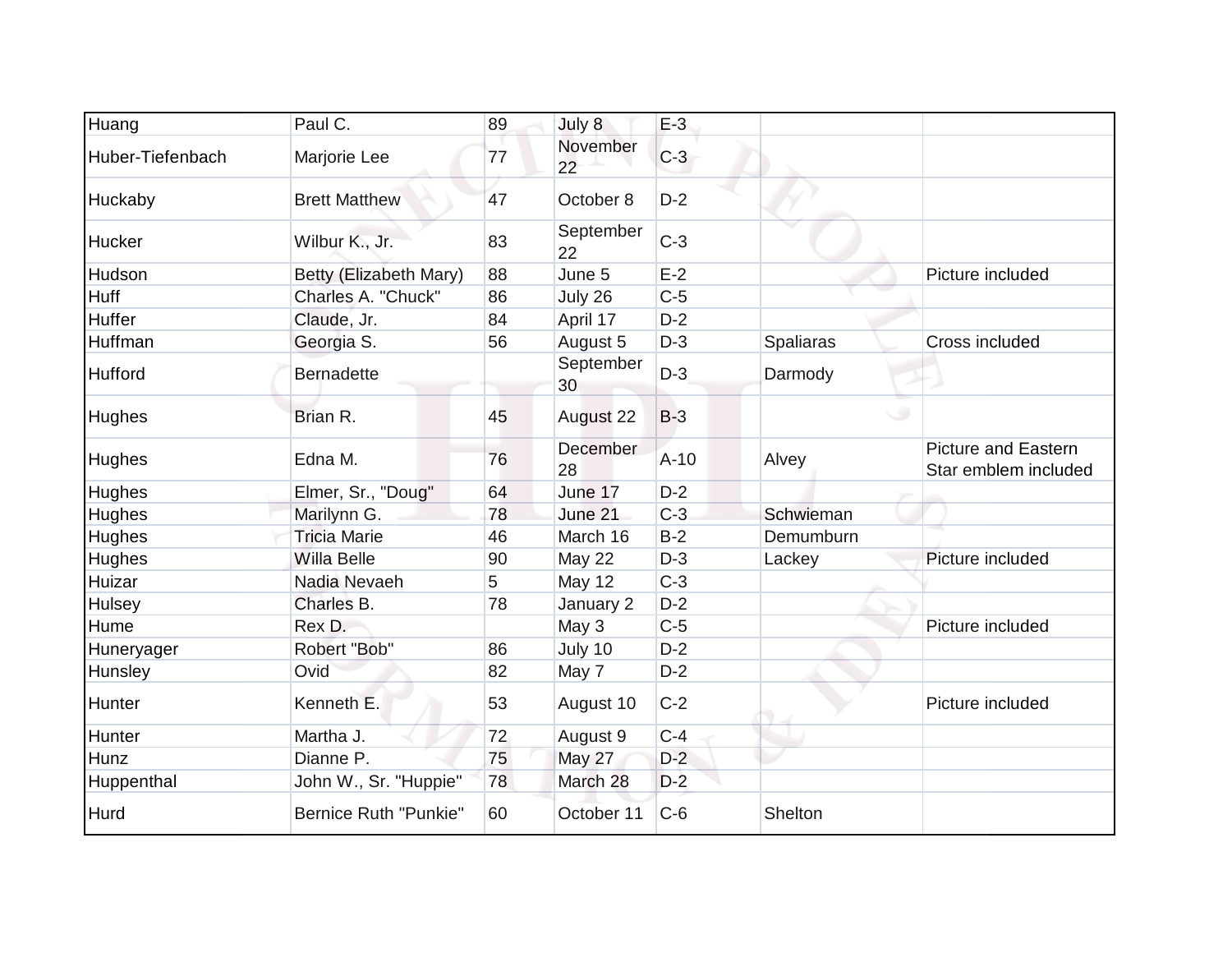| Hurd         | Joan Marie                         | 64 | October 31        | $B-2$ | <b>Borucki</b> |                                               |
|--------------|------------------------------------|----|-------------------|-------|----------------|-----------------------------------------------|
| Hurley       | William "Bill" "Papa"              | 67 | June 27           | $D-2$ |                | Picture included                              |
| <b>Hurst</b> | Alan J.                            | 71 | November $4 C-3 $ |       |                |                                               |
| <b>Hurst</b> | Alfred V.                          | 84 | January 28        | $E-2$ |                | Flag, Masonic emblem,<br>and picture included |
| <b>Hurt</b>  | <b>Carol Ann</b>                   | 65 | June 25           | $D-2$ |                | Picture included                              |
| Hurtig       | Kurt J.                            | 54 | January 11        | $C-3$ |                | Picture included                              |
| Huseman      | Patsy A.                           | 72 | January 8         | $D-3$ | <b>Barker</b>  |                                               |
| Huseman      | <b>Richard Arthur</b>              | 51 | June 20           | $D-2$ |                |                                               |
| <b>Husk</b>  | Esperanza G. "Hope"                | 95 | July 30           | $D-2$ | Garnica        |                                               |
| Hussong      | Dolores M.                         | 87 | January 4         | $C-4$ | <b>Mappes</b>  |                                               |
| Hutchison    | Zachary Brian                      | 20 | May 19            | $C-2$ |                |                                               |
| Hyatte       | Donald                             | 71 | October 19        | $C-2$ |                |                                               |
| Hyde         | Norma J.                           | 87 | November 3 B-2    |       | Lukmann        |                                               |
| Hynd         | Donald L.                          | 91 | April 2           | $D-3$ |                |                                               |
| <b>Hynes</b> | Patrick F.                         | 73 | October 11        | $C-6$ |                |                                               |
| latarola     | Nancy Lucretia                     | 56 | May 1             | $E-3$ | Sear           | Picture included                              |
| Ibarra       | Lorenza Eva                        | 84 | July 13           | $C-2$ |                |                                               |
| Idu          | Cornell                            | 92 | March 26          | $C-3$ |                |                                               |
| lemmolo      | Paul Christopher                   | 58 | October 29        | $D-2$ |                | Picture included                              |
| Ifyu         | Ellen Fay                          | 92 | February 20 C-2   |       | Tolbert        | Picture included                              |
| Igboegwu     | Dr. Ejike Charles "Dr.<br>Charles" | 67 | August 20         | $D-3$ |                | Picture included                              |
| llant        | Kurtis A. "Kurt"                   | 34 | <b>May 29</b>     | $D-2$ |                |                                               |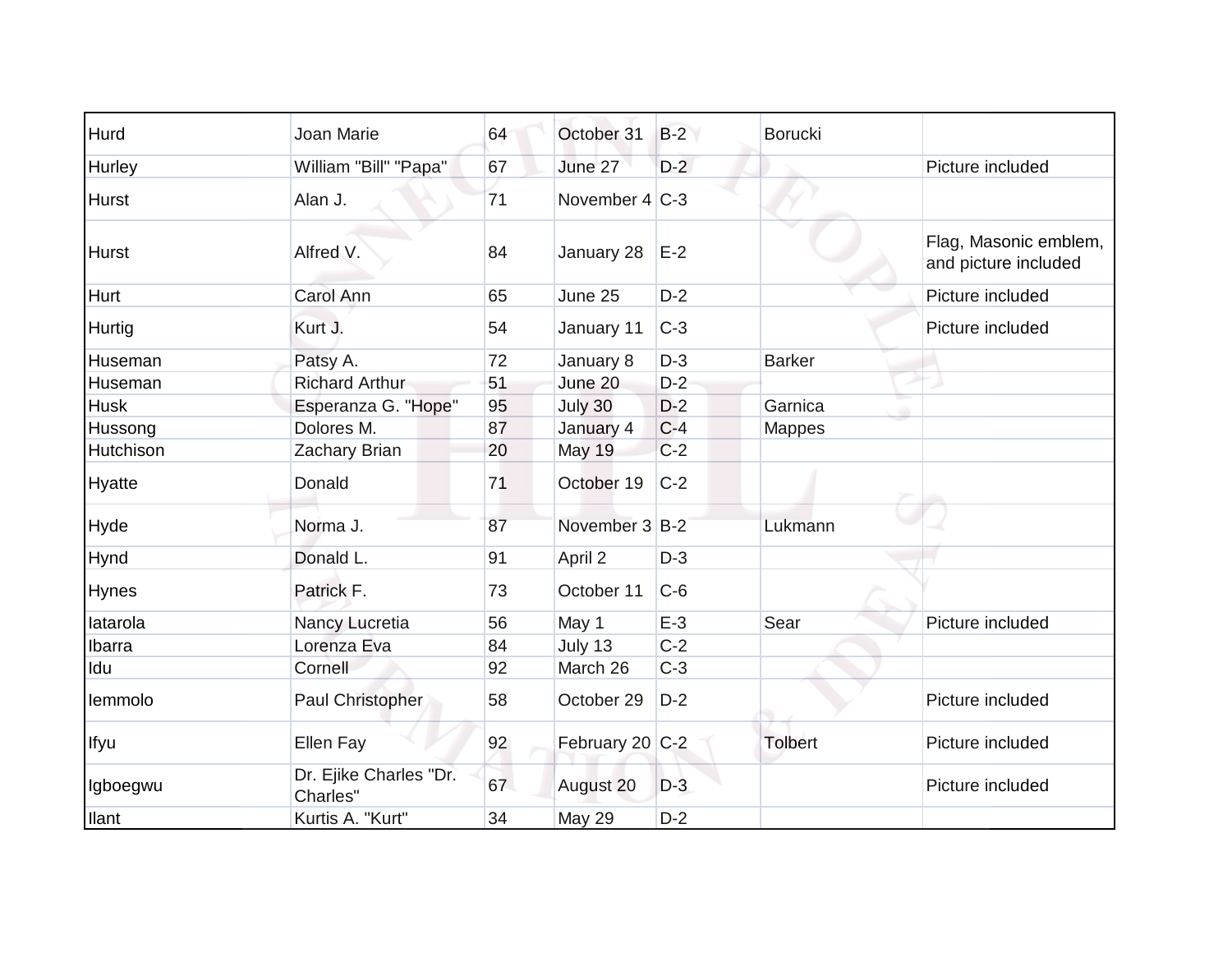| Ilievski       | Tome                 | 71 | September          | $D-2$  |            | Cross included               |
|----------------|----------------------|----|--------------------|--------|------------|------------------------------|
|                |                      |    | $\overline{4}$     | $D-2$  |            |                              |
| Illyes         | <b>Bryn Arthur</b>   | 48 | March 25           |        |            |                              |
| Imeson         | Gail                 | 60 | October 20         | $B-3$  | Swisher    | Picture included             |
| Ince           | Norma                | 74 | February 7         | $D-2$  | Wonnacott  |                              |
| Ingram         | Daniel E.            | 41 | August 17          | $B-2$  |            |                              |
| Ingram         | <b>Duane Wirth</b>   | 84 | June 2             | $C-2$  |            |                              |
| Irelan         | Betty J.             | 74 | March <sub>5</sub> | $D-2$  | Poisel     | Picture included             |
| Irish          | <b>Marie Francis</b> | 91 | October 7          | $D-3$  | Hale       |                              |
| Irizarry       | Gilberto, Jr.        | 57 | March 18           | $E-2$  |            |                              |
| Irving         | James                | 96 | April 18           | $D-2$  |            |                              |
| Isenberg       | Mark                 | 53 | October 14         | $D-3$  |            |                              |
| <b>Ispas</b>   | <b>Nick</b>          | 93 | June 7             | $C-4$  |            |                              |
| Ivancevich     | Helen                | 80 | May 21             | $D-7$  | Gibbs      |                              |
| <b>Ivey</b>    | Donna                | 59 | December<br>13     | $A-10$ | Jones      |                              |
| <b>Ivey</b>    | Phillip A.           | 65 | June 18            | $D-2$  |            |                              |
| <b>Ivezic</b>  | Ashley E.            | 20 | June 12            | $D-2$  |            |                              |
| <b>Iwinski</b> | Karen H.             | 74 | August 9           | $C-3$  |            |                              |
| Izynski        | Joseph R.            | 66 | March 16           | $B-2$  |            | Picture included             |
| Izzi           | <b>Ilona Marie</b>   | 66 | October 21         | $D-3$  | Jankiewicz |                              |
| Jabaay         | Laura Ann            | 88 | November<br>27     | $D-2$  | Vanderaa   | Notice of funeral<br>service |
| Jabaay         | Mervin R.            | 71 | June 26            | $D-2$  |            |                              |
| Jablonski      | Rita A.              | 89 | August 28          | $D-2$  | Wolf       |                              |
| Jachim         | William S.           | 63 | May 17             | $C-5$  |            |                              |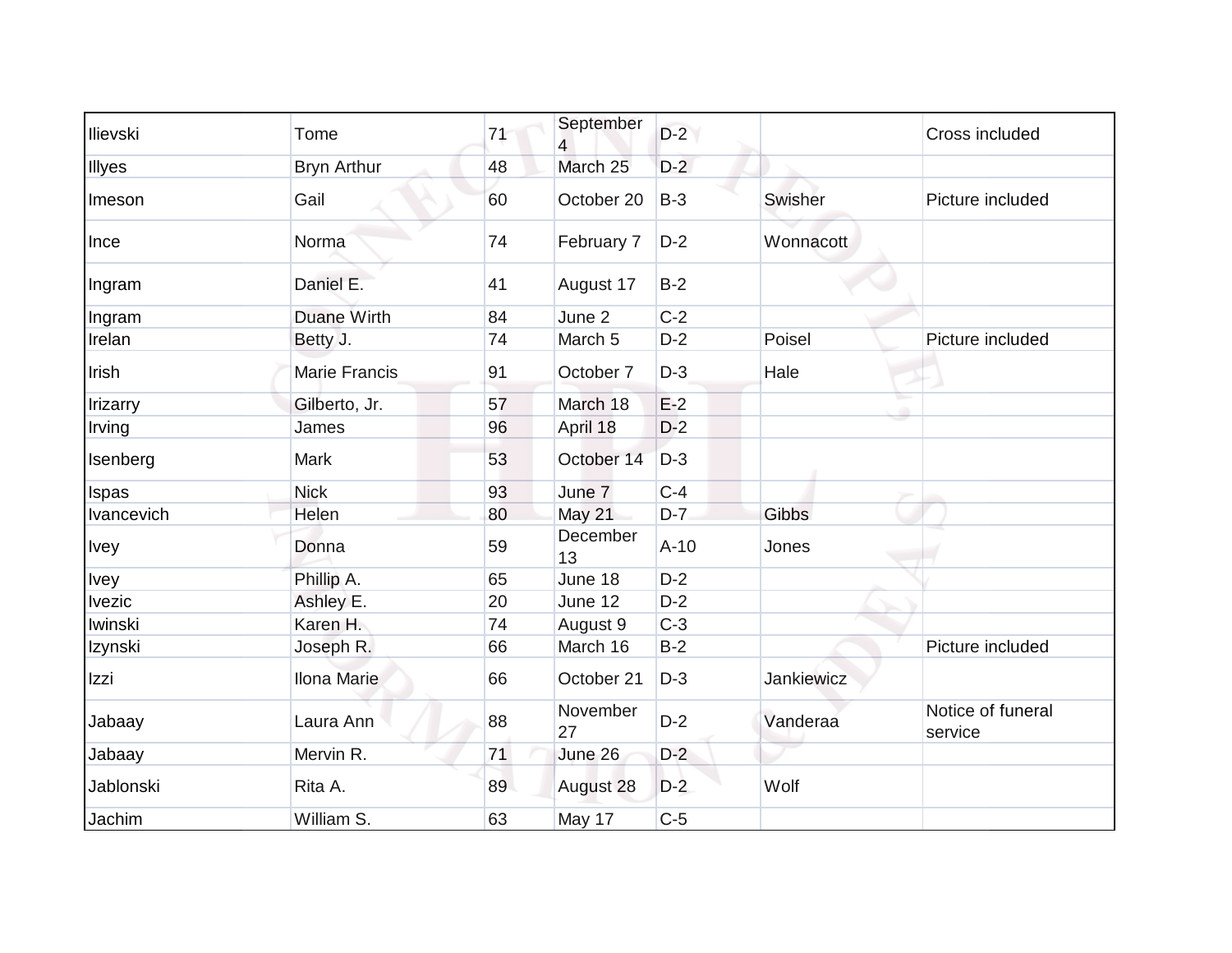| <b>Jackowski</b>  | James Henry           | 76 | May 20          | $D-3$   |                 |                                     |
|-------------------|-----------------------|----|-----------------|---------|-----------------|-------------------------------------|
| Jackson           | Alan D. "Tooker"      | 76 | <b>May 20</b>   | $D-4$   |                 |                                     |
| Jackson           | Dorothy Mae           | 68 | April 1         | $D-2$   | Coy             |                                     |
| Jackson           | Grace LaMae           | 87 | April 23        | $D-3$   | Olson-Lindstedt | Picture included                    |
| Jackson           | James C., Sr. "C"     | 69 | September<br>22 | $C-3$   |                 |                                     |
| Jackson           | Patricia A.           | 75 | August 31       | $B-2$   |                 |                                     |
| Jackson           | Spc. Steven Dean      | 22 | December 9 A-11 |         |                 | Flag included                       |
| <b>Jacobs</b>     | David R.              | 64 | September<br>22 | $C-3$   |                 |                                     |
| Jacobs            | Dorothy N. "Granny"   | 81 | March 2         | $B-2$   |                 | Picture included                    |
| Jacobs            | M.Paul                | 93 | April 13        | $C-2$   |                 | Flag included                       |
| <b>Jacobs</b>     | Patricia              | 90 | December 2 D-3  |         | Babbington      |                                     |
| Jacobsen          | James P.              | 67 | January 18      | $ C-4 $ |                 | Picture included                    |
| Jacobsma          | Charles L.            | 57 | February 12 C-2 |         |                 | Fireman emblem and<br>flag included |
| Jacobson          | Betty Jo              | 83 | February 13 C-3 |         |                 |                                     |
| Jacobson          | <b>Eileen Mary</b>    | 63 | March 6         | $E-2$   | Moffatt         |                                     |
| Jacobson          | Pamela R.             | 65 | December<br>30  | $A-8$   | Swanson         |                                     |
| Jakov             | Dolores L.            | 84 | March 17        | $C-2$   | <b>Bakun</b>    |                                     |
| <b>Jakubowicz</b> | James "Jake"          | 63 | April 19        | $C-5$   |                 | Flag included                       |
| <b>Jakutowicz</b> | <b>Bernice Dluzak</b> | 93 | February 17 C-2 |         | Ordon           |                                     |
| Jalk              | William "Dan"         | 54 | August 9        | $C-3$   |                 |                                     |
| James             | A. Douglas "Coach"    | 71 | April 15        | $D-2$   |                 |                                     |
| James             | Mary L.               | 65 | January 24      | $D-2$   |                 | Picture included                    |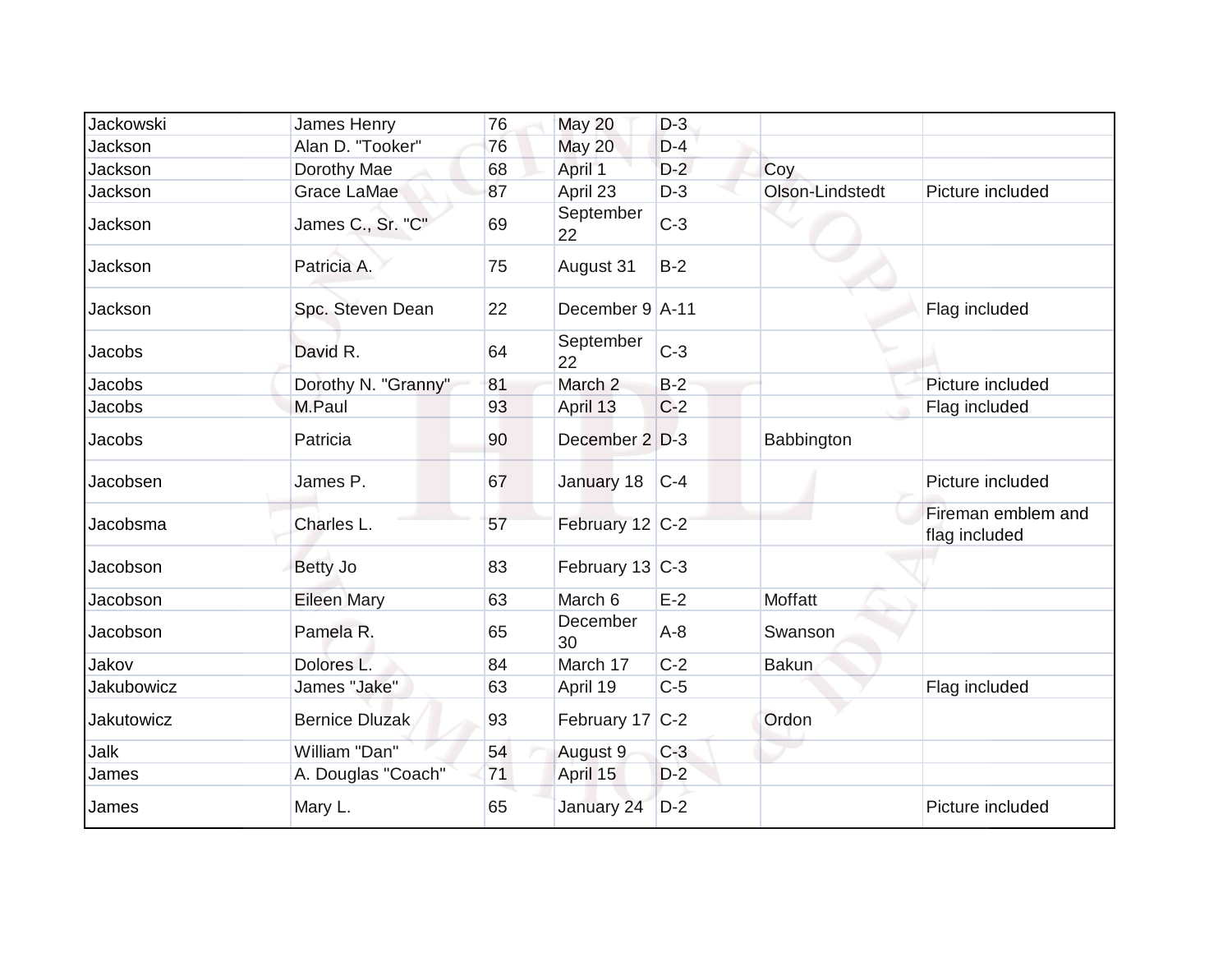| Jamka     | David W.             | 52 | November<br>14  | $A-11$ |                 |                  |
|-----------|----------------------|----|-----------------|--------|-----------------|------------------|
| Jamriska  | Ethel L.             | 92 | June 12         | $D-2$  | Hall            | Picture included |
| Jamroz    | Judith A.            | 68 | September<br>16 | $D-3$  | Floyd           |                  |
| Janczak   | Sophie V.            | 93 | May 27          | $D-2$  |                 |                  |
| Janda     | Jim P.               | 80 | December<br>21  | $A-8$  |                 |                  |
| Jandura   | Stephen M. "Yanks"   | 87 | August 2        | $C-4$  |                 | Flag included    |
| Janiczek  | <b>Audrey Lemick</b> | 93 | February 8      | $C-3$  | Moritz          |                  |
| Janiec    | Tadeusz "Ted"        | 89 | November 5 D-3  |        |                 |                  |
| Janik     | Mark C.              | 73 | January 25      | $C-3$  |                 | Flag included    |
| Janovsky  | Donald L.            | 62 | April 18        | $D-2$  |                 |                  |
| Jansen    | Eunice M.            | 84 | April 22        | $D-2$  | <b>Brayshaw</b> |                  |
| Jansma    | Jessie               | 80 | January 11      | $C-3$  |                 |                  |
| Jansma    | Richard E.           | 93 | February 16 B-2 |        |                 |                  |
| Jarczyk   | John M.              | 51 | May 17          | $C-6$  |                 | Picture included |
| Jargiello | Joseph               | 76 | August 11       | $C-2$  |                 |                  |
| Jarnecke  | Mary A.              | 67 | July 25         | $D-2$  | Schaub          |                  |
| Jarosz    | Edward               | 85 | August 27       | $D-4$  |                 | Flag included    |
| Jarvis    | George               | 84 | August 21       | $D-2$  |                 |                  |
| Jaskolski | Annette J.           | 71 | August 13       | $D-3$  |                 |                  |
| Jasnic    | Ljubica              | 91 | April 6         | $C-2$  |                 | Cross included   |
| Jastrzab  | Walter J.            | 89 | April 5         | $A-12$ |                 | Flag included    |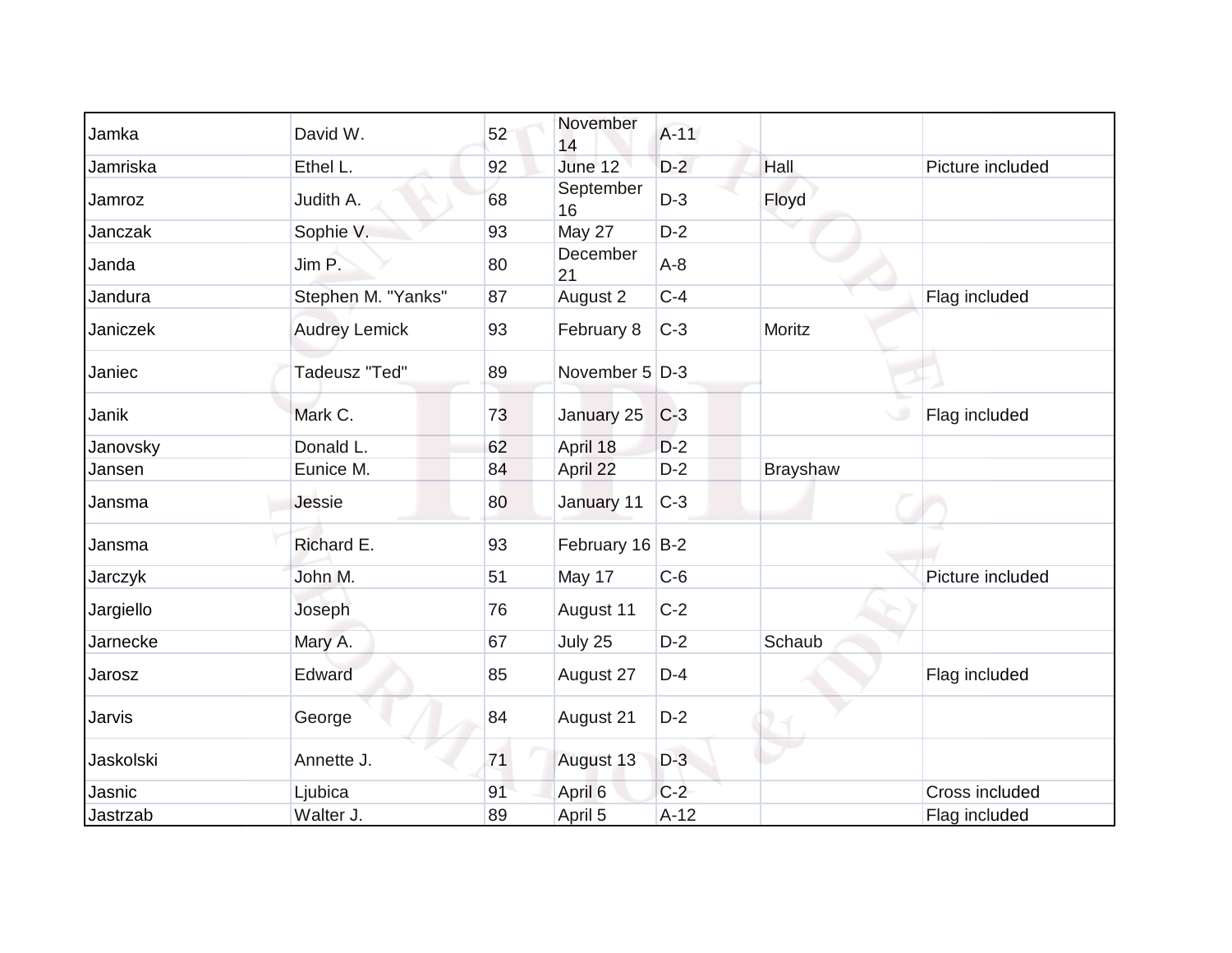| Jay               | Mary                                   | 61     | April 1          | $D-2$  | Moberly    |                  |
|-------------------|----------------------------------------|--------|------------------|--------|------------|------------------|
| Jay               | Richard                                | 62     | December<br>28   | $A-11$ |            |                  |
| Jefferson         | Naomi Jean                             | 81     | March 17         | $C-2$  | Pritchett  | Picture included |
| Jefferson         | Ronald D. "R.J."                       | 66     | February 12 C-3  |        |            |                  |
| Jefferson         | <b>Ronald William</b>                  | 74     | June 30          | $C-2$  |            |                  |
| Jefferson         | Sara Patricia "Pat"                    | 70     | November<br>12   | $D-3$  |            |                  |
| <b>Jeffords</b>   | Donald Wayne                           | 55     | November $6$ D-2 |        |            |                  |
| Jendraszkiewicz   | Nancy Anne                             | 53     | May 21           | $D-7$  | Knight     |                  |
| <b>Jenkins</b>    | Joseph E., Jr.                         | 68     | February 15 C-3  |        |            |                  |
| Jenkins           | Vanessa                                | 59     | September<br>6   | $C-4$  | Taylor     | Picture included |
| Jensen            | Joan F. "Joanie"                       | 83     | April 15         | $D-2$  | Egon       |                  |
| Jergens           | Mary Louise                            | 88     | August 2         | $C-3$  | Liesenfelt |                  |
| Jernberg          | Charles E.                             | 55     | September<br>11  | $D-2$  |            |                  |
| Jernigan          | <b>Kason Kane</b>                      | 2 mos. | November<br>25   | $D-2$  |            |                  |
| Jerome            | <b>Sharon Pearl</b>                    | 71     | March 15         | $C-5$  |            |                  |
| <b>Jesselskis</b> | Thomas                                 | 44     | March 20         | $D-3$  |            | Picture included |
| <b>Jewett</b>     | Ronald R., Sr. "Ralph"<br>"Tiny" "Ron" | 65     | March 10         | $C-2$  |            |                  |
| Jezuit            | Walter                                 | 83     | November<br>15   | $C-5$  |            | Flag included    |
| Jimenez           | Minerva "Minnie"                       | 84     | October 6        | $B-3$  |            |                  |
| Jipping           | Laura Lee                              | 54     | January 19       | $B-2$  |            |                  |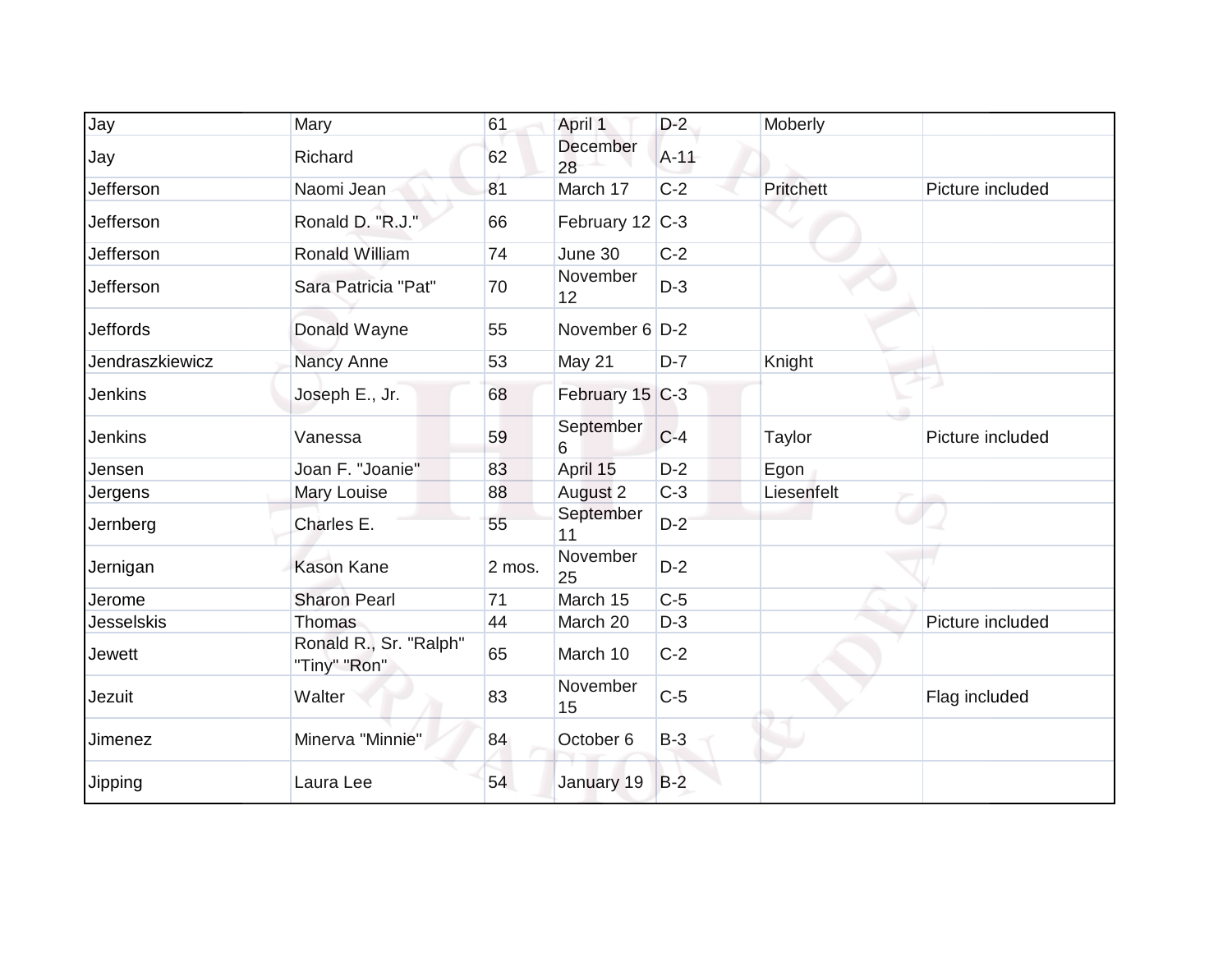| Johansson | John R.                      | 68 | November<br>15  | $C-6$ |                 |                  |
|-----------|------------------------------|----|-----------------|-------|-----------------|------------------|
| Johns     | Helen Snedden                | 87 | December<br>18  | $A-6$ | Eck             | Picture included |
| Johnsen   | <b>Charlotte Ann</b>         | 76 | June 15         | $C-2$ | <b>Simmons</b>  |                  |
| Johnson   | Alan Douglas                 | 69 | January 25      | $C-3$ |                 |                  |
| Johnson   | Anne                         | 80 | August 23       | $C-6$ | Frick           | Picture included |
| Johnson   | Audrey                       | 80 | June 25         | $D-2$ | <b>Bradtke</b>  |                  |
| Johnson   | <b>Bernice Catherine</b>     | 92 | June 5          | $E-2$ | Kemp            | Picture included |
| Johnson   | <b>Bernice Elizabeth</b>     | 92 | November<br>24  | $C-3$ | <b>Trager</b>   | Picture included |
| Johnson   | Bertil W.                    | 94 | April 4         | $D-2$ |                 | Flag included    |
| Johnson   | <b>Betty Ellen</b>           | 95 | October 23      | $D-2$ |                 |                  |
| Johnson   | Betty J.                     | 93 | July 1          | $D-2$ | Kroer           |                  |
| Johnson   | Carolyn J.                   | 76 | January 19      | $B-2$ | Green           |                  |
| Johnson   | <b>Charles Lane</b>          | 91 | August 9        | $C-3$ |                 |                  |
| Johnson   | Daniel D.                    | 87 | July 2          | $C-2$ |                 |                  |
| Johnson   | Debura                       | 83 | September<br>11 | $D-2$ |                 |                  |
| Johnson   | DeVaun Verlan, Sr.<br>"Muck" | 97 | May 18          | $B-2$ |                 |                  |
| Johnson   | Ernest A. "Ernie"            | 97 | May 27          | $D-2$ |                 |                  |
| Johnson   | James L., Sr.                | 97 | February 12 C-2 |       |                 | Picture included |
| Johnson   | James U.                     | 85 | March 29        | $C-8$ |                 | Flag included    |
| Johnson   | Joan T.                      | 76 | March 3         | $C-3$ | <b>Prentiss</b> | Picture included |
| Johnson   | John                         | 53 | January 21      | $E-3$ |                 |                  |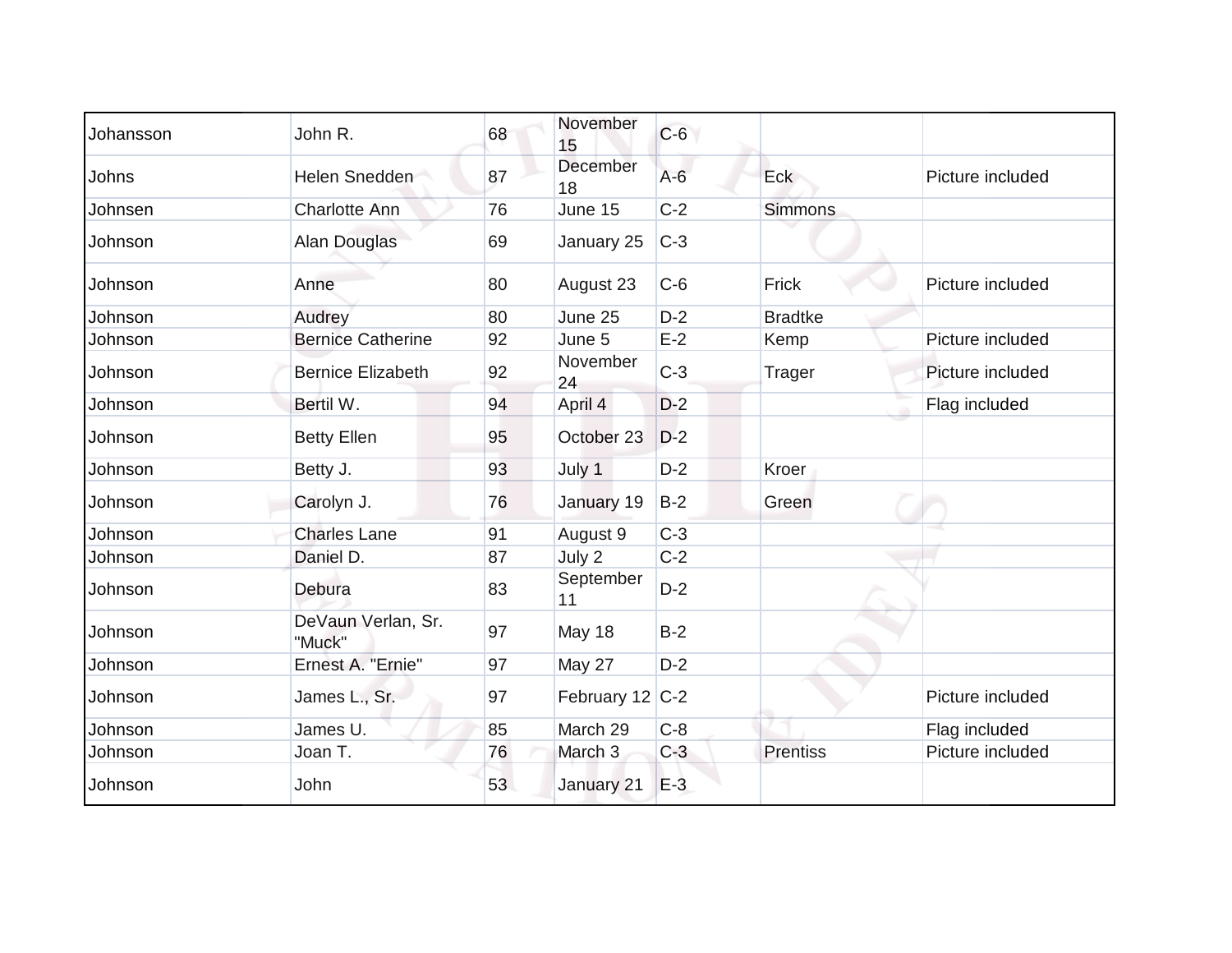| Johnson  | Joyce Ann               | 75  | February 10 C-2 |       | <b>Berg</b>       | Picture included              |
|----------|-------------------------|-----|-----------------|-------|-------------------|-------------------------------|
| Johnson  | Muriel E.               | 97  | June 26         | $D-2$ | Renstrom          |                               |
| Johnson  | Norman R.               | 93  | <b>May 16</b>   | $D-2$ |                   |                               |
| Johnson  | Pamela L.               | 54  | January 7       | $E-2$ |                   |                               |
| Johnson  | Pamela Portia           | 64  | February 13 C-3 |       |                   |                               |
| Johnson  | Peggy A.                | 83  | January 18      | $C-4$ | Dermody           | Picture included              |
| Johnson  | Philip J. "Smiley Phil" | 82  | September<br>20 | $C-6$ |                   |                               |
| Johnson  | Richard L.              | 67  | January 22      | $C-2$ |                   | Flag included                 |
| Johnson  | Shirley A.              | 83  | May 18          | $B-2$ | <b>Barnett</b>    |                               |
| Johnston | Barbara H.              | 76  | June 26         | $D-2$ | Howes             |                               |
| Johnston | Herbert H.              | 86  | April 19        | $C-5$ |                   |                               |
| Joint    | Leo Robinson            | 61  | April 30        | $D-2$ |                   | Picture included              |
| Jokic    | Milanka "Melanie"       | 64  | January 1       | $D-3$ | Lackovic-Pekovich | Cross and picture<br>included |
| Jollief  | Joseph B.               | 89  | February 1      | $C-3$ |                   | Masonic emblem<br>included    |
| Jollief  | <b>Marian Marth</b>     | 86  | May 17          | $C-5$ | Swanson           |                               |
| Jones    | Agnes M.                | 100 | July 7          | $C-3$ | Nallinger         |                               |
| Jones    | <b>Barbara Ellen</b>    | 73  | April 12        | $C-5$ |                   |                               |
| Jones    | <b>Brandon Joseph</b>   | 21  | December 9 A-11 |       |                   | Picture included              |
| Jones    | <b>Collin Warren</b>    | 29  | February 19 C-2 |       |                   | Flag and picture<br>included  |
| Jones    | Donald                  | 77  | November 1 C-5  |       |                   |                               |
| Jones    | Doris "Dotty"           | 96  | September<br>27 | $C-5$ | Jansen            |                               |
| Jones    | Earl                    | 87  | January 1       | $D-3$ |                   |                               |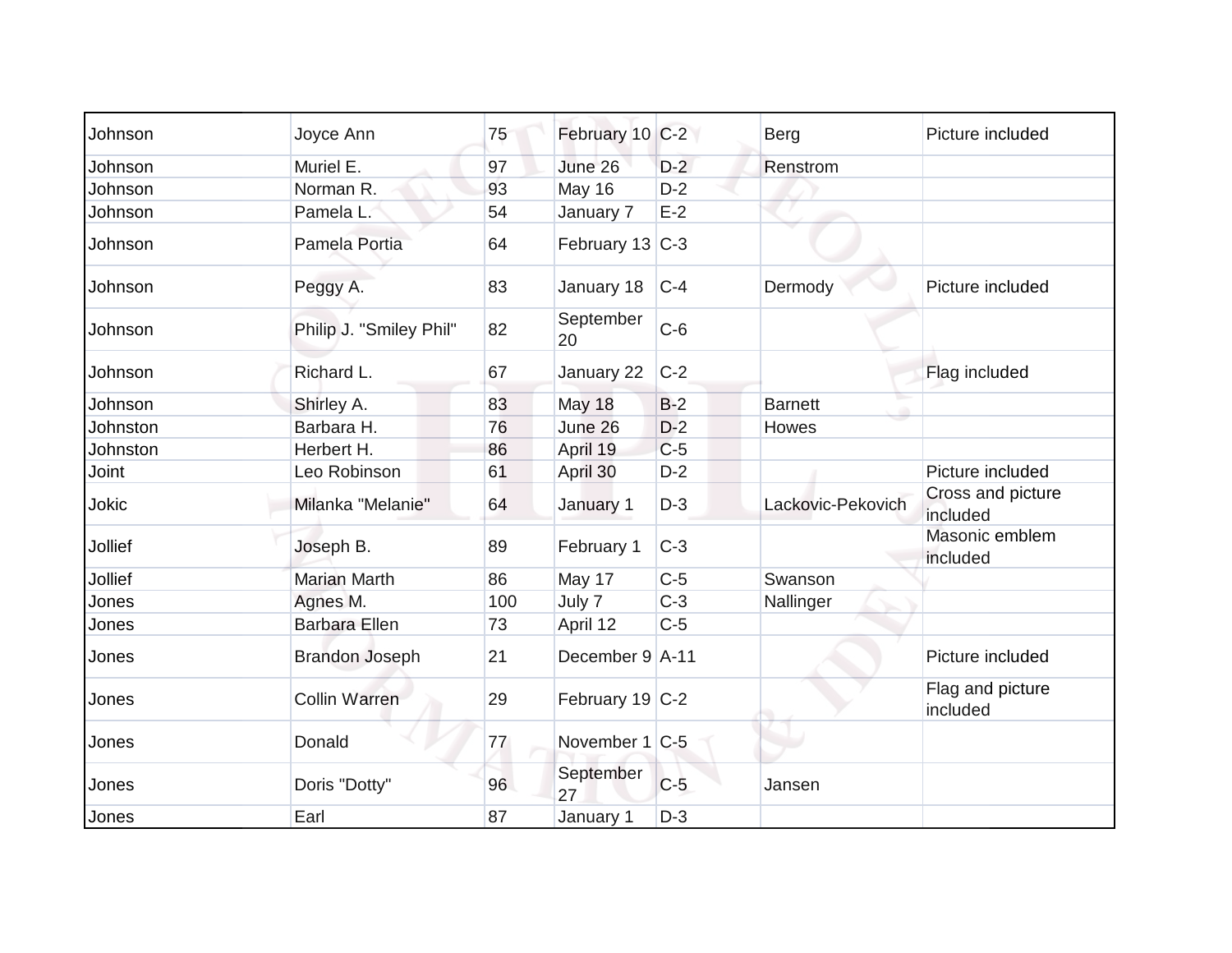| Jones      | <b>Elaine Francis</b>  | 75 | December<br>10  | $A-8$  | Slawinski                       |  |
|------------|------------------------|----|-----------------|--------|---------------------------------|--|
| Jones      | Evelyn Faye            | 54 | December 7 C-2  |        |                                 |  |
| Jones      | Gene                   | 83 | September<br>9  | $D-3$  |                                 |  |
| Jones      | John P.                | 93 | April 30        | $D-2$  |                                 |  |
| Jones      | Jualita R.             | 68 | <b>May 21</b>   | $D-7$  |                                 |  |
| Jones      | Judy K.                | 72 | December<br>28  | $A-10$ | Payne                           |  |
| Jones      | Larry William          | 67 | March 22        | $C-6$  |                                 |  |
| Jones      | Linda Susan            | 59 | August 27       | $D-4$  | Jarman                          |  |
| Jones      | Lucy M.                | 90 | November 2 C-2  |        | Picture included<br>Arcisauskas |  |
| Jones      | Margaret J.            | 72 | February 26 D-2 |        |                                 |  |
| Jones      | <b>Mildred Pauline</b> | 88 | January 15      | $C-3$  | <b>Tarlton</b>                  |  |
| Jones      | Regina                 | 93 | January 29      | $D-3$  | Macudzinski                     |  |
| Jones      | <b>Ronald Holt</b>     | 61 | March 15        | $C-5$  |                                 |  |
| Jones      | <b>Susan Marie</b>     | 48 | April 7         | $C-2$  | Reynolds                        |  |
| Jones      | Ted A.                 | 83 | September<br>12 | $B-2$  |                                 |  |
| Jones-Cano | Joseph Mark "Joe"      | 49 | January 29      | $D-3$  |                                 |  |
| Jonkman    | Michael J.             | 62 | February 5      | $D-3$  |                                 |  |
| Jordan     | Donna J.               | 56 | March 27        | $D-3$  | Pyrkowski<br>Picture included   |  |
| Joswiak    | Donald P.              | 81 | February 18 E-3 |        | Picture included                |  |
| Jovanovich | Hildegard              | 87 | January 7       | $E-2$  |                                 |  |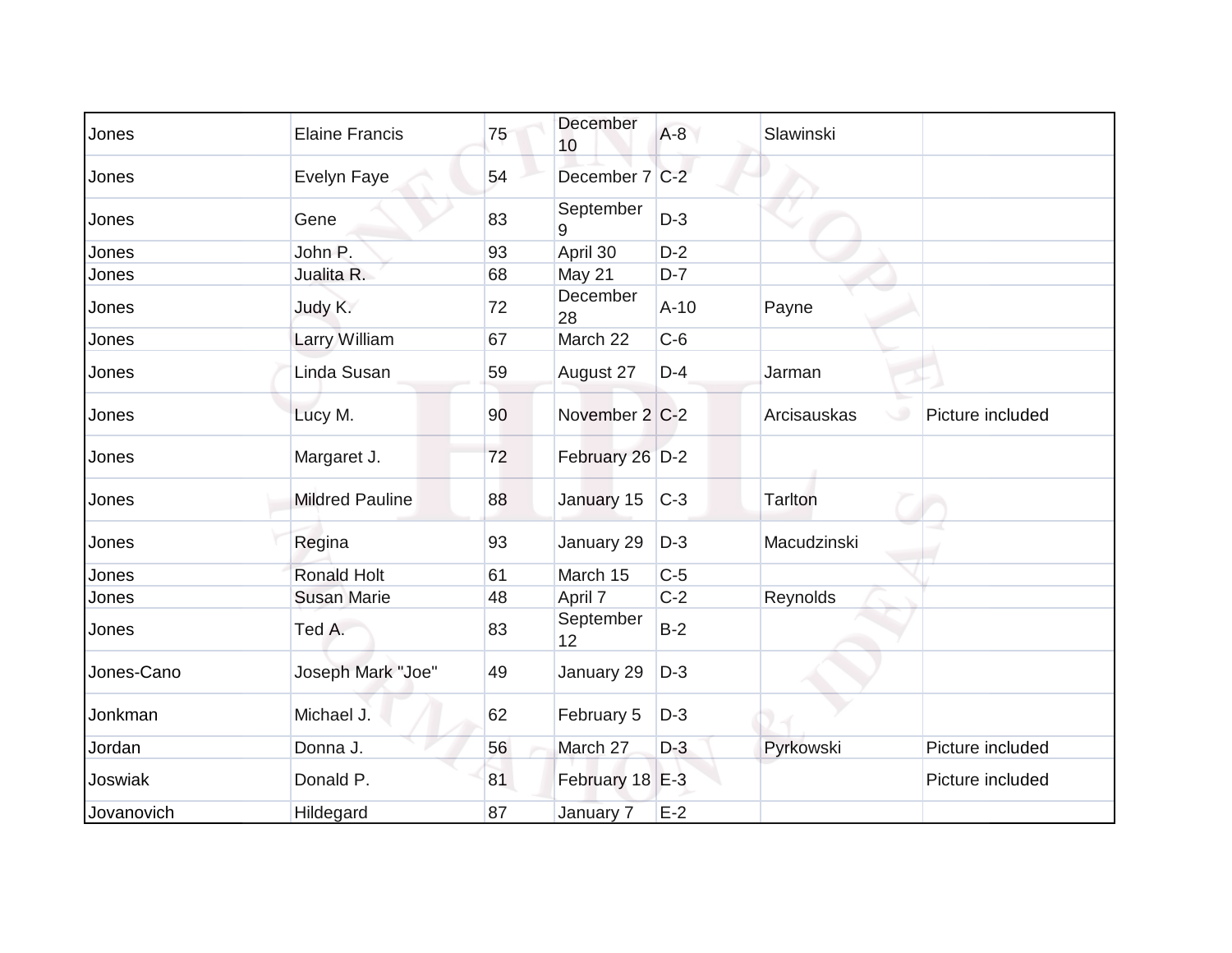| Joyce       | Joseph G.             | 86 | January 25       | $C-3$  |               |                  |
|-------------|-----------------------|----|------------------|--------|---------------|------------------|
| Joyce       | Margaret Ann, "Peggy" |    | December<br>13   | $A-10$ |               | Cross included   |
| Judd        | Dorsetta R. "Grandma" | 82 | May 12           | $C-3$  | Watson        |                  |
| Judd        | Gary                  | 61 | November 8 C-5   |        |               |                  |
| Jurczak     | Nell                  | 98 | June 13          | $D-2$  | Stankevich    |                  |
| Jurecki     | Lauraine M.           | 89 | June 24          | $D-2$  |               |                  |
| Jurecki     | Michael E.            | 53 | June 21          | $C-3$  |               |                  |
| Jurich      | Ronald Lee            | 52 | February 16 B-2  |        |               |                  |
| Jurkash     | Amanda Marie          | 28 | January 28 E-2   |        | w             | Picture included |
| Jurkash     | Doreen L.             | 53 | December 3 D-2   |        | Moldrawski    | Picture included |
| Jurkash     | John                  | 82 | March 20         | $D-2$  |               |                  |
| Justman     | Steven R.             | 63 | December 4 D-2   |        |               |                  |
| Kablach     | Thomas Leo (Tim)      | 89 | January 11       | $C-3$  |               |                  |
| Kacmar      | John Joseph "Jack"    | 62 | February 16 B-2  |        |               |                  |
| Kacmar      | <b>Ruth Elizabeth</b> | 92 | August 12        | $D-2$  |               |                  |
| Kaczmarczyk | C.S. "Aunt Sherry"    | 75 | February 24 C-2  |        |               |                  |
| Kaczmarek   | Maria "Mary"          | 69 | October 14   D-3 |        | Palusiak      |                  |
| Kaczmarski  | Edward A. "Kaz"       | 76 | December 4 D-2   |        |               |                  |
| Kadlec      | Mary Jo               | 77 | June 26          | $D-2$  | <b>Tullis</b> |                  |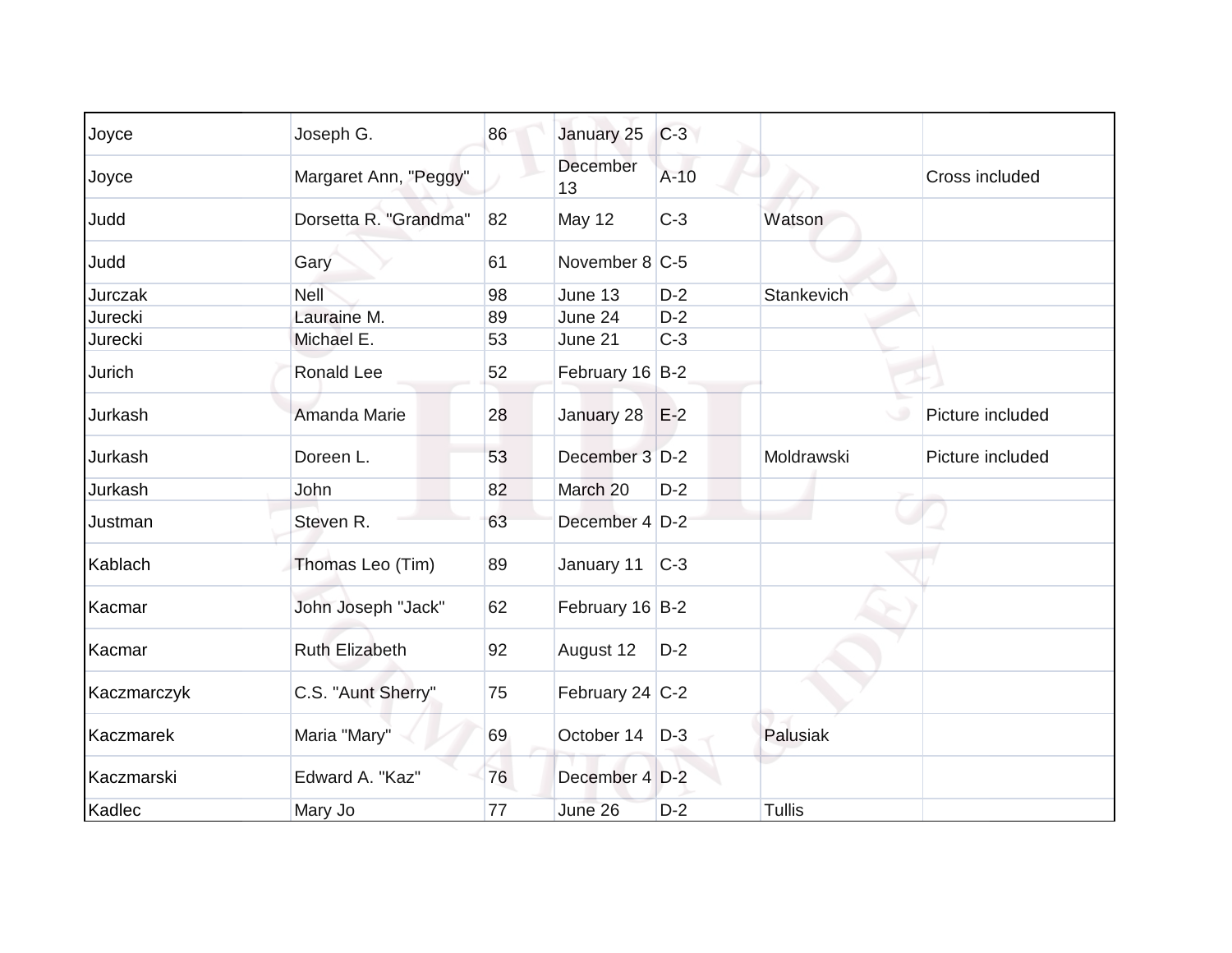| Kaftanic   | Frank W.              | 80  | January 4         | $C-4$  |                  |                                               |
|------------|-----------------------|-----|-------------------|--------|------------------|-----------------------------------------------|
| Kail       | <b>Helen Theresa</b>  | 85  | November<br>15    | $C-5$  | Lieber           |                                               |
| Kainrath   | Leo Paul "Sonny" Paul | 79  | May 7             | $D-2$  |                  | Picture included                              |
| Kaiser     | <b>Alyce Lorraine</b> | 88  | April 30          | $D-2$  |                  |                                               |
| Kaiser     | Margaret A.           | 89  | April 15          | $D-2$  | Yagelski         |                                               |
| Kaiser     | Mary F.               | 93  | May 4             | $B-2$  | <b>Dickson</b>   |                                               |
| Kalbe      | Louis Gene "Woody"    | 80  | May 5             | $C-2$  |                  |                                               |
| Kaleta     | Frances T.            | 94  | March 1           | $C-3$  | Sobkowicz        |                                               |
| Kalina     | Alice E.              | 73  | September<br>4    | $D-2$  | Artim            |                                               |
| Kallay     | <b>Daniel Curtis</b>  | 56  | November<br>12    | $D-2$  |                  |                                               |
| Kallenbach | Patricia              | 88  | January 14        | $E-3$  | Ball             | Picture included                              |
| Kaluf      | Dorothy Mae           | 87  | February 24 C-2   |        | <b>DeVries</b>   |                                               |
| Kaminski   | Jeanette M.           | 90  | June 26           | $D-2$  | <b>Tulik</b>     |                                               |
| Kaminsky   | Alan J.               | 66  | August 13         | $D-3$  |                  | Picture included                              |
| Kaminsky   | Ann M.                | 100 | April 8           | $D-2$  | <b>Boskovich</b> |                                               |
| Kaminsky   | Lawrence V.           | 74  | December $2 D-2 $ |        |                  | <b>Picture and Masonic</b><br>emblem included |
| Kaminsky   | Richard G.            | 85  | April 7           | $C-2$  |                  | Picture included                              |
| Kammer     | Raymond T.            | 84  | February 14 D-2   |        |                  | Flag included                                 |
| Kammer     | Robert H.             | 72  | December<br>20    | $A-10$ |                  | Picture included                              |
| Kamradt    | Dorothy A.            | 85  | November $4 C-2 $ |        |                  |                                               |
| Kamstra    | Matthew A.            | 87  | September<br>3    | $D-2$  |                  |                                               |
| Kane       | <b>Edward "Eddie"</b> |     | July 31           | $D-3$  |                  | Picture included                              |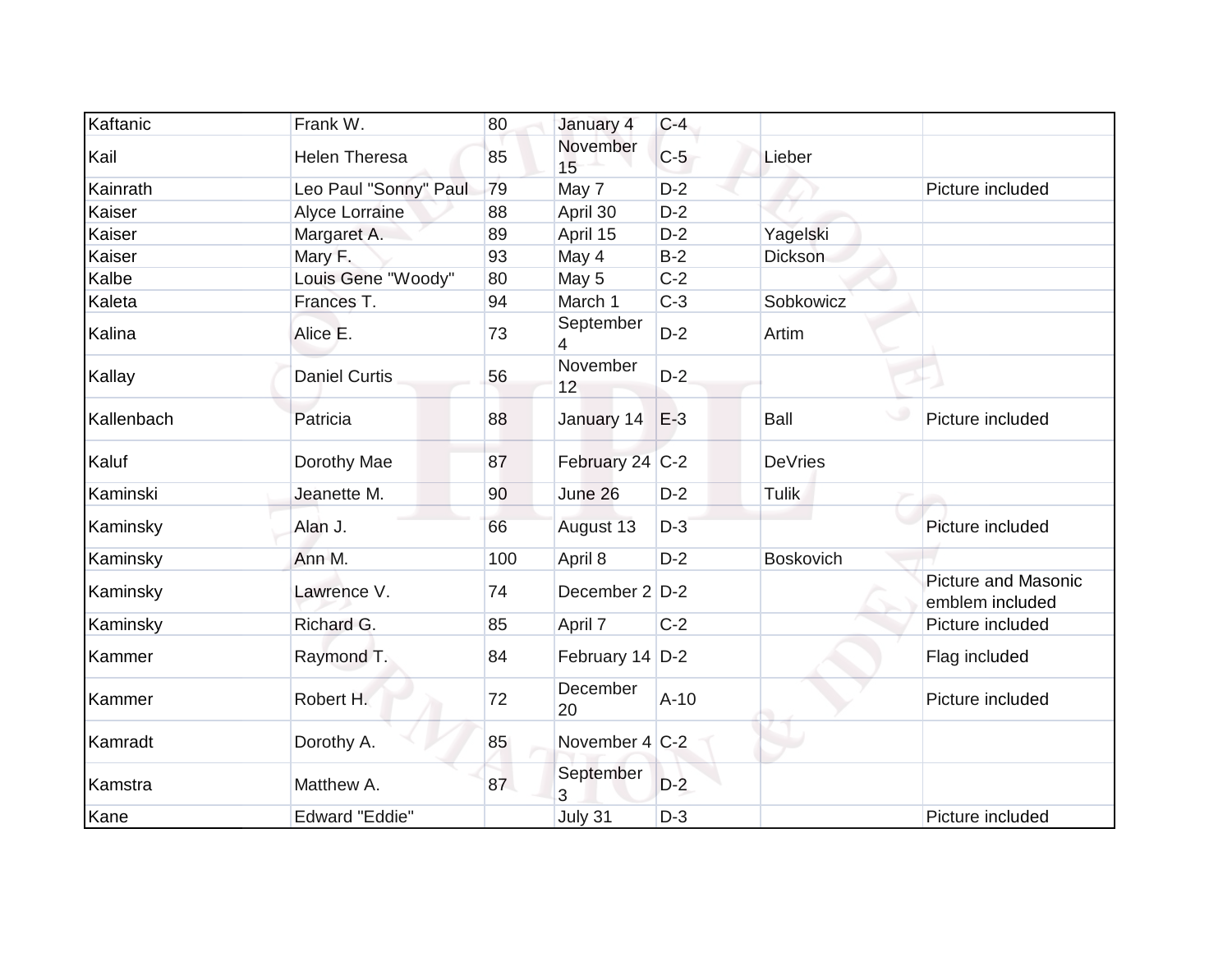| Kaniewski          | Carol S.           | 70 | January 26      | $B-2$  |                |                              |
|--------------------|--------------------|----|-----------------|--------|----------------|------------------------------|
| Kansfield          | Marenis J., Jr.    | 77 | September<br>13 | $C-6$  |                | Flag and picture<br>included |
| Kanyer             | Virginia M.        | 90 | January 6       | $C-2$  |                | Picture included             |
| Kapitan            | Anna               | 99 | August 19       | $D-3$  | Czyszozon      |                              |
| Kaply              | Freida F.          |    | November<br>29  | $C-3$  | Poole          |                              |
| <b>Kaptur-Sims</b> | Linda              |    | December 3 D-2  |        |                |                              |
| Karakozis          | Konstantinos M.    | 72 | <b>May 25</b>   | $B-2$  |                |                              |
| Karlson            | Irene L.           | 91 | February 27 C-3 |        |                |                              |
| Karnafel           | James M.           | 84 | November<br>28  | $A-14$ |                | Masonic emblem<br>included   |
| Karolzak           | Catherine J.       | 83 | July 8          | $E-3$  | Lowe           | Picture included             |
| Karountzos         | Steve (Stavros)    | 78 | July 29         | $D-2$  |                |                              |
| Karp               | Donald J.          | 86 | May 14          | $D-3$  |                | Picture included             |
| Karwatka           | Mary Ann           | 76 | May 6           | $D-3$  | Pradelski      |                              |
| Karwowski          | <b>Marian</b>      | 82 | July 14         | $C-2$  |                |                              |
| Kasarda            | James "Izzy"       | 68 | December<br>23  | $A-8$  |                |                              |
| Kasper             | John               | 88 | May 17          | $C-6$  |                |                              |
| Kasperek           | Adeline            | 71 | December<br>29  | $A-6$  | <b>Schultz</b> |                              |
| Kasperek           | John J.            | 85 | June 17         | $D-2$  |                | Flag included                |
| Kasza              | Dorothy A.         | 88 | March 15        | $C-5$  | Tumidalsky     |                              |
| Kasza              | Thomas             | 82 | June 16         | $C-2$  |                |                              |
| Katic              | Annie "Ana" "Anka" | 84 | January 20      | $C-2$  | Novacic        | Cross included               |
| Katos              | Aldona A.          | 94 | April 9         | $D-3$  | Janulis        |                              |
| Katscshke          | Janet C.           | 73 | April 7         | $C-2$  | Weigel         |                              |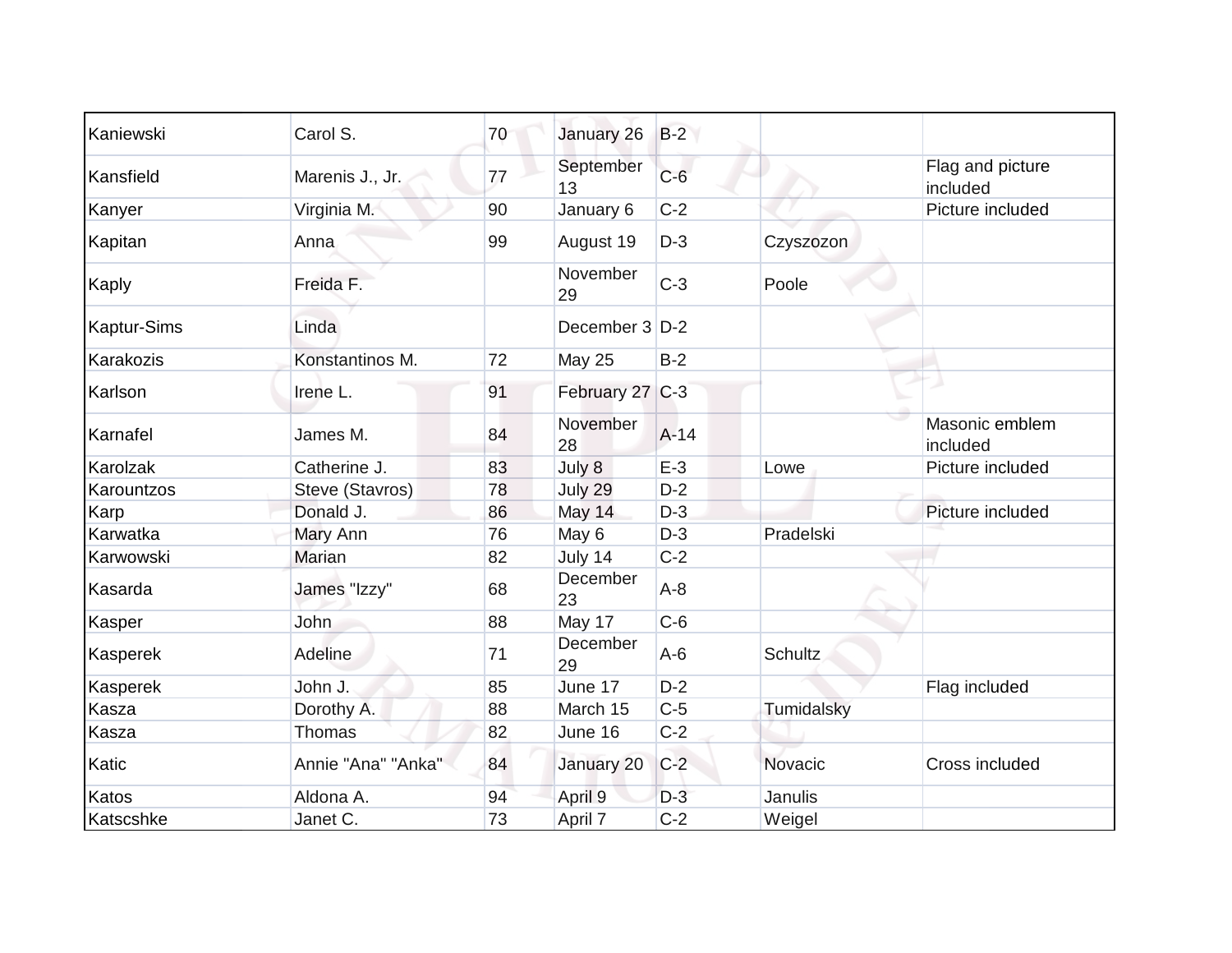| Kaufman        | Donna R.              | 81 | July 30           | $D-3$ |           |                                                      |
|----------------|-----------------------|----|-------------------|-------|-----------|------------------------------------------------------|
| Kawecki        | Edward S.             | 92 | May 11            | $B-2$ |           | Picture included                                     |
| Kawecki        | Joanne J.             | 64 | July 8            | $E-3$ |           |                                                      |
| Kay            | Everett, Jr., "Butch" | 69 | April 14          | $C-2$ |           | <b>UPDATE</b>                                        |
| Kay            | Everett, Jr., "Butch" | 69 | January 13        | $C-2$ |           | Picture included                                     |
| Kazimer        | Katherine A.          | 70 | June 20           | $D-2$ | Eshelman  | Picture included                                     |
| <b>Kazwell</b> | Dr. Richard D.        | 67 | May 14            | $D-3$ |           |                                                      |
| Keaton         | Clementine J.         | 85 | July 5            | $C-4$ |           | Picture included                                     |
| Keefer         | Patricia Ann          | 79 | December 5 A-11   |       |           |                                                      |
| Keegan         | Betty J.              | 92 | March 31          | $C-2$ |           |                                                      |
| Keegan         | Penny S.              | 70 | February 15 C-4   |       |           | Picture included                                     |
| Keehn          | William C. "Bill"     | 88 | April 19          | $C-6$ |           | Flag included;<br><b>UPDATE: Picture</b><br>included |
| Keehn          | William C. "Bill"     | 88 | January 18        | $C-4$ |           | Flag included                                        |
| Keeling        | Norman, Jr. "Bill"    | 54 | February 25   E-3 |       |           | Picture included                                     |
| Keene          | Geraldine O. "Jerry"  | 92 | January 5         | $B-2$ | Angerman  |                                                      |
| Keever         | Carleton D.           | 82 | May 27            | $D-3$ |           |                                                      |
| Kegebein       | Betty J.              | 87 | January 4         | $C-4$ | Koenemann |                                                      |
| Kegebein       | Charles R.            | 95 | April 30          | $D-2$ |           |                                                      |
| Kehle          | Carol Jean            | 81 | October 31        | $B-2$ |           |                                                      |
| Kehoe          | Sandra B.             | 73 | May 20            | $D-3$ | Conner    |                                                      |
| Keilman        | Blanche M.            | 86 | March 4           | $D-2$ |           |                                                      |
| Keilman        | David L.              | 75 | May 27            | $D-3$ |           |                                                      |
| Keilman        | Keith J.              | 87 | February 1        | $C-3$ |           | Picture included                                     |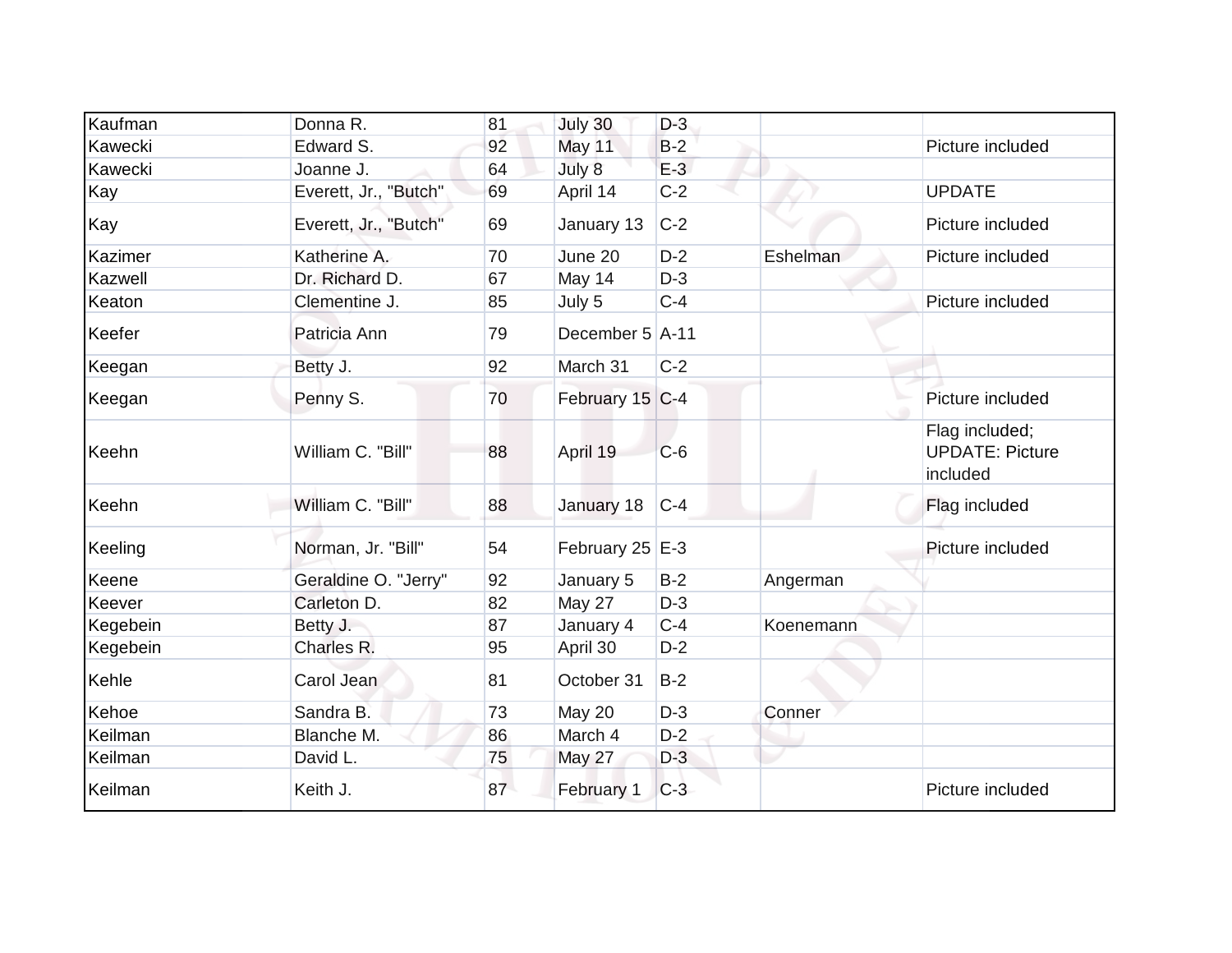| Keilman  | Mark S. "Papa Bear"                | 54 | August 30         | $C-3$ |                | Flag included                                  |
|----------|------------------------------------|----|-------------------|-------|----------------|------------------------------------------------|
| Keilman  | Walter T. "Wallie"                 | 74 | April 11          | $D-2$ |                | Cross included                                 |
| Keister  | Yvonne J.                          | 91 | December $6 C-3 $ |       | Bergner        | Full name: Yvonne J.<br><b>Hocking Keister</b> |
| Keleman  | Dollie Joan                        | 80 | December<br>12    |       | <b>Binkley</b> |                                                |
| Keller   | Michael Rea, Sr.                   | 57 | June 18           | $D-2$ |                |                                                |
| Kelley   | Darla J.                           | 57 | June 7            | $C-3$ |                |                                                |
| Kelley   | James                              | 81 | March 21          | $D-2$ |                |                                                |
| Kelly    | Ann C.                             | 92 | October 28        | $D-3$ | Kitajcuk       |                                                |
| Kelly    | Beverly S.                         | 80 | March 1           | $C-4$ |                |                                                |
| Kelly    | Charlotte A.                       | 86 | October 28        | $D-3$ | Gernenz        |                                                |
| Kelly    | Martha E.                          | 86 | January 25        | $C-3$ | <b>Shirk</b>   | Picture included                               |
| Kelly    | Patricia A.                        | 84 | January 8         | $D-3$ | <b>Murry</b>   |                                                |
| Kelly    | Roger Owen                         | 91 | October 27        | $B-2$ |                | Picture included                               |
| Kelsey   | Timothy "Tim"                      | 62 | February 9        | $B-2$ |                |                                                |
| Kemp     | Debra Ann                          | 58 | February 15 C-4   |       | Alexich        |                                                |
| Kemperle | <b>Gabriel "Jelko</b><br>Slovenac" | 87 | October 5         | $D-2$ |                |                                                |
| Kendall  | Bernice L., "Cookie"               | 96 | December<br>21    | $A-8$ | Cunningham     | Picture included                               |
| Kendera  | Cecilia T.                         | 89 | July 25           | $D-2$ | <b>Krieter</b> |                                                |
| Kennedy  | Barry D.                           | 59 | June 21           | $C-4$ |                | Picture included                               |
| Kennedy  | Donald Richard                     | 63 | July 30           | $D-3$ |                |                                                |
| Kenning  | Cynthia                            | 64 | November<br>11    | $D-2$ | Ramirez        |                                                |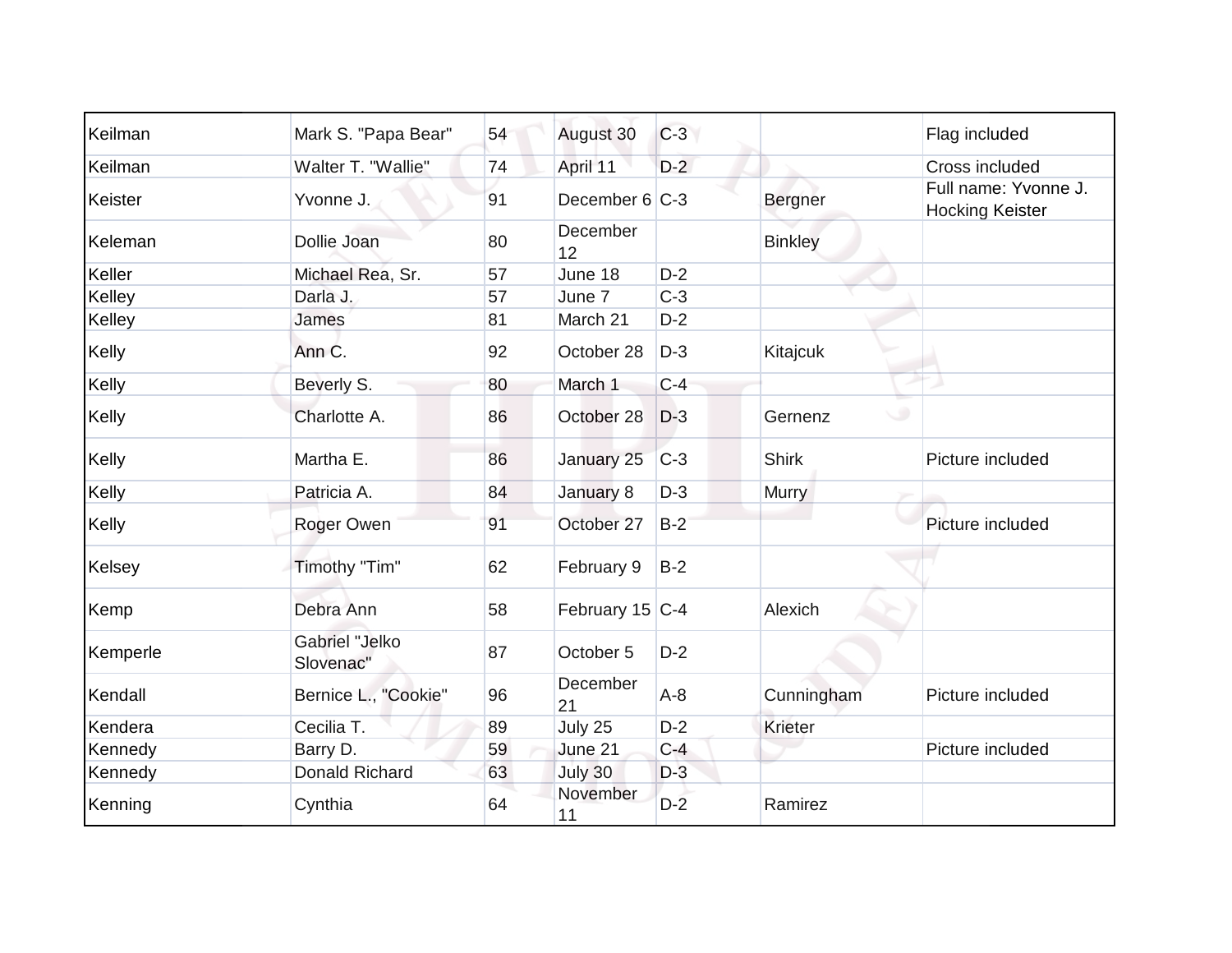| Kenny     | Kevin G.            | 65 | January 15            | $C-2$  |                |                  |
|-----------|---------------------|----|-----------------------|--------|----------------|------------------|
| Kepchar   | Alex, Jr.           | 56 | September<br>28       | $B-2$  |                | Picture included |
| Kepshire  | Donald A.           | 85 | August 31             | $B-2$  |                | Flag included    |
| Kepshire  | Robert J.           | 78 | May 6                 | $D-3$  |                |                  |
| Kerley    | William L.          | 35 | August 4              | $C-2$  |                | Picture included |
| Kerns     | <b>Delos Edward</b> | 80 | March 26              | $C-2$  |                | Flag included    |
| Kerr      | Elizabeth           | 68 | February 22 C-5       |        | Parker         |                  |
| Kerr      | Francis D. "Turk"   | 36 | June 25               | $D-2$  |                |                  |
| Kerr      | John J.             | 98 | March 29              | $C-8$  |                |                  |
| Kerr      | M. Robert "Bob"     | 88 | <b>December</b><br>16 | $A-10$ |                |                  |
| Kerulis   | James "Buff"        | 56 | April 16              | $D-7$  |                |                  |
| Kesler    | Douglas D. "Butch"  | 64 | March 23              | $B-2$  |                | Flag included    |
| Keslin    | Therese A.          | 87 | June 2                | $C-2$  | King           | Picture included |
| Kessler   | Veronica A.         | 88 | November<br>29        | $C-3$  | Lasko          |                  |
| Ketelaar  | <b>Bessie</b>       | 98 | May 14                | $D-3$  | Huizenga       |                  |
| Ketterman | Paul D.             | 94 | March 16              | $B-2$  |                |                  |
| Keune     | <b>Mildred</b>      | 91 | November<br>15        | $C-5$  | <b>Drabold</b> |                  |
| Kevek     | Julianne M.         | 88 | August 6              | $D-2$  | Hric           |                  |
| Khokhar   | Dr. Abdul Majid     |    | February 10 C-2       |        |                |                  |
| Kibiger   | Mary Eileen         | 88 | May 31                | $C-5$  |                |                  |
| Kicho     | Joanne M.           | 80 | October 6             | $B-3$  | Ciardetti      |                  |
| Kiefor    | Shirley M.          | 80 | March 29              | $C-8$  |                | Picture included |
| Kiel      | Annetta M.          | 79 | July 19               | $C-4$  | Eriks          |                  |
| Kienker   | Marianne            | 64 | July 18               | $D-2$  | LaBanca        |                  |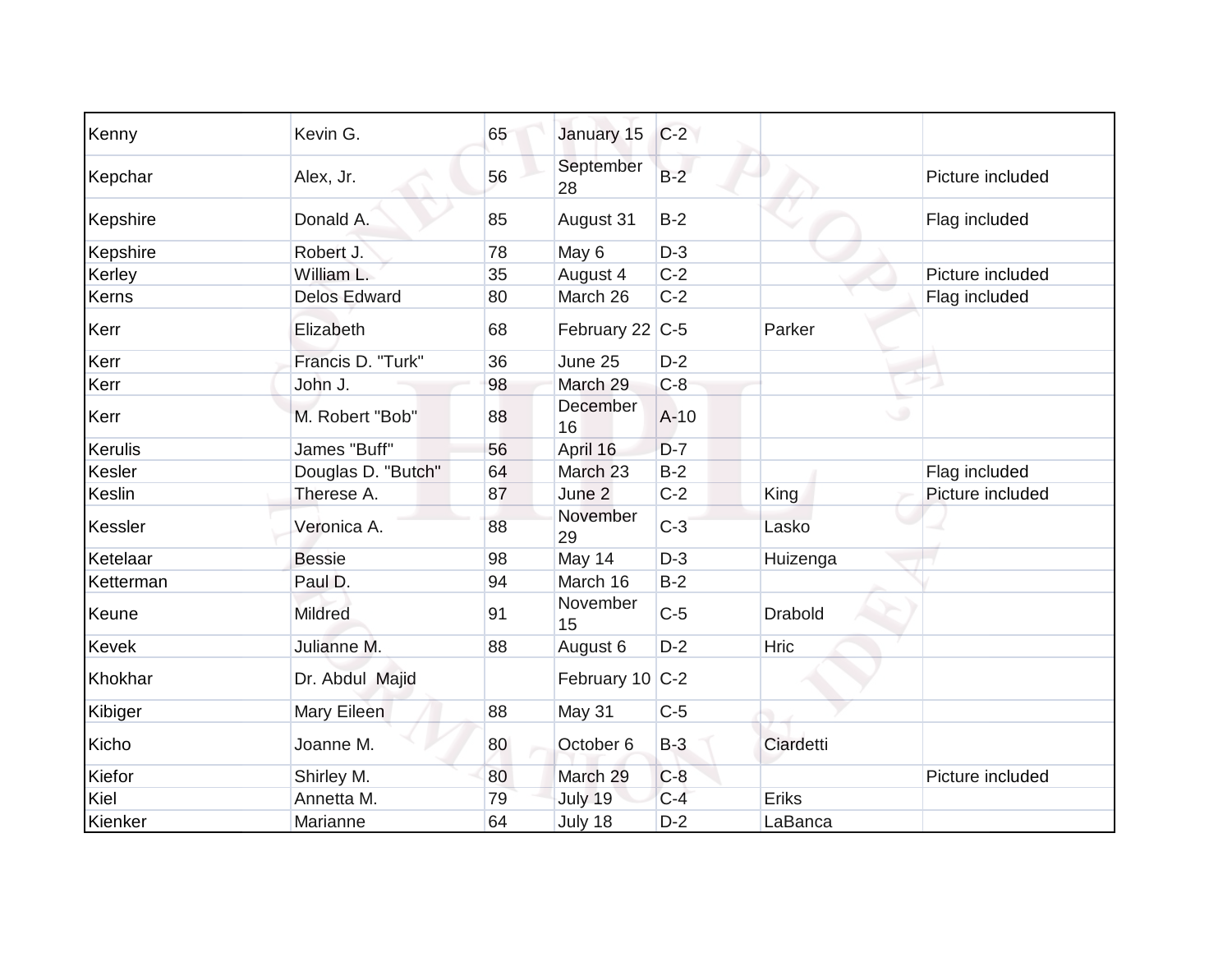| Kilarski       | John W. "Bud"              | 73 | March 30        | $B-2$ |              |                  |
|----------------|----------------------------|----|-----------------|-------|--------------|------------------|
| Kilduski       | Patricia                   | 85 | February 11 E-3 |       | <b>Dycus</b> |                  |
| Kilgore        | Joanne M.                  | 72 | May 4           | $B-2$ |              |                  |
| Kilpatrick     | Athenia Rae                | 60 | October 30      | $D-2$ |              |                  |
| Kimble         | William P.                 | 82 | April 12        | $C-5$ |              |                  |
| Kime           | Francesca "Joan"           | 90 | June 10         | $D-2$ |              |                  |
| Kimmel         | Donna Jean                 | 81 | April 7         | $C-3$ | Petrosky     |                  |
| Kimmet         | Charles W.                 | 82 | July 7          | $C-3$ |              |                  |
| Kind           | Jacquelyn Jean "Jackie" 66 |    | September<br>6  | $C-4$ | Westerhoff   |                  |
| King           | David, Sr. "Dwight"        | 62 | November 6 D-2  |       |              | Picture included |
| King           | Janet Sue                  | 71 | April 7         | $C-3$ | Purdy        |                  |
| King           | John T., Jr.               | 72 | <b>May 21</b>   | $D-7$ |              | Flag included    |
| Kingery        | Helen Jean                 | 88 | September<br>3  | $D-2$ | Wracher      | Picture included |
| Kingery        | Kristopher R., Sr.         | 37 | January 15      | $C-3$ |              | Picture included |
| Kinghorn       | Mark D., Jr.               | 67 | January 13      | $C-2$ |              |                  |
| Kingma         | Jennie Rose                | 79 | March 27        | $D-3$ | Voss         |                  |
| Kinkade        | Howard O.                  | 76 | April 28        | $C-2$ |              | Flag included    |
| Kinley         | <b>Robert Hilton</b>       | 39 | June 13         | $D-2$ |              |                  |
| Kiral          | Thomas Alan "Bo-Bo"        | 56 | June 24         | $D-2$ |              |                  |
| Kiran          | Rose M.                    | 94 | September<br>24 | $D-3$ | Szymanski    |                  |
| Kirby          | Elizabeth C.               | 86 | May 31          | $C-5$ | Corkery      |                  |
| <b>Kiriluk</b> | Leon                       | 88 | February 27 C-3 |       |              | Cross included   |
| Kirincic       | Rudolph J.                 | 92 | November<br>20  | $D-2$ |              |                  |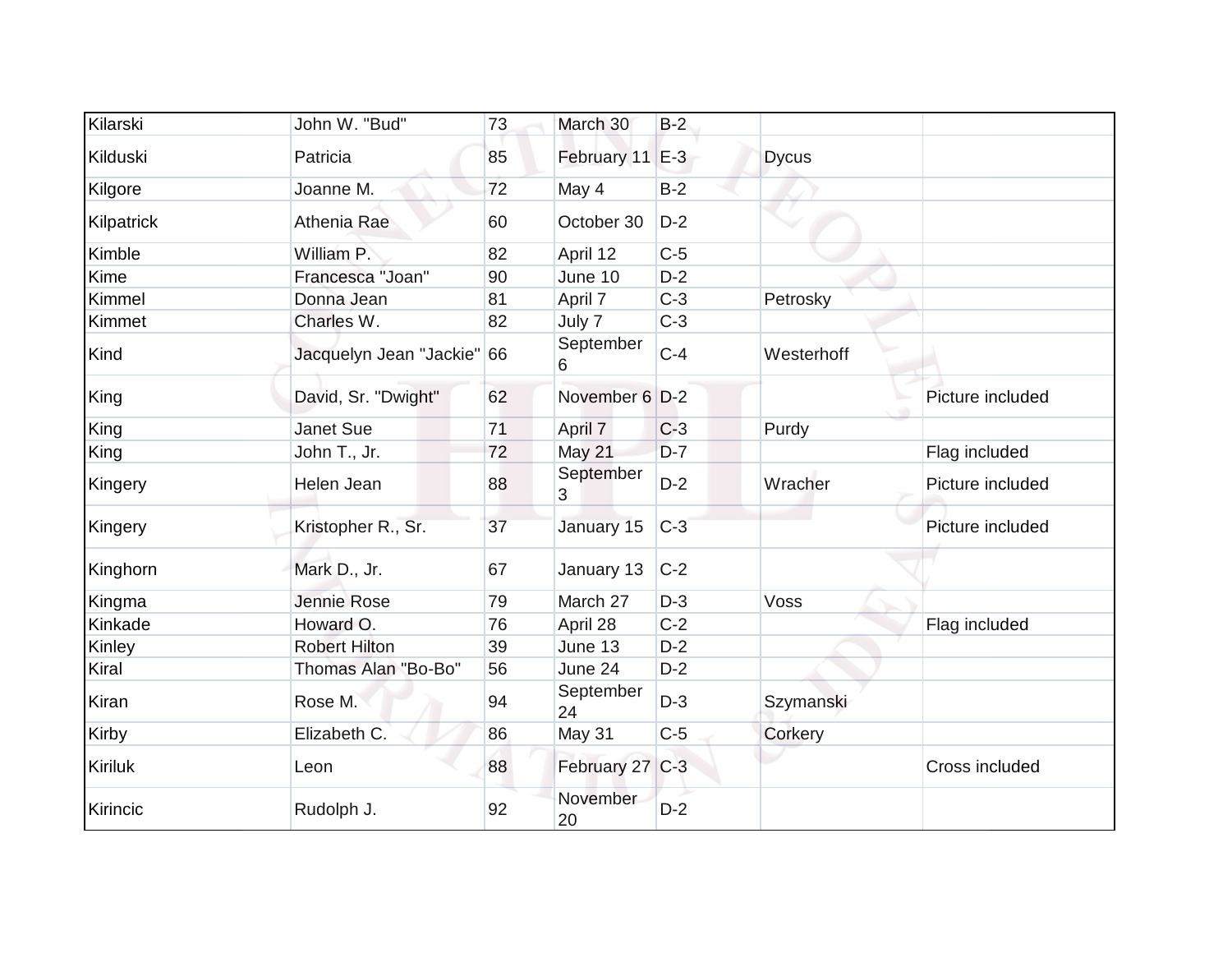| <b>Kirk</b>     | Agnes F.                       | 76  | January 19                  | $B-2$ | <b>Bemis</b> |                              |
|-----------------|--------------------------------|-----|-----------------------------|-------|--------------|------------------------------|
| <b>Kirk</b>     | Darryl W.                      | 67  | August 11                   | $C-2$ |              | Flag and picture<br>included |
| <b>Kirk</b>     | Wayne T.                       | 57  | July 30                     | $D-3$ |              |                              |
| Kirk-Fitzgerald | Norwood L. "Woodie"<br>"Nordy" | 76  | June 8                      | $C-2$ |              |                              |
| Kirkpatrick     | Roy C.                         | 65  | January 5                   | $B-2$ |              |                              |
| Kiser           | Roger D.                       | 70  | June 14                     | $C-3$ |              | Police emblem included       |
| <b>Kish</b>     | Julius J. "JJ"                 | 95  | October 1                   | $D-2$ |              |                              |
| <b>Kitchens</b> | David B. "Sam"                 | 61  | February 4                  | $E-2$ |              |                              |
| <b>Kitchens</b> | Roy C.                         | 92  | <b>May 19</b>               | $C-2$ |              |                              |
| Kivett          | Max R.                         | 84  | November<br>26              | $D-2$ |              |                              |
| Klaas           | Sandra K.                      | 62  | September<br>$\overline{2}$ | $D-3$ | White        |                              |
| Klaeser         | Alfred Joseph                  | 86  | April 30                    | $D-2$ |              |                              |
| Klaprodt        | Gregory                        | 60  | August 6                    | $D-2$ |              |                              |
| Klassen         | Donald E., "Don"               | 86  | November 6 D-2              |       |              |                              |
| Klawitter       | Donald John "Don"              | 79  | July 8                      | $E-2$ |              |                              |
| Klebofski       | Elizabeth "Betty"              | 66  | December $4$ D-2            |       | Petro        |                              |
| <b>Klebs</b>    | John W.                        | 86  | March 6                     | $E-3$ |              | Flag included                |
| Klein           | Jerrold M. "Jerry"             | 57  | September<br>6              | $C-4$ |              | FOP symbol included          |
| Kleine          | Louise E.                      | 88  | January 18                  | $C-4$ |              |                              |
| Klompmaker      | Ralph                          | 103 | May 3                       | $C-5$ |              |                              |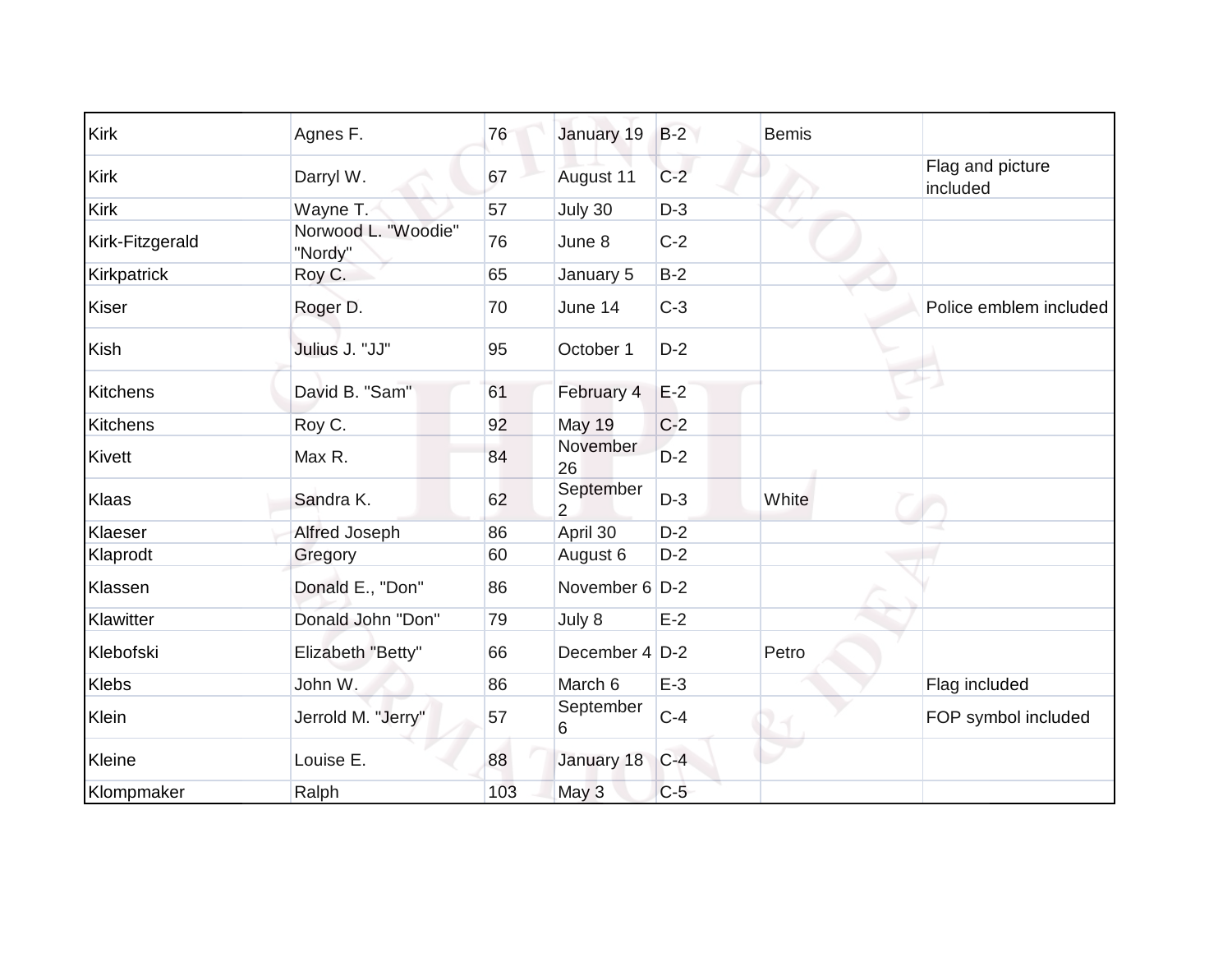| Klotz         | Joe                         | 50 | January 14      | $E-2$ |                |                  |
|---------------|-----------------------------|----|-----------------|-------|----------------|------------------|
| Knaga         | Rose S.                     | 93 | September<br>30 | $D-3$ | Gawor          |                  |
| Kneifel       | Arthur R.                   | 85 | October 17      | $B-2$ |                |                  |
| Kneifel       | Mary R.                     | 69 | December<br>29  | $A-6$ | Bell           |                  |
| Knezevich     | Ruby H.                     | 90 | January 18      | $C-4$ |                |                  |
| Knight        | <b>Geary Wayne</b>          | 57 | November<br>18  | $E-3$ |                | Picture included |
| <b>Knotts</b> | James C.                    | 76 | July 10         | $D-2$ |                |                  |
| Knowles       | Charity G.                  | 79 | October 22      | $D-3$ | Lockwood       | Picture included |
| Knox          | Marion F.                   | 88 | <b>May 13</b>   | $D-3$ |                |                  |
| Knue          | Jennifer M.                 | 32 | June 17         | $D-2$ | Joganic        | Picture included |
| Kocal         | Lawrence P. "Larry"         | 78 | April 28        | $C-3$ |                | Picture included |
| Koch          | Bernard Thomas,<br>"Cookie" | 89 | November 6 D-2  |       |                | Picture included |
| Koch          | Jonathan David "Vegas" 48   |    | April 15        | $D-3$ |                | Picture included |
| Koch          | Marion I.                   | 83 | May 17          | $C-6$ | Boysen         |                  |
| Koch          | Stephen P.                  | 59 | November<br>16  | $C-2$ |                |                  |
| Kocoj         | Patricia A.                 | 71 | April 28        | $C-2$ | Mshar          |                  |
| Kocon         | Mildred M.                  | 77 | May 24          | $C-5$ |                |                  |
| Kocur         | <b>Marjorie Alice</b>       | 93 | May 21          | $D-7$ | <b>Baldwin</b> | Picture included |
| Koczwara      | James P.                    | 74 | May 13          | $D-3$ |                | Flag included    |
| Koehler       | Gail S.                     | 62 | November<br>29  | $C-3$ | Corajod        |                  |
| Koelemeyer    | Richard F., Sr.             | 88 | July 31         | $D-3$ |                | Picture included |
| Koepke        | Juliene L.                  | 68 | March 6         | $E-3$ | Havenger       |                  |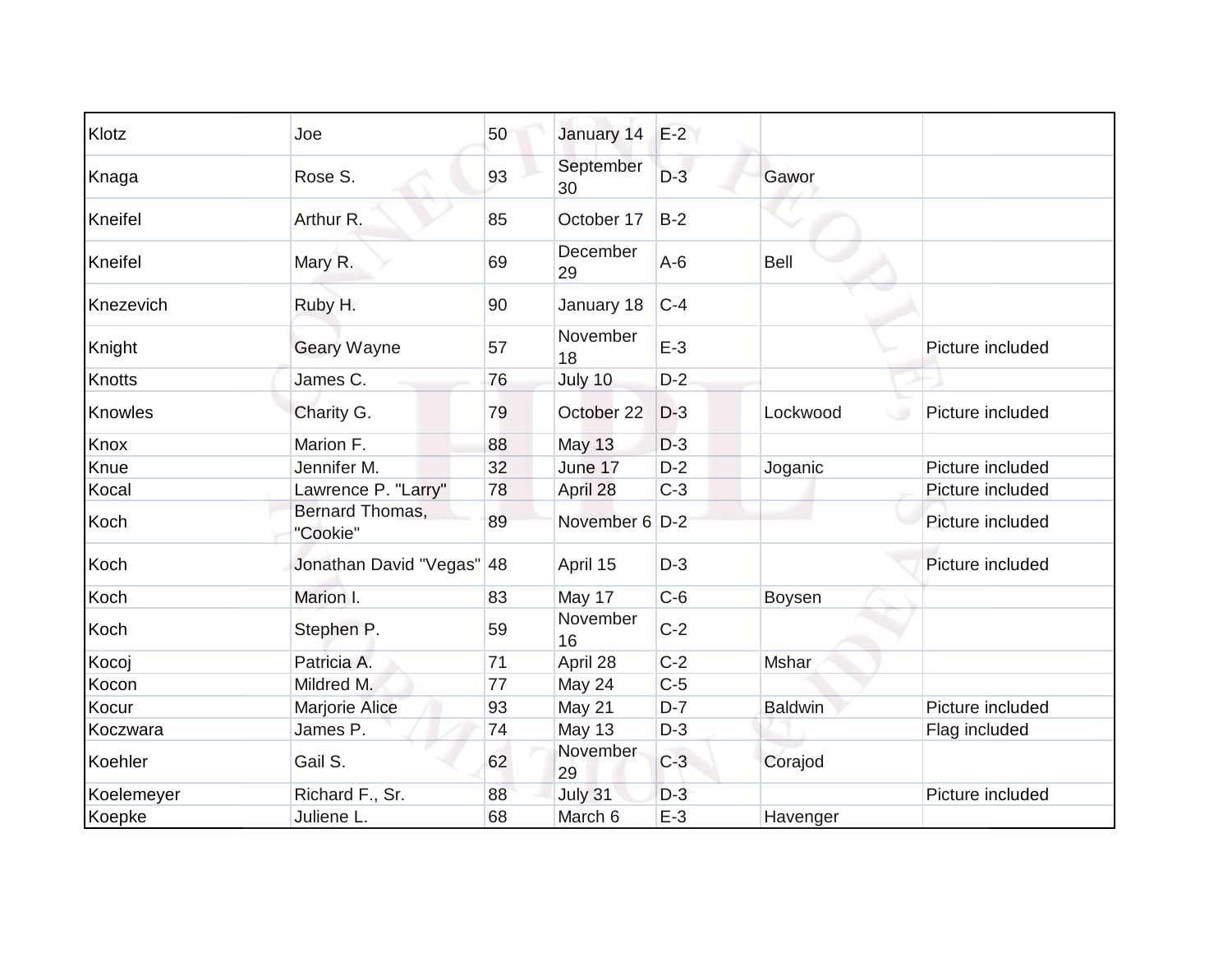| Koepl       | Marie F. "Sis"        |     | February 15 C-4    |        |                |                                       |
|-------------|-----------------------|-----|--------------------|--------|----------------|---------------------------------------|
| Kojic       | Mladen                | 60  | March 18           | $E-3$  |                | Cross included                        |
| Kolar       | David M.              | 63  | November<br>18     | $E-2$  |                | Picture included                      |
| Kolarik     | Michael John          | 74  | September<br>23    | $E-3$  |                | Picture included                      |
| Kolb        | Hilda                 | 102 | March <sub>3</sub> | $C-3$  | <b>Boersma</b> | Full name Hilda<br>VanBodegraven Kolb |
| Kolesiak    | Charlotte P.          | 95  | May 27             | $D-3$  |                |                                       |
| Kolish      | Vincent F., Jr.       | 88  | June 23            | $C-2$  |                | Flag included                         |
| Kolodziej   | <b>Alex Stanley</b>   | 91  | November<br>10     | $B-2$  |                |                                       |
| Kolodziej   | Wanda P.              | 92  | February 14 D-2    |        | Czyz           |                                       |
| Kolosci     | Daniel "Danny"        | 67  | September<br>8     | $B-2$  |                | Flag included                         |
| Kolozsvary  | Alfreda M.            | 67  | January 3          | $D-2$  | Lewandowski    | Picture included                      |
| Kolsut      | Violet "Walentyna"    | 83  | April 9            | $D-3$  |                |                                       |
| Komarowski  | <b>Lester Stanley</b> | 69  | October 31         | $B-2$  |                | Flag included                         |
| Kometz      | Michael Andrew "Mike' | 58  | June 25            | $D-3$  |                |                                       |
| Kompier     | <b>James Michael</b>  | 67  | April 5            | $A-12$ |                | Flag included                         |
| Kondra      | Valerie Joan          | 87  | February 13 C-3    |        | Maka           |                                       |
| Kondratenko | Olga Anna             | 51  | April 27           | $B-2$  | Kovalova       |                                       |
| Konicke     | Thomas P. M.D.        | 75  | October 7          | $D-3$  |                | Picture included                      |
| Konopasek   | Carl J.               | 85  | December<br>28     | $A-11$ |                | Picture included                      |
| Konopasek   | Margaret M. "Margie"  | 90  | October 15         | $D-3$  | <b>Breisch</b> | Picture included                      |
| Konopasek   | Phyllis E.            | 89  | August 1           | $D-2$  |                |                                       |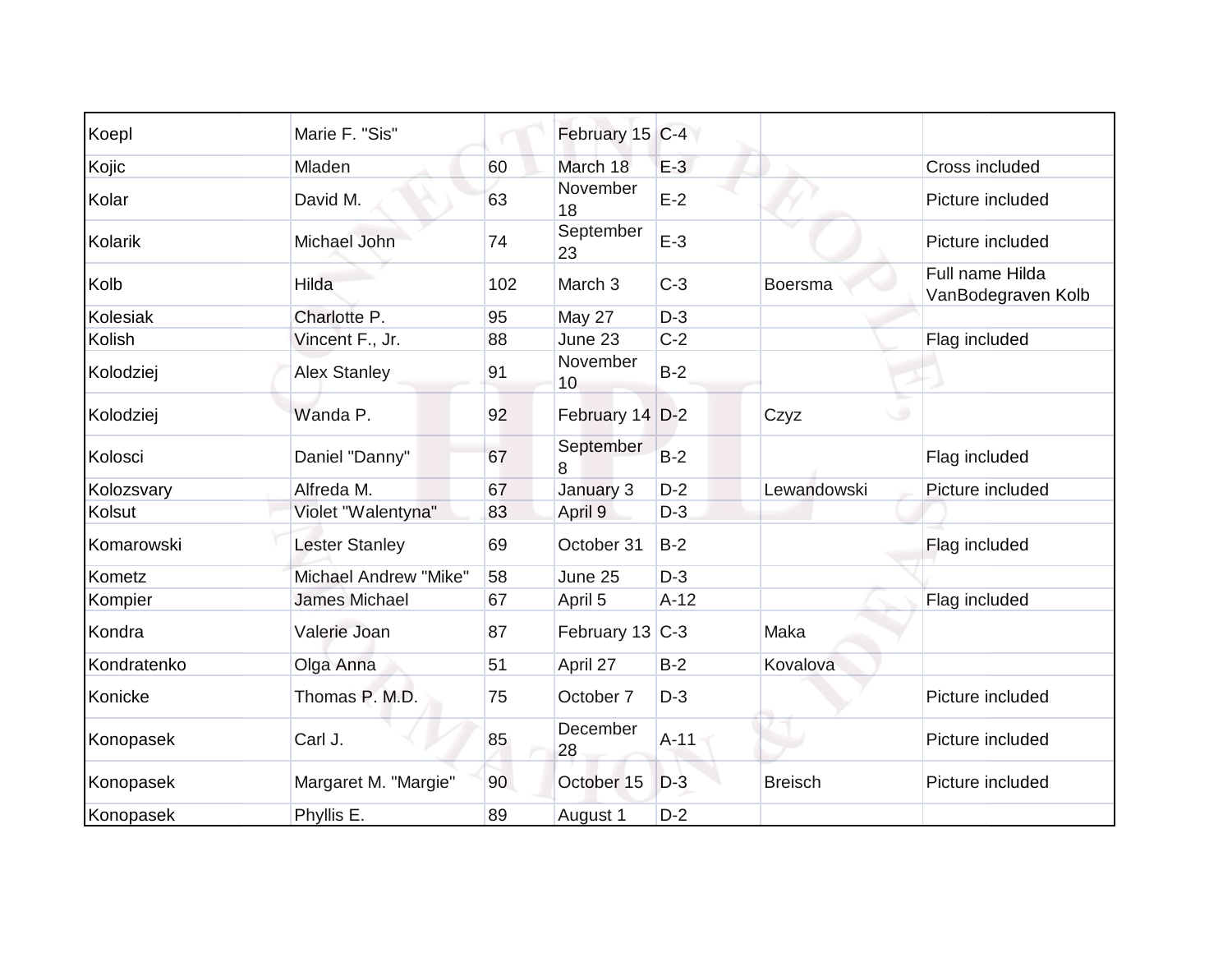| Konrady   | Almina J. "Patricia" | 94  | July 23           | $D-2$ | <b>Stevens</b> | Picture included             |
|-----------|----------------------|-----|-------------------|-------|----------------|------------------------------|
| Konzen    | Sandra A.            | 67  | <b>May 22</b>     | $D-3$ |                |                              |
| Kopko     | Sandra Louise        | 66  | September<br>27   | $C-5$ | Erwin          | Picture included             |
| Kopp      | <b>Wesley Ryan</b>   | 35  | March 26          | $C-3$ |                |                              |
| Kordys    | Anthony (Tony)       | 91  | February 25 $E-3$ |       |                | Flag included                |
| Korellis  | George P.            | 86  | February 22 C-5   |       |                | Cross included               |
| Korem     | Helen M.             | 94  | September<br>9    | $D-2$ | <b>Stasek</b>  |                              |
| Kornoelje | Dorothy              | 80  | June 18           | $D-2$ | Kornoely       |                              |
| Korte     | Robert L.            | 87  | December<br>29    | $A-6$ |                |                              |
| Kortokrax | Geraldine H.         | 92  | October 28        | $D-3$ | Shadoan        | Flag included                |
| Korup     | William J.           | 94  | September<br>26   | $B-2$ |                | Flag and picture<br>included |
| Kosalko   | Lillian Helen        | 98  | June 18           | $D-2$ | <b>Bala</b>    | Picture included             |
| Kosanke   | <b>Joan Marie</b>    | 88  | October 26        | $C-2$ | Edwards        |                              |
| Koschal   | John W.              | 101 | July 12           | $C-5$ |                | Flag included                |
| Koslow    | Marlene              | 83  | April 9           | $D-3$ |                |                              |
| Kostoff   | <b>Steve</b>         | 82  | May 17            | $C-6$ |                |                              |
| Kostonis  | Katina               | 77  | March 9           | $B-2$ |                |                              |
| Kosztyo   | Martha Irene         | 90  | September<br>16   | $D-3$ |                |                              |
| Kotefka   | Wallace Joseph       | 84  | December 3 D-2    |       |                |                              |
| Kotlarz   | Kenneth Joseph       | 74  | August 2          | $C-4$ |                | Flag included                |
| Kouder    | <b>Betty</b>         | 94  | January 23        | $D-2$ | Trump          | Picture included             |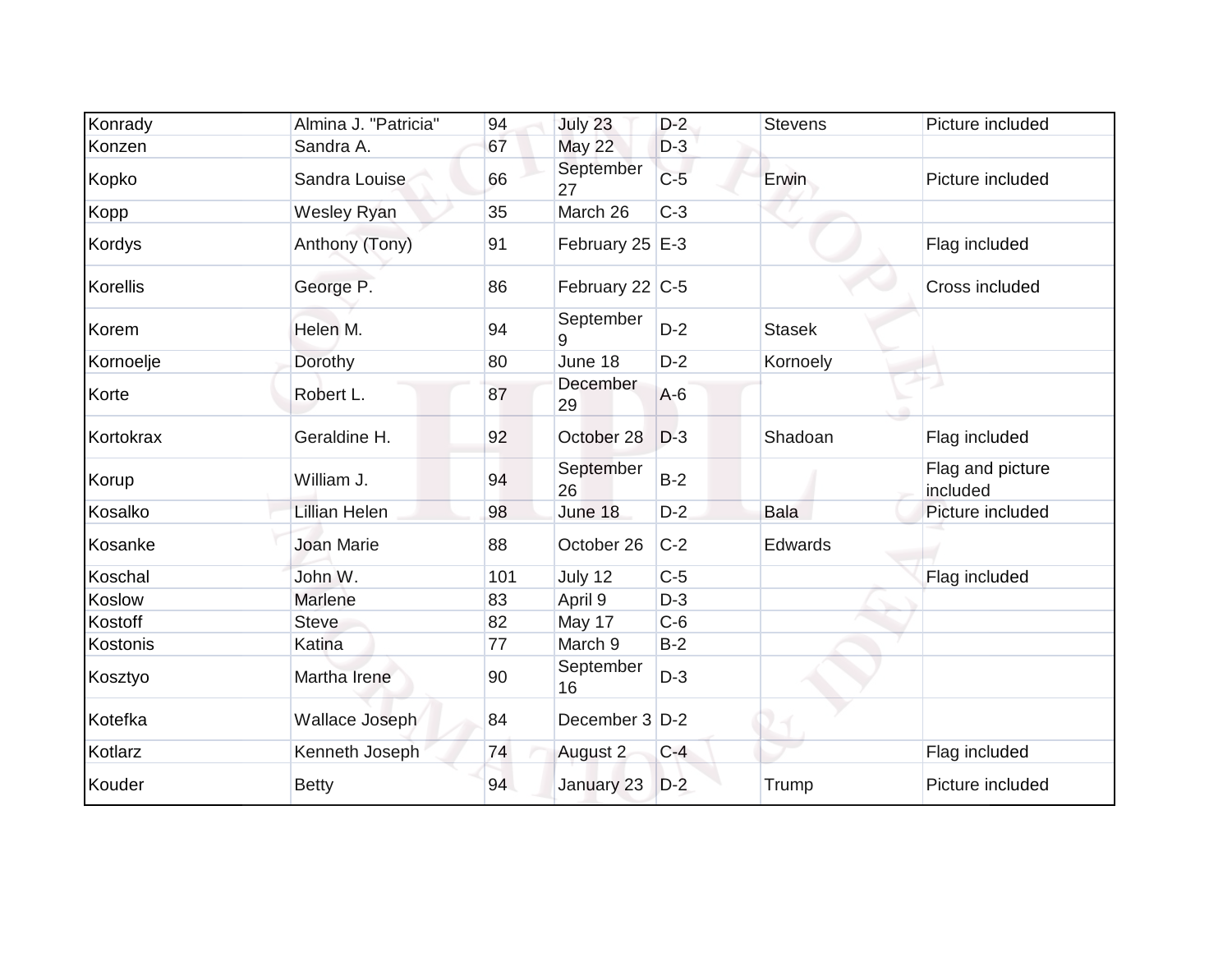| Kounelis     | Georgia               | 88 | August 29                   | $B-2$   |             | Cross included                |
|--------------|-----------------------|----|-----------------------------|---------|-------------|-------------------------------|
| Kountz       | Pauline A.            | 65 | February 5                  | $D-3$   | Yuratovac   |                               |
| Kouros       | George C.             | 91 | August 9                    | $C-4$   |             | Cross and picture<br>included |
| Koutropoulos | Ann                   | 91 | March 20                    | $D-3$   |             | Cross included                |
| Kovach       | Richard J.            | 58 | March 15                    | $C-5$   |             |                               |
| Kovalcik     | Emma                  | 93 | March 22                    | $C-6$   |             |                               |
| Koveck       | Tasia                 | 80 | June 6                      | $D-4$   |             | Cross included                |
| Kovera       | Charles S.            | 87 | April 15                    | $D-3$   |             | Flag included                 |
| Kowal        | Judith A. "Judy"      | 77 | January 28                  | $E-2$   | Florian     |                               |
| Kowalski     | Barbara V.            | 87 | October 18                  | $ C-5 $ | Keri        |                               |
| Kowalski     | Ronald S.             | 71 | November 3 B-2              |         |             |                               |
| Kowalski     | Zygmunt "Ziggy"       | 88 | November<br>14              | $A-11$  |             | Picture included              |
| Kozak        | Adele C.              | 94 | <b>May 24</b>               | $C-5$   | Matala      |                               |
| Kozak        | Gerald E. "Jerry"     | 81 | March 2                     | $B-2$   |             | Picture included              |
| Koziatek     | <b>Kenneth Edward</b> | 79 | September<br>$\overline{2}$ | $D-3$   |             | Flag included                 |
| Kozinski     | John J.               | 61 | November 1 C-5              |         |             | Flag included                 |
| Kozlowski    | Gloria J.             | 69 | July 31                     | $D-3$   | Zwolinski   |                               |
| Kraegel      | Armin Ralph           | 88 | November 1                  | $C-5$   |             |                               |
| Kraegel      | Mary Esther           | 88 | June 11                     | $D-2$   | Maginot     |                               |
| Kraft        | Stella J.             |    | July 4                      | $D-2$   | Pilasnewski |                               |
| Krager       | Raymond H.            | 92 | April 29                    | $E-2$   |             |                               |
| Krahn        | Margaret A.           | 86 | March 18                    | $E-3$   | Imrich      |                               |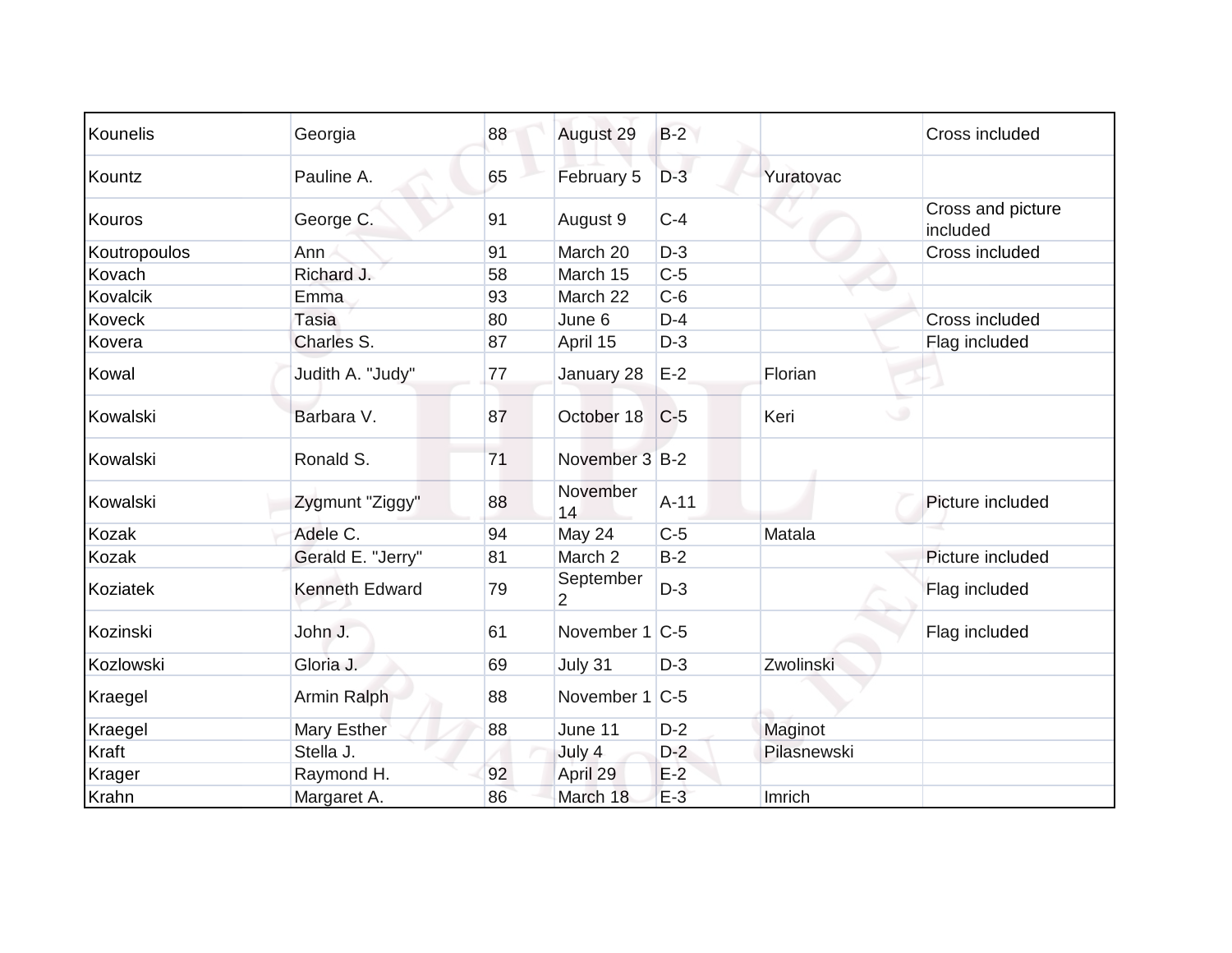| Krajewski       | Margaret                | 86 | September<br>20 | $C-6$  | Kotso          |                                    |
|-----------------|-------------------------|----|-----------------|--------|----------------|------------------------------------|
| Krakowiak       | Phyllis J.              | 96 | May 10          | $C-4$  | <b>Stevens</b> | Flag included                      |
| Krame           | Eleanor A.              | 90 | August 27       | $D-4$  |                |                                    |
| Kramer          | George A,. "Bud"        | 84 | November<br>24  | $C-2$  |                | Picture included                   |
| Kramer          | Sharon A.               | 73 | January 29      | $D-2$  | Fontana        |                                    |
| Krapf           | <b>Courtney Gwynne</b>  | 32 | June 3          | $E-3$  | <b>Starin</b>  |                                    |
| Krapf           | Harold                  | 69 | August 25       | $C-2$  |                |                                    |
| Krawczyk        | Leonard C., Col. (Ret.) | 88 | June 10         | $D-2$  |                | Flag included                      |
| Krawczykowski   | Marcella M.             | 92 | August 22       | $B-3$  |                |                                    |
| Krejci          | <b>Gloria Nell</b>      | 85 | February 23 B-2 |        | Ryden          |                                    |
| Kremer          | Lida L.                 | 89 | December<br>16  | $A-10$ | Luke           | Picture included                   |
| <b>Kretz</b>    | Janice M.               | 66 | October 8       | $D-2$  |                |                                    |
| Krevitz         | Arnold                  | 85 | January 14      | $E-3$  |                | Star of David and flag<br>included |
| Krga            | Robert M., Jr.          | 69 | <b>May 20</b>   | $D-3$  |                |                                    |
| Kriauceliunas   | Stase M.                | 96 | November<br>29  | $C-3$  | Abraitis       |                                    |
| Krieger         | Gerda                   | 88 | March 4         | $D-2$  |                |                                    |
| Kristoff        | Eugene L.               | 85 | December 6 C-4  |        |                |                                    |
| Kristovich      | George "Tech"           | 61 | June 3          | $E-2$  |                |                                    |
| <b>Kritikos</b> | Harry                   | 75 | March 24        | $C-2$  |                | Picture included                   |
| Krizman         | Paul D.                 | 56 | April 18        | $D-3$  |                |                                    |
| Krizmanic       | Agnes Bernadette        | 93 | June 13         | $D-2$  | Nicksic        |                                    |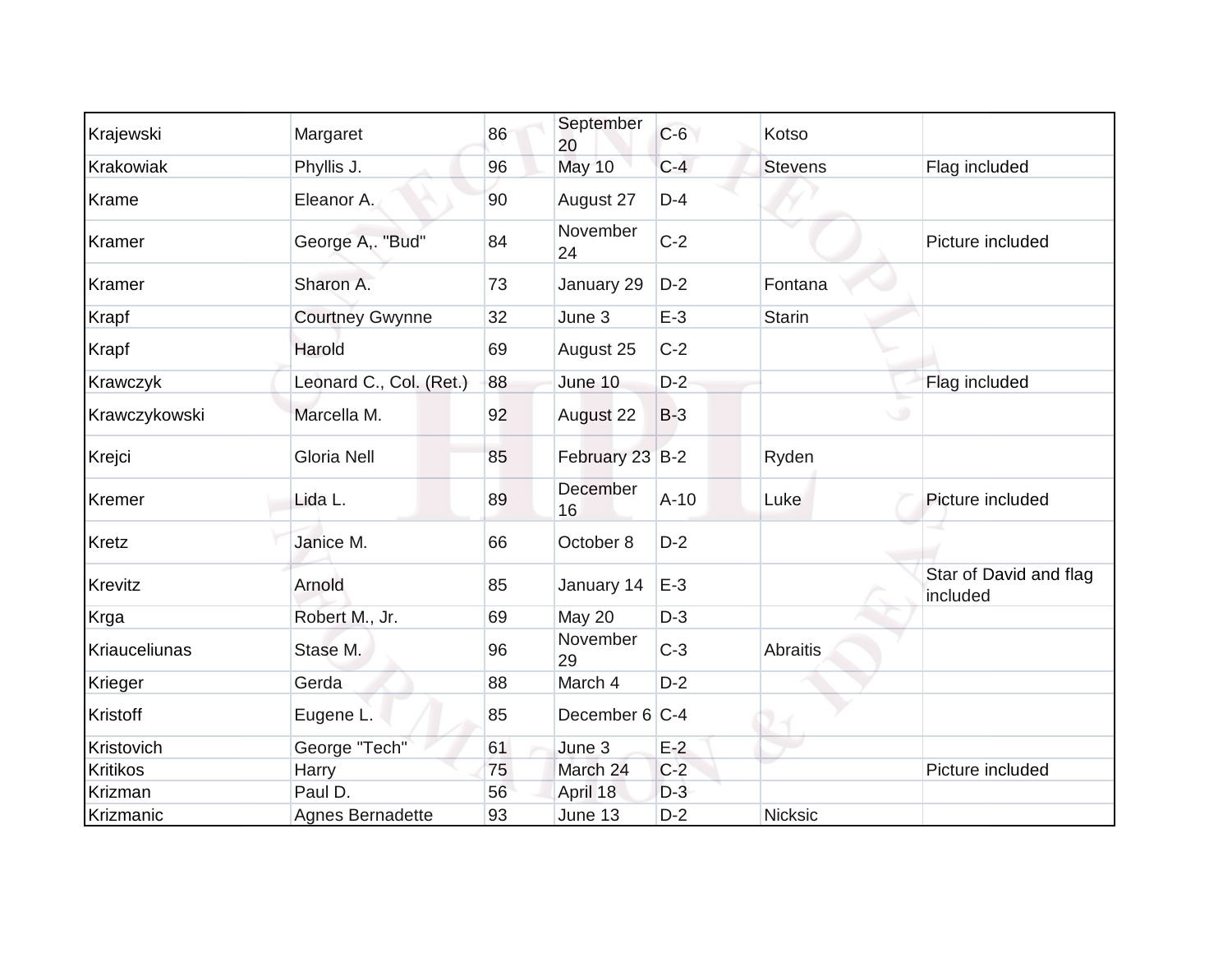| Kroenke        | Eugene R.         | 75 | September<br>30 | $D-3$ |                 |                                                  |
|----------------|-------------------|----|-----------------|-------|-----------------|--------------------------------------------------|
| Kroenke        | Linda Sue         | 72 | <b>May 25</b>   | $B-2$ |                 |                                                  |
| Kroft          | <b>Bernard</b>    | 81 | November<br>12  | $D-3$ |                 |                                                  |
| Krohn          | Kathleen J.       | 80 | April 19        | $C-6$ |                 |                                                  |
| <b>Krok</b>    | Ronald T.         | 74 | September<br>30 | $D-4$ |                 | Picture included                                 |
| Krol           | Joseph J., II     | 67 | June 21         | $C-4$ |                 |                                                  |
| Kroll          | Rebecca "Becky"   | 60 | February 4      | $E-2$ |                 |                                                  |
| Kronland       | Brian J.          | 59 | March 7         | $D-2$ |                 |                                                  |
| Kruczek        | Joseph F.         | 90 | May 1           | $E-3$ |                 |                                                  |
| Krueger        | Wallace           | 91 | March 1         | $C-3$ |                 | Flag included                                    |
| Krueger        | Werner E.         | 83 | March 19        | $D-7$ |                 |                                                  |
| <b>Kruk</b>    | I. Lois           | 93 | March 15        | $C-5$ |                 |                                                  |
| Krushinski     | Dorothy C.        | 91 | August 2        | $C-4$ | Messina         | Picture included Italian<br>name Dortea Carlotta |
| Kruszynski     | Shannon L.        | 45 | October 21      | $D-3$ | <b>Blennert</b> |                                                  |
| <b>Krutz</b>   | Frances "Frannie" | 76 | January 29      | $D-3$ |                 | Picture included                                 |
| <b>Kryszak</b> | Frances M.        | 94 | October 26      | $C-2$ | Pernal          |                                                  |
| <b>Kubiak</b>  | Anna              |    | October 15      | $D-3$ | Kosanovich      | Cross included                                   |
| <b>Kubiak</b>  | Jeanne            | 85 | February 25 E-3 |       | Carevich        |                                                  |
| Kubinski       | Lloyd             | 98 | March 31        | $C-2$ |                 | Flag included                                    |
| Kucan          | Sophie            | 93 | October 14      | $D-2$ | Christoff       | Picture included                                 |
| Kucharski      | Eunice A.         |    | July 21         | $C-2$ | Radford         | Picture included                                 |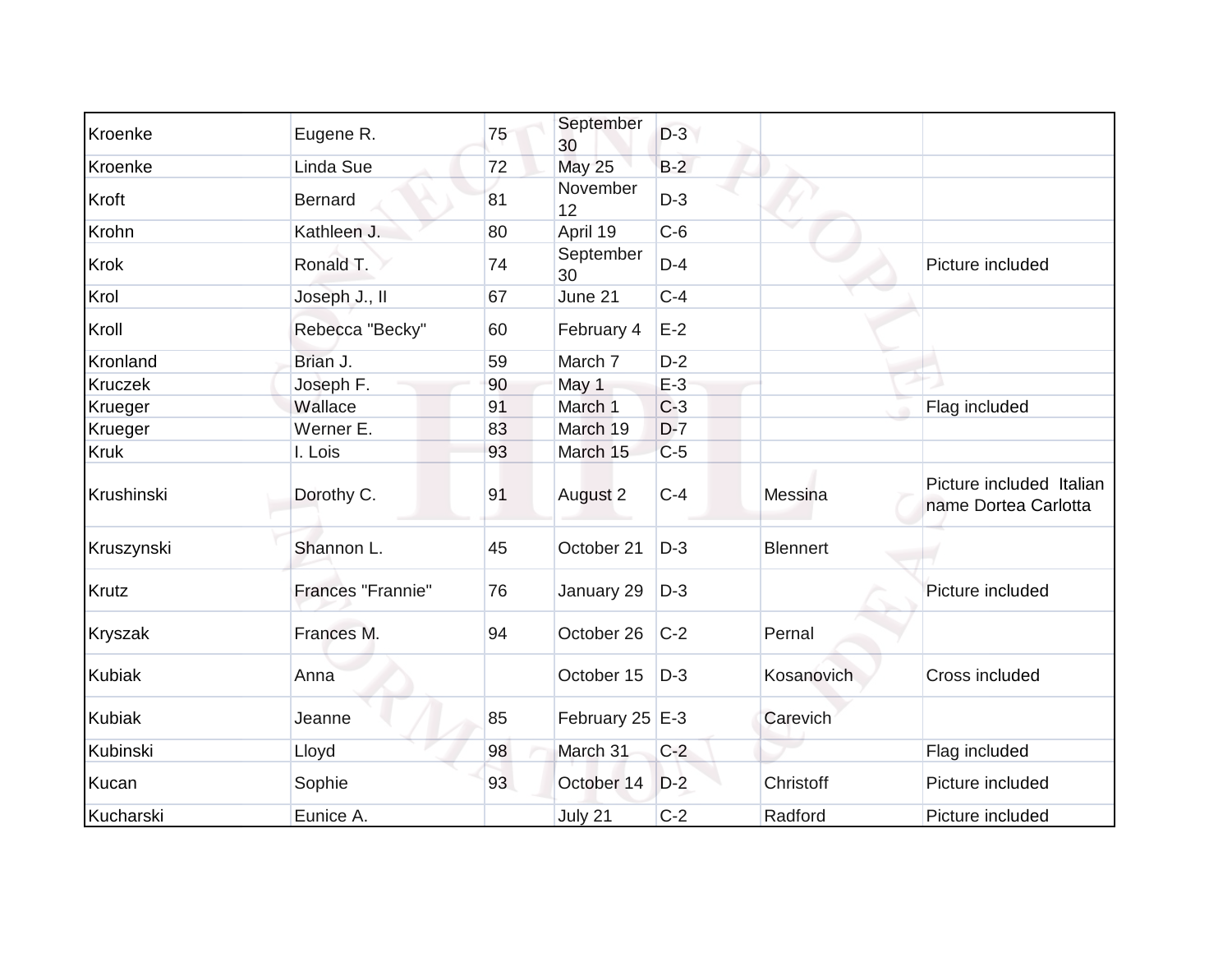| Kucharski       | Rebecca S.        | 63 | September<br>17   | $D-2$  |              |                              |
|-----------------|-------------------|----|-------------------|--------|--------------|------------------------------|
| Kucharski       | Walter R.         | 90 | October 28        | $D-3$  |              | Flag and picture<br>included |
| Kuehn           | Anne              | 96 | November $4 C-3 $ |        |              | Cross included               |
| Kuehnle         | Shiela May        | 80 | November<br>22    | $C-3$  |              |                              |
| Kugar           | Teresa            | 87 | October 17        | $B-2$  | Ferrini      | Picture included             |
| Kuipers         | <b>Daniel Lee</b> | 57 | November<br>25    | $D-2$  |              |                              |
| Kukral          | Marian            | 93 | January 19        | $B-2$  |              |                              |
| <b>Kukulies</b> | Barbara Ann       | 81 | October 22        | $D-3$  | <b>Scott</b> |                              |
| Kula            | Jerome E. "Jerry" | 57 | April 5           | $A-10$ |              | Picture included             |
| Kulig           | Stella K.         | 95 | December 3 D-3    |        |              | Picture included             |
| <b>Kulik</b>    | Edmund            | 85 | October 30        | $D-2$  |              |                              |
| Kumiega         | Helen R.          | 73 | May 6             | $D-2$  | Soto         |                              |
| Kunnemann       | Glenola A.        | 91 | December<br>18    | $A-6$  |              |                              |
| Kunst           | Jean              | 86 | <b>May 12</b>     | $C-2$  | Werkman      |                              |
| Kunstman        | Eric M.           | 40 | May 21            | $D-8$  |              |                              |
| <b>Kuntz</b>    | Leeann            | 61 | May 2             | $D-3$  | Haizlip      |                              |
| Kuntz           | Rose M.           | 78 | June 18           | $D-2$  |              |                              |
| Kurczewski      | Irene J.          | 97 | September<br>3    | $D-2$  | Mikolajczak  |                              |
| <b>Kurek</b>    | Carl S.           | 55 | April 29          | $E-3$  |              |                              |
| Kurowski        | Helen             | 91 | December 6 C-4    |        | <b>Hubbs</b> |                              |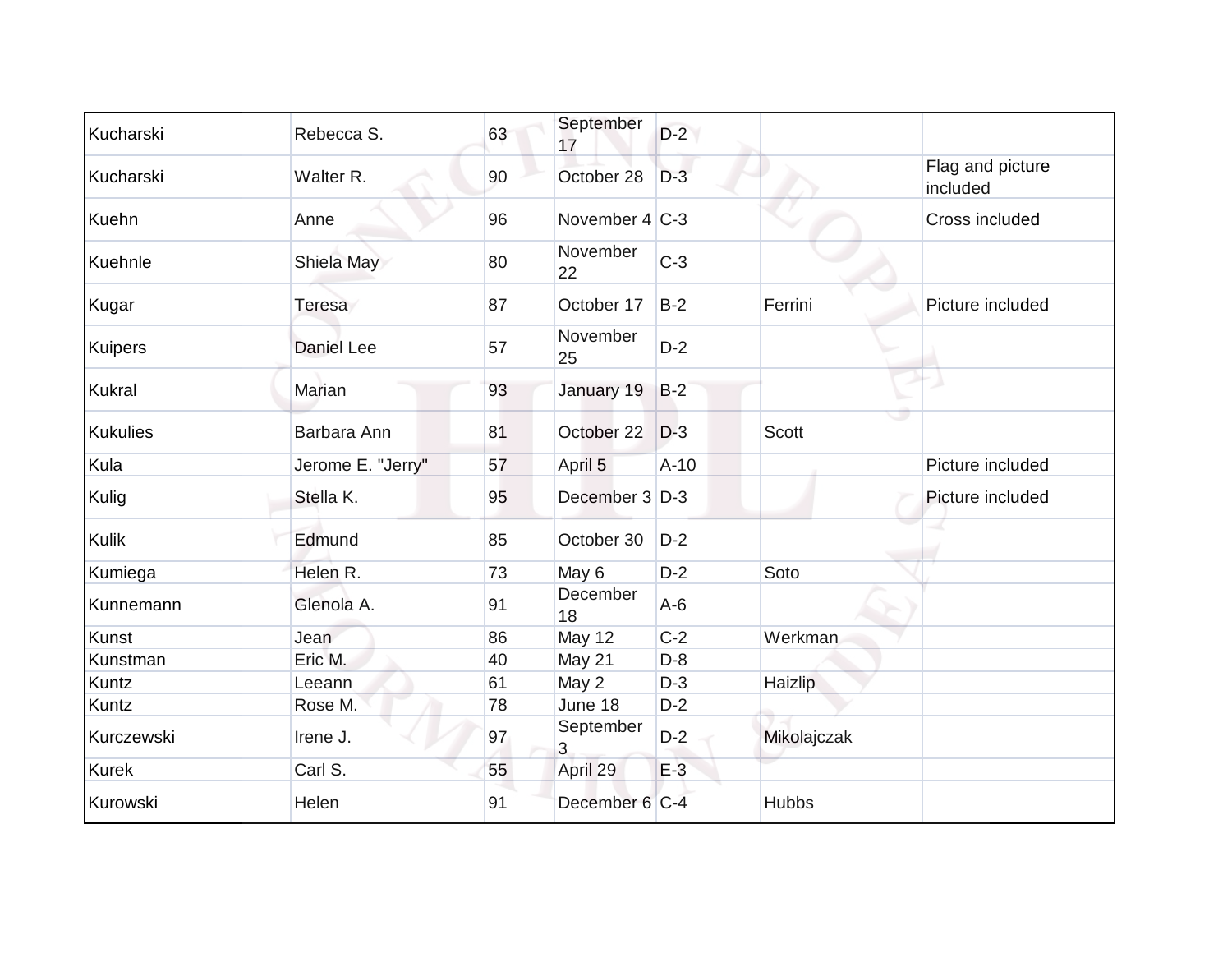| Kurowski    | Irene T.                 | 92 | October 18      | $C-5$ |                |                  |
|-------------|--------------------------|----|-----------------|-------|----------------|------------------|
| Kurteff     | George                   | 83 | May 17          | $C-6$ |                |                  |
| <b>Kus</b>  | Bernice A.               | 92 | <b>May 29</b>   | $D-2$ | Kielian        |                  |
| Kusbel      | Cyril M.                 | 83 | June 23         | $C-2$ |                | Flag included    |
| Kusbel      | Thomas S. "Tiny"         | 67 | September<br>6  | $C-4$ |                |                  |
| <b>Kuss</b> | Lucille Lydia            | 86 | August 26       | $D-2$ | <b>Sommers</b> |                  |
| <b>Kuss</b> | Richard D. "Dick"        | 88 | October 8       | $D-2$ |                |                  |
| Kutch       | Rev. Peter P. OFM Cap 75 |    | March 5         | $D-2$ |                | Picture included |
| Kuzemka     | Agnes M.                 | 83 | August 6        | $D-2$ |                |                  |
| Kuzma       | Michael J.               | 95 | June 21         | $C-4$ |                | Flag included    |
| Kwateng     | Anthony S.               |    | August 20       | $D-2$ |                |                  |
| Kwiecien    | Barbara M.               | 68 | July 6          | $B-2$ | Wielgos        |                  |
| Kwiecien    | Joseph F.                | 70 | November 9 B-2  |       |                |                  |
| Kypreos     | Nancy                    | 75 | July 6          | $B-2$ | Allen          |                  |
| Kyprianou   | Lewis, Jr.               | 77 | March 17        | $C-2$ |                | Picture included |
| Labelle     | Louis V.                 | 81 | January 12      | $B-2$ |                | Flag Included    |
| Laborde     | Mildred R.               | 84 | January 13      | $C-2$ |                |                  |
| Labs        | David A.                 | 60 | February 26 D-2 |       |                |                  |
| Lach        | Richard B.               | 79 | <b>May 29</b>   | $D-2$ |                |                  |
| Ladendorf   | Robert B. (Bob)          | 87 | February 7      | $D-3$ |                | Picture included |
| Ladra       | Ann J.                   | 94 | October 5       | $D-2$ | Janovsky       |                  |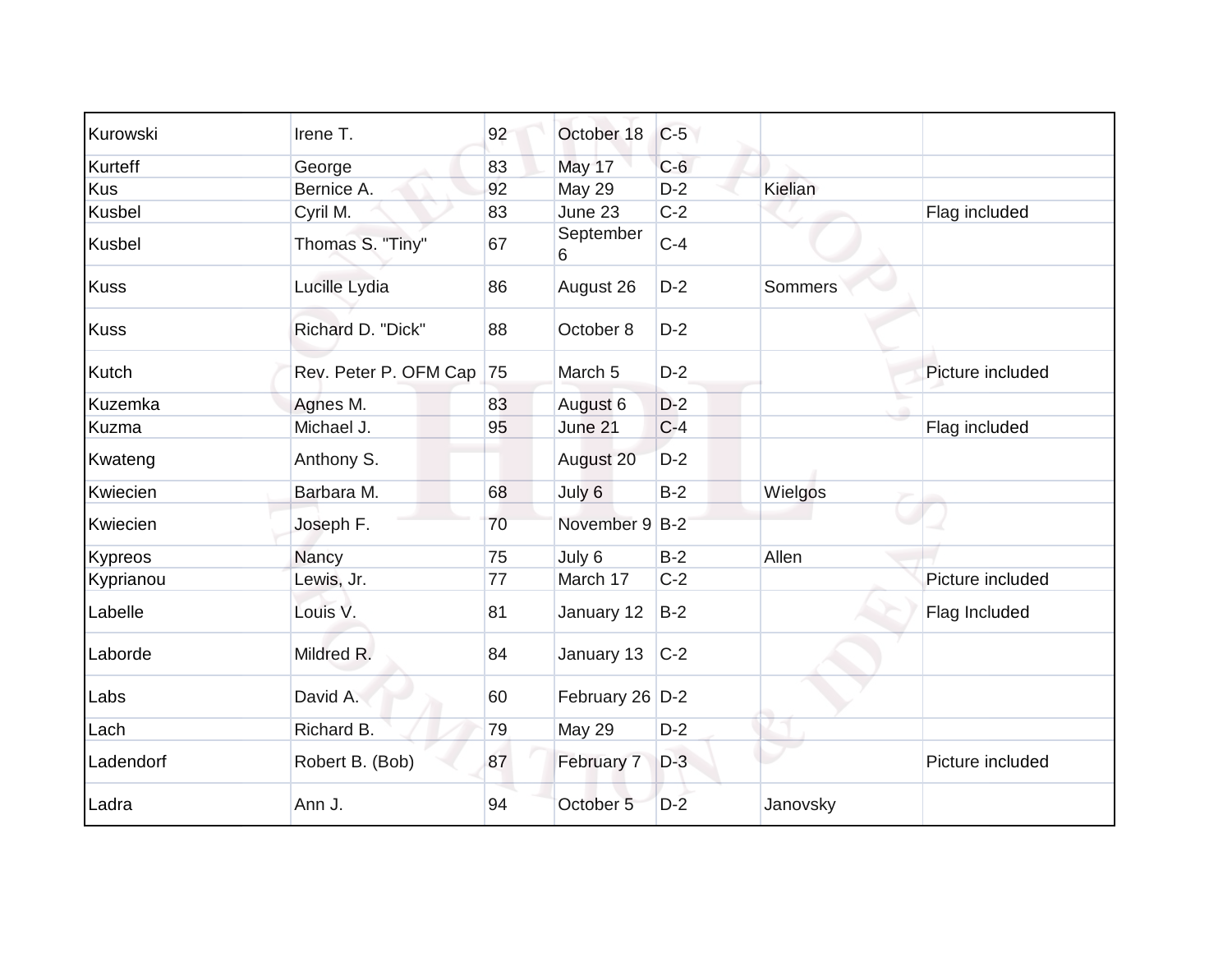| LaFleur   | Judith A.            | 67 | January 10      | $D-2$  |              |                                                        |
|-----------|----------------------|----|-----------------|--------|--------------|--------------------------------------------------------|
| LaGuire   | Karen L.             | 71 | May 14          | $D-2$  | Kennedy      |                                                        |
| Lahoski   | Frank T.             | 93 | July 7          | $C-3$  |              |                                                        |
| Laich     | Ted G.               | 59 | September<br>6  | $C-4$  |              |                                                        |
| Lail      | <b>Brent Alan</b>    | 53 | June 28         | $C-5$  |              |                                                        |
| Lakin     | Terrie L.            | 60 | May 20          | $D-4$  | Wolf         | Picture included                                       |
| Lakomek   | <b>Wanita Bertha</b> | 97 | August 30       | $C-4$  | <b>Brown</b> |                                                        |
| Lalich    | Dorothy "Dolly"      |    | September<br>16 | $D-3$  | Orlich       | Cross icluded                                          |
| Lambert   | Donald C.            | 80 | September<br>6  | $C-4$  |              |                                                        |
| Lambert   | Fred E., Sr.         | 81 | April 29        | $E-3$  |              |                                                        |
| Lambert   | Nichole L. "Nicki"   | 42 | July 30         | $D-3$  |              |                                                        |
| Lameka    | James                | 85 | November<br>18  | $E-3$  |              | Flag included                                          |
| Lamprecht | Thelma R.            | 89 | December 8 C-2  |        | Halliar      |                                                        |
| Lancaster | Paula B.             | 60 | March 17        | $C-2$  |              |                                                        |
| Lance     | John R.              | 74 | April 7         | $C-3$  |              | Flag and picture<br>included                           |
| Land      | Kristen M.           | 34 | September<br>26 | $B-2$  |              |                                                        |
| Landrum   | Mary E.              | 78 | January 7       | $E-2$  | White        | Picture included Full<br>name Mary E. Baker<br>Landrum |
| Landske   | <b>Senator Sue</b>   | 77 | March 1         | $C-4$  |              | Flag and picture<br>included                           |
| Landsly   | <b>Floria Rose</b>   | 78 | April 5         | $A-12$ | Zavarella    |                                                        |
| Lane      | <b>Brenda Yvonne</b> | 65 | March 4         | $D-2$  | Radovich     | Picture included                                       |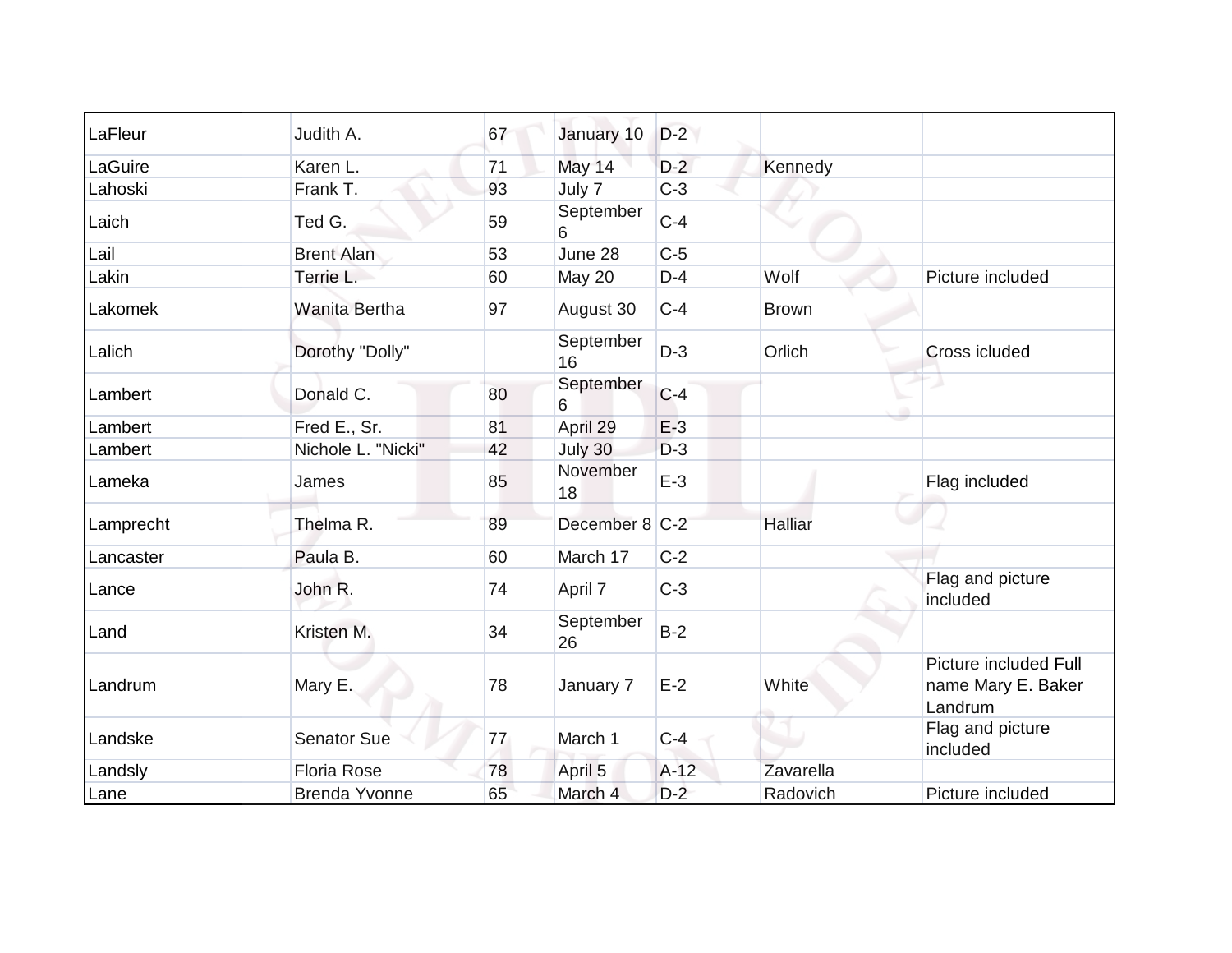| Lane          | C.W.                         | 85 | February 3      | $C-2$ |           | Flag included    |
|---------------|------------------------------|----|-----------------|-------|-----------|------------------|
| Lane          | Gordon L.                    | 75 | October 20      | $B-3$ |           |                  |
| Lane          | Lois I.                      | 85 | January 10      | $D-2$ | Gerrich   |                  |
| Lane          | Onda                         | 88 | April 1         | $D-2$ |           | Picture included |
| Langel        | <b>Jerry</b>                 | 60 | June 13         | $D-2$ |           |                  |
| Lanier        | Patricia Elizabeth           | 80 | March 29        | $C-8$ | Dunsing   |                  |
| Lankford      | Alice                        | 97 | April 20        | $C-2$ | Lankford  |                  |
| Lannin        | Don Wesley                   | 32 | February 24 C-2 |       |           |                  |
| Lannon        | Mary Ann                     | 80 | September<br>16 | $D-3$ | Olszanski |                  |
| Laposa        | Louis Francis, Jr.           | 78 | April 18        | $D-3$ |           | Picture included |
| Larder        | <b>Florence Mae</b>          | 87 | March 31        | $C-2$ | Goodworth |                  |
| Larsen        | JoAnn                        | 83 | March 17        | $C-3$ |           | Picture included |
| Larson        | Eric W.                      | 29 | August 16       | $C-3$ |           |                  |
| Larson        | Theresa R.                   | 96 | March 18        | $E-3$ | Clark     |                  |
| Larson-Zarris | Patricia Ann                 | 73 | January 28      | $E-2$ |           |                  |
| Lash          | Shirley A.                   | 69 | January 10      | $D-2$ | Ellis     |                  |
| Laskarin      | George P.                    | 60 | December<br>30  | $A-8$ |           |                  |
| Laskody       | Julia Catherine              | 84 | April 19        | $C-6$ | Kalmar    | Picture included |
| Laskovich     | Stanley L. "Stan the<br>Man" | 65 | January 1       | $D-3$ |           |                  |
| Lasota        | <b>Frances</b>               | 68 | May 1           | $E-2$ | Psenak    |                  |
| LaSota        | Terrence L.                  | 71 | June 21         | $C-4$ |           |                  |
| Latham        | Irene Marcella               | 65 | January 31      | $D-2$ | Caraher   |                  |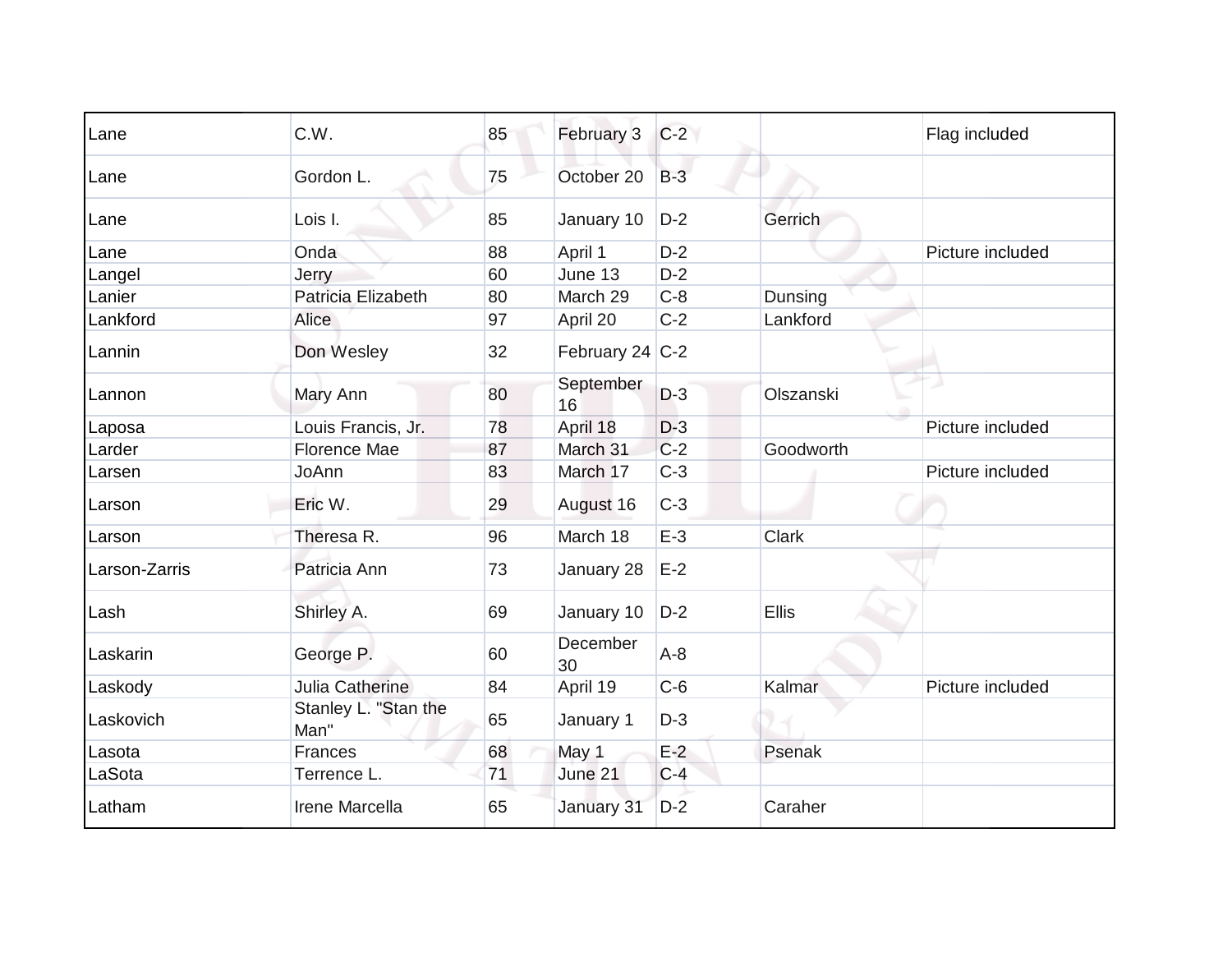| Latham-Rybecki | <b>Gail Marie</b>      | 60                                 | December<br>30              | $A-8$ | Latham          |                  |
|----------------|------------------------|------------------------------------|-----------------------------|-------|-----------------|------------------|
| Lauerman       | Veronica T.            | 86                                 | October 18                  | $C-5$ |                 |                  |
| Laursen        | Jean M.                | 100                                | January 14                  | $E-3$ | Acker           |                  |
| Lautar         | Jackie                 | 57                                 | November<br>17              | $B-3$ | Alexander       |                  |
| LaVoie         | Eileen                 | 47                                 | April 9                     | $D-3$ | Joyce           |                  |
| Lawless        | <b>Derrell Edward</b>  | 59                                 | May 1                       | $E-3$ |                 |                  |
| Lawley         | <b>Taunya Marie</b>    | 33                                 | April 25                    | $D-2$ | Mendez          |                  |
| Lawrence       | <b>Faith Christine</b> | <b>ZUITIUITI</b><br>$\overline{a}$ | April 26                    | $C-3$ |                 |                  |
| Lawson         | <b>Phillip Gene</b>    | 78                                 | January 11                  | $C-3$ |                 |                  |
| Lawson         | Virginia (Ginny)       | 83                                 | September<br>$\overline{2}$ | $D-3$ | Curtis          | Picture included |
| Lawton         | Kathy                  | 62                                 | September<br>10             | $D-3$ | Zurbriggen      |                  |
| Lax            | Jacqueline O.          | 85                                 | January 23                  | $D-2$ |                 | Flag included    |
| Layman         | Jason                  | 50                                 | May 21                      | $D-8$ |                 |                  |
| Lazic          | Stevan                 | 81                                 | July 22                     | $D-2$ |                 | Cross included   |
| Lazor          | Margaret B.            | 89                                 | October 25                  | $C-5$ | <b>Brinkman</b> |                  |
| Lazovich       | Miloje                 | 76                                 | June 30                     | $C-2$ |                 | Cross included   |
| Lazzara        | Millicent R. "Penny"   | 75                                 | January 20                  | $C-2$ |                 |                  |
| Lazzaro        | Elsie N.               | 93                                 | January 31                  | $D-2$ |                 |                  |
| Lazzaroni      | Bobby G., Sr.          | 80                                 | November 1 C-6              |       |                 |                  |
| Leal           | Adolfo "Fito"          | 88                                 | May 17                      | $C-6$ |                 | Picture included |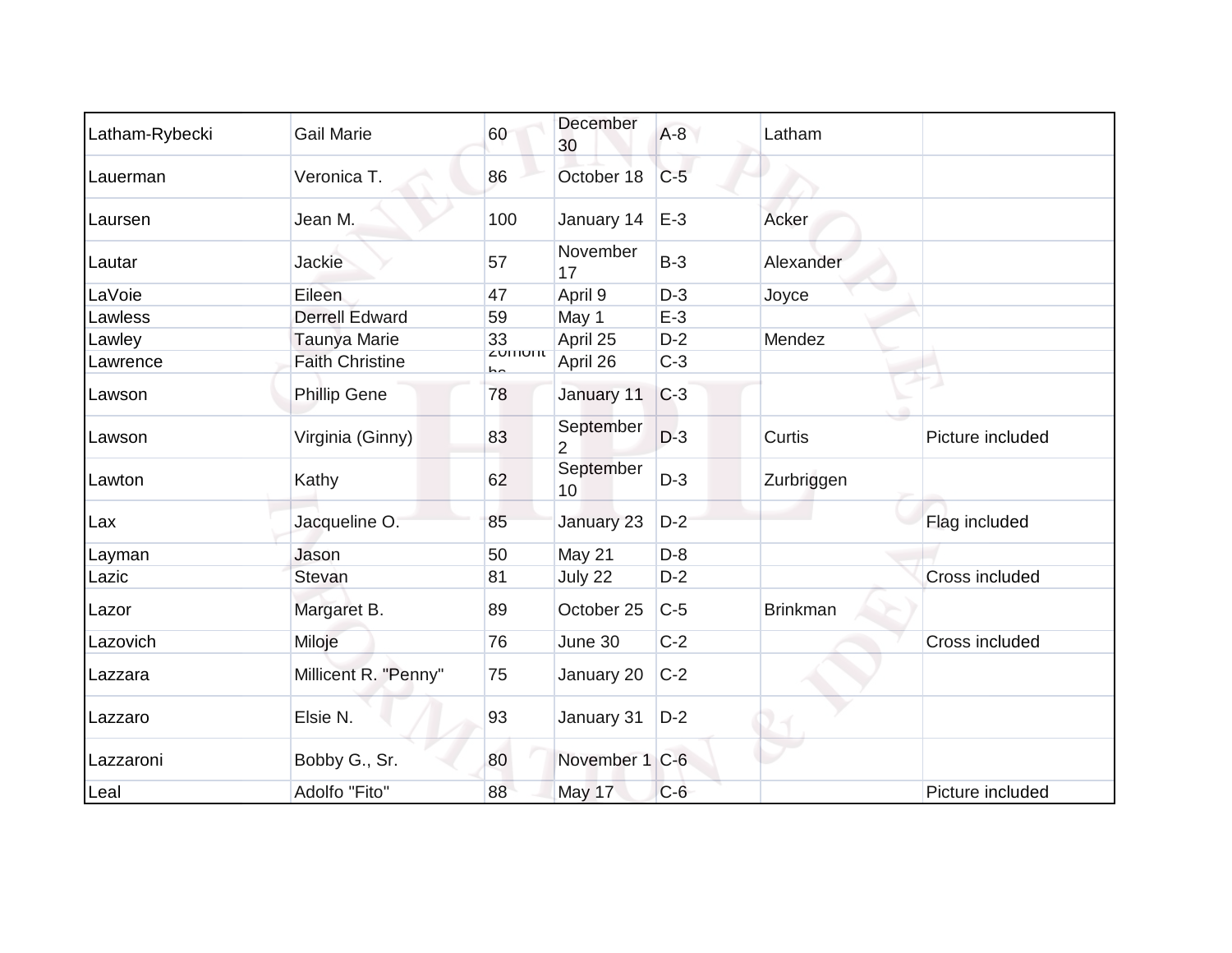| Leckrone | Robert "Legbone"     | 68 | October 19     | $C-3$ |              | Picture included                                   |
|----------|----------------------|----|----------------|-------|--------------|----------------------------------------------------|
| Lederman | Harold               | 90 | July 15        | $D-2$ |              |                                                    |
| Lee      | Isaac                | 79 | January 11     | $C-3$ |              |                                                    |
| Lee      | Kit Har              | 75 | October 14     | $D-3$ | Lo           | Picture included                                   |
| Lee      | Lovell D.            | 84 | October 22     | $D-3$ | Solon        | Picture included; Full<br>Name Lovell Donna<br>Lee |
| Lee      | Robert E., Sr.       | 77 | April 9        | $D-3$ |              |                                                    |
| Lee      | <b>Robert James</b>  | 52 | December 8 C-2 |       |              |                                                    |
| Lee      | Sharon L.            | 59 | October 21     | $D-3$ | Genovesi     | Picture included                                   |
| Lee      | Webster "Red"        | 91 | December<br>10 | $A-8$ |              | Flag included                                      |
| Leep     | Carol Ann Barbara    | 73 | March 7        | $D-3$ | Toth         |                                                    |
| Leep     | Joseph E.            | 49 | October 25     | $C-5$ |              |                                                    |
| Leeson   | Ricky J.             | 61 | May 20         | $D-4$ |              |                                                    |
| Lehmker  | Olive A.             | 93 | January 8      | $D-3$ | Eichelberger |                                                    |
| Lehrer   | Richard F. "Dick"    | 80 | August 16      | $C-3$ |              | Flag included                                      |
| Leimbach | Louise M.            | 88 | July 10        | $D-3$ | Whitehead    |                                                    |
| Lemmon   | Daniel Joseph, III   |    | January 18     | $C-3$ |              |                                                    |
| Lemons   | <b>Dixie Gaynell</b> | 71 | October 25     | $C-6$ | <b>Dixon</b> | Picture included                                   |
| Lenart   | Rose M.              | 88 | August 27      | $D-3$ | Kasprzycki   |                                                    |
| Lenburg  | Robert, Jr. "Rob"    | 36 | January 14     | $E-2$ |              |                                                    |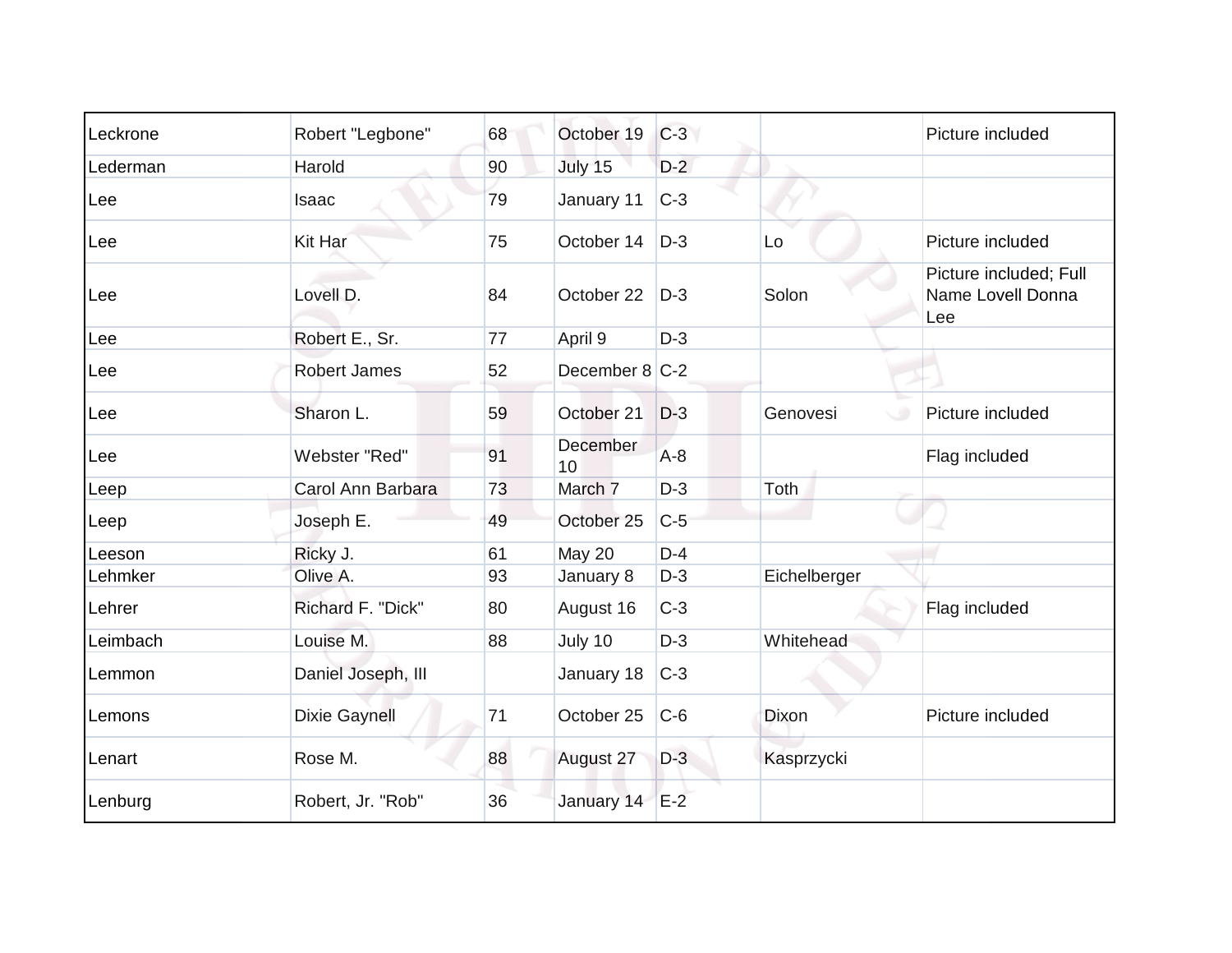| Lennertz    | Dorothy              | 95 | December<br>20  | $A-10$ | Fargo           |                               |
|-------------|----------------------|----|-----------------|--------|-----------------|-------------------------------|
| Lenz        | <b>Ethel Harton</b>  | 87 | April 12        | $C-5$  |                 | Picture included              |
| Leon        | Hilda G.             |    | September<br>15 | $B-2$  | <b>Martinez</b> |                               |
| Leonakis    | <b>Mike</b>          | 91 | May 7           | $D-3$  |                 | Cross included                |
| Leonas      | Amy                  | 39 | July 29         | $D-2$  |                 |                               |
| Leone       | Peter W., Sr.        |    | December<br>17  | $A-10$ |                 |                               |
| Lerch       | Antoinette "Toni"    | 80 | September<br>17 | $D-2$  |                 |                               |
| Lerch       | Donald W.            | 86 | June 26         | $D-2$  |                 |                               |
| Lerner      | <b>Ruth Lila</b>     | 85 | January 4       | $C-4$  | Wolf            | <b>Star of David included</b> |
| Lesczynski  | Phyllis S.           | 75 | June 17         | $D-3$  | <b>Burns</b>    |                               |
| Lesko       | Donald W.            | 82 | June 4          | $D-2$  |                 |                               |
| Lesko       | William J.           | 47 | November 8 C-5  |        |                 |                               |
| Lesmeister  | Arnold G.            | 84 | May 2           | $D-3$  |                 | Picture included              |
| Lesniak     | Stanley A.           | 93 | March 31        | $C-2$  |                 |                               |
| Lesniewski  | Alfreda              | 86 | March 11        | $D-2$  | Zietara         |                               |
| Lesniewski  | Jami R. " Playboy G" | 34 | January 1       | $D-3$  |                 |                               |
| Lesniewski  | Lynn A.              | 56 | July 9          | $D-2$  | Miller          |                               |
| Lesnikowski | John R.              | 92 | January 7       | $E-2$  |                 | Flag included                 |
| LeTourneau  | Richard A.           | 93 | February 14 D-2 |        |                 | Flag included                 |
| Levy        | Alicia               | 75 | January 25      | $C-3$  |                 |                               |
| Lewandoeski | Edgar J. Coach "Lew" | 74 | March 30        | $B-2$  |                 |                               |
| Lewandowski | Mary                 | 87 | August 12       | $D-3$  |                 |                               |
| Lewandowski | Virginia             | 98 | January 1       | $D-3$  | Kaczynski       |                               |
| Lewis       | Albert D.            | 90 | March 31        | $C-3$  |                 |                               |
| Lewis       | Anna "Jane"          | 79 | March 15        | $C-6$  | <b>Rich</b>     |                               |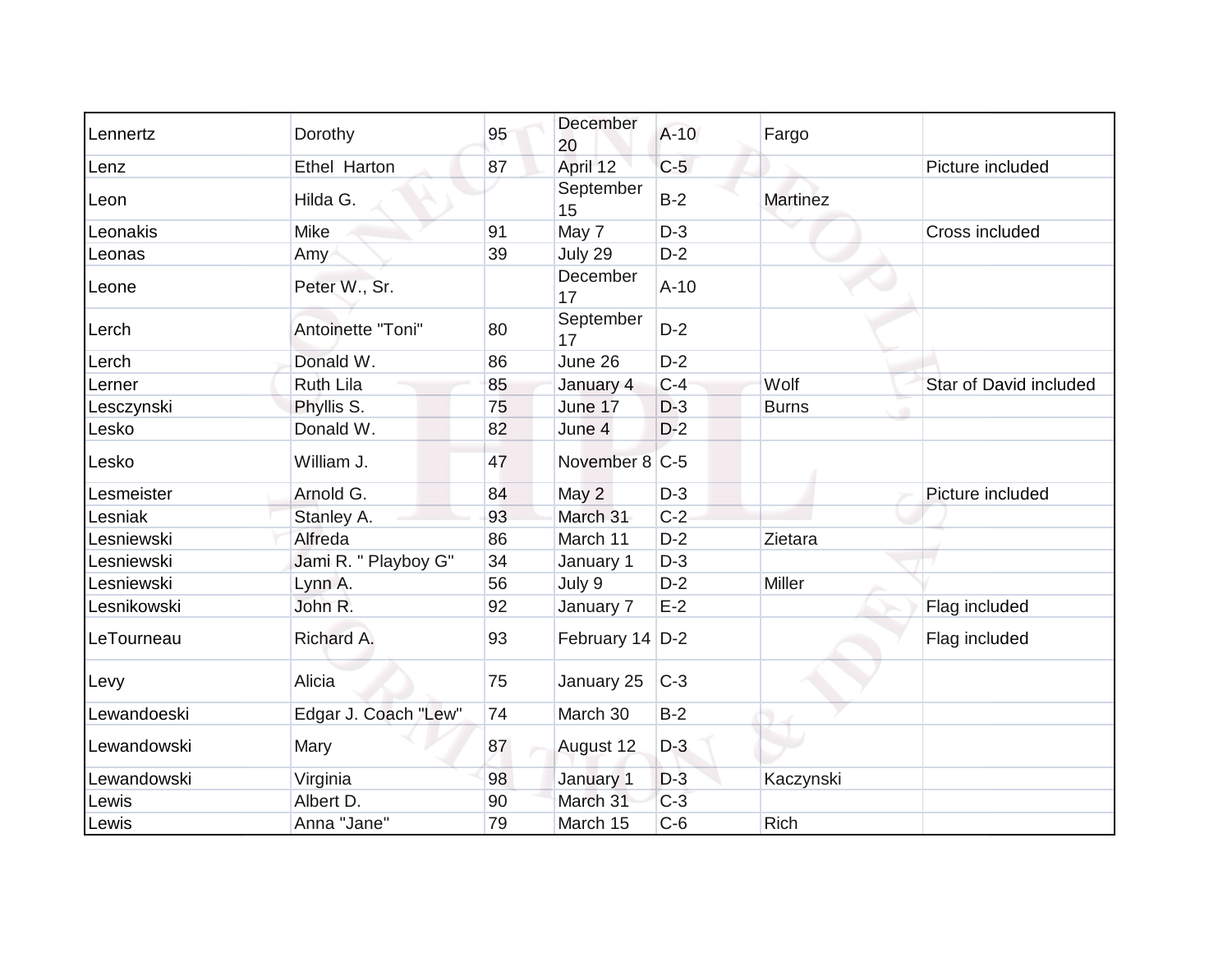| Lewis    | <b>Bryan Keith</b>         | 53 | August 30       | $C-3$ |              |                              |
|----------|----------------------------|----|-----------------|-------|--------------|------------------------------|
| Lewis    | Dale A.                    | 71 | April 12        | $C-5$ | Porter       | Picture included             |
| Lewis    | Eleanor A.                 |    | August 29       | $B-2$ | Trojnar      |                              |
| Lewis    | Eugene "Budlow"<br>"Snuff" | 91 | July 16         | $D-2$ |              | Picture included             |
| Lewis    | Norma Lee                  | 68 | April 29        | $E-3$ | McMunn       |                              |
| Lewis    | Raymond                    | 67 | January 11      | $C-3$ |              |                              |
| Lewis    | Vera Odessa                | 85 | April 22        | $D-2$ |              | Picture included             |
| Lewis    | William Benjamin           | 85 | May 24          | $C-5$ |              | Flag and picture<br>included |
| Libassi  | Augustine L.               | 89 | December 3 D-3  |       | Ventura<br>◡ |                              |
| Lidster  | Donna M.                   | 83 | January 21      | $E-2$ |              |                              |
| Liebert  | Richard J.                 | 88 | September<br>20 | $C-5$ |              | Picture included             |
| Lightcap | Douglas Edward             | 64 | October 4       | $C-5$ |              | Picture included             |
| Lightcap | Evelyn E.                  | 87 | January 7       | $E-3$ | Miethke      |                              |
| Ligon    | Derrick (Moe)              | 57 | May 1           | $E-2$ |              |                              |
| Lillian  | <b>Bien</b>                | 89 | July 13         | $C-2$ |              |                              |
| Lilly    | Joseph Raymond "Ray"       | 82 | June 26         | $D-3$ |              |                              |
| Lilovich | George Edward              | 87 | January 9       | $D-3$ |              |                              |
| Linamen  | <b>Yvonne Diane</b>        | 60 | May 5           | $C-2$ |              |                              |
| Lindau   | Janice M.                  | 68 | October 29      | $D-3$ | Gessner      |                              |
| Lindberg | Robert John                | 94 | April 21        | $C-2$ |              |                              |
| Lindell  | Carl E., Jr.               | 66 | August 21       | $D-2$ |              |                              |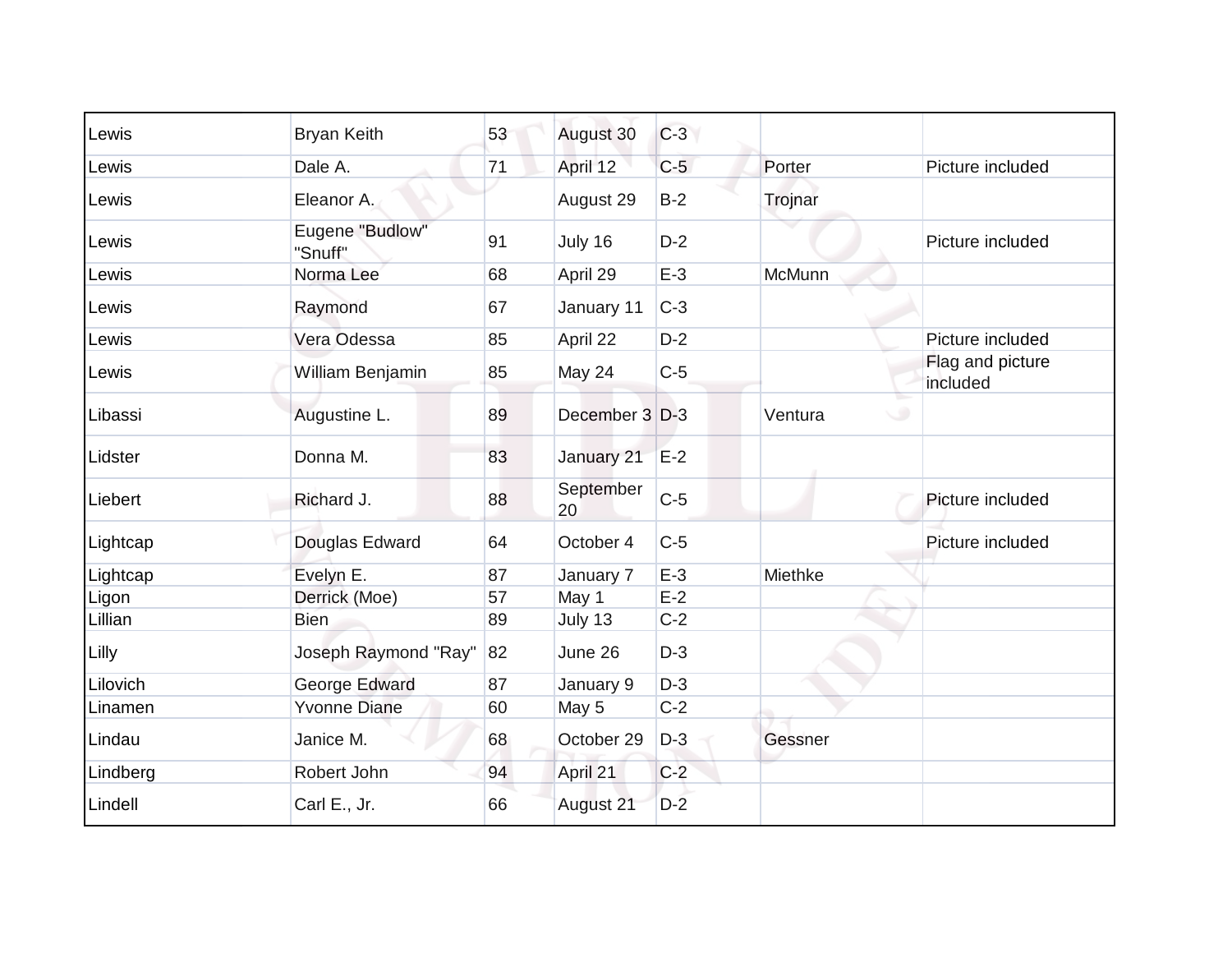| Lindemulder | Paul                | 85 | September<br>$\overline{2}$ | $D-3$  |                | Flag included                |
|-------------|---------------------|----|-----------------------------|--------|----------------|------------------------------|
| Lindley     | Darlys J.           | 86 | April 12                    | $C-5$  | Flynn          |                              |
| Lindner     | Mary Frances        | 80 | January 6                   | $C-2$  |                |                              |
| Lindsey     | Lowell R.           | 78 | July 7                      | $C-3$  |                |                              |
| Link        | Charles W.          | 68 | December<br>20              | $A-10$ |                |                              |
| Link        | George Hicks        | 91 | April 10                    | $D-2$  |                | Picture included             |
| Link        | Gloria Jean         | 74 | September<br>17             | $D-3$  |                |                              |
| Link        | Gloria Jean         | 74 | July 29                     | $D-3$  |                |                              |
| Linkiewicz  | Geroldine F.        | 86 | June 22                     | $C-2$  |                |                              |
| Linnane     | John E.             | 82 | May 5                       | $C-2$  |                |                              |
| Linoski     | Doris Evelyn        | 94 | January 28                  | $E-2$  | $\cup$         |                              |
| Lionberger  | Derald              | 89 | July 17                     | $D-2$  |                | Flag included                |
| Lippner     | Robert, Sr. "Bob"   | 71 | March 8                     | $C-4$  |                | Flag and picture<br>included |
| Lipscomb    | <b>Terry Alonzo</b> | 60 | January 9                   | $D-3$  |                | Picture included             |
| Liptak      | Darlene Ann         | 71 | March 20                    | $D-2$  | Kawa           |                              |
| Lipton      | Helen D.            | 95 | April 18                    | $D-3$  | Shipley        |                              |
| Litke       | Thelma B.           | 90 | August 16                   | $C-3$  | <b>Bullard</b> |                              |
| Little      | Marsha L.           | 67 | September<br>29             | $B-2$  |                |                              |
| Littleton   | Craig W.            | 37 | November<br>24              | $C-2$  |                |                              |
| Livingstone | Jeanne C.           | 91 | March 4                     | $D-2$  |                | Picture included             |
| Llanes      | Loretta             | 83 | July 22                     | $D-2$  | Kumala         |                              |
| Lloyd       | Harold              | 63 | November<br>24              | $C-3$  |                | Picture included             |
| Lloyd       | Harry T.            | 79 | January 4                   | $C-4$  |                |                              |
| Loane       | Terrill Etz, Ph.D.  | 72 | June 3                      | $E-3$  |                |                              |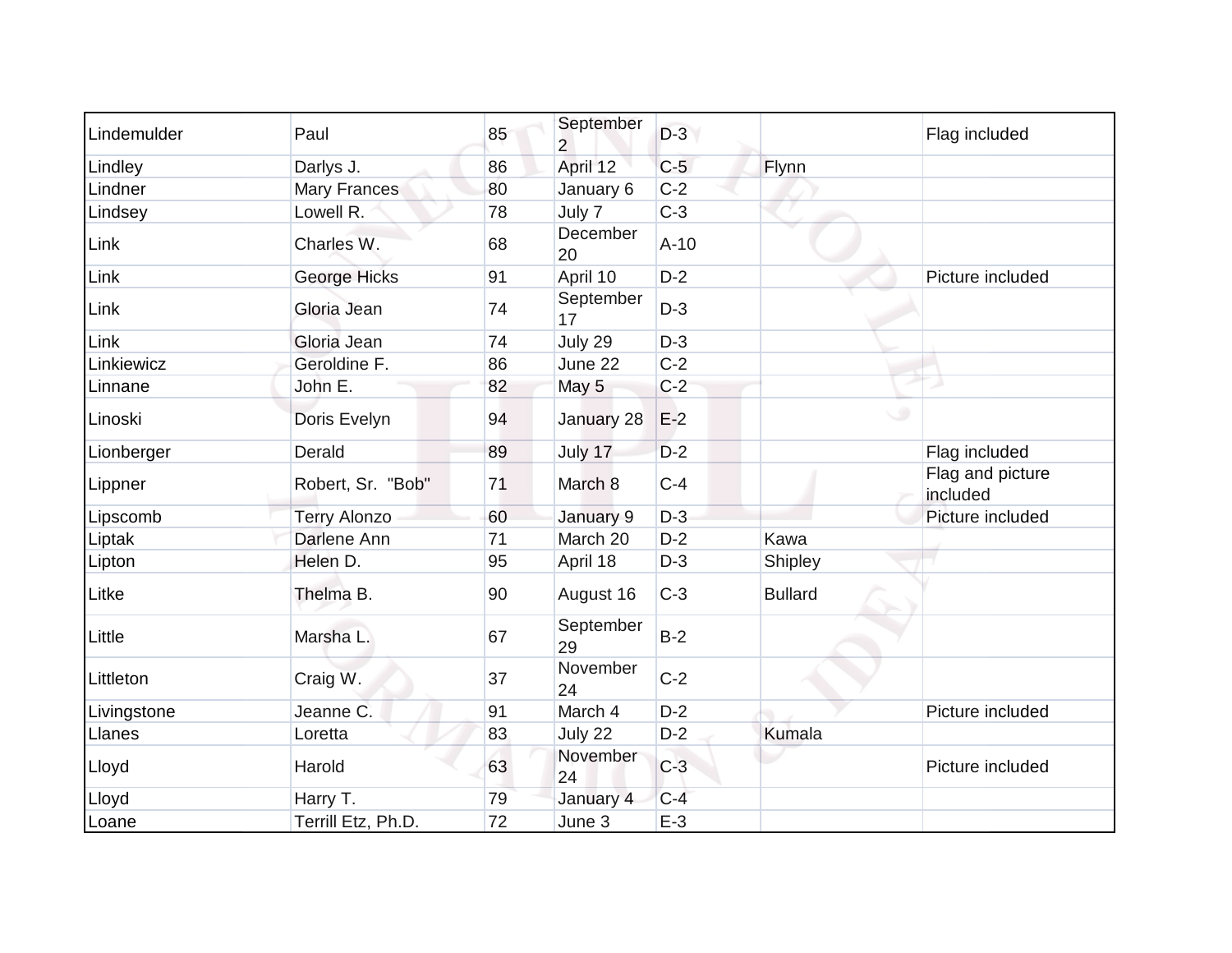| Lober      | Genevieve F.       | 84  | April 18        | $D-2$  |                    |                                                        |
|------------|--------------------|-----|-----------------|--------|--------------------|--------------------------------------------------------|
| Locasto    | Gerald S.          | 76  | December 9 A-10 |        |                    |                                                        |
| Locke      | James O.           | 83  | October 1       | $D-2$  |                    |                                                        |
| Locke      | Robert T. "Robin"  | 81  | October 8       | $D-2$  |                    |                                                        |
| Lockett    | <b>Betty</b>       | 105 | June 25         | $D-3$  | Johnson            |                                                        |
| Loconto    | Elizabeth          | 80  | April 26        | $C-3$  |                    |                                                        |
| Loera      | Anthony S., "Tony" | 21  | December<br>27  | $A-11$ |                    |                                                        |
| Logan      | Helen R.           | 68  | September<br>27 | $C-6$  |                    |                                                        |
| Loman      | Earl Lee           | 93  | August 19       | $D-3$  |                    | Picture included                                       |
| Lomey      | Ronald             | 78  | July 23         | $D-2$  |                    |                                                        |
| Loncaric   | Helen              | 84  | February 14 D-2 |        | <b>Beck-Barnes</b> |                                                        |
| London     | Kevin D., Sr.      | 60  | October 13      | $C-2$  |                    |                                                        |
| Long       | Robert Myer "Bob"  | 86  | April 25        | $D-2$  |                    | Picture included                                       |
| Longa      | Jean Ruth          | 92  | October 11      | $C-5$  | O'Leary            | Picture included                                       |
| Longa      | Joseph Adolph      | 91  | May 9           | $D-2$  |                    | Flag included; picture<br>included on one on May<br>10 |
| Longhauser | <b>Rita Rose</b>   |     | September<br>9  | $D-3$  | O'Sullivan         |                                                        |
| Looman     | Jane Mae           | 93  | June 11         | $D-2$  |                    |                                                        |
| Lopat      | Joseph             | 94  | December<br>18  | $A-6$  |                    | Flag included                                          |
| Lopez      | Anthony D., "Twan" | 46  | October 26      | $C-2$  |                    |                                                        |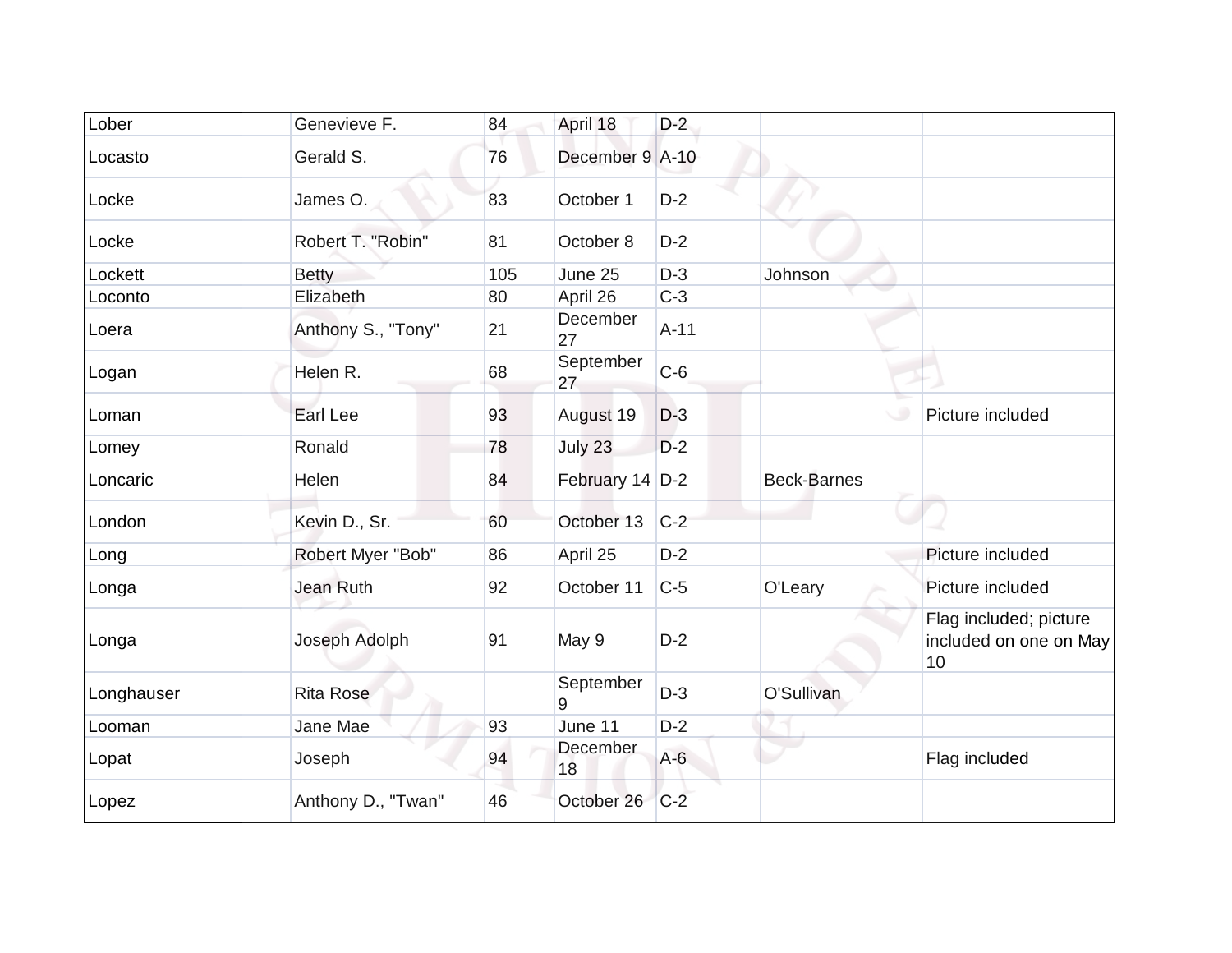| Lopez     | Florence              | 92  | March 19           | $D-7$  | Baron          |                                      |
|-----------|-----------------------|-----|--------------------|--------|----------------|--------------------------------------|
| Lopez     | Joseph K. "Joey"      |     | November 4 C-3     |        |                |                                      |
| Lopez     | Manuel                | 91  | January 6          | $C-2$  |                | Picture included                     |
| Lopez     | Manuel Sr., "Manny"   | 71  | January 18         | $C-4$  |                |                                      |
| Lopez     | Santos P.             | 91  | February 21 D-2    |        |                | Picture included                     |
| Lopez     | Shawn M.              | 31  | September<br>9     | $D-2$  |                |                                      |
| LoPiccolo | Joseph                | 79  | July 16            | $D-2$  |                |                                      |
| Lore      | Dana L.               | 54  | November<br>15     | $C-6$  | Sinclair       |                                      |
| Lorek     | Elizabeth             | 100 | July 19            | $C-4$  | Reihl          | Full name Elizabeth<br>Johnson Lorek |
| Lorenz    | Mary Ellen            | 81  | April 24           | $D-3$  |                |                                      |
| Lorig     | Joseph J.             | 93  | May 24             | $C-6$  |                | Cross included                       |
| Lorimer   | Thomas W.             | 74  | December<br>27     | $A-11$ |                |                                      |
| Loskoski  | <b>Bosko</b>          | 66  | August 25          | $C-2$  | Cross included |                                      |
| Lott      | Henry Lee             | 76  | July 10            | $D-2$  |                |                                      |
| Lotz-Buel | Elora Mae             | 54  | September<br>22    | $C-3$  | Lotz           |                                      |
| Loughran  | Pauline               | 96  | July 3             | $D-2$  | Oglesby        |                                      |
| Lousheff  | Gwenneth              | 85  | July 9             | $D-3$  | Palmer         |                                      |
| Love      | Illeana Joan          | 80  | January 24         | $D-2$  |                |                                      |
| Lowery    | Madge                 | 88  | April 3            | $E-2$  | Faughn         |                                      |
| Lowman    | Lena Virginia "Ginny" | 82  | September<br>9     | $D-3$  | Hunt           |                                      |
| Loyd      | Varteen "Tina"        | 67  | July 23            | $D-2$  |                | Picture included                     |
| Lozano    | Lee H. "Bo"           | 65  | March <sub>5</sub> | $D-2$  |                | Picture included                     |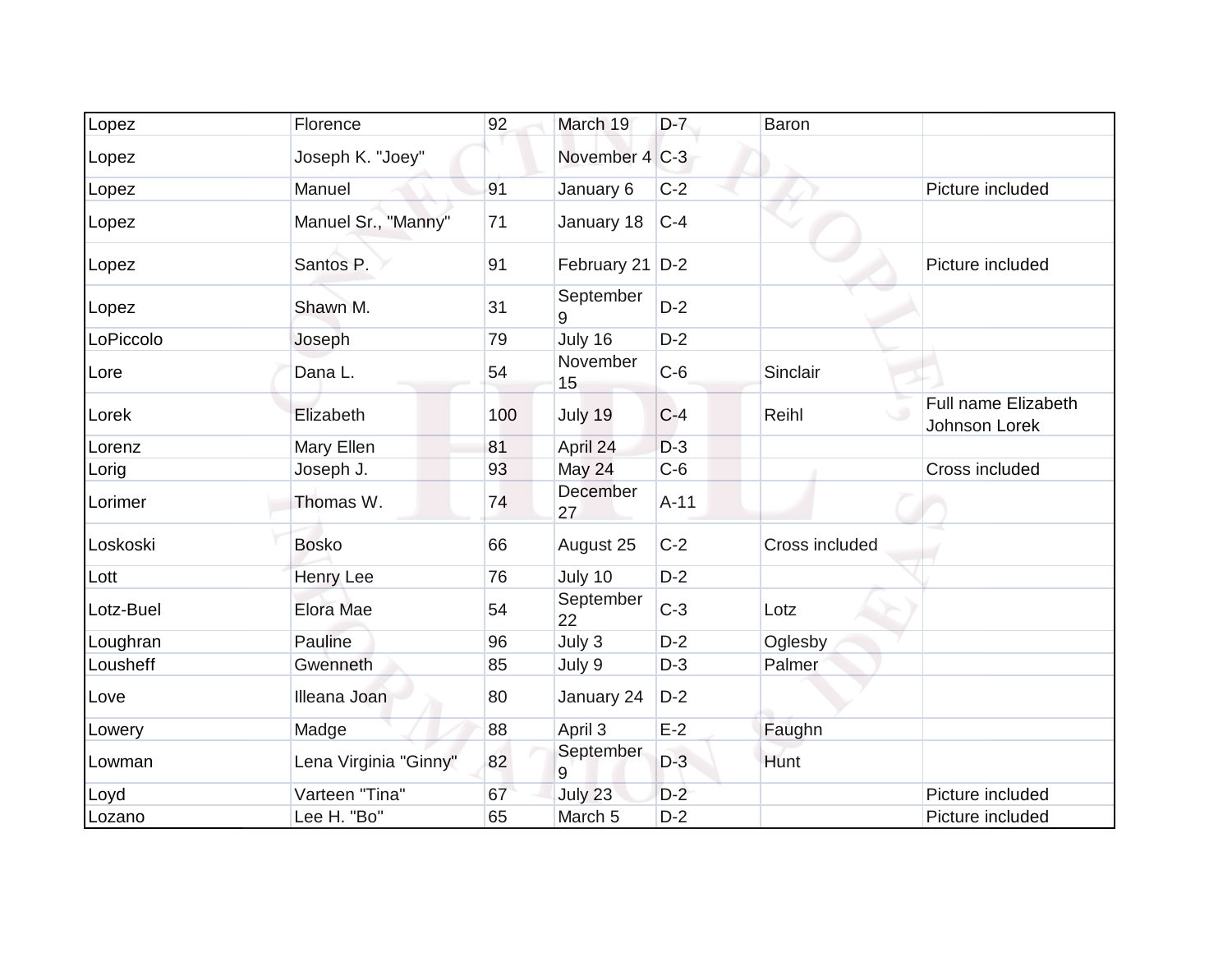| Lozano    | Librado                 | 90 | May 14          | $D-3$  |              | Flag included    |
|-----------|-------------------------|----|-----------------|--------|--------------|------------------|
| Lozano    | Manuel, "Manny"         | 73 | December<br>26  | $A-8$  |              |                  |
| Luby      | Sharon Lynn             | 71 | February 22 C-5 |        |              |                  |
| Lucaitis  | Harry V.                | 81 | February 13 C-3 |        |              | Picture included |
| Lucas     | Doris B.                | 95 | March 16        | $B-2$  |              |                  |
| Lucas     | Lorette                 |    | April 26        | $C-3$  |              |                  |
| Lucas     | Louise F.               | 89 | November<br>14  | $A-12$ | Forsberg     | Picture included |
| Lucero    | Michael J. (Mike)       | 52 | June 4          | $D-2$  |              |                  |
| Luchene   | Suzanne "Penny"         | 71 | January 16      | $D-2$  | <b>Dille</b> |                  |
| Lucietta  | <b>Sharon Rose</b>      | 74 | March 18        | $E-3$  | O'Conner     |                  |
| Ludington | <b>Lyell Frank</b>      | 83 | March 1         | $C-3$  |              | Picture included |
| Ludwig    | Kathleen                | 78 | December<br>13  | $A-10$ | Plackemeier  |                  |
| Luedtke   | Les I.                  | 86 | May 15          | $D-3$  |              |                  |
| Lugar     | <b>Catherine Louise</b> | 97 | October 21      | $D-3$  | Bachani      |                  |
| Lugo      | Hermes, Jr. "Papo"      |    | March 9         | $B-2$  |              |                  |
| Lugo      | Patricia A.             | 54 | August 26       | $D-2$  | Damron       | Picture included |
| Lukas     | <b>Ronald Stanley</b>   | 74 | January 20      | $C-3$  |              |                  |
| Lukowski  | Theresa                 | 87 | March 25        | $D-2$  | Ploszaj      |                  |
| Luna      | Maria J.                | 94 | July 26         | $C-6$  | Jaquez       | Picture included |
| Luna      | Pearl                   | 54 | August 15       | $D-2$  |              | Picture included |
| Lundy     | Jessica L.              | 25 | January 7       | $E-3$  |              |                  |
| Lunneen   | John Michael            | 69 | January 14      | $E-3$  |              |                  |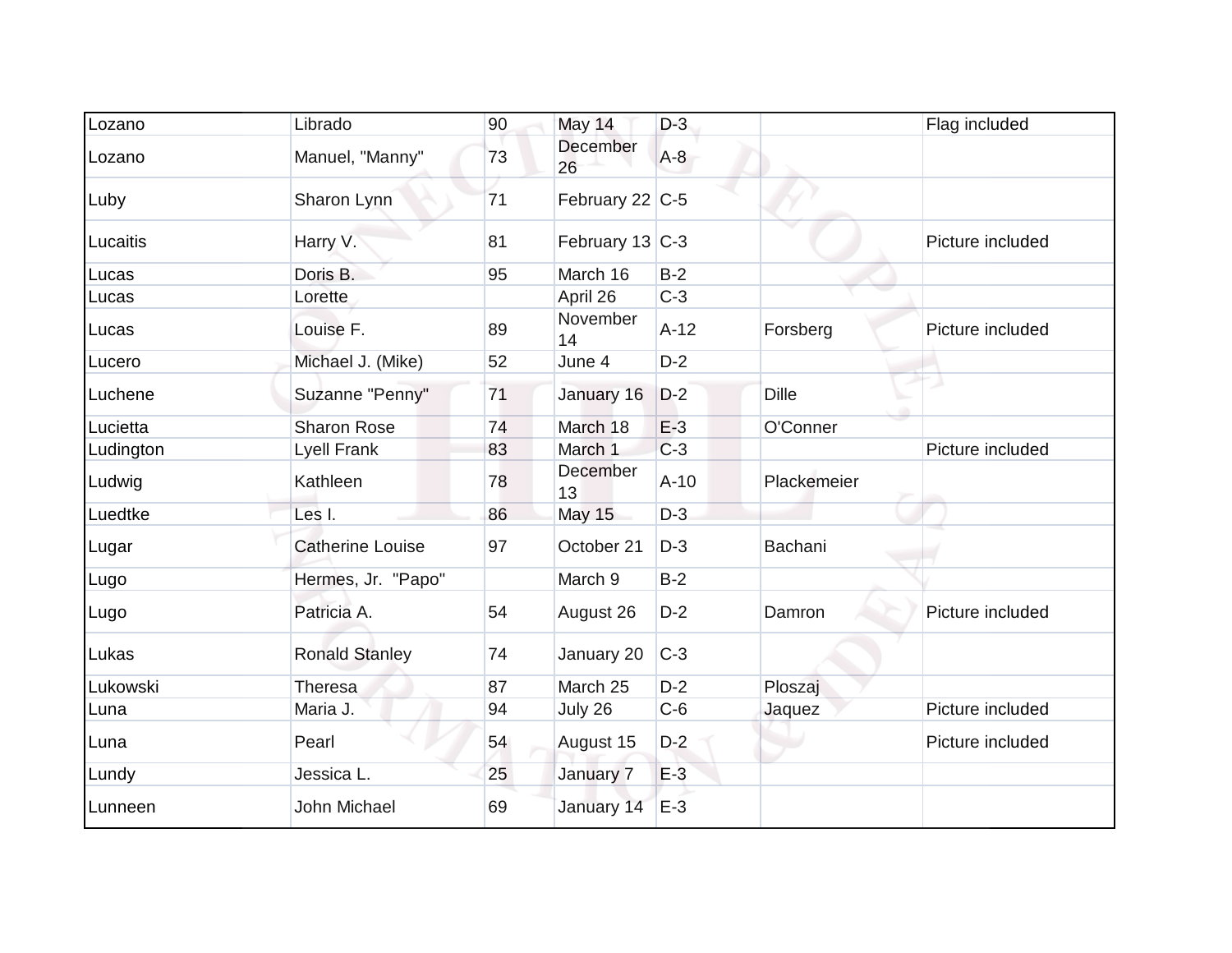| December 1 B-2  |       | Ippolito |                  |
|-----------------|-------|----------|------------------|
| April 1         | $D-2$ |          |                  |
| December 9 A-11 |       |          | Flag included    |
| August 25       | $C-2$ |          |                  |
| May 11          | $B-2$ |          |                  |
| February 16 B-2 |       |          |                  |
| July 20         | $B-2$ |          |                  |
| May 9           | $D-2$ |          | Picture included |
| June 7          | $C-3$ |          |                  |
| January 4       | $C-4$ |          |                  |
| May 20          | $D-4$ | Rust     |                  |
| September<br>29 | $B-2$ |          |                  |
| July 24         | $D-2$ |          |                  |
| March 29        | $C-7$ |          |                  |
| April 30        | $D-2$ |          | Flag included    |
|                 |       |          |                  |
|                 |       | PATTON   |                  |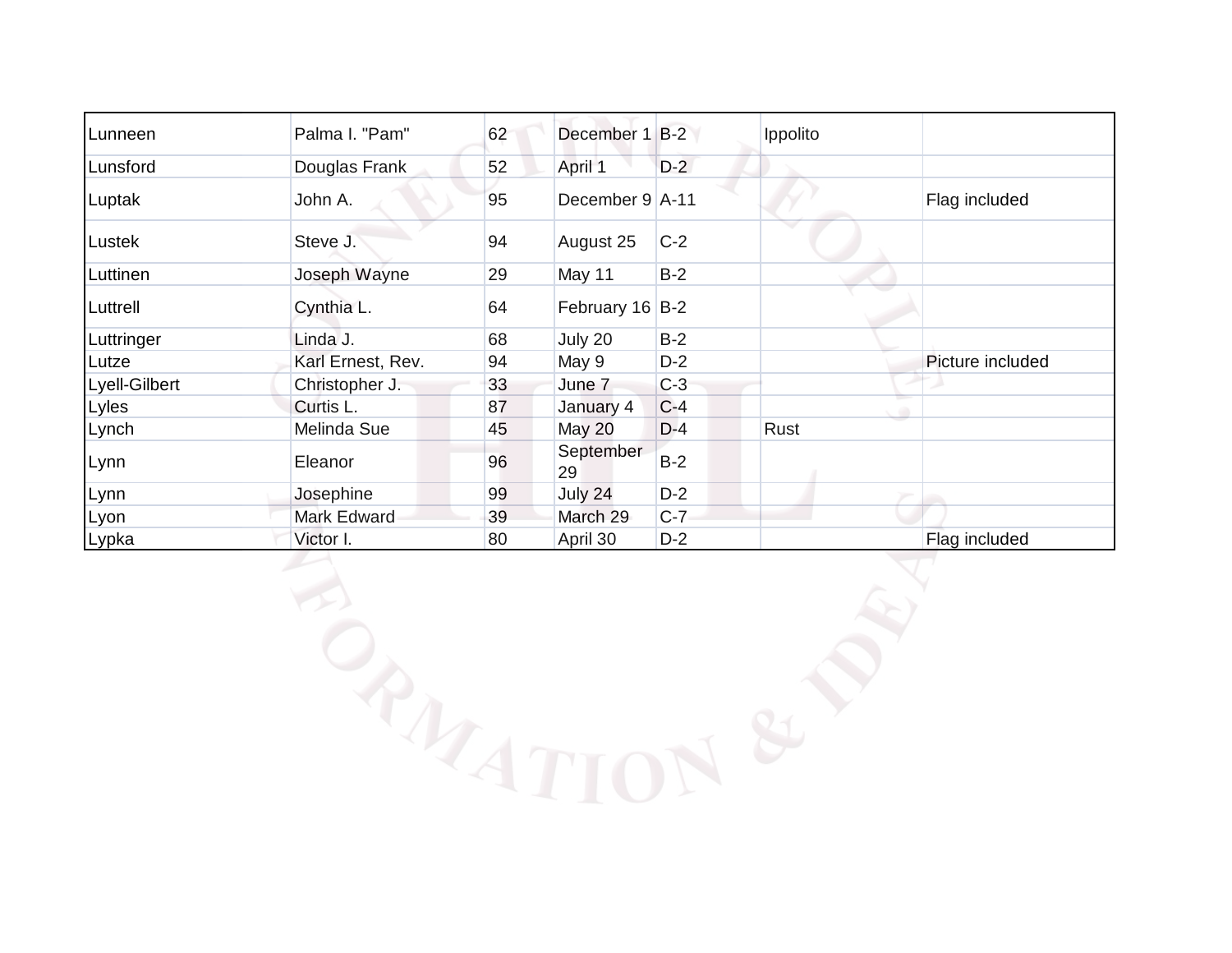| <b>Surname</b> | <b>Given</b>                        | Age | <b>Date</b>                | Page   | <b>Maiden</b> | <b>Note</b>                        |
|----------------|-------------------------------------|-----|----------------------------|--------|---------------|------------------------------------|
| Maack          | Leonard N.                          | 67  | January<br>21              | $E-3$  |               |                                    |
| Maar           | Virginia L. "Ginny"                 | 69  | February<br>21             | $D-2$  | Gruendel      |                                    |
| Maas           | Carl                                | 81  | April 5                    | $A-12$ |               |                                    |
| Maas           | Marie Jeanette                      | 93  | July 30                    | $D-3$  | Lahaie        |                                    |
| Maas           | Porter "Pete"                       | 75  | June 18                    | $D-2$  |               |                                    |
| Mac Arthur     | Denise                              | 46  | July 25                    | $D-2$  | Vernich       | Picture included                   |
| Macchia        | Anthony J., "Tony"                  | 90  | October<br>30              | $D-2$  |               | Flag included                      |
| MacConnell     | Hughston T. "Mac,"<br>"W9HOR"       | 85  | December<br>$\overline{7}$ | $C-2$  |               |                                    |
| Machura        | Frank, Sr.                          | 74  | July 8                     | $E-3$  |               | Picture included                   |
| Machura        | <b>Robert Andrew "Macho</b><br>Bob" | 69  | April 12                   | $C-5$  |               |                                    |
| Maciejewski    | David D.                            | 74  | February<br>26             | $D-2$  |               | Flag included                      |
| Maciejewski    | Lillian R.                          | 93  | Septembe<br>r16            | $D-3$  | <b>Nowak</b>  |                                    |
| Mack           | Phillis M.                          | 91  | May 7                      | $D-3$  | Redding       |                                    |
| Mackey         | Donna Rae                           | 77  | October 1                  | $D-3$  | Milligan      |                                    |
| Mackey         | George Wesley                       | 88  | December<br>3              | $D-2$  |               | <b>UPDATE: Picture</b><br>included |
| Mackey         | George Wesley                       | 88  | October<br>30              | $D-3$  |               |                                    |
| Mackie         | Kathryn (Kay)                       | 89  | January 7                  | $E-3$  | Spear         |                                    |
| Mackiewicz     | <b>Bruce</b>                        | 53  | January<br>15              | $C-2$  |               |                                    |
| Mackowiak      | Hilary C. "Chris"                   | 73  | January 4 C-3              |        |               |                                    |
| MacLean        | Annette                             | 70  | Septembe<br>r 16           | $D-3$  | Jopes         | Picture included                   |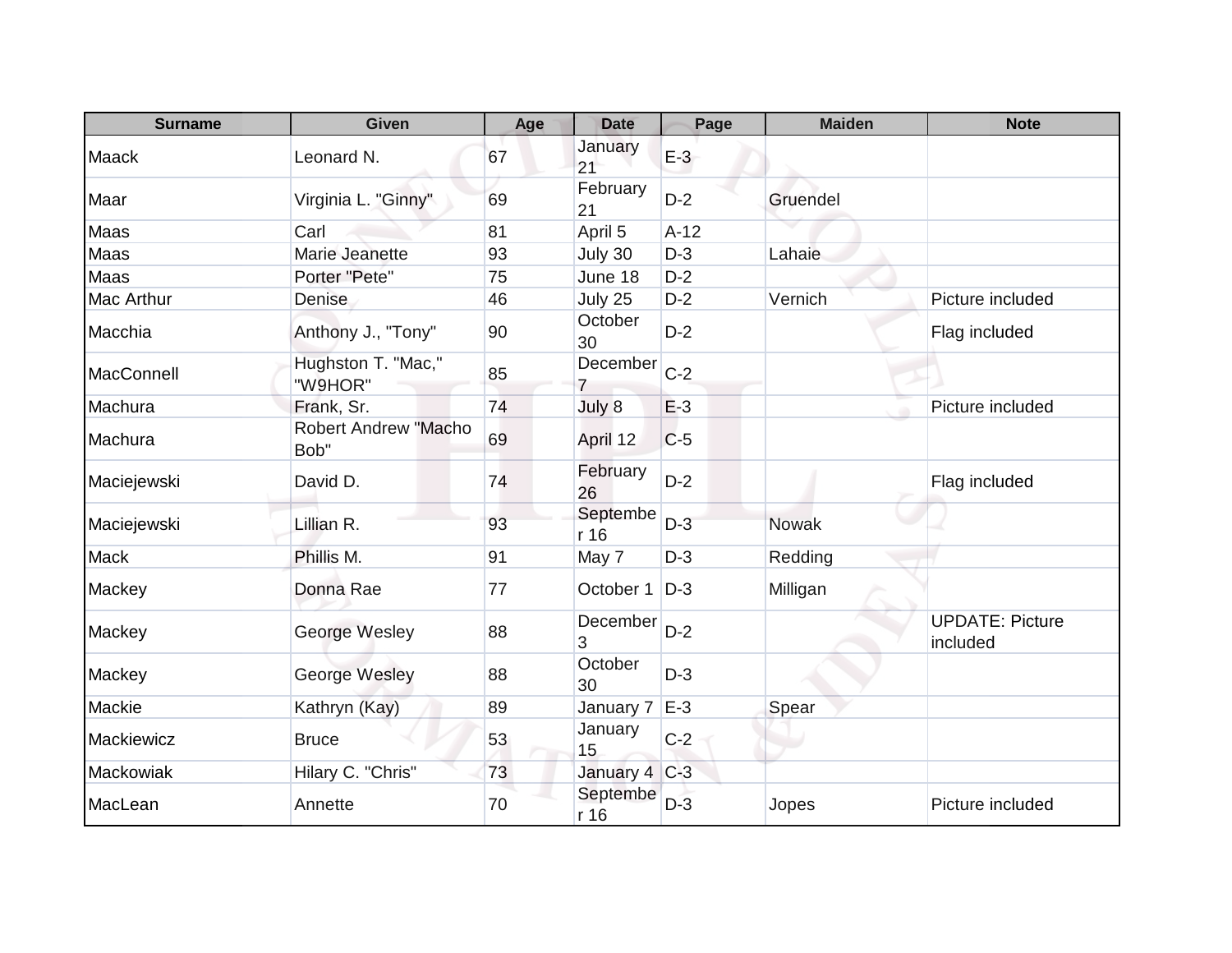| Maddox   | <b>Edwin Taylor</b> | 76 | January 8 D-3              |       |              |                                                           |
|----------|---------------------|----|----------------------------|-------|--------------|-----------------------------------------------------------|
| Madison  | Linda L.            | 63 | April 23                   | $D-3$ | <b>Brown</b> |                                                           |
| Madura   | Delores C.          | 87 | Septembe<br>r 10           | $D-3$ |              |                                                           |
| Magana   | Andres, Sr.         | 90 | January<br>12              | $B-2$ |              |                                                           |
| Magana   | Catalina            | 98 | November<br>6              | $D-3$ | Escobar      |                                                           |
| Magdziak | Frank J.            | 84 | January 7                  | $E-3$ |              | Flag included                                             |
| Magdziak | Jacqueline "Jackie" |    | January<br>15              | $C-2$ | Smith        | More extensive obituary<br>in January 6 paper, p. D-<br>3 |
| Mager    | Edna M.             | 96 | October<br>20              | $B-3$ |              |                                                           |
| Magiera  | Dorothy Sue         | 75 | August 18 C-3              |       | Martin       |                                                           |
| Magiera  | Irene A.            | 91 | December<br>3              | $D-3$ | Zurawski     |                                                           |
| Magiera  | Richard             | 72 | January<br>28              | $E-2$ |              |                                                           |
| Maglish  | Barbara A.          | 85 | January<br>10              | $D-2$ |              |                                                           |
| Magnetta | Lucia "Lucy"        | 94 | March 24                   | $C-2$ |              | Picture included                                          |
| Magnus   | Helen R.            | 94 | July 22                    | $D-2$ | <b>Nyiri</b> |                                                           |
| Mahan    | Thomas B.           | 63 | January<br>20              | $C-3$ |              |                                                           |
| Mahoney  | James E., III       | 59 | December<br>6              | $C-4$ |              |                                                           |
| Mahoney  | James Joseph        | 73 | October<br>22              | $D-4$ |              |                                                           |
| Maicher  | Donna               | 84 | Septembe<br>r <sub>7</sub> | $B-2$ |              |                                                           |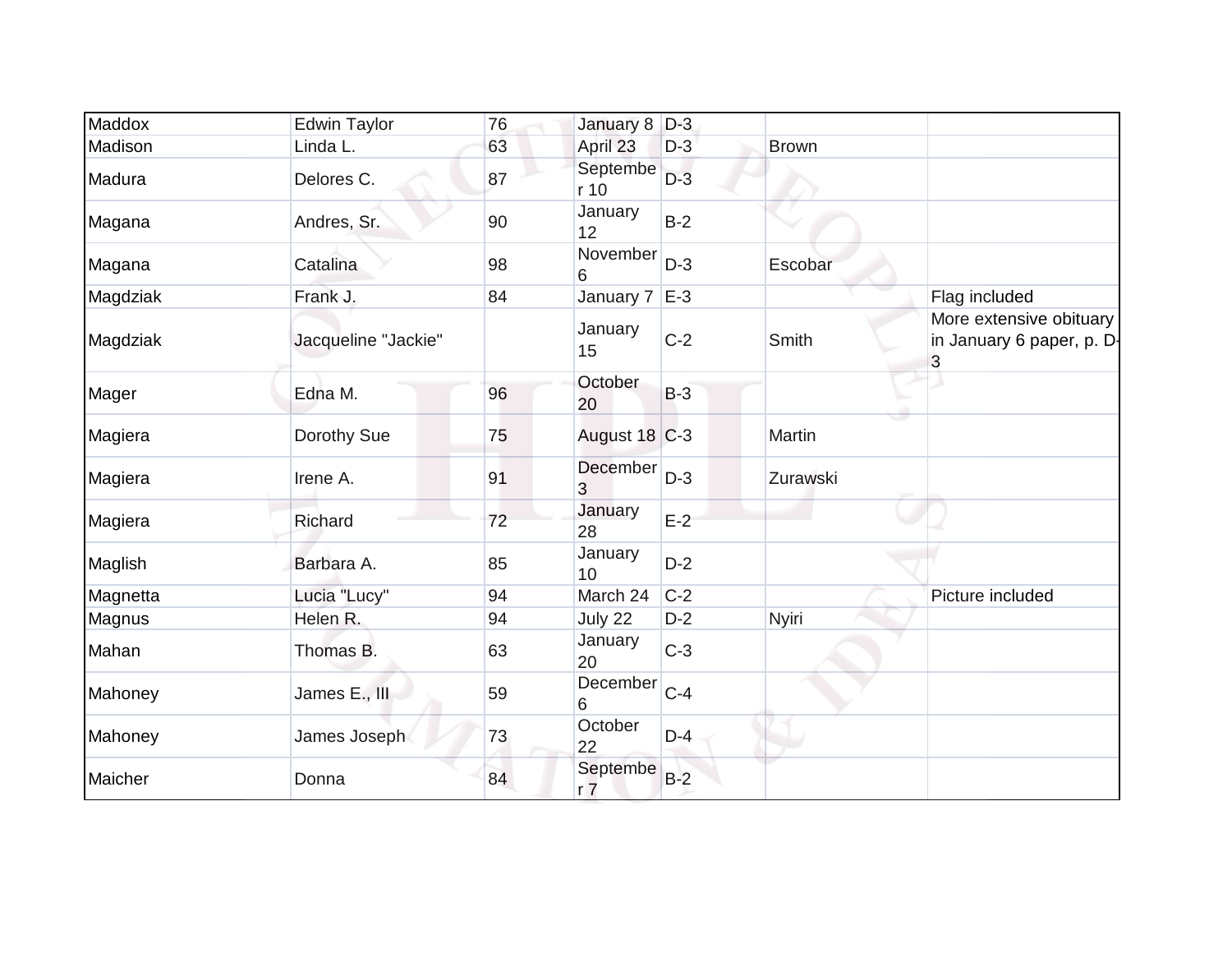| Majerczak        | Joseph                | 97 | February              | $D-2$ |                |                  |
|------------------|-----------------------|----|-----------------------|-------|----------------|------------------|
| Makowski         | Maryann "Mrs. Mack"   | 91 | March 22              | $C-6$ | Solic          |                  |
| Maksimovich      | Mladen                | 94 | July 30               | $D-3$ |                |                  |
| Malave           | Felecia Ann "Fela"    | 50 | January 7             | $E-3$ |                |                  |
| Malcom           | Jane E.               | 88 | June 13               | $D-2$ |                |                  |
| Maldarescu       | Maria                 | 79 | February<br>12        | $C-3$ |                |                  |
| Maldonado        | Josephine G.          | 51 | October 3             | $B-2$ |                |                  |
| Maldonado        | William               | 86 | July 28               | $C-2$ |                |                  |
| Malecki          | Zygmunt S. "Ziggy"    | 79 | August 30 C-4         |       |                |                  |
| Maleski          | Donald K.             | 89 | <b>December</b><br>25 | $A-6$ |                |                  |
| <b>Malevitis</b> | Vera Ann              | 78 | February              | $C-3$ | Yankovich      |                  |
| <b>Malick</b>    | <b>Brian Edward</b>   | 55 | June 2                | $C-3$ |                |                  |
| Mallee           | <b>Kelly Patricia</b> | 46 | <b>May 27</b>         | $D-2$ |                |                  |
| Mallett          | Elaine                | 93 | August 5              | $D-3$ | Poppen         | Picture included |
| Malley           | <b>Beverly</b>        | 65 | October<br>28         | $D-3$ | Arlow          |                  |
| Malloy           | Edward F.             | 90 | May 20                | $D-4$ |                | Flag included    |
| Malm             | Barbara L.            | 82 | December<br>18        | $A-6$ |                |                  |
| Malone           | Henrietta Clara       | 65 | August 30 C-4         |       | <b>Bakker</b>  |                  |
| Malone           | William R. "Billy"    | 40 | February<br>3         | $C-2$ |                | Picture included |
| Maloney          | Eileen A.             |    | April 4               | $D-2$ | <b>Bialker</b> |                  |
| Maluga           | Olga H.               | 94 | March 1               | $C-4$ | Halik          |                  |
| Manaea           | Phyllis Ann           | 74 | August 7              | $D-2$ |                |                  |
| Mancera          | Cyrilla Alice         | 83 | April 20              | $C-2$ | Arroyo         |                  |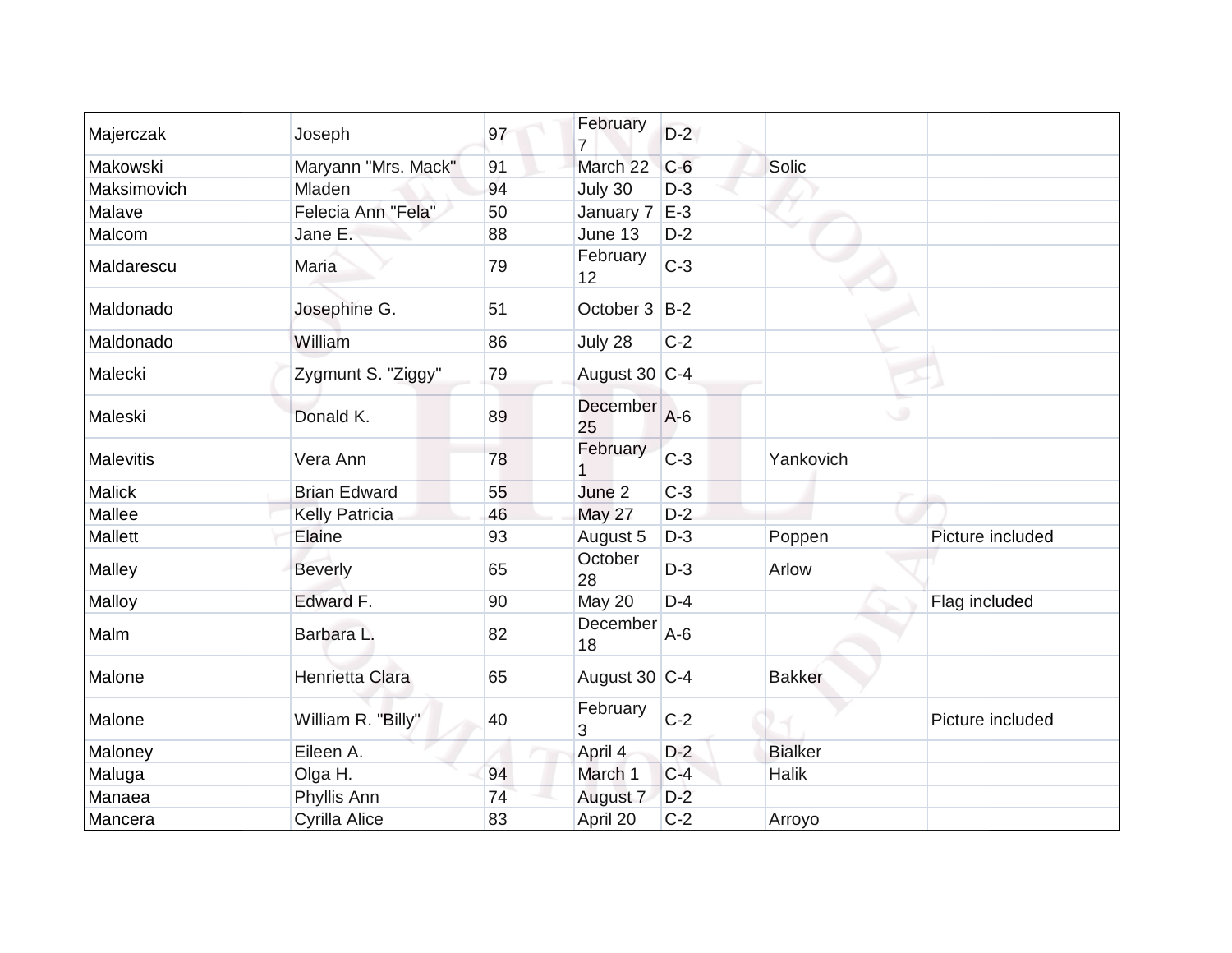| Mancilla        | <b>Doris</b>           | 89 | October 4                  | $C-5$ |                 |                               |
|-----------------|------------------------|----|----------------------------|-------|-----------------|-------------------------------|
| Mandich         | Bernice L.             | 95 | July 29                    | $D-3$ | <b>Bastiani</b> |                               |
| Mandichak       | Annemarie              | 82 | December                   | $C-2$ | Gruhler         |                               |
| <b>Manes</b>    | Theresa E.             | 87 | April 23                   | $D-3$ | <b>Natale</b>   |                               |
| Mangiaracina    | <b>Martha Beatrice</b> | 89 | March 24                   | $C-2$ | Keeley          | Picture included              |
| Mangine         | Therese R.             | 84 | March 12                   | $D-2$ | Valpatic        |                               |
| Mangold         | Antoinette J.          | 88 | March 12                   | $D-2$ |                 |                               |
| <b>Maniatis</b> | Eleni                  | 97 | January<br>20              | $C-3$ |                 | Picture included              |
| Manion          | <b>Janet Lee</b>       | 64 | March 25                   | $D-3$ |                 |                               |
| Mann            | Randall                | 88 | May 5                      | $C-2$ |                 |                               |
| Manning         | Susan                  | 72 | Septembe<br>r 14           | $C-2$ | w<br>Padgett    |                               |
| Manning         | Thomas J.              | 83 | February<br>28             | $D-2$ |                 | Flag included                 |
| Mannion         | Randy L.               | 52 | June 9                     | $C-2$ |                 |                               |
| Manojlovic      | Gajo                   | 85 | May 5                      | $C-3$ |                 | <b>Cross included</b>         |
| Manolopoulos    | <b>Charles "Dino"</b>  | 89 | June 24                    | $D-2$ |                 | Cross and picture<br>included |
| Mantel          | Juanita Emalee         | 76 | January<br>29              | $D-3$ | Allen           |                               |
| Mantich         | <b>John Andrew</b>     | 67 | February<br>8              | $C-4$ |                 |                               |
| Mara            | Novakovich             |    | April 13                   | $C-2$ |                 | Cross included                |
| Maragos         | John L.                | 85 | May 31                     | $C-5$ |                 |                               |
| Maragos         | Louis J.               | 49 | August 2                   | $C-5$ |                 |                               |
| Marantette      | Lauren M.              | 37 | November<br>$\overline{2}$ | $C-2$ | Mariola         | Picture included              |
| Maravilla       | Anthony                | 80 | March 14                   | $D-2$ |                 |                               |
| Marciniak       | Kenneth E.             | 55 | October 9                  | $D-2$ |                 |                               |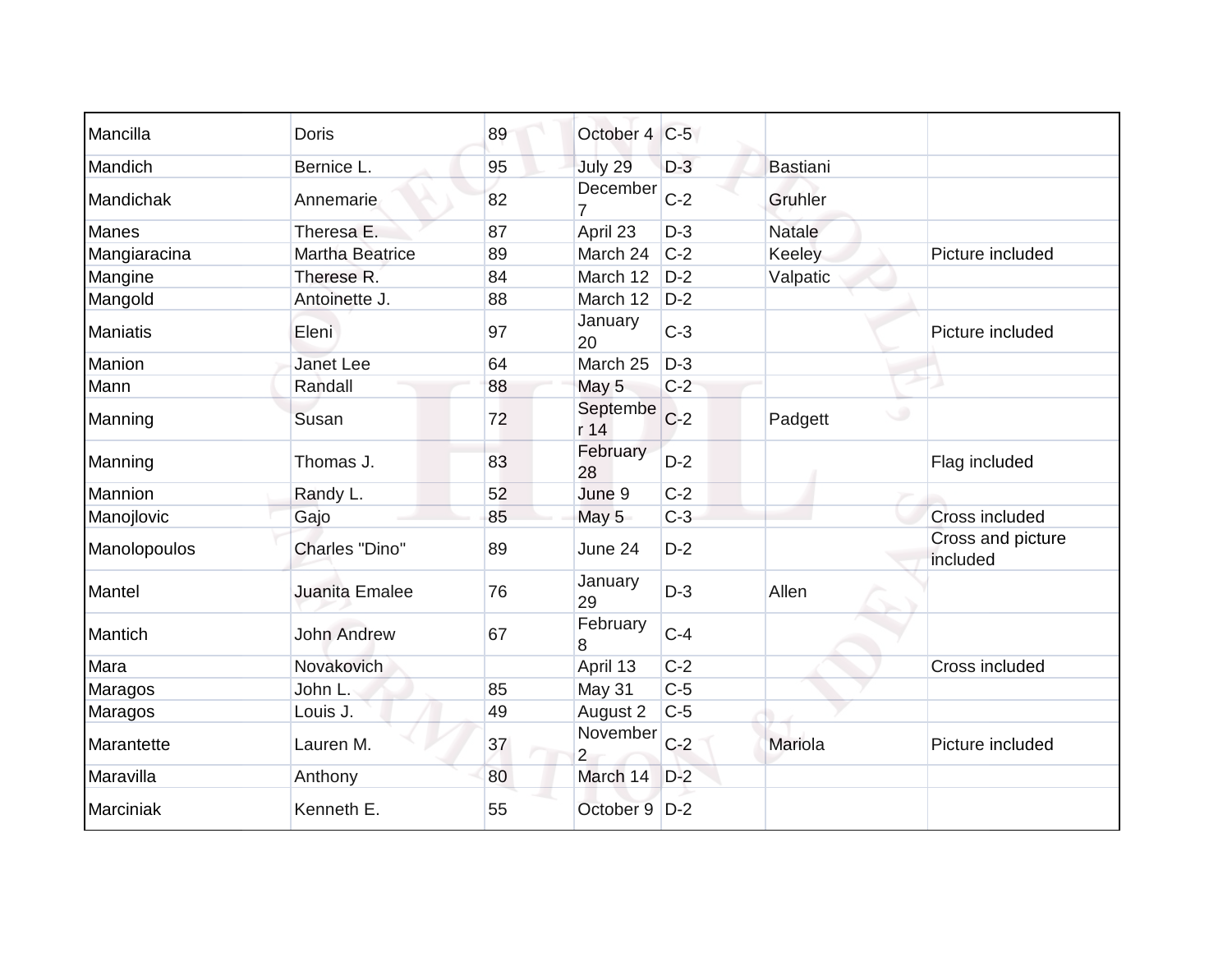| Marcisz       | Edward S.           | 63 | January 8 D-3                 |       |                |                                          |
|---------------|---------------------|----|-------------------------------|-------|----------------|------------------------------------------|
| Marconi       | Marita F.           | 72 | August 13 D-3                 |       |                |                                          |
| Marcotte      | William J.          | 71 | December<br>15                | $A-8$ |                | Picture included                         |
| Marcum        | Monica L. "Mo"      | 59 | November <sub>C-2</sub><br>24 |       | Hayes          |                                          |
| Marcussen     | Tim E.              | 68 | February<br>12                | $C-3$ |                |                                          |
| Marczak       | Tanny (Stanley)     | 72 | January<br>21                 | $E-3$ |                |                                          |
| <b>Marek</b>  | Beverly A.          | 78 | February<br>23                | $B-2$ | Hayes          |                                          |
| Margenau      | Mildred L. "Millie" | 97 | March 21                      | $D-3$ | <b>Kellams</b> | Full name Mildred L.<br>McMahon Margenau |
| Margison      | Pete                | 80 | December<br>8                 | $C-2$ |                |                                          |
| Margraff      | Gloria E.           | 89 | January<br>10                 | $D-3$ | Langbeen       |                                          |
| Margraff      | <b>Richard Paul</b> | 86 | January<br>16                 | $D-3$ |                | Flag included                            |
| <b>Marias</b> | John C.             | 90 | March 23                      | $B-2$ |                |                                          |
| Marich        | Jane I.             | 89 | June 28                       | $C-6$ | Wells          |                                          |
| Marino        | Adeline C.          |    | November<br>12                | $D-4$ | Bonamino       | Picture included                         |
| Markancek     | Lydia A.            | 96 | July 25                       | $D-2$ |                | Picture included                         |
| Markle        | Bruce Allen, Sr.    | 51 | May 28                        | $D-3$ |                |                                          |
| Markovich     | Milan J.            | 66 | August 8                      | $D-2$ |                |                                          |
| Markowski     | Paul E. "Turk"      | 76 | August 2                      | $C-4$ |                |                                          |
| <b>Marks</b>  | Henry, Jr. "Hank"   | 63 | February<br>15                | $C-4$ |                |                                          |
| <b>Marks</b>  | James T.            | 60 | December                      | $B-3$ |                | Picture included                         |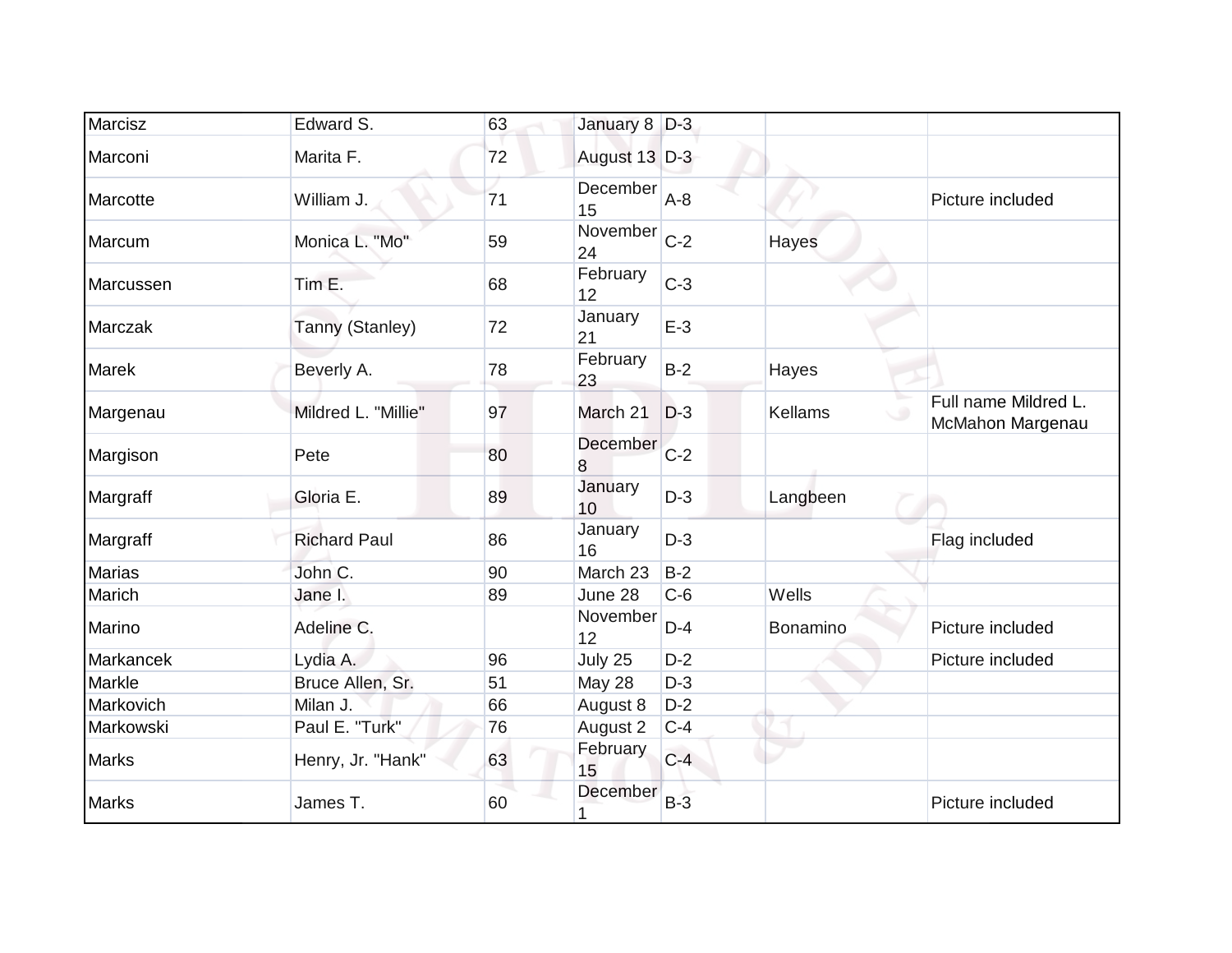| Marlatt         | Edward G.             | 87 | April 26          | $C-3$  |            |                  |
|-----------------|-----------------------|----|-------------------|--------|------------|------------------|
| <b>Marlow</b>   | Helga B.              | 77 | August 14 D-2     |        | Sikorski   |                  |
| Marquardt       | Harriet I.            | 89 | November<br>22    | $C-3$  | Pietsch    |                  |
| <b>Marquess</b> | Bernard E. "Bud"      | 74 | October 7   D-3   |        |            | Picture included |
| Marrell         | H. Ray "Ray"          | 94 | January<br>13     | $C-3$  |            | Picture included |
| <b>Marrs</b>    | Janice L. "Jan"       | 78 | January 4 $ C-4 $ |        | Dillingham | Picture included |
| Marsh           | Leota J., "Lee"       | 81 | December<br>14    | $A-10$ | Wilson     | Picture included |
| Marshall        | <b>Billie Jean</b>    | 81 | May 20            | $D-4$  | Williams   |                  |
| Marshall        | <b>Bobbie Rae</b>     | 59 | April 26          | $C-4$  | Dugle      |                  |
| Marshall        | James                 | 87 | June 21           | $C-4$  |            |                  |
| Marshall        | Kay                   | 78 | October 6 B-3     |        |            |                  |
| Marshall        | Nancy Lyn             | 59 | August 21 D-2     |        | Small      | Picture included |
| Martikean       | Carl L.               | 87 | December<br>27    | $A-11$ |            |                  |
| Martin          | Brett A.              | 55 | May 31            | $C-5$  |            |                  |
| Martin          | Carol A.              | 66 | July 12           | $C-5$  |            |                  |
| Martin          | Doris Jean            | 78 | November<br>18    | $E-3$  | McCann     |                  |
| Martin          | Dorothy Louise        | 96 | February<br>15    | $C-4$  | Dowty      |                  |
| Martin          | Elgart Henry "Big Al" | 74 | May 10            | $C-5$  |            | Picture included |
| Martin          | Frank Ralph           | 90 | February<br>15    | $C-4$  | ٠          |                  |
| Martin          | Jack L.               | 89 | December<br>6     | $C-4$  |            |                  |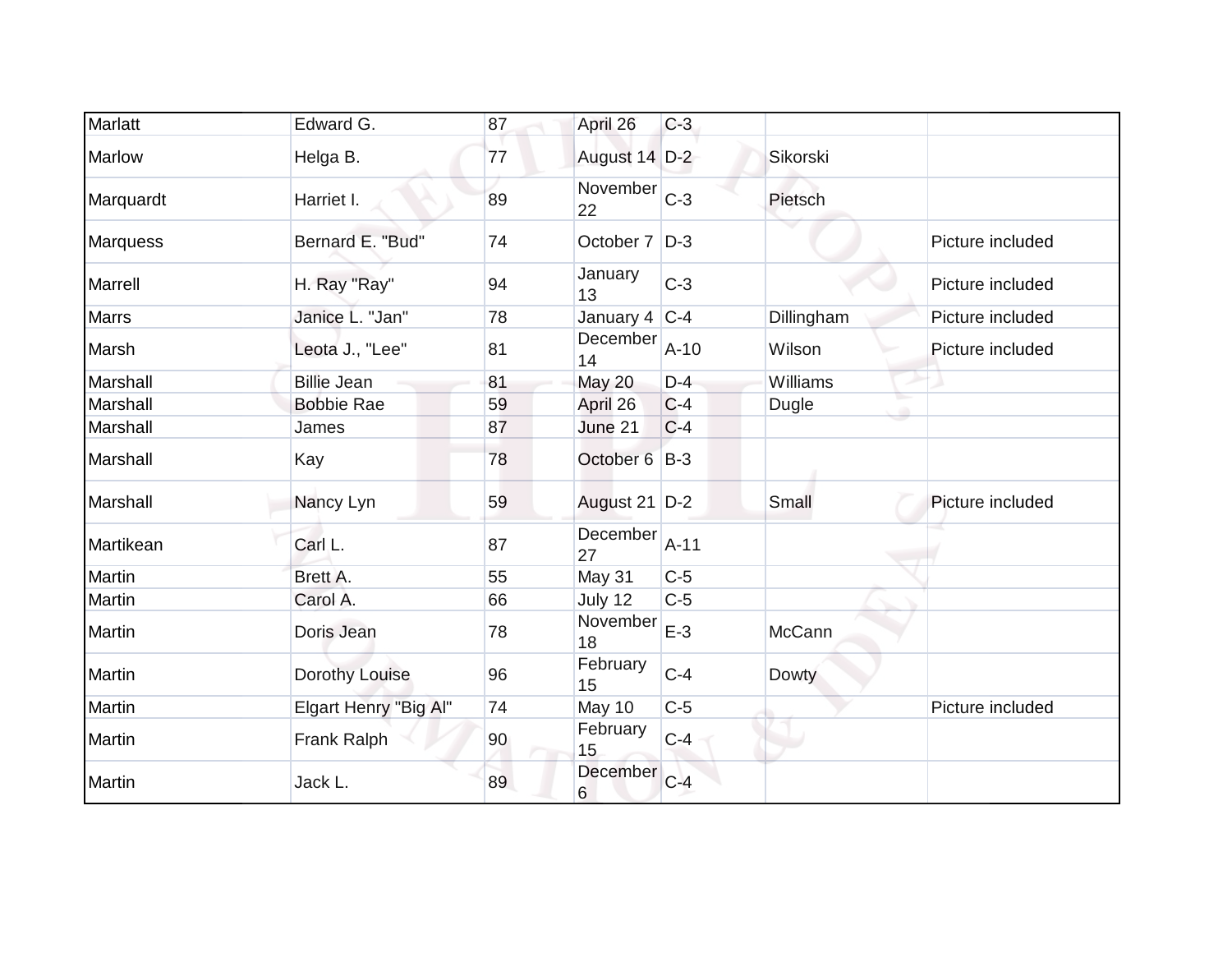| Martin          | John A.                            | 84 | <b>December</b><br>5        | $A-11$ |              | Flag included    |
|-----------------|------------------------------------|----|-----------------------------|--------|--------------|------------------|
| Martin          | Marilyn B.                         | 84 | December<br>15              | $A-8$  | Gormack      | Cross included   |
| Martin          | Michael J.                         | 70 | Septembe<br>r27             | $C-6$  |              |                  |
| Martin          | <b>Terry Lee</b>                   | 72 | June 1                      | $C-2$  |              | Picture included |
| Martin          | Tracy L.                           | 41 | February                    | $C-3$  | Felinski     |                  |
| Martin          | William (Bill)                     | 63 | April 5                     | $A-12$ |              |                  |
| Martinez        | Alice Y.                           | 83 | March 29                    | $C-8$  |              |                  |
| Martinez        | Daniel                             | 55 | March 12                    | $D-2$  |              |                  |
| <b>Martinez</b> | Esmeralda                          | 65 | February<br>4               | $E-3$  |              |                  |
| <b>Martinez</b> | Juan                               | 63 | August 12 D-3               |        |              |                  |
| <b>Martinez</b> | Lupe                               | 88 | Septembe<br>r <sub>21</sub> | $B-2$  | Hernandez    |                  |
| Martinez        | Mario L.                           | 63 | March 12                    | $D-2$  |              | Picture included |
| Martinson       | LeRoy O. A.                        | 86 | June 18                     | $D-3$  |              |                  |
| Masch           | Charles W., Jr. "Billy"<br>"Chuck" | 57 | July 12                     | $C-5$  |              | Picture included |
| Masciotra       | Angelo Michael                     | 34 | January<br>21               | $E-3$  |              |                  |
| Maslanka        | Stanley J.                         | 82 | June 30                     | $C-2$  |              |                  |
| Masleid         | Mary Ellen, MD                     | 64 | March 22                    | $C-6$  |              |                  |
| Mason           | <b>James Owen "Red"</b>            | 76 | April 17                    | $D-3$  |              |                  |
| Mason           | Jane Lenore                        | 80 | January 4                   | $C-4$  | Janke        |                  |
| Mason           | Patricia Joyce                     | 62 | April 2                     | $D-3$  | Reeise       | Picture included |
| Massei          | Jean C.                            | 83 | March 23                    | $B-2$  | Zimmerman    |                  |
| Massey          | Shirley L.                         | 63 | February<br>23              | $B-2$  | <b>Sears</b> |                  |
| Mastandona      | Carmella                           | 97 | April 8                     | $D-4$  | Arvia        |                  |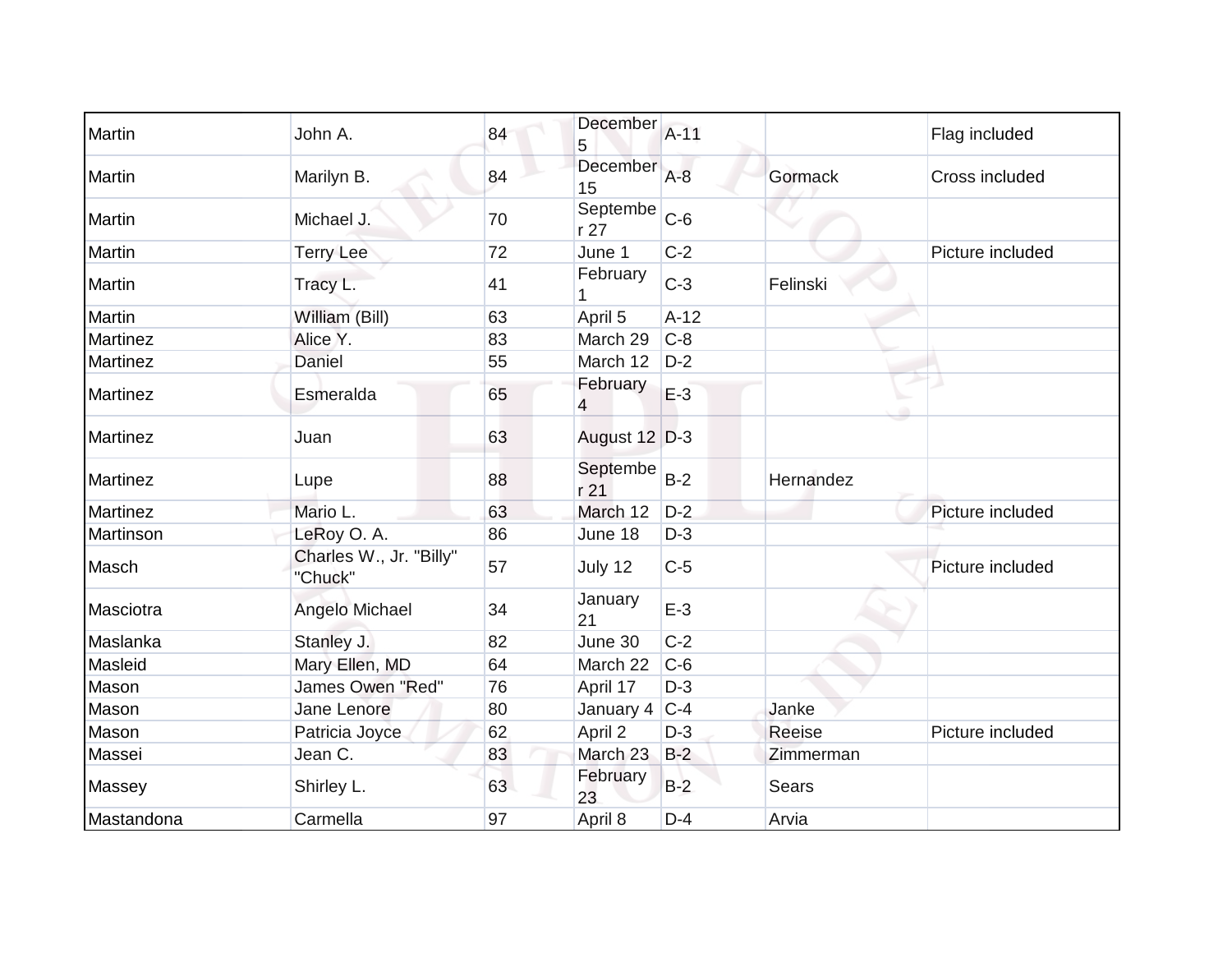| Mastej          | <b>Bernice</b>      | 92  | February<br>18  | $E-3$  | <b>Bartowski</b> |                  |
|-----------------|---------------------|-----|-----------------|--------|------------------|------------------|
| Masterson       | James E.            | 88  | January<br>11   | $C-3$  |                  |                  |
| Matczak         | Leona               | 72  | December<br>20  | $A-10$ | Wisniewski       |                  |
| <b>Mates</b>    | Dorothy             | 84  | February        | $E-3$  |                  |                  |
| Mateyko         | Margaret, "Madge"   | 100 | December<br>27  | $A-11$ |                  | Picture included |
| <b>Mathews</b>  | Linda               | 68  | October 9       | $D-2$  | <b>Dille</b>     | Pictue included  |
| Matson          | <b>John Charles</b> | 87  | May 17          | $C-6$  |                  | Picture included |
| <b>Matta</b>    | Kathleen J. "Kay"   | 84  | April 19        | $C-6$  | Lacey            |                  |
| <b>Matthews</b> | David J. "Dave"     | 68  | April 28        | $C-3$  |                  |                  |
| <b>Matthews</b> | Margaret Ann        | 82  | November<br>11  | $D-2$  | Hooten           |                  |
| <b>Matthews</b> | Ronald E. "Bo"      | 73  | August 26 D-2   |        |                  | Flag included    |
| Matthewson      | KumCha "Kim"        | 55  | December<br>17  | $A-11$ |                  |                  |
| Matthys         | <b>Scott Gerard</b> | 45  | August 26 D-2   |        |                  |                  |
| Mattie          | Helen T.            | 96  | April 5         | $A-12$ | Szczepaniak      |                  |
| Mattingly       | George L.           | 76  | January<br>22   | $C-2$  |                  | Flag included    |
| Mattio          | Americo "Pops"      | 91  | May 20          | $D-4$  |                  | Picture included |
| <b>Mattis</b>   | Joseph P., Jr.      | 76  | August $14$ D-2 |        |                  |                  |
| Mattson         | Thelma A.           | 95  | November<br>22  | $C-2$  |                  |                  |
| Matuga          | Richard J.          | 74  | January<br>18   | $C-4$  |                  |                  |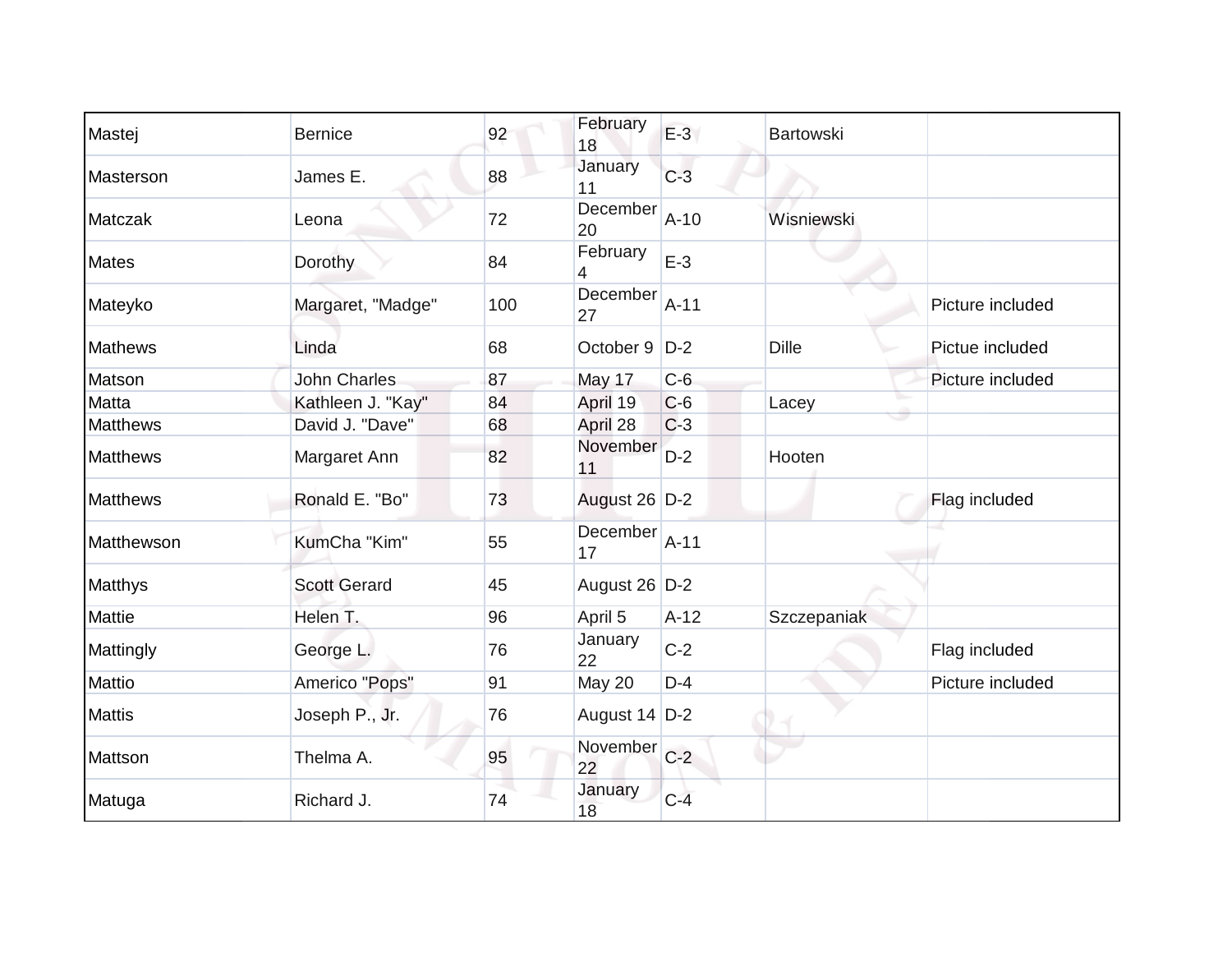| Matura          | John J.                | 93 | December<br>16   | $A-10$ |              | Flag included    |
|-----------------|------------------------|----|------------------|--------|--------------|------------------|
| Matura          | Michael G.             | 91 | July 30          | $D-3$  |              | Flag included    |
| Matury          | Diana E.               | 82 | April 20         | $C-3$  |              | Picture included |
| <b>Matusiak</b> | Joseph Nicholas "Nick" | 61 | February<br>3    | $C-2$  |              |                  |
| <b>Matusik</b>  | Dorothy Leona "Penny"  | 87 | April 14         | $C-2$  |              | Picture included |
| Mauger          | Carolyn                | 80 | October<br>14    | $D-3$  | Wascher      |                  |
| Maul            | Henry W. G. "Bubba"    | 34 | November<br>29   | $C-3$  |              |                  |
| Mavronicles     | Phyllis Gordon         | 94 | March 31         | $C-3$  | Whalen       | Picture included |
| Maxey           | Charles A.             | 90 | October<br>14    | $D-3$  | ه            |                  |
| Maxwell         | Dennis A.              | 73 | November<br>22   | $C-2$  |              |                  |
| Maxwell         | Melvin Joe             | 67 | July 30          | $D-3$  |              | Picture included |
| May             | Carlene T.             | 82 | January 1        | $D-3$  | Schulze      |                  |
| May             | Margaret G.            | 96 | January 9        | $D-2$  | <b>Bowie</b> |                  |
| Mayberry        | <b>Cory Allen</b>      | 60 | November         | $B-2$  |              |                  |
| Mayden          | John R.                | 76 | July 30          | $D-2$  |              |                  |
| Maye            | John S.                | 82 | March 6          | $E-3$  |              |                  |
| Mayersky        | Chestine               | 96 | November<br>28   | $A-13$ | Jessie       |                  |
| Mayhew          | Maureen L.             | 85 | August 12 D-3    |        | Sellmyer     | Picture included |
| Mayner          | Patricia A.            | 64 | November<br>18   | $E-3$  |              | Picture included |
| Mays            | David James, Sr.       | 52 | April 8          | $D-4$  |              |                  |
| Mays            | Tamika                 | 35 | Septembe<br>r 21 | $B-2$  |              |                  |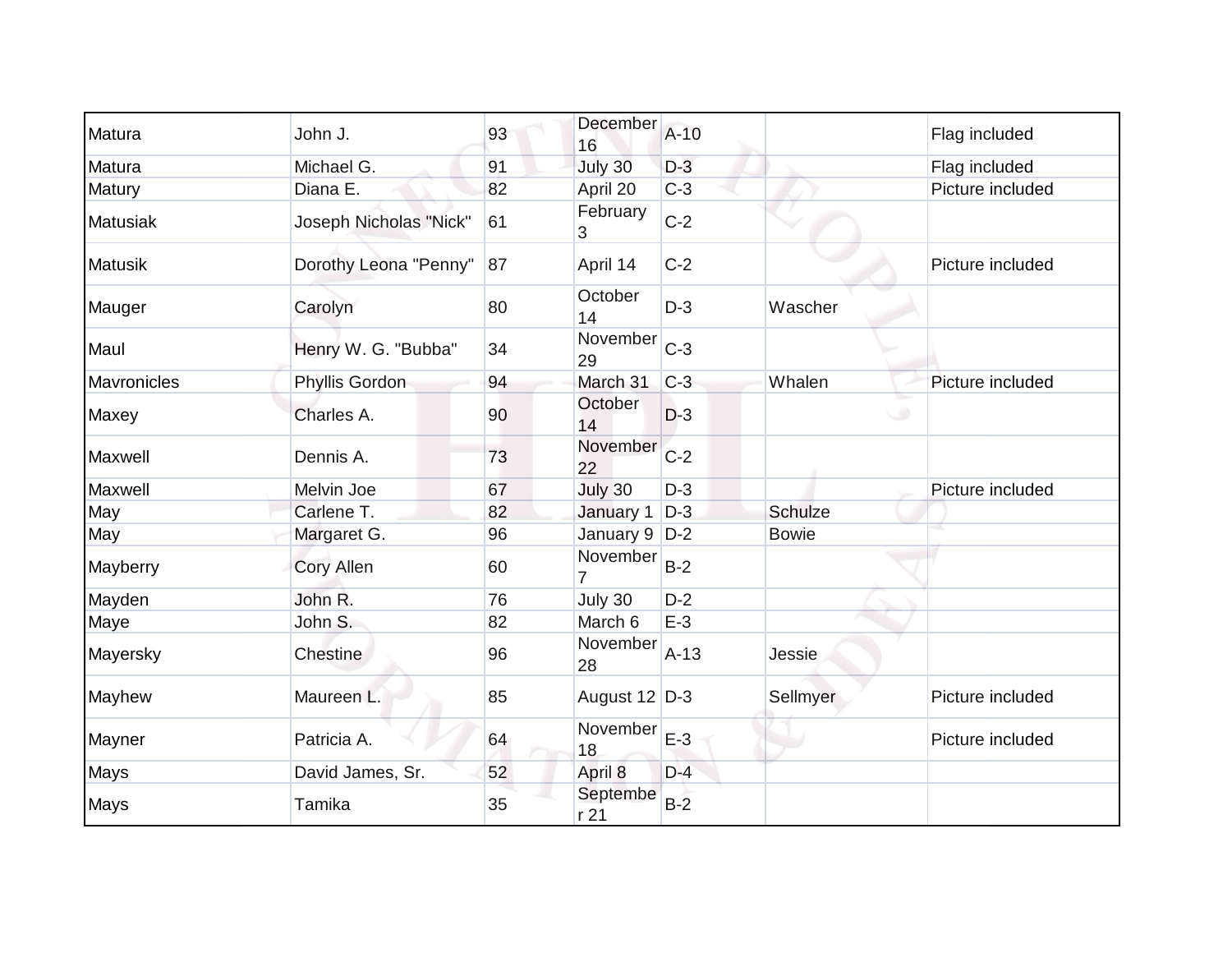| Mayszak           | Richard T.              | 86 | August 11 C-2              |        |               | Flag included                     |
|-------------------|-------------------------|----|----------------------------|--------|---------------|-----------------------------------|
| Mazepa            | Mary Ann                | 91 | August 23 C-6              |        | Rubino        |                                   |
| Mazur             | Barbara A.              | 61 | December<br>16             | $A-10$ |               | <b>Birth mother Ruby</b><br>Smith |
| Mazur             | Julia E.                | 87 | August 3                   | $C-2$  |               |                                   |
| <b>McArdle</b>    | Michael Brendan         | 50 | March 5                    | $D-2$  |               |                                   |
| <b>McAuliffe</b>  | Alison                  |    | October 6 B-3              |        |               |                                   |
| <b>McBride</b>    | John Linn               | 74 | December<br>30             | $A-8$  |               | Flag included                     |
| McBroom           | Pearl J.                | 77 | December<br>28             | $A-11$ | Vander Heyden |                                   |
| McCabe            | Harold "Bud"            | 93 | November                   | $C-6$  |               | Flag included                     |
| <b>McCafferty</b> | Donald R.               | 81 | <b>May 22</b>              | $D-3$  |               | Flag included                     |
| <b>McCafferty</b> | John William "Jackie"   | 64 | Septembe<br>r <sub>2</sub> | $D-3$  |               |                                   |
| <b>McCafferty</b> | Patrick J., Sr.         | 91 | February                   | $D-3$  |               | Cross included                    |
| <b>McCants</b>    | Robert J., Sr.          | 97 | January 8                  | $D-3$  |               | Picture included                  |
| McCarney          | Michael A.              | 70 | July 28                    | $C-2$  |               |                                   |
| McCarron          | Dr. Harold E.           | 85 | Septembe<br>r 22           | $C-2$  |               |                                   |
| <b>McCarthy</b>   | David E.                | 97 | <b>May 13</b>              | $D-3$  |               | Picture included                  |
| McCarthy          | James E.                | 87 | <b>May 13</b>              | $D-3$  |               | Flag included                     |
| McClaran          | <b>Charles Robert</b>   | 82 | March 10                   | $C-2$  |               |                                   |
| McCloskey         | <b>Terrence Bernard</b> | 69 | July 15                    | $D-2$  |               |                                   |
| McConnell         | Marilyn                 | 80 | August 9                   | $C-4$  | Isolampi      | Picture included                  |
| McConnell         | Mary Ann                | 88 | August 18 C-2              |        | Skupinsky     | Picture included                  |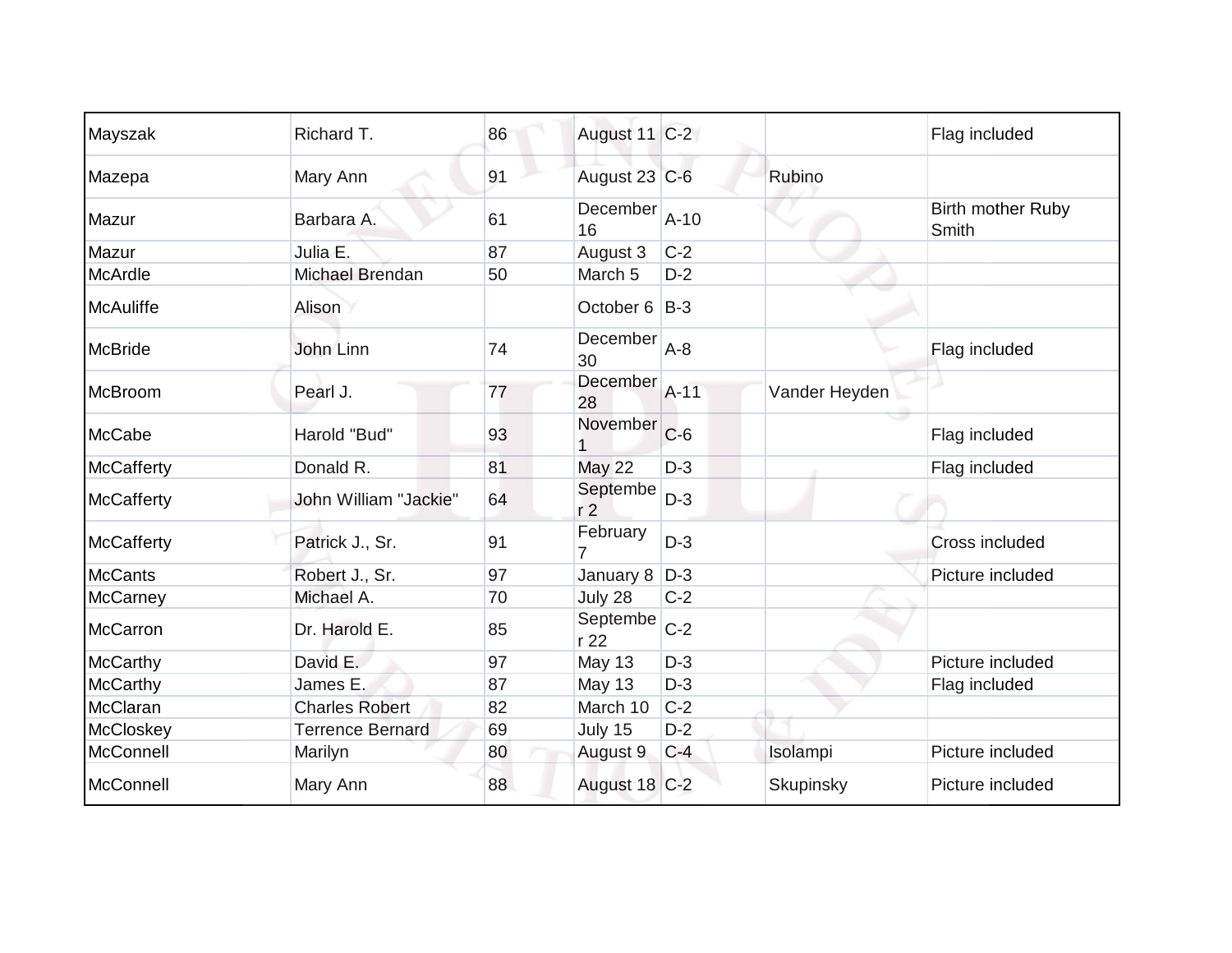| <b>McCormick</b> | Donald W.             | 85 | October<br>25              | $C-6$  |              |                  |
|------------------|-----------------------|----|----------------------------|--------|--------------|------------------|
| McCoy            | Thomas E.             | 45 | August 31 B-2              |        |              |                  |
| McCullough       | Frances C.            | 72 | Septembe<br>r 22           | $C-3$  | Zimmerman    | Picture included |
| McCullough       | <b>Gerald Sheldon</b> | 74 | July 13                    | $C-2$  |              | Flag included    |
| McDonald         | Gloria Joyce          | 80 | July 7                     | $C-3$  | Mays         | Picture included |
| McDonald         | <b>Robert Charles</b> | 84 | Septembe<br>r 14           | $C-2$  |              | Picture included |
| McDowell         | David W.              | 43 | December<br>26             | $A-8$  |              |                  |
| McEllis          | <b>Beverly</b>        | 76 | November<br>26             | $D-2$  | <b>Tyler</b> |                  |
| McFadden         | Charles R. "Bud"      | 90 | January 6 C-3              |        |              | Flag included    |
| McFadden         | Thomas J. D.D.S.      | 81 | Septembe<br>r <sub>4</sub> | $D-2$  |              | Picture included |
| <b>McFall</b>    | Evelyn                | 97 | March 1                    | $C-4$  |              |                  |
| <b>McGarry</b>   | Jacqueline            | 78 | April 24                   | $D-3$  | Ciecierski   |                  |
| McGarvey         | Keith M.              | 57 | October<br>16              | $D-2$  |              |                  |
| McGee            | Charles C.            | 80 | Septembe<br>r 9            | $D-3$  |              |                  |
| McGlothlen       | Dennis N.             | 75 | June 7                     | $C-4$  |              | Picture included |
| <b>McGrath</b>   | Helen M.              | 98 | December<br>20             | $A-11$ |              |                  |
| McGrath          | Janice                | 57 | February<br>17             | $C-3$  |              | Picture included |
| <b>McGuire</b>   | Donald R.             | 86 | June 5                     | $E-2$  |              | Picture included |
| McIlvenna        | Bette L.              | 88 | April 15                   | $D-3$  | Sherman      |                  |
| McInerney        | Joseph Thomas         | 54 | October 8                  | $D-3$  |              | Picture included |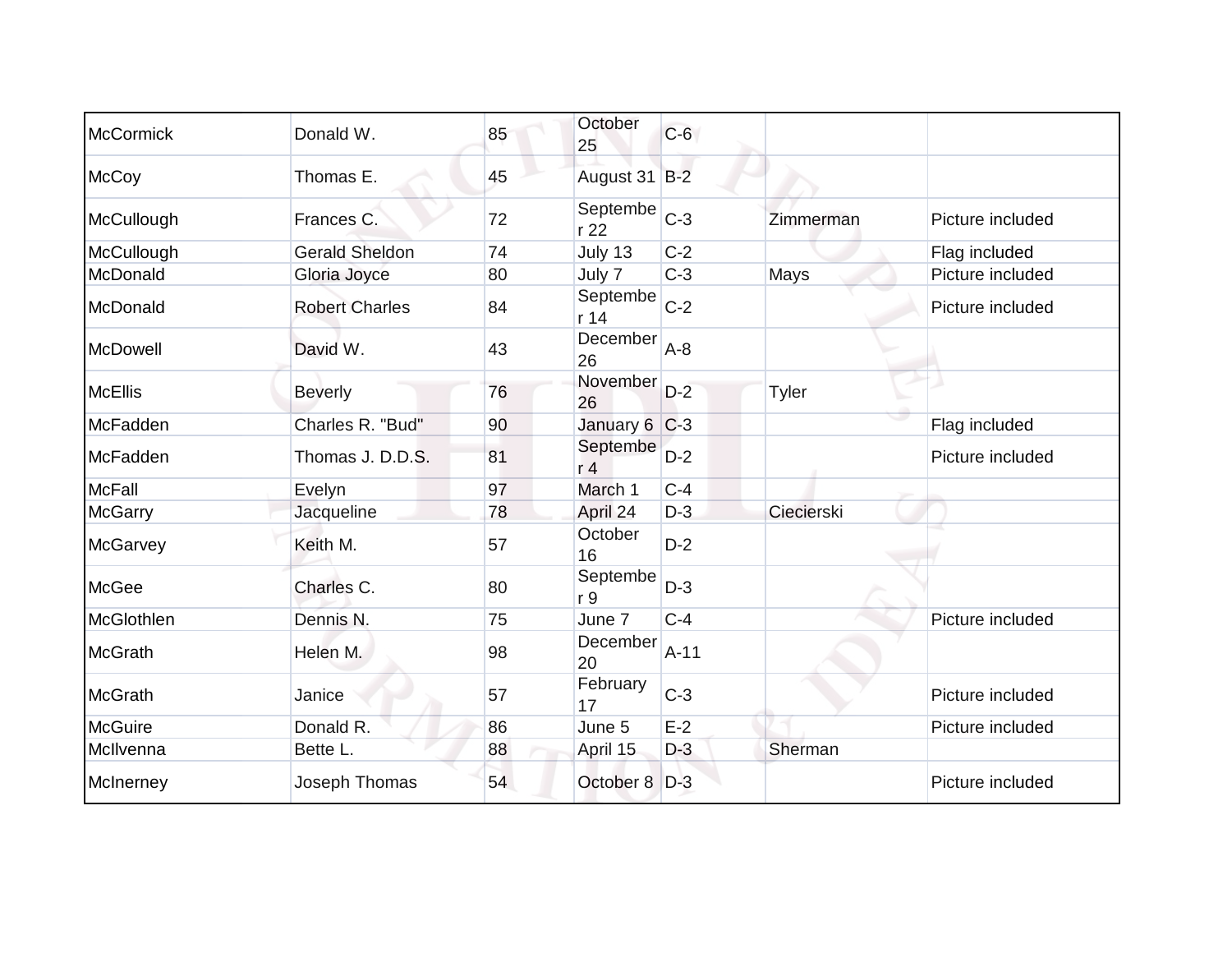| McIntire        | Richard Paul, III           | 37 | February<br>20 | $C-2$  |                |                                               |
|-----------------|-----------------------------|----|----------------|--------|----------------|-----------------------------------------------|
| McIntosh        | Marguerite "Marge"          | 62 | March 27       | $D-3$  | <b>Barber</b>  | Flag included                                 |
| McIntosh        | Misty Lynn                  | 29 | Septembe<br>r3 | $D-3$  |                | Full name Misty Lynn<br><b>Baily McIntosh</b> |
| <b>McKay</b>    | Warren                      | 76 | May 27         | $D-3$  |                |                                               |
| McKean          | Keith A.                    | 56 | April 27       | $B-2$  |                |                                               |
| McKeny          | Donald L., II               | 66 | December<br>24 | $A-6$  |                |                                               |
| <b>McKim</b>    | Kelly Ann                   | 54 | January<br>21  | $E-3$  | McClain        |                                               |
| <b>McKinley</b> | <b>Earl Gene</b>            | 71 | May 17         | $C-6$  |                |                                               |
| McLarty         | John E. "Johnny"            | 71 | June 28        | $C-5$  |                |                                               |
| McLaughlin      | Bud "Buddy"                 | 46 | February<br>3  | $C-3$  |                |                                               |
| McMahan         | <b>Betty Irene</b>          | 86 | February<br>2  | $B-2$  | <b>Bailey</b>  |                                               |
| McMahon         | John T.                     | 61 | <b>May 17</b>  | $C-6$  |                | Picture included                              |
| McMahon         | Marguerite M.               | 90 | January<br>18  | $C-4$  | Feegan         |                                               |
| McMahon         | Mildred L. "Millie"         | 97 | March 21       | $D-3$  | <b>Kellans</b> | Full name Mildred L.<br>McMahon Margenua      |
| McMillan        | Jean                        | 79 | December<br>30 | $A-8$  | Sangster       |                                               |
| McMillan        | Lewis Dean                  | 90 | November<br>19 | $D-3$  |                | Picture included                              |
| <b>McMorrow</b> | Mary Josephine "Mary<br>Jo" | 99 | February       | $C-4$  |                | Picture included                              |
| <b>McMullin</b> | Andrea Lynn                 |    | December<br>14 | $A-10$ |                | Picture included                              |
| McMunn          | <b>Howard James</b>         | 60 | November<br>6  | $D-3$  |                |                                               |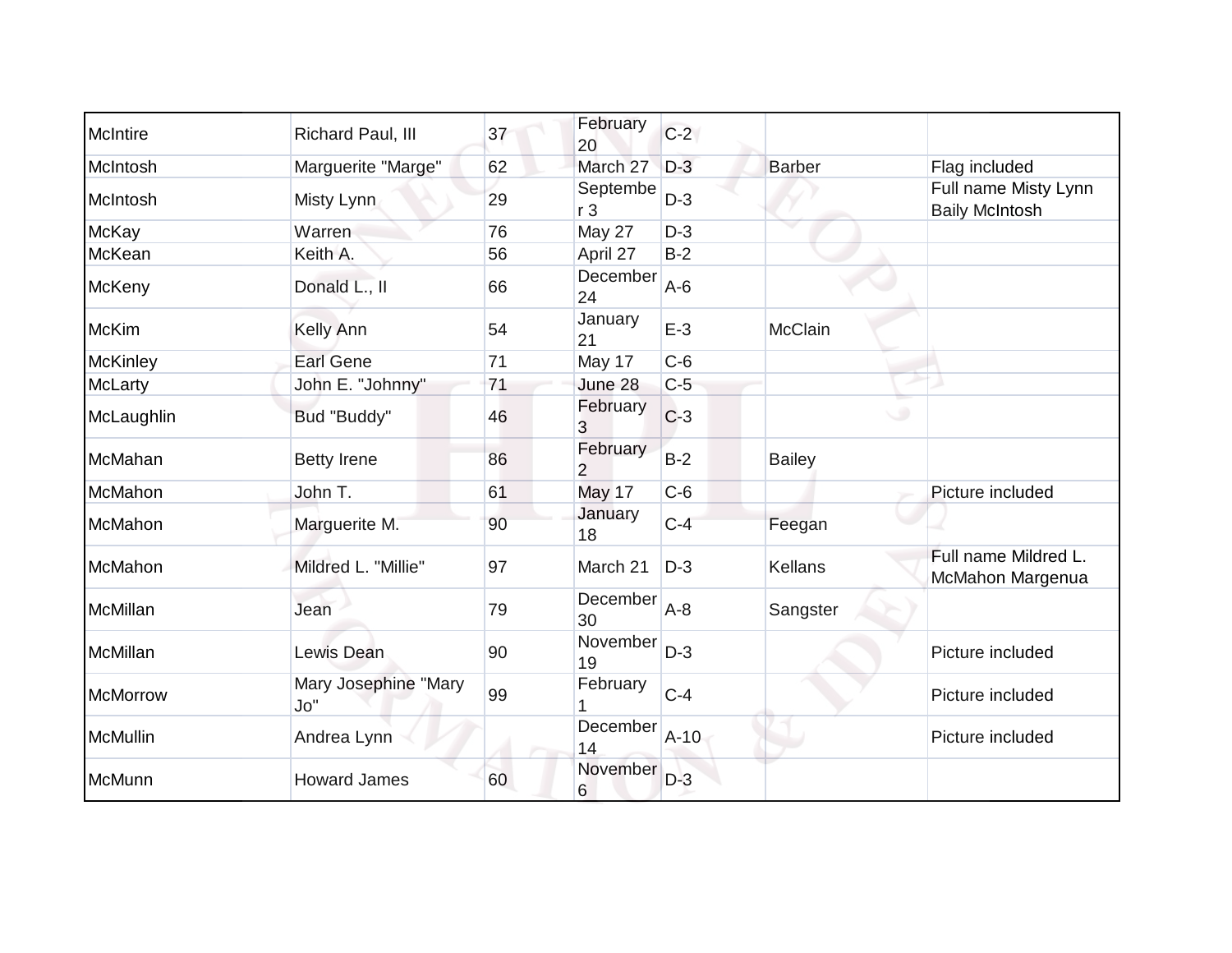| <b>McNab</b>      | Sandra Lee            | 77  | October 1                  | $D-3$ |                |                  |
|-------------------|-----------------------|-----|----------------------------|-------|----------------|------------------|
| McNamara          | Edward T.             | 81  | February<br>25             | $E-3$ |                |                  |
| <b>McNeely</b>    | <b>Charlotte Kaye</b> | 64  | Septembe<br>r 12           | $B-2$ | Dowdy          |                  |
| <b>McNiece</b>    | Hilda                 | 97  | May 31                     | $C-6$ | Taylor         | Picture included |
| <b>McPencow</b>   | Alvina E.             | 73  | February                   | $C-3$ |                |                  |
| <b>McPike</b>     | Donna Gayle           | 60  | December<br>21             | $A-9$ | Allen          |                  |
| McQuillan         | Dorothy               | 100 | July 7                     | $C-3$ |                |                  |
| <b>McWhirter</b>  | Jeramy "Mitch"        | 43  | June 24                    | $D-3$ |                |                  |
| <b>McWhirter</b>  | Pauline W.            | 95  | July 26                    | $C-6$ | Schoenemann    |                  |
| <b>McWhirter</b>  | Ricky L.              | 45  | October<br>13              | $C-2$ |                |                  |
| <b>McWilliams</b> | Edward A.             | 87  | May 5                      | $C-3$ |                | Flag included    |
| Meade             | James H.              | 84  | Septembe<br>r <sub>5</sub> | $B-2$ |                |                  |
| Meade             | Velda J.              | 85  | May 18                     | $B-2$ | Hand           | Picture included |
| <b>Meadows</b>    | Leslie "Les"          | 66  | August 20 D-3              |       |                | Picture included |
| Medema            | <b>Andrew Vernon</b>  | 83  | May 17                     | $C-6$ |                |                  |
| Medendorp         | Henry "Hank"          | 84  | January 4                  | $C-4$ |                |                  |
| Meding            | <b>Irene Ruth</b>     |     | May 31                     | $C-6$ | <b>Mihalek</b> | Picture included |
| Medwell           | Shirley               | 95  | August 15 D-3              |       |                | Star of David    |
| Medwetz           | Michelle M. "Shelley" | 70  | February<br>8              | $C-4$ |                | Picture included |
| <b>Meek</b>       | Jane E.               | 79  | January<br>12              | $B-2$ |                |                  |
| Meeks             | Jane                  | 82  | February<br>11             | $E-3$ |                |                  |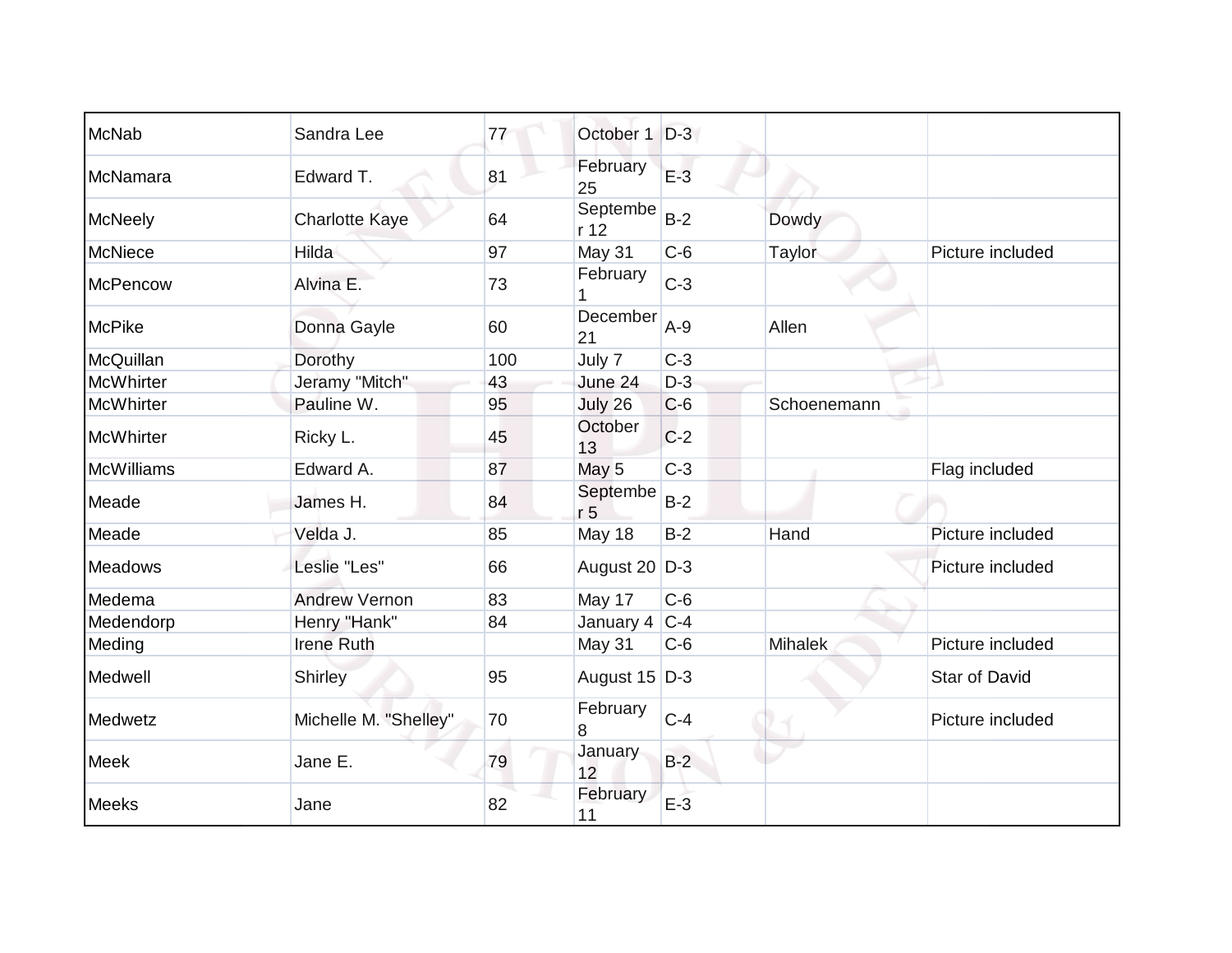| Meentemeyer    | Tina M.                  | 59 | October<br>14              | $D-3$  | <b>Bunnell</b> | Picture included             |
|----------------|--------------------------|----|----------------------------|--------|----------------|------------------------------|
| Meeter         | Robert                   | 59 | Septembe<br>r 18           | $D-2$  |                |                              |
| Mefford        | Jacob David              | 36 | August 19 D-3              |        |                |                              |
| Megremis       | Christ                   | 79 | November<br>8              | $C-5$  |                | Flag included                |
| Megremis       | Joyce J.                 | 76 | November<br>5              | $D-3$  | Anderson       |                              |
| Meier          | Ronald O.                | 81 | Septembe<br>r <sub>7</sub> | $B-2$  |                |                              |
| Melcic         | Eva Ethel                | 88 | July 23                    | $D-2$  | <b>Stevens</b> |                              |
| Melendez       | Richard P.               | 73 | December<br>31             | $A-8$  |                | ⊾<br>ن                       |
| Melevage       | Ferd J. Rev. Monsignor   | 97 | April 5                    | $A-10$ |                | Picture included             |
| Memering       | Nancy L.                 | 62 | Septembe<br>r 21           | $B-2$  | Anderson       |                              |
| Mendenhall     | Hugh Cole "Papa Hugo" 67 |    | July 2                     | $C-2$  |                | Flag and picture<br>included |
| Mendez         | Antonio, Sr.             | 83 | January<br>12              | $B-2$  |                |                              |
| Mendez         | Darrin R.                | 49 | January<br>25              | $C-4$  |                |                              |
| Mendez         | Maria I.                 | 67 | January<br>17              | $D-2$  |                |                              |
| Mendoza        | Katherine A. "Kathy"     | 62 | June 20                    | $D-2$  | <b>Ellis</b>   |                              |
| Mendralla      | Sandra S. "Sandi"        | 65 | August 16 C-3              |        | Susoreny       | Picture included             |
| <b>Mentink</b> | Cynthia A.               | 63 | May 27                     | $D-3$  | Wynkoop        |                              |
| Mentzel        | Sigmund T.               | 98 | June 26                    | $D-2$  |                |                              |
| Meny           | Rosalie H.               | 79 | July 15                    | $D-3$  |                |                              |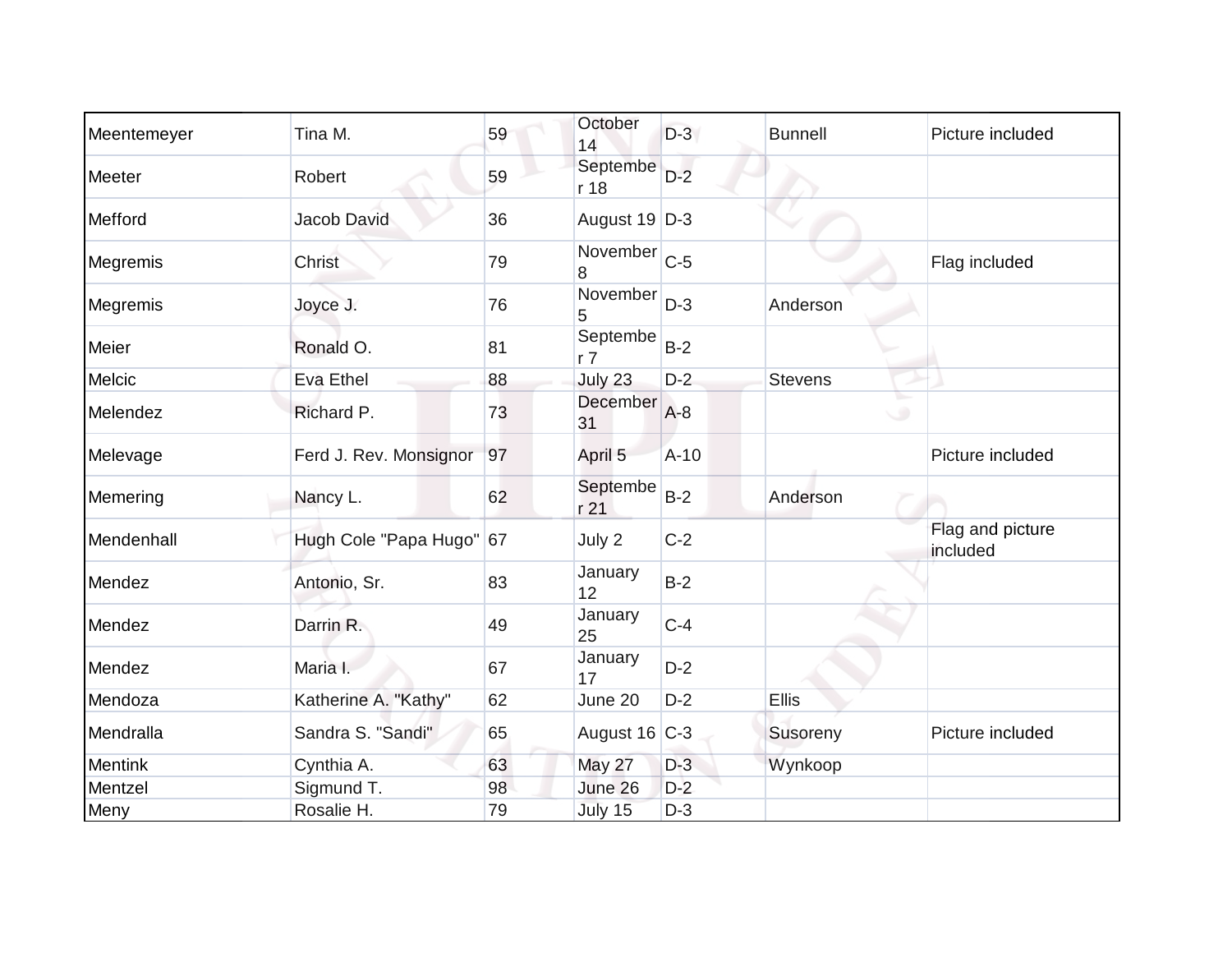| Mercado         | Jesus "Huckey"         | 52 | October<br>14    | $D-3$  |                  |                  |
|-----------------|------------------------|----|------------------|--------|------------------|------------------|
| Mercer          | <b>Edward "Ed"</b>     | 53 | June 18          | $D-2$  |                  | Picture included |
| Merko           | <b>Bonnie</b>          | 63 | December<br>20   | $A-10$ |                  |                  |
| Merlo           | Jo H.                  | 84 | April 16         | $D-7$  |                  |                  |
| Merrell         | Kenneth W.             | 63 | June 18          | $D-3$  |                  |                  |
| <b>Mesich</b>   | Mark A. "Buzz"         | 56 | January<br>24    | $D-2$  |                  |                  |
| Messing         | Margaret A.            | 84 | March 25         | $D-2$  | Horsch           |                  |
| Metcalf         | Irene A.               | 65 | April 17         | $D-3$  | <b>Kubancek</b>  |                  |
| Metevia         | Thomas R.              | 73 | January<br>14    | $E-3$  |                  | Picture included |
| <b>Metzcus</b>  | Charles Sonny, Jr.     | 82 | <b>May 28</b>    | $D-3$  |                  | Picture included |
| Metzen          | <b>William Charles</b> |    | Septembe<br>r 14 | $C-2$  |                  |                  |
| Metziga         | Dan                    | 66 | Septembe<br>r 20 | $C-6$  |                  |                  |
| Meyer           | <b>Arlene Denise</b>   | 76 | July 3           | $D-2$  | <b>Brady</b>     |                  |
| Meyer           | Eleanor D.             | 88 | April 14         | $C-3$  | <b>Skibinski</b> |                  |
| Meyer           | Robert V. "Bob"        | 74 | October 5        | $D-2$  |                  |                  |
| Michaels        | Albert                 | 68 | April 24         | $D-3$  |                  |                  |
| Michaels        | Judith A.              | 70 | February<br>18   | $E-3$  | Gill             | Picture included |
| Michaels        | Sandra K.              | 64 | November<br>3    | $B-2$  | Carpenter        |                  |
| Michalak        | Leonard J. Sr.         | 80 | Septembe<br>r 20 | $C-6$  |                  | Flag included    |
| <b>Michalik</b> | Raymond Joseph         | 85 | March 6          | $E-3$  |                  | Picture included |
| Michalski       | Norbert "Moose"        | 88 | August 3         | $C-2$  |                  | Flag included    |
| Michnik         | Kimberly S.            | 54 | November<br>4    | $C-3$  | Davis            |                  |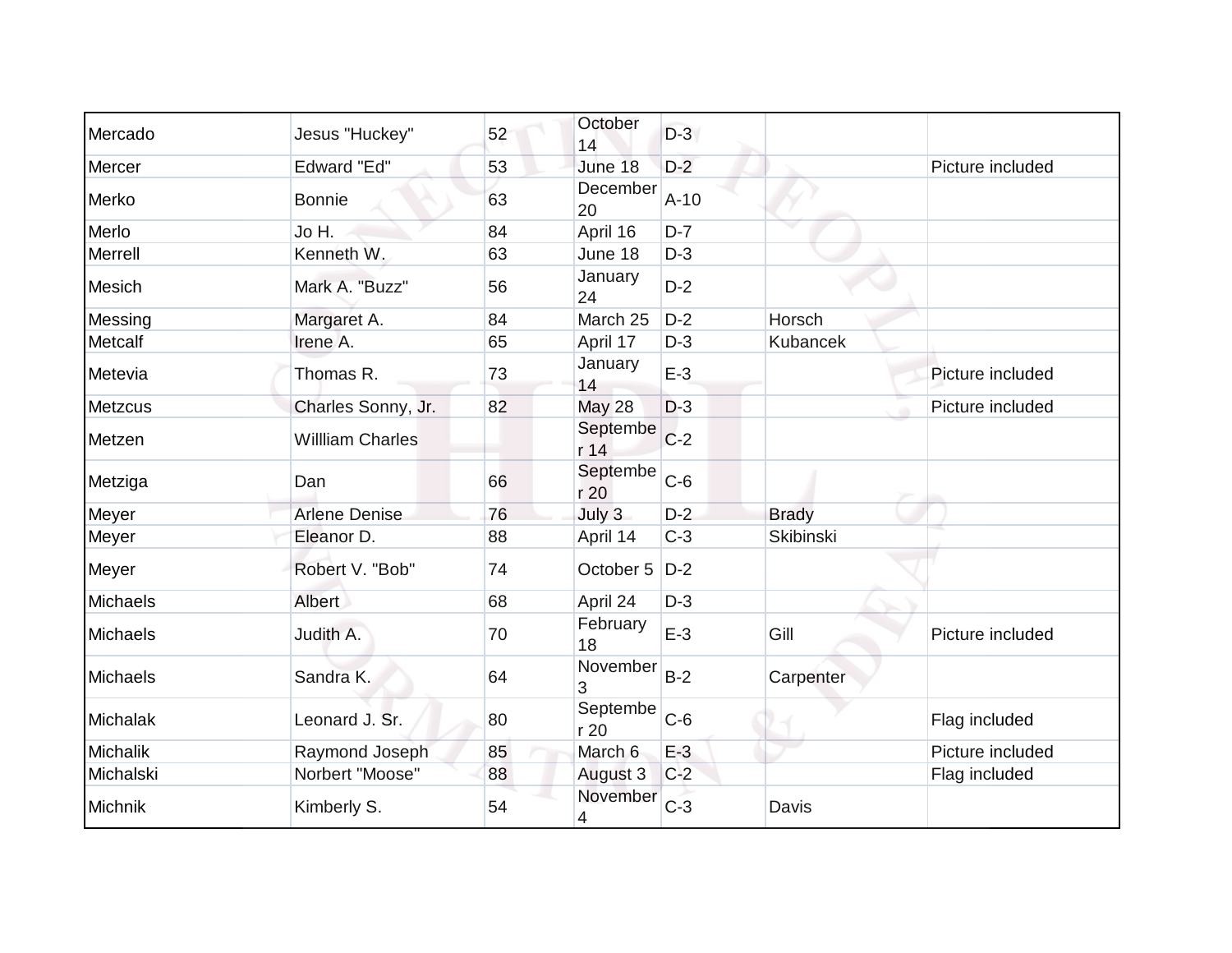| Michorczyk      | Lorraine                    | 87 | August 14 D-2    |        | Krawczyk       |                  |
|-----------------|-----------------------------|----|------------------|--------|----------------|------------------|
| <b>Mick</b>     | Donald K.                   | 86 | April 4          | $D-2$  |                |                  |
| Mickey          | Harold K.                   | 94 | March 22         | $C-6$  |                | Flag included    |
| <b>Mickles</b>  | Fran                        | 78 | December<br>27   | $A-11$ | Hribljan       | Picture included |
| Middleton       | <b>Bobby Lee</b>            | 85 | May 6            | $D-3$  |                | Flag included    |
| Mielcarek       | <b>Marlene Rose</b>         | 53 | October 8   D-2  |        | <b>Morales</b> | Picture included |
| Migliorino      | Caroline T.                 |    | April 26         | $C-3$  | Milano         |                  |
| Mihal           | Linda F.                    | 71 | November<br>28   | $A-14$ | Murley         |                  |
| Mika            | Irene J.                    | 86 | Septembe<br>r27  | $C-6$  |                | Picture included |
| Mika            | Margaret                    | 99 | June 18          | $D-3$  | Kotfer         |                  |
| <b>Miklusak</b> | Fred                        | 71 | November<br>14   | $A-12$ |                |                  |
| <b>Mildaus</b>  | <b>Caroline Marie</b>       | 80 | October 2 D-3    |        | Schwartzkopf   |                  |
| <b>Miles</b>    | Lila M.                     | 81 | January<br>11    | $C-3$  | Mair           |                  |
| Miley           | John L.                     | 53 | March 4          | $D-2$  |                |                  |
| Milicki         | James J.                    | 90 | Septembe<br>r 13 | $C-5$  |                |                  |
| <b>Milicki</b>  | John L., Sr.                | 86 | December<br>3    | $D-3$  |                | Flag included    |
| <b>Milius</b>   | Samual, Jr., "Black<br>Sam" | 74 | October<br>30    | $D-3$  |                | Picture included |
| Millard         | John                        | 78 | June 4           | $D-3$  |                | Flag included    |
| <b>Miller</b>   | Amy Lou                     | 77 | February<br>4    | $E-3$  |                |                  |
| Miller          | Berda J.                    | 85 | Septembe<br>r 10 | $D-2$  |                |                  |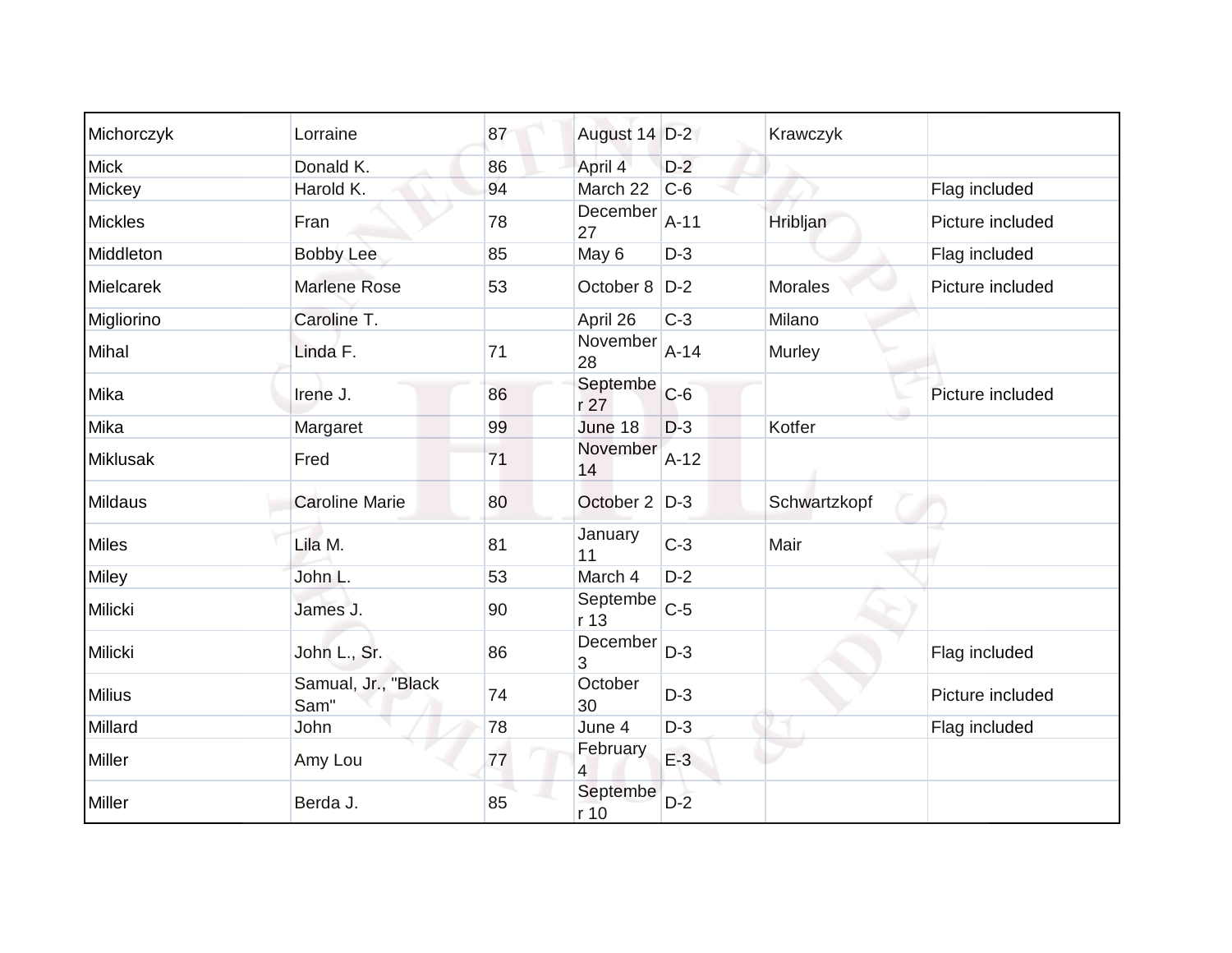| Miller          | Bill J. "Billy"       |    | January<br>13              | $C-3$  |                | Picture included                    |
|-----------------|-----------------------|----|----------------------------|--------|----------------|-------------------------------------|
| Miller          | Bobby Joe             | 75 | October<br>17              | $B-2$  |                |                                     |
| Miller          | Elaine R.             | 87 | January 4                  | $C-4$  | Hassen         | Picture included                    |
| Miller          | Geneva I.             | 87 | Septembe<br>r21            | $B-2$  | Clem           |                                     |
| Miller          | Glen                  | 90 | December<br>5              | $A-11$ |                |                                     |
| Miller          | <b>Gretchen Marie</b> | 78 | January 7                  | $E-3$  |                |                                     |
| Miller          | <b>Howard Harold</b>  | 85 | May 28                     | $D-3$  |                | Picture included                    |
| Miller          | <b>Jack Lewis</b>     | 90 | March 26                   | $C-3$  |                |                                     |
| Miller          | Jean                  | 88 | March 11                   | $D-2$  |                |                                     |
| Miller          | Joy                   | 58 | Septembe<br>r 23           | $E-2$  |                |                                     |
| Miller          | Larry Joe, Sr.        | 64 | November<br>24             | $C-3$  |                | Flag and picture<br>included        |
| Miller          | Lawrence A. "Larry"   | 70 | June 6                     | $D-4$  |                |                                     |
| Miller          | Michelle              | 65 | February<br>4              | $E-3$  |                |                                     |
| Miller          | Muriel B.             | 92 | Septembe<br>r <sub>4</sub> | $D-2$  | <b>Bagnell</b> |                                     |
| Miller          | <b>Theatus Ann</b>    | 68 | November                   | $C-6$  | Hinson         | Picture included                    |
| Miller          | <b>Theodore "Ted"</b> | 87 | May 17                     | $C-6$  |                | Picture included                    |
| Miller          | Theodore E.           | 87 | February<br>22             | $C-5$  |                |                                     |
| Miller-Apperson | Charleen              | 55 | January<br>25              | $C-4$  | <b>Miller</b>  |                                     |
| <b>Mills</b>    | Donald W., Sr.        | 91 | April 4                    | $D-2$  |                |                                     |
| <b>Mills</b>    | Duane T.              | 63 | July 17                    | $D-2$  |                | Army emblem and<br>picture included |
| <b>Mills</b>    | Lloyd A.              | 61 | August 7                   | $D-2$  |                | Picture included                    |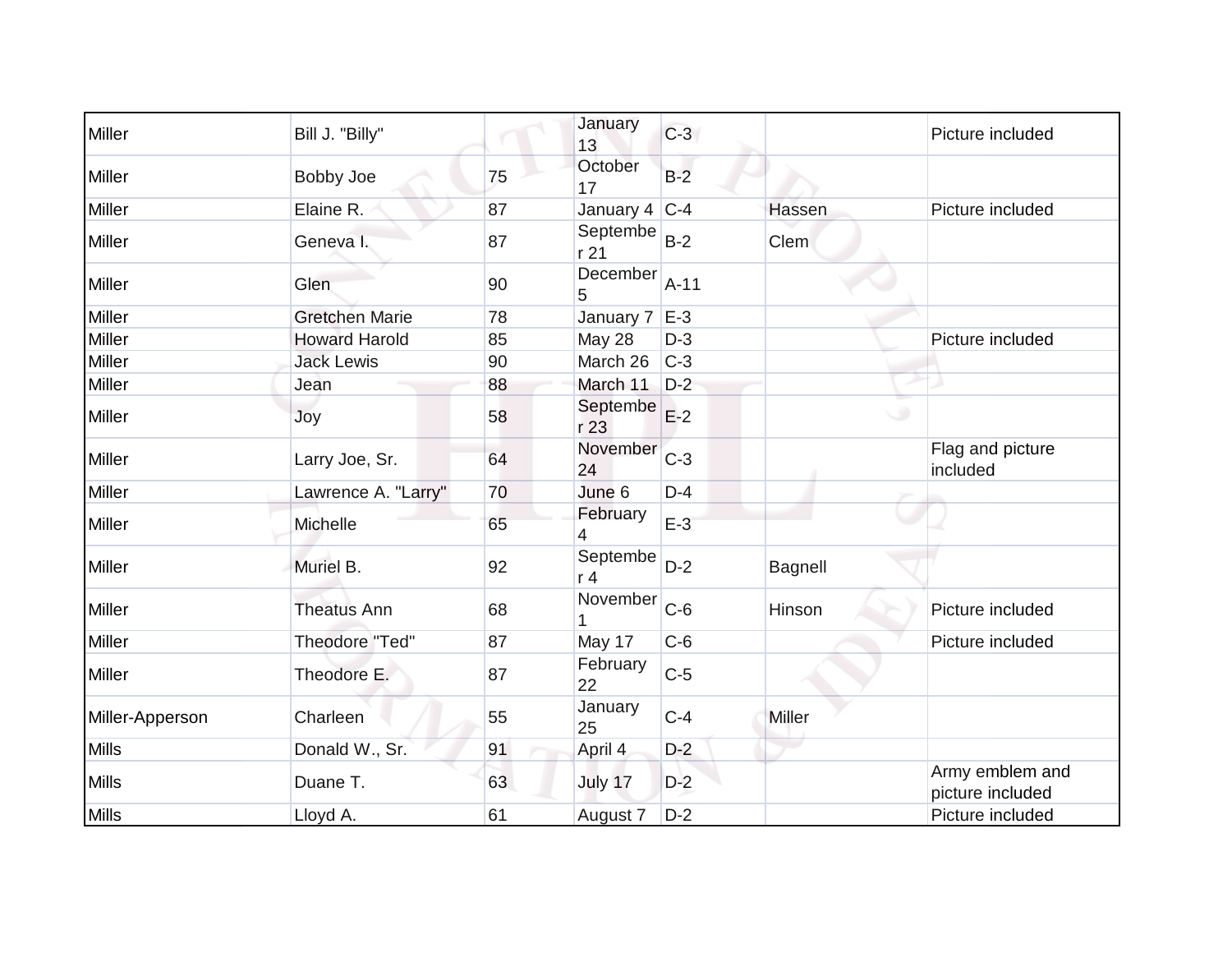| Milobar        | Jenny L.                            | 44 | July 30        | $D-3$  |               |                              |
|----------------|-------------------------------------|----|----------------|--------|---------------|------------------------------|
| <b>Milos</b>   | Renee                               | 64 | February<br>26 | $D-3$  |               |                              |
| Milosvich      | Michael "Uncle Mikey"               | 59 | February<br>10 | $C-2$  |               |                              |
| Minchuk        | Walter "Wally"                      | 64 | January<br>16  | $D-3$  |               |                              |
| Minotti        | Mario                               | 88 | August 28 D-2  |        |               |                              |
| Miotke         | Helen P.                            | 82 | May 27         | $D-3$  | <b>Skalka</b> |                              |
| Mirabella      | Mary A.                             | 95 | August 2       | $C-5$  | Sandalic      | Picture included             |
| Miracle        | Nancy J.                            | 69 | May 14         | $D-3$  | Edgren        |                              |
| Miranda        | Joan P.                             | 75 | December<br>20 | $A-11$ | Pieczynski    |                              |
| Miranda        | Jose A. "Tony the<br>Sprinkler Man" | 73 | July 19        | $C-4$  |               |                              |
| Miranda        | Juan Miguel                         | 59 | January<br>27  | $C-3$  |               |                              |
| Miree          | Susie K.                            | 74 | May 6          | $D-3$  | Long          | Picture included             |
| Mirkiewicz     | Ronald X. "Butch"                   | 71 | October<br>28  | $D-3$  |               |                              |
| Mirkovic       | Jean                                | 86 | April 7        | $C-2$  | <b>Stott</b>  |                              |
| Mis            | Christine F.                        | 91 | April 6        | $C-2$  | <b>Bejma</b>  |                              |
| Misch          | John A.                             | 79 | October<br>24  | $B-2$  |               | Flag included                |
| Misicko        | Joseph                              | 80 | May 16         | $D-3$  |               | Flag and picture<br>included |
| <b>Misirly</b> | Dan                                 | 88 | February<br>20 | $C-2$  |               | Flag included                |
| <b>Miskus</b>  | James K.                            | 61 | February<br>20 | $C-2$  |               |                              |
| <b>Miskus</b>  | Walter W.                           | 96 | November<br>10 | $B-2$  |               |                              |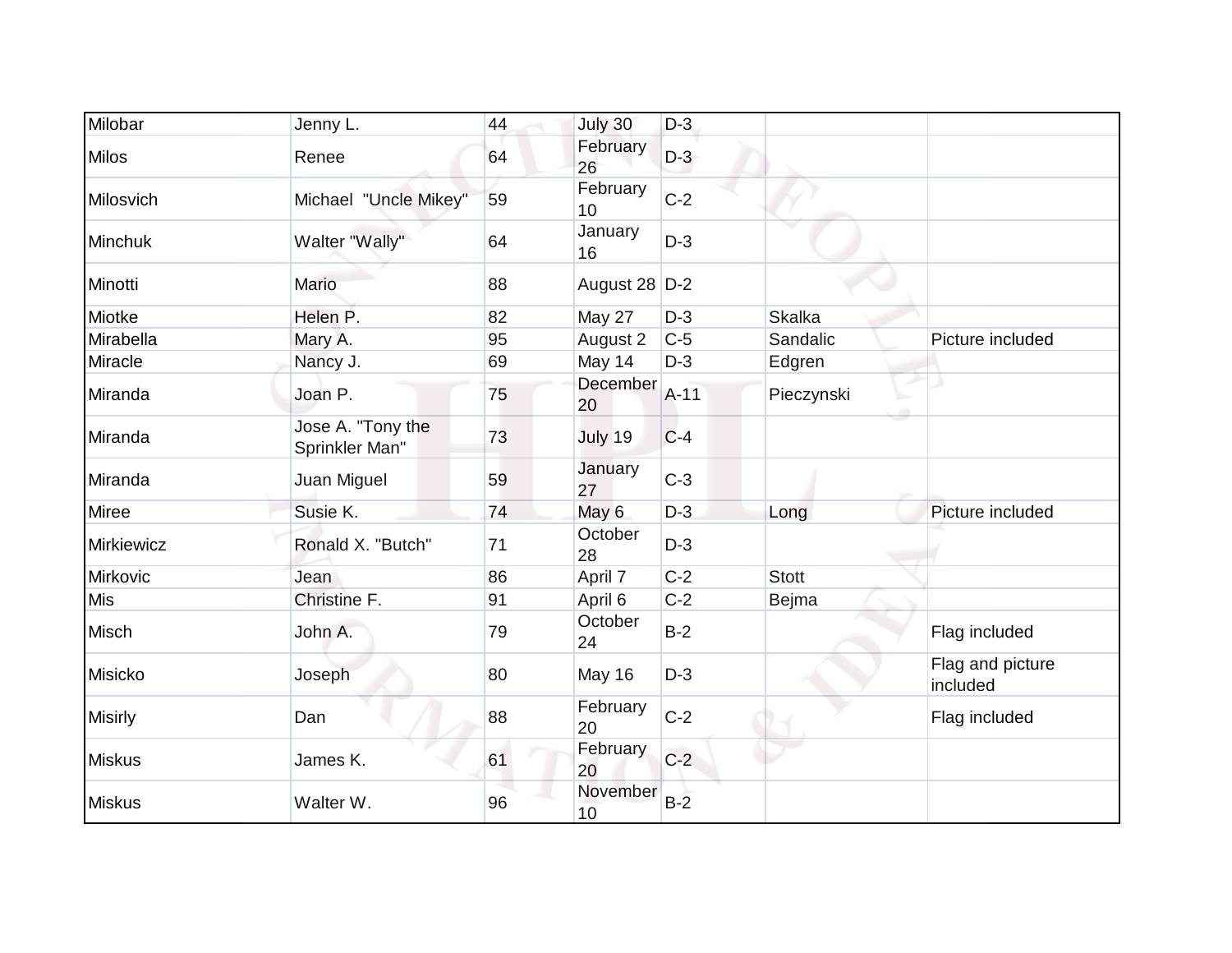| Misner          | Donald Calvin            | 80  | August 23 C-5              |        |                 |                                         |
|-----------------|--------------------------|-----|----------------------------|--------|-----------------|-----------------------------------------|
| Mitchell        | Andrew, Jr.              | 83  | June 20                    | $D-2$  |                 | Picture included                        |
| Mitchell        | Catherine M.             | 85  | January 1                  | $D-3$  | <b>Bertucci</b> |                                         |
| Mitchell        | <b>Charles Raymond</b>   | 75  | April 7                    | $C-3$  |                 |                                         |
| Mitchell        | Frank S.                 | 84  | March 13                   | $D-3$  |                 | Flag included                           |
| Mitchell        | Louise B.                | 89  | August 26 D-3              |        |                 |                                         |
| Mitchell        | Marilyn J.               | 60  | October<br>21              | $D-3$  | Werner          |                                         |
| Mitchell        | Mary Ann                 | 78  | June 8                     | $C-2$  | Tansley         |                                         |
| Mitchell        | Robert W.                | 69  | October 6 B-3              |        |                 | Flag included                           |
| Mitchell        | Sr. Mary Shawn OSF       |     | Septembe<br>r <sub>2</sub> | $D-3$  | $\cup$          |                                         |
| <b>Mitckess</b> | Sharon Lee               | 73  | November<br>$\overline{2}$ | $C-2$  |                 |                                         |
| Mitro           | <b>Frances Katherine</b> | 79  | October<br>10              | $B-2$  | Kobylanski      | Picture included                        |
| <b>Mlachik</b>  | Michael                  | 83  | December<br>13             | $A-10$ |                 |                                         |
| Mlynarcik       | Dennis E.                | 70  | March 1                    | $C-4$  |                 |                                         |
| <b>Moats</b>    | Robert F.                | 76  | May 2                      | $D-3$  |                 |                                         |
| Modesto         | Paul C.                  | 70  | May 20                     | $D-3$  |                 |                                         |
| Modjeski        | Dorothy                  | 94  | February<br>10             | $C-3$  | Fligiel         |                                         |
| Modrowski       | Emil C.                  | 100 | November                   | $B-2$  |                 | Picture included in<br>November 8 Times |
| Modrowski       | Eugene S.                | 78  | Septembe<br>r 13           | $C-6$  |                 |                                         |
| Moe             | Rev. Jerry Edward        | 88  | October<br>29              | $D-2$  |                 | Picture included                        |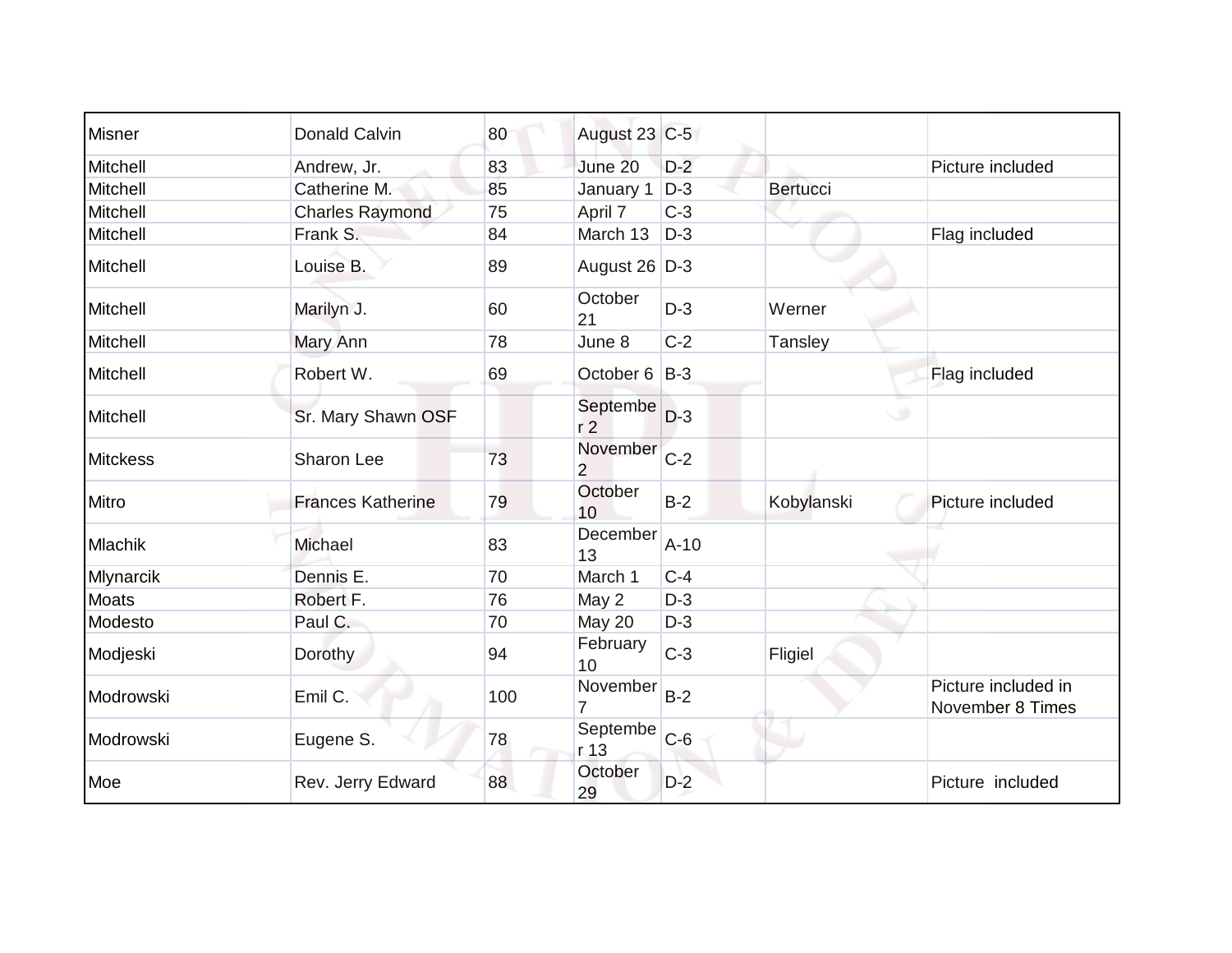| Moehl          | Marilyn Joan         | 81 | December<br>23             | $A-8$ | Emory           | Picture included                          |
|----------------|----------------------|----|----------------------------|-------|-----------------|-------------------------------------------|
| Moehl          | Robert J. "Bob"      | 64 | May 31                     | $C-6$ |                 |                                           |
| Moes           | Marietta             | 84 | December<br>15             | $A-8$ | <b>Kuiper</b>   |                                           |
| Moffitt        | John Edward          | 86 | June 9                     | $C-2$ |                 |                                           |
| <b>Moffitt</b> | Paul W.              | 59 | Septembe<br>r 19           | $B-3$ |                 |                                           |
| Mohoi          | Josephine            | 85 | March 11                   | $D-3$ | Pizzuto         | Full name Josephine<br><b>Baily Mohoi</b> |
| Molchan        | <b>Desiree Diane</b> | 55 | Septembe<br>r 11           | $D-2$ |                 |                                           |
| Molchan        | Gregory Allan "Al"   | 57 | Septembe<br>r <sub>3</sub> | $D-3$ |                 |                                           |
| Molden         | Fred, Jr.            | 45 | August 8                   | $D-2$ |                 |                                           |
| Moldovan       | Kenneth A.           | 56 | March 22                   | $C-7$ |                 |                                           |
| Molendyk       | Kathyn               | 86 | October<br>20              | $B-3$ | <b>Dykstra</b>  |                                           |
| Moll           | <b>James Edward</b>  | 82 | February                   | $C-4$ |                 | Flag included                             |
| Moll           | Verna E.             | 99 | Septembe<br>r 12           | $B-2$ | Lammertin       |                                           |
| Molnar         | Ann                  | 94 | October<br>29              | $D-2$ |                 |                                           |
| Molnar         | Mary Jane            | 84 | Septembe<br>r 27           | $C-6$ |                 |                                           |
| Monaldi        | Karen                | 61 | February<br>22             | $C-4$ | <b>Dremonas</b> |                                           |
| Monroe         | James C.             | 83 | December<br>31             | $A-8$ |                 |                                           |
| Monroe         | Karen A.             | 70 | Septembe<br>r 23           | $E-3$ | Janiczek        |                                           |
| Montague       | Frank D.             | 80 | June 21                    | $C-3$ |                 |                                           |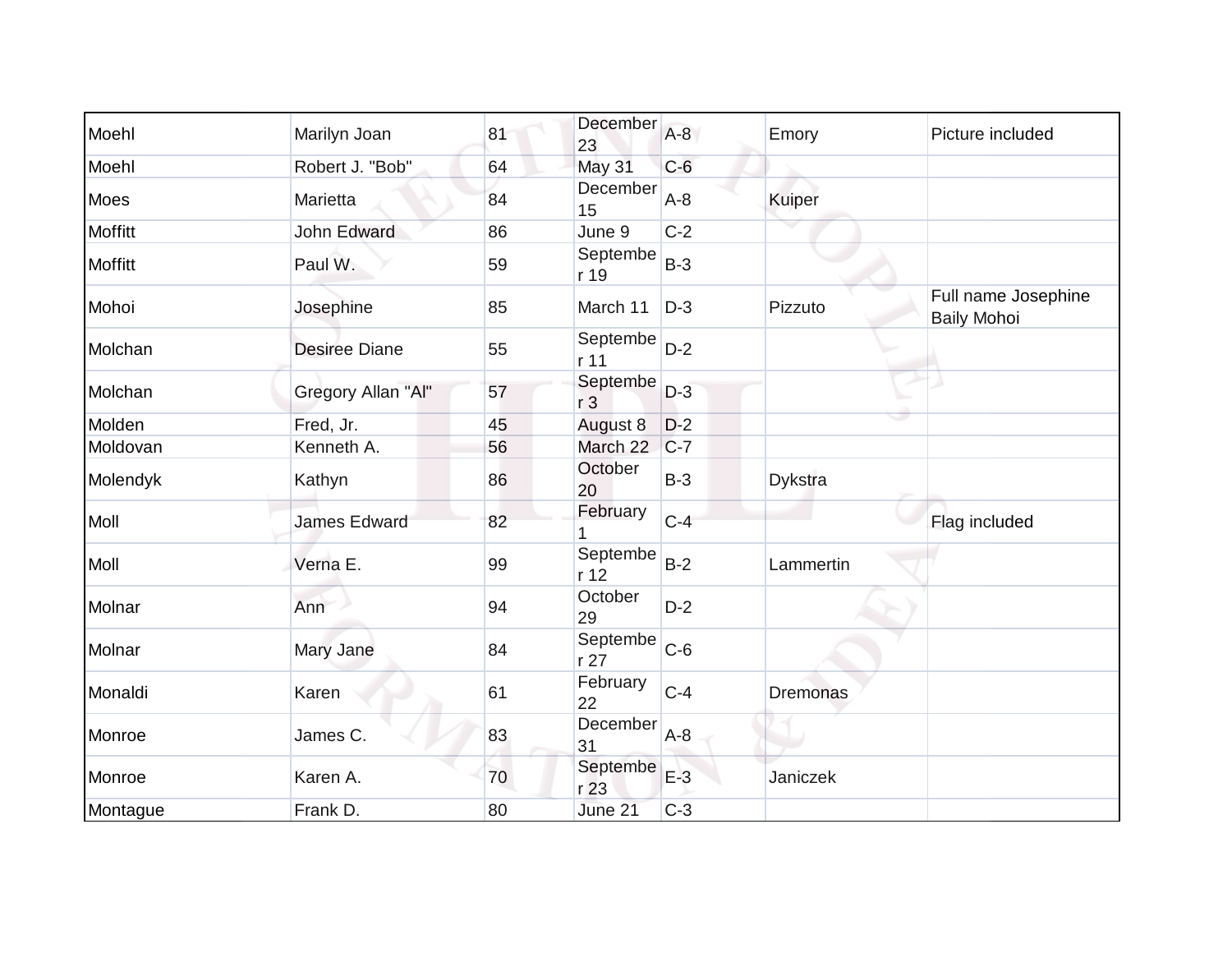| Montano        | Eric                  | 34  | November<br>11    | $D-3$ |               |                                                         |
|----------------|-----------------------|-----|-------------------|-------|---------------|---------------------------------------------------------|
| Monteleone     | Nicola                | 90  | October<br>21     | $D-3$ |               |                                                         |
| Montella       | Pamela                | 61  | February<br>24    | $C-2$ | <b>Mills</b>  | Full name Pamela<br>Montella (Webb)<br>Picture included |
| Moore          | <b>Karen Sue</b>      | 58  | December<br>18    | $A-6$ | Gray          |                                                         |
| Moore          | <b>Lela Delores</b>   | 79  | July 25           | $D-2$ |               |                                                         |
| Moore          | Margarita             | 68  | August 23 $ C-6 $ |       |               | Cross included                                          |
| Moore          | Marjorie Esther       | 91  | April 8           | $D-4$ | Evans         |                                                         |
| Moore          | <b>Thomas Herbert</b> | 75  | June 18           | $D-3$ |               | Picture included                                        |
| Moosmiller     | <b>Esther Jualita</b> | 86  | April 7           | $C-3$ | Mykrantz      |                                                         |
| <b>Morales</b> | Eusebio               | 61  | <b>May 18</b>     | $B-2$ |               |                                                         |
| Moran          | Lillian               | 83  | July 31           | $D-3$ | Kolloff       |                                                         |
| Mordi          | Emily "Miss Mordi"    | 96  | October 2 D-3     |       |               |                                                         |
| <b>Mordus</b>  | John S.               | 82  | November<br>22    | $C-2$ |               | Flag included                                           |
| Moreland       | <b>Lillian May</b>    | 77  | October<br>28     | $D-2$ | May           | Picture included                                        |
| Moreno         | Estela T.             | 82  | July 3            | $D-3$ | <b>Torres</b> |                                                         |
| Moreno         | Ralph                 | 74  | June 27           | $D-2$ |               |                                                         |
| <b>Mores</b>   | Mary R.               | 90  | August 30 C-3     |       |               | Picture included                                        |
| Morgan         | Bryce H.              | 79  | November<br>19    | $D-3$ |               |                                                         |
| Morgan         | Jane K.               | 61  | April 22          | $D-2$ |               |                                                         |
| Morgan         | Sheila K.             | 63  | November<br>18    | $E-3$ | Horath        |                                                         |
| Morgan         | Virginia Anne "Ginny" | 100 | July 26           | $C-6$ | Parrett       | Picture included                                        |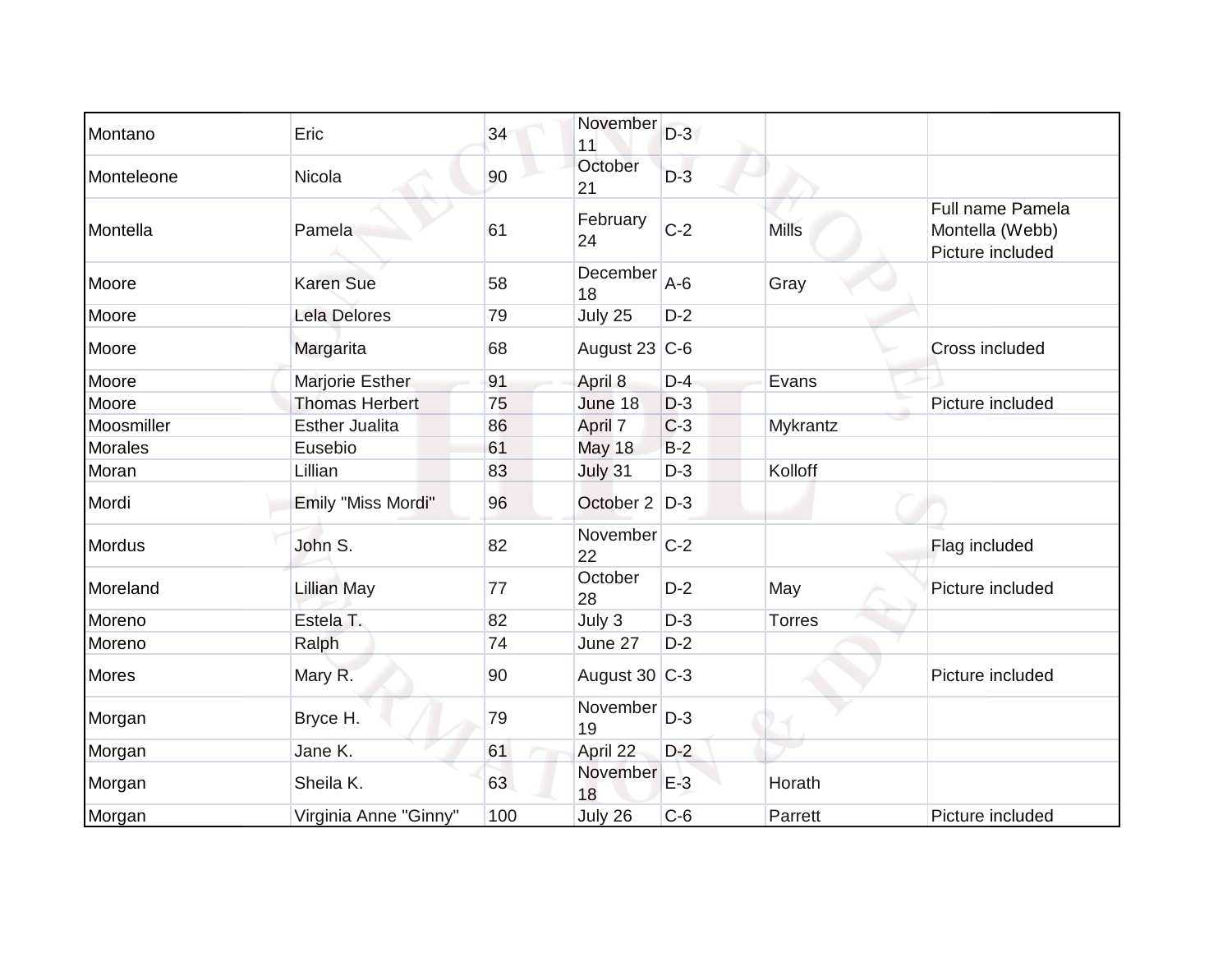| Morin         | <b>Mary Doris</b> | 89 | October<br>14               | $D-3$ | O'Mara         |                                                     |
|---------------|-------------------|----|-----------------------------|-------|----------------|-----------------------------------------------------|
| Moritz        | Joan Paulette     | 84 | October<br>21               | $D-2$ | Hartman        |                                                     |
| Morow         | Robert L.         | 90 | October 3                   | $B-2$ |                | Flag and picture<br>included                        |
| <b>Morris</b> | Clyde E. "Lefty"  | 97 | April 15                    | $D-3$ |                |                                                     |
| <b>Morris</b> | Mary Lou          | 84 | January<br>23               | $D-2$ | Atkinson       | Full Name Mary Lou<br><b>Atkinson Pierce Morris</b> |
| Morrison      | George Gordon     | 82 | July 19                     | $C-4$ |                | Picture included                                    |
| Morrison      | <b>Kim</b>        | 74 | November<br>27              | $D-2$ |                |                                                     |
| Morrisson     | <b>Kristin</b>    | 48 | April 7                     | $C-3$ |                |                                                     |
| <b>Morrow</b> | David F.          | 69 | November<br>3               | $B-2$ |                | Picture and flag<br>included                        |
| <b>Morrow</b> | Dolores L. "Dee"  | 85 | January<br>16               | $D-3$ | Przybysz       |                                                     |
| Morse         | Dale "Monk"       | 76 | Septembe<br>r <sub>5</sub>  | $B-2$ |                | Picture included                                    |
| Morton        | Frances M.        | 88 | January 7                   | $E-3$ | Blakeborough   |                                                     |
| Morton        | Robert J.         | 48 | July 1                      | $D-2$ |                |                                                     |
| Moryas        | Joseph P. "Murph" | 84 | Septembe<br>r 13            | $C-6$ |                | Flag included                                       |
| Mosca         | Barbara M.        | 83 | October<br>20               | $B-3$ | Simaga         |                                                     |
| Mosca         | Emil, Jr.         | 83 | Septembe<br>r22             | $C-3$ |                |                                                     |
| Moscato       | James             | 93 | March 16                    | $B-2$ |                | Picture included                                    |
| Mosher        | Robert L., Sr.    | 85 | June 20                     | $D-2$ |                |                                                     |
| Moskovsky     | Robert M.         | 83 | Septembe<br>r <sub>27</sub> | $C-6$ |                | Star of David included                              |
| <b>Moss</b>   | Anna              | 92 | March 10                    | $C-2$ | <b>Barrett</b> |                                                     |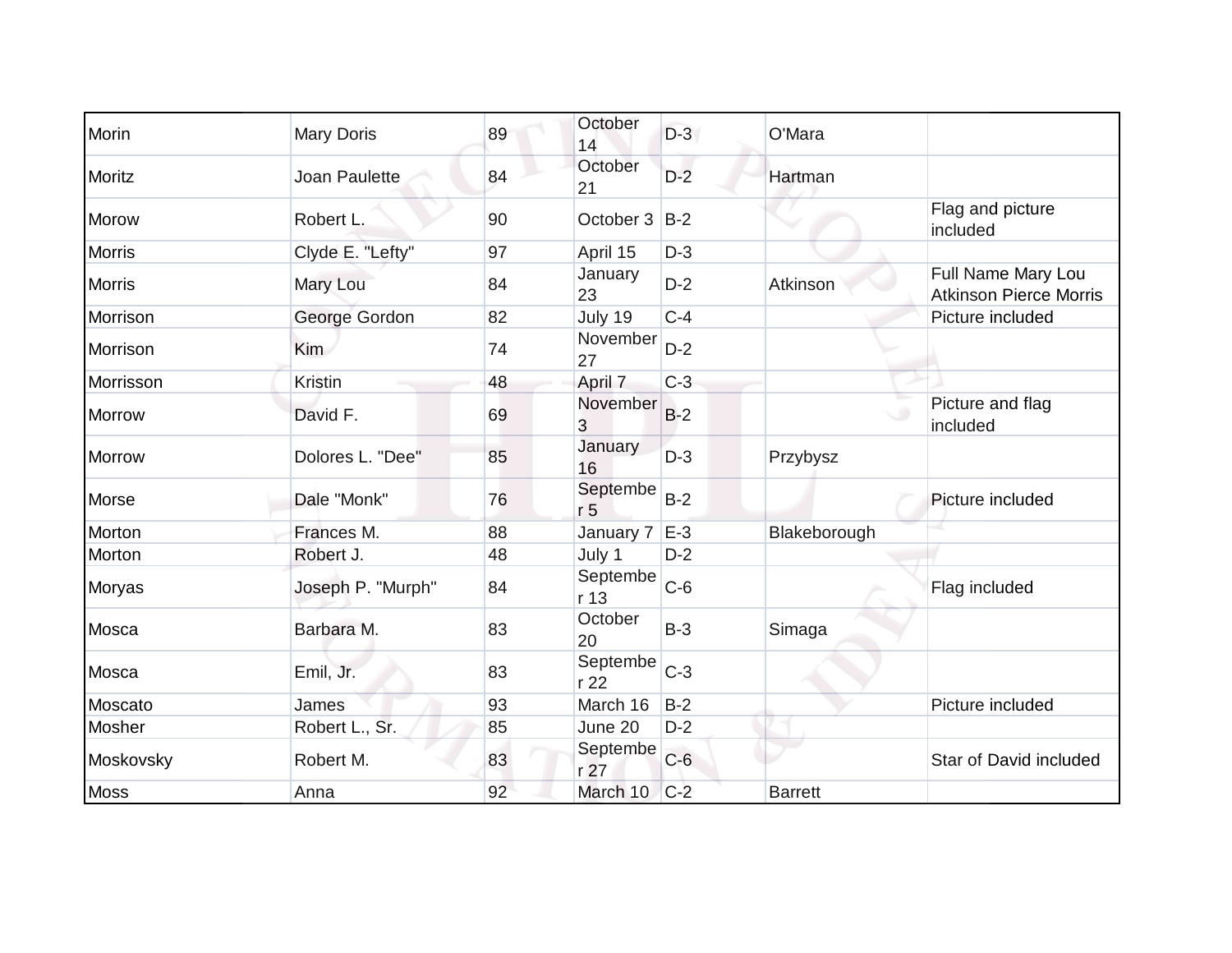| <b>Moss</b>    | Celine R.                         | 75 | November<br>9    | $C-2$ | Jukes         |                  |
|----------------|-----------------------------------|----|------------------|-------|---------------|------------------|
| Motkowicz      | Cecilia Marie                     | 88 | April 4          | $D-3$ | Hurysz        |                  |
| Motsinger      | <b>Richard "Dick"</b>             | 73 | Septembe<br>r 22 | $C-3$ |               | Picture included |
| Motsinger      | <b>Sharon Elizabeth</b>           | 68 | April 21         | $C-2$ | <b>Munley</b> | Picture included |
| <b>Mott</b>    | Keith Allen                       | 83 | June 21          | $C-4$ |               |                  |
| <b>Mounts</b>  | Delmar Richard, II,<br>(Rick)     | 75 | August 19 D-3    |       |               |                  |
| <b>Mrak</b>    | <b>Martin</b>                     | 62 | February         | $D-3$ |               | Flag included    |
| Mrjenovich     | Wayne, D. D. S.                   | 64 | December<br>15   | $A-8$ |               |                  |
| Mroczkowski    | John R.                           | 68 | <b>May 15</b>    | $D-3$ |               |                  |
| Mroz           | David W.                          | 61 | July 8           | $E-3$ |               |                  |
| Mudroncik      | <b>Catherine Therese</b><br>(Kay) | 91 | March 25         | $D-3$ | Jankowski     |                  |
| Mudy           | Geneviene J.                      | 91 | April 21         | $C-2$ | Kora          |                  |
| Muehlman       | Jennifer Kristine                 | 25 | March 29         | $C-9$ |               |                  |
| Mueller        | James A., Rev. Dr.                | 70 | June 8           | $C-2$ |               |                  |
| Mueller        | Kenneth B.                        | 63 | July 26          | $C-5$ |               | Picture included |
| Mueller        | Stephania G.                      | 96 | February<br>4    | $E-3$ | Sebock        | Picture included |
| Muir           | Doc S.                            | 93 | November<br>19   | $D-3$ |               | Flag included    |
| Mularski       | Joseph G.                         | 28 | May 3            | $C-5$ |               |                  |
| Mulder         | <b>Nellie</b>                     | 89 | July 20          | $B-2$ | VanDeursen    |                  |
| Muller         | Leila A.                          | 72 | December<br>10   | $A-9$ | Pinkerton     |                  |
| Mulligan       | <b>Edward Joseph</b>              | 68 | April 24         | $D-3$ |               |                  |
| <b>Mullins</b> | Robert Patterson "Bob"            | 71 | March 15         | $C-6$ |               |                  |
| Mundell        | Marilyn "Jean"                    | 82 | March 19         | $D-7$ | Jordan        | Picture included |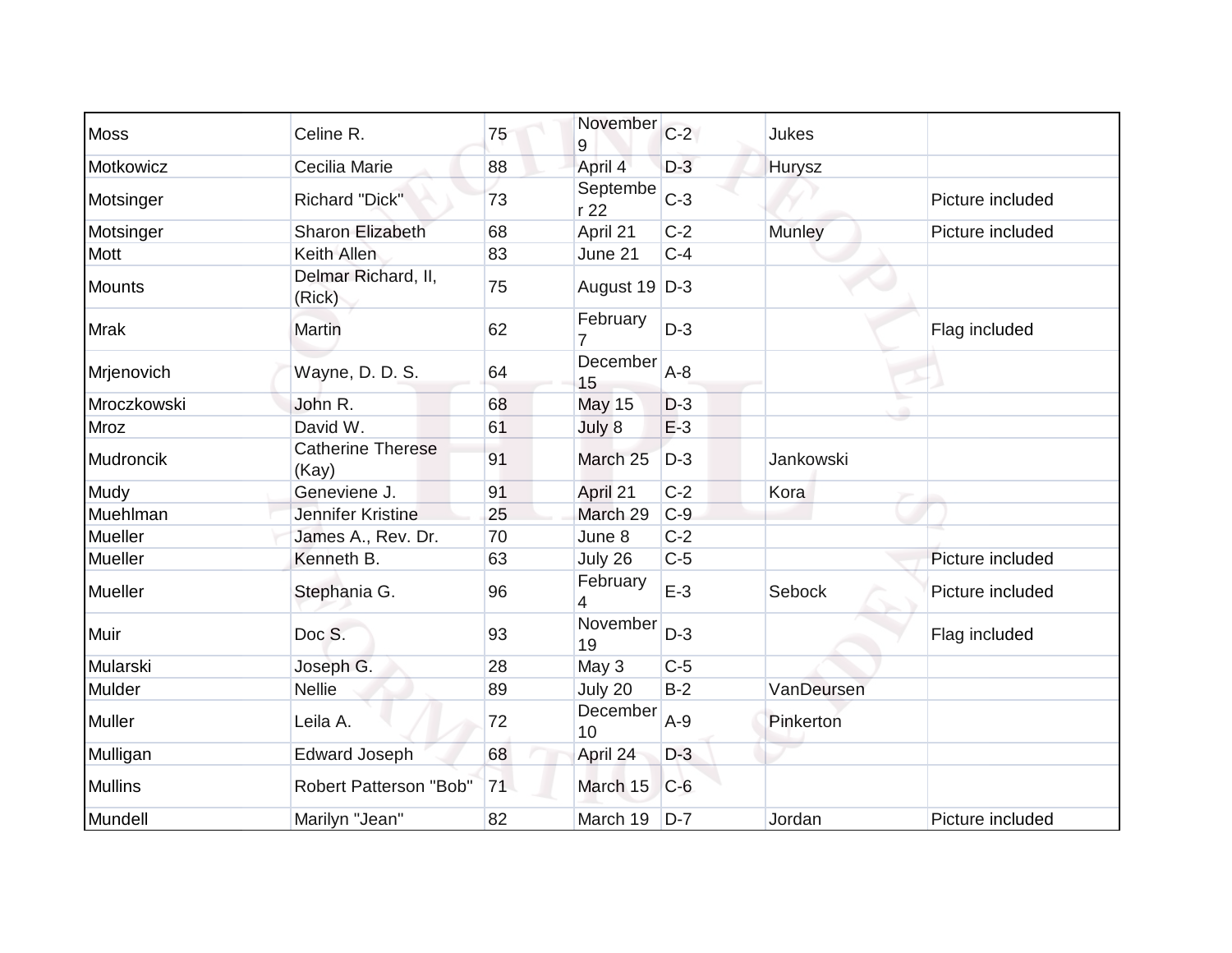| Munsie        | Madonna K. "Donna"             | 73  | March 17         | $C-3$  | Hayes          |                  |
|---------------|--------------------------------|-----|------------------|--------|----------------|------------------|
| Munson        | Katherine M.                   | 101 | January<br>11    | $C-4$  |                |                  |
| Murdock       | Marvin E.                      | 83  | January<br>10    | $D-2$  |                |                  |
| Murdock       | <b>Warren Gale</b>             | 89  | March 22         | $C-6$  |                |                  |
| Muro          | Edmundo                        | 89  | June 25          | $D-3$  |                | Picture included |
| Murphy        | Edward Elmer, "Ed"             | 85  | December<br>20   | $A-11$ |                | Flag included    |
| Murphy        | Gay                            | 92  | January<br>21    | $E-3$  | Gaydos         | Picture included |
| Murphy        | James E.                       | 89  | <b>May 30</b>    | $D-2$  |                |                  |
| Murphy        | Rena Carol                     | 86  | December<br>20   | $A-11$ | Williams       |                  |
| Murphy        | Richard                        | 58  | April 13         | $C-2$  |                |                  |
| Murray        | Mary T.                        | 58  | Septembe<br>r 10 | $D-3$  | Reel           |                  |
| Murray        | Robert E. Rev., Dr.,<br>S.T.D. | 88  | February<br>8    | $C-4$  |                | Picture included |
| Musgrove      | Barbara Kay                    | 66  | June 11          | $D-2$  | Kinder         |                  |
| <b>Musial</b> | Robert D.                      | 70  | June 28          | $C-5$  |                |                  |
| <b>Musial</b> | Ruth P.                        | 82  | December<br>21   | $A-8$  | Crawford       |                  |
| Musielak      | Louis S.                       | 69  | December<br>6    | $C-4$  |                |                  |
| Mussman       | Shirley V.                     | 91  | May 5            | $C-2$  | <b>Bayliss</b> |                  |
| Mutka         | Ronald "Ron"                   | 81  | February<br>18   | $E-3$  |                | Picture included |
| <b>Myers</b>  | Jacqueline L.                  | 58  | November<br>17   | $B-3$  | Ruwersma       |                  |
| <b>Myers</b>  | James Charles, "Jimmy" 53      |     | January<br>23    | $D-2$  |                | Picture included |
| <b>Myers</b>  | Janet                          |     | April 2          | $D-2$  | <b>Dornick</b> |                  |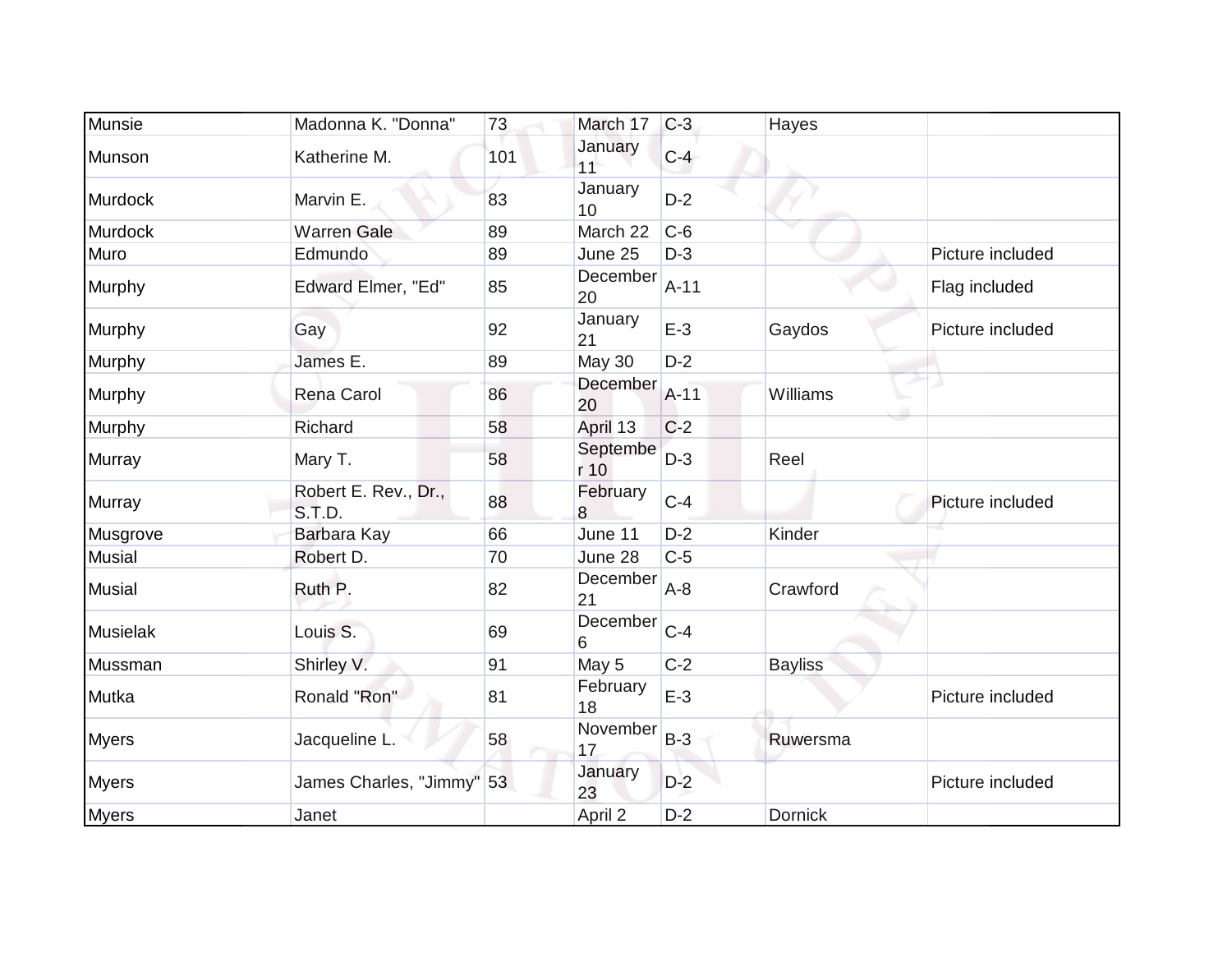| <b>Myers</b>   | Michelle "Shellie"   | 61  | August 13 D-3   |       | Charbonneau |                  |
|----------------|----------------------|-----|-----------------|-------|-------------|------------------|
| <b>Mysliwy</b> | Emily L.             | 97  | <b>May 25</b>   | $B-3$ | Bac         | Cross included   |
| Naasko-Pappas  | Lisa Marie Evelyn    | 39  | July 25         | $D-2$ |             |                  |
| Nacarato       | Michael John         | 85  | January<br>11   | $C-4$ |             |                  |
| Naccarato      | Patricia Elaine      | 90  | April 8         | $D-4$ | Perreaux    |                  |
| Nadolski       | Edmund F.            | 83  | July 29         | $D-3$ |             | Picture included |
| Nadolski       | Raymond J., Sr.      | 85  | June 30         | $C-2$ |             | Picture included |
| Nadratowicz    | Dora                 | 86  | March 9         | $B-2$ |             |                  |
| Nagy           | <b>Darrell</b>       | 62  | June 27         | $D-2$ |             | Flag included    |
| Nagy           | Katherine "Katie"    | 88  | May 21          | $D-7$ | Humljan     |                  |
| Nance          | Zora                 | 103 | July 1          | $D-2$ | Konchar     | л                |
| Nappier        | <b>Marie Gloria</b>  | 78  | July 28         | $C-2$ |             |                  |
| Narvaez        | Evangelina           | 88  | August 23 C-6   |       | Sanchez     |                  |
| <b>Nash</b>    | Doris Marie          | 75  | August 4        | $C-2$ |             |                  |
| <b>Nash</b>    | Frances B.           | 95  | January<br>15   | $C-3$ | Kroll       |                  |
| Nastoff        | Delores A. "Dodo"    | 78  | August 21       | $D-2$ |             |                  |
| <b>Natal</b>   | Ralph R.             | 65  | June 27         | $D-3$ |             | Picture included |
| Natzke         | Judeanne             | 57  | January 9       | $D-2$ | Rapaich     |                  |
| <b>Natzke</b>  | <b>Richard Elmer</b> | 80  | March 21        | $D-3$ |             | Flag included    |
| Naughton       | Donna                | 77  | April 28        | $C-3$ | Eshelman    |                  |
| Naumoski       | Pavle                | 62  | August 26 D-3   |       |             | Cross included   |
| Nauracy        | Joseph A., Sr.       | 85  | Septembe<br>r27 | $C-5$ |             | Flag included    |
| Navarrette     | Librado O.           |     | March 22        | $C-7$ |             | Picture included |
| Navarro        | Darrell F.           | 66  | January<br>24   | $D-2$ |             |                  |
| Navarro        | Felicita             | 86  | May 12          | $C-3$ |             | Picture included |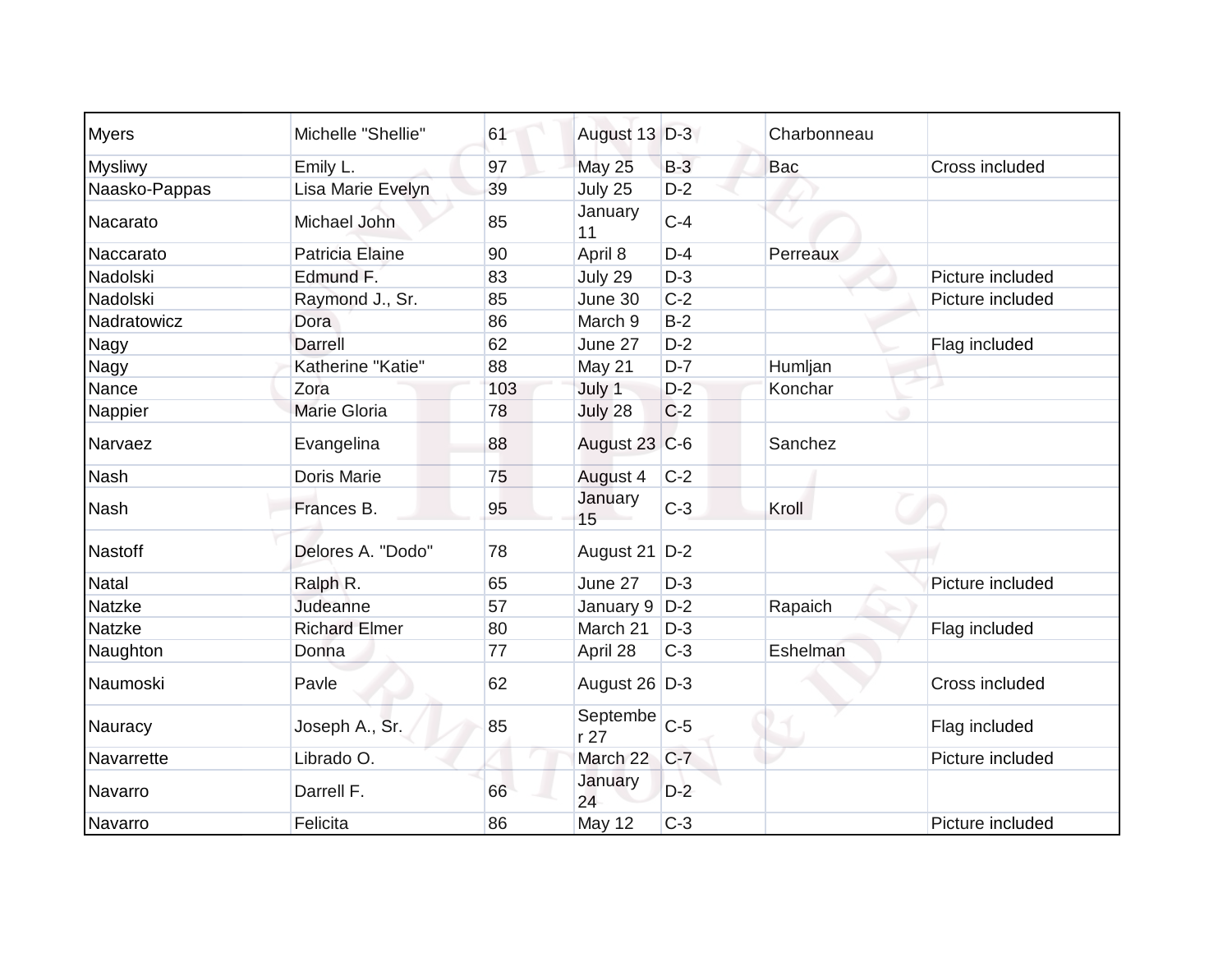| Nawojski     | Anne                                 | 93 | June 4                     | $D-3$  |               |                  |
|--------------|--------------------------------------|----|----------------------------|--------|---------------|------------------|
| Nawrocki     | Robert, Jr.                          | 48 | Septembe<br>r <sub>5</sub> | $B-2$  |               |                  |
| Neace        | Frances M. "Cookie"                  | 71 | July 5                     | $C-4$  | Lobianco      |                  |
| Neal         | Samantha Kay                         | 25 | February<br>19             | $C-2$  |               |                  |
| Neal-Vaughn  | Marsha J.                            | 73 | June 28                    | $C-6$  |               |                  |
| Nedberg      | <b>Oscar Melvin "Uncle</b><br>Oscar" | 96 | April 22                   | $D-2$  |               |                  |
| Nedza        | Stephen Frank, Sr.                   | 88 | August 29 B-2              |        |               | Picture included |
| <b>Needs</b> | Robert Jr.                           | 43 | August 4                   | $C-2$  |               |                  |
| Neel         | William B.                           | 88 | Septembe<br>r 20           | $C-6$  |               | Flag included    |
| Negrelli     | David A.                             | 53 | December<br>6              | $C-4$  |               |                  |
| Neil         | Harold R.                            | 81 | July 18                    | $D-2$  |               |                  |
| <b>Neill</b> | Mary Martha                          | 86 | December<br>13             | $A-10$ | Molnar        |                  |
| Neiner       | <b>Viola Ernestine</b>               | 93 | April 24                   | $D-3$  | <b>Schock</b> | Picture included |
| Nelson       | Irving F.                            | 91 | February<br>13             | $C-4$  |               |                  |
| Nelson       | <b>Jack Donald</b>                   | 83 | August 26 D-3              |        |               |                  |
| Nelson       | Lucille                              | 74 | December<br>10             | $A-9$  | <b>Sutton</b> |                  |
| Nelson       | Marilyn L.                           | 82 | May 20                     | $D-4$  | Runyon        | Picture included |
| Nelson       | Merrily R.                           | 72 | February<br>14             | $D-2$  | Lambton       |                  |
| Nelson       | <b>Rip Allen</b>                     | 38 | April 26                   | $C-3$  |               | Picture included |
| Nelson       | Robert E.                            | 87 | April 30                   | $D-3$  |               |                  |
| Nelson       | Sara "Nonny"                         | 79 | February<br>12             | $C-3$  |               | Picture included |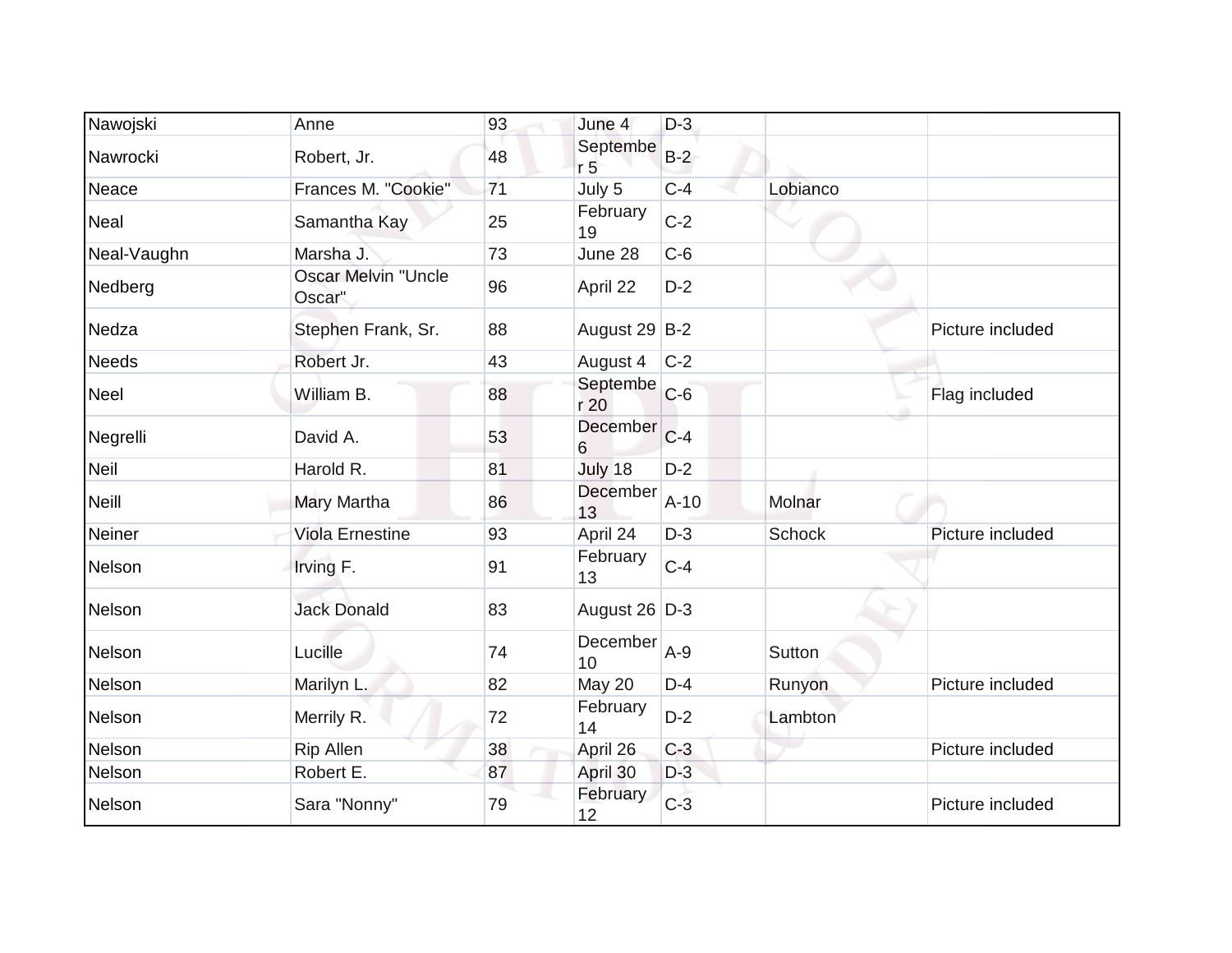| Nelson          | Tennes Le Roy                       | 86 | November<br>13 | $D-2$ |          |                                   |
|-----------------|-------------------------------------|----|----------------|-------|----------|-----------------------------------|
| Nelson          | William O. "Bill"                   | 80 | March 28       | $D-2$ |          | Flag and picture<br>included      |
| Nemeth          | <b>Edward Joseph</b>                | 65 | May 5          | $C-3$ |          |                                   |
| Nemtuda         | <b>Thomas</b>                       | 68 | June 30        | $C-2$ |          | Picture included                  |
| <b>Nester</b>   | Lawrence E.                         | 64 | June 3         | $E-2$ |          | Flag included                     |
| <b>Netos</b>    | John N.                             | 56 | March 1        | $C-4$ |          | Cross included                    |
| Netzhammer      | John R.                             | 53 | February<br>4  | $E-3$ |          |                                   |
| Neumuller       | Karl (Ret. Lieutenant -<br>CPD)     | 84 | October<br>28  | $D-3$ |          | Police badge and flag<br>included |
| Neupert         | <b>Jewel Dean</b>                   | 84 | February<br>4  | $E-3$ | Kile     | Picture included                  |
| <b>Nevill</b>   | Sheila                              | 74 | February<br>12 | $C-3$ | Kocher   |                                   |
| <b>Nevin</b>    | <b>Frederick Eugene</b><br>"Gene"   | 93 | January<br>11  | $C-4$ |          |                                   |
| Newcomb         | Julian Edward                       | 65 | October<br>27  | $B-2$ |          |                                   |
| Newman          | Lori L. "Sunny"                     | 39 | April 29       | $E-3$ |          |                                   |
| Newsted         | Richard E.                          | 58 | November<br>12 | $D-4$ |          |                                   |
| Newton          | <b>Clotilde Frances</b><br>"Cookie" |    | July 10        | $D-3$ | Fazekas  | Picture included                  |
| <b>Nicholas</b> | Shari E.                            | 77 | March 11       | $D-3$ |          |                                   |
| <b>Nichols</b>  | Christine "Tina"                    | 78 | March 21       | $D-3$ | Rigoni   |                                   |
| Nidetz          | Linda F.                            | 76 | March 2        | $B-2$ |          | <b>Star of David included</b>     |
| Niechwiej       | <b>Brian Edward</b>                 | 63 | April 8        | $D-4$ |          |                                   |
| Niecikowski     | Leon P.                             | 73 | January<br>25  | $C-4$ |          |                                   |
| Niemiller       | Lorna N.                            | 93 | February<br>12 | $C-3$ | Hertlein | Picture included                  |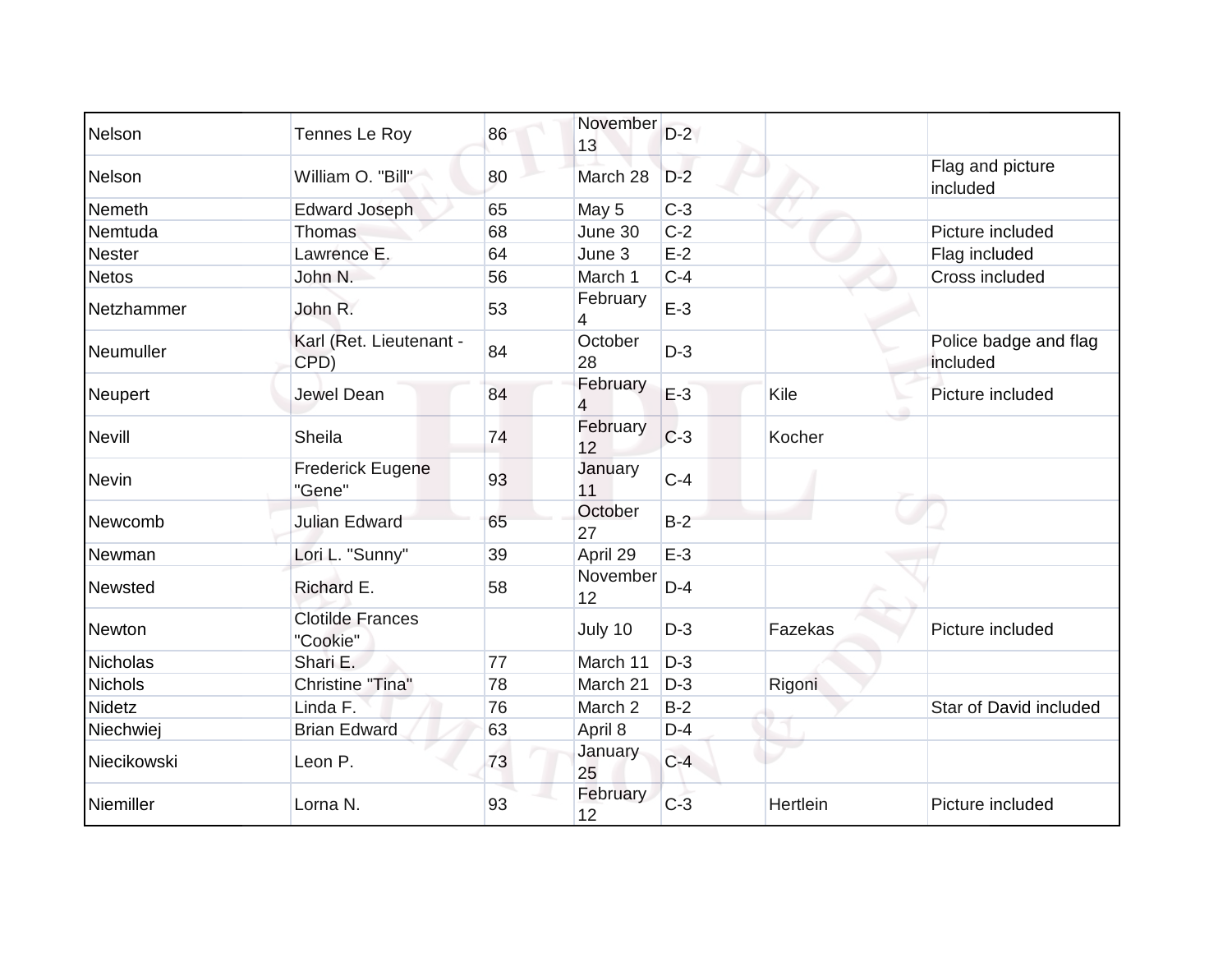| Niemiller     | Mark L.              | 65 | December<br>$\overline{4}$ | $D-3$  |                  |                  |
|---------------|----------------------|----|----------------------------|--------|------------------|------------------|
| <b>Nies</b>   | Helen C.             | 91 | October<br>15              | $D-2$  | Raybould         | Picture included |
| <b>Nieves</b> | Danielle             | 35 | Septembe<br>r 15           | $B-2$  | <b>McClellan</b> | Picture included |
| <b>Niksic</b> | Libby H.             | 97 | January<br>23              | $D-2$  | Matlon           | Picture included |
| Nissen        | Barbara E.           | 85 | January<br>25              | $C-4$  | McDonald         |                  |
| <b>Nitz</b>   | Arlene Jane          | 88 | Septembe<br>r 20           | $C-6$  |                  |                  |
| Nitzschke     | <b>James Richard</b> | 66 | June 28                    | $C-6$  |                  |                  |
| <b>Noe</b>    | Robert D.            | 85 | November<br>5              | $D-3$  |                  | Flag included    |
| <b>Noel</b>   | Erma D. "Granny"     | 86 | February<br>11             | $E-2$  |                  |                  |
| Nolan         | Dorris "Dodie"       | 73 | October<br>18              | $C-5$  |                  |                  |
| Nolan         | Irene                | 87 | August 9                   | $C-4$  | Cougias          | Picture included |
| Nolan         | James Earl "Jim"     | 89 | April 8                    | $D-4$  |                  | Flag included    |
| Nomanson      | Lenora               | 89 | March 10                   | $C-2$  |                  |                  |
| Nommensen     | Joan Margaret        | 66 | April 7                    | $C-3$  | Kelderhouse      |                  |
| Nondorf       | David P.             | 56 | August $18$ C-3            |        |                  |                  |
| Nordstrom     | Robert M.            | 71 | July 14                    | $C-2$  |                  |                  |
| Norgard       | Helen                | 76 | June 10                    | $D-2$  |                  |                  |
| Norman        | Clarence O.          | 94 | January 7                  | $E-3$  |                  | Flag included    |
| Norman        | Katheryn             | 89 | July 16                    | $D-2$  |                  |                  |
| <b>Norris</b> | John                 | 64 | April 3                    | $E-2$  |                  |                  |
| <b>Norris</b> | Kenneth L.           | 64 | December<br>13             | $A-10$ |                  |                  |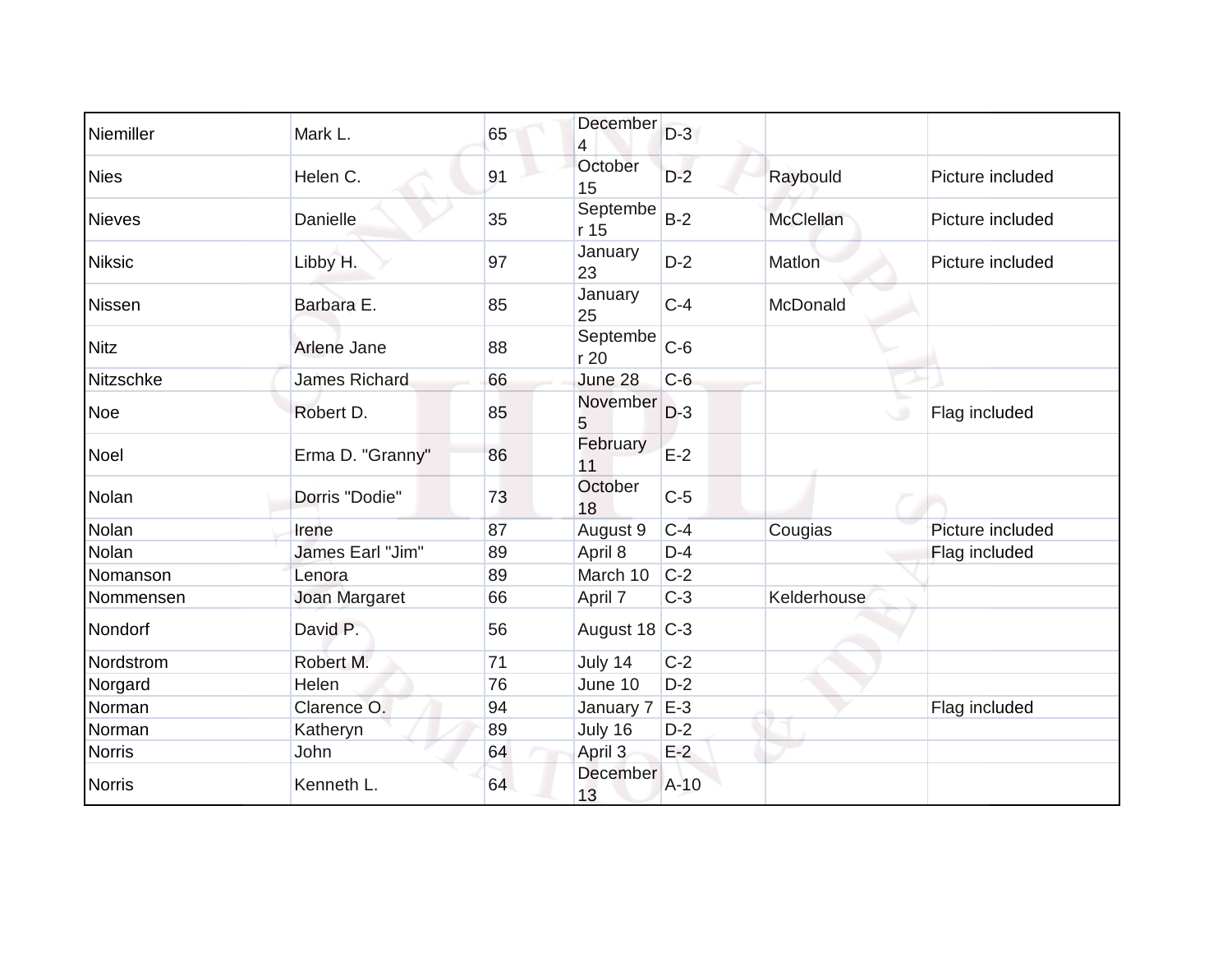| <b>Norris</b> | William Stephen "Bill" | 68     | October 9 D-2              |       |                | Picture included           |
|---------------|------------------------|--------|----------------------------|-------|----------------|----------------------------|
| Norton        | Charles L.             | 88     | April 23                   | $D-3$ |                |                            |
| Norton        | Edgar Amzi             | 84     | October<br>25              | $C-6$ |                |                            |
| Novak         | Edward J.              | 88     | April 29                   | $E-4$ |                | Flag included              |
| Novak         | Joseph L., M.D.        | 88     | October<br>14              | $D-4$ |                | Medical emblem<br>included |
| Novak         | <b>Walter John</b>     | 90     | March 25                   | $D-3$ |                |                            |
| Novosel       | Carole M. "Meemaw"     | 77     | March 29                   | $C-9$ | Krueger        | Picture included           |
| Nowakowski    | Edward E.              | 91     | January<br>28              | $E-2$ |                |                            |
| Nowakowski    | Terrance H.            | 73     | October<br>15              | $D-3$ |                |                            |
| Nowinski      | Helen A.               | 93     | February<br>7              | $D-3$ | <b>Buda</b>    |                            |
| <b>Nunez</b>  | Ines R.                | 88     | April 19                   | $C-6$ |                |                            |
| <b>Nunez</b>  | John A.                | 75     | June 30                    | $C-2$ |                |                            |
| <b>Nunez</b>  | Santino M. "Sonny"     | 15     | July 30                    | $D-3$ |                |                            |
| <b>Nunn</b>   | <b>Janet Elizabeth</b> | 77     | October 6 B-3              |       | Hesterman      |                            |
| <b>Nutall</b> | Mary "Phyllis"         | 75     | December<br>30             | $A-8$ | Cobb           | Picture included           |
| <b>Nuttle</b> | Betty L.               | 85     | June 4                     | $D-2$ | Ewigleben      | Picture included           |
| <b>Nuzzo</b>  | Ralph                  | 89     | April 4                    | $D-3$ |                |                            |
| Nydam         | Peter A.               | 90     | May 15                     | $D-3$ |                |                            |
| <b>Nye</b>    | John Redmond           | 85     | January<br>20              | $C-3$ |                | Flag included              |
| Nykowski      | Baby Madison P.        | Infant | August 2                   | $C-5$ |                |                            |
| Nymeyer       | Edith                  | 93     | Septembe<br>r <sub>6</sub> | $C-4$ | <b>Tiemens</b> |                            |
| <b>Nytko</b>  | Matt J.                | 91     | November<br>16             | $C-2$ |                | Flag included              |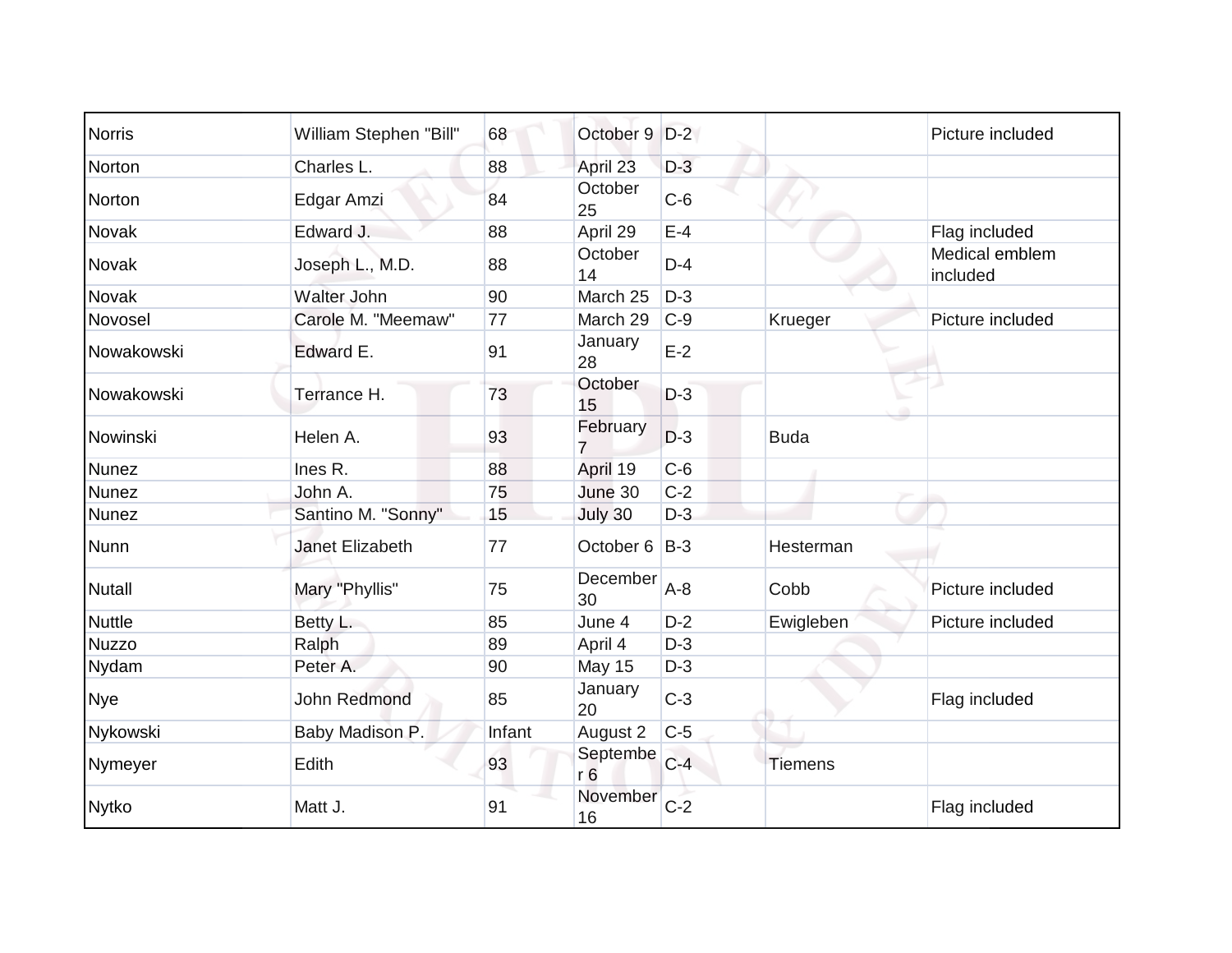| Oakley     | Tina Lynn            | 53  | February            | $C-4$ |                  | Picture included |
|------------|----------------------|-----|---------------------|-------|------------------|------------------|
| Obcowski   | Walter S. "Wobbly O" | 89  | January 6 C-3       |       |                  |                  |
| Oberdorf   | Irene Djukic         | 86  | Septembe<br>r 30    | $D-4$ | England          |                  |
| Oblon      | <b>Stella</b>        | 85  | January $7 \leq -3$ |       | <b>Rutkowski</b> |                  |
| Oboza      | Crispina N.          | 81  | Septembe<br>r 16    | $D-2$ | <b>Nillos</b>    |                  |
| Obremski   | Irene T.             | 88  | February<br>4       | $E-3$ | Slomkowski       |                  |
| O'Brien    | Maxine C.            | 89  | March 4             | $D-3$ |                  |                  |
| O'Connell  | Isabel A.            | 74  | February<br>22      | $C-4$ | Marshall         | Picture included |
| O'Connor   | Angela               | 101 | April 12            | $C-5$ |                  |                  |
| O'Connor   | Lorraine             | 97  | April 12            | $C-6$ |                  |                  |
| O'Connor   | <b>Therese</b>       | 87  | Septembe<br>r 13    | $C-5$ |                  |                  |
| Odar       | Kathleen J. "Odie"   | 65  | February<br>4       | $E-3$ |                  |                  |
| O'Deen     | Bill                 | 74  | November<br>25      | $D-3$ |                  | Flag included    |
| O'Dell     | Angela M.            | 20  | April 25            | $D-3$ |                  |                  |
| O'Dell     | Lewis M. "Lew"       | 77  | March 3             | $C-3$ |                  | Picture included |
| Oden       | Larry                | 64  | May 8               | $D-3$ |                  |                  |
| Odle       | Charles W.           | 72  | February<br>12      | $C-3$ |                  |                  |
| Odlund     | <b>Vicky Laurel</b>  | 72  | June 25             | $D-3$ | Kinnunen         |                  |
| O'Drobinak | Ronald               | 61  | July 12             | $C-5$ |                  | Flag included    |
| Oelling    | Margaret A.          | 92  | June 17             | $D-3$ |                  |                  |
| Ogborn     | Jeannette Noreen     | 65  | <b>May 29</b>       | $D-3$ | Pike             |                  |
| Ogiego     | Joel                 | 45  | February<br>3       | $C-3$ |                  |                  |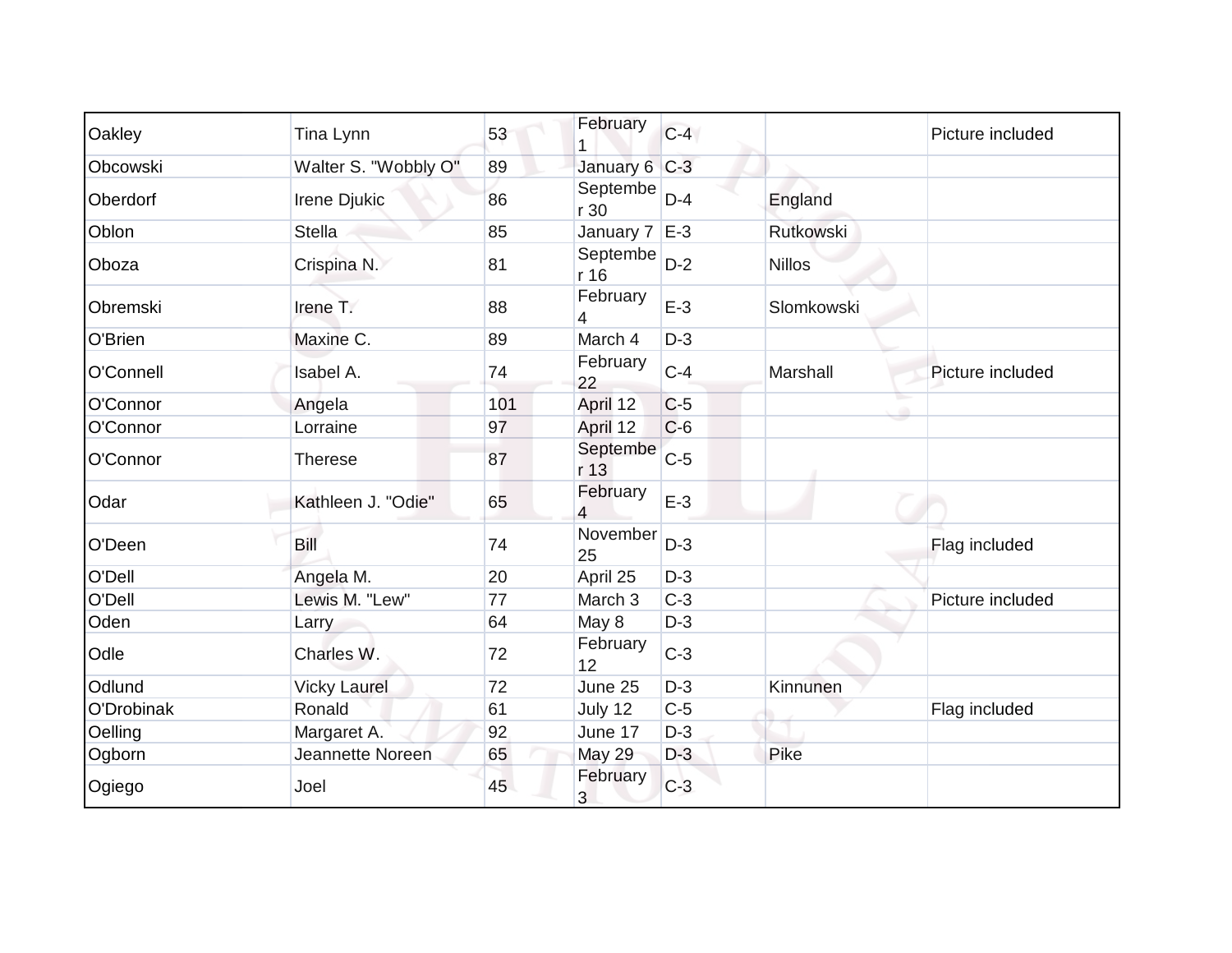| Ogor        | Marie Elizabeth         | 95 | Septembe<br>r 13 | $C-6$   | Cronquist      |                              |
|-------------|-------------------------|----|------------------|---------|----------------|------------------------------|
| O'Hara      | John R. "Jack"          | 88 | December<br>21   | $A-9$   |                |                              |
| O'Kelly     | <b>Stevie Stephanie</b> | 21 | February<br>26   | $D-3$   |                | Picture included             |
| Okkonen     | Helen J.                | 97 | August 16 C-3    |         | Rozdzynski     |                              |
| Oldaker     | Anne Susan              | 95 | July 28          | $C-3$   | Kozak          |                              |
| O'Leary     | Elizabeth L. "Bette"    | 94 | July 30          | $D-3$   | Mudroncik      |                              |
| O'Leary     | Virginia Ann            | 78 | November<br>22   | $C-3$   | Chandler       |                              |
| Olechnowicz | Zofia "Sophie"          | 90 | January<br>27    | $C-3$   |                |                              |
| Olejniczak  | Ronald                  | 74 | March 10         | $C-2$   |                |                              |
| Olesek      | Sandra T.               | 73 | January<br>28    | $E-3$   | <b>Patrick</b> |                              |
| Olin        | Virginia Lee            | 90 | December<br>29   | $A-6$   | Howard         |                              |
| Oliver      | <b>Issac Thurman</b>    | 81 | December<br>29   | $A - 7$ |                | Flag included                |
| Oliver      | Rickey G.               | 59 | April 20         | $C-3$   |                |                              |
| Oliver      | <b>Robert Dale</b>      | 82 | February<br>21   | $D-2$   |                |                              |
| Olivotto    | Dr. Michael Anthony     | 66 | July 29          | $D-2$   |                | Flag and picture<br>included |
| Oller       | <b>Mary Frances</b>     | 70 | October<br>20    | $B-3$   | Owens          |                              |
| Olsen       | Donald C. "Don"         | 87 | June 20          | $D-2$   |                | Picture included             |
| Olson       | Barbara D.              | 92 | November<br>11   | $D-3$   | <b>Dick</b>    |                              |
| Olson       | James R.                | 71 | November<br>9    | $C-2$   |                |                              |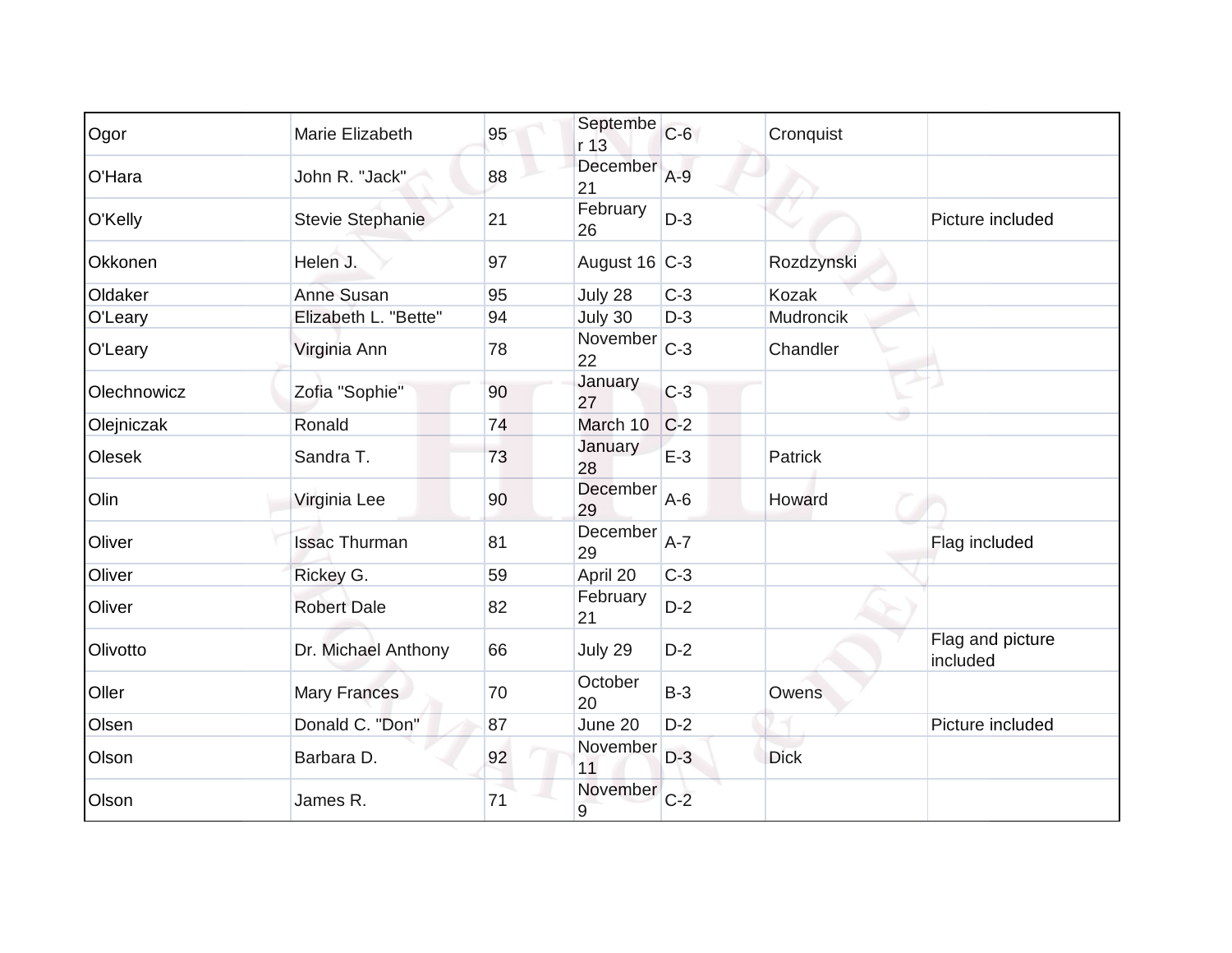| Olson     | <b>Rick Lee</b>        | 57 | January<br>13      | $C-3$  |                  |                  |
|-----------|------------------------|----|--------------------|--------|------------------|------------------|
| Olson     | Roger DeLayne          | 84 | November<br>6      | $D-3$  |                  |                  |
| Olson     | Roy A.                 | 81 | May 31             | $C-6$  |                  | Flag included    |
| Olthoff   | Shirley J.             | 85 | May 27             | $D-3$  | Pals             |                  |
| Oltmanns  | Amy J.                 | 29 | February<br>22     | $C-4$  |                  |                  |
| O'Malley  | Jean Anne              | 78 | November<br>29     | $C-3$  | Mezzacapo        |                  |
| O'Melia   | Donna L.               | 87 | January<br>12      | $B-2$  | Kewley           |                  |
| O'Mellia  | Martin B., Jr. "Marty" | 57 | April 30           | $D-3$  |                  | Picture included |
| O'Neal    | <b>Rickey Allen</b>    | 53 | March <sub>5</sub> | $D-3$  |                  |                  |
| O'Neal    | Timothy G., Sr.        | 66 | November<br>28     | $A-14$ |                  |                  |
| O'Neil    | Kathleen A.            | 57 | <b>May 27</b>      | $D-3$  |                  |                  |
| O'Neill   | Charlotte              | 72 | May 5              | $C-3$  | Cuculic          |                  |
| O'Neill   | James P., Jr.          | 85 | June 18            | $D-3$  |                  |                  |
| Oney      | <b>Jack Edward</b>     | 63 | June 5             | $E-3$  |                  | Picture included |
| Oostman   | Hilda                  | 95 | January<br>17      | $D-2$  | <b>Bosch</b>     |                  |
| Oppenhuis | Genevieve              | 91 | August 14 D-2      |        |                  |                  |
| Oppman    | Francis S. "Frank"     | 71 | June 3             | $E-2$  |                  |                  |
| Oppman    | Richard A.             | 77 | April 23           | $D-3$  |                  | Flag included    |
| Opyt      | Helen                  |    | January<br>29      | $D-2$  | <b>Christoff</b> |                  |
| Orban     | Lillian V.             | 93 | December<br>19     | $A-11$ |                  |                  |
| Orchowski | Rose Anne "Rosie"      | 57 | April 22           | $D-3$  |                  |                  |
| O'Reilly  | Terrance "Terry"       | 84 | April 9            | $D-3$  |                  | Flag included    |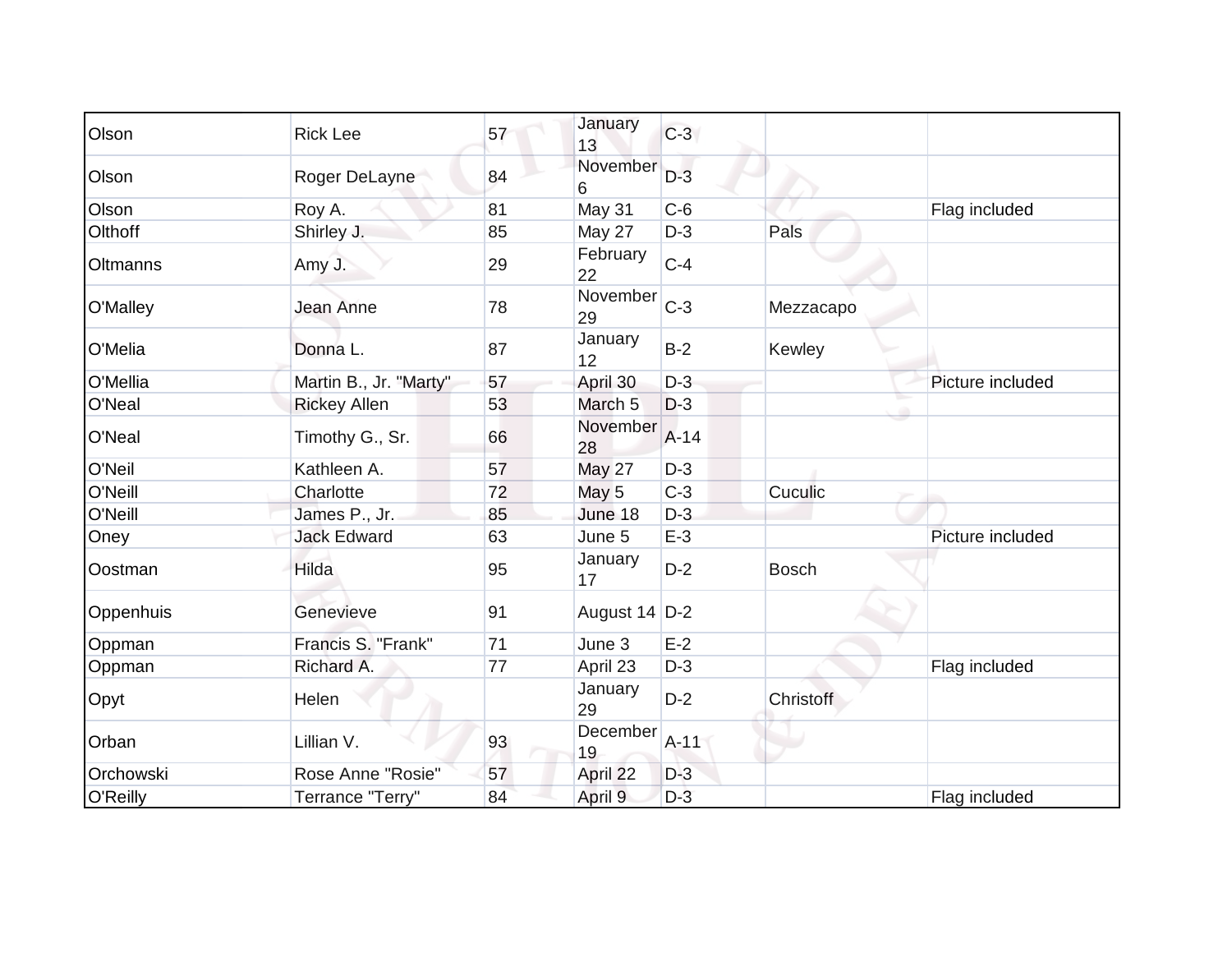| Orellana  | Violeta S., "Violet"           | 56 | December<br>28             | $A-11$ |         |                  |
|-----------|--------------------------------|----|----------------------------|--------|---------|------------------|
| Orenick   | William M.                     | 71 | December<br>3              | $D-3$  |         |                  |
| Oresik    | John "Phil"                    | 79 | August 4                   | $C-2$  |         | Flag included    |
| Oresko    | John S.                        | 97 | January $7 \leq -3$        |        |         | Cross included   |
| Orlich    | George "Honey"<br>"Chunt"      |    | June 27                    | $D-3$  |         | Cross included   |
| Orlich    | Manuel G. "Moose"              | 77 | May 24                     | $C-6$  |         |                  |
| Orlowskis | Millie M. "Ida"                | 96 | January<br>18              | $C-4$  |         |                  |
| Ornelas   | Evelyn Hronec                  | 84 | July 23                    | $D-2$  |         |                  |
| Oros      | John S.                        | 63 | December<br>9              | $A-11$ |         |                  |
| O'Rourke  | Gregory                        | 68 | April 12                   | $C-6$  |         |                  |
| O'Rourke  | Josephine A. "Jody"            | 73 | December<br>9              | $A-11$ |         |                  |
| O'Rourke  | Terri Lynn                     | 49 | January<br>13              | $C-2$  | Joiner  |                  |
| Orrell    | Thomas L.                      | 63 | May 17                     | $C-7$  |         |                  |
| Orta      | Carlos L.                      | 57 | Septembe<br>r <sub>2</sub> | $D-3$  |         | Picture included |
| Ortega    | Francisco "Frank"<br>"Frankie" | 83 | Septembe<br>r 28           | $B-2$  |         |                  |
| Ortega    | Gilbert                        | 94 | July 19                    | $C-4$  |         | Picture included |
| Orth      | Lawrence "Larry"               | 71 | February<br>24             | $C-2$  |         |                  |
| Ortiz     | <b>Adam Michael Thomas</b>     | 25 | November<br>20             | $D-2$  |         |                  |
| Ortiz     | Rafaela                        | 55 | October 8 D-3              |        | Venegas |                  |
| Osborn    | Carol Ann                      | 73 | November<br>25             | $D-2$  | Russell |                  |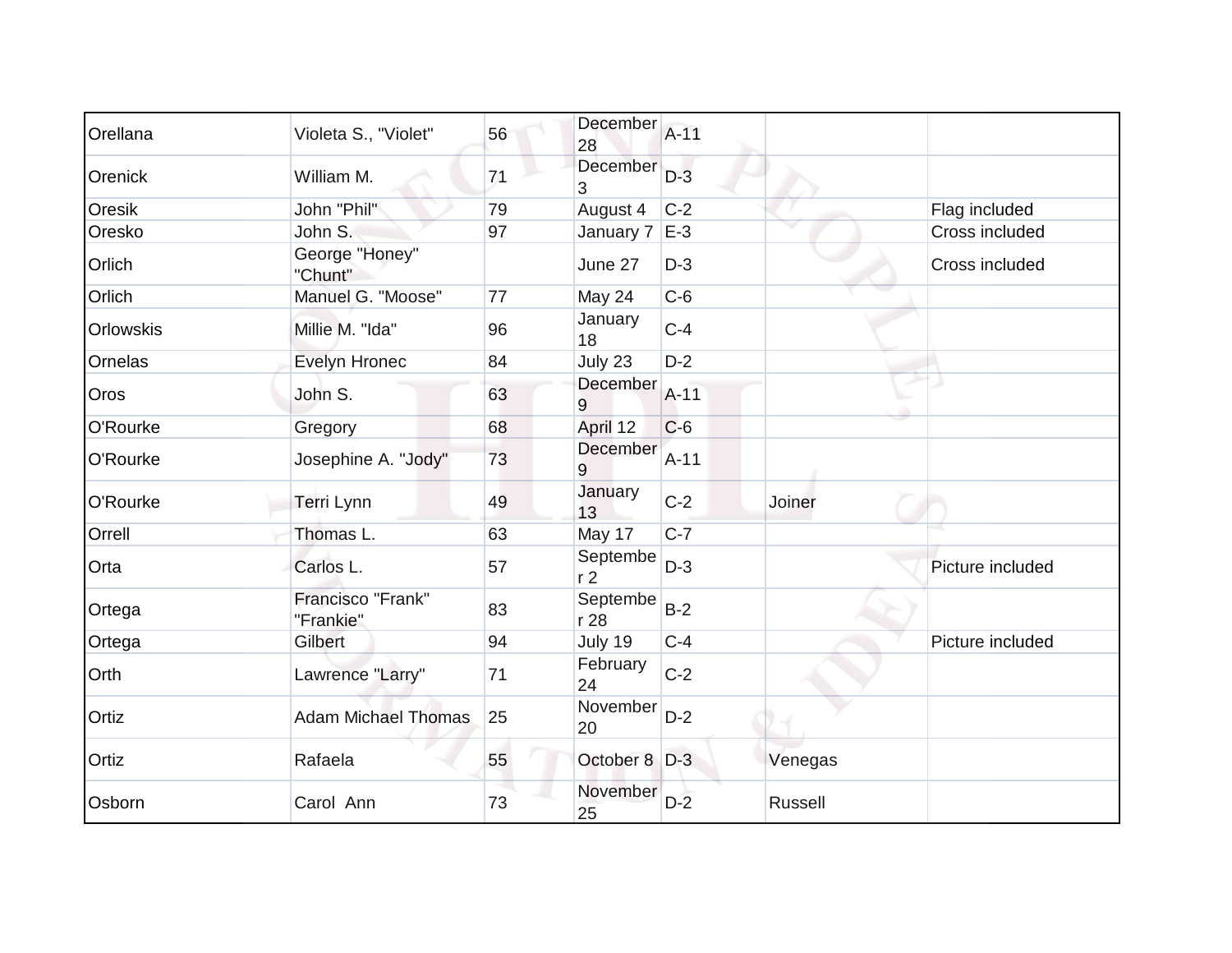| Osby            | Jeanne K.                      | 84 | March 8            | $C-4$  | Metcalf         | Picture included                          |
|-----------------|--------------------------------|----|--------------------|--------|-----------------|-------------------------------------------|
| Osmulski        | <b>Christine Ann "Chrissy"</b> | 33 | March 9            | $B-2$  |                 |                                           |
| Ott             | Margaret A. "Peggy"            | 81 | Septembe<br>r 15   | $B-3$  |                 | Full name Margaret<br>"Peggy" Packard Ott |
| Otto            | Elaine E.                      | 87 | June 24            | $D-3$  | <b>Haack</b>    |                                           |
| Overholt        | Rebecca Sue                    | 63 | December<br>27     | $A-11$ | Canine          |                                           |
| Overton         | Ruth E.                        | 94 | December<br>9      | $A-11$ | Fifield         |                                           |
| Owczarzak       | Jerry A.                       | 76 | October 7   D-3    |        |                 |                                           |
| Owen            | Eileen F.                      | 86 | June 28            | $C-6$  | Weber           |                                           |
| Owen            | Robert L.                      | 87 | March <sub>3</sub> | $C-2$  |                 | Picture included                          |
| Owens           | Deacon Lee M.                  | 75 | January 1          | $D-3$  |                 | Picture included                          |
| Owens           | Paul L., "Paulie"              | 82 | December<br>13     | $A-11$ |                 | Flag included                             |
| Oxley           | Joan L.                        | 79 | January<br>15      | $C-3$  |                 |                                           |
| Oyenuga-Jackson | Oluyemisi "Missy"              | 66 | May 7              | $D-3$  | Oyenuga         | Picture included                          |
| Ozegovic        | Vojislav                       | 67 | June 20            | $D-2$  |                 | Cross included                            |
| Pacheco         | Luis A.                        | 77 | November<br>12     | $D-3$  |                 |                                           |
| Pacholke        | <b>Gladys Faye</b>             | 91 | April 8            | $D-4$  | White           |                                           |
| Pachuta         | James J.                       | 68 | June 6             | $D-4$  |                 | Flag included                             |
| Packham         | Leona M.                       | 88 | October<br>27      | $B-3$  | <b>Brickner</b> |                                           |
| Padgett         | Joyce                          | 97 | February<br>13     | $C-4$  | MacDonald       | Picture included                          |
| Padilla         | Catherine "Cathy"              | 82 | December<br>18     | $A-6$  | Sanchez         |                                           |
| Pado            | Jerome "Jerry"                 | 70 | April 8            | $D-4$  |                 |                                           |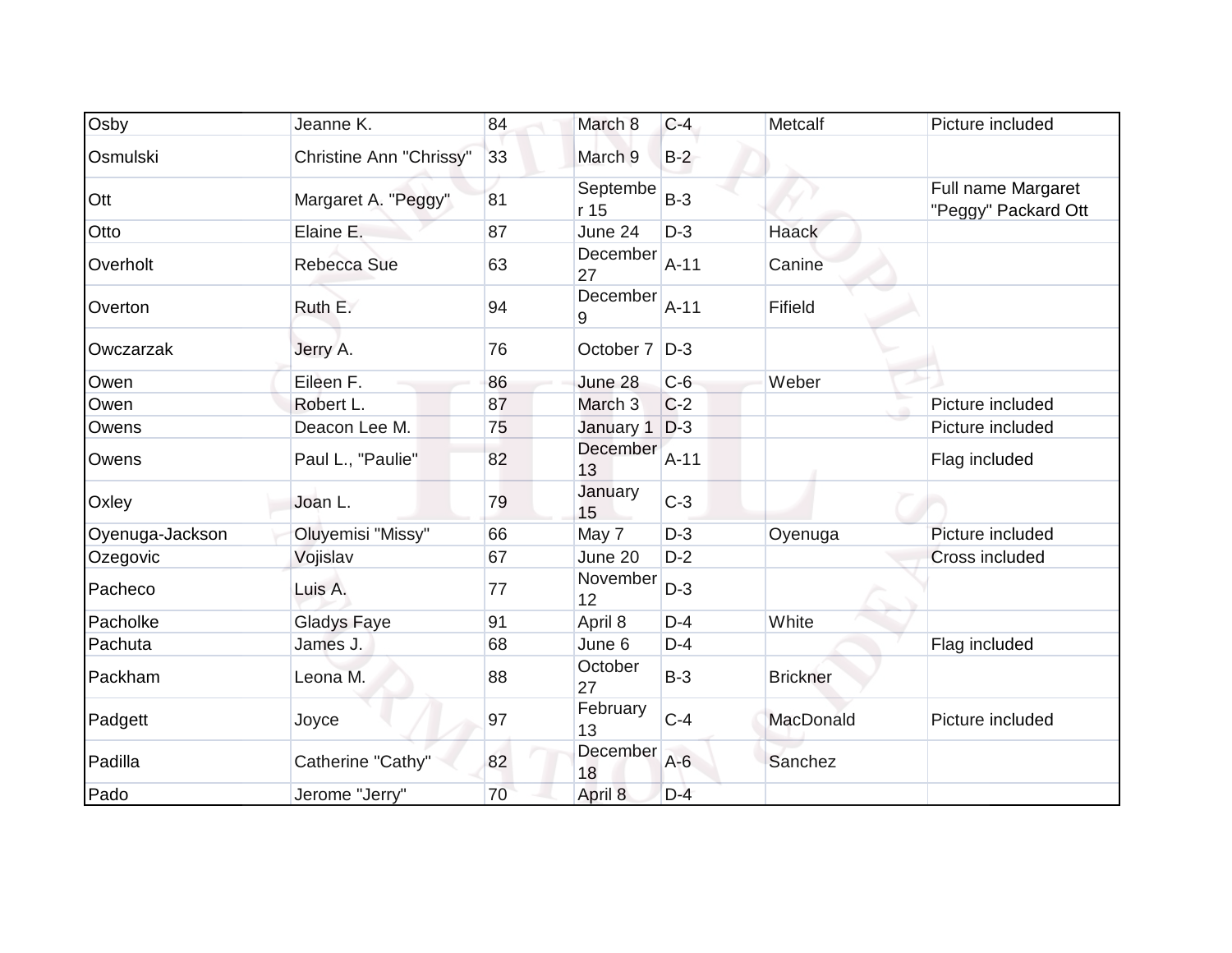| Pahl        | Elizabeth J.                  | 95 | November<br>15              | $C-6$  |                |                                   |
|-------------|-------------------------------|----|-----------------------------|--------|----------------|-----------------------------------|
| Pajak       | Susan A.                      | 69 | November C-4<br>29          |        |                |                                   |
| Paliga      | Lorraine C.                   | 84 | October 7   D-3             |        | DeMaio         |                                   |
| Paliga      | Patricia A., "Pat,"<br>"Amma" | 81 | December<br>13              | $A-10$ | Cosgrove       | Picture included                  |
| Palinski    | Agnes                         | 83 | December<br>13              | $A-11$ | Falk           |                                   |
| Paliouras   | <b>Maria</b>                  | 86 | February<br>11              | $E-2$  |                |                                   |
| Palma       | Laura M.                      | 90 | August 12 D-3               |        |                |                                   |
| Palmer      | <b>Dennis Patrick</b>         | 71 | Septembe C-4<br>r6          |        |                | Flag and police badge<br>included |
| Palmer      | Henry                         | 54 | March 13                    | $D-3$  |                |                                   |
| Palmquist   | Kenneth E.                    | 66 | February<br>19              | $C-2$  |                | Flag included                     |
| Palomo      | Maria A.                      | 56 | August 13 D-2               |        | Parra          |                                   |
| Paloski     | Carole A.                     | 71 | March 20                    | $D-3$  | <b>Stanish</b> | Picture included                  |
| Pals        | Charles R., "Chuck"           | 73 | December<br>19              | $A-11$ |                |                                   |
| Paluchowski | Robert A.                     | 86 | August 4                    | $C-3$  |                |                                   |
| Palusiak    | Roman                         | 61 | April 19                    | $C-6$  |                |                                   |
| Pampel      | Larry, Dr.                    |    | June 16                     | $C-3$  |                | Picture included                  |
| Pamphilis   | Argyro                        | 78 | January 7                   | $E-3$  |                |                                   |
| Panchisin   | John, Sr.                     | 86 | <b>May 25</b>               | $B-3$  |                |                                   |
| Panczuk     | Valerie                       |    | Septembe<br>r <sub>15</sub> | $B-2$  |                |                                   |
| Panice      | Victoria (Vickie)             | 63 | January<br>30               | $D-2$  |                |                                   |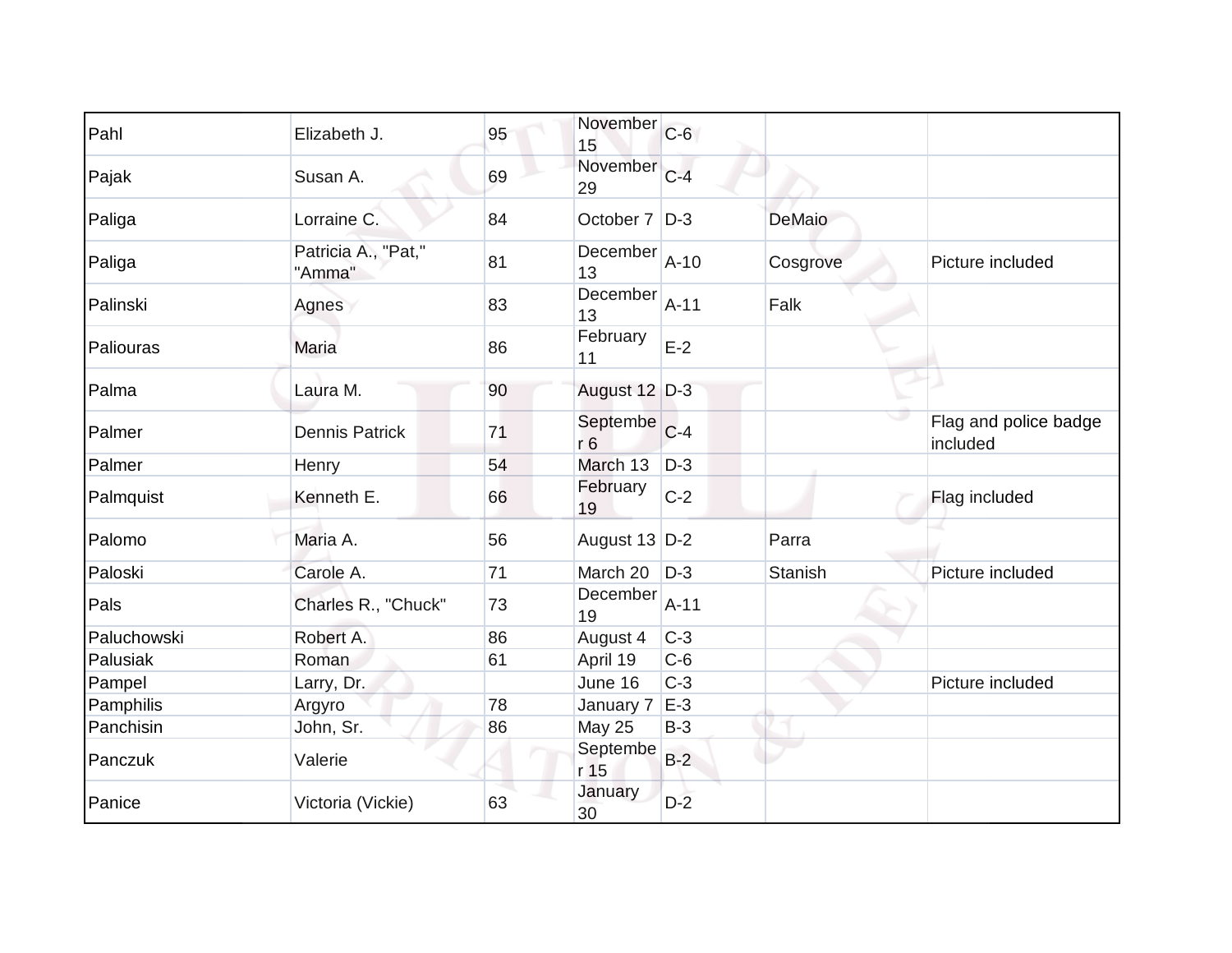| Pankau     | Janis C.                 | 68 | December<br>20  | $A-10$ | Garcia          |                                      |
|------------|--------------------------|----|-----------------|--------|-----------------|--------------------------------------|
| Panovic    | Slavoljub Slavko B.      | 79 | July 7          | $C-3$  |                 | <b>Cross and Picture</b><br>included |
| Papadakis  | Elefterios "Larry"       | 66 | January<br>19   | $B-2$  |                 | Picture included                     |
| Papesh     | Dorothy R.               | 88 | April 5         | $A-12$ | Mech            |                                      |
| Papusch    | Martin G.                | 66 | April 26        | $C-4$  |                 |                                      |
| Parduhn    | Grace                    | 85 | April 22        | $D-3$  |                 | Picture included                     |
| Parent     | David A.                 | 59 | October<br>19   | $C-3$  |                 | Picture included                     |
| Park       | Shirley M.               | 78 | June 25         | $D-3$  | Tolson          |                                      |
| Parker     | Gladys L.                | 91 | July 29         | $D-3$  |                 |                                      |
| Parker     | <b>Henry David</b>       | 93 | Septembe<br>r 9 | $D-3$  | ی               |                                      |
| Parker     | Theron "Ray"             | 48 | Septembe<br>r 9 | $D-3$  |                 |                                      |
| Parkhill   | Alfred J.                | 98 | February<br>11  | $E-3$  |                 | Flag included                        |
| Parks      | Wilma Ann, "Willie"      | 82 | December<br>22  | $A-8$  | Symons          |                                      |
| Parrish    | <b>Arnetta Catherine</b> | 73 | July 1          | $D-3$  | Anderson        | Picture included                     |
| Parrish    | Eugene H.                | 83 | April 3         | $E-2$  |                 | Picture included                     |
| Parsons    | Robert E.                | 89 | February<br>15  | $C-4$  |                 | Flag and Mason<br>emblem included    |
| Paryl      | Mary C.                  | 93 | March 16        | $B-2$  | <b>Brnicky</b>  |                                      |
| Paschal    | <b>Beth Kathryn</b>      | 39 | November<br>21  | $A-11$ | <b>Brantley</b> |                                      |
| Paschen    | David Michael            | 62 | May 28          | $D-3$  |                 |                                      |
| Pasqua     | George                   | 90 | May 10          | $C-4$  |                 | Flag included                        |
| Paszkewicz | Eleanor                  | 90 | February<br>3   | $C-3$  | Cap             |                                      |
| Patal      | Carole D.                | 68 | June 28         | $C-6$  | Rae             | Picture included                     |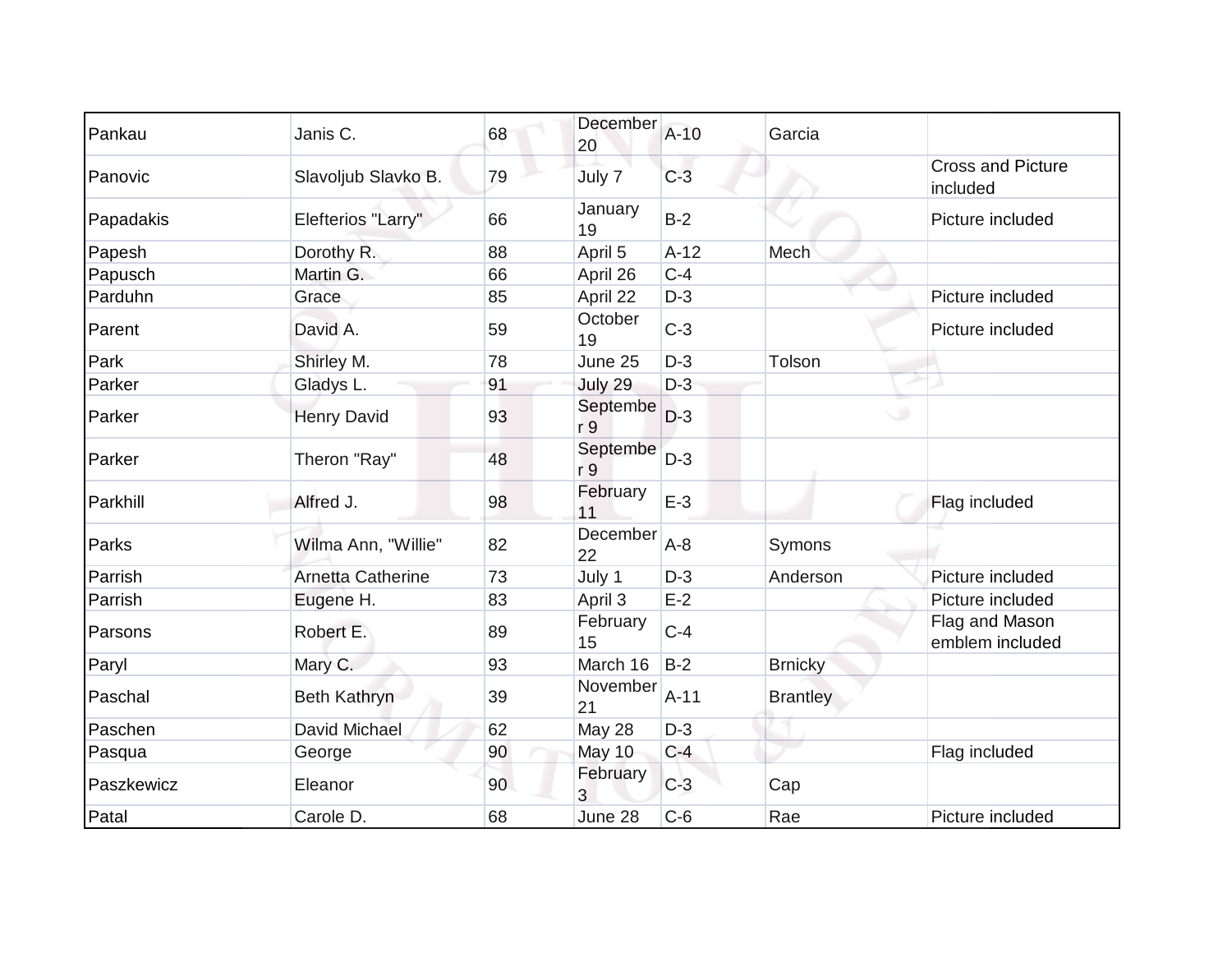| Patrick   | Shirley F.            | 87  | January<br>18              | $C-4$ |             |                                                                 |
|-----------|-----------------------|-----|----------------------------|-------|-------------|-----------------------------------------------------------------|
| Patrick   | <b>Steven Robert</b>  | 57  | August 6                   | $D-2$ |             |                                                                 |
| Patterson | Kathleen Ruth         | 74  | December<br>21             | $A-9$ | Webster     |                                                                 |
| Patton    | Lorraine              |     | June 27                    | $D-2$ | Esserman    | Full name Lorraine<br><b>Quay Patton</b>                        |
| Paul      | James E.              | 89  | July 29                    | $D-3$ |             | Flag included                                                   |
| Paul      | Lois Marie            | 93  | December                   | $C-2$ | Wegner      | Picture included                                                |
| Paulsen   | <b>Audrey Ruth</b>    | 102 | January 8                  | $D-3$ | Ward        |                                                                 |
| Paulson   | Bernard E. "Swede"    | 87  | May 27                     | $D-3$ |             |                                                                 |
| Paulson   | William S.            | 90  | July 20                    | $B-2$ |             | Flag included. Full<br>name William S.<br>Paulson (Pulsakowski) |
| Paulus    | Vern                  | 52  | Septembe<br>r 16           | $D-3$ |             |                                                                 |
| Pavell    | Joseph John, Sr.      | 58  | April 19                   | $C-6$ |             |                                                                 |
| Pavich    | Judith Marie "Judy"   |     | February                   | $C-4$ | Uzelac      | Cross included                                                  |
| Pavich    | Lorraine              | 75  | Septembe<br>r <sub>6</sub> | $C-4$ |             |                                                                 |
| Pavlench  | Karl John             | 57  | March 3                    | $C-3$ |             |                                                                 |
| Pavlik    | James J., II, "Jimmy" |     | June 17                    | $D-2$ |             |                                                                 |
| Pavoggi   | Daniel A.             | 87  | January<br>18              | $C-4$ |             | Flag included                                                   |
| Pawlicki  | Ann D.                | 93  | August 23 C-6              |       | Pipta       |                                                                 |
| Pawlowski | Geraldine             | 86  | March 7                    | $D-3$ | Tomaszewski |                                                                 |
| Pawlowski | Z. Richard            | 65  | May 10                     | $C-4$ |             |                                                                 |
| Paxton    | Kay                   | 77  | October 7                  | $D-3$ | Manatrey    | Picture included                                                |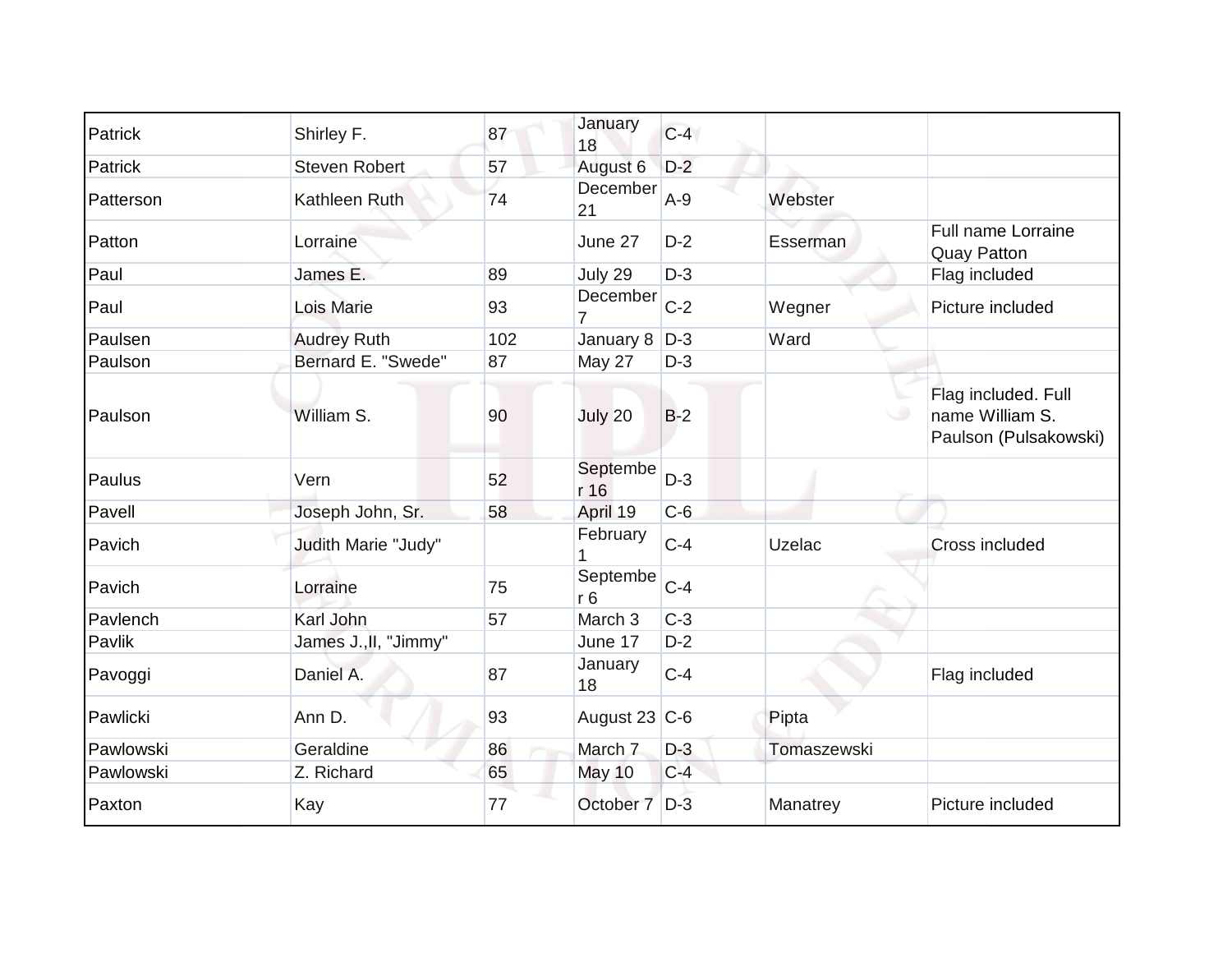| Paxton    | Richard L., "Dick"     | 87  | December<br>20                      | $A-11$ |                |                                   |
|-----------|------------------------|-----|-------------------------------------|--------|----------------|-----------------------------------|
| Payne     | Donald W.              | 91  | July 15                             | $D-3$  |                | Flag included                     |
| Payne     | Rocky                  | 66  | April 29                            | $E-4$  |                |                                   |
| Paz       | Ricardo, Sr.           | 63  | May 24                              | $C-6$  |                | Picture included                  |
| Pazdur    | Sophie "Sue"           | 92  | January<br>23                       | $D-3$  |                |                                   |
| Peacock   | Jean                   | 93  | February<br>22                      | $C-4$  | Lawler         | Full name Jean<br>Simpson Peacock |
| Pearson   | Carol A.               | 65  | July 29                             | $D-3$  | <b>Hawkins</b> | Picture included                  |
| Pearson   | John A. "Pepsi" Hondo  | 76  | May 8                               | $D-2$  |                |                                   |
| Pease     | Bertha "Bert"          | 75  | Septembe<br>r 29                    | $B-2$  | Pomonis        | Picture included                  |
| Peck      | Wayne E.               | 80  | October<br>29                       | $D-2$  |                | Flag included                     |
| Pedersen  | Arnold                 | 74  | November<br>$\overline{\mathbf{4}}$ | $C-3$  |                | Picture included                  |
| Pedroza   | Odilla C. "Bebe"       | 76  | February<br>22                      | $C-6$  | Cantu          |                                   |
| Peet      | Marjorie               | 92  | Septembe<br>r 21                    | $B-3$  | Finnerty       | Picture included                  |
| Pelfrey   | Rodney Lee             | 54  | October<br>28                       | $D-3$  |                | Picture included                  |
| Pellerito | <b>Phillip Michael</b> | 80  | Septembe<br>r 23                    | $E-3$  |                |                                   |
| Pelletier | Sandra Kay             | 64  | May 17                              | $C-7$  | Soeka          | Picture included                  |
| Pelton    | James C. "Jim"         | 71  | November<br>5                       | $D-3$  |                |                                   |
| Pemberton | Thomas E.              | 45  | June 19                             | $D-3$  |                |                                   |
| Pena      | Jose                   | 79  | March 6                             | $E-2$  |                |                                   |
| Penciak   | Joseph                 | 100 | February<br>22                      | $C-4$  |                | Flag included                     |
| Pendleton | Cecil Wayne, Jr.       | 55  | May 10                              | $C-5$  |                |                                   |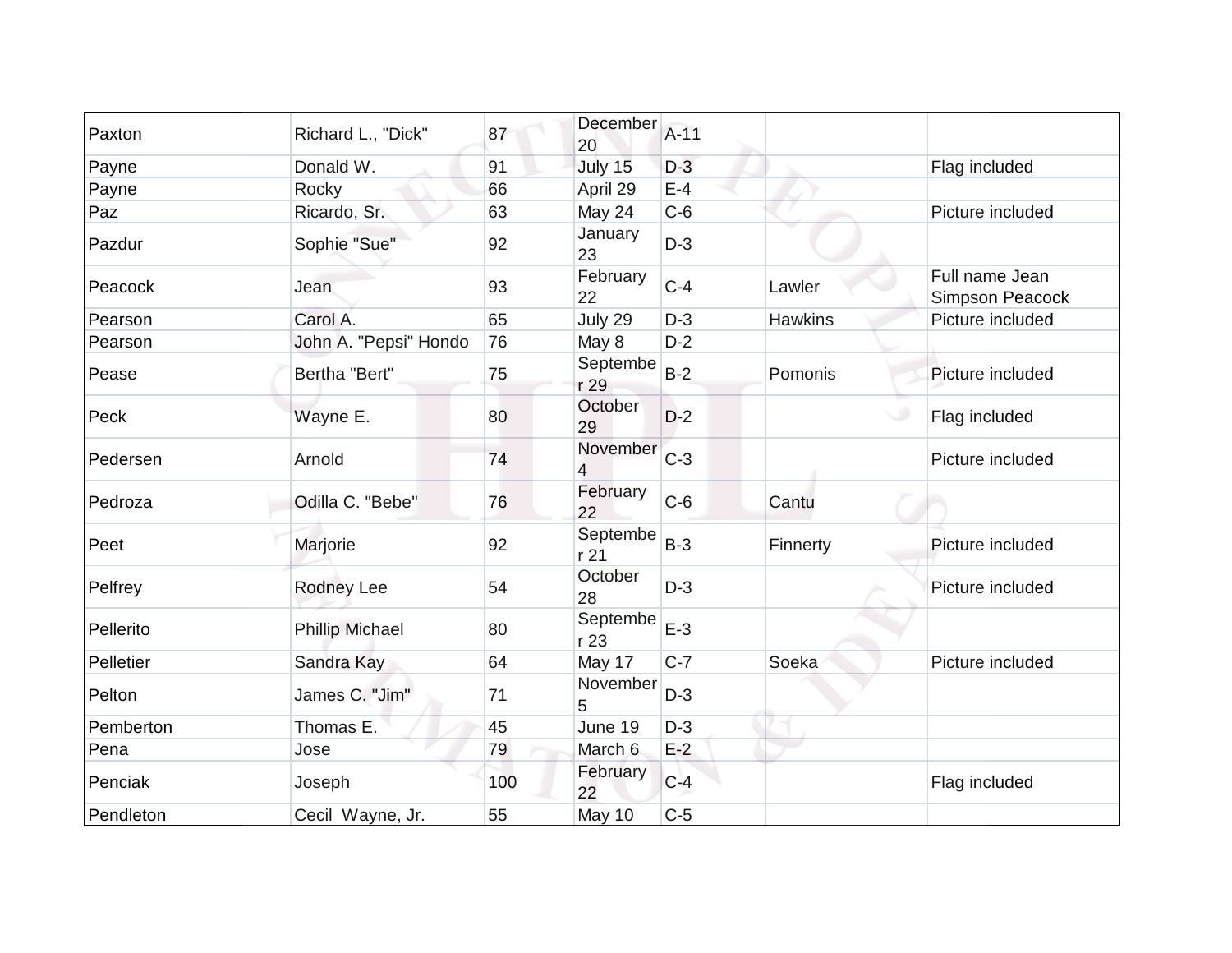| Pennington | Ann Catherine         | 86  | October 6 B-3              |        | Homan             | Picture included                                                         |
|------------|-----------------------|-----|----------------------------|--------|-------------------|--------------------------------------------------------------------------|
| Pennington | Barbara R.            | 68  | June 20                    | $D-3$  | Ritchey           | Full name Barbara R.<br><b>Williams Pennington</b>                       |
| Pera       | Patricia F.           | 88  | November<br>29             | $C-4$  | Fisher            |                                                                          |
| Peralta    | Carmelo               | 50  | February<br>27             | $C-3$  |                   | Picture included                                                         |
| Perconti   | Frank                 | 58  | November<br>12             | $D-4$  |                   |                                                                          |
| Perdue     | Ernest "Sam"          | 77  | January 1                  | $D-3$  |                   |                                                                          |
| Peregoy    | Randall James "Randy" |     | October 2   D-3            |        |                   |                                                                          |
| Perek      | Grace                 | 89  | Septembe<br>r <sub>5</sub> | $B-2$  | Wlazik<br>C.      |                                                                          |
| Perez      | Antonio               | 77  | July 14                    | $C-2$  |                   |                                                                          |
| Perez      | Jose S., Jr.          | 24  | December<br>16             | $A-11$ |                   | Picture included                                                         |
| Perez      | Lisa M.               | 52  | January<br>16              | $D-3$  | <b>Bustamante</b> |                                                                          |
| Perez      | Luis Felipe "Pepe"    | 63  | March 29                   | $C-9$  |                   |                                                                          |
| Perez      | Miguel "Mike"         | 73  | May 10                     | $C-5$  |                   | Picture included                                                         |
| Perez      | Patricia Jo "Patti"   | 56  | March 15                   | $C-6$  | Echterling        |                                                                          |
| Perez      | <b>Richard Louis</b>  | 62  | Septembe<br>r6             | $C-5$  |                   | Picture included                                                         |
| Perez      | Timothy "Tim"         | 94  | November<br>21             | $A-11$ |                   |                                                                          |
| Pericich   | Mildred               | 104 | February<br>12             | $C-3$  |                   | <b>Full name Mildred</b><br><b>Galosich Pericich</b><br>Picture included |
| Perigo     | Dennis Lee            | 59  | July 22                    | $D-2$  |                   |                                                                          |
| Perigo     | Kathryn L.            | 92  | October<br>11              | $C-6$  |                   |                                                                          |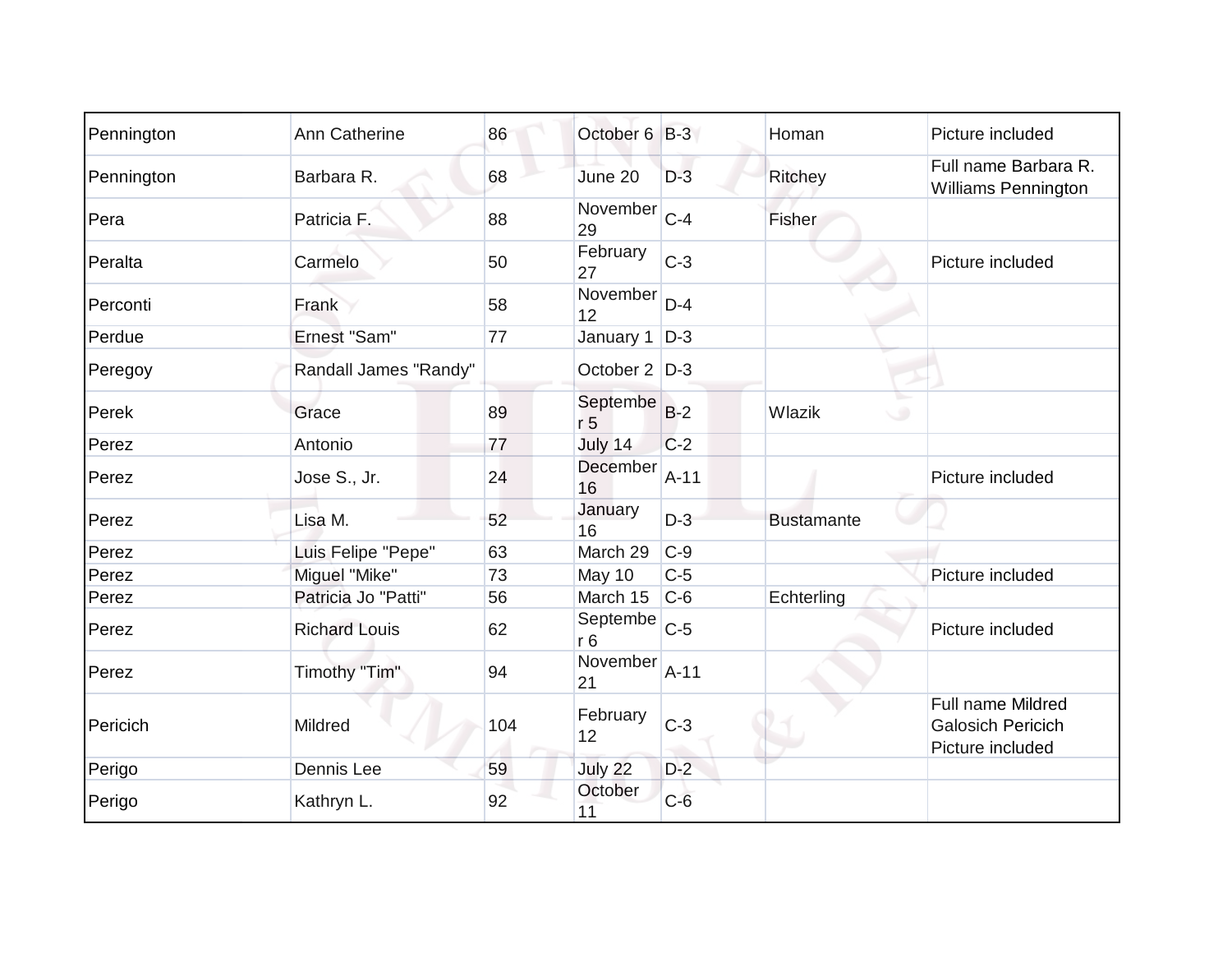| Perkins   | Carletta            | 42 | January<br>18              | $C-4$ |               |                  |
|-----------|---------------------|----|----------------------------|-------|---------------|------------------|
| Perkins   | Vernece Yvonne      | 80 | Septembe<br>r <sub>3</sub> | $D-3$ | <b>Burk</b>   | Picture included |
| Perkwas   | Jane A.             | 97 | April 8                    | $D-3$ |               |                  |
| Pernicka  | Susan J.            | 66 | May 12                     | $C-3$ |               |                  |
| Perrotta  | Joseph F.           | 81 | April 26                   | $C-4$ |               | Flag included    |
| Perry     | George, Jr.         | 79 | July 29                    | $D-3$ |               |                  |
| Perryman  | Lita Grey           | 88 | October<br>27              | $B-3$ | Kemp          | Picture included |
| Persch    | Dorothy Ann         | 73 | February<br>6              | $D-3$ | Van Drunen    |                  |
| Persch    | Frederick L., Sr.   | 74 | November<br>19             | $D-3$ |               |                  |
| Personett | Alona               | 96 | <b>May 27</b>              | $D-3$ | Lisle         | Picture included |
| Perz      | Margaret Ann        | 70 | November<br>3              | $B-2$ | <b>Bardon</b> |                  |
| Petcoff   | <b>Nick</b>         | 84 | April 20                   | $C-3$ |               |                  |
| Peter     | Donald E.           | 42 | June 17                    | $D-3$ |               | Police emblem    |
| Peters    | Agnes M.            | 93 | October 4   C-5            |       |               |                  |
| Peters    | Ann C.              | 93 | February<br>17             | $C-3$ | Polak         | Picture included |
| Peters    | David Lee           | 59 | June 7                     | $C-4$ |               | Picture included |
| Peters    | Emil S. "Butch"     | 75 | August 5                   | $D-3$ |               |                  |
| Peters    | Evelyn L.           | 91 | Septembe<br>r <sub>3</sub> | $D-3$ | Hendrickson   |                  |
| Peters    | Kyle D.             | 31 | June 25                    | $D-2$ |               |                  |
| Peters    | Michael B.          | 64 | June 12                    | $D-3$ |               | Flag included    |
| Peters    | Mildred Lenora      | 83 | Septembe<br>r 26           | $B-2$ | Wade          |                  |
| Peterson  | Bernadette "Bernie" | 63 | October<br>30              | $D-3$ | Czernoch      |                  |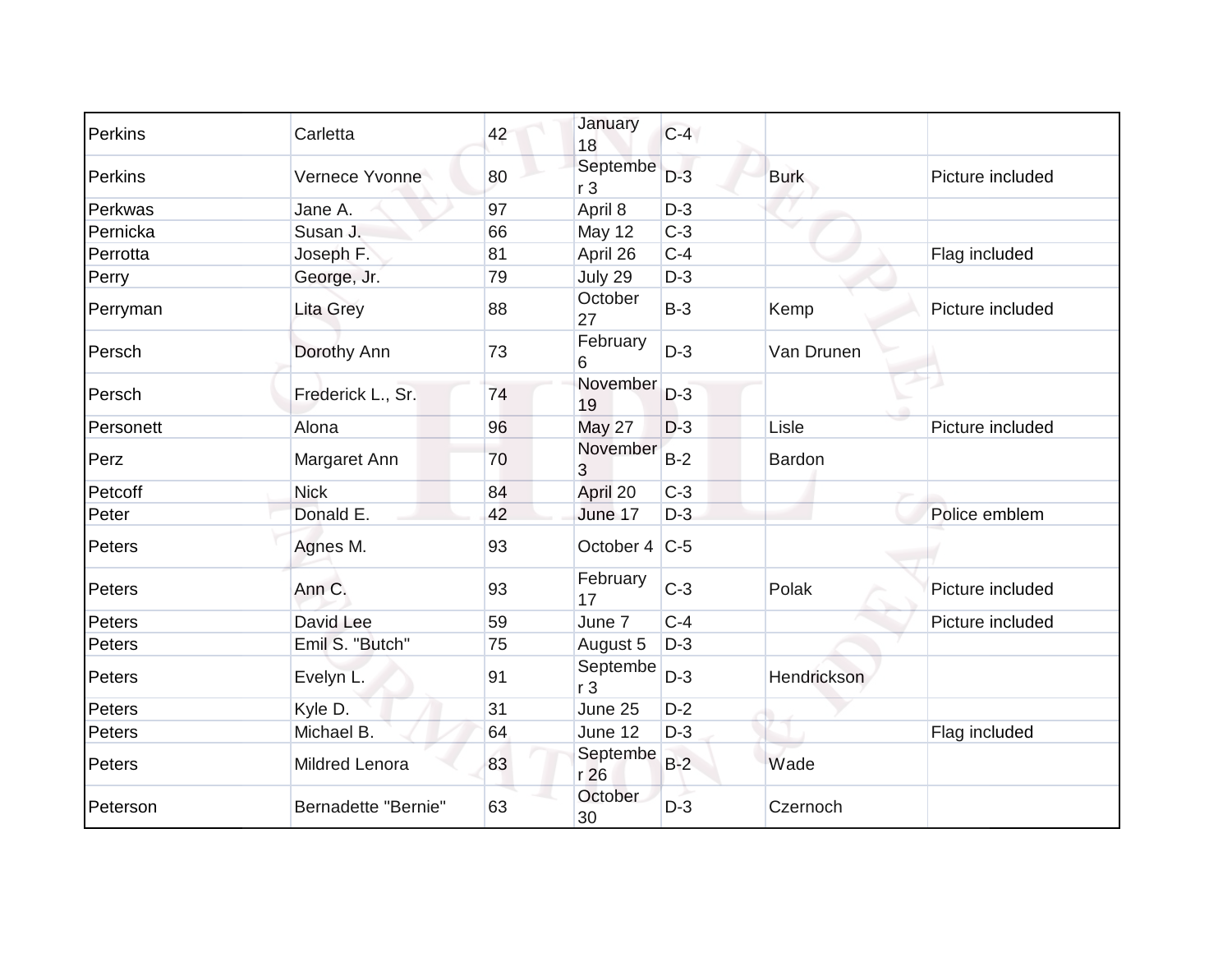| Peterson         | David Peter          | 67 | August 20 D-3     |       |         |                                            |
|------------------|----------------------|----|-------------------|-------|---------|--------------------------------------------|
| Peterson         | Gustav "Harold"      | 89 | December C-2<br>8 |       |         | Picture included                           |
| Peterson         | Helen P.             | 96 | November<br>17    | $B-3$ | Novosel |                                            |
| Peterson         | <b>Marion</b>        | 93 | May 3             | $C-5$ |         | Full name Marion<br><b>Sheets Peterson</b> |
| Petkovic         | Mirjana              | 74 | January<br>11     | $C-4$ |         | Cross included                             |
| Peto             | Keith Jeffery        | 57 | March 22          | $C-6$ |         |                                            |
| Petraitis        | <b>Mark Peter</b>    | 44 | October 8   D-2   |       |         |                                            |
| Petrashevich     | Alexander            | 84 | November<br>20    | $D-2$ |         | Flag included<br>$\circ$                   |
| Petrassi         | Nicola               | 81 | August 4          | $C-3$ |         |                                            |
| Petrick          | Hazel                | 98 | May 3             | $C-6$ |         |                                            |
| <b>Petrities</b> | Stanley, Jr.         | 65 | December<br>6     | $C-5$ |         | Flag included                              |
| Petro            | <b>Francis Leroy</b> | 24 | November<br>3     | $B-2$ |         |                                            |
| Petroski         | Wilma                | 88 | March 17          | $C-3$ | Anton   | Picture included                           |
| Petrovich        | Anthony "Tony"       | 96 | January<br>28     | $E-3$ |         | Picture included                           |
| Petrovich        | Georgianna           | 96 | January<br>18     | $C-5$ | Hoshaw  | Picture included                           |
| Petrovich        | Joseph               | 85 | Septembe<br>r 11  | $D-2$ |         | Flag included                              |
| Petrunich        | George M., Sr.       | 82 | <b>May 12</b>     | $C-3$ |         |                                            |
| Petrusek         | Anthony              | 85 | February<br>27    | $C-2$ |         | Flag included                              |
| Pettengill       | Stanley M., Jr.      | 62 | June 11           | $D-2$ |         |                                            |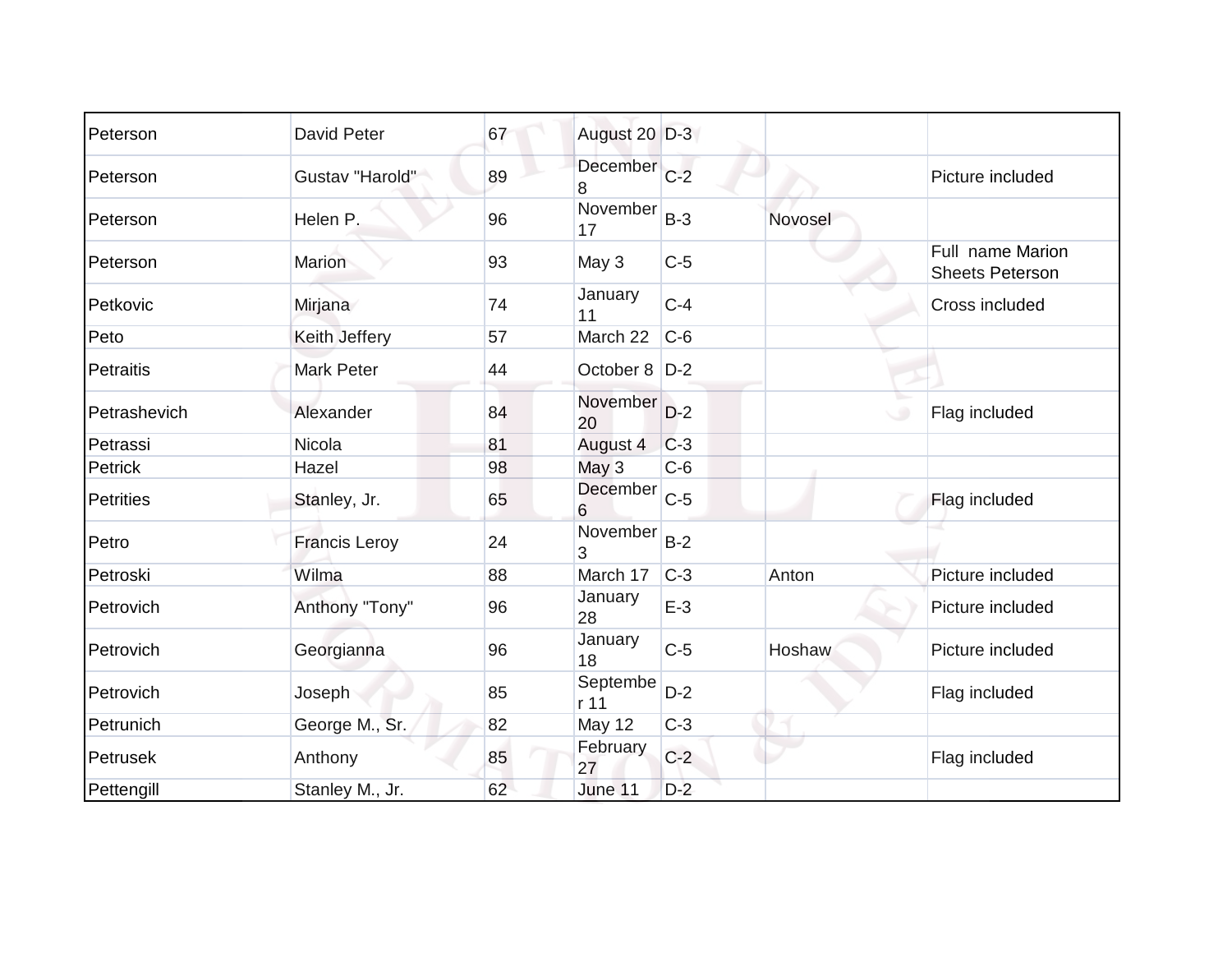| Pettit         | Harold                | 91 | <b>May 19</b>     | $C-3$ |                | Flag and picture<br>included |
|----------------|-----------------------|----|-------------------|-------|----------------|------------------------------|
| Peuvion        | Clifford J.           | 81 | October 3 B-2     |       |                | Flag included                |
| Peyton         | Myron Lowell          | 67 | April 8           | $D-4$ |                |                              |
| Pfister        | Charles E.            | 82 | July 17           | $D-3$ |                |                              |
| Pfost          | Irma J.               | 80 | February<br>14    | $D-3$ | Apfelbacher    |                              |
| Phares         | Emma "Jean"           | 73 | March 8           | $C-3$ | Zieba          |                              |
| Pheanis        | <b>Bonnie</b>         | 68 | April 7           | $C-3$ | <b>Brink</b>   |                              |
| Phelan         | Joan C.               | 77 | August 30 $ C-3 $ |       |                |                              |
| Phillipps      | John F.               | 64 | Septembe<br>r 12  | $B-2$ |                |                              |
| Phillips       | Dwight A.             | 79 | Septembe<br>r 29  | $B-2$ |                |                              |
| Phillips       | George B., II         | 51 | December          | $B-3$ |                | Picture included             |
| Phillips       | George Garrett "Gary" | 68 | July 15           | $D-3$ |                |                              |
| Phillips       | Harley E.             | 91 | July 1            | $D-3$ |                |                              |
| Phillips       | Harrol S.             | 87 | April 26          | $C-4$ |                |                              |
| Phillips       | Robert L. "Rocky"     | 82 | January<br>13     | $C-3$ |                |                              |
| Phillips       | Roger Dale, Sr.       | 63 | January<br>30     | $D-2$ |                |                              |
| Phillips       | Tommie L.             | 96 | June 23           | $C-2$ |                |                              |
| Phillips-Brown | Exa Lee               | 77 | March 29          | $C-9$ | <b>Beverly</b> | Picture included             |
| Phipps         | Elizabeth "Libby"     | 45 | October<br>31     | $B-2$ | Reams          | Picture included             |
| Piaskowy       | Judith M.             | 74 | October<br>19     | $C-3$ | Novak          |                              |
| Picard         | Edna I.               | 89 | November<br>29    | $C-4$ |                |                              |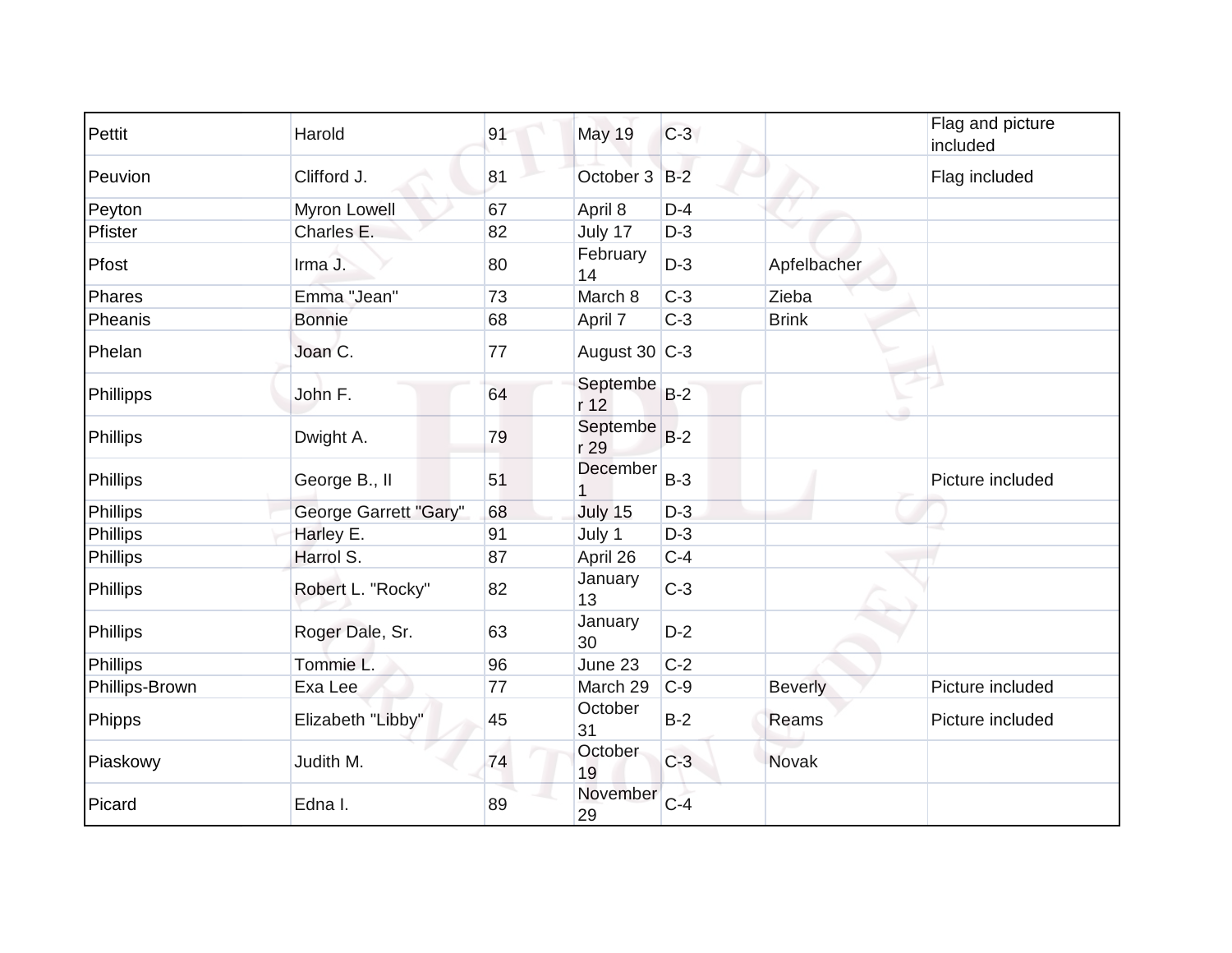| Pickett      | Mary Ellen "Dottie"            | 87 | January<br>28               | $E-2$ |         |                  |
|--------------|--------------------------------|----|-----------------------------|-------|---------|------------------|
| Pickett      | Merville C., Sr.               | 90 | February                    | $D-2$ |         | Flag included    |
| Pictor       | Robert G. "Bob"                | 86 | July 28                     | $C-3$ |         |                  |
| Piechnik     | Patricia                       | 78 | Septembe<br>r 28            | $B-2$ | Claveau |                  |
| Pieguss      | <b>Gregory Martin</b>          | 41 | January 1                   | $D-3$ |         |                  |
| Piekarczyk   | Eugene S.                      | 78 | February<br>17              | $C-3$ |         | Flag included    |
| Pierce       | Claire Maryann                 | 81 | December<br>3               | $D-3$ | Kolwicz |                  |
| Pierce       | Debra Jeanne                   | 53 | January 6 C-2               |       |         |                  |
| Pierce       | Eddie Wayne "Bubba"            |    | August 22 B-4               |       |         | Picture included |
| Pierce       | Gerald Martin, Sr.,<br>"Jerry" | 84 | Septembe<br>r 20            | $C-6$ |         | Picture included |
| Pierce       | Harold "Pops"                  | 74 | January 5 B-2               |       |         |                  |
| Pierce       | <b>Robert Bruce</b>            | 93 | Septembe<br>r <sub>12</sub> | $B-2$ |         | Flag included    |
| Pierce       | Robert M.                      | 91 | Septembe<br>r 27            | $C-6$ |         |                  |
| Pierce       | Rosalie J, "Rose"              | 47 | December<br>30              | $A-8$ |         |                  |
| Pierce       | Terrence A.                    | 55 | April 15                    | $D-3$ |         | Picture included |
| Piers        | Michael David "Mike"           | 63 | October<br>18               | $C-5$ |         |                  |
| Pierzchalski | <b>Ronald Paul</b>             | 80 | April 8                     | $D-4$ |         |                  |
| Pietranczyk  | Gertrude D.                    | 86 | August 15 D-3               |       | Tosseng |                  |
| Pietrzak     | <b>Andrew Michael</b>          | 34 | <b>May 30</b>               | $D-3$ |         |                  |
| Pietrzycki   | Steve A. "Buddy"               | 70 | November<br>7               | $B-2$ |         | Picture included |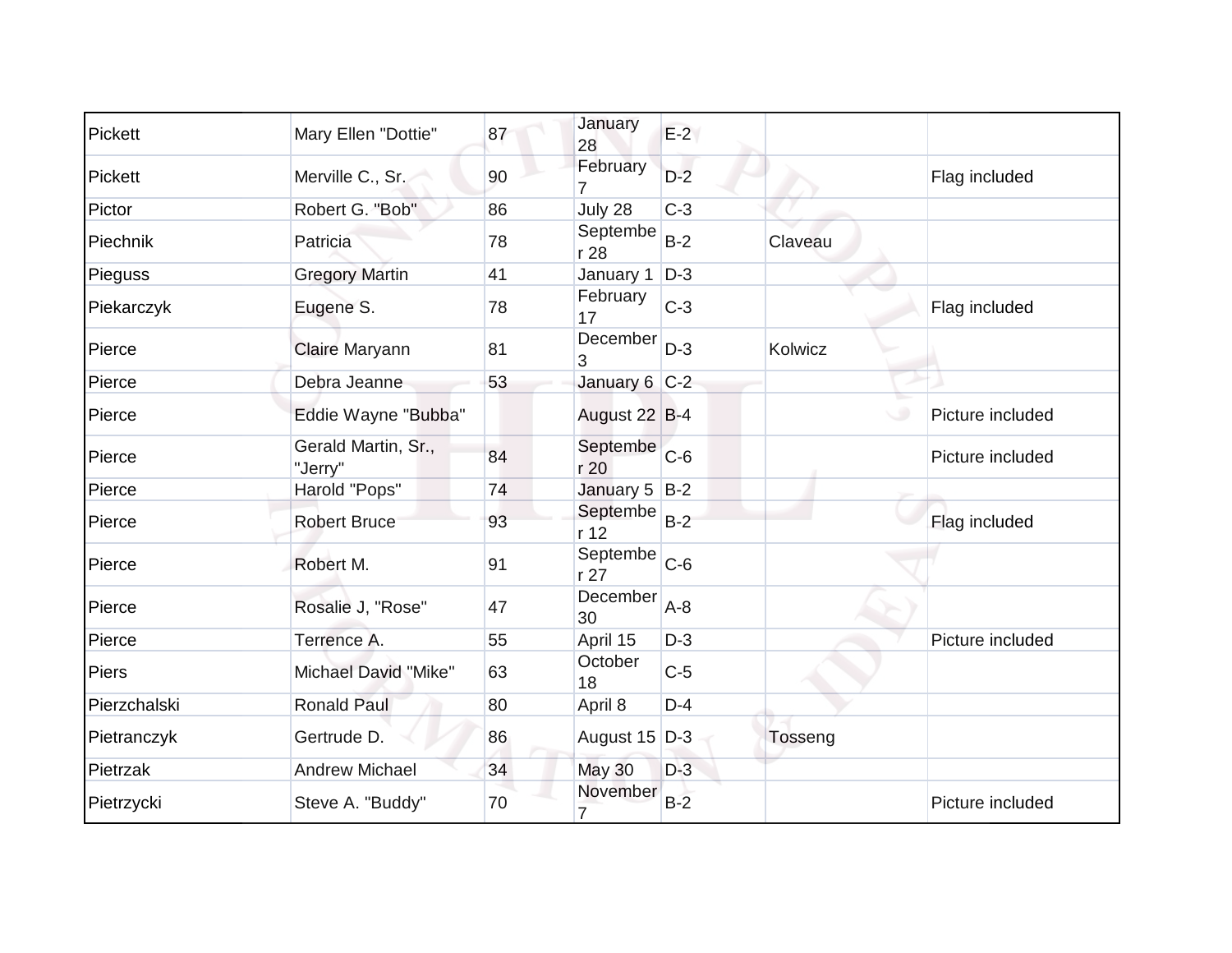| Pigg         | <b>Marion Lois</b>            | 85 | December<br>$\overline{2}$ | $D-3$   | Lucchese      | Picture included                                 |
|--------------|-------------------------------|----|----------------------------|---------|---------------|--------------------------------------------------|
| Pigg         | <b>Ottis</b>                  | 84 | June 9                     | $C-2$   |               |                                                  |
| Pigg         | Robert M.                     | 54 | December<br>30             | $A-8$   |               |                                                  |
| Pigott       | Annie                         | 66 | April 25                   | $D-3$   | Torma         |                                                  |
| Pilarski     | Ronald L., Sr.                | 83 | April 22                   | $D-3$   |               |                                                  |
| Pilch        | Rita J. "Busie"               | 77 | January<br>25              | $C-4$   |               |                                                  |
| Pilla        | Mary                          | 94 | December<br>12             |         | Galka         |                                                  |
| Pimentel     | Jamie Lynn                    | 29 | May 1                      | $E-3$   | Blumenthal    |                                                  |
| Pink         | Gladys                        | 99 | June 15                    | $C-2$   | <b>Briner</b> |                                                  |
| Pino         | Esther D.                     | 81 | July 8                     | $E-3$   | Klec          | Picture included                                 |
| Pirosko      | Helen B.                      | 91 | November<br>$\overline{2}$ | $C-2$   | Cichon        |                                                  |
| Pisarski     | Robert "Bob"                  | 77 | August 5                   | $D-2$   |               | Picture included                                 |
| Piske        | Ruth Ann                      | 69 | April 16                   | $D-7$   |               |                                                  |
| Pisowicz     | Chester                       | 91 | October<br>23              | $D-2$   |               | Flag included                                    |
| Pistello     | Laura A.                      | 39 | February<br>13             | $C-4$   | Ward          |                                                  |
| <b>Pitts</b> | <b>Christine Marie</b>        | 64 | February<br>12             | $C-3$   | Perusic       |                                                  |
| <b>Pitts</b> | John "Bill"                   | 76 | February<br>20             | $C-3$   |               |                                                  |
| Pivovarnik   | Marilyn J., "Grandma<br>Pivo" | 84 | December<br>26             | $A-8$   | <b>Baum</b>   |                                                  |
| Piznarski    | Kate                          | 90 | March 22                   | $C-7$   |               | <b>Picture included Picture</b><br>same as Hlady |
| Plank        | Richard E.                    | 84 | December<br>15             | $A - 8$ |               | Flag included                                    |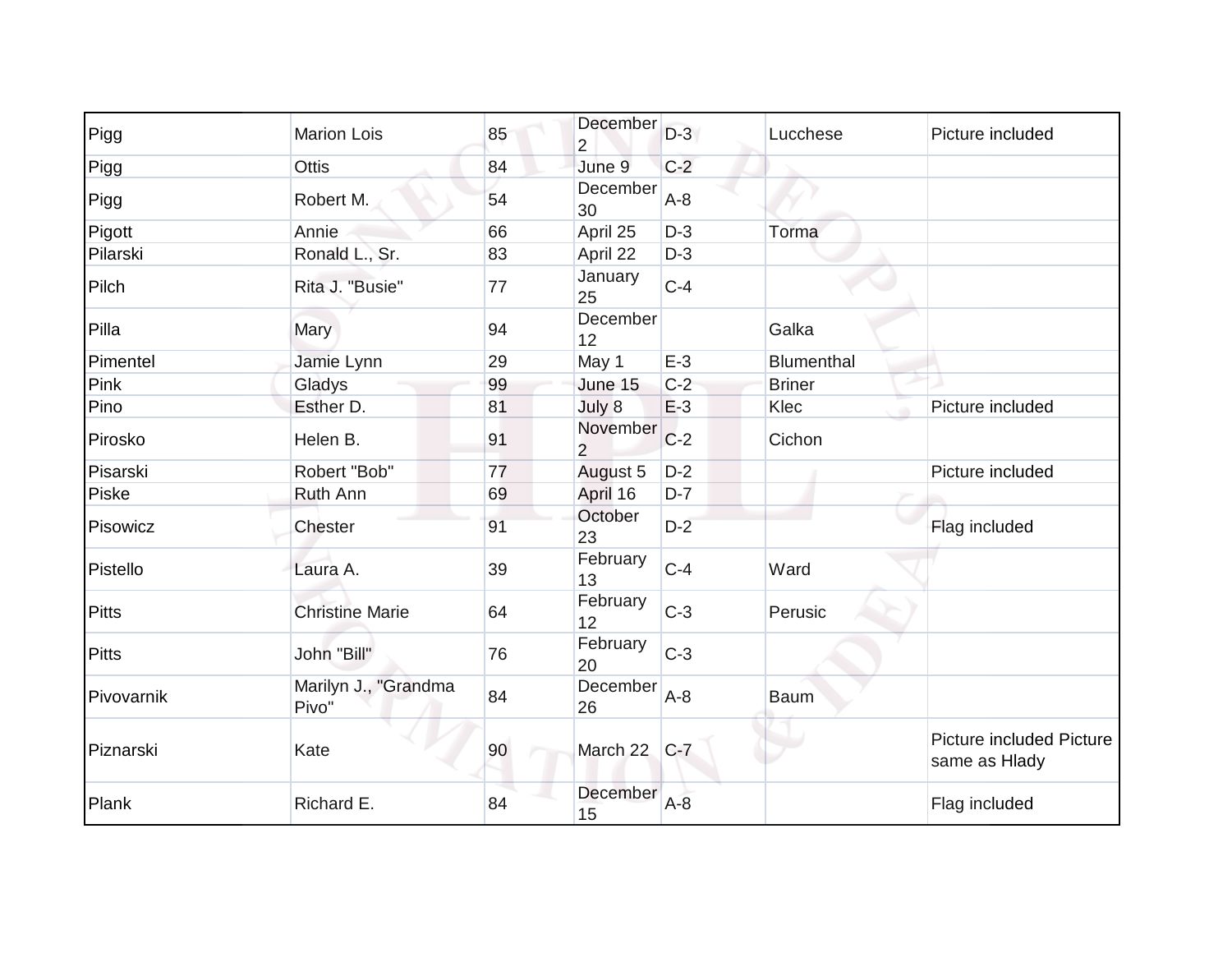| Plarinos        | Dionisios "Dennis"          | 80 | June 30          | $C-3$  |                 |                  |
|-----------------|-----------------------------|----|------------------|--------|-----------------|------------------|
| Plaskett        | Phillip Joseph              | 78 | March 19         | $D-7$  |                 |                  |
| Platt           | <b>Charles Robert "Bob"</b> | 83 | May 22           | $D-3$  |                 | Picture included |
| Platusic        | Frank R.                    | 81 | June 16          | $C-2$  |                 |                  |
| Plavec          | Thomas J. "Coach Plav"      | 75 | August 9         | $C-4$  |                 | Flag included    |
| Plebanski       | Richard A.                  | 68 | June 7           | $C-4$  |                 | Flag included    |
| Plenus          | <b>James Paul</b>           | 76 | August 31 B-3    |        |                 | Picture included |
| Pleta           | David A. "Bubba"            | 54 | March 12         | $D-2$  |                 |                  |
| Plitt           | Denise A.                   | 56 | October 8   D-3  |        | Ziotkowski      |                  |
| Plumley         | Peggy Lou                   | 83 | January 6 C-3    |        | <b>Billings</b> |                  |
| Plumpowski      | Rita Jean                   | 86 | August 8         | $D-2$  |                 |                  |
| <b>Plys</b>     | Bernice M.                  | 89 | November<br>29   | $C-4$  | Klank           | Picture included |
| Pobreyko        | Tony                        | 93 | December<br>13   | $A-11$ |                 | Flag included    |
| Pociask         | Mary                        | 63 | Septembe<br>r 19 | $B-3$  |                 |                  |
| Podell-Vail     | Phyllis "Joyce"             | 75 | July 3           | $D-3$  | Solomon         |                  |
| Pohl            | <b>Barbara</b>              | 59 | June 9           | $C-2$  |                 |                  |
| Pohlplatz-Orban | Mildred M.                  | 78 | February<br>15   | $C-4$  |                 |                  |
| Pohrte          | Ernest R. "Ernie"           | 83 | February<br>27   | $C-3$  |                 | Flag included    |
| Poi             | Ann H.                      | 85 | August 5         | $D-2$  |                 |                  |
| Pokrifcak       | Paul                        | 86 | January<br>22    | $C-3$  |                 |                  |
| Pokropinski     | Christine R.                | 64 | November<br>24   | $C-2$  | Grzych          |                  |
| Polgar          | Carole J.                   | 61 | June 10          | $D-2$  | Marren          |                  |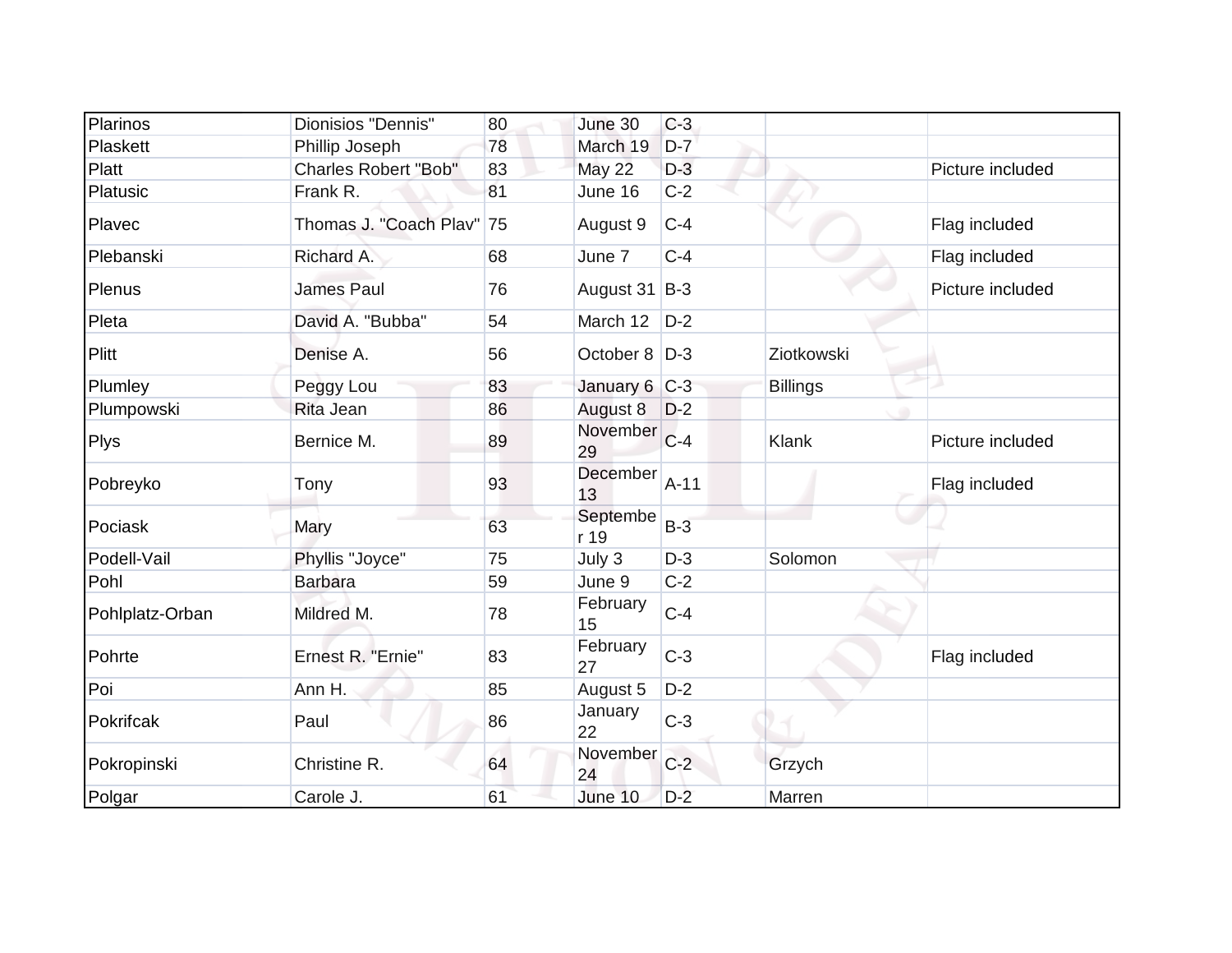| Poliquin  | Ferguson J. "Joe"     | 71 | January<br>28              | $E-3$  |                |                  |
|-----------|-----------------------|----|----------------------------|--------|----------------|------------------|
| Pollak    | JoAnn                 | 81 | May 28                     | $D-2$  | Mackanos       |                  |
| Polletta  | Edward W. 'Ed"        | 73 | August 12 D-3              |        |                |                  |
| Polovich  | Judith "Judy"         | 69 | August 25 $ C-2 $          |        | Wilczynski     |                  |
| Pomplin   | Frederick E.          | 91 | December<br>9              | $A-11$ |                | Flag included    |
| Pomroy    | Greg                  | 63 | Septembe<br>r 29           | $B-2$  |                |                  |
| Ponce     | Bernard J. "Bernie"   | 77 | February<br>28             | $D-2$  |                |                  |
| Ponce     | Mario, Sr.            | 81 | February<br>27             | $C-3$  | $\cup$         | Picture included |
| Pondo     | Ronald W. (Chuck)     | 69 | March 26                   | $C-3$  |                |                  |
| Pongracz  | Ronald P.             | 81 | Septembe<br>r <sub>2</sub> | $D-3$  |                |                  |
| Ponicki   | Ronald S.             | 77 | November<br>15             | $C-7$  |                | Picture included |
| Poole     | Bernice B.            | 97 | March 18                   | $E-3$  | <b>Bailey</b>  | Picture included |
| Poole     | Merry D.              | 68 | June 24                    | $D-3$  |                |                  |
| Poortenga | Brenda K.             | 44 | May 18                     | $B-2$  | <b>Staal</b>   |                  |
| Pope      | Irvin E.              | 93 | June 9                     | $C-2$  |                | Picture included |
| Popovich  | Helen                 | 97 | March 31                   | $C-3$  | <b>Drobac</b>  | Cross included   |
| Popovich  | Robert "Bob"          | 58 | March 23                   | $B-2$  |                |                  |
| Porch     | Doris Jean            | 88 | Septembe<br>r 29           | $B-2$  |                |                  |
| Porch     | Evyonne lone          | 56 | February<br>4              | $E-3$  | <b>Stowers</b> |                  |
| Porras    | James Matthew, "Matt" | 56 | December<br>13             | $A-10$ |                |                  |
| Porter    | Emory J.              | 92 | July 17                    | $D-3$  |                | Picture included |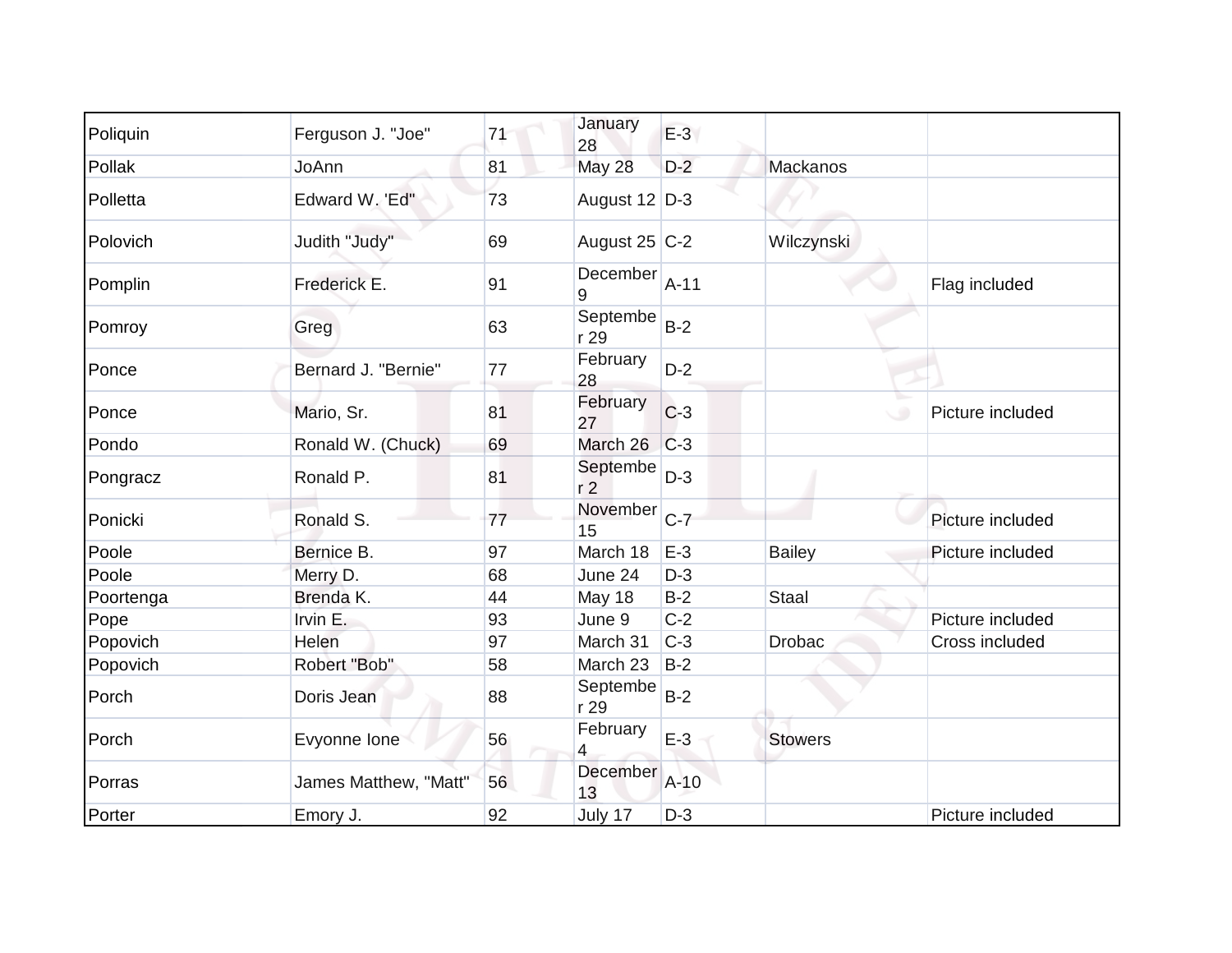| Porter    | Frederick B. "Fred"          | 68 | April 8          | $D-4$  |                |                  |
|-----------|------------------------------|----|------------------|--------|----------------|------------------|
| Portman   | Carol Ann                    | 77 | July 31          | $D-3$  | Oman           |                  |
| Portman   | Joseph R.                    | 76 | December<br>3    | $D-3$  |                |                  |
| Posavac   | Leonard                      | 74 | November<br>20   | $D-3$  |                |                  |
| Postema   | <b>Clifford James "Biff"</b> | 86 | November<br>8    | $C-5$  |                |                  |
| Postma    | Henrietta E.                 | 91 | December<br>12   |        | Veldkamp       |                  |
| Potocki   | Nancy H.                     |    | June 9           | $C-2$  | Stemple        |                  |
| Potter    | Clifford "Butch"             | 76 | July 15          | $D-2$  |                |                  |
| Potter    | Marianne E.                  |    | June 30          | $C-2$  | <b>Biegel</b>  |                  |
| Pottinger | John R.                      | 65 | August 15 D-3    |        |                | Flag included    |
| Potts     | David J.                     | 45 | August 26 D-3    |        |                |                  |
| Powell    | Lillian, "LaLa"              | 99 | December<br>13   | $A-11$ | Marovich       |                  |
| Powell    | William J.                   | 69 | February<br>8    | $C-4$  |                | Flag included    |
| Powers    | <b>Donald Sinclair</b>       | 95 | April 24         | $D-2$  |                | Picture included |
| Powers    | Patricia A.                  | 80 | August 7         | $D-2$  | Rentel         |                  |
| Pozil     | Alex                         | 91 | November<br>4    | $C-3$  |                | Picture included |
| Pozywio   | Sandra L.                    | 58 | Septembe<br>r 10 | $D-4$  |                | Picture included |
| Pralle    | James L.                     | 63 | January<br>29    | $D-3$  |                |                  |
| Preis     | Nancy L."Nina"               | 64 | July 26          | $C-5$  | <b>Mizerik</b> |                  |
| Preneta   | Stella A.                    | 96 | May 6            | $D-3$  | Hojka          |                  |
| Prentice  | Edward, Jr. "Doc"            | 76 | March 12         | $D-2$  |                |                  |
| Preslin   | Barbara Ann                  | 73 | May 6            | $D-3$  | Horvath        |                  |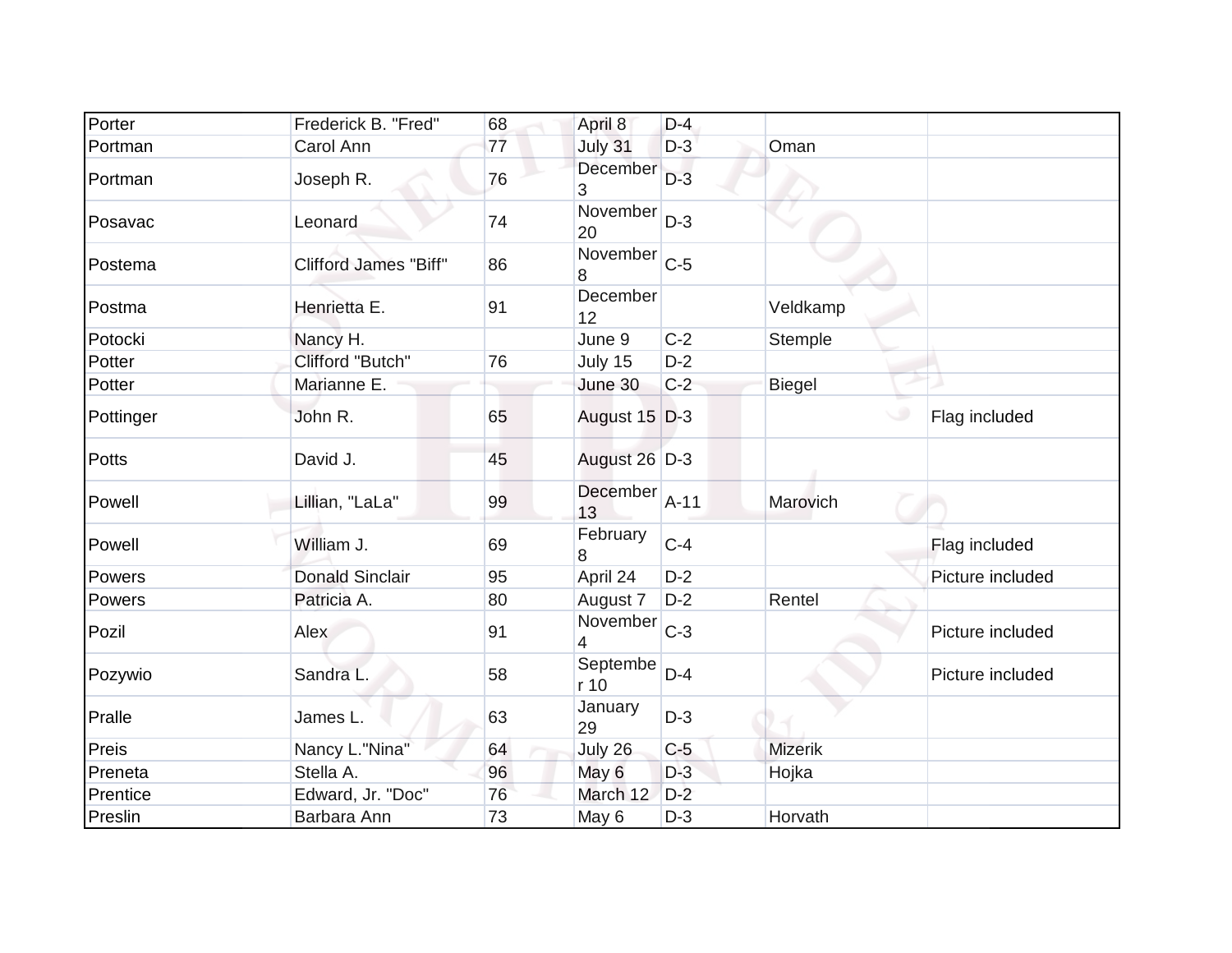| Preston | John "Jack"          | 87  | August 8         | $D-2$  |            | Flag included; listed<br>Aug 9 as "Dr. John F.<br>Preston" |
|---------|----------------------|-----|------------------|--------|------------|------------------------------------------------------------|
| Preston | John F., Dr., "Jack" | 87  | August 9         | $C-4$  |            | Flag included                                              |
| Price   | <b>Alvin James</b>   | 82  | December<br>31   | $A-8$  |            | Picture included                                           |
| Price   | <b>Betty Lee</b>     | 86  | March 15         | $C-6$  | Everly     |                                                            |
| Price   | Donna L.             | 77  | April 2          | $D-3$  | Malotte    |                                                            |
| Price   | John Franklin, Jr.   | 88  | July 25          | $D-2$  |            |                                                            |
| Price   | Larry D.             | 65  | January<br>18    | $C-5$  |            |                                                            |
| Price   | Lorene               | 87  | July 19          | $C-4$  | Washington |                                                            |
| Price   | Margaret             | 97  | November<br>30   | $C-2$  | Johnston   | Full name Margaret<br><b>Howe Price</b>                    |
| Price   | Patricia Ann         | 67  | October 5        | $D-2$  | Webb       |                                                            |
| Price   | Samuel S.            | 29  | <b>May 27</b>    | $D-3$  |            |                                                            |
| Price   | Shane T.             | 36  | Septembe<br>r 9  | $D-2$  |            |                                                            |
| Pridala | Anne                 | 102 | November<br>29   | $C-4$  | Stankevich |                                                            |
| Priess  | Norma Jean           | 82  | November<br>11   | $D-3$  | Zehme      |                                                            |
| Prieto  | Juanita              | 88  | Septembe<br>r 19 | $B-3$  | Ortega     |                                                            |
| Prieto  | Paul, Sr.            | 74  | August 3         | $C-2$  |            | Flag included                                              |
| Primer  | Richard J.           | 77  | April 5          | $A-12$ |            | Flag and picture<br>included                               |
| Probus  | Phillip J., Jr.      | 49  | November<br>5    | $D-3$  |            |                                                            |
| Prohl   | Laura                | 94  | August 31 B-3    |        | Tignor     | Picture included                                           |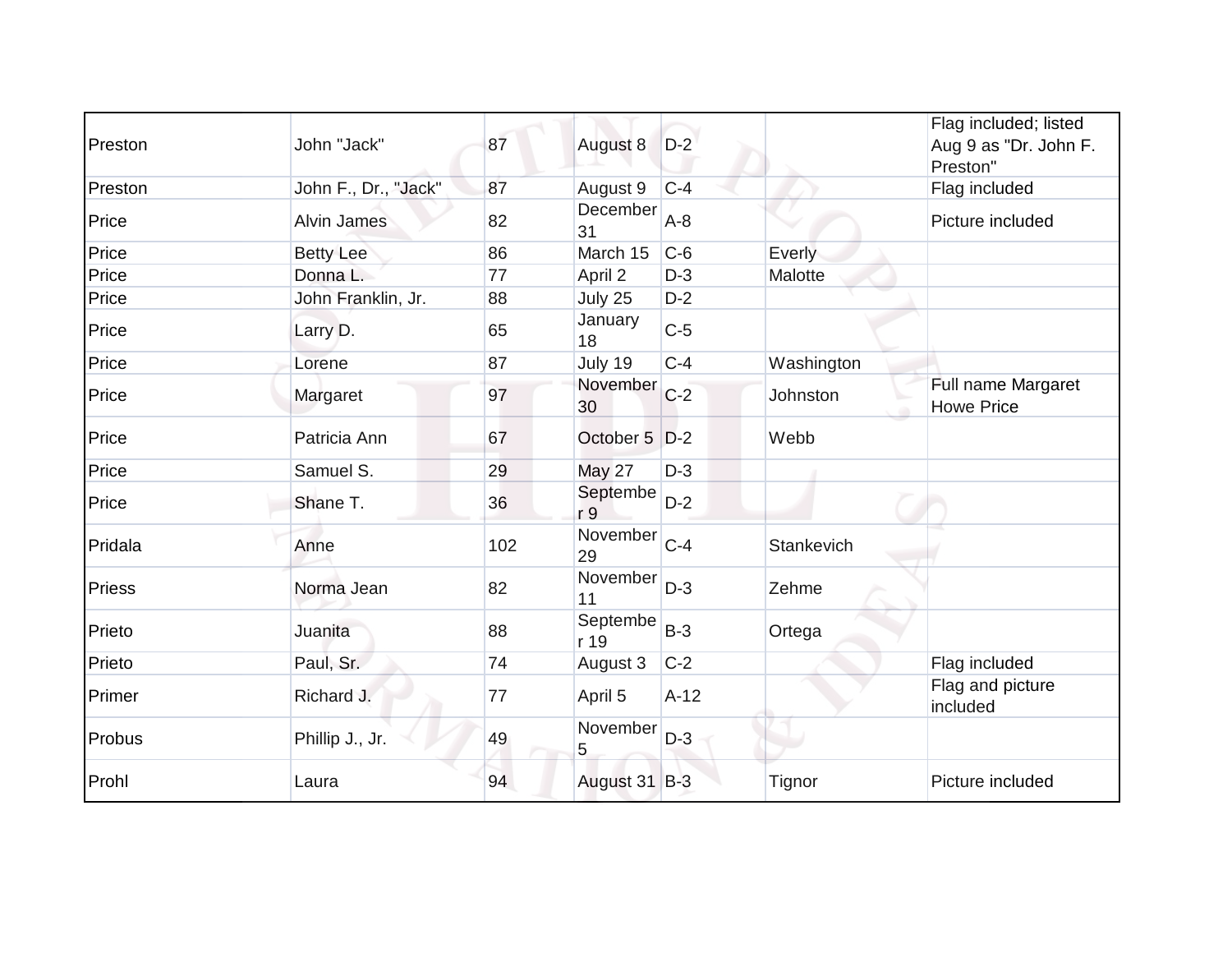| Proimos     | Panagiotis                    | 98 | November<br>16    | $C-2$  |             | <b>Cross and Picture</b><br>included |
|-------------|-------------------------------|----|-------------------|--------|-------------|--------------------------------------|
| Proper      | Lindsey                       | 33 | Septembe<br>r 23  | $E-3$  |             |                                      |
| Przondo     | Katherine L. (Kay)            | 98 | July 10           | $D-3$  | Podkul      |                                      |
| Psaros      | George Alexander              | 85 | October<br>10     | $B-2$  |             | Flag included                        |
| Psihogios   | <b>Ilias Christos "Louie"</b> | 68 | February<br>4     | $E-3$  |             | Picture included                     |
| Pucalik     | Thomas J.                     | 66 | August $30$ C-3   |        |             |                                      |
| Pugh        | <b>Jiles Ester</b>            | 77 | March 19          | $D-7$  | Julkes      | Picture included                     |
| Pulsakowski | Sally T.                      | 89 | February<br>17    | $C-3$  | Slawkowski  |                                      |
| Puoci       | Anthony P.                    | 74 | April 12          | $C-6$  |             |                                      |
| Puplava     | Anna                          | 87 | December<br>17    | $A-11$ |             |                                      |
| Purkey      | Grace H.                      | 94 | February<br>26    | $D-3$  | Hager       | Picture included                     |
| Purnick     | Betty J.                      | 87 | November<br>24    | $C-3$  | LaBarre     |                                      |
| Purser      | Ronald E., Sr.                | 82 | December<br>29    | $A-7$  |             | Flag included                        |
| Pustek      | <b>Lillie Laverne</b>         | 77 | April 6           | $C-2$  | Hale        |                                      |
| Puzon       | Gertrude                      | 92 | October<br>13     | $C-2$  | <b>Buza</b> |                                      |
| Pyke        | Joann                         | 59 | January 4 $ C-5 $ |        |             |                                      |
| Quale       | Ronald "Ron"                  | 66 | December<br>10    | $A-9$  |             | Flag included                        |
| Qualizza    | Eugene G. "Jim" "Papa<br>Q''  | 92 | October<br>28     | $D-3$  |             | Flag included                        |
| Quanstrom   | Walter Roy, Sr.               | 95 | November<br>29    | $C-4$  |             |                                      |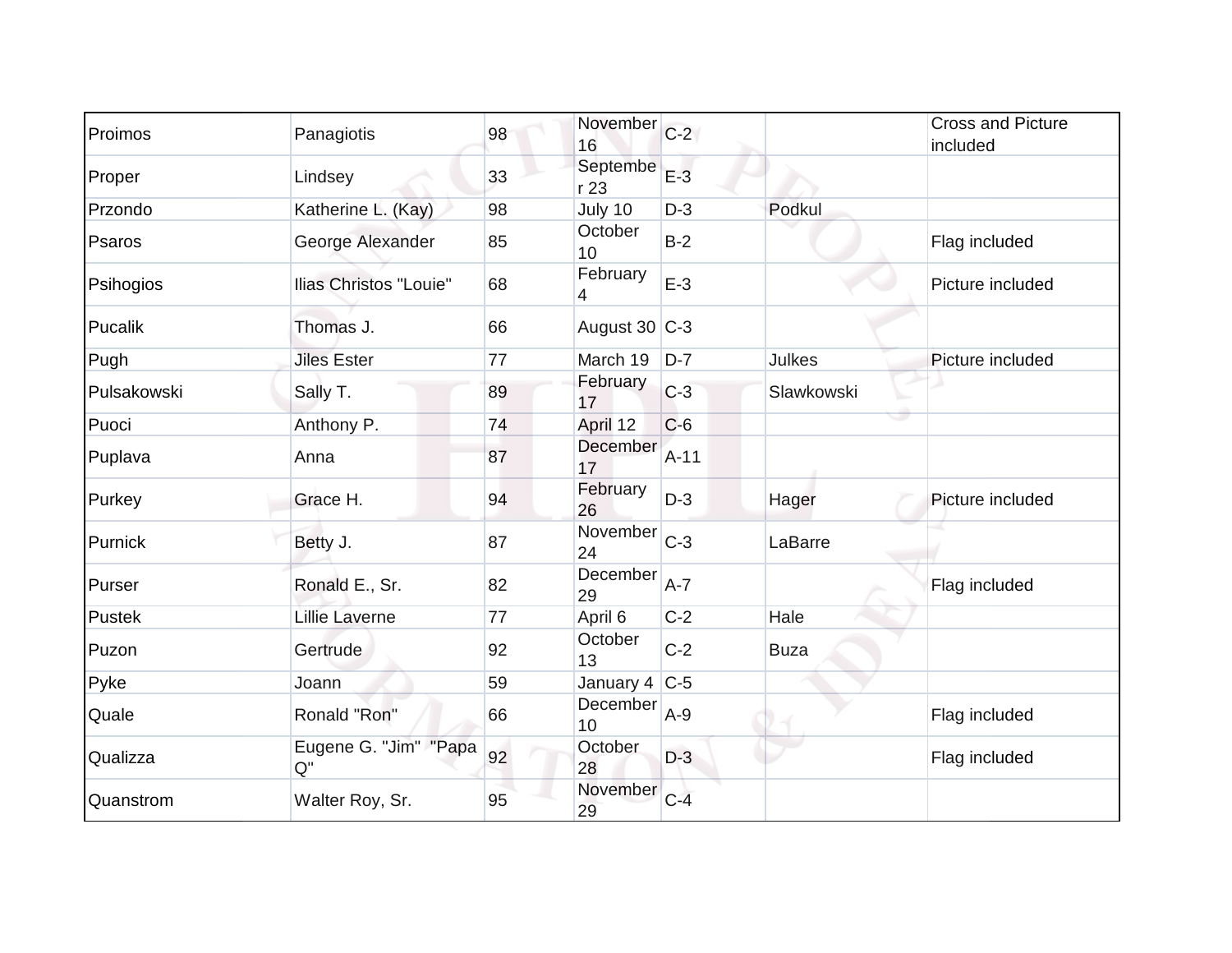| Quasney     | Niki                              | 38  | February        | $C-4$ |                 |                         |
|-------------|-----------------------------------|-----|-----------------|-------|-----------------|-------------------------|
| Quenett     | Dustin J.                         | 35  | 8<br>May 28     | $D-3$ |                 |                         |
| Quesada     | Virginia                          | 77  | January<br>22   | $C-2$ | <b>Michalak</b> |                         |
| Quick       | <b>Brian</b>                      | 37  | December<br>10  | $A-9$ |                 |                         |
| Quick       | Kenneth L.                        | 80  | July 23         | $D-3$ |                 |                         |
| Quigg       | Ronald L.                         | 72  | November<br>22  | $C-2$ |                 |                         |
| Quinlan     | Patricia S.                       | 58  | January $6$ C-3 |       | Zimmerman       |                         |
| Quinn       | Dennis "DQ"                       | 69  | June 16         | $C-2$ |                 | Picture included        |
| Quinn       | Lillian E.                        | 92  | August 5        | $D-3$ | Hibel           | Picture included        |
| Quiroz      | Andrea R.                         | 82  | October<br>11   | $C-6$ | $\cup$<br>Ramos |                         |
| Quisenberry | Kenneth A.                        | 82  | August 24 B-2   |       |                 |                         |
| Raavel      | Irmgard Irma (Mom,<br>Oma, Omama) | 85  | April 17        | $D-3$ | Finkel          |                         |
| Rabatine    | <b>Marceline</b>                  | 85  | June 25         | $D-3$ | Willis          |                         |
| Rada        | Mary                              | 95  | April 13        | $C-2$ |                 |                         |
| Radas       | Leroy E.                          | 82  | July 19         | $C-4$ |                 | Flag included           |
| Radencich   | Mary C.                           | 74  | August 7        | $D-3$ |                 |                         |
| Radford     | <b>Charles Adrian</b>             | 66  | February<br>20  | $C-2$ |                 |                         |
| Radlovic    | Joka                              | 84  | October<br>13   | $C-3$ | Acamovic        | Cross included          |
| Radowick    | Sam, Jr.                          |     | January<br>11   | $C-4$ |                 | Cross and flag included |
| Radu        | Maxine J.                         | 100 | April 28        | $C-2$ |                 |                         |
| Rafa        | Carol S.                          | 72  | May 31          | $C-7$ | <b>Black</b>    |                         |
| Ragin       | <b>Ivey Vance</b>                 | 85  | April 3         | $E-2$ |                 | Flag included           |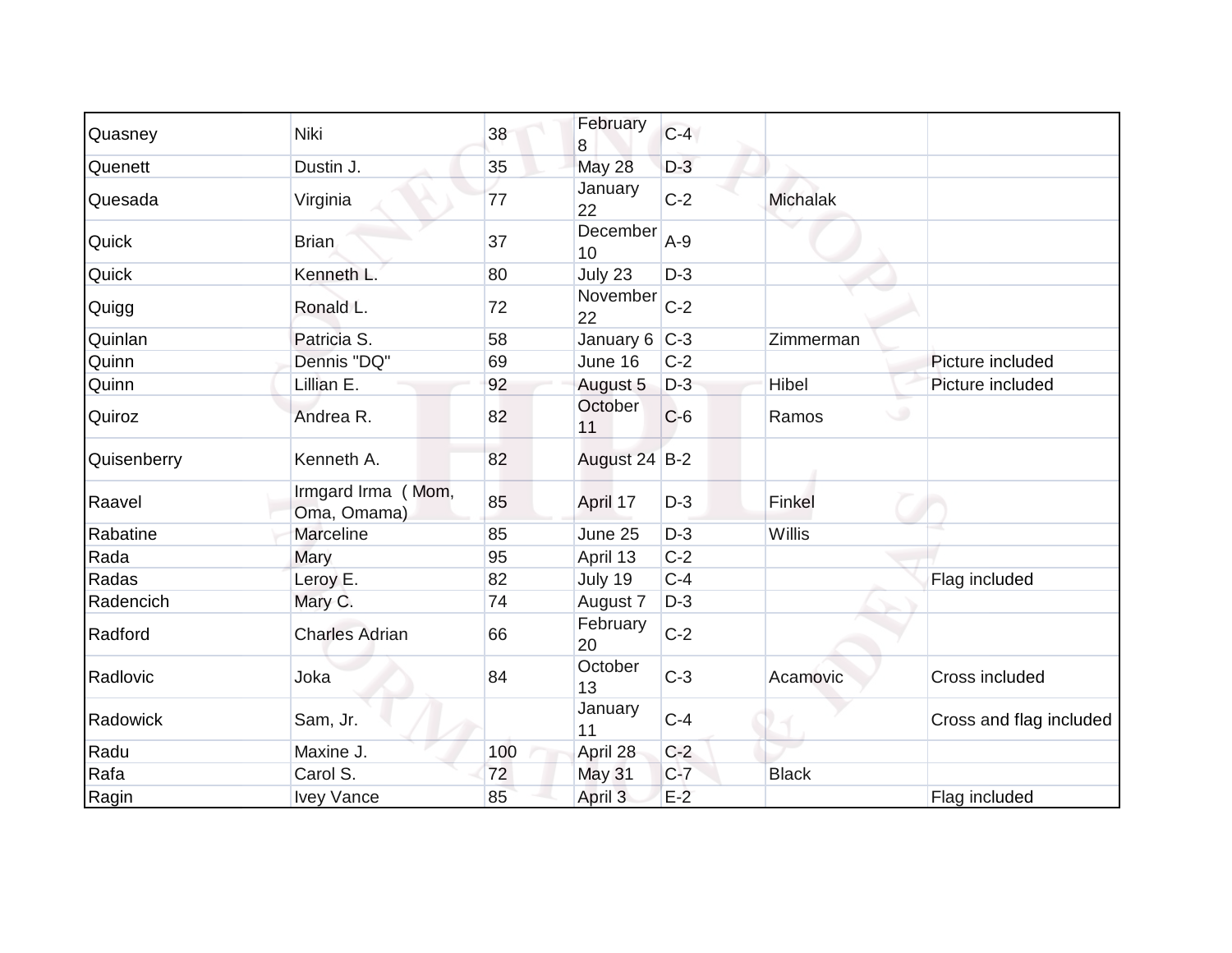| Ragon    | Charles E.          | 89 | February<br>14    | $D-3$  |        |                  |
|----------|---------------------|----|-------------------|--------|--------|------------------|
| Rainey   | Samantha Jean       | 23 | May 7             | $D-3$  |        |                  |
| Rainford | Fred L.             | 76 | August 9          | $C-5$  |        |                  |
| Rainge   | <b>Simon Walker</b> | 89 | November<br>20    | $D-3$  |        |                  |
| Rakich   | Karen A.            | 68 | October 1         | $D-3$  | Cubitt | Picture included |
| Ralick   | Joyce Elizabeth     | 65 | Septembe<br>r 10  | $D-4$  | Otto   |                  |
| Ralph    | <b>Haley Kay</b>    | 15 | November<br>19    | $D-3$  |        |                  |
| Ralph    | Martha Faye         | 81 | June 1            | $C-2$  |        |                  |
| Ralph    | Shawn M.            | 43 | May 3             | $C-6$  |        |                  |
| Ralston  | Lindel B.           | 83 | January<br>20     | $C-3$  |        | Picture included |
| Ramirez  | Abelino "Abel"      |    | December<br>9     | $A-11$ |        | Picture included |
| Ramirez  | Antonia             | 72 | January 4 $ C-5 $ |        |        |                  |
| Ramirez  | Irene               | 50 | December<br>31    | $A-8$  |        |                  |
| Ramos    | Barbara A.          | 76 | August 27 D-3     |        | Hnat   | Picture included |
| Ramos    | Basilio R.          | 85 | March 2           | $B-2$  |        |                  |
| Ramos    | Georgina "Gina"     | 97 | December          | $B-3$  |        | Picture included |
| Ramos    | Guadalupe "Lupe"    | 90 | April 8           | $D-4$  |        |                  |
| Ramos    | John "Corky"        | 69 | March 26          | $C-3$  |        | Picture included |
| Rancifer | Gloria Y.           | 59 | December<br>3     | $D-3$  | White  |                  |
| Randall  | Robert E.           | 95 | August 22 B-4     |        |        |                  |
| Ransom   | Charlotte           | 80 | January $1$ $D-3$ |        | Orange |                  |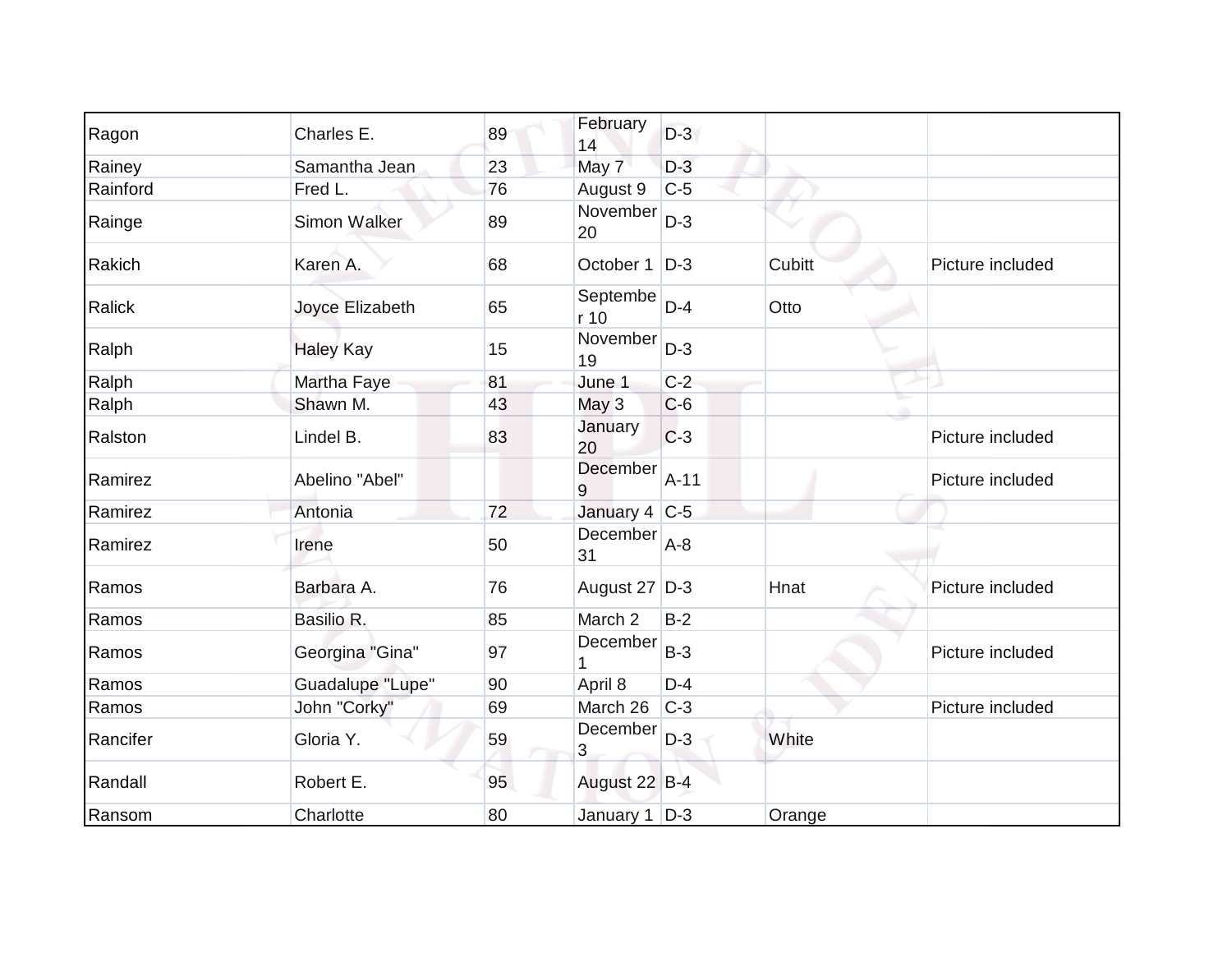| Rasmussen   | Jens                           | 61 | November<br>25             | $D-3$ |              |                  |
|-------------|--------------------------------|----|----------------------------|-------|--------------|------------------|
| Rastovski   | Nicholas Louis                 | 89 | October<br>21              | $D-3$ |              | Flag included    |
| Ratuszny    | Margaret                       | 55 | July 19                    | $C-4$ |              |                  |
| Rausch      | George J.                      | 93 | October<br>20              | $B-3$ |              | Flag included    |
| Ravesloot   | Peter                          | 90 | August 24 B-3              |       |              | Flag included    |
| Rawlins     | Sylvia M.                      | 75 | October<br>22              | $D-3$ |              |                  |
| Ray         | William Joseph, Jr.,<br>"Will" | 34 | May 5                      | $C-3$ |              |                  |
| Rayburn     | <b>Clark</b>                   | 95 | May 7                      | $D-4$ |              | Flag included    |
| Raynor      | MaryAnn                        | 78 | November<br>22             | $C-3$ | Lestinsky    |                  |
| Rea         | Dolores L.                     | 83 | Septembe<br>r8             | $B-2$ | Michko       |                  |
| Reato       | John F., Sr.                   | 80 | March 14                   | $D-3$ |              | Picture included |
| Rebeck      | James, Sr. "Papa"              | 86 | December<br>24             | $A-6$ |              | Picture included |
| Recio       | Laura C.                       | 69 | January 6 $ C-3 $          |       | <b>Beyer</b> |                  |
| Redelman    | Paul                           | 88 | November<br>29             | $C-4$ |              |                  |
| Redepenning | <b>Beverly Carol</b>           | 65 | November<br>19             | $D-3$ |              |                  |
| Reder       | John J.                        | 75 | Septembe<br>r <sub>3</sub> | $D-3$ |              | Flag included    |
| Rediger     | <b>Delmar Reid</b>             | 80 | May 5                      | $C-3$ |              |                  |
| Redman      | Dolores L.                     | 67 | March 17                   | $C-3$ | Puch         |                  |
| Redmon      | Margaret M.                    | 65 | June 12                    | $D-2$ | Rodriguez    |                  |
| Rednour     | Sammie Lou                     | 76 | July 23                    | $D-3$ | Huffine      | Picture included |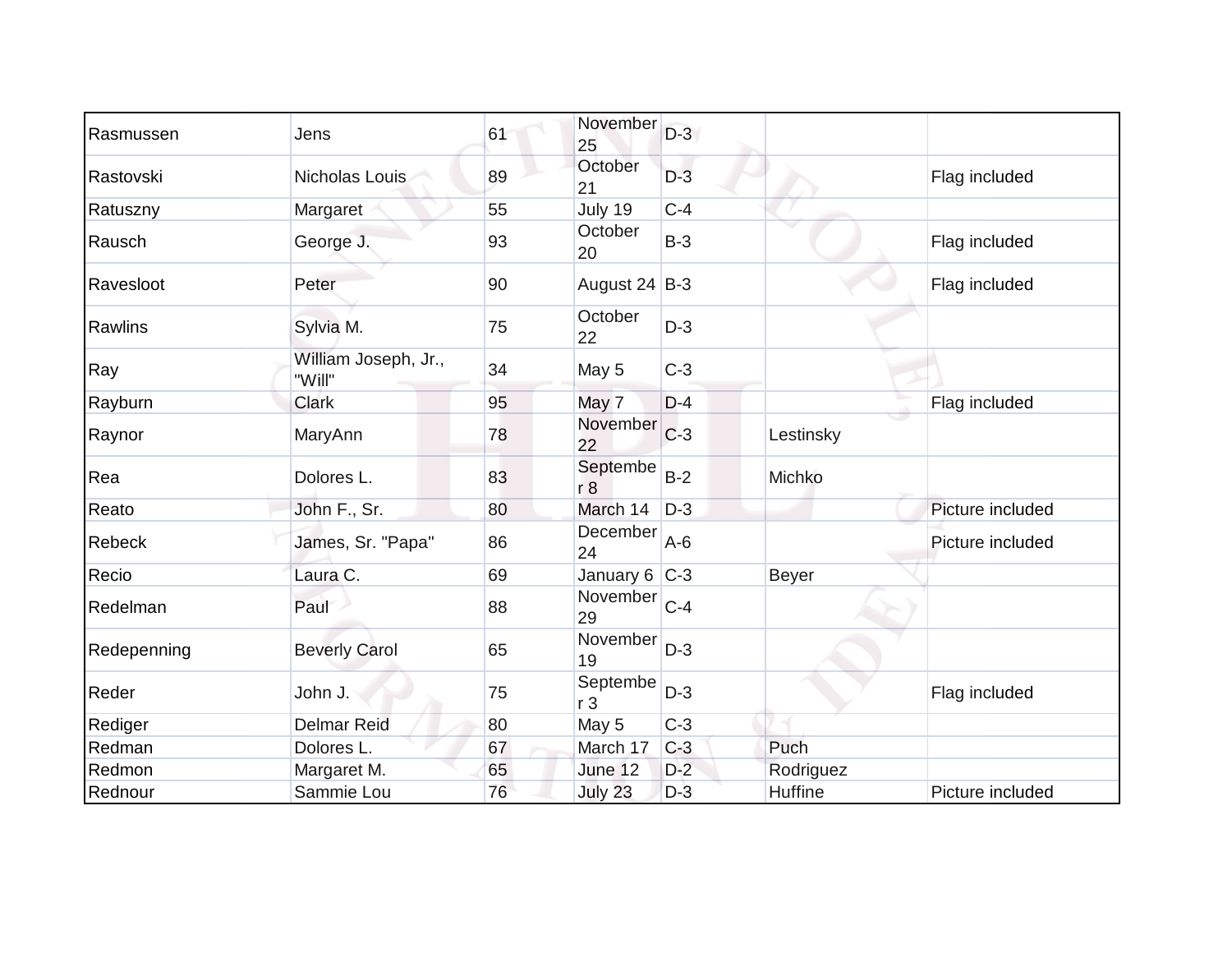| Redvick        |                         | 40 | October           | $B-2$ |                 |                  |
|----------------|-------------------------|----|-------------------|-------|-----------------|------------------|
|                | Robert H., Jr.          |    | 10                |       |                 |                  |
| Reed           | Lu M.                   | 77 | June 18           | $D-3$ | Strain-Schultz  |                  |
| Reed           | Nikki A.                | 64 | February<br>12    | $C-2$ |                 |                  |
| Reed           | Onalee I.               | 92 | May 10            | $C-5$ | Strasburg       |                  |
| Reed           | Richard L.              | 83 | January<br>23     | $D-3$ |                 |                  |
| Reel           | Marianne                | 52 | April 21          | $C-2$ | Lail            | Picture included |
| Reel           | <b>Steven Marshall</b>  | 59 | August 26 $D-3$   |       |                 |                  |
| <b>Reeves</b>  | Charles E., Jr. "Chuck" | 72 | December C-5<br>6 |       |                 | Picture included |
| <b>Reffett</b> | Bob E.                  | 83 | November<br>27    | $D-2$ | $\cup$          | Picture included |
| Regal          | Julie Ann               | 89 | December<br>15    | $A-8$ | <b>Dranchak</b> | Picture included |
| Regan          | Andrew                  | 88 | <b>May 15</b>     | $D-3$ |                 | Flag included    |
| Rehbein        | Richard E.              | 87 | May 14            | $D-3$ |                 | Picture included |
| Reibly         | <b>Agnes Mary</b>       | 85 | July 8            | $E-3$ | Lucas           |                  |
| Reich          | Michael                 | 54 | Septembe<br>r20   | $C-6$ |                 |                  |
| Reich          | Richard                 | 89 | April 26          | $C-4$ |                 |                  |
| Reid           | Jessie                  | 77 | August 19 D-3     |       | <b>Russell</b>  |                  |
| Reidelbach     | Thomas J.               | 72 | March 3           | $C-3$ |                 |                  |
| Reidy          | Dean T., Sr.            |    | May 22            | $D-3$ |                 |                  |
| Reifenstuhl    | Robert A.               | 88 | June 6            | $D-4$ |                 |                  |
| <b>Reilly</b>  | Linda G.                | 67 | June 12           | $D-3$ |                 |                  |
| Reinbold       | <b>William Paul</b>     | 89 | January<br>25     | $C-4$ |                 |                  |
| Reinert        | Jeffery E.              | 73 | April 26          | $C-4$ |                 |                  |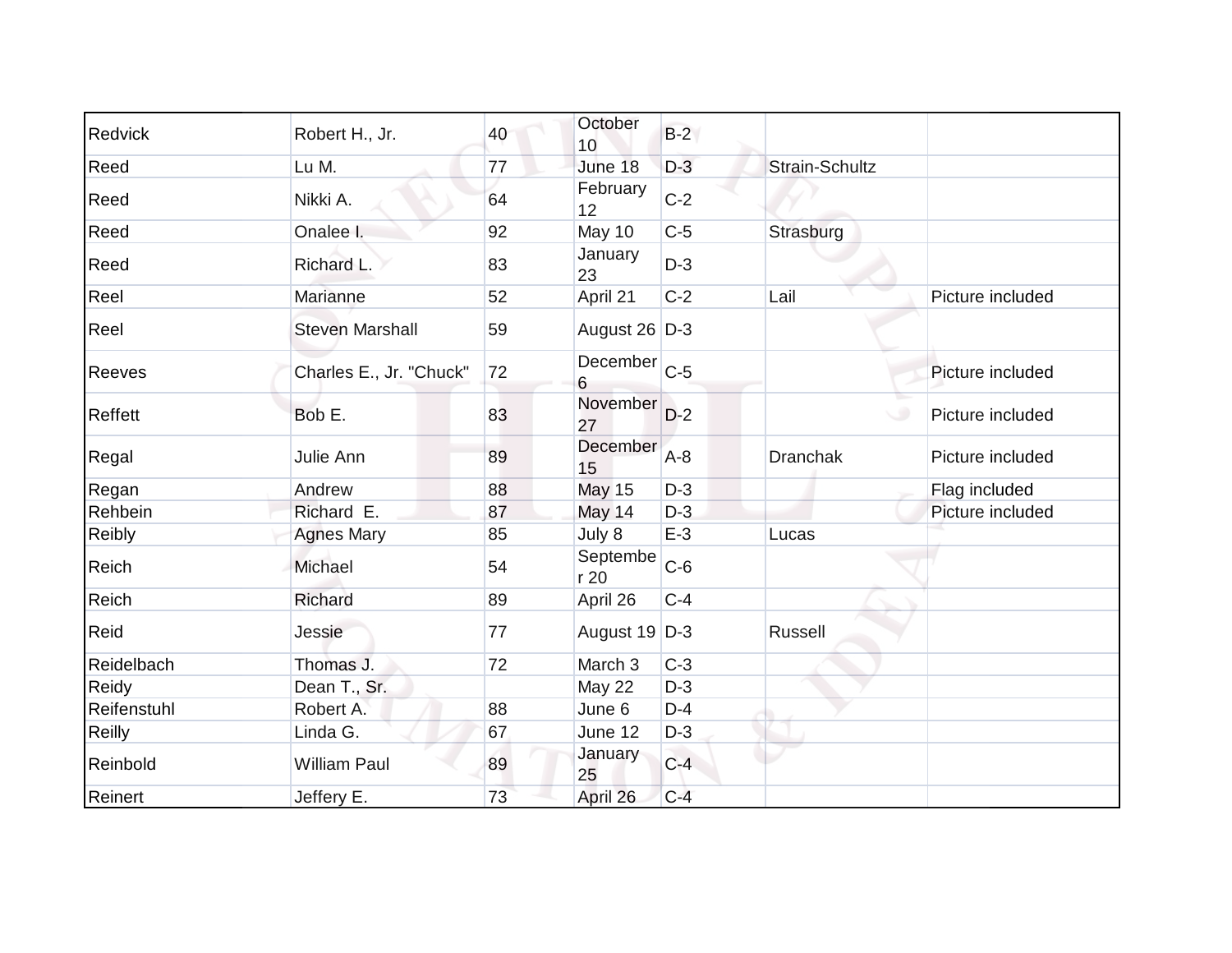| Reinhold  | Marie Phyllis               | 84 | February<br>12    | $C-3$  | <b>Bruhns</b> | Picture included |
|-----------|-----------------------------|----|-------------------|--------|---------------|------------------|
| Relinski  | Ronald                      | 74 | February<br>2     | $B-2$  |               |                  |
| Rener     | <b>Charles</b>              | 87 | April 17          | $D-3$  |               |                  |
| Renfrow   | Marjorie B.                 | 91 | Septembe<br>r 27  | $C-6$  |               | Picture included |
| Reno      | Helen M.                    | 99 | March 14          | $D-3$  | <b>Molik</b>  |                  |
| Res       | Nancy Jo                    | 69 | Septembe<br>r 18  | $D-2$  | Hinton        | Picture included |
| Rescan    | George R.                   | 91 | May 15            | $D-3$  |               |                  |
| Resler    | Phillip M.                  | 56 | December<br>16    | $A-11$ |               |                  |
| Rettig    | Joseph Henry                | 83 | October<br>29     | $D-3$  |               | ی                |
| Rettig    | Matthew John                | 45 | <b>May 12</b>     | $C-3$  |               |                  |
| Rettinger | Max A.                      | 84 | July 11           | $D-2$  |               |                  |
| Reyes     | Francisco "Frank"           | 85 | January<br>30     | $D-2$  |               |                  |
| Reynolds  | Howard L.                   | 71 | August 28 D-2     |        |               | Flag included    |
| Rhea      | Lottie                      | 91 | April 2           | $D-3$  | Kypreos       |                  |
| Rhein     | Corinne                     | 82 | November<br>27    | $D-2$  |               |                  |
| Rhode     | Marlene B.                  | 79 | January $3$ $D-2$ |        | Ebeling       | Picture included |
| Rhone     | <b>Barbara Ellen</b>        | 84 | December<br>15    | $A-8$  | Einsele       |                  |
| Rhyne     | Kenneth L.                  | 68 | April 23          | $D-3$  |               |                  |
| Rias      | George P.                   | 77 | July 15           | $D-3$  |               | Picture included |
| Ricardez  | Amanda Christine<br>Casiano | 62 | November          | $B-2$  | Casiano       |                  |
| Riccio    | Michaelyna T.               | 85 | June 25           | $D-3$  | Kenneth       |                  |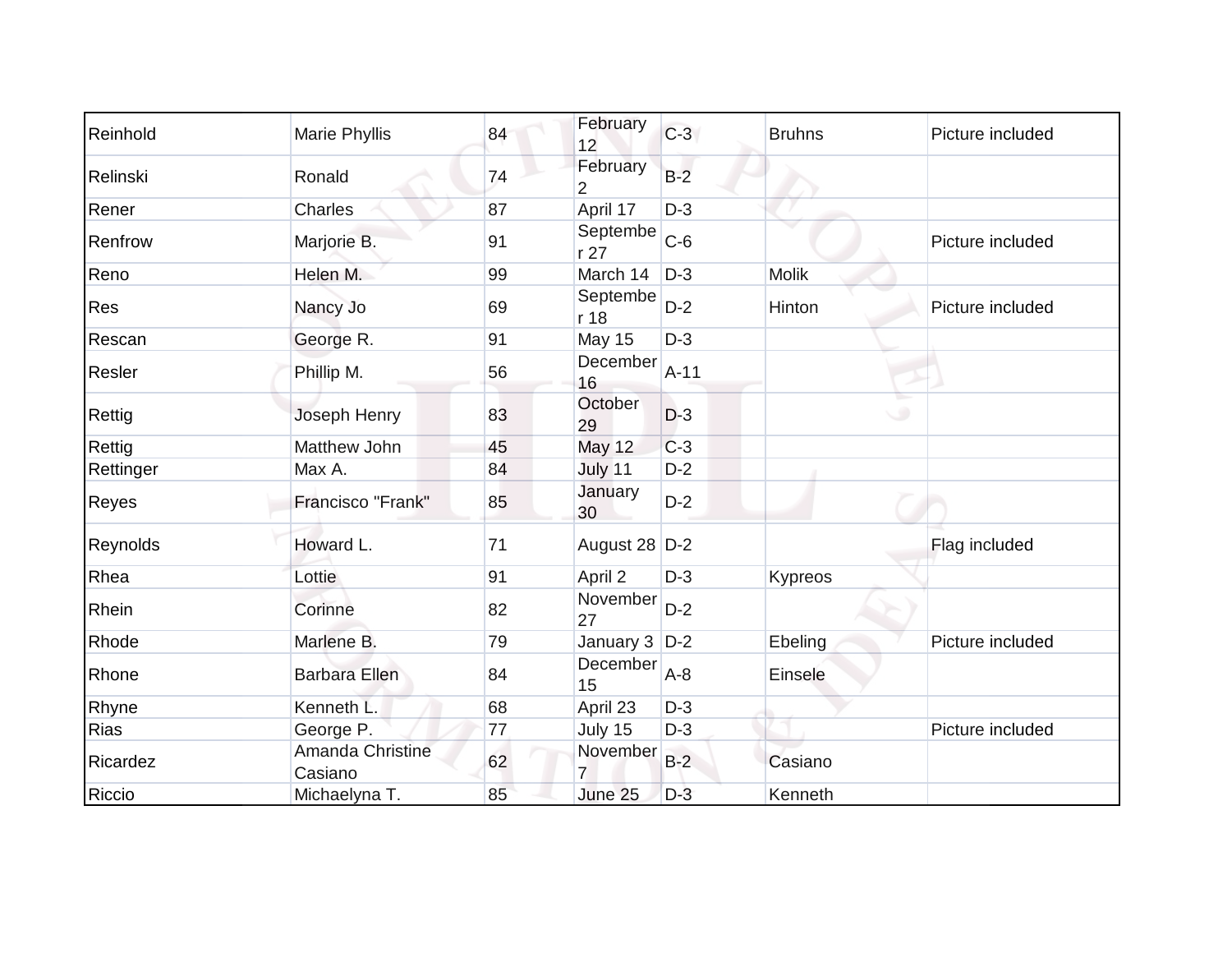| Rice         | Donald W.          | 69 | December<br>12             |         |               |                  |
|--------------|--------------------|----|----------------------------|---------|---------------|------------------|
| <b>Rich</b>  | Carol F.           | 70 | October<br>19              | $C-3$   | Lotz          |                  |
| Rich         | Freddie Leon, Sr.  | 77 | May 27                     | $D-3$   |               |                  |
| Richards     | Ervin W., Sr.      | 81 | January<br>23              | $D-3$   |               | Flag included    |
| Richards     | <b>Myrtle</b>      | 92 | December<br>21             | $A-9$   |               |                  |
| Richardson   | <b>Barbara Ann</b> | 75 | June 18                    | $D-3$   |               |                  |
| Richardson   | Charles W. (Chuck) | 72 | February<br>26             | $D-3$   |               | Flag included    |
| Richardson   | Doris E.           | 73 | April 19                   | $C-7$   | <b>Dobbs</b>  |                  |
| Richardson   | Monte L., Sr.      | 80 | July 23                    | $D-3$   |               |                  |
| Richardson   | Virginia M.        | 80 | Septembe<br>r 22           | $C-4$   | Carlson       | Picture included |
| Richel       | Mary M.            | 63 | December<br>12             |         | <b>Buckel</b> |                  |
| Richmond     | Carol J.           | 75 | December<br>26             | $A-8$   | Pierson       |                  |
| Rickey       | Bill W.            | 95 | April 19                   | $C-6$   |               |                  |
| Rico         | Joseph Mario, Jr.  | 85 | July 2                     | $C-2$   |               | Picture included |
| Ricondo      | Johnny C.          | 71 | December<br>30             | $A - 8$ |               |                  |
| Riffle       | Nina "Char"        | 70 | May 17                     | $C-7$   | Medley        |                  |
| Rigas        | Dorothy            | 95 | February<br>6              | $D-3$   | Georgiadis    |                  |
| <b>Riggs</b> | Warren             | 90 | July 7                     | $C-3$   |               |                  |
| Rigoni       | <b>Delores</b>     | 81 | Septembe<br>r <sub>1</sub> | $C-2$   |               |                  |
| Riley        | Dolores J.         | 63 | April 7                    | $C-3$   | <b>Boric</b>  |                  |
| <b>Riley</b> | Jerry Lee          | 70 | December<br>20             | $A-11$  |               |                  |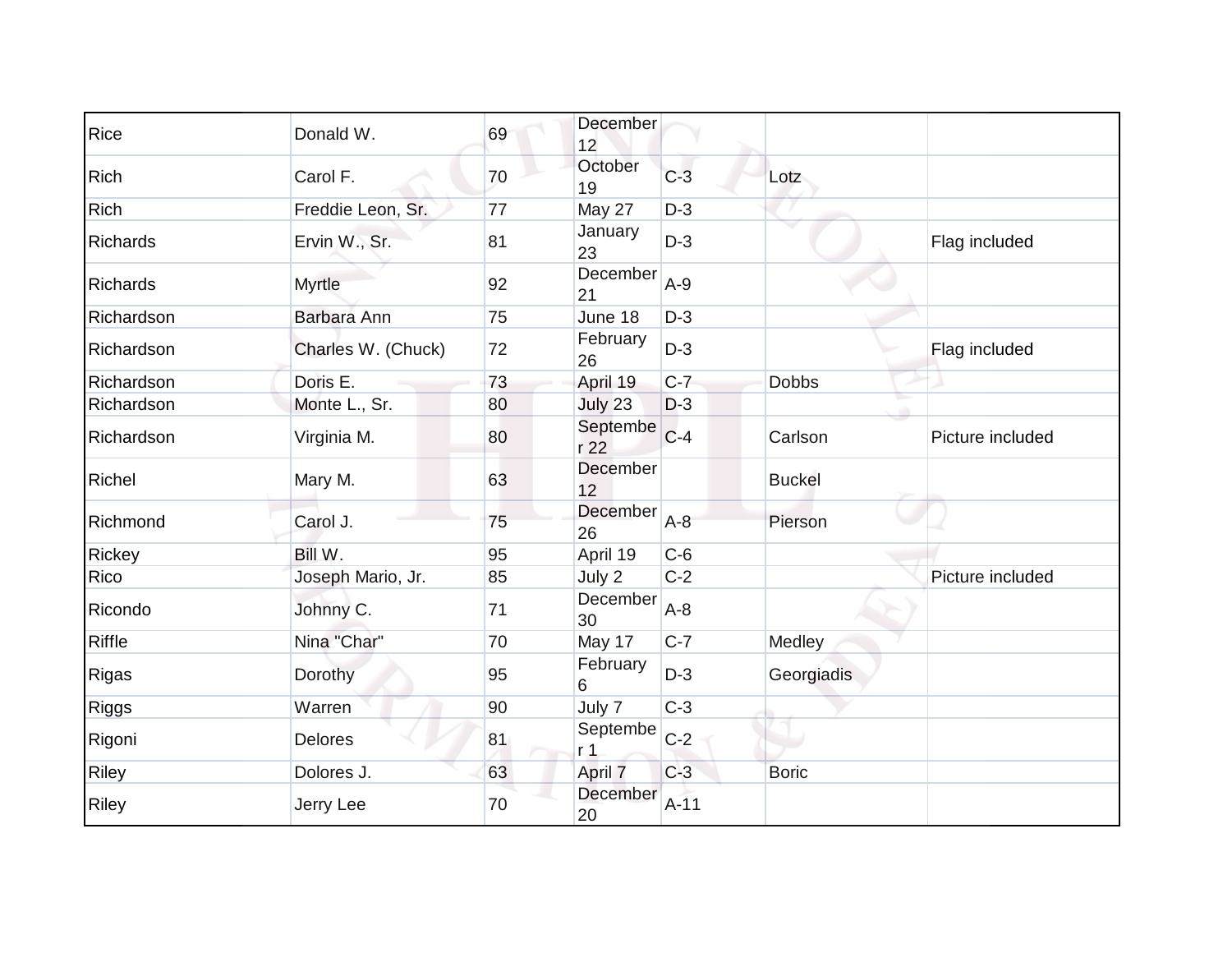| Ring           | <b>Charles Elwood</b> | 85 | January 3 D-2    |        |                 |                  |
|----------------|-----------------------|----|------------------|--------|-----------------|------------------|
| Rinker         | Hartcel R. "Bud"      | 88 | June 4           | $D-3$  |                 |                  |
| Rio            | Maureen M.            | 84 | April 24         | $D-3$  | Hillenbrand     |                  |
| <b>Ripley</b>  | Nellie "Irene"        | 94 | December<br>5    | $A-12$ | Parsley         |                  |
| <b>Risk</b>    | Martin L., Jr.        | 77 | Septembe<br>r 16 | $D-3$  |                 |                  |
| <b>Risk</b>    | Rose                  | 62 | April 22         | $D-3$  |                 |                  |
| Risteski       | Boge "Bobby"          | 22 | August 11 C-2    |        |                 | Cross included   |
| Rivera         | Helen                 | 94 | July 2           | $C-2$  |                 |                  |
| Rivera         | Kenneth C.            | 61 | May 16           | $D-2$  |                 |                  |
| Rivera         | Pabla S. "Paula"      | 66 | December<br>3    | $D-3$  | Soria           |                  |
| Rivera-Vargas  | <b>Elsie</b>          | 67 | November<br>5    | $D-3$  |                 | Picture included |
| Rivich         | Anna M.               | 82 | July 26          | $C-6$  |                 | Picture included |
| Rivich         | <b>Dennis Michael</b> | 86 | January<br>10    | $D-2$  |                 |                  |
| <b>Rivich</b>  | Paul Andrew           |    | October<br>22    | $D-4$  |                 |                  |
| Robb           | Genevieve             | 96 | February<br>17   | $C-3$  | <b>Dressler</b> |                  |
| Robb           | Ronald D. "Ron"       | 58 | January<br>20    | $C-3$  |                 |                  |
| Roberts        | Doris H.              | 75 | February<br>20   | $C-3$  |                 |                  |
| <b>Roberts</b> | Jimmy K. "Cowboy"     | 61 | Septembe<br>r 25 | $D-2$  |                 | Picture included |
| <b>Roberts</b> | Marvin E.             | 79 | January 5 B-2    |        |                 |                  |
| <b>Roberts</b> | Stephanie N.          | 31 | March 13         | $D-2$  |                 |                  |
| Robertson      | Forrest "Bud"         | 83 | April 21         | $C-2$  |                 | Flag included    |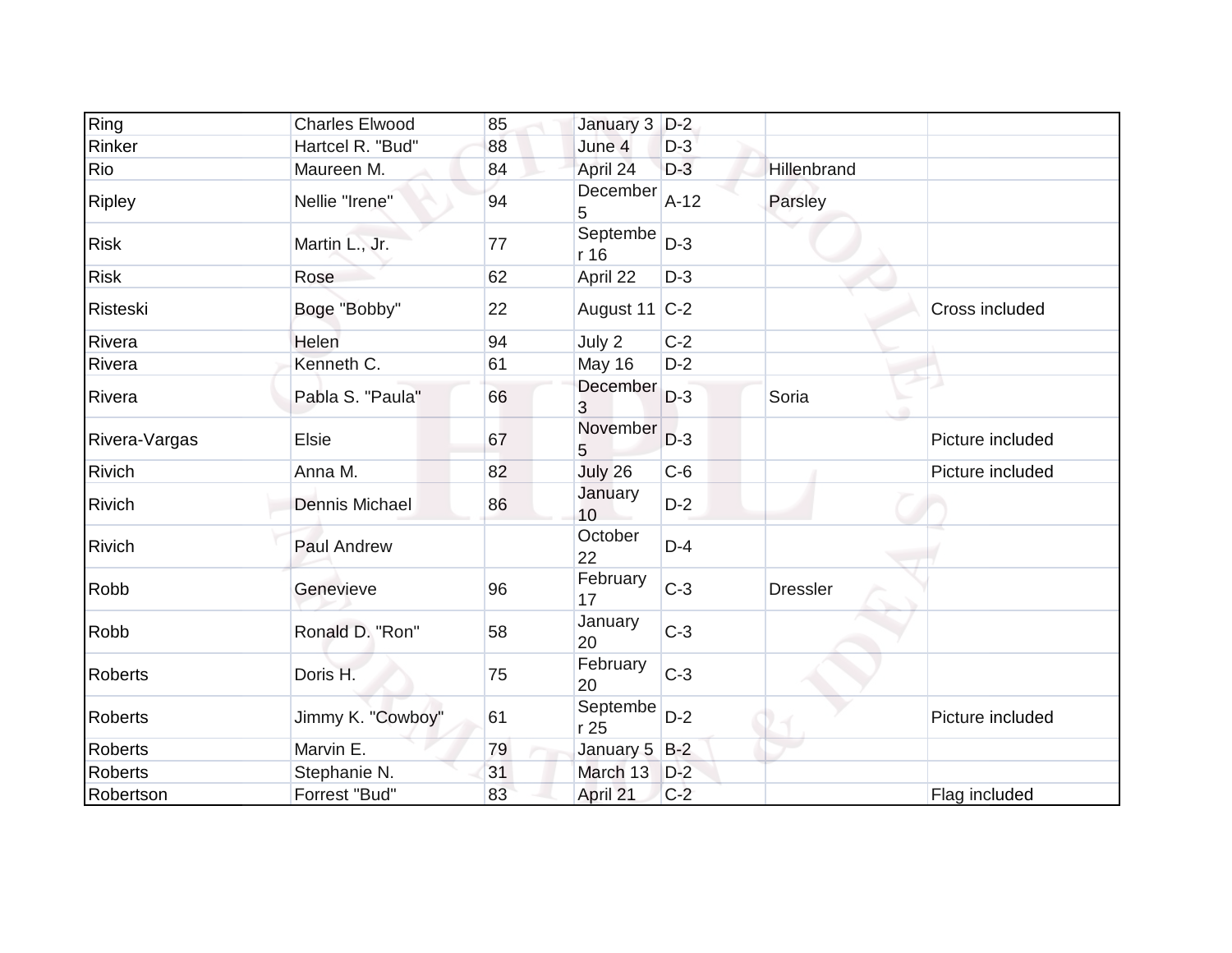| Robertson   | Percy                       | 82  | Septembe<br>r 15 | $B-3$ |               |                        |
|-------------|-----------------------------|-----|------------------|-------|---------------|------------------------|
| Robinette   | <b>Susan Mary</b>           | 65  | January 8 D-3    |       | Lakatos       |                        |
| Robinson    | Ashley "Sissy" Princess" 17 |     | February<br>20   | $C-3$ |               |                        |
| Robinson    | Brenda K.                   | 61  | November<br>25   | $D-3$ |               |                        |
| Robinson    | <b>Edward Eugene</b>        | 84  | January<br>28    | $E-3$ |               |                        |
| Robinson    | Howard E.                   |     | November<br>26   | $D-2$ |               |                        |
| Robinson    | John                        | 53  | Septembe<br>r 30 | $D-3$ |               |                        |
| Robinson    | Marjorie                    | 93  | July 15          | $D-3$ |               |                        |
| Robinson    | Martha L.                   | 88  | December<br>8    | $C-2$ | Upshaw        |                        |
| Robinson    | Mary Elizabeth              | 74  | January<br>28    | $E-3$ | Goldsmith     |                        |
| Robinson    | <b>Steve</b>                | 58  | June 11          | $D-3$ |               |                        |
| Robinson    | Virginia                    | 78  | June 3           | $E-3$ |               | Star of David included |
| Rochefort   | <b>Gearld Francis</b>       | 91  | Septembe<br>r 10 | $D-3$ |               |                        |
| <b>Rock</b> | Kenneth M.                  | 70  | November<br>15   | $C-7$ |               |                        |
| Rodda       | Melva C.                    | 101 | January<br>14    | $E-3$ | <b>Bowers</b> | Picture included       |
| Roddy       | Jennifer                    | 49  | August 23 $C-6$  |       | Oberc         |                        |
| Roderick    | Gregory                     | 67  | May 13           | $D-3$ |               | Picture included       |
| Rodgers     | Edna Jean                   | 90  | November<br>30   | $C-2$ | Plemons       |                        |
| Rodman      | Jacqueline A.               | 71  | Septembe<br>r8   | $B-2$ | Spurlock      |                        |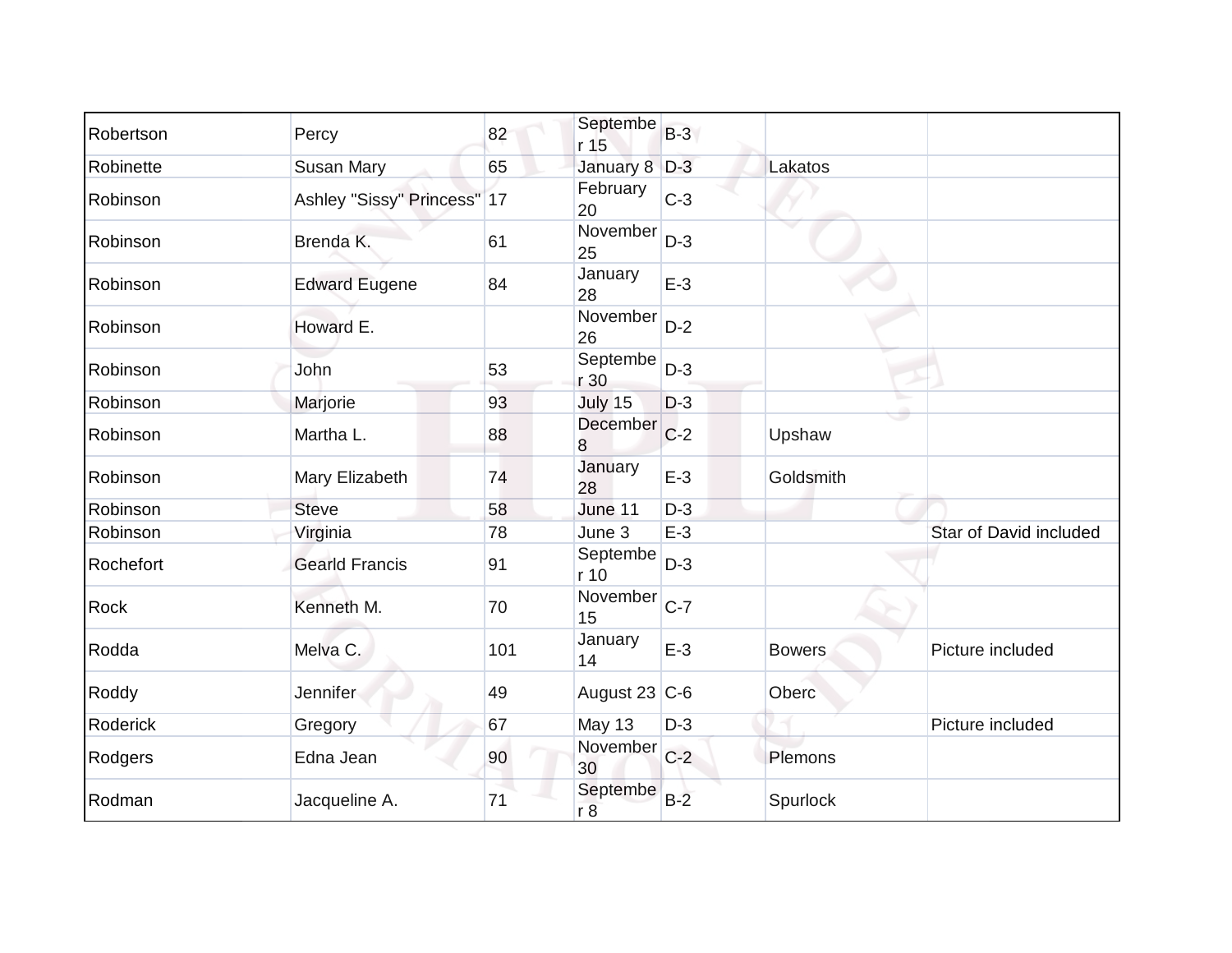| Rodriguez | Conrado "Rod"              | 79 | March 29       | $C-9$ |          |                  |
|-----------|----------------------------|----|----------------|-------|----------|------------------|
| Rodriguez | Feliciano, Sr.             | 95 | October<br>15  | $D-3$ |          |                  |
| Rodriguez | Irene                      | 76 | October<br>11  | $C-6$ | Guerrero |                  |
| Rodriguez | Josefa                     | 89 | February<br>10 | $C-3$ |          |                  |
| Rodriguez | Josefina                   | 92 | April 28       | $C-3$ |          |                  |
| Rodriguez | Leo S.                     | 70 | February<br>11 | $E-3$ |          |                  |
| Rodriguez | Louis J. "Chanclas"        | 76 | January 6      | $C-3$ |          | Flag included    |
| Rodriguez | Miguel Ismael              | 64 | May 17         | $C-7$ |          |                  |
| Rodriguez | Ramon L.                   | 62 | January<br>26  | $B-2$ |          |                  |
| Rodriguez | Ricardo A. "Professor"     | 72 | October<br>27  | $B-3$ |          |                  |
| Rogers    | Clayton H.                 | 25 | December       | $C-2$ |          |                  |
| Rogers    | Judith L. "Judy"           | 79 | November<br>11 | $D-3$ |          |                  |
| Rogers    | <b>Linda Renee</b>         | 27 | May 8          | $D-2$ |          | Picture included |
| Rogowski  | Lila E.                    | 89 | July 3         | $D-3$ |          |                  |
| Rogowski  | Sophia Francis "Sophie" 83 |    | January<br>11  | $C-4$ | Drewno   | Picture included |
| Rohde     | <b>Donald William</b>      | 85 | November<br>19 | $D-3$ |          |                  |
| Rohder    | Barbara J. "Mickie"        | 83 | January<br>28  | $E-3$ |          |                  |
| Rokicki   | Carole E.                  | 76 | October 7      | $D-3$ | Gobla    |                  |
| Rokicki   | John M.                    | 85 | June 3         | $E-3$ |          | Flag included    |
| Rolland   | Peggy J.                   |    | January 9 D-3  |       | Irving   |                  |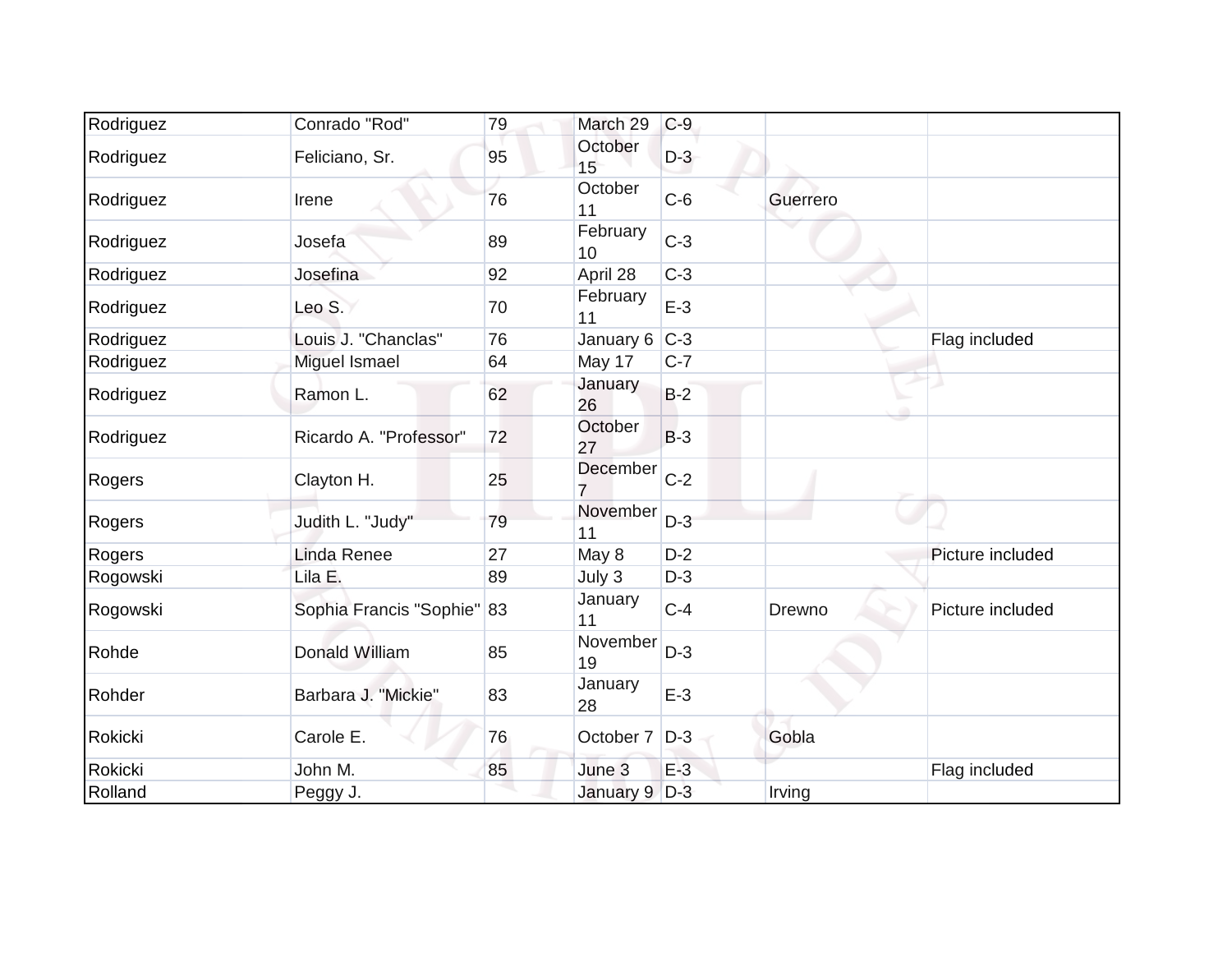| Rollins    | Jill P.               | 62 | January<br>11    | $C-4$  | Gessner        |                       |
|------------|-----------------------|----|------------------|--------|----------------|-----------------------|
| Romanski   | Violet                | 96 | Septembe<br>r 13 | $C-6$  |                |                       |
| Romba      | Alex L.               | 91 | March 29         | $C-9$  |                |                       |
| Romer      | <b>Jason Ashley</b>   | 40 | October<br>25    | $C-6$  |                | Picture included      |
| Romero     | Baldomero L. "Baldo"  | 88 | January 8        | $D-3$  |                |                       |
| Romero     | Jovita                | 77 | December<br>21   | $A-9$  |                |                       |
| Romero     | Richard               | 60 | July 16          | $D-3$  |                |                       |
| Romich     | George                | 66 | June 28          | $C-6$  |                | <b>Cross included</b> |
| Romischer  | Jeannette             | 89 | Septembe<br>r 16 | $D-3$  | Marconi        |                       |
| Rompola    | Jeanette J.           | 89 | February<br>27   | $C-3$  | Kliza          |                       |
| Ronczy     | Josephine A.          | 91 | March 29         | $C-9$  | Bednarczyk     |                       |
| Rondinelli | Anthony F.            | 91 | November<br>16   | $C-2$  |                |                       |
| Rootes     | Kevin D. "Bones"      | 62 | March 16         | $B-2$  |                |                       |
| Ropac      | <b>Barbara</b>        | 92 | January<br>12    | $B-2$  | Polovich       |                       |
| Roper      | Nancy L.              | 89 | December<br>24   | $A-6$  | Davis          |                       |
| Roper      | Ronald M. "Buddy"     | 75 | March 8          | $C-4$  |                | Flag included         |
| Roque      | Hector, Jr.           | 80 | April 30         | $D-3$  |                | Picture included      |
| Rosalez    | Jose A. "Indiana Joe" | 67 | March 17         | $C-3$  |                | Flag included         |
| Rosati     | Phyllis               | 90 | December<br>9    | $A-12$ | <b>Urbanek</b> |                       |
| Rosco      | T. Corrine            | 89 | March 13         | $D-3$  |                |                       |
| Roscoe     | Milo Max              | 66 | March 23         | $B-2$  |                | Picture included      |
| Rose       | Debra Lynn            | 63 | Septembe<br>r 27 | $C-6$  | Moffett        | Picture included      |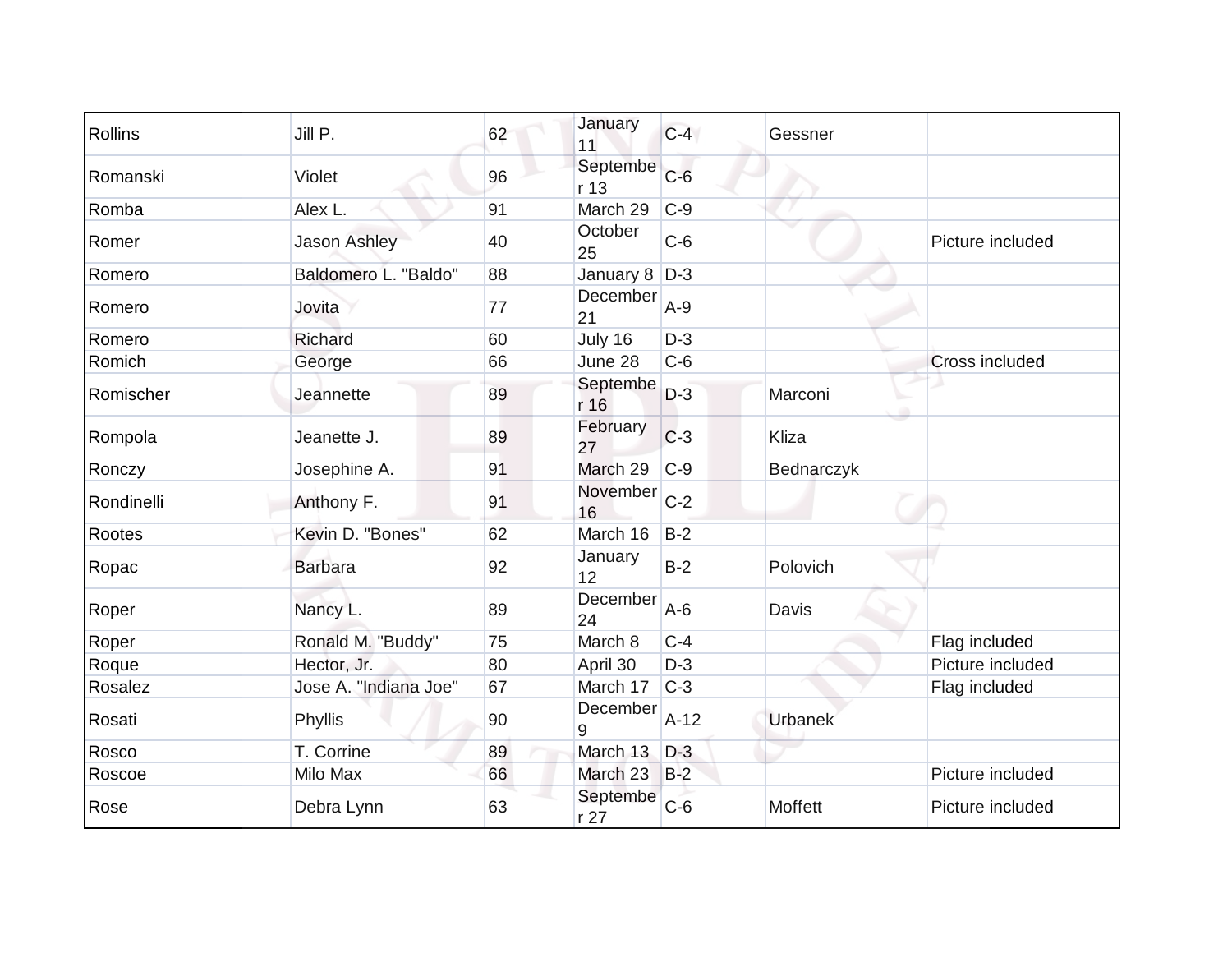| Rose        | Dr. Donald E.          | 92 | November<br>21  | $A-11$ |           |                              |
|-------------|------------------------|----|-----------------|--------|-----------|------------------------------|
| Rose        | Eleanor A.             | 83 | August 3        | $C-2$  | Cherkosky | Flag included                |
| Rose        | Mae E. "Baby Doll"     | 68 | October 8   D-3 |        | Lindsay   | Picture included             |
| Rose        | Mary L.                | 62 | June 4          | $D-3$  |           |                              |
| Rose        | <b>Robert Steven</b>   | 85 | July 29         | $D-3$  |           |                              |
| Rose        | Sarah Ashley           | 31 | August 8        | $D-2$  | Labs      |                              |
| Rose        | Wilson                 | 93 | June 15         | $C-2$  |           |                              |
| Rosenbaum   | <b>Beverly Ann</b>     | 83 | April 5         | $A-12$ | Heath     |                              |
| Rosenberg   | Darlene                | 78 | April 18        | $D-3$  | Trelinski |                              |
| Rosendaul   | Julia A.               | 84 | June 4          | $D-3$  |           |                              |
| Rosenski    | <b>Walter Peter</b>    | 67 | January<br>16   | $D-3$  |           |                              |
| Rosescu     | Edith                  | 98 | January<br>28   | $E-3$  |           |                              |
| Rosillo     | Jose S.                | 82 | January 6 C-3   |        |           |                              |
| Rosin       | <b>Ronald James</b>    | 76 | January 1       | $D-3$  |           | Picture included             |
| Rosinski    | Stella Marie           | 69 | <b>May 19</b>   | $C-3$  | Cap       |                              |
| Rospond     | Frieda Marie "Fritz"   | 90 | April 15        | $D-3$  | Majkowski |                              |
| <b>Ross</b> | Bette Grzywana         | 74 | April 29        | $E-4$  |           | Picture included             |
| Ross        | George S.              | 82 | February        | $C-4$  |           |                              |
| <b>Ross</b> | George, Sr.            | 95 | May 2           | $D-3$  |           | Flag and picture<br>included |
| Ross        | Kenneth W.             | 58 | January 8       | $D-3$  |           |                              |
| <b>Ross</b> | Michael A. "Mick"      | 59 | October<br>11   | $C-6$  |           | Picture included             |
| Ross        | Richard                | 81 | January<br>26   | $B-2$  |           |                              |
| Rossa       | <b>Katherine Diane</b> | 41 | April 14        | $C-3$  | Shurman   |                              |
| Ross-Sopher | Ruby L.                | 82 | August 11 C-2   |        | Taylor    |                              |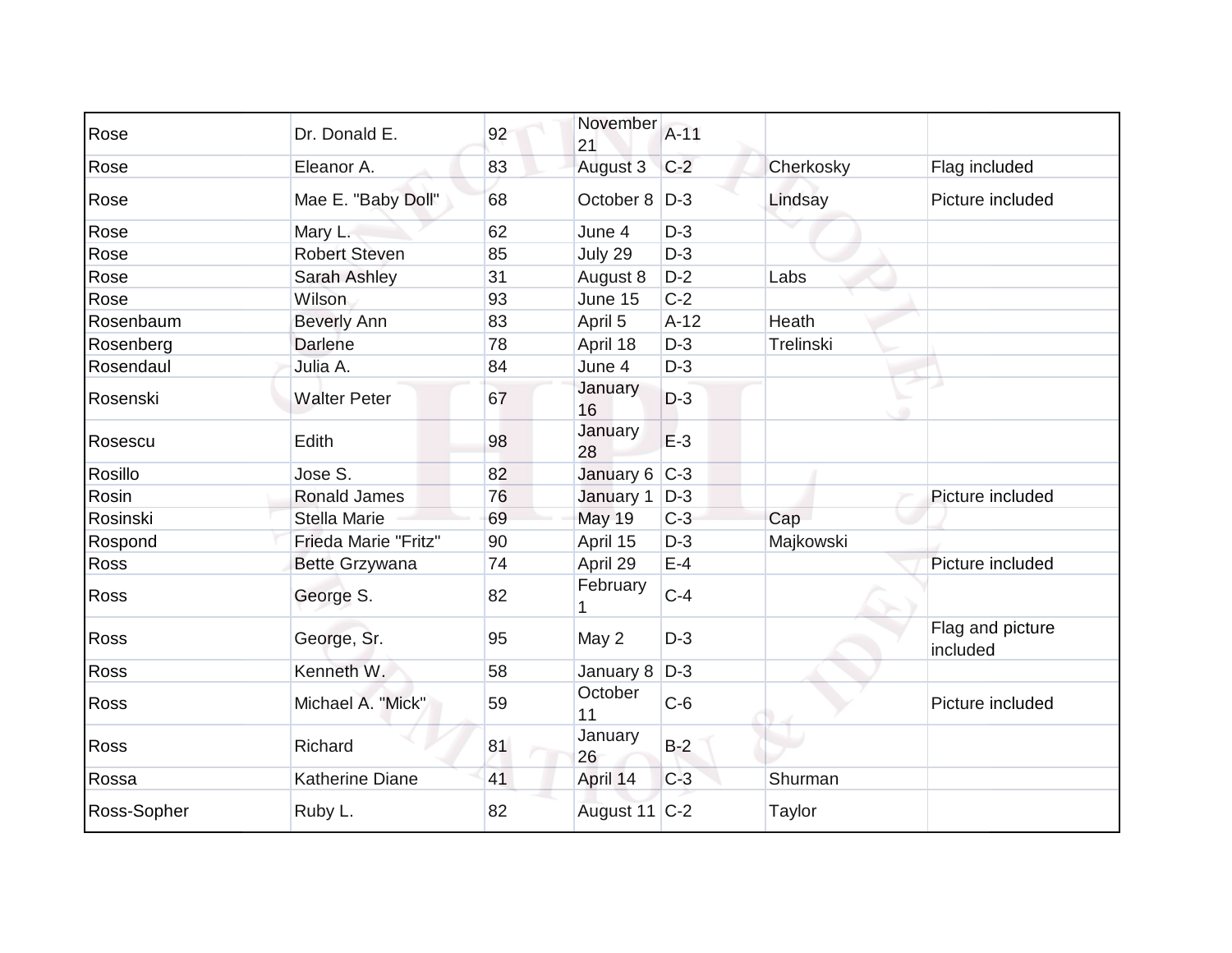| Roth      | Nathan "Nate"        | 17 | January<br>21              | $E-3$ |               |                                              |
|-----------|----------------------|----|----------------------------|-------|---------------|----------------------------------------------|
| Rothchild | Alice "Busia"        | 67 | Septembe<br>r27            | $C-6$ | <b>Miklas</b> |                                              |
| Rothstein | Gerald "Jerry"       | 86 | January<br>27              | $C-3$ |               | Star of David included                       |
| Rouch     | <b>William Lewis</b> | 87 | June 10                    | $D-2$ |               | Flag, Masonic emblem<br>and picture included |
| Rowden    | William Martin, Jr.  | 61 | October<br>29              | $D-3$ |               | Picture included                             |
| Rowe      | Michael D.           | 76 | November<br>22             | $C-3$ |               |                                              |
| Rowland   | Ronald "Ed"          | 79 | February<br>10             | $C-3$ |               | $\circ$                                      |
| Rowley    | Thomas P.            |    | April 22                   | $D-3$ |               |                                              |
| Roy       | Betty M.             | 85 | Septembe<br>r 23           | $E-3$ | Rehklau       | Picture included                             |
| Roy       | Jerrery L.           | 65 | February<br>13             | $C-4$ |               |                                              |
| Roznawski | Leon P.              | 98 | Septembe<br>r 18           | $D-2$ |               |                                              |
| Rubio     | Simon Stephen        | 40 | July 15                    | $D-3$ |               | Picture included                             |
| Ruch      | Alma Alberta         | 95 | October<br>27              | $B-3$ | Campbell      |                                              |
| Ruch      | Robert L.            | 99 | April 22                   | $D-3$ |               |                                              |
| Ruder     | Norma Kay            | 87 | August 17 B-2              |       | Polley        |                                              |
| Rudzinski | Harry J.             | 85 | November<br>$\overline{2}$ | $C-2$ |               | Flag included                                |
| Rudzinski | Pauline A.           | 92 | August 31 B-2              |       |               |                                              |
| Ruebel    | Phyllis              | 87 | July 9                     | $D-3$ | Schofield     |                                              |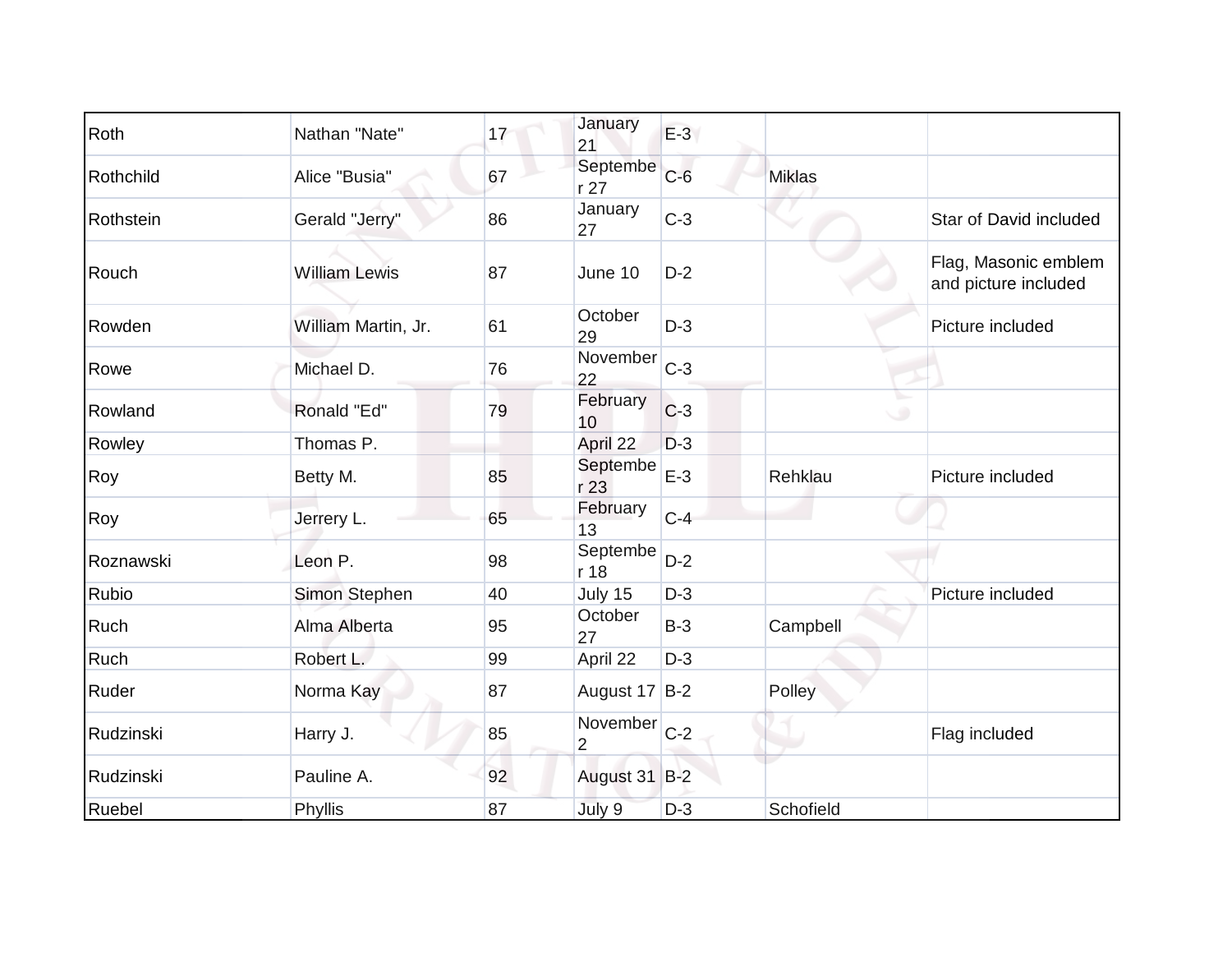| Ruge                | Margaret E.          | 80 | November<br>23             | $C-2$  | Adam     |                                   |
|---------------------|----------------------|----|----------------------------|--------|----------|-----------------------------------|
| Ruiz                | Ruth                 | 49 | August 10 C-3              |        |          |                                   |
| Ruling              | Shirley M.           | 93 | April 19                   | $C-7$  |          |                                   |
| Rumas               | Eugene DDS "Doc"     | 84 | December<br>$\overline{2}$ | $D-3$  |          | Falg and Lions emblem<br>included |
| Rumba               | <b>Hannah Louise</b> | 95 | October<br>26              | $C-2$  | Ferguson |                                   |
| Runholt             | David G.             | 76 | April 1                    | $D-3$  |          |                                   |
| Runk                | Roger Douglas        | 77 | December<br>9              | $A-11$ |          |                                   |
| Runyon              | Lola M.              | 83 | Septembe<br>r 21           | $B-2$  |          |                                   |
| Rushing             | Wayne "Manty"        | 20 | June 25                    | $D-3$  |          | Picture included                  |
| Rush-Lindsay        | Cindy L.             | 43 | December<br>8              | $C-2$  | Rush     | Picture included                  |
| Rushnok             | Edward               | 71 | August 18 C-2              |        |          |                                   |
| Russell             | <b>Dolores Ann</b>   | 85 | August 12 D-3              |        | Comer    |                                   |
| Russell             | Katherine B.         | 73 | April 18                   | $D-3$  |          |                                   |
| Russell             | Malcom C.            | 59 | October<br>25              | $C-6$  |          |                                   |
| <b>Russell-Ross</b> | Mildred              | 93 | Septembe<br>r 30           | $D-4$  |          |                                   |
| <b>Rust</b>         | Lillie               | 88 | Septembe<br>r30            | $D-4$  |          |                                   |
| <b>Rust</b>         | Thomas G.            | 55 | January<br>10              | $D-2$  |          |                                   |
| Ruszkowski          | Frances H.           | 95 | June 4                     | $D-3$  | Butynski |                                   |
| Ruther              | James "Jimmie"       | 47 | June 12                    | $D-3$  |          |                                   |
| Rutka               | Wanda                | 99 | May 3                      | $C-6$  | Skrzypac |                                   |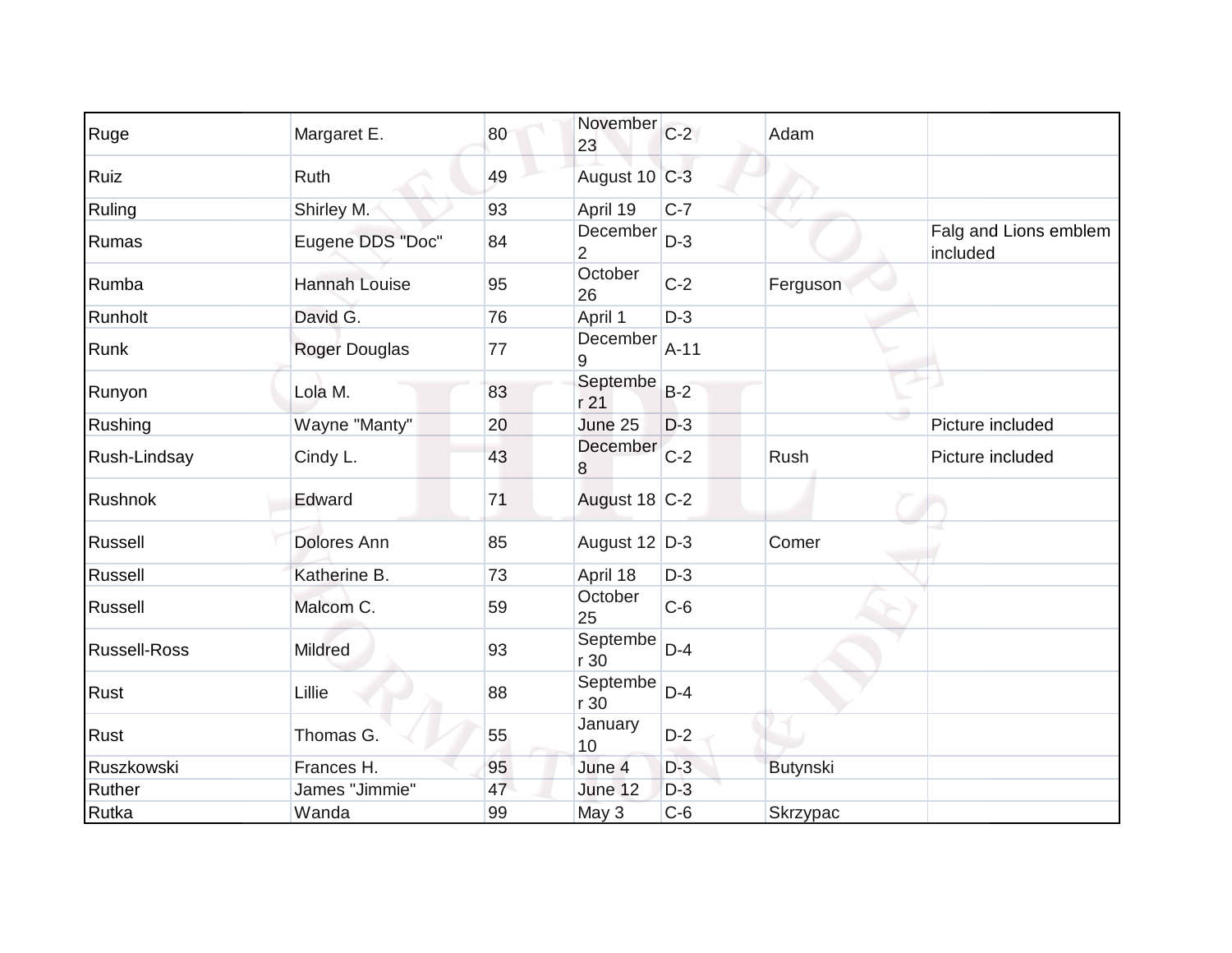| Rutland     | Carrie               | 84  | October<br>14              | $D-4$  | Campbell  | Picture included |
|-------------|----------------------|-----|----------------------------|--------|-----------|------------------|
| Ruzbasan    | Albert, Jr. "Skip"   | 74  | Septembe<br>r 16           | $D-3$  |           | Picture included |
| Ryan        | Michael "Mike"       | 66  | November<br>25             | $D-3$  |           |                  |
| Ryan        | Thomas R.            | 103 | February<br>25             | $E-4$  |           |                  |
| Ryba        | Edward J.            | 76  | Septembe<br>r 9            | $D-3$  |           |                  |
| Rybarczyk   | Irene M.             | 103 | July 27                    | $C-3$  |           |                  |
| Rybarczyk   | Robert M.            | 90  | June 23                    | $C-2$  |           | Flag included    |
| Rymarowicz  | John F.              | 78  | July 22                    | $D-2$  |           |                  |
| Rzepczynski | Eugene P. "Rippi"    | 77  | January 6 C-3              |        |           |                  |
| Sabedra     | Clinton E.           | 82  | Septembe<br>r <sub>2</sub> | $D-3$  |           |                  |
| Sabo        | <b>Audrey Eileen</b> | 33  | November<br>8              | $C-6$  | Friant    |                  |
| Sabo        | Catharina            | 91  | August 23 C-6              |        |           | Cross included   |
| Sabo        | <b>Ethel Grace</b>   | 97  | Septembe<br>r 13           | $C-6$  | Churilla  |                  |
| Saffa       | <b>John</b>          | 56  | <b>May 19</b>              | $C-2$  |           |                  |
| Sainato     | Jorita "Coduti"      | 68  | June 17                    | $D-3$  |           |                  |
| Sainato     | Joseph               | 72  | October 5                  | $D-2$  |           | Cross included   |
| Salaba      | Joan M.              | 68  | October<br>12              | $C-2$  |           |                  |
| Salamanca   | Osiel "Chud"         | 41  | April 5                    | $A-11$ |           |                  |
| Salavtore   | Helen                | 82  | December<br>27             | $A-11$ | Sarkisian |                  |
| Salazar     | Steve, Jr.           | 64  | March 22                   | $C-7$  |           |                  |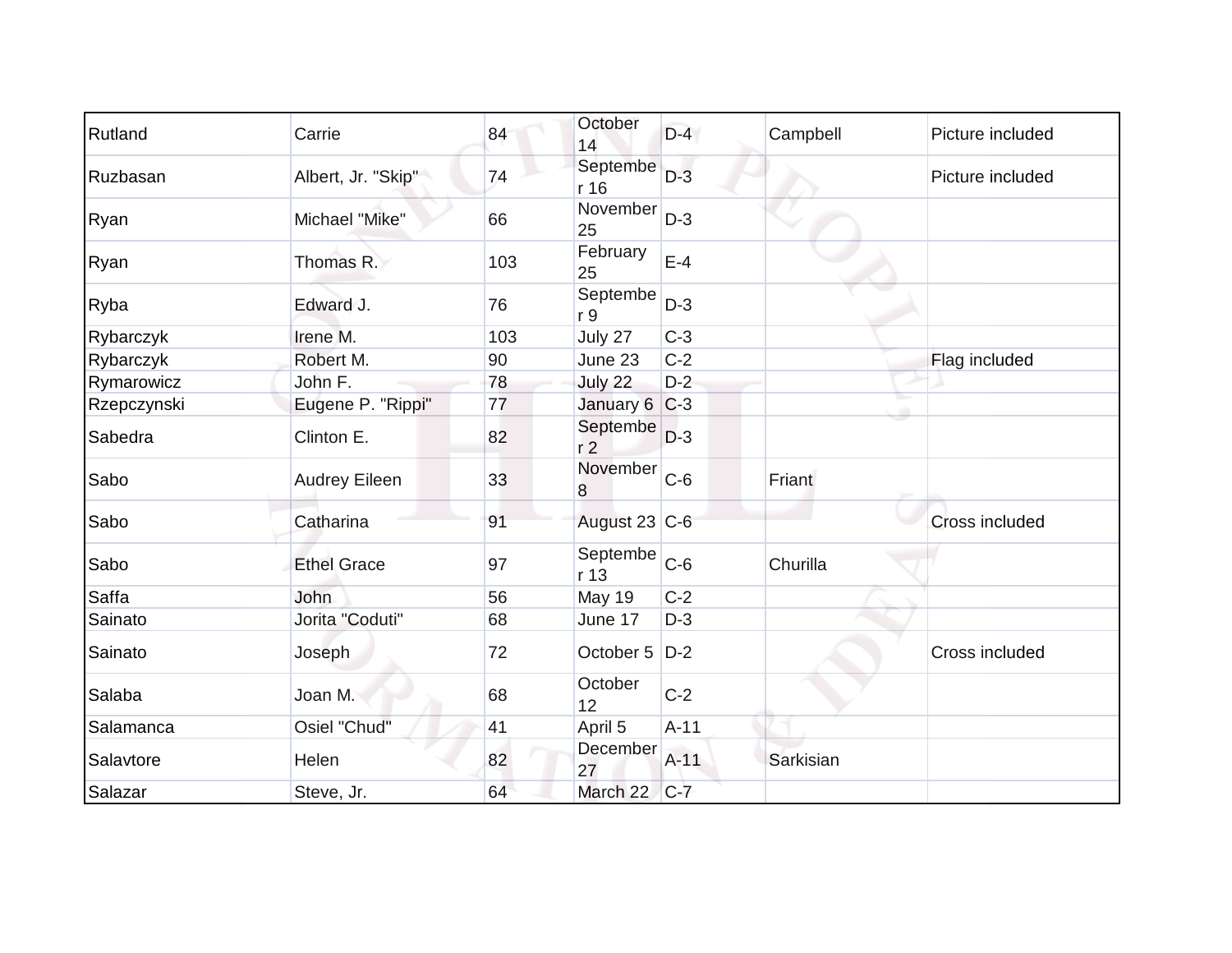| Salcedo     | Magdalena                 | 65 | Septembe<br>r <sub>6</sub> | $C-5$ |          |                                                                  |
|-------------|---------------------------|----|----------------------------|-------|----------|------------------------------------------------------------------|
| Saldivar    | Jose Angel, II "Cadillac" | 57 | Septembe<br>r 20           | $C-6$ |          | Handlebar moustache<br>picture included                          |
| Salerno     | Frank J.                  | 84 | <b>May 12</b>              | $C-3$ |          |                                                                  |
| Salerno     | Romano                    | 76 | <b>May 25</b>              | $B-2$ |          |                                                                  |
| Saliga      | Mildred A. "Millie"       | 91 | Septembe<br>r6             | $C-5$ | Spilly   | Picture included                                                 |
| Salinas     | Edward R.                 | 82 | November<br>29             | $C-4$ |          | Flag and picture<br>included                                     |
| Salinas     | Robert F. "Bob"           | 91 | November<br>3              | $B-3$ |          |                                                                  |
| Salinas     | Sharon L.                 | 71 | March 19                   | $D-7$ |          |                                                                  |
| Salisbury   | Steven Lee "Sals"         | 65 | Septembe<br>r <sub>4</sub> | $D-3$ |          | Picture included                                                 |
| Salle       | David D.                  | 83 | June 28                    | $C-6$ |          |                                                                  |
| Saltanovitz | Dorothy I.                | 85 | February<br>7              | $D-3$ | Koman    | Picture included                                                 |
| Samick      | Jordan L.                 | 83 | October<br>21              | $D-3$ |          | Flag included                                                    |
| Samocki     | Edwin L.                  | 85 | <b>May 19</b>              | $C-3$ |          |                                                                  |
| Samreta     | Joseph A.                 | 74 | January<br>12              | $B-2$ |          |                                                                  |
| Samson      | <b>Janine Marie</b>       | 50 | May 27                     | $D-3$ |          |                                                                  |
| Samson      | Marjorie A.               | 76 | December<br>6              | $C-5$ | Campbell |                                                                  |
| Samuel      | <b>Karen Denise</b>       | 56 | October<br>21              | $D-3$ |          | Picture included                                                 |
| Samuels     | Nancy Ruth                | 82 | October<br>28              | $D-3$ | Lang     | Full name Nancy Ruth<br>Lang Harvey Samuels;<br>Picture included |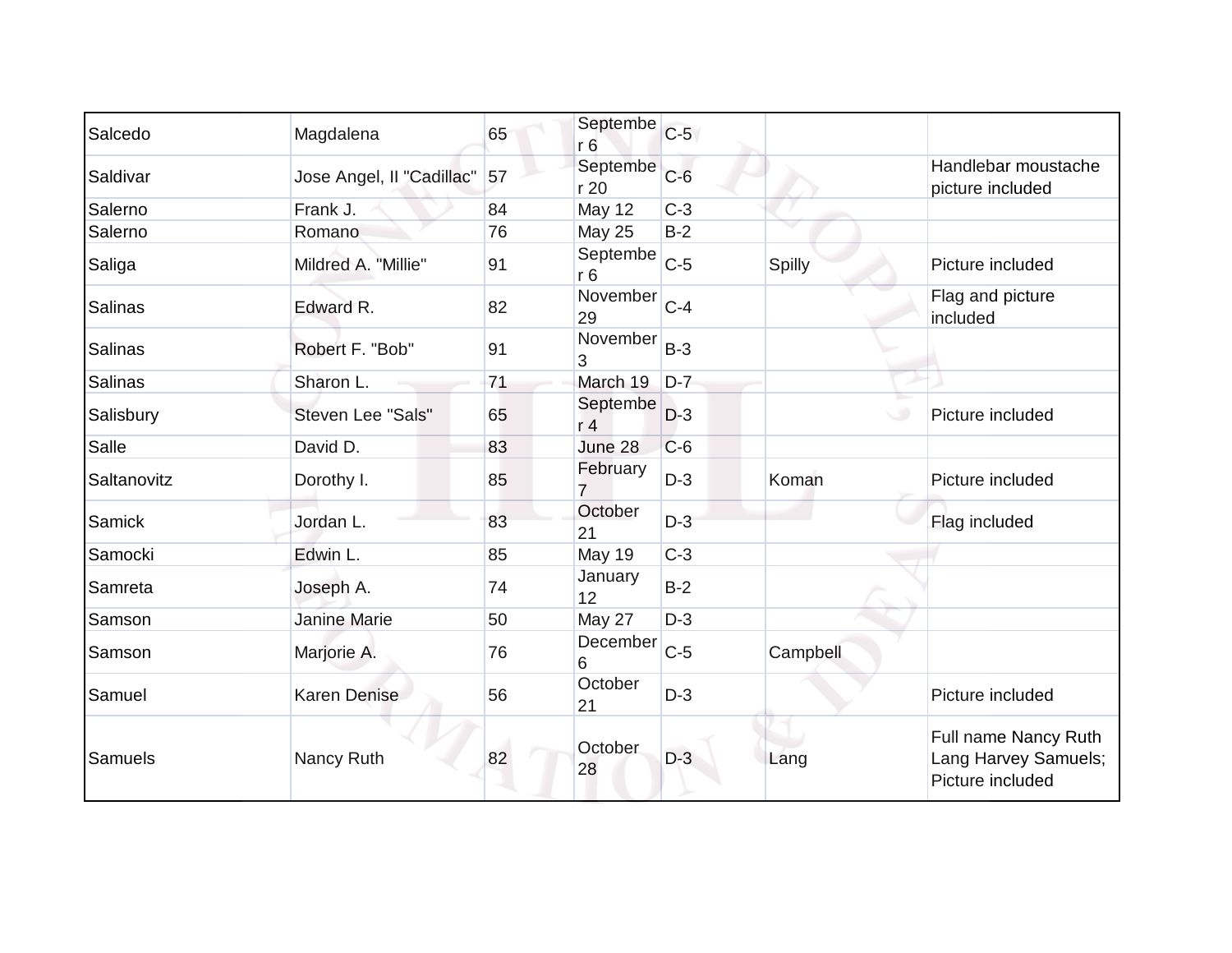| Sanchez  | Armando Davila       | 84  | Septembe<br>r <sub>6</sub> | $C-5$  |                | Picture included             |
|----------|----------------------|-----|----------------------------|--------|----------------|------------------------------|
| Sanchez  | Benedict R.          | 85  | December<br>13             | $A-11$ |                | Picture included             |
| Sanchez  | Francisco J., "Paco" | 63  | December<br>28             | $A-11$ |                |                              |
| Sanchez  | Manuel               | 76  | February<br>26             | $D-3$  |                | Flag and picture<br>included |
| Sanchez  | Olivia M.            | 95  | June 1                     | $C-2$  |                |                              |
| Sanchez  | Soledad "Chole"      | 72  | October<br>19              | $C-2$  |                |                              |
| Sandefur | William D., Jr.      | 43  | July 22                    | $D-2$  |                | Picture included             |
| Sanders  | Alex J.              | 86  | October<br>27              | $B-3$  |                | Picture included             |
| Sanders  | Doris J.             | 87  | January<br>25              | $C-4$  | <b>Daniels</b> | Picture included             |
| Sanders  | Dorothy M.           | 92  | January<br>29              | $D-3$  |                |                              |
| Sanders  | Edward Griffith, Jr. | 59  | October<br>14              | $D-4$  |                |                              |
| Sanders  | Helen J.             | 96  | July 15                    | $D-3$  |                |                              |
| Sanders  | Margaret J.          | 79  | January<br>12              | $B-2$  |                |                              |
| Sanders  | Nanci J.             | 63  | August 5                   | $D-3$  | Mazzaro        |                              |
| Sanders  | Pauline              | 96  | August 16 C-4              |        | Cavitt         | Picture included             |
| Sanders  | Robert E.            | 73  | January<br>16              | $D-3$  |                |                              |
| Sanders  | Robert T, Jr.        | 92  | July 1                     | $D-3$  |                |                              |
| Sandor   | Margaret             | 100 | January<br>10 <sup>1</sup> | $D-2$  | <b>Kristek</b> | Picture included             |
| Sands    | <b>Gina Marie</b>    | 50  | February<br>6              | $D-3$  |                | Picture included             |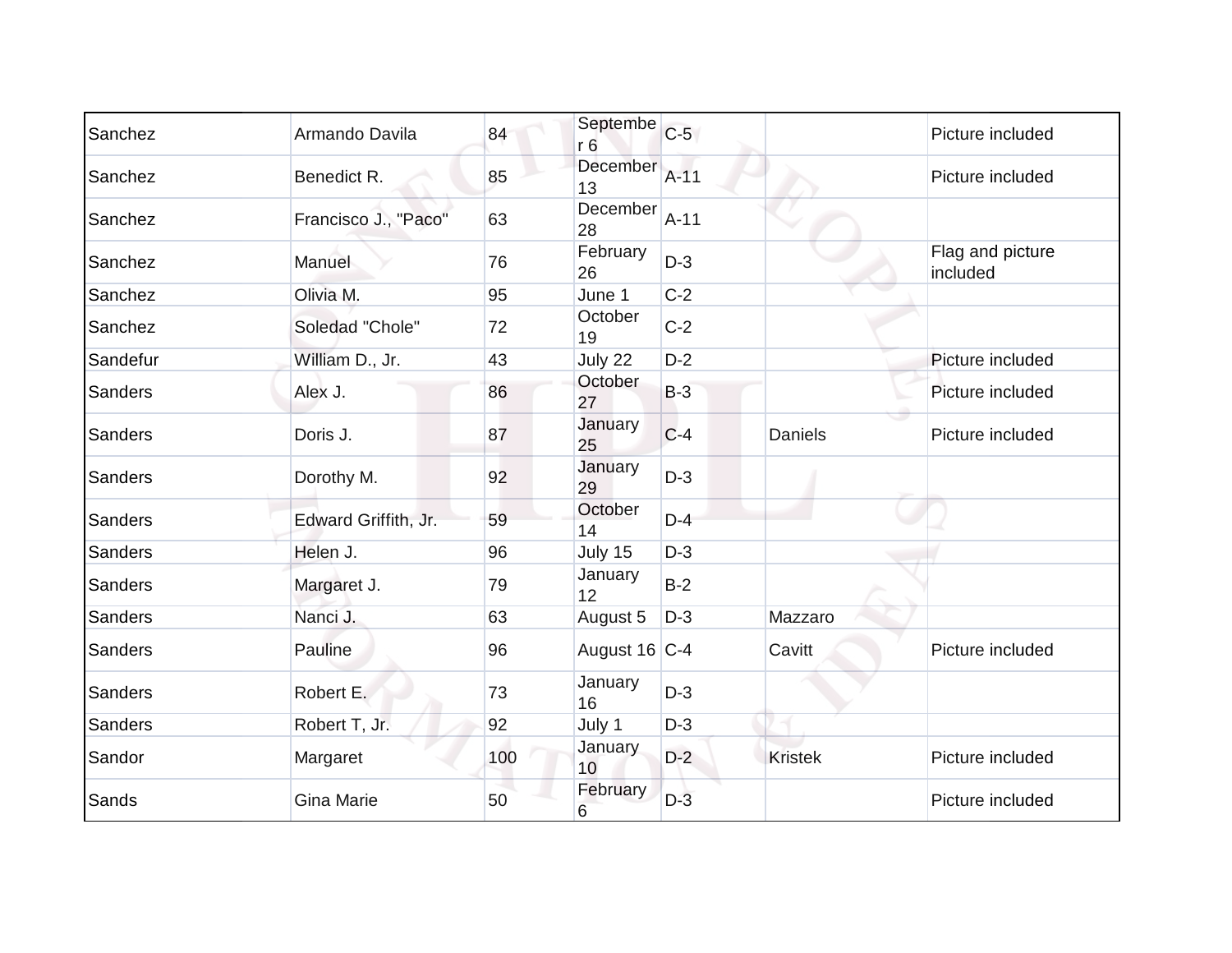| Sanetznik     | Margot                   | 92 | December<br>20     | $A-11$ | Simic          | Cross included   |
|---------------|--------------------------|----|--------------------|--------|----------------|------------------|
| Santelli      | Carmella E.              | 91 | May 21             | $D-7$  |                |                  |
| Santerior     | Evelyn A.                | 60 | October<br>31      | $B-2$  |                |                  |
| Santina       | Jeanette Della "Ginetta" | 94 | Septembe<br>r 19   | $B-2$  |                | Picture included |
| Santino       | Donald P. "Donnie"       | 59 | August 16 C-4      |        |                |                  |
| <b>Santos</b> | <b>Dolores</b>           | 70 | December C-5<br>6  |        | Garcia-Vazquez |                  |
| Sapp          | Cleveland B. "Louie"     | 77 | January<br>28      | $E-3$  |                |                  |
| Sapper        | Charles E.               | 87 | August 12 D-3      |        | پ              |                  |
| Sapyta        | Maryann                  | 90 | November C-7<br>15 |        | Jurek          |                  |
| Sarnecki      | Louis J.                 | 85 | March 4            | $D-3$  |                |                  |
| Sarros        | George S.                | 87 | February           | $D-3$  |                | Flag included    |
| Sasko         | Vera Grace               | 88 | March 21           | $D-3$  | Carroll        |                  |
| Sasseville    | Gillies J.               | 75 | June 12            | $D-3$  |                | Flag included    |
| Saucedo       | Rosa Elia                | 58 | November<br>22     | $C-3$  | Cabrerra       |                  |
| Sauter        | Mary E.                  | 97 | February<br>20     | $C-3$  |                |                  |
| Sawicki       | Mardele F.               | 66 | February<br>20     | $C-2$  | Healey         |                  |
| Scalzitti     | Cynthia J., "Cindy"      | 52 | January $3$ $D-2$  |        | Willis         |                  |
| Schaefer      | LaVerle E.               | 95 | January<br>13      | $C-3$  |                |                  |
| Schaffer      | Lorraine G.              | 94 | October 6 B-3      |        |                |                  |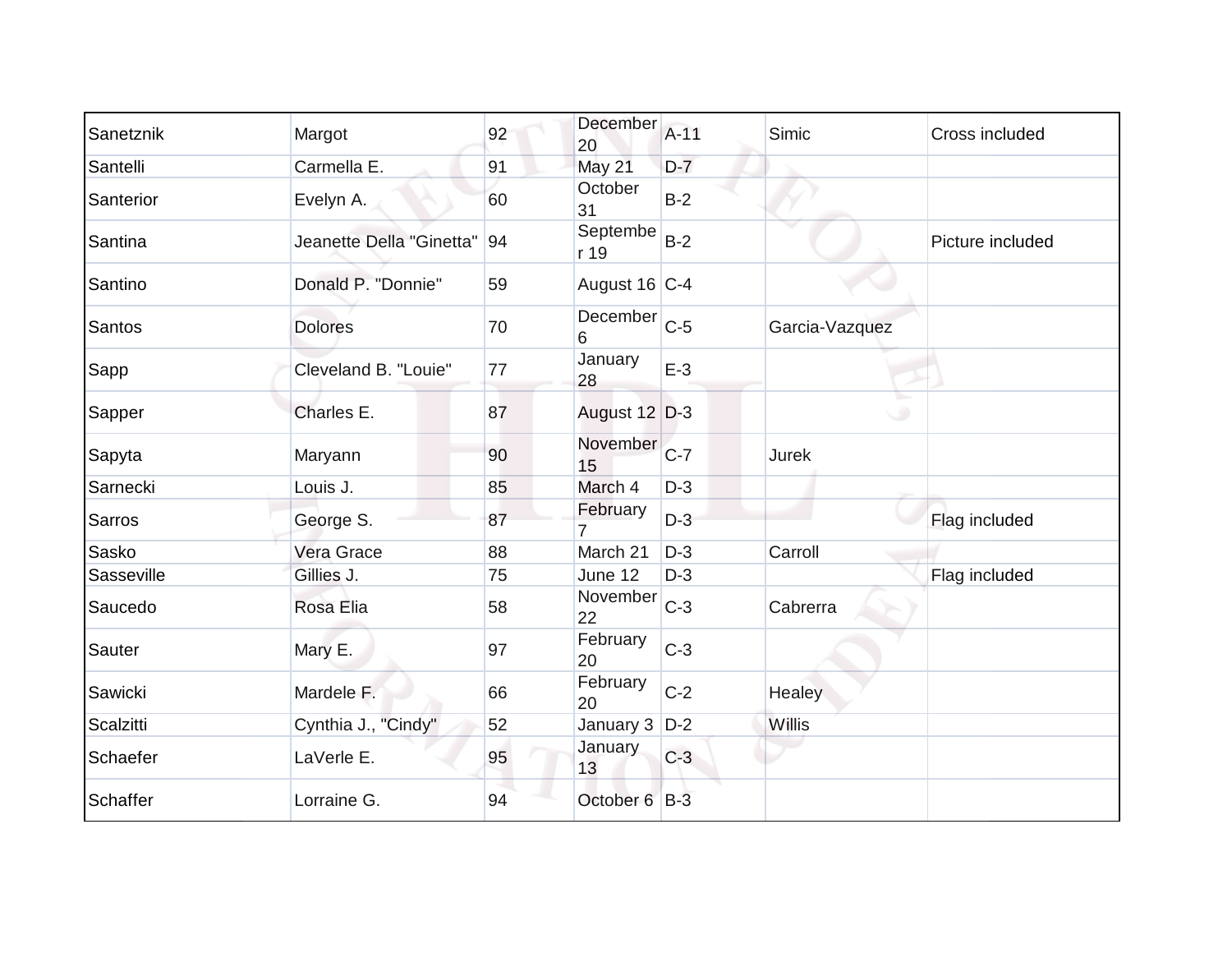| Schau           | Ronald D.             | 77 | January 6 C-3    |        |              |                  |
|-----------------|-----------------------|----|------------------|--------|--------------|------------------|
| Schaub          | <b>Edward Martin</b>  | 75 | August 11 C-2    |        |              |                  |
| Schaub          | <b>John Norman</b>    | 25 | July 4           | $D-2$  |              |                  |
| Scheckel        | Francis "Frank"       | 83 | June 13          | $D-3$  |              |                  |
| Scheffel        | Wallace C.            | 94 | March 18         | $E-4$  |              | Picture included |
| Scheja          | Adeline B.            | 89 | Septembe<br>r27  | $C-7$  | Kaminski     |                  |
| Schendera       | Lucille M.            | 89 | January<br>16    | $D-3$  |              |                  |
| Schenher        | Kathleen Renee        | 71 | May 15           | $D-2$  | Symsick      |                  |
| Scher           | <b>Frank Alvin</b>    | 67 | April 19         | $C-7$  |              | Picture included |
| Scher           | Joseph "Little Joe"   | 63 | March 28         | $D-2$  |              | Picture included |
| Scherer         | Madelyn M.            | 94 | March 30         | $B-2$  | Puoci        |                  |
| Scheub          | Kathleen              | 94 | <b>May 20</b>    | $D-3$  |              |                  |
| Schichner       | Alvin J.              | 80 | Septembe<br>r 30 | $D-4$  |              | Flag included    |
| Schichner       | Bette Jo              | 68 | April 10         | $D-2$  | Pistello     |                  |
| Schiesser       | Evelyn                | 88 | April 29         | $E-4$  | Drangmeister |                  |
| <b>Schiller</b> | Pam                   | 48 | March 8          | $C-4$  |              |                  |
| Schilling       | Helen                 | 85 | July 22          | $D-2$  | Skaggs       |                  |
| Schilling       | Timothy John          | 65 | May 29           | $D-3$  |              |                  |
| Schindler       | Bette J.              | 89 | Septembe<br>r 20 | $C-6$  | Hedeen       |                  |
| Schmidt         | David H., DVM         | 74 | May 5            | $C-2$  |              | Picture included |
| Schmidt         | Phyllis               | 86 | August 26 D-3    |        | Callahan     |                  |
| <b>Schmidt</b>  | <b>Richard "Dick"</b> | 81 | June 28          | $C-6$  |              |                  |
| Schnaedter      | <b>Dolores</b>        | 85 | March 19         | $D-7$  | Kawka        |                  |
| Schneider       | <b>Arend Walter</b>   | 40 | July 9           | $D-3$  |              |                  |
| Schneider       | <b>Betty</b>          | 90 | December<br>q    | $A-12$ | <b>Bohn</b>  | Picture included |
| Schneider       | <b>Jade Matthew</b>   | 20 | April 21         | $C-2$  |              | Picture included |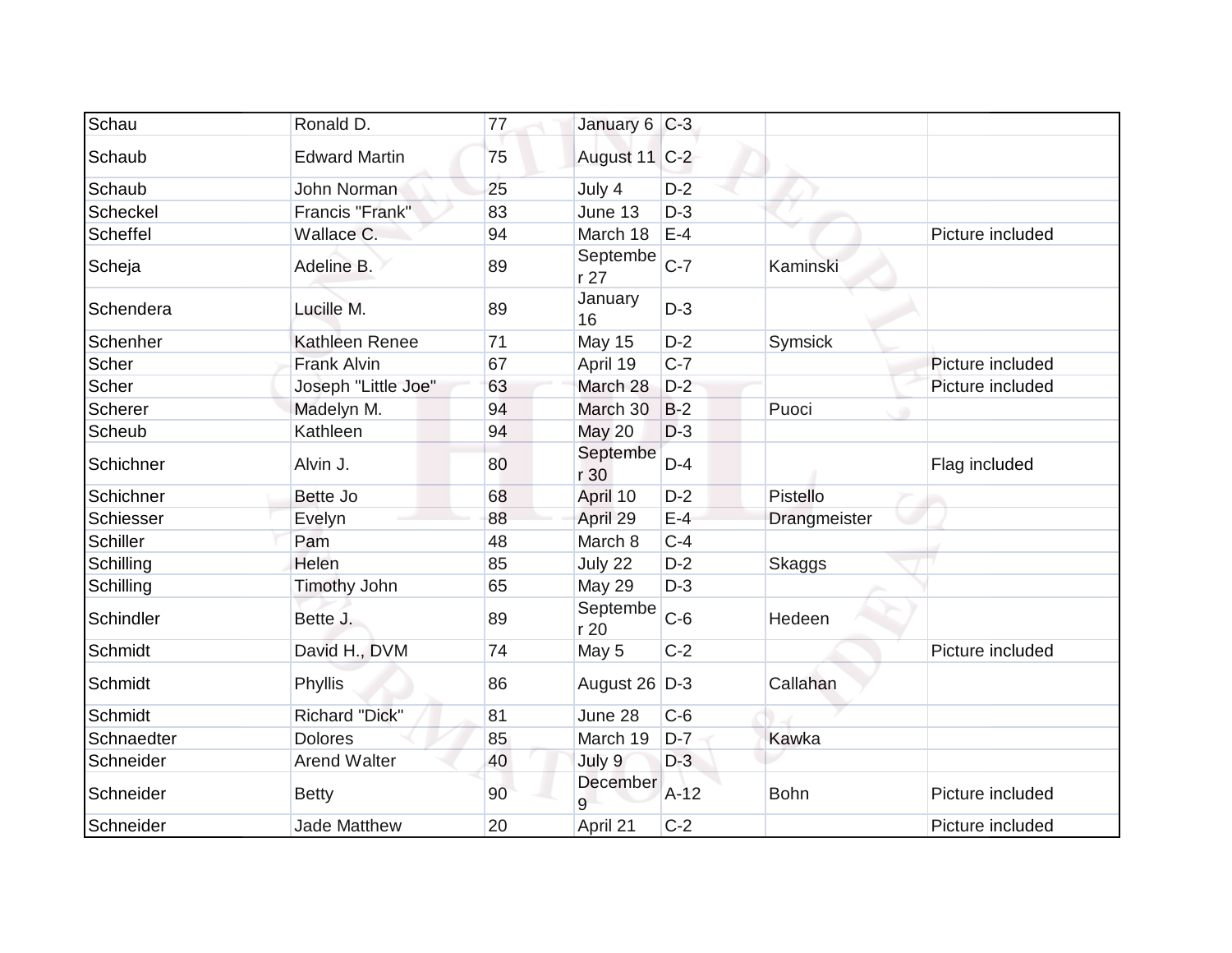| Schneider      | Owen B.                | 85 | February<br>16    | $B-2$ |             |                  |
|----------------|------------------------|----|-------------------|-------|-------------|------------------|
| Schoeffel      | Anthony J. "Tony"      | 65 | March 29          | $C-9$ |             |                  |
| Scholl         | David Kyle             | 55 | October 9   D-2   |       |             |                  |
| Schoon         | Henry "Hank"           | 93 | November<br>11    | $D-3$ |             |                  |
| Schoon         | Warren D. "Butch"      | 62 | March 5           | $D-3$ |             | Picture included |
| Schroeder      | David L.               | 66 | February<br>10    | $C-3$ |             |                  |
| Schroeder      | Marilane C.            | 63 | January 4 $ C-5 $ |       |             | Flag included    |
| Schrombeck     | Vera                   |    | Septembe<br>r 27  | $C-5$ |             |                  |
| Schrombeck     | Verna Catherine        | 83 | July 29           | $D-4$ | Short       |                  |
| Schubert       | Irene                  | 93 | March 30          | $B-2$ |             |                  |
| Schubert       | Lucille C.             | 89 | July 25           | $D-2$ |             |                  |
| <b>Schuck</b>  | Robert, Jr. "Schnapps" | 76 | February<br>15    | $C-4$ |             | Picture included |
| Schucknecht    | Eva M.                 | 81 | July 10           | $D-3$ |             |                  |
| Schug          | Ida                    | 92 | August $14$ D-3   |       | <b>Baro</b> | Picture included |
| <b>Schultz</b> | Alice C.               | 85 | November<br>15    | $C-6$ | Piaseczny   |                  |
| Schultz        | David                  | 60 | December<br>21    | $A-9$ |             |                  |
| Schultz        | Julius, "Juice"        | 89 | November<br>6     | $D-3$ |             | Flag included    |
| <b>Schultz</b> | <b>Sharon Rose</b>     | 74 | June 30           | $C-3$ |             |                  |
| <b>Schutte</b> | Joshua James           | 22 | June 5            | $E-3$ |             |                  |
| Schutte        | Patricia Ann           | 77 | October<br>14     | $D-4$ |             |                  |
| Schutz         | George E.              | 77 | February<br>25    | $E-4$ |             | Picture included |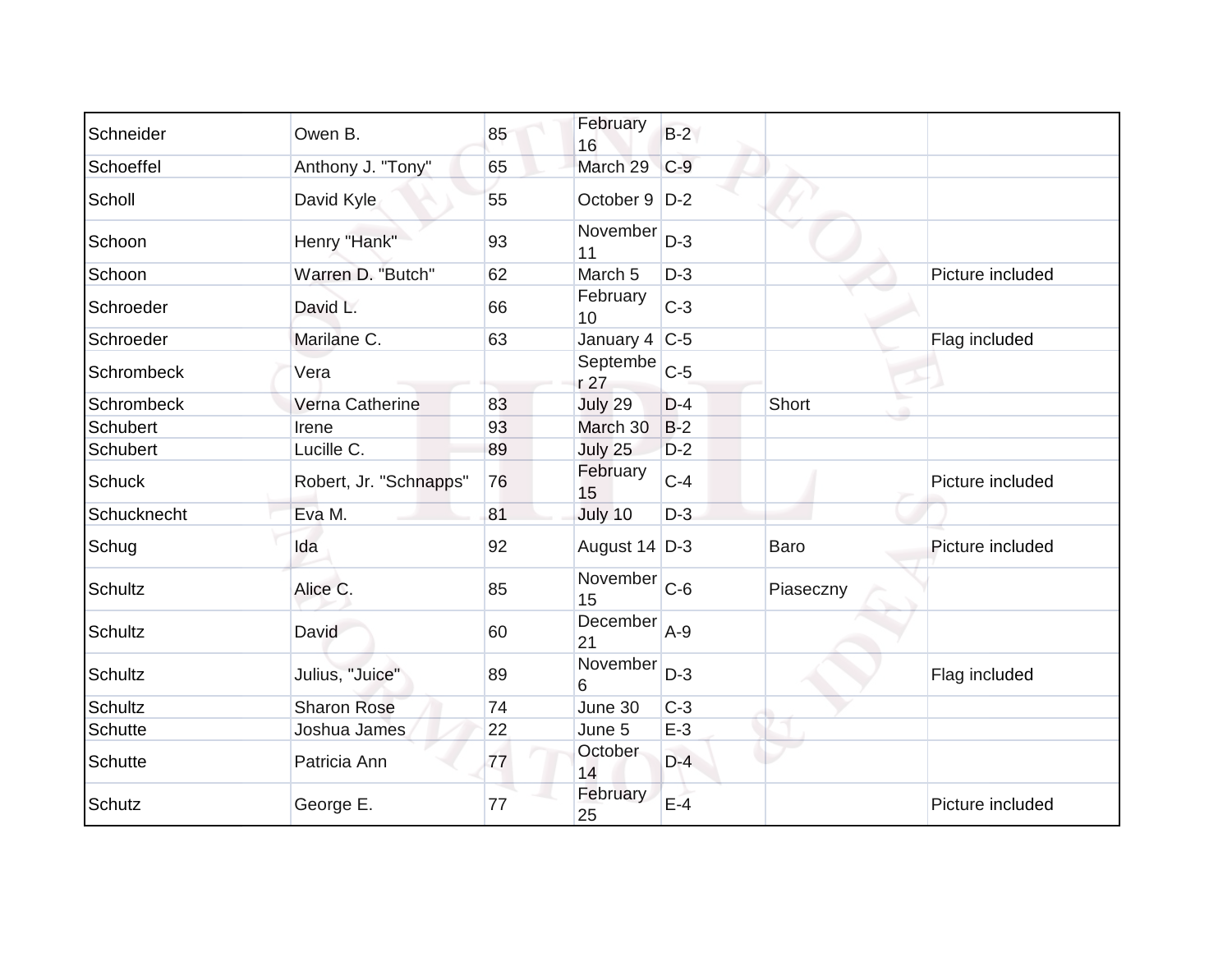| Schwaller     | Erma Jean               | 93 | Septembe<br>r 28           | $B-2$ | <b>Buckles</b>                |                                                 |
|---------------|-------------------------|----|----------------------------|-------|-------------------------------|-------------------------------------------------|
| Schwanke      | Wilbur "Spud"           | 90 | Septembe<br>r <sub>2</sub> | $D-3$ |                               |                                                 |
| Schwartz      | Frank A.                | 33 | June 16                    | $C-2$ |                               |                                                 |
| Schweitzer    | Sylvester P. "Ves"      | 91 | February                   | $C-4$ |                               | Flag included                                   |
| Schweitzer    | Theresa                 |    | November<br>25             | $D-3$ | Falvo                         |                                                 |
| Schweitzer    | Thomas J. "Mr. Tom"     | 61 | November<br>17             | $B-3$ |                               | Flag included                                   |
| Schwellenbach | Mary Elizabeth          | 82 | February<br>6              | $D-3$ | Dunleavy                      |                                                 |
| Sciacca       | Alma                    | 93 | January<br>23              | $D-3$ | $\sim$<br>Piegalski<br>$\cup$ | Picture included                                |
| Sciacero      | Geraldine M. (Gerry)    | 80 | February<br>26             | $D-3$ | Petrigan                      |                                                 |
| Scott         | <b>Judith Pauline</b>   | 75 | Septembe<br>r 11           | $D-2$ | Wilson                        | Full name Judith<br><b>Pauline Shirey Scott</b> |
| <b>Scott</b>  | Levinia                 | 48 | Septembe<br>r 27           | $C-6$ |                               |                                                 |
| <b>Scott</b>  | Mary (Betty)            | 89 | August 30 C-4              |       |                               |                                                 |
| Scott         | Michael A. Jr., "Mikey" | 38 | January $5$ B-2            |       |                               |                                                 |
| <b>Scott</b>  | <b>Noal Brown</b>       | 79 | October<br>28              | $D-3$ |                               |                                                 |
| Scott         | Pearl                   | 81 | December A-7<br>29         |       | Cutler                        | Picture included                                |
| Scott         | Robin                   | 44 | June 3                     | $E-3$ |                               |                                                 |
| <b>Scott</b>  | Sylvia L.               | 56 | October<br>16              | $D-2$ |                               |                                                 |
| <b>Scott</b>  | William H. "Bill"       | 81 | August 2                   | $C-5$ |                               |                                                 |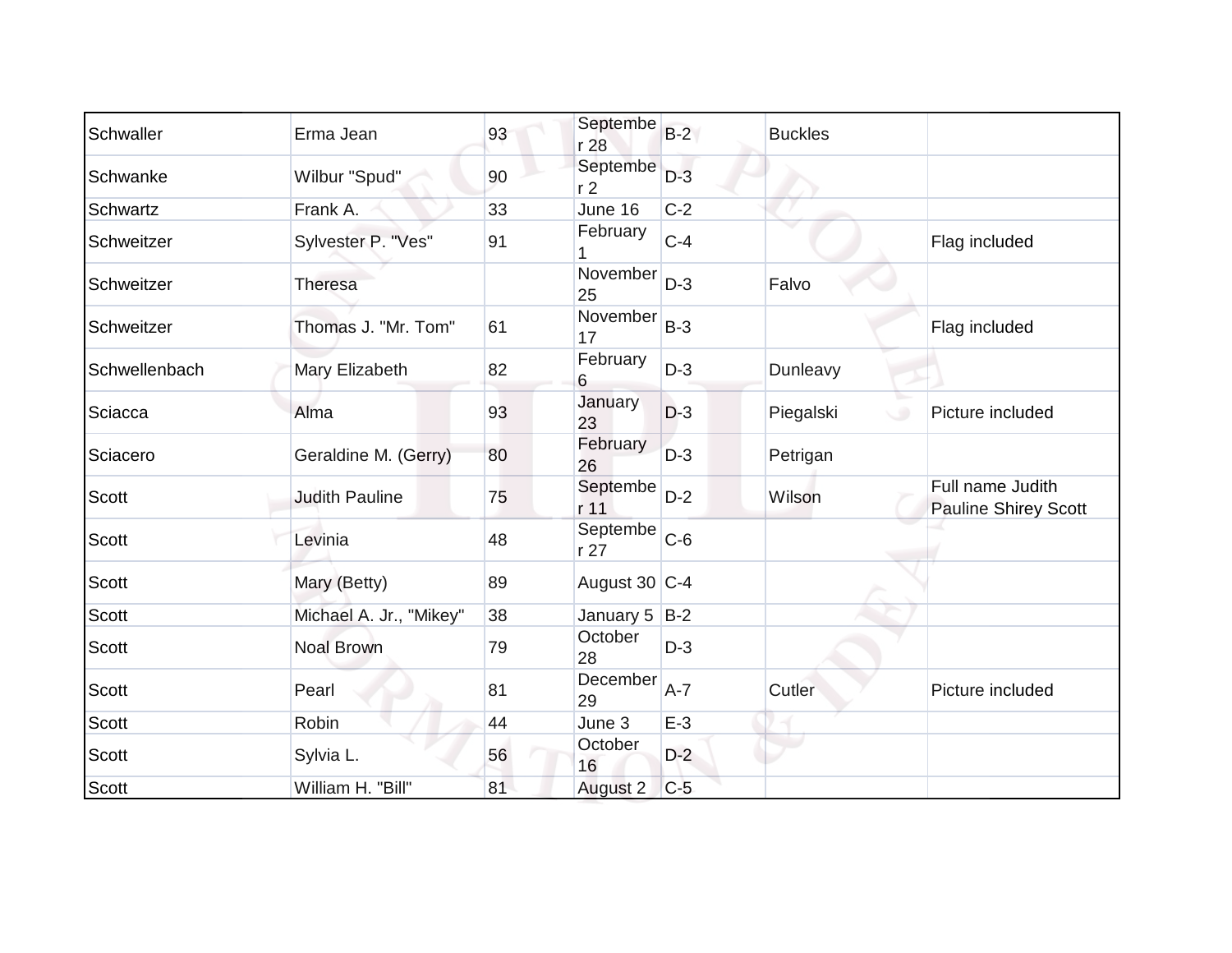| Scriba     | Mona            | 86 | February<br>13    | $C-4$  |               |                  |
|------------|-----------------|----|-------------------|--------|---------------|------------------|
| Seagraves  | Clarence D.     | 83 | August 6          | $D-3$  |               | Flag included    |
| Seale      | Kathleen Olive  | 99 | November<br>30    | $C-2$  | <b>Jewett</b> |                  |
| Searle     | <b>Jack Ray</b> | 64 | June 24           | $D-3$  |               | Picture included |
| Searle     | Victor          | 94 | May 27            | $D-3$  |               |                  |
| Sebahar    | Gregory J.      | 53 | April 7           | $C-3$  |               |                  |
| Sebben     | Michael Kenneth | 53 | January $8$ $D-3$ |        |               |                  |
| Sebenste   | Leo             | 90 | Septembe<br>r 27  | $C-7$  |               | Picture included |
| Seeber     | William T.      | 90 | January<br>16     | $D-3$  |               |                  |
| Seehausen  | Judy            | 69 | December<br>13    | $A-11$ | ی<br>Hall     |                  |
| Seelen     | Lila M.         | 86 | August 18 C-3     |        | Spoor         | Picture included |
| Segvich    | Mary Ann, RN    | 69 | March 18          | $E-4$  | Rzonca        | Picture included |
| Seiber     | Bertha J.       | 84 | December<br>29    | $A-7$  | Cole          |                  |
| Seitzinger | Donald, Sr.     | 79 | February<br>22    | $C-4$  |               | Picture included |
| Sejda      | Jacqueline      | 63 | Septembe<br>r 20  | $C-6$  |               |                  |
| Selby      | Donald Lee      | 55 | December<br>28    | $A-11$ |               | Picture included |
| Selby      | Judy Ann        | 70 | December<br>13    | $A-11$ | <b>Tokarz</b> |                  |
| Seleski    | Michael Paul    | 69 | November<br>27    | $D-2$  |               |                  |
| Seljan     | Jack            |    | <b>May 30</b>     | $D-2$  |               |                  |
| Seljan     | Judy A.         | 49 | April 16          | $D-8$  | Milobar       |                  |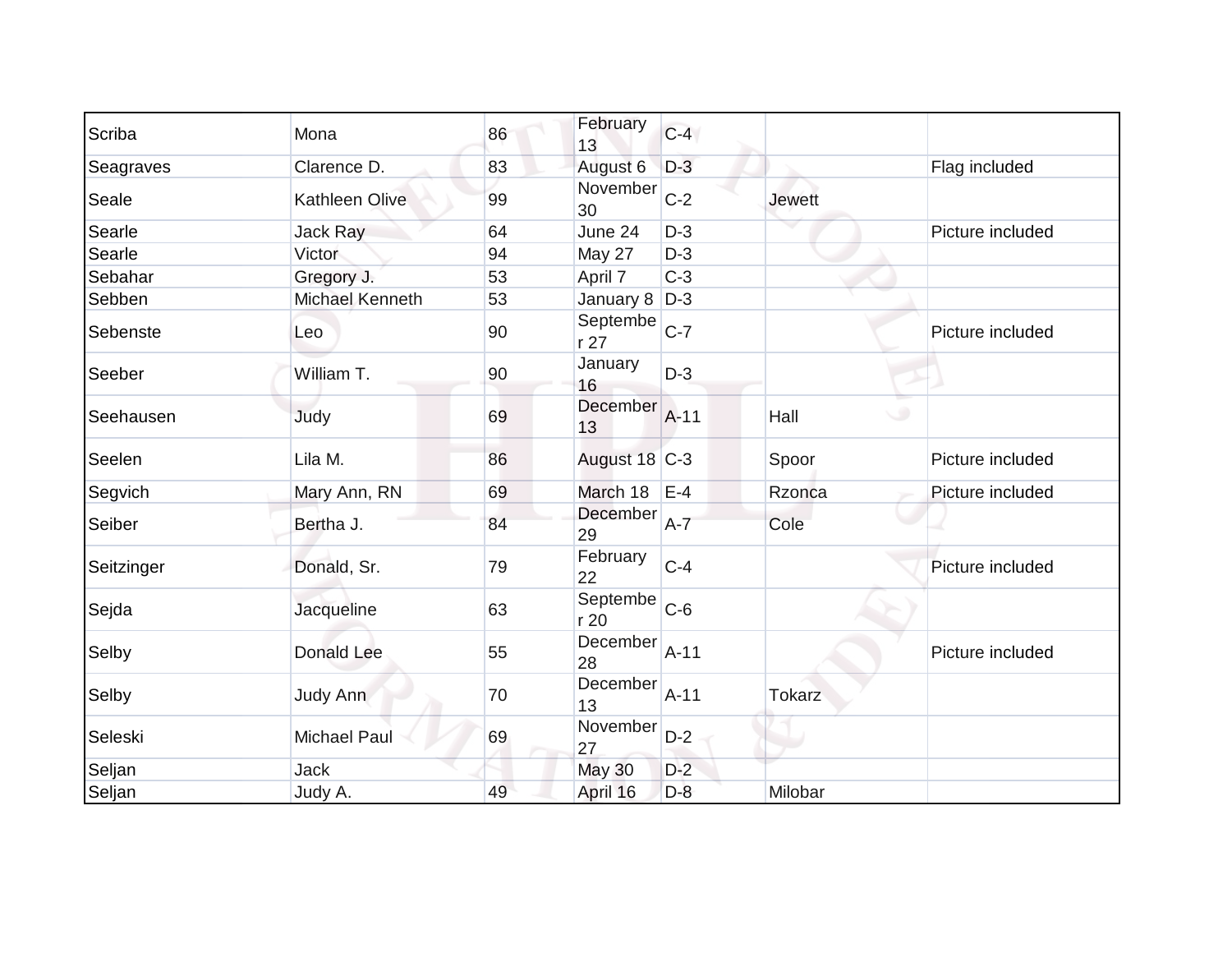| Sell           | Gail G.                 | 71  | December<br>3     | $D-3$  |                 |                                                  |
|----------------|-------------------------|-----|-------------------|--------|-----------------|--------------------------------------------------|
| <b>Sellers</b> | Eleanor B.              | 89  | December<br>18    | $A-6$  | <b>Barfield</b> | Picture included                                 |
| <b>Sellers</b> | Lois Elaine             | 70  | December<br>9     | $A-10$ | <b>Beckmann</b> | Pictures included                                |
| Semesky        | Linda Elizabeth         | 44  | June 19           | $D-3$  | Bardoczi        |                                                  |
| Semethy        | <b>Eleanor Patricia</b> | 72  | March 3           | $C-3$  |                 |                                                  |
| Sencaj         | Thomas                  | 83  | March 2           | $B-2$  |                 | Flag included                                    |
| Sendejas       | Lucy                    | 84  | December          | $B-3$  | Ortiz           | Picture included                                 |
| Senne          | Marlynn E.              | 77  | January<br>29     | $D-3$  | Giese           |                                                  |
| Senour         | Marilyn                 | 85  | February<br>18    | $E-3$  | Keith           |                                                  |
| Sensenbaugh    | Harriet                 | 81  | July 12           | $C-5$  |                 |                                                  |
| Serafin        | Dennis E.               |     | May 7             | $D-2$  |                 | <b>UPDATE: Mass and</b><br>"Celebration of Life" |
| Serafin        | Dennis E.               | 61  | January 1         | $D-3$  |                 | Police emblem and<br>picture included            |
| Serafin        | <b>Heather Ann</b>      | 17  | November<br>11    | $D-3$  |                 | Picture included                                 |
| Serafin        | Margaret T.             | 87  | April 14          | $C-3$  | Germick         |                                                  |
| Serafini       | Ruth L.                 | 86  | January 4 $ C-5 $ |        |                 |                                                  |
| Seramur        | Leisel C.               | 100 | April 10          | $D-3$  |                 | Picture included                                 |
| Serbentas      | Joseph B.               | 86  | December<br>26    | $A-8$  |                 | Flag included                                    |
| Serratto       | Ann L.                  | 83  | March 25          | $D-3$  | Wislo           |                                                  |
| Seth           | Harry Ronald (Ron)      | 75  | August 6          | $D-2$  |                 | Marine emblem<br>included                        |
| Sevoich        | Mildred                 | 95  | March 19          | $D-7$  | Knezevich       | Cross included                                   |
| Sewell         | Joseph L. D.V.M.        | 86  | May 17            | $C-7$  |                 |                                                  |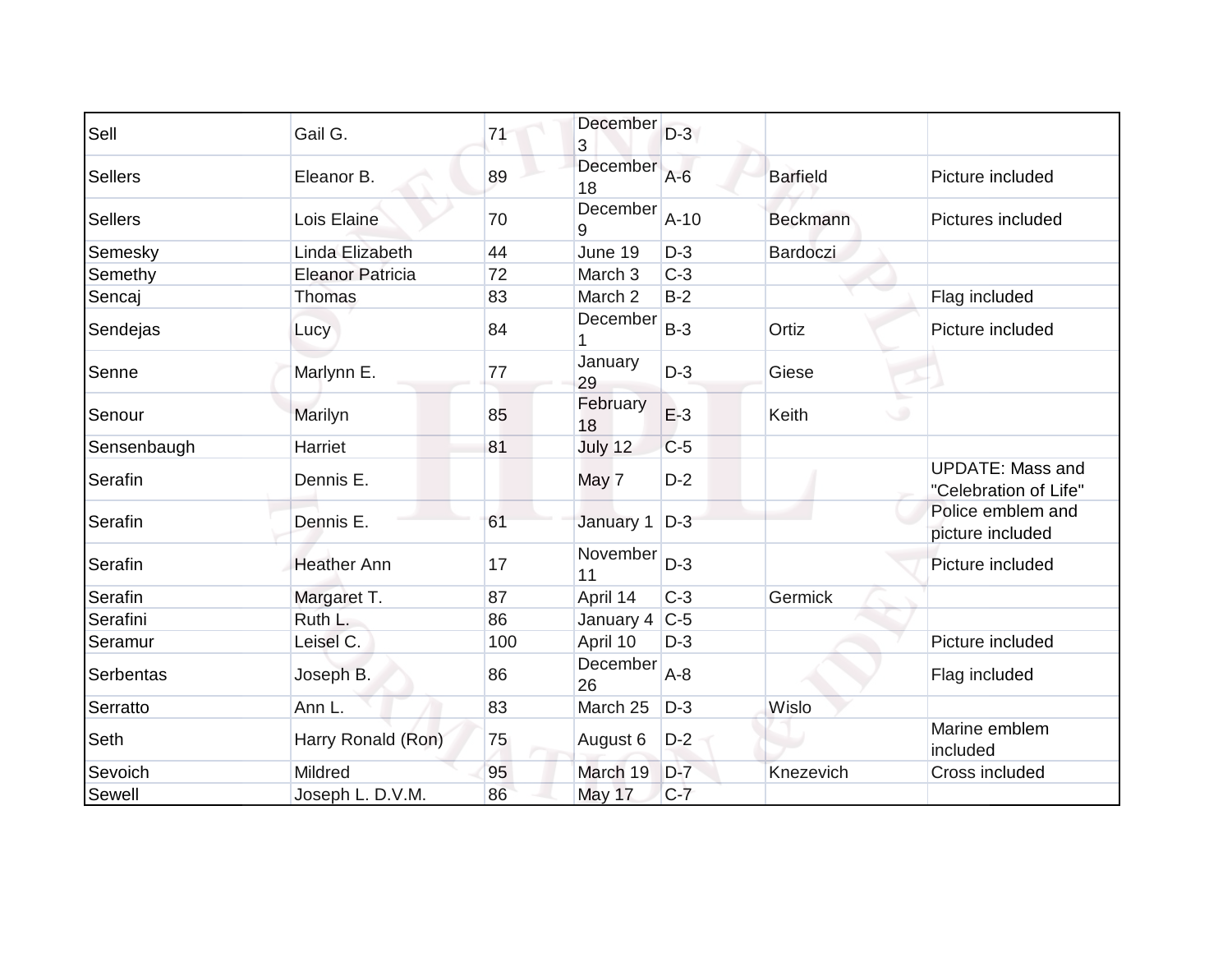| Sgambelluri | Lillian R.                                         | 85 | Septembe<br>r <sub>2</sub>  | $D-2$ | <b>Kolas</b> | Pictures included            |
|-------------|----------------------------------------------------|----|-----------------------------|-------|--------------|------------------------------|
| Shaban      | Geraldine Q.R.                                     | 88 | April 3                     | $E-2$ |              |                              |
| Shaffer     | Leon                                               | 84 | October 4 $ C-6 $           |       |              |                              |
| Shakula     | Peter John                                         | 87 | February<br>6               | $D-3$ |              | Cross included               |
| Shapley     | Donald                                             | 67 | December<br>26              | $A-9$ |              | Picture and flag<br>included |
| Shapley     | Martha "Mickey"                                    | 82 | <b>May 15</b>               | $D-3$ | Raiza        |                              |
| Sharp       | Dorothy May                                        | 90 | March 15                    | $C-6$ | Walker       |                              |
| Sharp       | Frisco                                             | 85 | June 7                      | $C-3$ |              |                              |
| Sharp       | <b>George Etheric Patrick</b><br>Jesse "Uncle Pat" | 89 | August 12 D-3               |       |              | Picture included             |
| Sharp       | Kathryne Marie                                     | 93 | October 4 C-6               |       | Mesich       |                              |
| Shaub       | Michael J., Sr.                                    | 64 | June 6                      | $D-4$ |              |                              |
| Shaughnessy | Rhonda                                             | 56 | October 4 C-5               |       | Mudrovich    | Cross included               |
| Shawver     | Phyllis "Joan"                                     | 87 | December<br>8               | $C-3$ |              |                              |
| Shea        | David P.                                           | 45 | January<br>16               | $D-3$ |              |                              |
| Shearer     | <b>Gary Scott</b>                                  | 51 | July 14                     | $C-2$ |              |                              |
| Shearer     | Grace L.                                           | 83 | January<br>14               | $E-3$ |              |                              |
| Shearer     | Joanna Rose                                        | 75 | February<br>4               | $E-3$ |              |                              |
| Shearer     | Lowell                                             | 72 | Septembe<br>r <sub>27</sub> | $C-7$ |              |                              |
| Shebish     | Cynthia Marie                                      | 35 | June 23                     | $C-2$ |              |                              |
| Shedrow     | David Lee                                          | 64 | May 24                      | $C-6$ |              | Picture included             |
| Sheehan     | John "Jack"                                        | 76 | June 17                     | $D-2$ |              | Flag included                |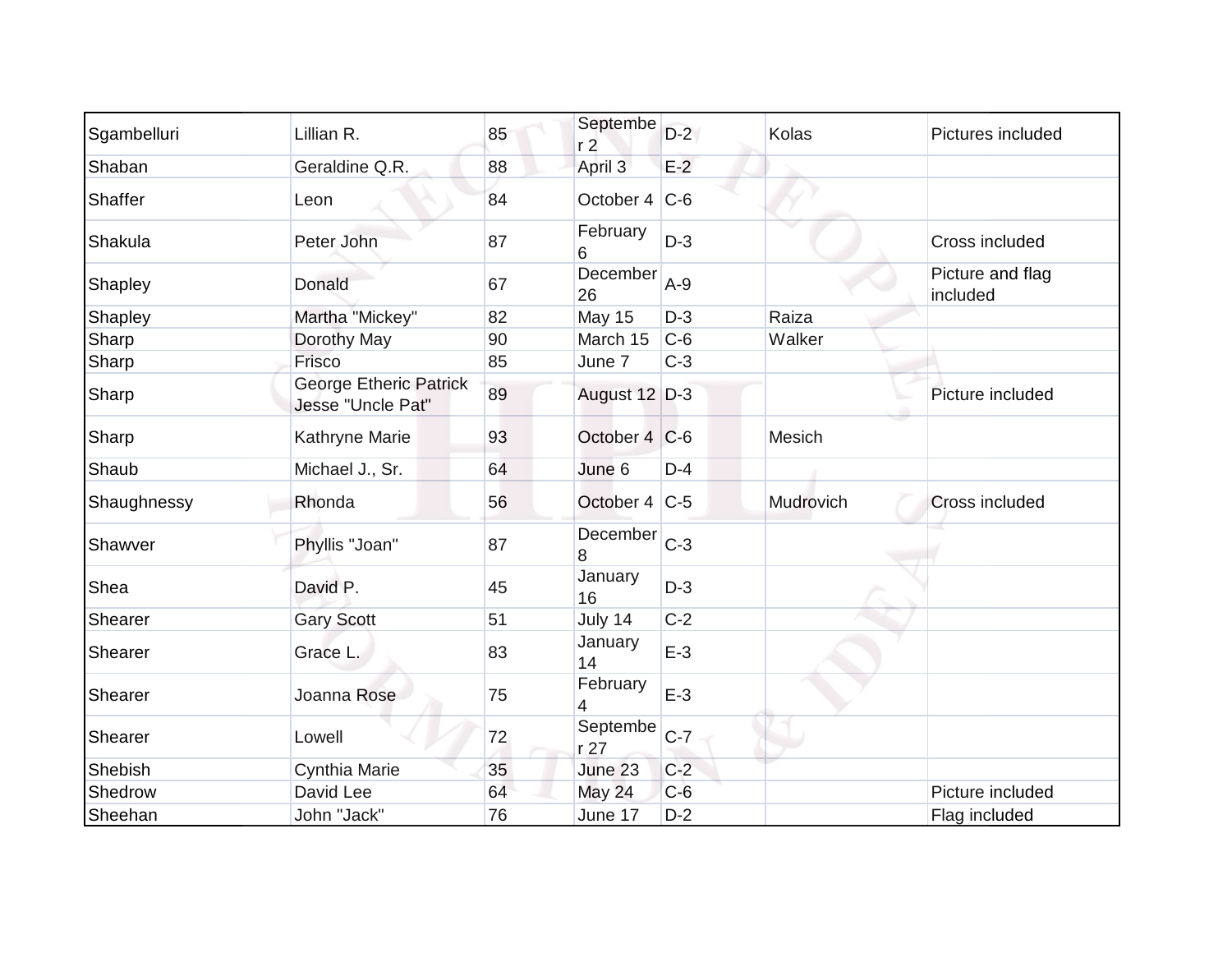| Sheets        | John A.                     | 82 | December           | $C-2$ |           |                                            |
|---------------|-----------------------------|----|--------------------|-------|-----------|--------------------------------------------|
| <b>Sheets</b> | Marion                      | 93 | May 3              | $C-5$ |           | Full name Marion<br><b>Sheets Peterson</b> |
| Shelby        | John T.                     | 46 | March 23           | $B-3$ |           |                                            |
| Sheldon       | William E.                  | 64 | February<br>25     | $E-4$ |           | Flag included                              |
| Shelton       | <b>Kelly Cristina</b>       | 44 | March 19           | $D-7$ | Gilfillan |                                            |
| Shelton       | Michael Anthony             | 47 | March 19           | $D-7$ |           |                                            |
| Shendrick     | Sylvia                      | 87 | January $3$ $D-2$  |       |           |                                            |
| Shepherd      | <b>Betty Lou</b>            | 85 | August 23 C-7      |       | McFarland |                                            |
| Sherer        | Wallace B. "Gator"          | 82 | August 13 D-3      |       |           |                                            |
| Sheridan      | Daniel J.                   | 67 | December<br>3      | $D-4$ |           | Picture included                           |
| Sherman       | George P.                   | 83 | November C-7<br>15 |       |           | Picture included                           |
| Sherman       | Jack                        | 82 | August 30 C-4      |       |           | <b>Star of David included</b>              |
| Sherman       | Kathryn R.                  | 76 | April 1            | $D-2$ |           |                                            |
| Sherrod       | James Wesley "Bay<br>Boy"   | 81 | November<br>27     | $D-3$ |           |                                            |
| Shewmaker     | James Harvey                | 80 | May 3              | $C-6$ |           | Flag included                              |
| Shields       | Robert F.                   | 93 | January 4 $ C-5 $  |       |           | Flag and picture<br>included               |
| Shillenn      | <b>Catherine Marie</b>      | 83 | March 28           | $D-3$ |           |                                            |
| Shinall       | Mary H.                     | 92 | March 11           | $D-3$ | Wheeler   |                                            |
| Shindle       | Ronald Thornton,<br>Sonny"  | 72 | April 14           | $C-3$ |           | Picture included                           |
| Shipley       | Robert Dean (Bob,<br>Bobby) | 60 | March 11           | $D-3$ |           |                                            |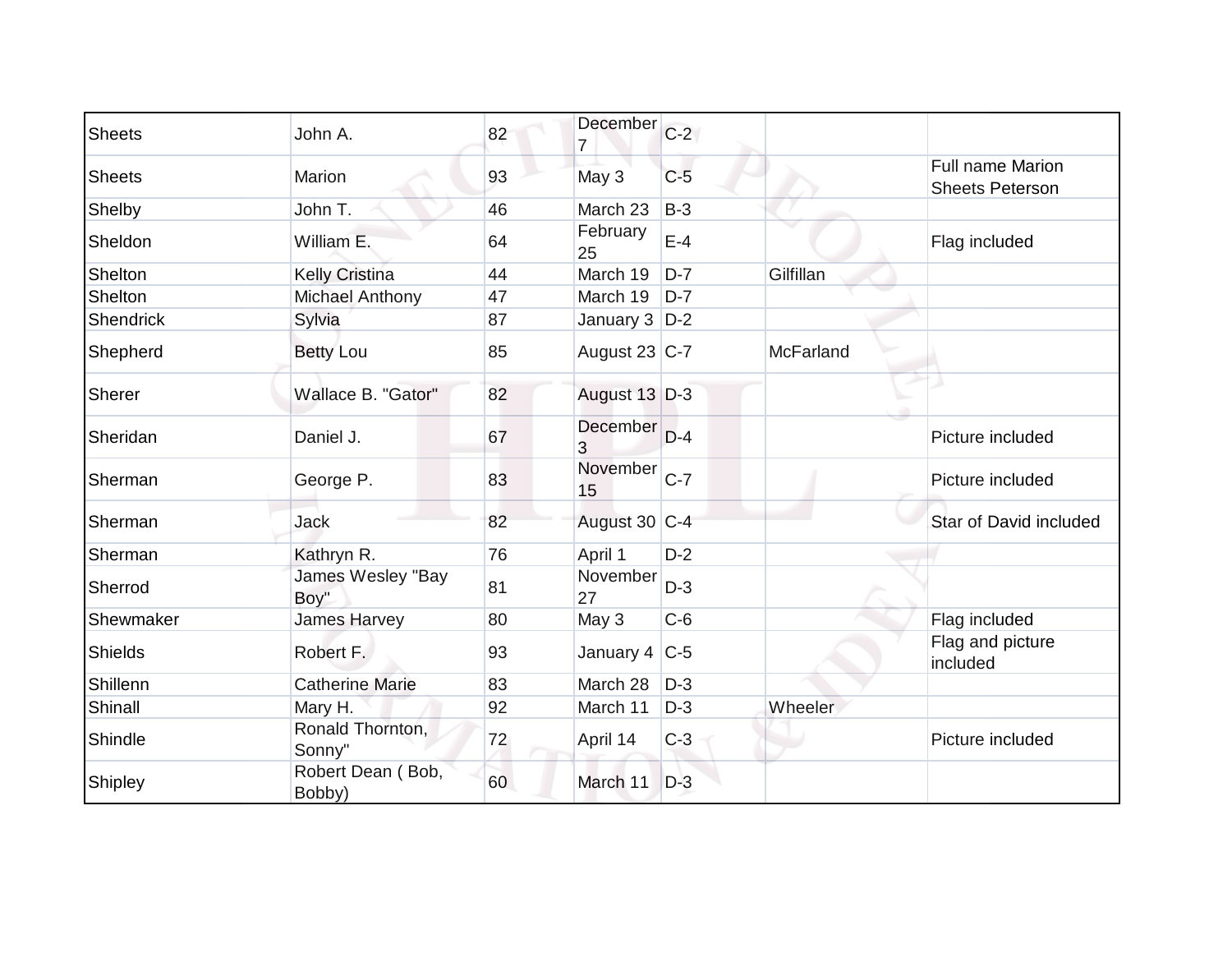| Shipley    | Velma                           | 97 | January<br>30              | $D-2$ |                |                  |
|------------|---------------------------------|----|----------------------------|-------|----------------|------------------|
| Shipman    | Helen                           | 86 | November<br>12             | $D-4$ | Seyler         | Picture included |
| Shockley   | Marilynn "Ma-Ma"<br>"Matriarch" | 76 | March 7                    | $D-3$ | Hammond        | Picture included |
| Shoemaker  | Percy Eugene "Joe"              | 79 | July 22                    | $D-2$ |                | Picture included |
| Shondel    | <b>Steven Louis</b>             | 74 | March 8                    | $C-4$ |                | Picture included |
| Shoppa     | Jerome                          | 68 | November<br>30             | $C-2$ |                |                  |
| Short      | Gene E.                         | 55 | April 29                   | $E-4$ |                |                  |
| Short      | <b>Shirley Anne</b>             | 80 | <b>May 15</b>              | $D-3$ | Montoney       |                  |
| Shreve     | Patricia S. "Grandma<br>Pat "   | 89 | April 24                   | $D-4$ | Tegtman        |                  |
| Shropshire | Joyce Jean                      | 89 | July 15                    | $D-3$ | Lutes          |                  |
| Shropshire | William E.                      | 80 | November<br>3              | $B-2$ |                |                  |
| Shroyer    | Patty L.                        | 80 | December<br>22             | $A-7$ |                |                  |
| Shurka     | Bernard "Bernie"                | 89 | January<br>22              | $C-3$ |                |                  |
| Siavelis   | Peter James                     | 80 | Septembe<br>r <sub>9</sub> | $D-3$ |                |                  |
| Sibbrell   | Jeanette M.                     | 78 | July 17                    | $D-3$ | Cooper         |                  |
| Sibley     | Beverly J.                      | 77 | June 24                    | $D-3$ | Juhasz         |                  |
| Sichhart   | Helene                          | 80 | January<br>18              | $C-5$ | <b>Miller</b>  | Picture included |
| Sidor      | Elizabeth                       | 89 | Septembe<br>r 15           | $B-3$ |                |                  |
| Sidor      | Mitchell S.                     | 46 | August 23 C-6              |       |                |                  |
| Siegel     | <b>Charlotte Anne</b>           |    | November<br>18             | $E-3$ | <b>Bittner</b> |                  |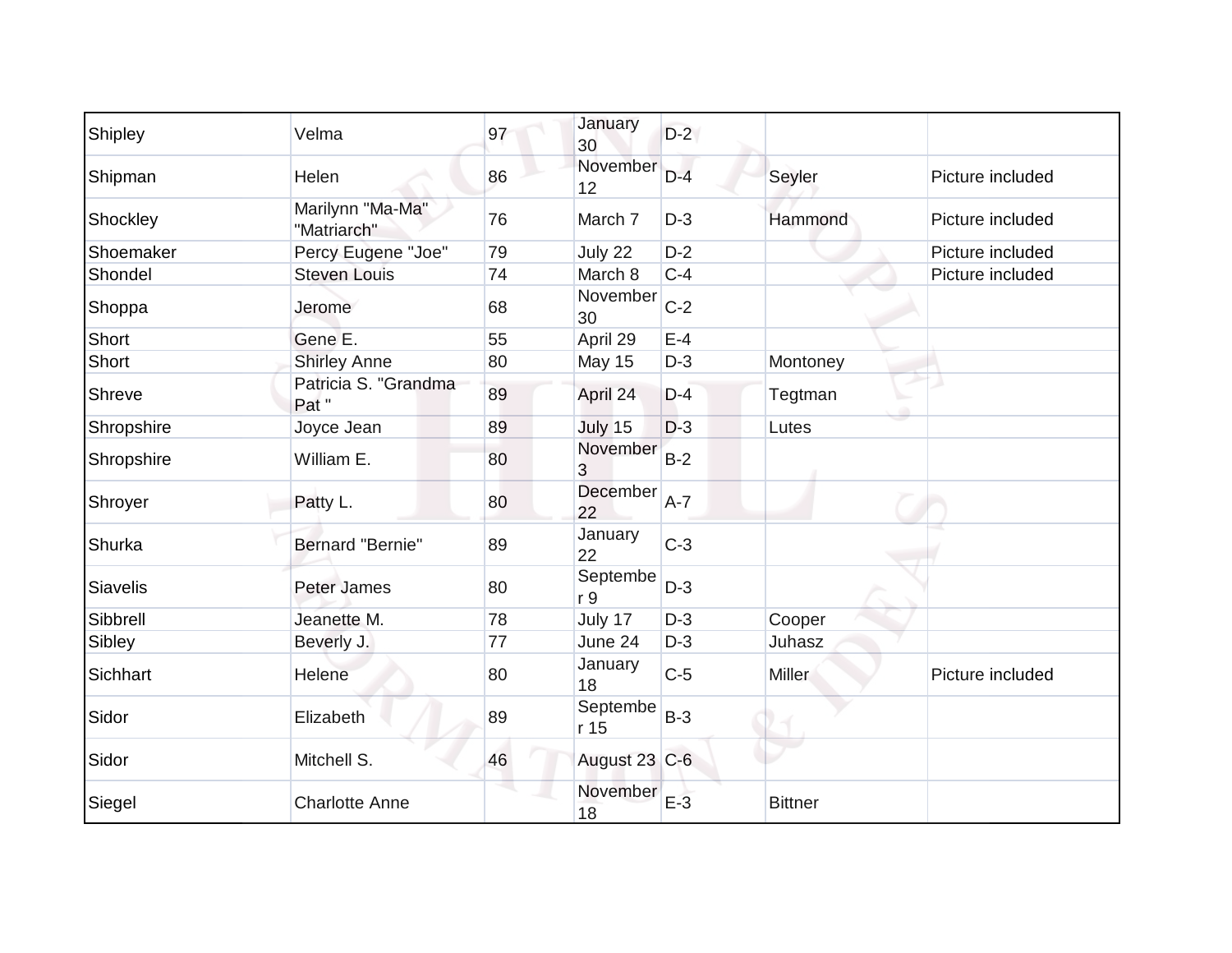| Siegler        | Erwin                 | 94 | April 22                  | $D-3$  |                  |                  |
|----------------|-----------------------|----|---------------------------|--------|------------------|------------------|
| Siekierski     | Jerry                 | 63 | Septembe<br>r 10          | $D-3$  |                  | Picture included |
| Sielewicz      | Vincent               | 93 | November<br>19            | $D-3$  |                  |                  |
| Sienkowski     | Lora Lee              | 74 | January $7 \, \text{E-4}$ |        | <b>Stalbrink</b> |                  |
| <b>Sievers</b> | John F. "Jack"        | 88 | March 27                  | $D-4$  |                  |                  |
| Sievert        | William "Bill"        | 86 | Septembe<br>r 9           | $D-3$  |                  |                  |
| Sikora         | Mary S. "Busia"       | 87 | December<br>8             | $C-3$  | Sztukowski       |                  |
| Silliker       | Dr. John H.           | 92 | April 16                  | $D-6$  |                  | Picture included |
| Simanson       | David                 | 73 | July 9                    | $D-3$  |                  |                  |
| Simchak        | <b>Tony Virgil</b>    | 88 | January 6 C-3             |        |                  | Flag included    |
| Simerlein      | John P.               | 56 | April 1                   | $D-3$  |                  |                  |
| Simko          | <b>Steve</b>          | 90 | June 21                   | $C-4$  |                  |                  |
| Simmons        | Ikeam Jamal           | 20 | November<br>30            | $C-2$  |                  |                  |
| <b>Simmons</b> | Lemar "Son"           | 81 | February<br>8             | $C-4$  |                  | Picture included |
| <b>Simmons</b> | Loretta M.            | 77 | Septembe<br>r 15          | $B-2$  | Land             |                  |
| Simon          | <b>Terry Lee</b>      | 61 | December<br>28            | $A-11$ |                  |                  |
| Simones        | Valeria Sophie        | 77 | January 6 C-3             |        | Frencel          |                  |
| Simpson        | Josephine S. "Josie"  | 92 | July 19                   | $C-4$  | Willardo         |                  |
| Simpson        | Linda L.              | 74 | June 1                    | $C-2$  |                  |                  |
| Simpson        | <b>Ruby Neal</b>      | 83 | November<br>29            | $C-4$  | <b>Decker</b>    |                  |
| <b>Sims</b>    | Donald E., Jr. "Buzz" | 54 | January<br>15             | $C-3$  |                  |                  |
| <b>Sims</b>    | Ruth L.               |    | February<br>11            | $E-3$  |                  | Picture included |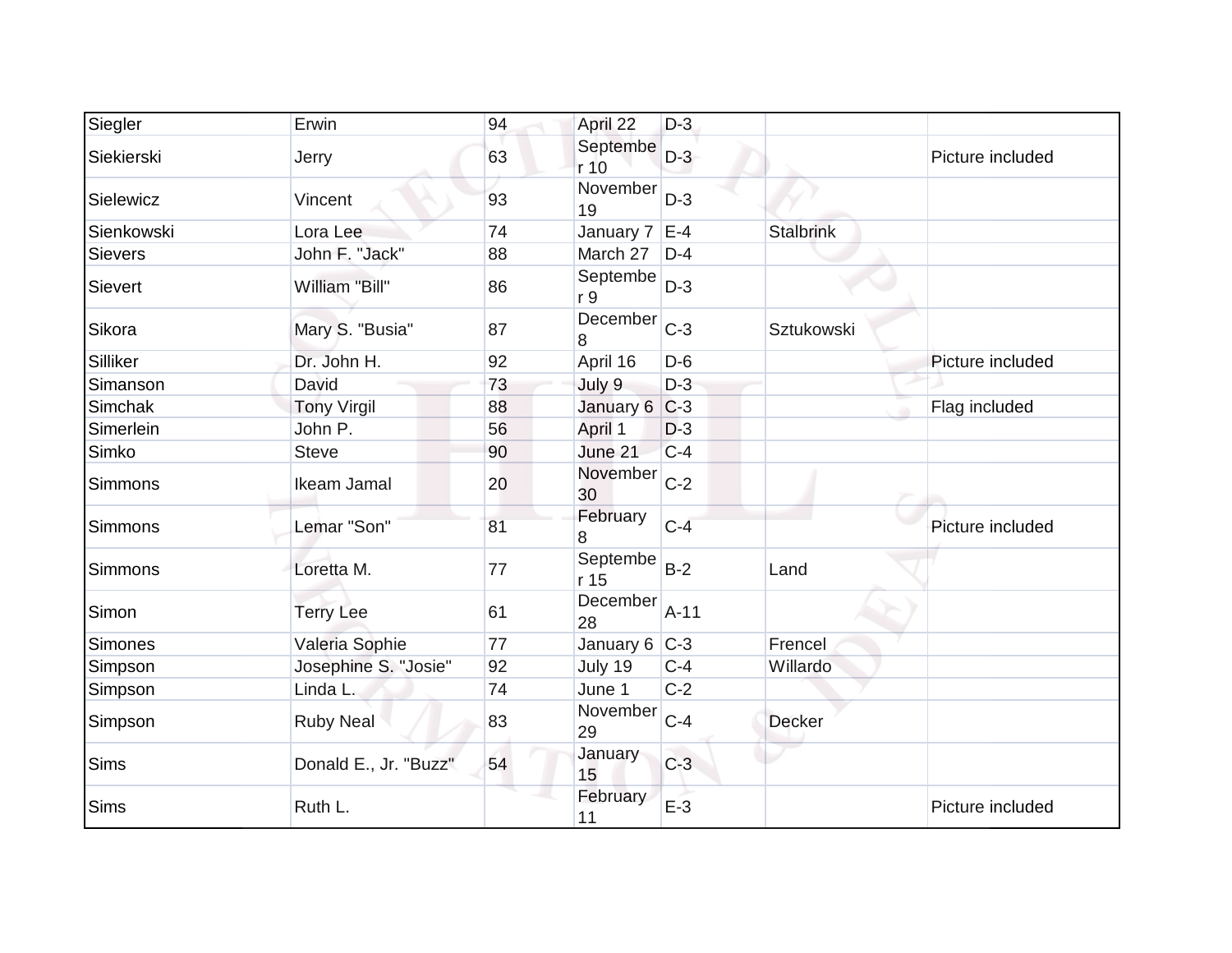| <b>Sims</b>     | Stella F.                     | 87 | May 11         | $B-3$  | Pinna          |                              |
|-----------------|-------------------------------|----|----------------|--------|----------------|------------------------------|
| Sims            | Wealtha Jean                  | 67 | April 6        | $C-3$  |                |                              |
| Sinchar         | Lottie                        | 96 | November<br>26 | $D-2$  |                |                              |
| Singel          | Anne                          | 87 | March 11       | $D-3$  | Gaynor         | Picture included             |
| Singh           | Gurinder                      | 45 | November<br>13 | $D-2$  |                |                              |
| Singleton       | Jessie A.                     | 92 | <b>May 19</b>  | $C-3$  |                |                              |
| Sirota          | Jennifer L.                   | 30 | May 6          | $D-3$  |                |                              |
| <b>Sisak</b>    | Helen                         | 73 | February<br>20 | $C-2$  | <b>Schenek</b> |                              |
| Sisco           | Ruth A.                       | 80 | December<br>20 | $A-11$ | Schelin        |                              |
| Siska           | <b>David Francis</b>          | 49 | June 9         | $C-2$  |                |                              |
| Sitar           | Diane J.                      | 62 | <b>May 15</b>  | $D-3$  | Crandall       |                              |
| Siuba           | Kenneth E.                    | 57 | May 24         | $C-5$  |                |                              |
| Siurek          | Ethel                         | 93 | <b>May 28</b>  | $D-3$  | Gorondi        |                              |
| Sivertson       | David                         | 77 | December<br>11 | $A-7$  |                |                              |
| Sjoquist        | Dale C.                       | 78 | April 4        | $D-3$  |                |                              |
| <b>Skalka</b>   | Dorothy L.                    | 90 | November<br>28 | $A-14$ | Wasylik        |                              |
| <b>Skertich</b> | Judith A.                     | 66 | July 19        | $C-4$  | Ywanow         |                              |
| <b>Skertich</b> | Nick M., Sr.                  | 88 | May 23         | $D-3$  |                | Flag included                |
| <b>Skiba</b>    | Alexander E.                  | 78 | February<br>24 | $C-2$  |                | Flag included                |
| Skibinski       | Henry J.                      | 87 | August 27 D-4  |        |                | Flag included                |
| Skonieczny      | Virginia T.                   |    | May 6          | $D-3$  | Klosowski      |                              |
| Skopelja        | Sue T.                        | 88 | July 11        | $D-2$  |                |                              |
| Skov            | <b>Mildred Doris "Millie"</b> | 97 | April 12       | $C-6$  | Sieg           | Star and picture<br>included |
| Skowronski      | Carl L.                       | 72 | March 9        | $B-2$  |                | Flag included                |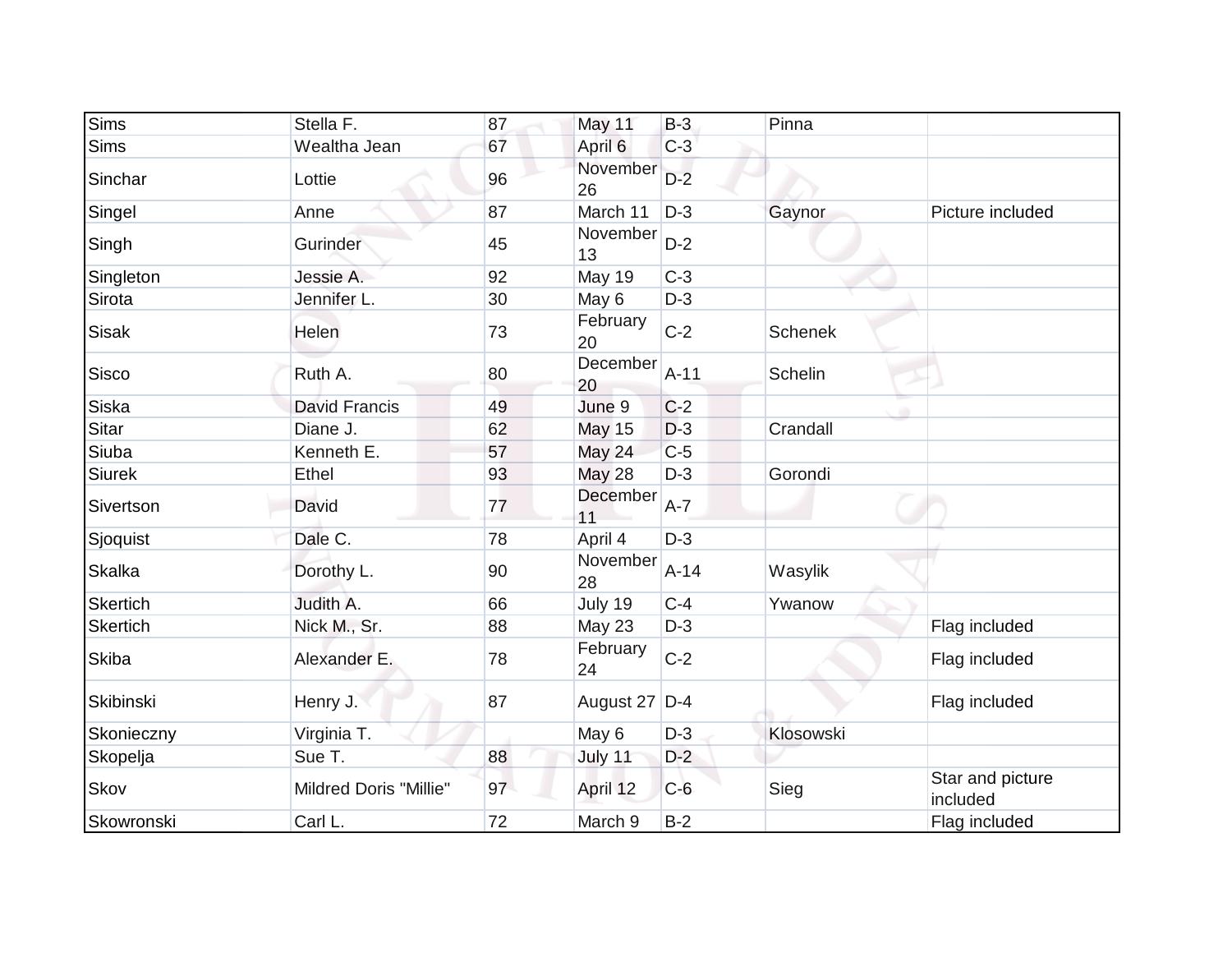| Skundrich    | Maryann              | 73 | June 5            | $E-3$  |                 |                                                        |
|--------------|----------------------|----|-------------------|--------|-----------------|--------------------------------------------------------|
| <b>Skura</b> | Christine L.         | 88 | December<br>27    | $A-11$ |                 |                                                        |
| Skura        | Frank J.             | 88 | November<br>3     | $B-3$  |                 | Flag included                                          |
| Slabaugh     | Brycie L.            | 78 | November<br>3     | $B-3$  |                 | Picture and flag<br>included; US Army<br>Captain, ret. |
| <b>Slack</b> | Kathryn              | 91 | March 15          | $C-6$  | <b>Dumezich</b> |                                                        |
| Slack        | Robert W.            | 85 | Septembe<br>r 16  | $D-3$  |                 |                                                        |
| Slater       | Clark R.             | 93 | November<br>18    | $E-3$  |                 |                                                        |
| Slattery     | Mary A.              | 97 | December C-5<br>6 |        | Holker          | Picture included                                       |
| Slease       | Kyle M.              | 21 | April 25          | $D-3$  |                 | Picture included                                       |
| Slemin       | Robert D., Sr.       | 91 | December<br>14    | $A-10$ |                 |                                                        |
| Slifer       | Robert L.            | 89 | March 1           | $C-4$  |                 | Flag and picture<br>included                           |
| Sliger       | Iona C.              | 86 | October<br>10     | $B-2$  | Sturgeon        |                                                        |
| Sliger       | <b>Scott Anthony</b> | 29 | August 23 $ C-7 $ |        |                 |                                                        |
| Slivka       | Theodore B. "Ted"    | 56 | June 3            | $E-3$  |                 |                                                        |
| Sliwa        | Lawrence             | 70 | October 4 $ C-6 $ |        |                 | Flag included                                          |
| Sloboda      | Julia M.             | 90 | October 4 $ C-6 $ |        | Gerka           |                                                        |
| Slomka       | Joseph C., Sr.       | 67 | January<br>28     | $E-3$  |                 |                                                        |
| Slosser      | Roger Allen          | 78 | August 12 D-3     |        |                 |                                                        |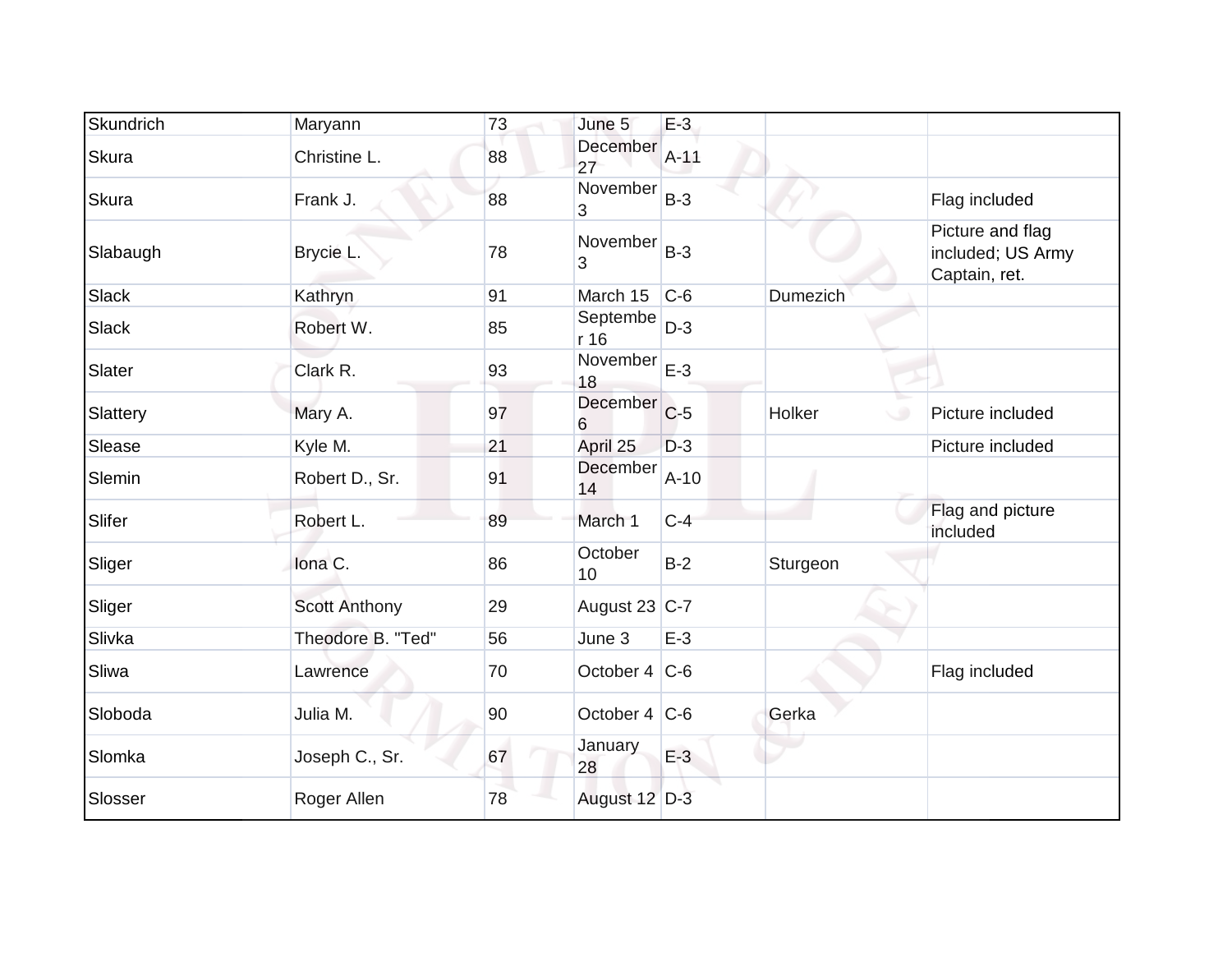| Slowikowski  | Melvyn F.                   | 74  | Septembe<br>r 20           | $C-7$ |                |                              |
|--------------|-----------------------------|-----|----------------------------|-------|----------------|------------------------------|
| Slowinski    | Wilma D.                    | 90  | March <sub>3</sub>         | $C-3$ |                |                              |
| Slupski      | Christine A.                | 60  | February<br>18             | $E-2$ |                |                              |
| Slusher      | Juanita                     | 82  | July 12                    | $C-6$ | Goodman        |                              |
| Slusser      | Rosalee                     | 75  | June 30                    | $C-3$ | <b>McGuire</b> | Picture included             |
| Smallen      | Mary A.                     | 83  | November<br>12             | $D-4$ | Van Winkle     |                              |
| Smead        | Linda L.                    | 75  | February<br>15             | $C-4$ | <b>Baker</b>   |                              |
| Smead        | William                     | 87  | June 11                    | $D-3$ |                | Flag and picture<br>included |
| Smejek       | Raymond C., Sr. "Ray"       | 74  | July 29                    | $D-4$ | $\circ$        |                              |
| Smith        | Aldene M.                   | 90  | Septembe<br>r <sub>2</sub> | $D-3$ | Howard         | Picture included             |
| Smith        | Barbara Jo                  | 67  | March 7                    | $D-3$ | Grunden        |                              |
| Smith        | <b>Bessie Jewell</b>        | 101 | January 8                  | $D-4$ | Webb           |                              |
| Smith        | Charles "Gordon"            | 76  | November<br>11             | $D-3$ |                | Flag included                |
| <b>Smith</b> | <b>Charles Dale</b>         | 86  | October<br>24              | $B-2$ |                | Picture included             |
| Smith        | Christopher M. "Cricker" 28 |     | <b>May 25</b>              | $B-3$ |                | Picture included             |
| Smith        | Dean C.                     | 82  | December<br>18             | $A-7$ |                | Flag included                |
| Smith        | Donald B.                   | 94  | November<br>4              | $C-3$ |                | Picture included             |
| Smith        | Dorothy Nell                | 77  | November<br>19             | $D-3$ | Joines         |                              |
| Smith        | Eugene R.                   | 57  | January<br>29              | $D-3$ |                |                              |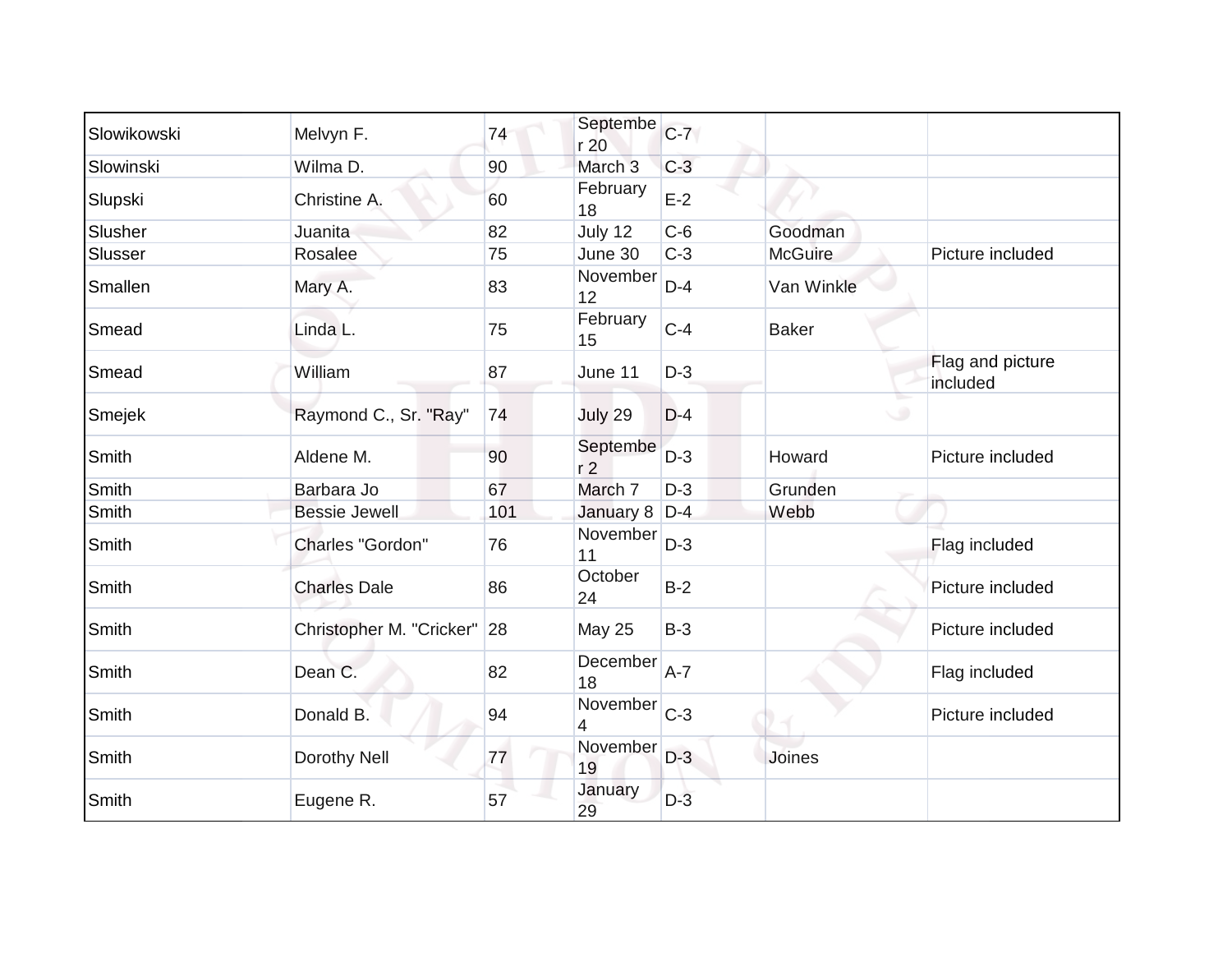| Smith  | <b>Frances Lee</b>         | 70 | August 21 D-3              |         | Poisel         |                                        |
|--------|----------------------------|----|----------------------------|---------|----------------|----------------------------------------|
| Smith  | <b>Gregory Norman</b>      | 65 | July 2                     | $C-2$   |                |                                        |
| Smith  | Gregory T.                 | 39 | March 31                   | $C-2$   |                |                                        |
| Smith  | James Charles "Smitty"     | 83 | April 21                   | $C-3$   |                | Flag included                          |
| Smith  | Janet A., "Ma Reynolds" 81 |    | October<br>26              | $C-2$   | Eberle         | Full Name Janet A.<br>Smith (Reynolds) |
| Smith  | Jason S.                   | 25 | March 12                   | $D-3$   |                |                                        |
| Smith  | <b>Joshua Curtis</b>       | 28 | December<br>28             | $A-11$  |                |                                        |
| Smith  | Kenneth R.                 | 79 | March 17                   | $C-3$   |                |                                        |
| Smith  | Larry J.                   | 76 | April 14                   | $C-3$   |                |                                        |
| Smith  | Margaret "Peggy"           | 65 | October<br>28              | $D-2$   | Gutowski       |                                        |
| Smith  | Michael John               | 68 | March 4                    | $D-2$   |                |                                        |
| Smith  | Moses R.D.                 | 78 | March 7                    | $D-3$   |                | Picture included                       |
| Smith  | Palmira "Pam"              | 89 | Septembe<br>r 9            | $D-3$   | Ricciardi      | Picture included                       |
| Smith  | Richard K.                 | 93 | March 26                   | $C-3$   |                | Picture included                       |
| Smith  | Robert "Super Chicken"     | 69 | November<br>19             | $D-3$   |                | Picture included                       |
| Smith  | Robert B.                  | 90 | December<br>11             | $A - 7$ |                | Picture included                       |
| Smith  | Ronald Herbert, Sr.        | 95 | July 19                    | $C-3$   |                | Picture included                       |
| Smith  | Ruth L.                    | 90 | Septembe<br>r <sub>7</sub> | $B-2$   | <b>Stowers</b> |                                        |
| Smith  | Shawn J.                   | 34 | June 10                    | $D-3$   |                |                                        |
| Smith  | William H.                 | 65 | November<br>5 <sub>1</sub> | $D-3$   |                |                                        |
| Smitka | James R.                   | 85 | August 17 B-2              |         |                |                                        |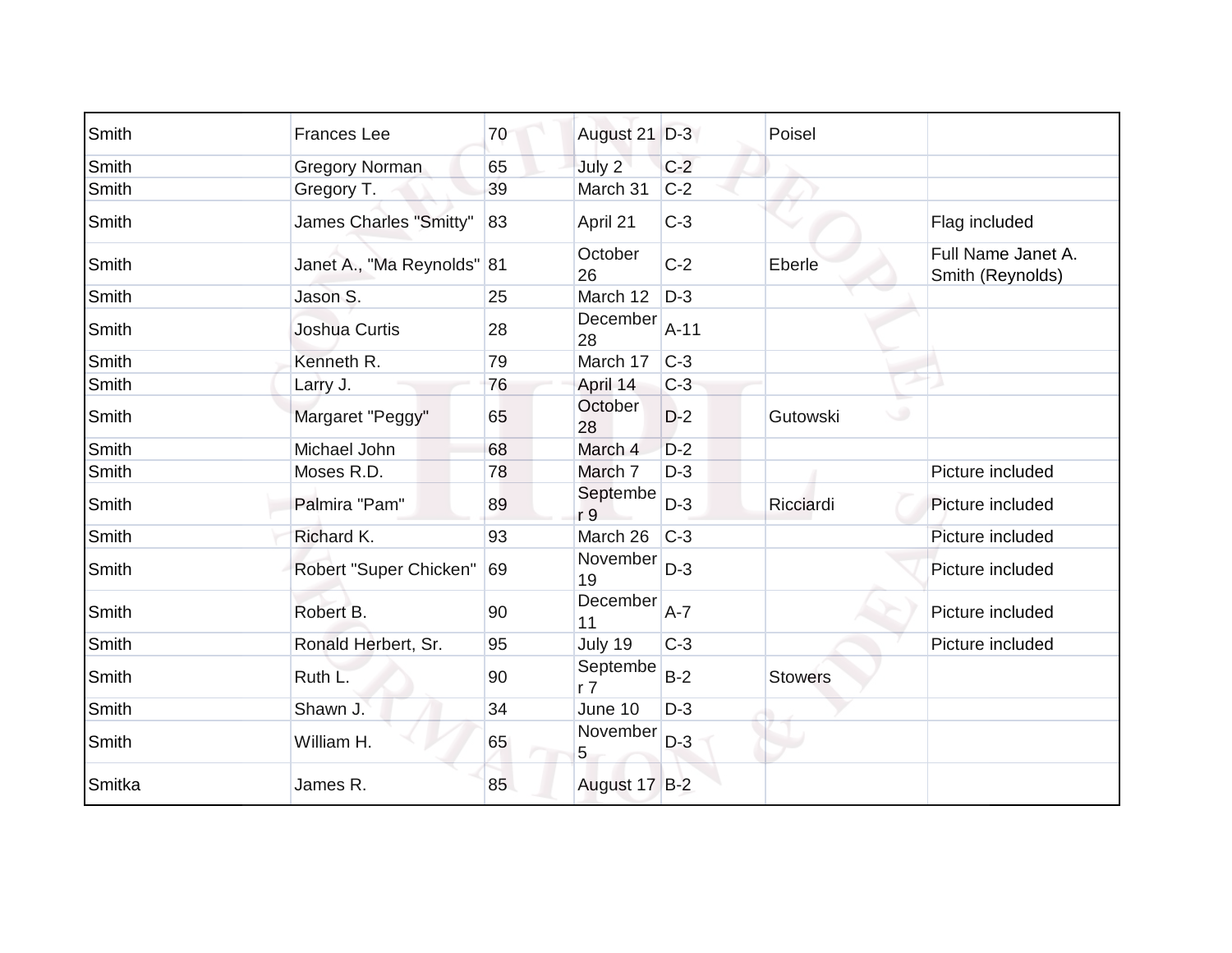| Smolinski  | Casmir "Casey"               | 88  | Septembe<br>r 28 | $B-2$  |                          |                        |
|------------|------------------------------|-----|------------------|--------|--------------------------|------------------------|
| Smoljan    | Kathryn                      | 89  | November<br>11   | $D-3$  | Tonkovich                | Picture included       |
| Smulevitz  | Helen                        | 101 | May 6            | $D-4$  |                          | Star of David included |
| Smundin    | Jo Ann                       | 68  | November<br>14   | $A-11$ | <b>Patrick</b>           |                        |
| Snedecor   | Lillie Mae                   | 85  | July 22          | $D-3$  | Crawford                 |                        |
| Snider     | C. Wayne "Bucky"             | 35  | April 8          | $D-5$  |                          | Picture included       |
| Snyder     | Charles A., Jr.<br>"Peanuts" | 66  | December<br>10   | $A-9$  |                          |                        |
| Snyder     | Larry D.                     | 76  | January<br>11    | $C-4$  |                          |                        |
| Snyder     | Mary Ann                     | 79  | November<br>25   | $D-3$  | <b>Barath</b><br>$\circ$ |                        |
| Snyder     | Maxine C.                    | 91  | April 14         | $C-3$  | Haviland                 |                        |
| Snyder     | Robert C.                    | 66  | August 19 D-3    |        |                          |                        |
| Snyder     | William F.                   | 75  | February<br>18   | $E-3$  |                          |                        |
| Sobczak    | Sharon G.                    | 73  | January<br>22    | $C-3$  | <b>Burke</b>             |                        |
| Sobek      | Andrew J.                    | 88  | June 2           | $C-3$  |                          |                        |
| Sobkowicz  | Dennis M. "Dennie"           | 58  | May 13           | $D-3$  |                          |                        |
| Soderstrom | Allan W.                     | 96  | February<br>4    | $E-4$  |                          |                        |
| Soeka      | Paul Joseph                  | 61  | January 7        | $E-4$  |                          | Picture included       |
| Sohacki    | Angeline B.                  |     | December<br>13   | $A-11$ | Wolan                    |                        |
| Sohovich   | Thomas John                  | 72  | October<br>21    | $D-3$  |                          |                        |
| Soich      | Dolores R.                   | 80  | December<br>19   | $A-11$ | Esposito                 | Picture included       |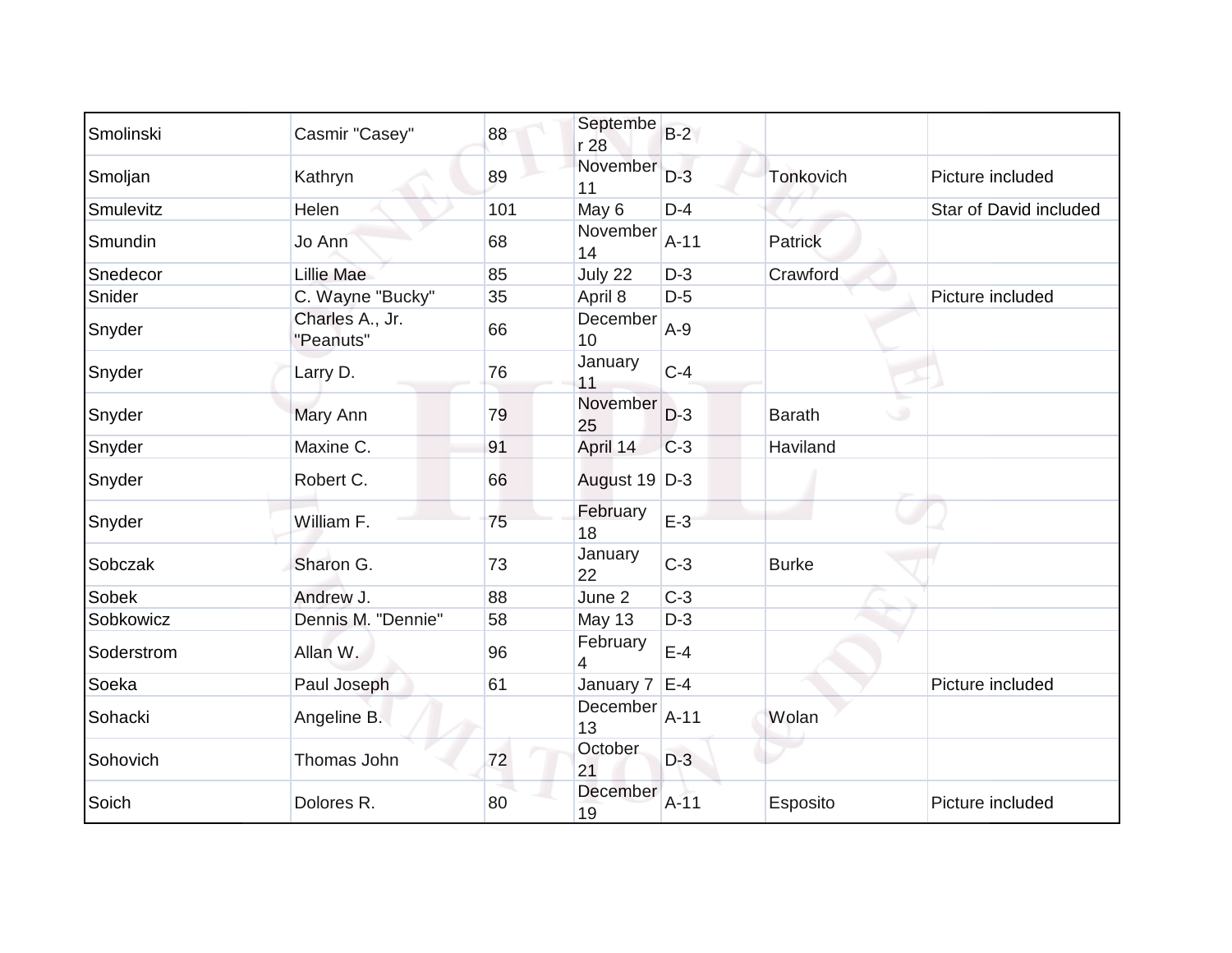| Solak      | Alice M.             | 93 | December<br>27  | $A-11$ |                  |                  |
|------------|----------------------|----|-----------------|--------|------------------|------------------|
| Solan      | Irene                | 93 | October 1 D-3   |        |                  |                  |
| Solon      | <b>Nickie</b>        | 75 | May 27          | $D-3$  | <b>Koulianos</b> |                  |
| Somerville | Deborah J. "Debbie"  | 61 | October 3 B-3   |        |                  |                  |
| Someson    | David Victor         | 74 | April 16        | $D-8$  |                  |                  |
| Sommers    | Byron C. "Grumpy"    | 65 | May 6           | $D-4$  |                  |                  |
| Sommers    | Earl E.              | 81 | February<br>20  | $C-2$  |                  |                  |
| Sommers    | Robert J. "Robbie"   | 46 | August 27 D-4   |        |                  |                  |
| Somodi     | <b>Carson Ellis</b>  | 20 | <b>May 28</b>   | $D-2$  |                  |                  |
| Somodi     | Theresa M.           | 72 | June 8          | $C-2$  |                  |                  |
| Sopcich    | Loretta              | 81 | November<br>6   | $D-3$  | Kowalczyk        |                  |
| Sopko      | Cecilia              | 91 | May 5           | $C-3$  |                  |                  |
| Sorrell    | <b>Bunice</b>        | 95 | March 1         | $C-4$  | Ferguson         | Picture included |
| Sorrells   | Robert G. "Bob"      | 63 | January<br>22   | $C-3$  |                  | Picture included |
| Sourounis  | Shirley A.           | 80 | April 12        | $C-6$  | Longazo          |                  |
| Southern   | Michael A.           | 75 | February<br>22  | $C-6$  |                  | Flag included    |
| Southers   | Dennis Wayne "Denny" | 65 | July 1          | $D-3$  |                  |                  |
| Sowles     | Joseph L. "Joe"      | 75 | June 2          | $C-2$  |                  |                  |
| Spach      | Mary Lou             | 84 | February<br>28  | $D-2$  |                  |                  |
| Spain      | Gayle Anne           | 63 | Septembe<br>r 9 | $D-3$  | Miller           |                  |
| Spasske    | <b>Amber Rose</b>    | 32 | January<br>31   | $D-2$  |                  |                  |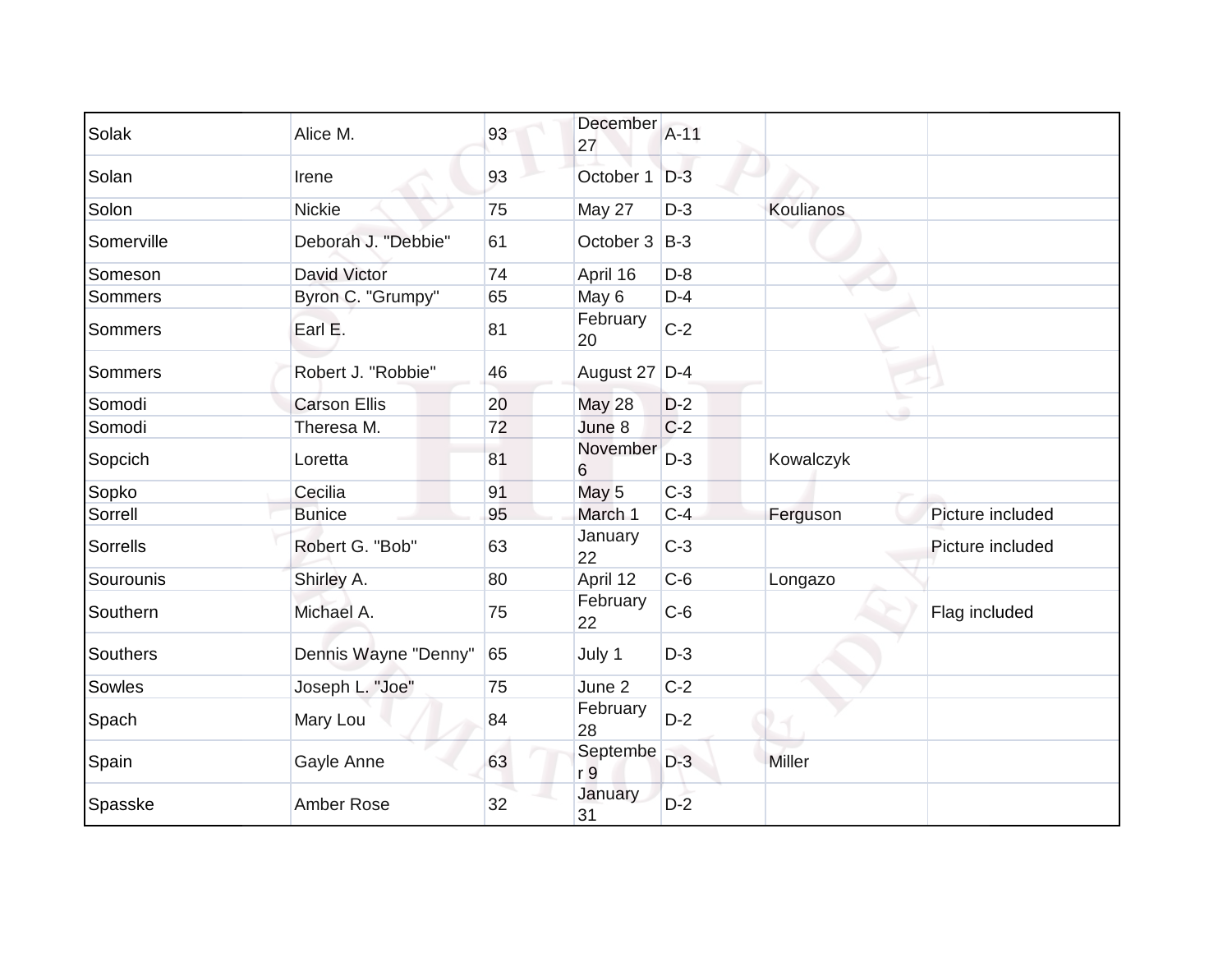| Speaks        | Jenny A.            | 82 | June 24        | $D-3$ | Kabaja           | Picture included                                           |
|---------------|---------------------|----|----------------|-------|------------------|------------------------------------------------------------|
| Spear         | <b>Flora Bell</b>   | 97 | January<br>15  | $C-3$ | Anderson         |                                                            |
| <b>Spears</b> | Lonnie Gordon       | 82 | November<br>17 | $B-3$ |                  | Flag included                                              |
| Spears        | Ollie Mae "Pee-Wee" | 77 | July 17        | $D-3$ |                  | Picture included                                           |
| Spehar        | Jane C.             | 90 | January<br>14  | $E-4$ | Bothwell-Trudeau |                                                            |
| Speidel       | Elizabeth "Beth"    | 52 | August 16 C-4  |       | Warner           | Picture included                                           |
| Spencer       | David               | 97 | August 6       | $D-3$ |                  | Picture included                                           |
| Spencer       | Paul S.             | 88 | <b>May 15</b>  | $D-3$ |                  | Flag included                                              |
| Spencer       | Tom                 | 71 | July 2         | $C-2$ |                  |                                                            |
| Spencer       | Virginia Gale       | 74 | June 28        | $C-6$ | Soltwedel        |                                                            |
| Spender       | Christine           |    | October<br>23  | $D-3$ |                  | Picture included Full<br>Name Christine Dykstra<br>Spender |
| Spicer        | James T.            | 72 | June 21        | $C-4$ |                  |                                                            |
| <b>Spitz</b>  | Louis F.            | 73 | August 18 C-3  |       |                  | Flag and picture<br>included                               |
| Spitzer       | James O. "Jimbo"    | 52 | February<br>3  | $C-3$ |                  |                                                            |
| Spletzer      | Alfred "Sonny"      | 76 | December<br>31 | $A-8$ |                  | Picture included                                           |
| Sposito       | Dorothy "Dottie"    | 89 | April 27       | $B-2$ |                  | Picture included                                           |
| Spotilla      | Diane M.            | 67 | April 22       | $D-3$ |                  |                                                            |
| Spradlin      | Marlene H.          | 66 | January<br>14  | $E-4$ | <b>Denisiuk</b>  |                                                            |
| Spratley      | Dorothy Jean        | 86 | <b>May 15</b>  | $D-3$ | <b>Brown</b>     |                                                            |
| Sprigg        | Sharon Ann          | 74 | July 8         | $E-3$ | Joniak           |                                                            |
| Springer      | Robert              | 87 | December<br>6  | $C-5$ |                  | Flag and picture<br>included                               |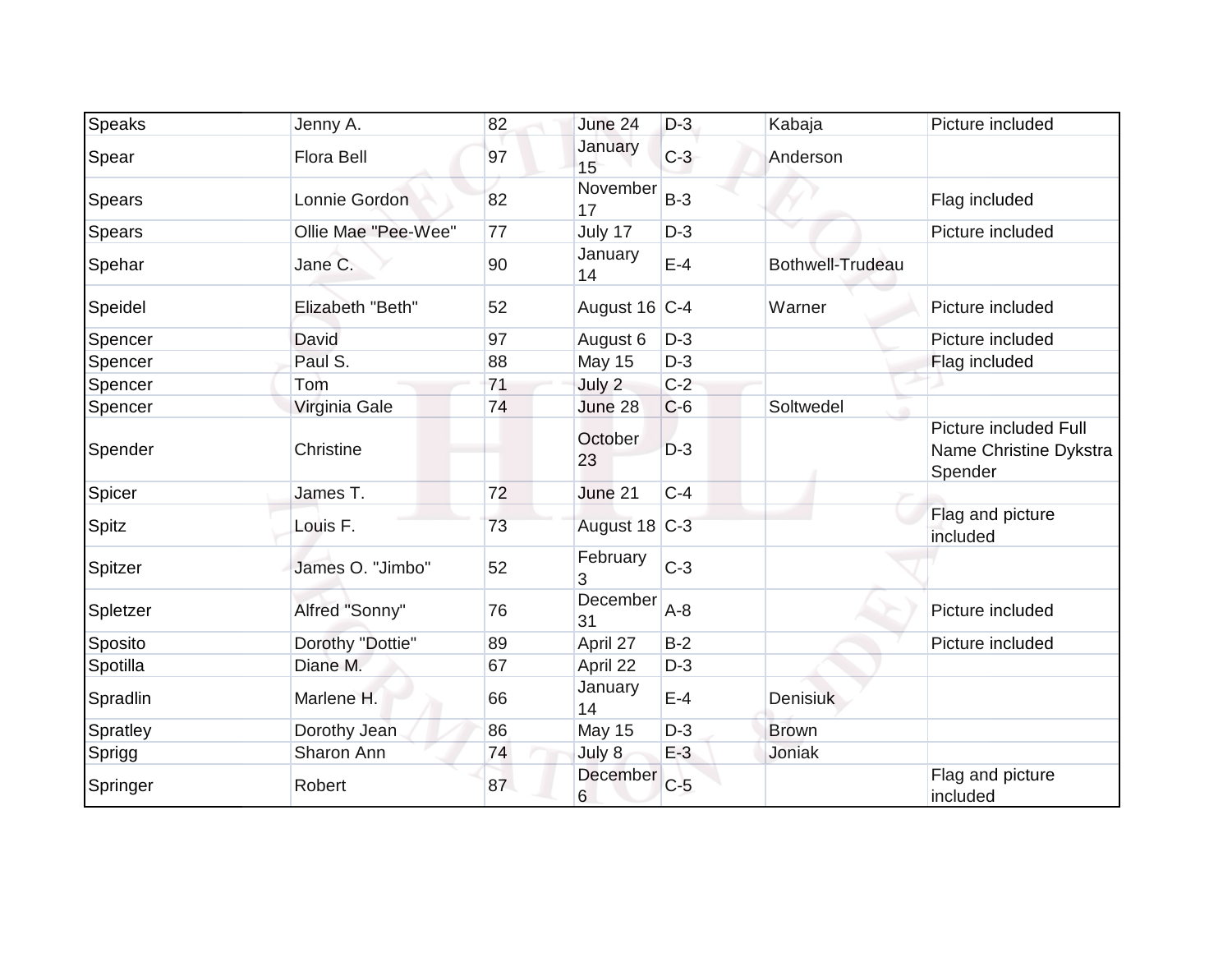| Springer        | Samantha G.          | 21 | Septembe<br>r 22           | $C-3$ |            |                   |
|-----------------|----------------------|----|----------------------------|-------|------------|-------------------|
| Spry            | Lloyd                | 79 | December<br>22             | $A-7$ |            |                   |
| Spudic          | Anne M. (Auntie Ann) |    | February<br>11             | $E-4$ | Yaksich    |                   |
| Spyrnal         | Ronald R.            | 66 | October 4 C-6              |       |            |                   |
| Squall          | Phillip, Jr.         |    | Septembe<br>r <sub>1</sub> | $C-2$ |            |                   |
| St. Martin      | Barbara A.           | 82 | February<br>18             | $E-3$ |            |                   |
| <b>Staack</b>   | Stanley G., Jr.      | 68 | January<br>11              | $C-3$ |            |                   |
| Stabulonis      | Peter P.             | 84 | March 30                   | $B-2$ |            | Flag included     |
| Stachon         | Helen K.             | 90 | January<br>21              | $E-3$ | Hudacin    |                   |
| <b>Stackert</b> | Camelia J.           |    | April 15                   | $D-3$ |            |                   |
| <b>Stackert</b> | Karen Jean           | 68 | <b>May 29</b>              | $D-3$ | Wineinger  |                   |
| Stafford        | Bennie F.            | 91 | January<br>29              | $D-3$ |            | Flag included     |
| Stafford        | Ellen "Nelly"        | 90 | Septembe<br>r 20           | $C-5$ | Richardson | Picture included  |
| <b>Stage</b>    | <b>Jack</b>          | 87 | July 12                    | $C-6$ |            | Pictures included |
| Stahura         | <b>Thomas Edward</b> | 70 | March 24                   | $C-3$ |            |                   |
| Stainko         | Dean "Lee"           | 45 | October<br>29              | $D-3$ |            |                   |
| Stalion         | Jack L.              | 71 | April 17                   | $D-3$ |            |                   |
| Stalion         | James E.             | 75 | October<br>18              | $C-5$ |            |                   |
| <b>Stamos</b>   | <b>Thomas</b>        | 80 | January<br>22              | $C-3$ |            | Picture included  |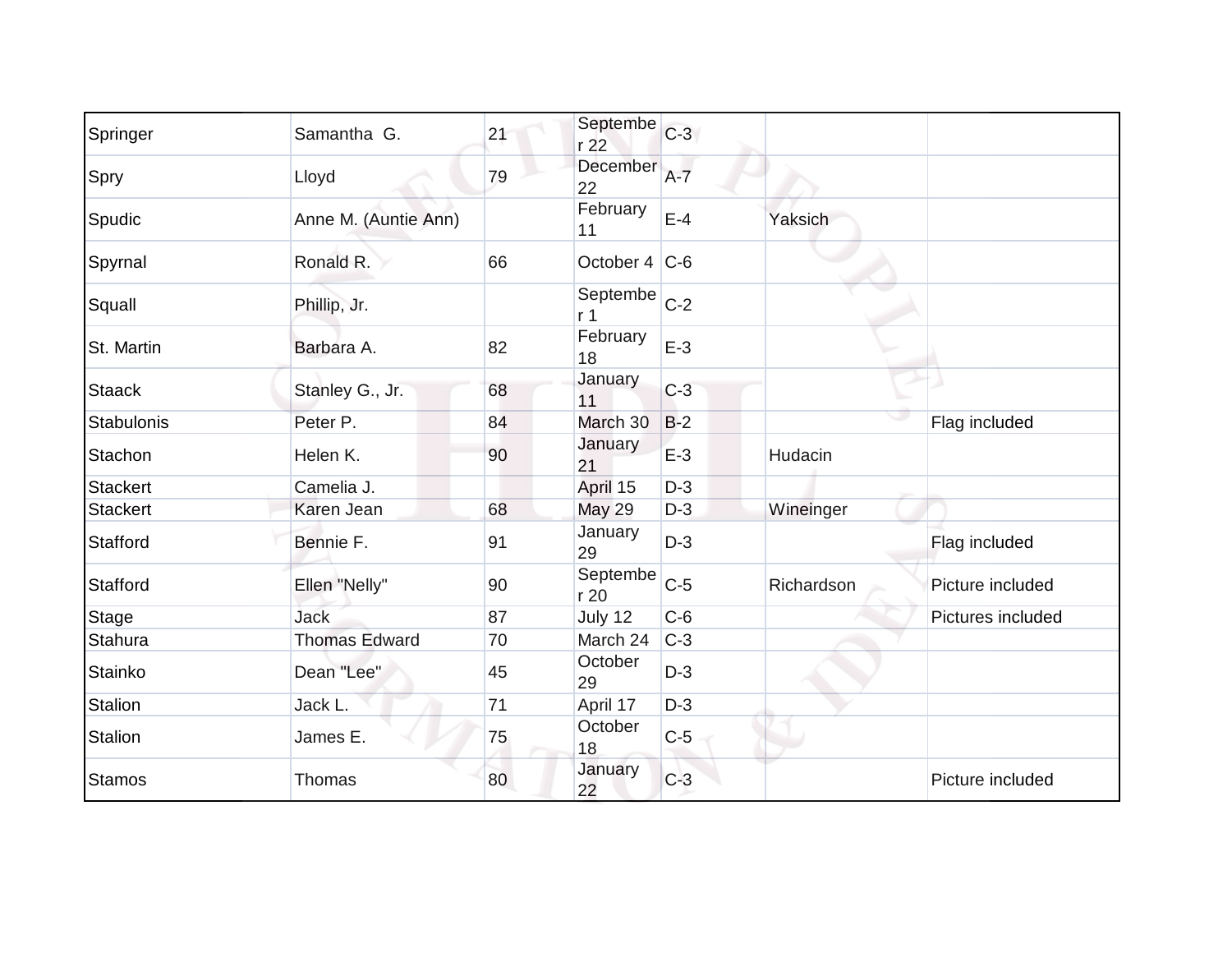| Stamper         | Diane C.                   | 82 | February<br>22 | $C-5$ | Mahoney      |                  |
|-----------------|----------------------------|----|----------------|-------|--------------|------------------|
| Stamper         | Geneva                     | 75 | June 19        | $D-3$ |              |                  |
| Stanchina       | Pauline M.                 | 93 | February<br>8  | $C-4$ |              |                  |
| Stanford        | Maryann                    | 91 | December<br>29 | $A-7$ | Mindok       |                  |
| Stanish         | Constance                  | 94 | July 11        | $D-2$ | Rybicki      |                  |
| Stanislowski    | Marie H.                   | 88 | November<br>3  | $B-3$ | Mshar        |                  |
| Stanton         | Joseph A., Sr.             | 76 | November<br>22 | $C-4$ |              |                  |
| Stanton         | Myra I.                    | 74 | June 16        | $C-2$ | <b>Hines</b> |                  |
| Starcevich      | Eva                        | 90 | March 16       | $B-2$ |              |                  |
| Starcevich      | Joseph Matthew             | 63 | November<br>10 | $B-3$ |              | Picture included |
| Startup         | Patricia Joann             | 87 | January<br>27  | $C-3$ | <b>Dixon</b> |                  |
| Stasiak         | Violet                     | 91 | November<br>19 | $D-4$ | Krneta       |                  |
| <b>Stasik</b>   | <b>Jefferey Mark</b>       | 61 | April 11       | $D-2$ |              |                  |
| Staub           | James Richard "Dr. Jim" 77 |    | November<br>19 | $D-4$ |              |                  |
| <b>Stearns</b>  | Robert W., Sr.             | 69 | April 16       | $D-8$ |              |                  |
| <b>Steele</b>   | Mary                       | 88 | October<br>23  | $D-2$ | Gerbin       |                  |
| Stefanelli      | Clara C.                   |    | May 23         | $D-3$ | Vargas       |                  |
| Stefanich       | John Joseph                | 87 | March 18       | $E-4$ |              | Flag included    |
| <b>Steffel</b>  | June E.                    | 79 | July 21        | $C-3$ | Fischer      |                  |
| <b>Steffens</b> | George F.                  | 84 | April 28       | $C-3$ |              |                  |
| <b>Steffus</b>  | Peter Allen                | 75 | January<br>20  | $C-3$ |              | Picture included |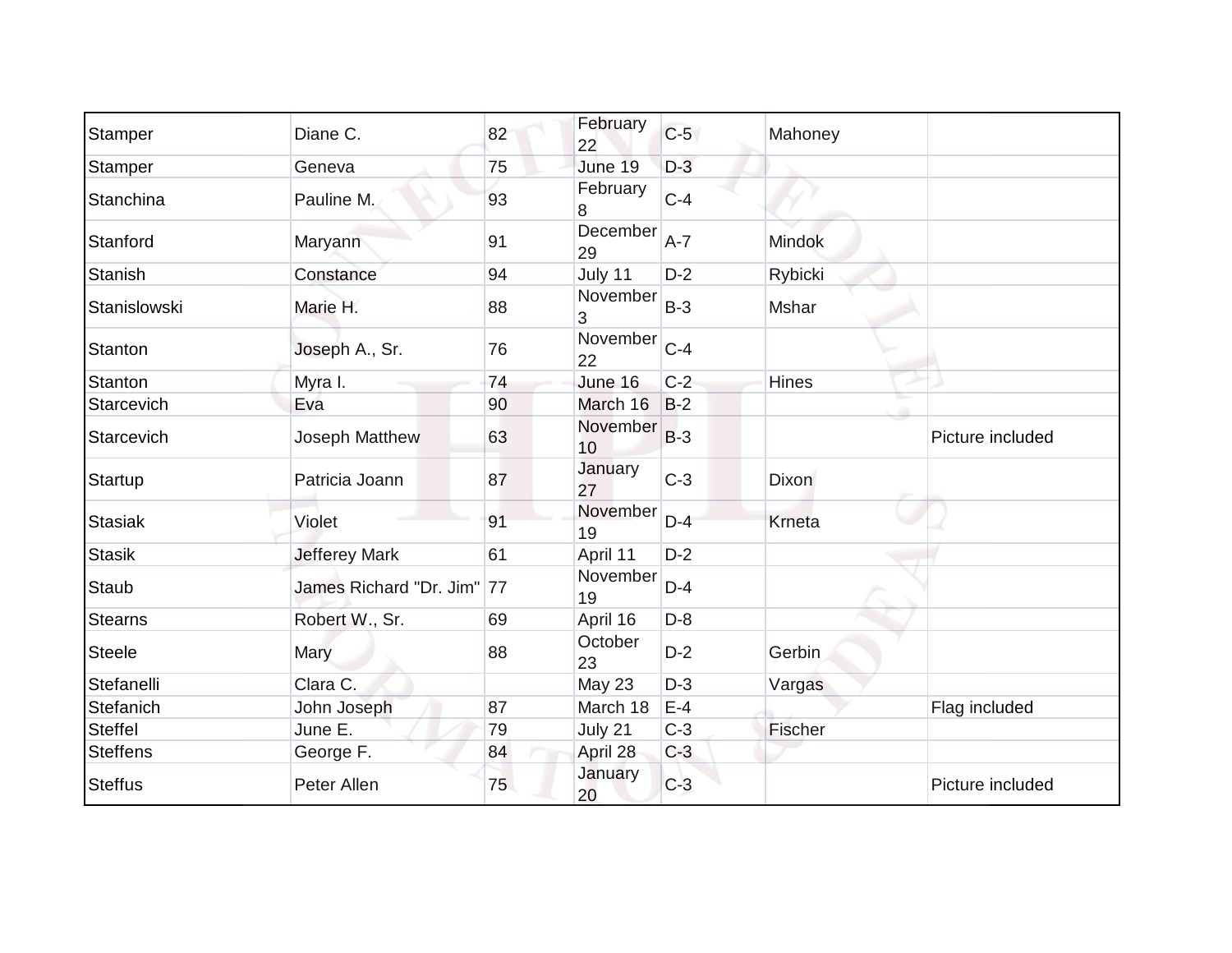| Stefko          | Florence             |    | December<br>15             | $A-9$  | Pater          | Picture included |
|-----------------|----------------------|----|----------------------------|--------|----------------|------------------|
| Steimel         | <b>Roy Fredrick</b>  | 90 | January<br>29              | $D-3$  |                |                  |
| <b>Stein</b>    | Judith A., (Judy)    | 77 | January<br>31              | $D-2$  |                |                  |
| Steiner         | <b>James Thomas</b>  | 43 | July 27                    | $C-3$  |                | Picture included |
| Stenger         | Nancy Ann            | 81 | December<br>27             | $A-11$ | <b>Ballard</b> |                  |
| Stephan         | Cletus W.            | 65 | June 1                     | $C-2$  |                |                  |
| Stephanites     | Geraldine H. "Gerry" | 83 | June 1                     | $C-2$  | Cetnar         |                  |
| <b>Sterk</b>    | Peggy Joanna         | 60 | December<br>28             | $A-11$ | Gaudet         | Picture included |
| Sterling        | Dale E., Sr.         | 75 | January 3 D-2              |        |                |                  |
| <b>Steuer</b>   | Virgil Alvin         | 87 | January<br>23              | $D-3$  |                |                  |
| <b>Stevens</b>  | Bettie Raye, "Betty" | 93 | December<br>27             | $A-11$ |                |                  |
| Stevens         | Delores A.           | 72 | Septembe<br>r 23           | $E-3$  | Wlos           |                  |
| <b>Stevens</b>  | Grace G.             | 81 | August 15 D-2              |        | Van Dyke       |                  |
| <b>Stevens</b>  | Jonny Ray            | 50 | July 3                     | $D-2$  |                |                  |
| <b>Stevens</b>  | <b>Mary Rose</b>     | 98 | May 7                      | $D-4$  | Magiera        |                  |
| Stevenson       | Dorris Jean          | 86 | March 31                   | $C-3$  | Smith          |                  |
| <b>Stewart</b>  | Lovell, Sr.          | 65 | November                   | $C-6$  |                |                  |
| <b>Stewart</b>  | <b>Robert Lee</b>    | 57 | April 12                   | $C-6$  |                |                  |
| Stickann        | Jody A.              | 57 | March <sub>5</sub>         | $D-3$  | Reames         |                  |
| Still           | Anna M.              | 93 | July 2                     | $C-2$  | Soliday        |                  |
| <b>Stilwell</b> | Jeane E.             | 63 | Septembe<br>r <sub>1</sub> | $C-3$  | Leatherman     |                  |
| <b>Stimac</b>   | Steve M.             | 87 | March 26                   | $C-3$  |                | Flag included    |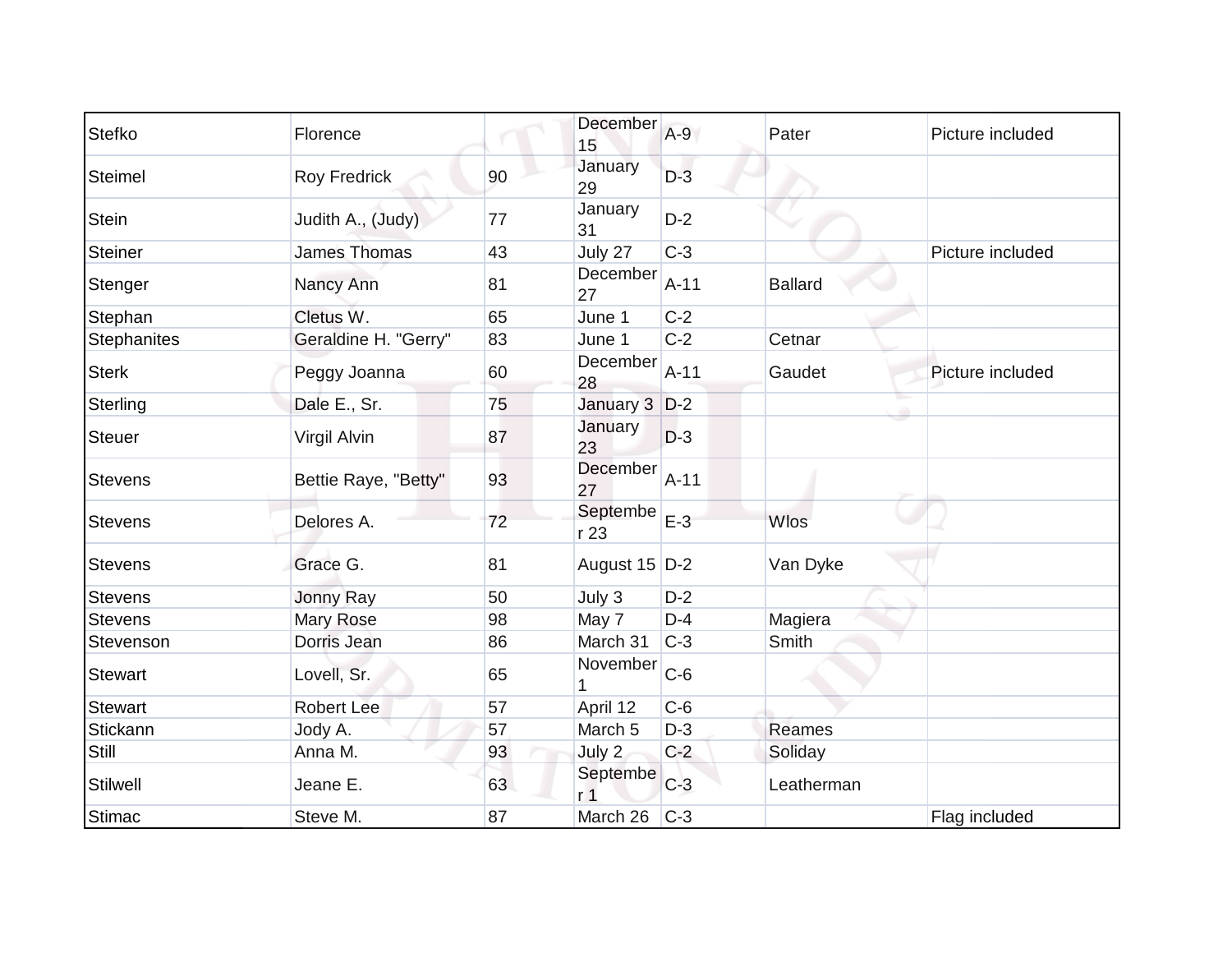| Stimach          | John                   | 78 | July 12                     | $C-6$  |                |                  |
|------------------|------------------------|----|-----------------------------|--------|----------------|------------------|
| <b>Stimack</b>   | William D., Dr.        | 74 | December<br>17              | $A=10$ |                |                  |
| <b>Stimple</b>   | George H.              | 82 | April 26                    | $C-4$  |                |                  |
| Stineman         | Janice Elaine          | 91 | October<br>30               | $D-3$  |                |                  |
| <b>Stines</b>    | Albert "Poppy"         | 93 | October<br>18               | $C-6$  |                | Flag included    |
| Sting            | <b>Betty</b>           | 86 | March 25                    | $D-3$  | Johnston       |                  |
| <b>Stinnett</b>  | Bobbie "Bob"           | 71 | January<br>25               | $C-4$  |                |                  |
| <b>Stivers</b>   | Cindi                  | 62 | December<br>9               | $A-12$ | Whitely        | Picture included |
| <b>Stivers</b>   | Mary N.                | 80 | March 28                    | $D-2$  | Thompson       |                  |
| Stockwell        | Charles L.             | 64 | December                    | $C-2$  |                |                  |
| <b>Stocky</b>    | William Francis (Bill) | 71 | April 3                     | $E-3$  |                | Picture included |
| Stoffle          | William F.             | 56 | <b>May 18</b>               | $B-2$  |                |                  |
| Stoffregen       | Josephine R. "Mutti"   | 87 | December<br>11              | $A-6$  | <b>Brennan</b> | Picture included |
| <b>Stoker</b>    | Gaylon D. "Buddy"      | 73 | June 28                     | $C-6$  |                |                  |
| <b>Stokes</b>    | <b>Ruth Mary</b>       | 87 | January<br>30               | $D-3$  |                |                  |
| Stolarz          | Helen                  | 95 | November<br>28              | $A-14$ | Mastej         |                  |
| <b>Stoller</b>   | Eugene W.              | 89 | January<br>15               | $C-4$  |                | Picture included |
| Stoltenberg      | Mary Lou               | 79 | Septembe<br>r <sub>21</sub> | $B-3$  |                |                  |
| <b>Stoltzfus</b> | Virgil D., MD          | 83 | December<br>3               | $D-4$  |                | Picture included |
| Stommel          | Hubert A. "Hugh"       | 82 | February<br>24              | $C-3$  |                | Picture included |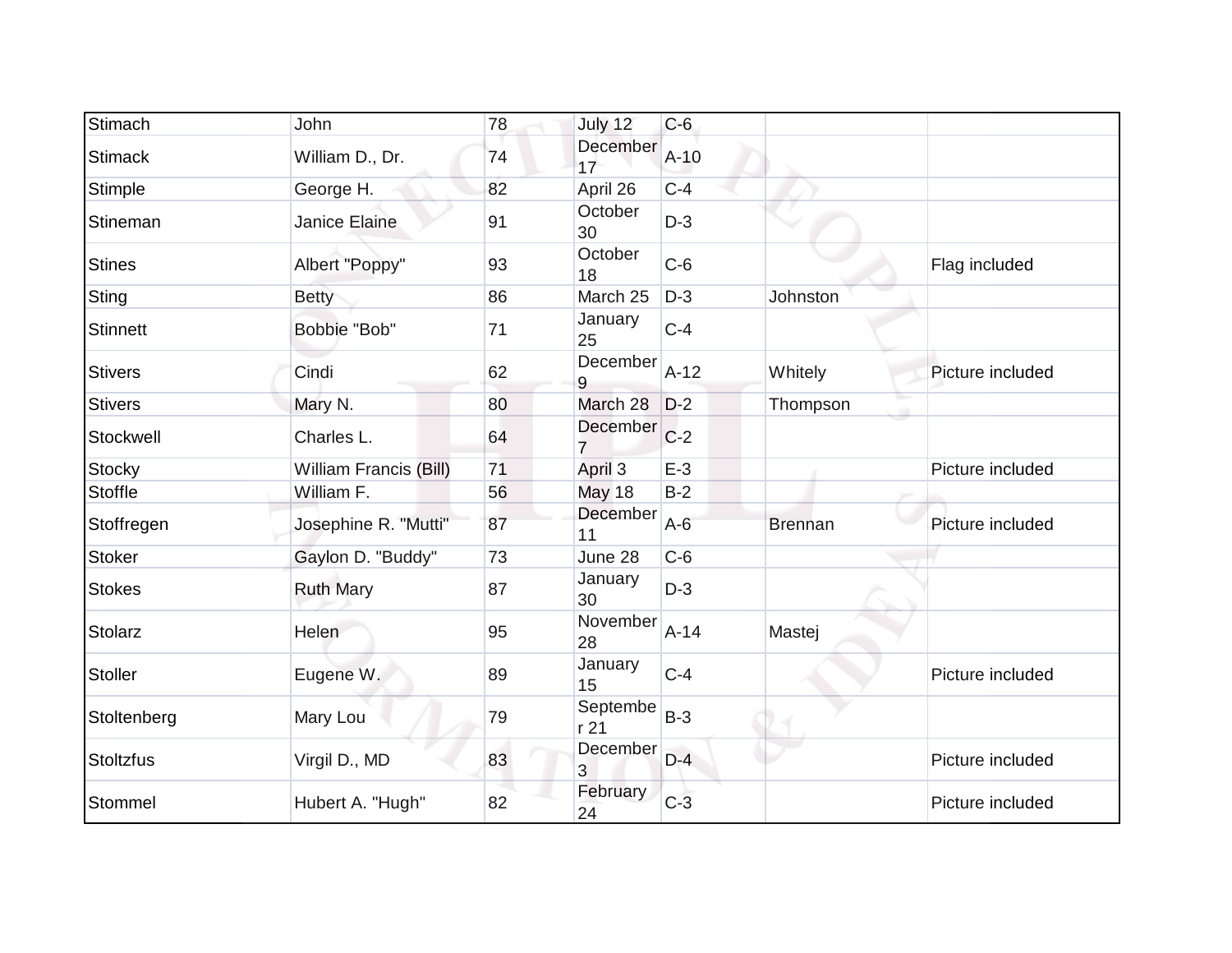| <b>Stone</b>     | William H.           | 93 | July 12           | $C-6$  |                | Flag included                                        |
|------------------|----------------------|----|-------------------|--------|----------------|------------------------------------------------------|
| <b>Stotts</b>    | Patricia J.          | 78 | June 29           | $B-2$  | <b>Scheidt</b> |                                                      |
| <b>Stout</b>     | Robert E.            | 79 | February<br>13    | $C-4$  |                |                                                      |
| <b>Stout</b>     | Susan Kay "Sue"      | 67 | November<br>16    | $C-3$  | Pratt          |                                                      |
| Stowell          | David W.             | 58 | November<br>19    | $D-4$  |                | Flag included                                        |
| Strabavy         | Raymond              | 77 | December<br>5     | $A-11$ |                | Fiag, firefighters<br>emblem and picture<br>included |
| Strahl           | Randall              | 55 | August 8          | $D-3$  |                |                                                      |
| <b>Straka</b>    | John S., Sr.         | 82 | July 5            | $C-4$  |                |                                                      |
| Strand           | Elner C.             | 86 | December<br>15    | $A-9$  |                | Picture included                                     |
| Strange          | Rebecca W.           | 62 | August 1          | $D-2$  |                |                                                      |
| Strebig          | Father John J.       | 88 | April 13          | $C-2$  |                | Picture included                                     |
| Street           | Patricia E.          | 78 | February<br>3     | $C-3$  | Patch          |                                                      |
| <b>Streeter</b>  | Louis "Dan"          | 73 | March 23          | $B-3$  |                |                                                      |
| Streveler        | Donald               | 87 | Septembe<br>r 11  | $D-3$  |                |                                                      |
| <b>Streveler</b> | Dorothea             | 85 | March 1           | $C-4$  | Zervas         |                                                      |
| <b>Stribiak</b>  | Michael I.           | 83 | January<br>20     | $C-3$  |                | Flag included                                        |
| Strickland       | George Frederick     | 89 | May 3             | $C-6$  |                |                                                      |
| Stricklin        | Thelma Jane          | 75 | August 11 $ C-2 $ |        | Whitehead      |                                                      |
| Strimbu          | Eleanor              | 85 | December C-3<br>8 |        | Gondell        |                                                      |
| Strohl           | Robert Phillip "Bob" | 57 | August 12 D-3     |        |                |                                                      |
| Strong           | David                | 49 | April 22          | $D-3$  |                |                                                      |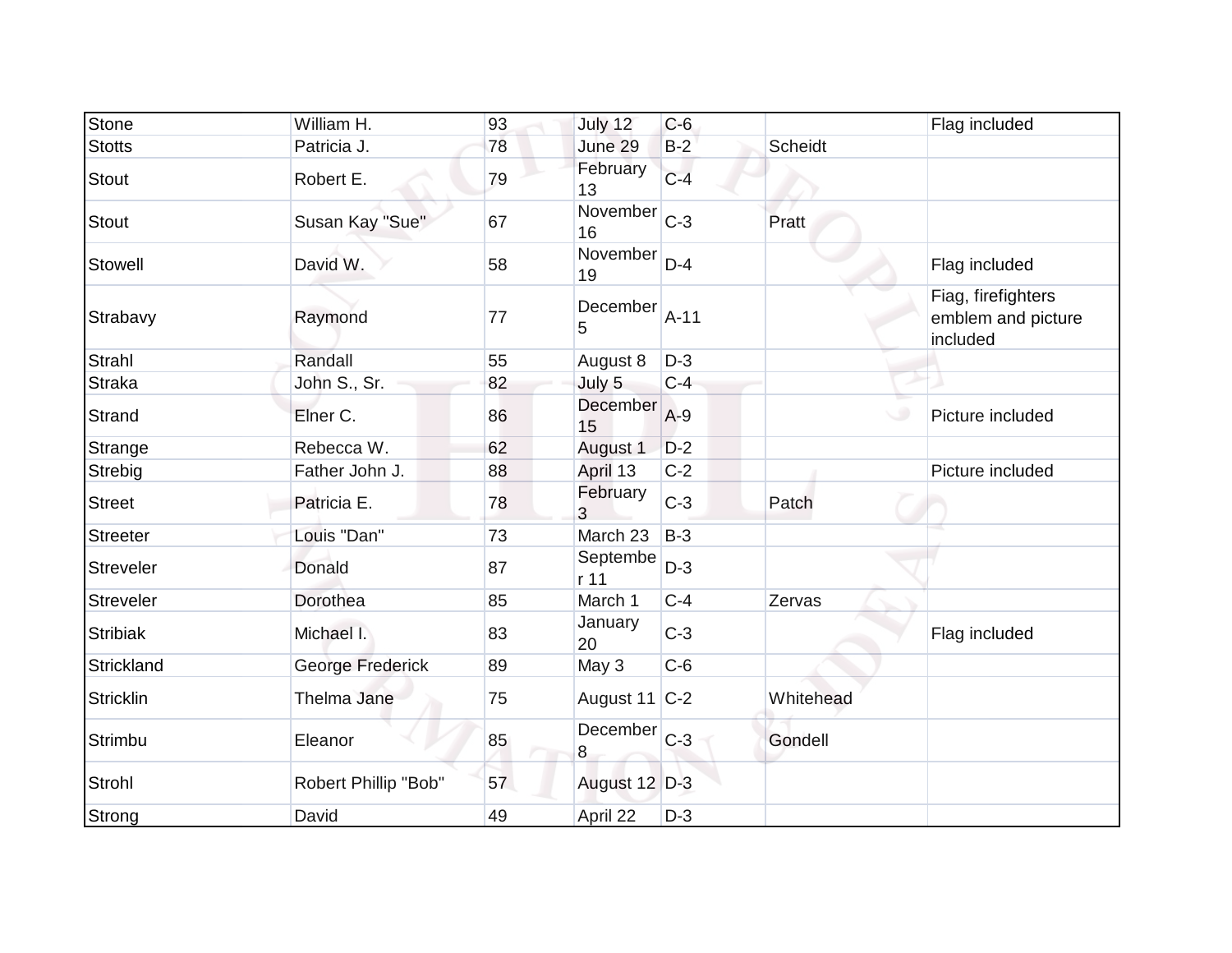| Strong         | Donna J.                | 76 | July 29            | $D-4$  |            | Picture included             |
|----------------|-------------------------|----|--------------------|--------|------------|------------------------------|
| Strong         | Margaret L. "Marge"     | 97 | March 12           | $D-3$  | MacQuaid   |                              |
| Strong         | Susan D.                | 63 | November<br>14     | $A-11$ | Hoagland   |                              |
| Stroud         | James L.                | 69 | August 20 D-3      |        |            |                              |
| <b>Struve</b>  | Charles R., "Charlie"   | 77 | November C-2<br>16 |        |            |                              |
| Strycula       | Frieda S.               | 95 | October 1          | $D-3$  | Sawicki    |                              |
| Strzelecki     | Walter J., "Wally"      | 93 | January 3   D-3    |        |            | Flag and picture<br>included |
| <b>Stuck</b>   | Wilma B.                | 96 | January 7 E-4      |        | Heinold    |                              |
| Studzinski     | Richard R. "Rick"       | 63 | October<br>28      | $D-3$  |            | $\circ$                      |
| <b>Stueber</b> | Donald A.               | 55 | January 9 D-3      |        |            | Picture included             |
| Stuhlmacher    | Lorrie A.               | 59 | November<br>8      | $C-6$  | Ekstrom    | Picture included             |
| Stump          | Alice F.                | 48 | October 6 B-3      |        | Daves      |                              |
| Stump          | <b>Clifford William</b> | 89 | November<br>10     | $B-3$  |            | Picture included             |
| Stump          | <b>Ruth Leona</b>       | 87 | April 21           | $C-3$  | Wiechert   |                              |
| <b>Stupeck</b> | Ronald J.               | 76 | October<br>21      | $D-3$  |            |                              |
| <b>Sturm</b>   | Barbara Ann             | 74 | May 3              | $C-6$  | Nondorf    |                              |
| <b>Sturm</b>   | Grover Eugene "Gene"    | 82 | April 16           | $D-8$  |            | Flag included                |
| <b>Styck</b>   | Dorothy A.              | 91 | April 1            | $D-3$  | Makelim    |                              |
| Subramaniam    | Alamelu "Bama"          | 86 | Septembe<br>r 14   | $C-3$  |            |                              |
| Suda           | Lorraine Marie          | 82 | March 18           | $E-4$  | Wilczewski | Picture included             |
| Suda           | Michael                 | 54 | January<br>28      | $E-4$  |            | Picture include              |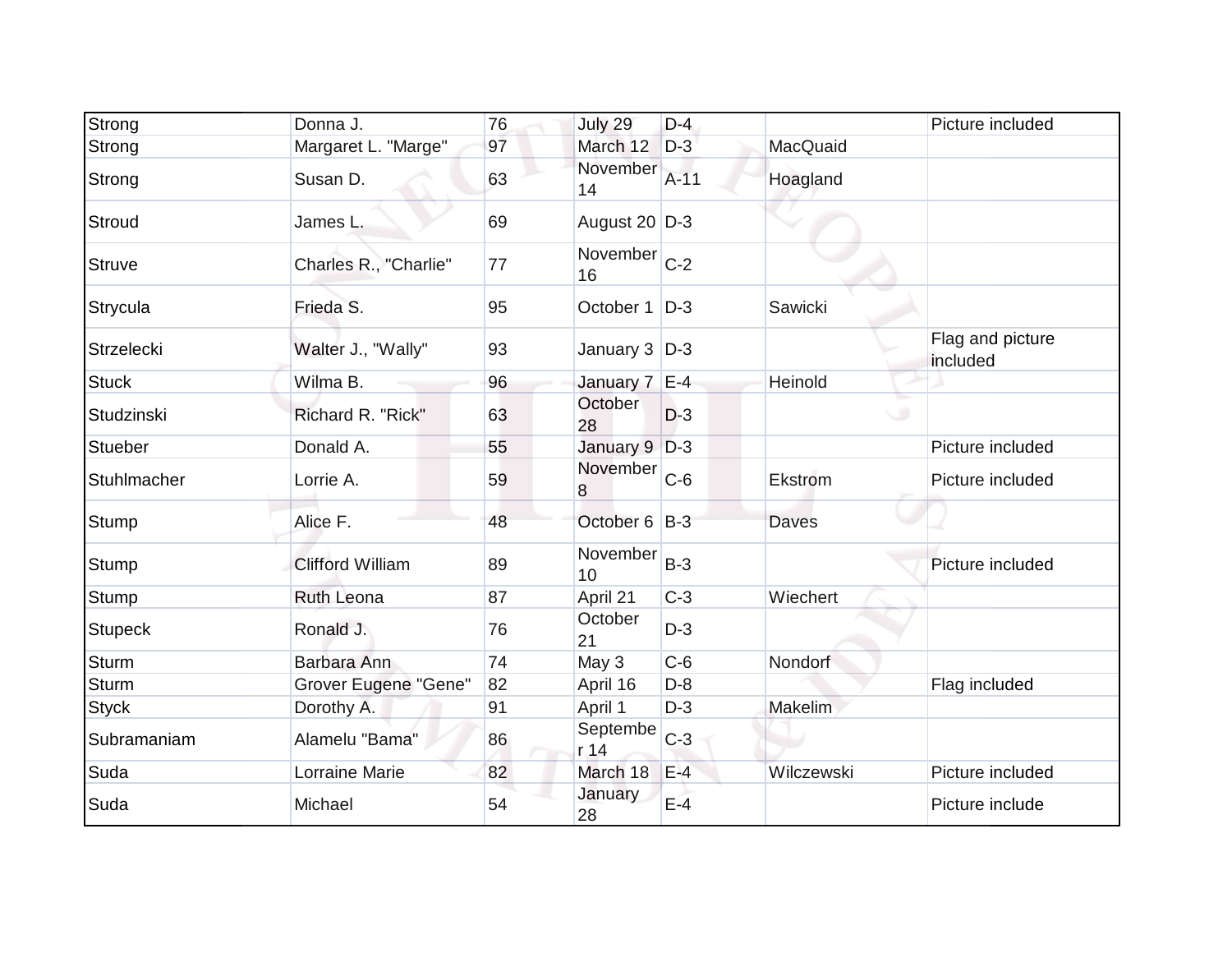| Sudar          | Anthony "Packy"                   |    | March 22         | $C-7$  |               | Flag included    |
|----------------|-----------------------------------|----|------------------|--------|---------------|------------------|
| <b>Sudlak</b>  | <b>Constance Gail</b><br>"Connie" | 70 | May 27           | $D-4$  | Fentress      |                  |
| <b>Sudniks</b> | Dana                              | 28 | April 5          | $A-12$ |               |                  |
| Suknovich      | <b>Brian</b>                      | 45 | June 2           | $C-3$  |               | Cross included   |
| <b>Sulek</b>   | Mary J.                           | 79 | November<br>29   | $C-4$  | Williams      |                  |
| Sulich         | Dorothy A.                        | 72 | April 5          | $A-12$ | Kaminsky      | Cross included   |
| Sulkowski      | John R. "Jack"                    | 80 | October 2   D-2  |        |               |                  |
| Sullivan       | Constance M.                      | 82 | May 13           | $D-3$  | <b>Butler</b> |                  |
| Sullivan       | Linda Kay                         | 66 | March 3          | $C-3$  | Maxwell       | Picture included |
| Sullivan       | Marie F.                          | 80 | February<br>8    | $C-4$  |               |                  |
| Sullivan       | Patrick                           | 76 | August 20 D-3    |        |               | Flag included    |
| Sullivan       | Timothy F., Jr.                   | 74 | <b>May 22</b>    | $D-3$  |               |                  |
| Sullivan       | William F., Jr.                   | 97 | January 8 D-4    |        |               |                  |
| Sumeracki      | <b>Dolores</b>                    | 93 | November<br>23   | $C-2$  | Sulicz        |                  |
| Summar         | Bessie L.                         | 90 | July 20          | $B-2$  | Carroll       |                  |
| <b>Summers</b> | <b>Delores</b>                    | 83 | February<br>8    | $C-4$  |               |                  |
| <b>Summers</b> | <b>Richard "Dick"</b>             | 79 | Septembe<br>r 20 | $C-7$  |               |                  |
| <b>Summers</b> | William A.                        | 90 | April 22         | $D-3$  |               |                  |
| Sunderland     | James F., Sr.                     | 91 | January<br>18    | $C-5$  |               |                  |
| Supan          | Donna Lou                         | 75 | August 4         | $C-3$  | Eklund        |                  |
| Surdy          | Stan R. "Babe"                    | 85 | May 21           | $D-8$  |               | Flag included    |
| Surovek        | Thomas A.                         | 75 | Septembe<br>r 10 | $D-4$  |               |                  |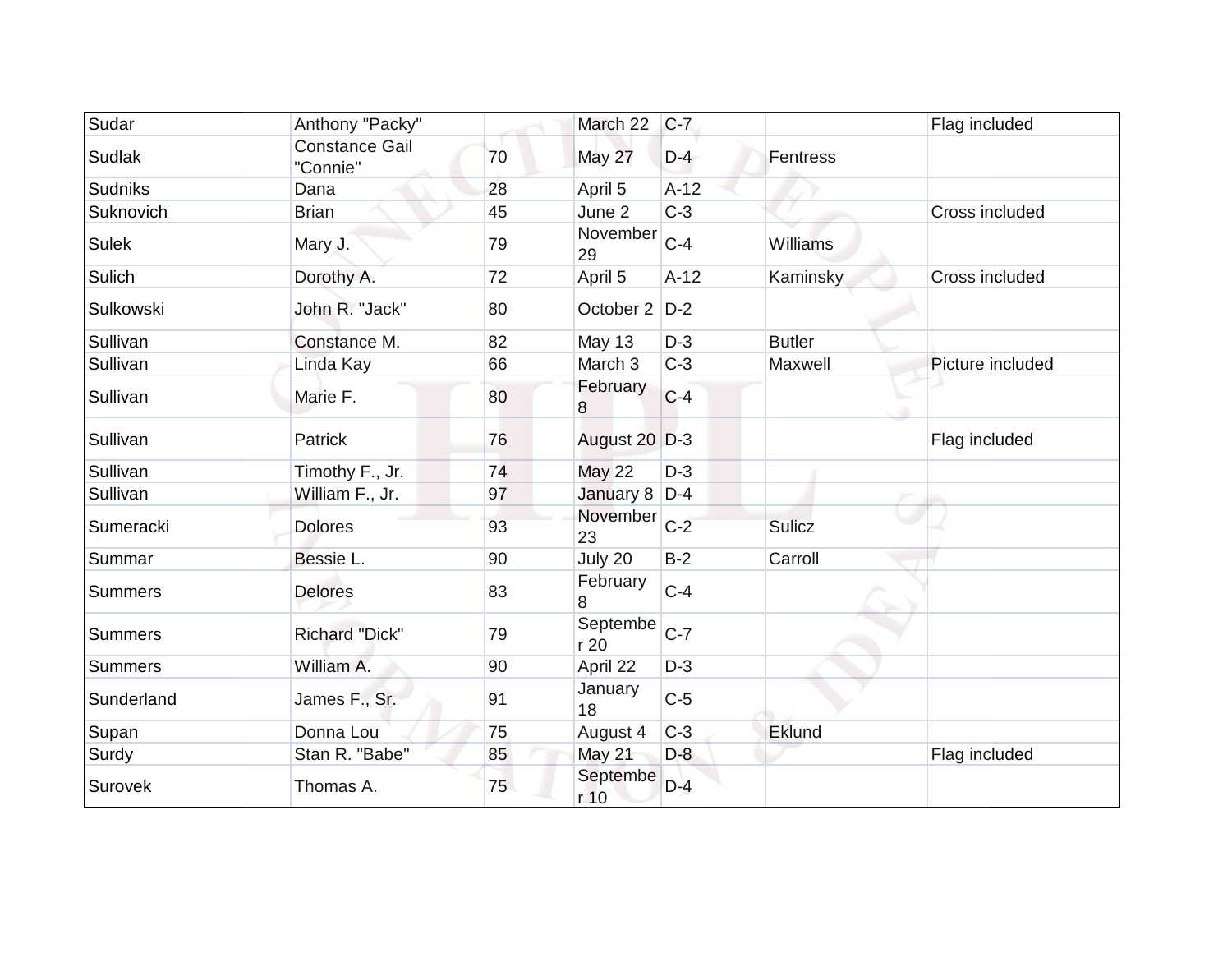| Surowiec       | Raymond M.            | 85 | Septembe<br>r 18   | $D-2$  |                 |                        |
|----------------|-----------------------|----|--------------------|--------|-----------------|------------------------|
| Surprise       | Julius G.             | 96 | April 22           | $D-4$  |                 | Flag included          |
| Surufka        | Anna Rose             | 88 | December<br>17     | $A-11$ | Strasburg       | Picture included       |
| Sus            | <b>Harriet</b>        | 73 | January<br>14      | $E-4$  | Wytrzyszczewski |                        |
| Sus            | Joseph P., Sr.        | 78 | August 30   C-4    |        |                 |                        |
| Susdorf        | Carol A.              | 74 | April 13           | $C-2$  |                 |                        |
| Sussman        | Richard C.            | 66 | October<br>13      | $C-3$  |                 | Star of David included |
| Suter          | Lawrence Carl         | 72 | March 14           | $D-3$  |                 |                        |
| Sutherland     | Dorothy C.            | 77 | December<br>18     | $A-7$  | Hancock<br>w    |                        |
| Sutherland     | Ray H.                | 85 | December<br>6      | $C-5$  |                 | Flag included          |
| Swain          | Jacqueline            | 78 | <b>May 31</b>      | $C-7$  | Jones           |                        |
| Swanson        | Amailie Clare "Molly" | 72 | July 12            | $C-5$  | Gimmestad       |                        |
| Swanson        | Ethel M.              | 84 | May 17             | $C-7$  | <b>Bollman</b>  |                        |
| Swanson        | Paul R., Rev.         | 87 | July 25            | $D-3$  |                 | Picture included       |
| Swanson        | Therese "Terri"       | 89 | August 11 C-3      |        | Swiercz         |                        |
| Swayk          | Leah M.               | 84 | August 27 D-5      |        | Smith           |                        |
| Sweitzer       | Linda S.              | 68 | November<br>3      | $B-3$  | <b>Smith</b>    | Picture included       |
| <b>Swetlik</b> | James J., Sr.         | 74 | March 6            | $E-3$  |                 | Flag included          |
| <b>Swets</b>   | Warren Scott          | 55 | November<br>6      | $D-3$  |                 |                        |
| Swiatkowski    | Martha                | 93 | November C-2<br>30 |        |                 |                        |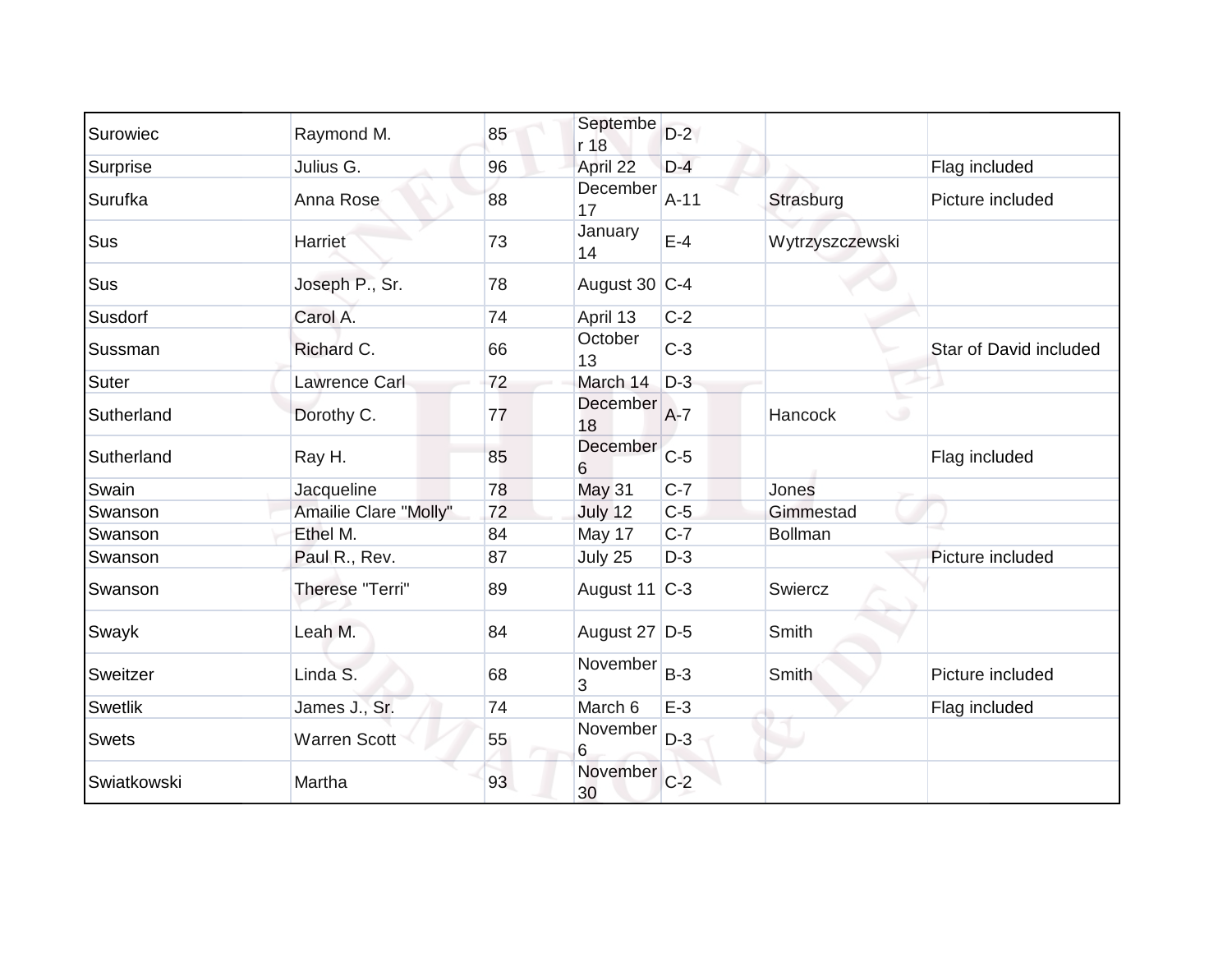| Swiatkowski       | Walter A.           | 88  | February<br>6  | $D-3$  |                   | Flag and picture<br>included |
|-------------------|---------------------|-----|----------------|--------|-------------------|------------------------------|
| Swiger            | Marlene L.          | 68  | February<br>25 | $E-3$  |                   |                              |
| Swinford          | Paul D.             | 79  | July 31        | $D-3$  |                   |                              |
| Swinson           | Jeffrey Allen       | 45  | July 17        | $D-2$  |                   |                              |
| Switzer           | <b>Rich</b>         | 71  | January<br>22  | $C-3$  |                   |                              |
| Swortfiger        | Gale A.             | 53  | June 21        | $C-4$  |                   |                              |
| Symons            | Charlene            | 77  | November<br>13 | $A-11$ | <b>Myers</b>      |                              |
| Synos             | Barbara A.          | 73  | March 15       | $C-6$  | Hus               | Picture included             |
| Szafarczyk        | Mary Ann            | 93  | December<br>31 | $A-8$  | Blicharski        |                              |
| <b>Szala</b>      | James M.            | 694 | Septembe<br>r8 | $B-2$  |                   |                              |
| Szeman            | Mary E.             | 93  | April 12       | $C-6$  | Pink              |                              |
| <b>Szerlak</b>    | Josephine "JoJo"    | 73  | <b>May 27</b>  | $D-4$  | Pavnick           |                              |
| Szopa             | Claudette E.        | 80  | October<br>11  | $C-6$  | Novotny           |                              |
| <b>Szostek</b>    | Mildred J.          | 91  | December<br>30 | $A-9$  | <b>Barbknecht</b> |                              |
| Szpajer           | Martha              | 104 | July 28        | $C-2$  | Trawinski         |                              |
| Szpak             | Robert "Bob"        | 75  | August 5       | $D-3$  |                   |                              |
| <b>Sztukowski</b> | Alexander S.        | 83  | July 4         | $D-2$  |                   | Flag included                |
| Szumski           | Florian A. "Fred"   | 98  | November<br>22 | $C-3$  |                   | Flag included                |
| Szymanski         | Melvin X.           | 88  | February<br>4  | $E-4$  |                   | Flag included                |
| Szymanski         | <b>Robert Henry</b> | 44  | July 8         | $E-3$  |                   |                              |
| Szymanski         | Walter "Moe"        | 73  | April 3        | $E-3$  |                   |                              |
| Szymkowski        | AI                  | 89  | April 9        | $D-3$  |                   |                              |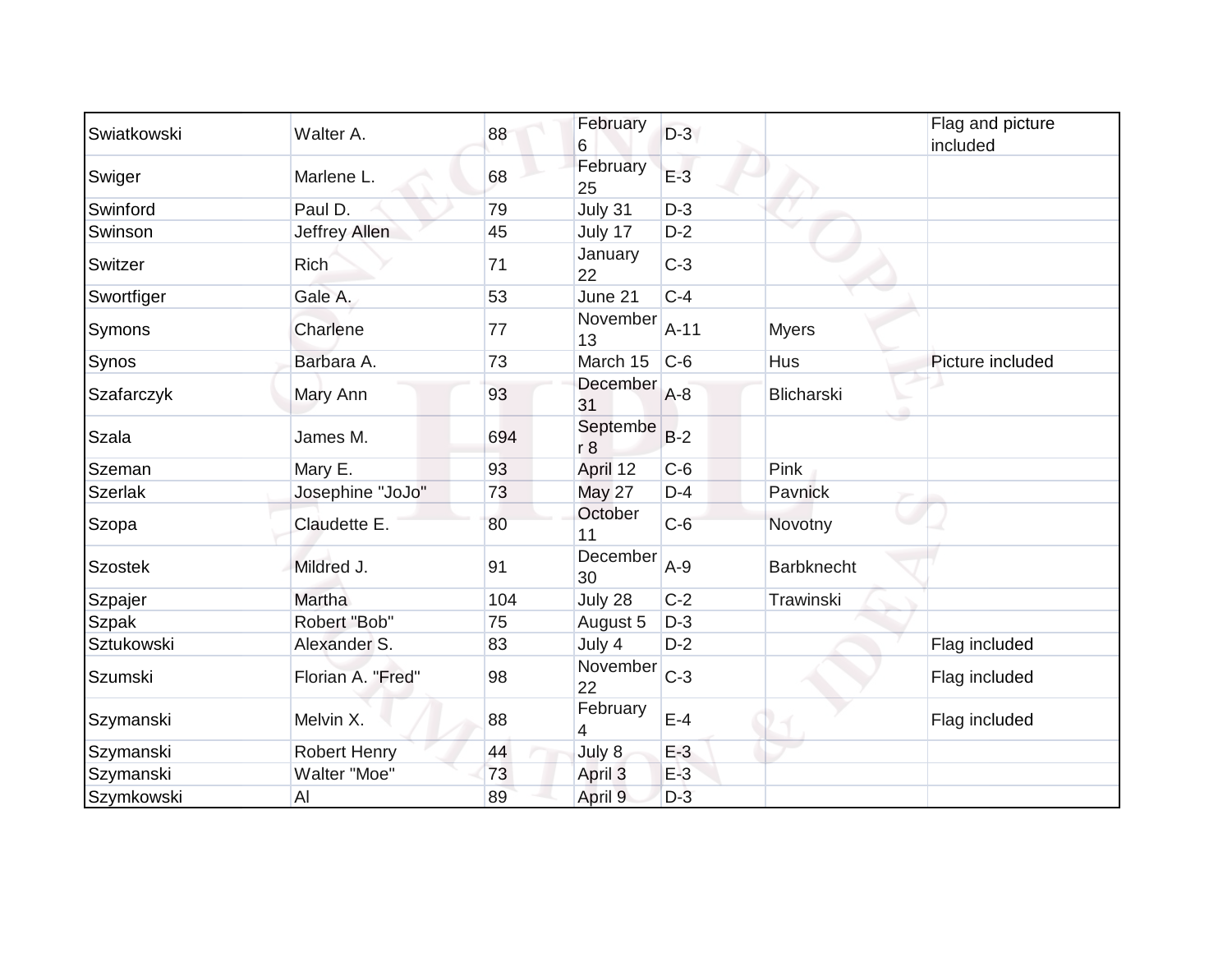| Taapken          | Ellycia Diane "Lish" |    | August 5         | $D-3$ | Furman         | Full name Ellycia Diane<br>"Lish" Ferguson<br>Taapken |
|------------------|----------------------|----|------------------|-------|----------------|-------------------------------------------------------|
| Taber            | Shirley Ann          | 87 | April 16         | $D-8$ | Payton         |                                                       |
| Tabor            | Donald R.            | 66 | April 16         | $D-8$ |                |                                                       |
| Tabor            | John R., Jr.         | 82 | October<br>28    | $D-4$ |                | Flag included                                         |
| <b>Tachtiris</b> | <b>James Stratis</b> | 96 | June 13          | $D-3$ |                | Cross included                                        |
| Talabay          | Gerald P.            | 77 | January 7        | $E-4$ |                |                                                       |
| Talaga           | Dorothy M.           | 86 | February         | $D-3$ | <b>Bittner</b> |                                                       |
| <b>Talley</b>    | Rodger T.            | 94 | June 5           | $E-2$ |                | Picture included                                      |
| Tanchevski       | Metodija             | 83 | October<br>17    | $B-2$ |                | Cross included                                        |
| Tarin            | Albertina L.         | 86 | Septembe<br>r 26 | $B-2$ | Hernandez      |                                                       |
| Tarne            | John (Brother John)  | 51 | March 15         | $C-6$ |                |                                                       |
| Tarpley          | Charles C.           | 82 | May 6            | $D-4$ |                |                                                       |
| <b>Tasicas</b>   | George A.            | 82 | January 8        | $D-4$ |                | <b>Cross included</b>                                 |
| <b>Taskoff</b>   | Paul                 | 84 | November<br>3    | $B-3$ |                | Cross included                                        |
| Tate             | Edna L.              | 96 | January<br>11    | $C-5$ | Lucas          | Picture included                                      |
| <b>Tatone</b>    | Antoinette "Toni"    | 83 | March 8          | $C-4$ |                |                                                       |
| Tatum            | Thomas R.            | 71 | January<br>28    | $E-3$ |                |                                                       |
| Taylor           | Amy E.               | 61 | January<br>22    | $C-3$ |                |                                                       |
| Taylor           | Dorothy Edith        | 92 | August 12 D-4    |       | Kiehn          |                                                       |
| Taylor           | <b>Gail Grace</b>    | 78 | October<br>20    | $B-3$ | Gardina        |                                                       |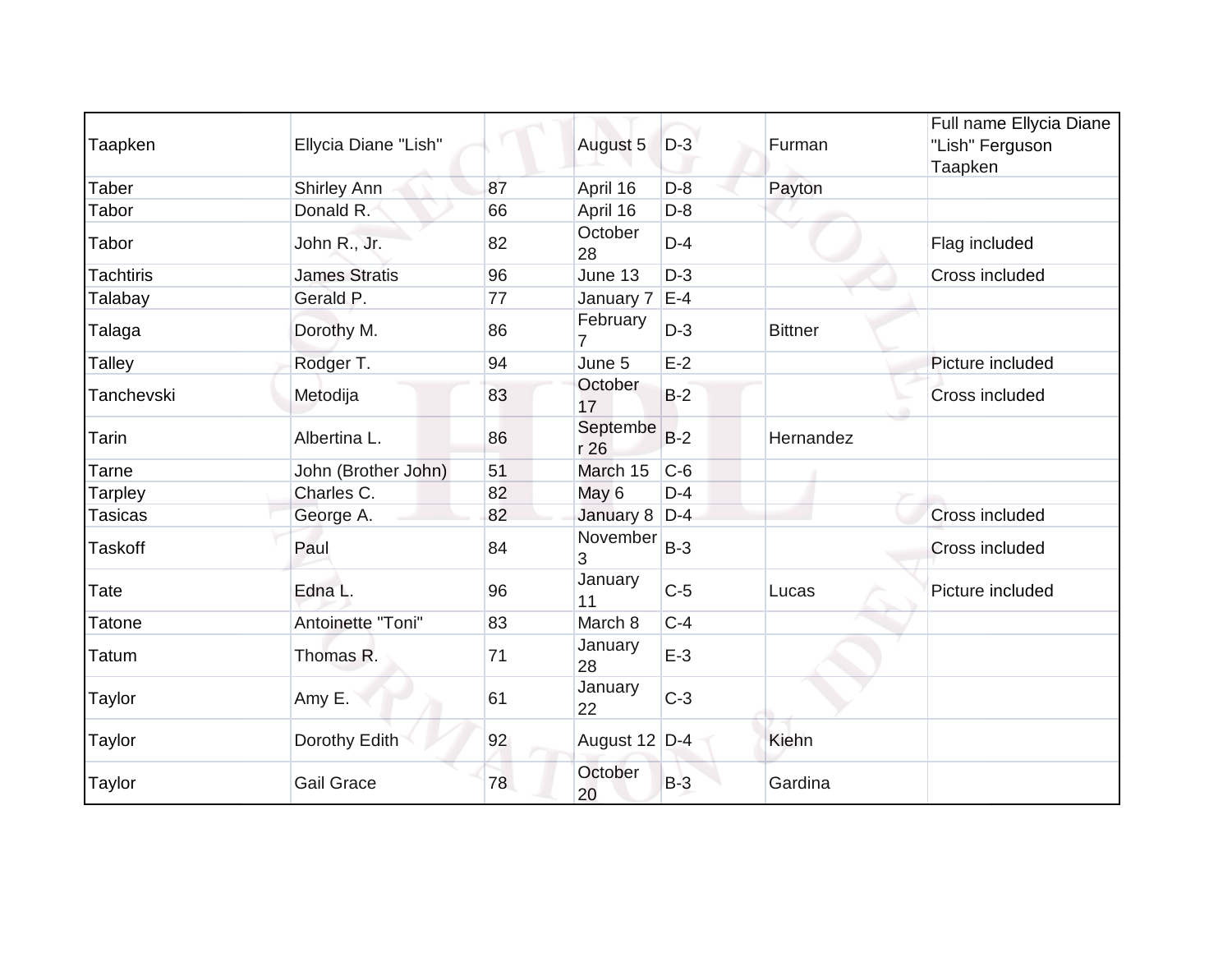| Taylor          | Gregory Lynn           | 48 | December<br>26             | $A-9$  |                                          |
|-----------------|------------------------|----|----------------------------|--------|------------------------------------------|
| Taylor          | Susan Joann            | 56 | February<br>8              | $C-5$  | Picture included                         |
| Taylor          | Thomas E.              | 62 | July 30                    | $D-3$  |                                          |
| Taylor          | <b>William Charles</b> | 70 | April 22                   | $D-3$  |                                          |
| Taylor          | Yvonne C. "Bonnie"     | 84 | January<br>31              | $D-2$  |                                          |
| Tegarden        | <b>Elizabeth Gail</b>  | 61 | Septembe<br>r <sub>3</sub> | $D-3$  |                                          |
| Tegtmeyer       | Herman                 | 95 | Septembe<br>r 10           | $D-4$  |                                          |
| Tegtmeyer       | Pearl                  | 98 | Septembe<br>r 10           | $D-4$  |                                          |
| <b>Teller</b>   | <b>Sharon Rose</b>     | 66 | August 30 C-4              |        | Casper                                   |
| temple          | Larry                  | 75 | July 9                     | $D-3$  |                                          |
| Tenorio         | <b>Linda Sue</b>       | 72 | February<br>24             | $C-2$  |                                          |
| Tenzer          | Inge E.                | 95 | July 21                    | $C-3$  | Hartmuth                                 |
| <b>Terek</b>    | Dale                   | 68 | January<br>22              | $C-3$  | Parsons                                  |
| <b>Terek</b>    | Elizabeth "Betty"      | 93 | December<br>9              | $A-12$ | Hajduk                                   |
| Terrazas        | Angel "Roy"            | 94 | July 10                    | $D-3$  |                                          |
| Terry           | Donna                  | 66 | March 31                   | $C-3$  | Moser                                    |
| Terry           | Norine P.              | 91 | July 26                    | $C-5$  | Full name Norine P.<br><b>Carr Terry</b> |
| Terry           | Norman W.              | 64 | March 23                   | $B-3$  |                                          |
| <b>Teselsky</b> | Ronnie                 | 78 | October<br>14              | $D-4$  | Johnson                                  |
| <b>Tess</b>     | Scott R.               | 52 | April 16                   | $D-8$  |                                          |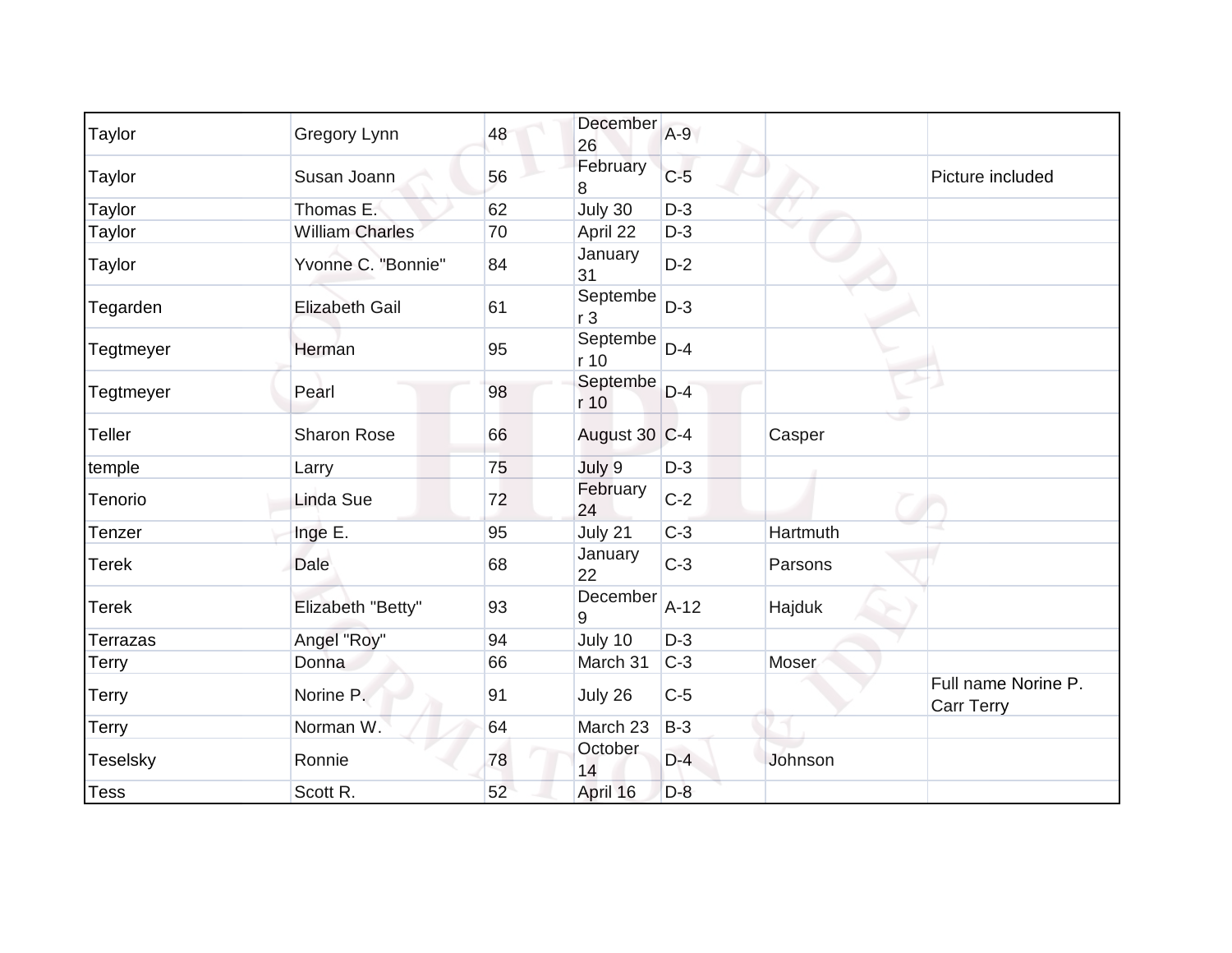| <b>Tester</b>      | David Eugene                  | 77 | January<br>11   | $C-5$ |               | Picture included |
|--------------------|-------------------------------|----|-----------------|-------|---------------|------------------|
| <b>Teutemacher</b> | <b>William Ronald "Ron"</b>   | 87 | March 8         | $C-4$ |               | Picture included |
| Theodorakos        | Donna                         | 60 | June 3          | $E-4$ | Chapman       |                  |
| Theodore           | Mary Ann                      | 75 | May 27          | $D-4$ | <b>Sulski</b> |                  |
| Therault           | Harold F., Sr.<br>"Hollywood" | 83 | August 16 C-4   |       |               | Flag included    |
| Thoben-Hasiak      | Phyllis Jean                  | 87 | January 7       | $E-4$ |               |                  |
| Thomas             | Alpha R.                      | 83 | May 15          | $D-3$ |               | Picture included |
| Thomas             | <b>Charles Willam "Chuck"</b> | 95 | June 7          | $C-4$ |               | Picture included |
| Thomas             | Dannie Lee "Butch"            | 69 | July 22         | $D-3$ |               |                  |
| Thomas             | Elsie M.                      | 89 | January<br>31   | $D-2$ | Shackelford   |                  |
| Thomas             | George                        | 94 | Septembe<br>r 9 | $D-4$ |               | Flag included    |
| Thomas             | Glen                          | 80 | April 30        | $D-3$ |               |                  |
| Thomas             | Helen M.                      | 80 | May 17          | $C-7$ | Hayduk        |                  |
| Thomas             | Lyndon Dale                   | 81 | June 11         | $D-3$ |               |                  |
| Thomas             | Mary E. "Red"                 | 63 | November<br>19  | $D-4$ |               |                  |
| Thomas             | Mitchell Allan                | 18 | May 27          | $D-4$ |               |                  |
| Thomas             | Patsy                         | 69 | December<br>29  | $A-7$ |               | Picture included |
| Thomas             | William L.                    | 70 | April 15        | $D-3$ |               | Flag included    |
| Thomason           | Wayne M.                      | 67 | March 1         | $C-4$ |               |                  |
| Thomen             | Vernon "Jack"                 | 80 | June 9          | $C-3$ |               | Picture included |
| Thompson           | Betty Jo                      | 86 | October<br>21   | $D-4$ |               |                  |
| Thompson           | Carol Ann                     | 64 | June 25         | $D-3$ | Hallberg      | Picture included |
| Thompson           | Dolores R.                    | 83 | June 8          | $C-2$ | Deen          |                  |
| Thompson           | Emily C. "Lynn"               |    | August 5        | $D-4$ | Hageman       |                  |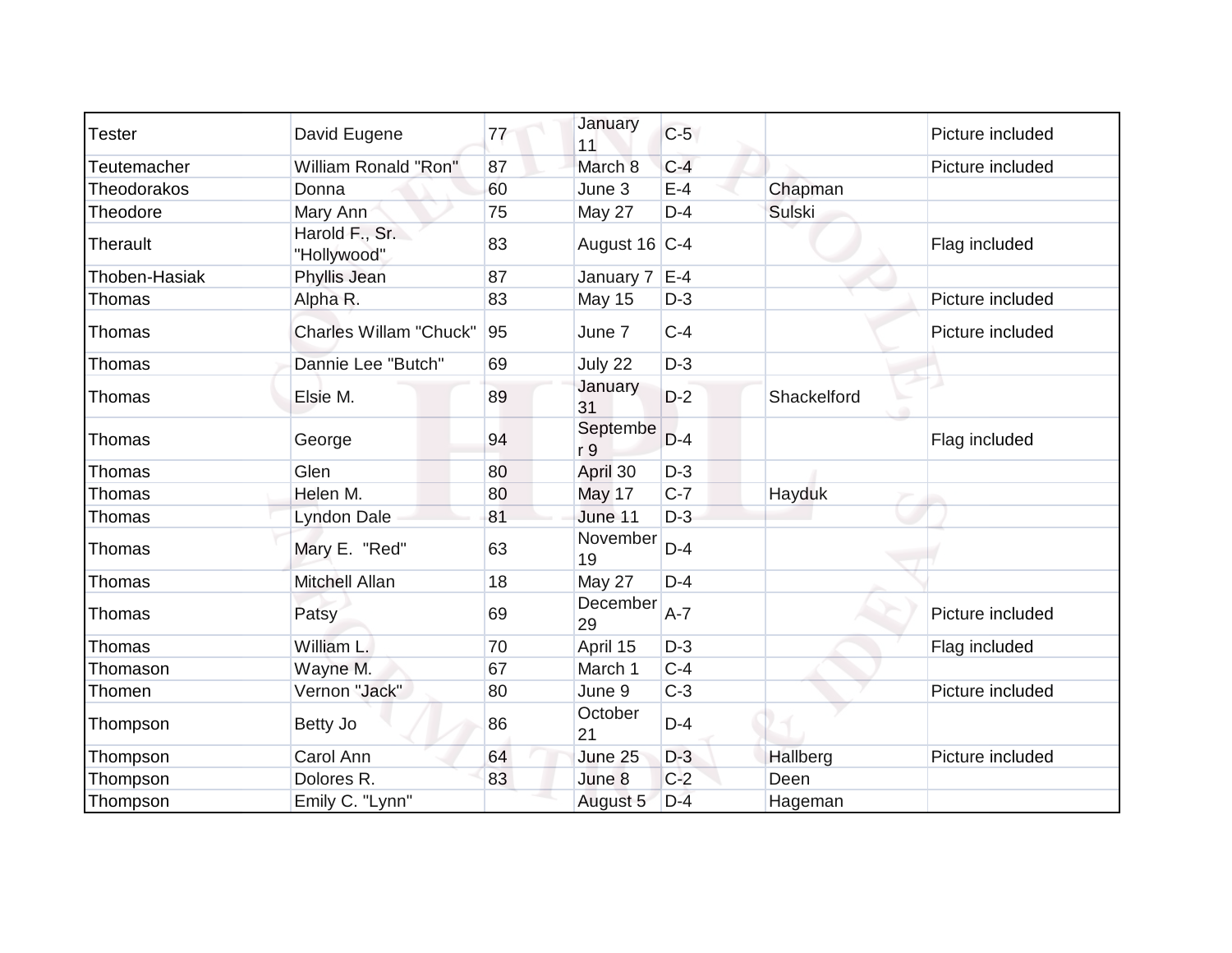| Thompson       | Gerald "Jerry"        | 86  | December<br>4  | $D-3$ |               | Flag included    |
|----------------|-----------------------|-----|----------------|-------|---------------|------------------|
| Thompson       | Glendean              | 87  | July 25        | $D-3$ | Ragland       |                  |
| Thompson       | Jeffery               | 46  | August 10 C-2  |       |               | Picture included |
| Thompson       | Joan B.               | 74  | July 9         | $D-3$ |               | Picture included |
| Thompson       | Joyce Elaine          | 82  | January<br>23  | $D-3$ | Levendoski    | Picture included |
| Thompson       | Michael               | 50  | April 12       | $C-6$ |               |                  |
| Thompson       | Mildred M. "Bunny"    | 81  | February<br>14 | $D-2$ | Smith         |                  |
| Thompson       | Shirley Jean          | 90  | November<br>19 | $D-4$ | Zelenka       |                  |
| Thompson       | Stephen "Cowboy"      | 58  | March 12       | $D-2$ |               |                  |
| Thone          | Thomas Wayne          | 77  | August 5       | $D-3$ |               | Picture included |
| Thorp          | Mathilda E.           | 100 | February<br>27 | $C-3$ | Jager         |                  |
| Thorpe         | Michelle Yvonne "Red" | 47  | July 17        | $D-3$ |               |                  |
| Thurn          | David G.              | 67  | April 19       | $C-7$ |               |                  |
| Tiedemann      | Jean                  | 95  | May 23         | $D-3$ | Welch         | Picture included |
| Tiernan        | Terry R.              | 78  | July 19        | $C-5$ |               |                  |
| Tighe          | Laverne D.            | 59  | January<br>21  | $E-3$ | <b>Dozier</b> |                  |
| Timm           | Ralph E.              | 82  | December<br>8  | $C-3$ |               | Flag included    |
| <b>Timmons</b> | Duane P.              | 73  | January 1      | $D-4$ |               |                  |
| Tino           | <b>Mary Louise</b>    | 101 | May 27         | $D-4$ | Armstrong     |                  |
| <b>Tipold</b>  | Pamela                | 69  | December<br>15 | $A-9$ | Otte          |                  |
| <b>Tobias</b>  | Cecilia Mae           | 75  | October 6 B-2  |       | Schiesser     | Picture included |
| Tobin          | Joseph P.             | 48  | February<br>18 | $E-3$ |               |                  |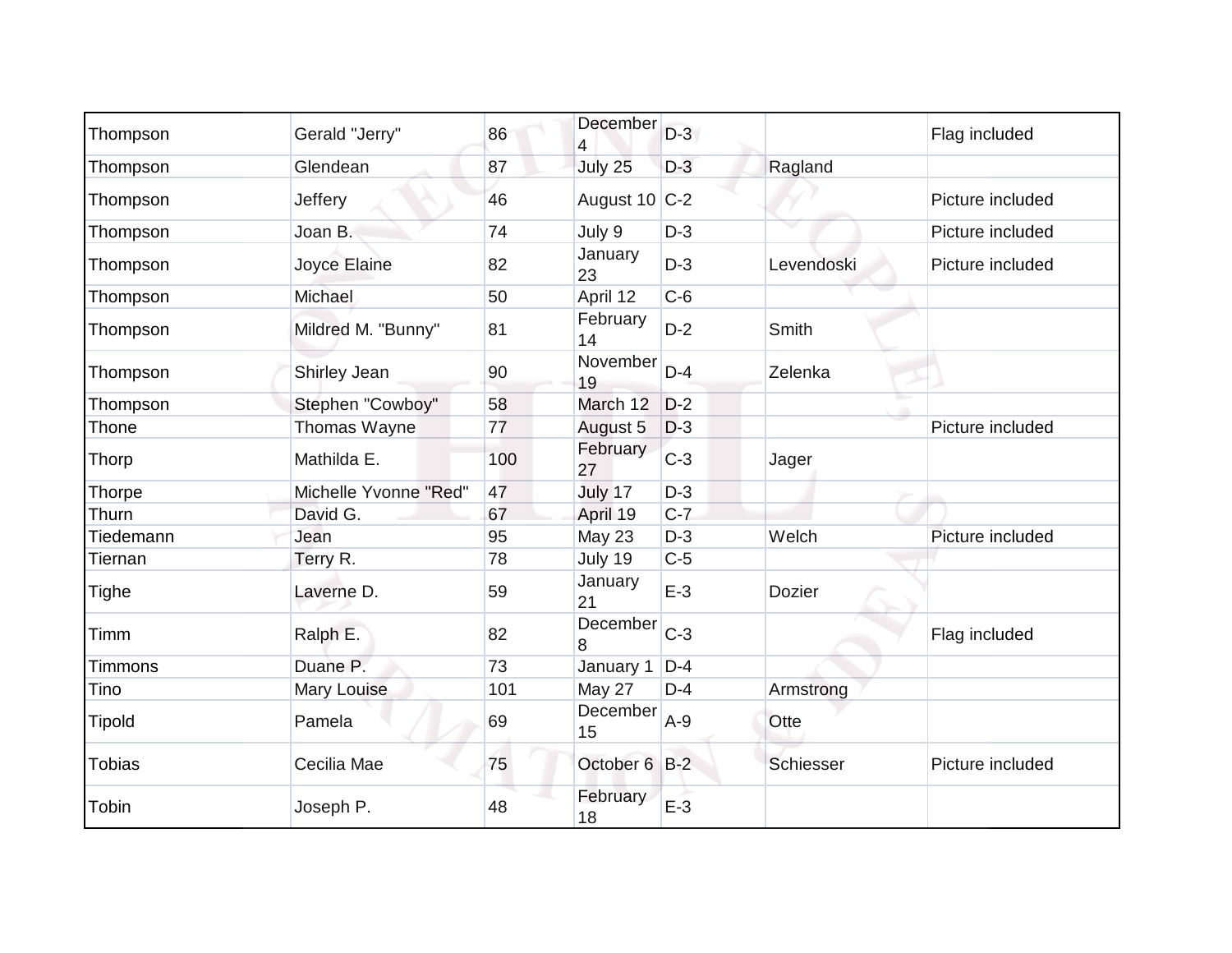| Tobin          | Robert G.         | 53 | Septembe<br>r <sub>3</sub> | $D-2$  |        |                  |
|----------------|-------------------|----|----------------------------|--------|--------|------------------|
| Todd           | Jeffery A.        | 60 | June 30                    | $C-3$  |        | Picture included |
| Todd           | Sandra J. "Sandy" | 52 | April 26                   | $C-4$  |        |                  |
| Todoroski      | <b>Krste</b>      | 70 | Septembe<br>r 11           | $D-3$  |        | Cross included   |
| Toering        | Geneva R.         | 85 | August 30 C-4              |        | Post   |                  |
| <b>Tokarz</b>  | Judy S.           | 74 | June 22                    | $C-2$  | Kuzell |                  |
| <b>Tokarz</b>  | Rita I.           | 85 | April 30                   | $D-2$  |        |                  |
| Tolar          | Georgia           | 52 | Septembe<br>r 24           | $D-3$  | Jones  |                  |
| <b>Tolbert</b> | Joseph Louis, Jr. | 80 | March 25                   | $D-3$  |        | Picture included |
| Tolnai         | Patricia Anne     | 76 | December<br>21             | $A-9$  |        | $\cup$           |
| Tomaga         | Peter C.          | 47 | <b>May 19</b>              | $C-3$  |        |                  |
| Tomcsi         | Mary Catherine    | 66 | April 16                   | $D-8$  | Witzel |                  |
| Tomczak        | Robert R.         | 79 | December<br>27             | $A-11$ |        | Flag included    |
| Tompi          | Eugene A.         | 86 | March 18                   | $E-3$  |        |                  |
| Tonkovich      | Anne              | 91 | January<br>22              | $C-3$  | Polyak |                  |
| Tonkovich      | Matt              | 91 | July 7                     | $C-3$  |        | Flag included    |
| Topa           | Helen             | 97 | March 21                   | $D-3$  |        |                  |
| Topor          | Todd A.           | 45 | February<br>22             | $C-6$  |        |                  |
| Toporis        | Mary Ann          | 95 | April 14                   | $C-3$  | Pesut  |                  |
| Torbica        | Ljubo             | 83 | January<br>25              | $C-4$  |        | Cross included   |
| <b>Torbitt</b> | Lowell E.         | 83 | March 27                   | $D-3$  |        |                  |
| Toren          | Chester John      | 94 | June 14                    | $C-3$  |        |                  |
| Torhan         | John G.           | 91 | March 4                    | $D-3$  |        |                  |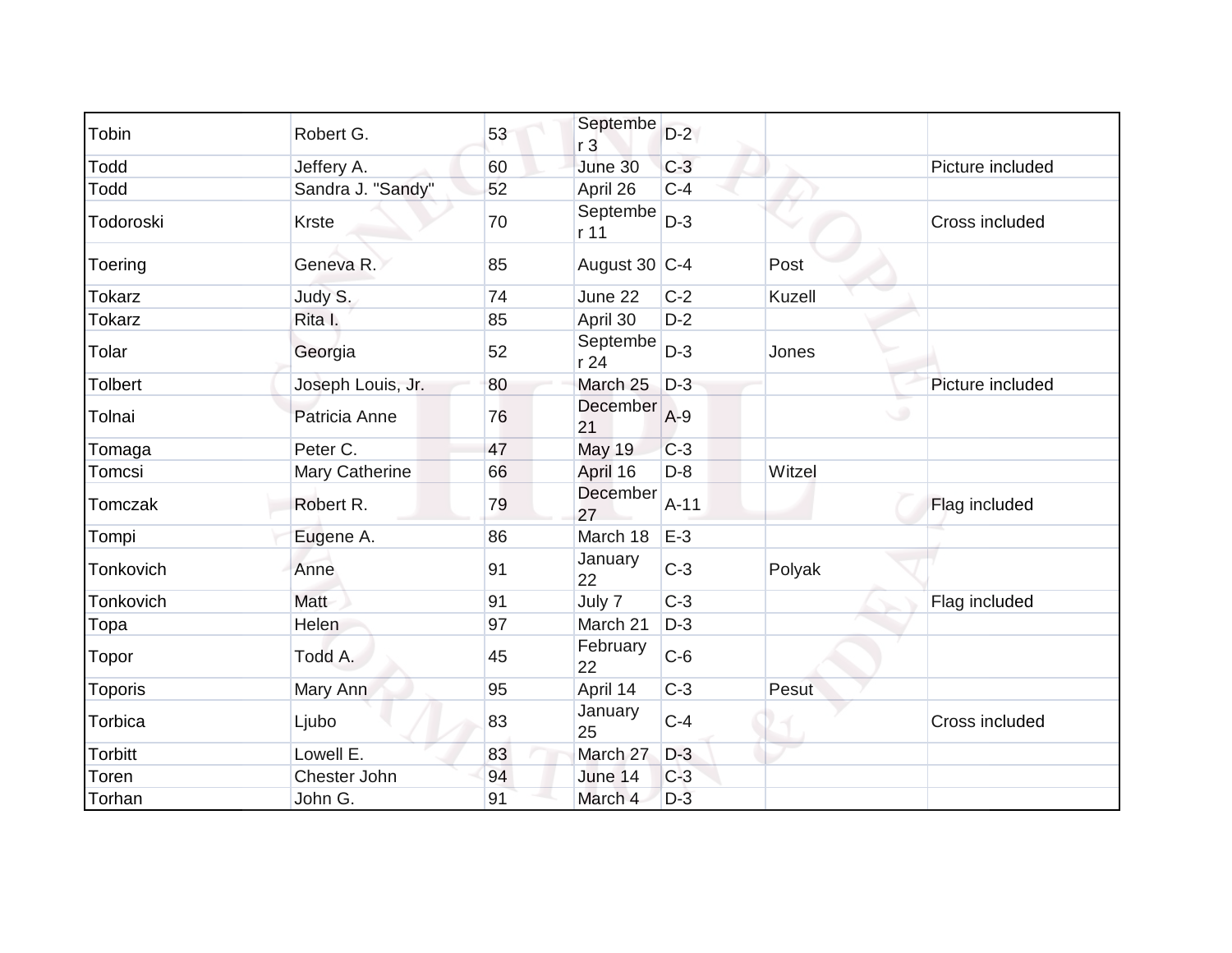| <b>Torok</b>   | Gloria J.            | 88 | December<br>10   | $A-9$ | <b>Drisner</b>    |                   |
|----------------|----------------------|----|------------------|-------|-------------------|-------------------|
| Torreano       | <b>Bernice</b>       | 94 | May 27           | $D-4$ |                   |                   |
| Torrence       | Willa Mae            | 71 | January<br>25    | $C-4$ |                   |                   |
| <b>Torres</b>  | Lucy J.              | 90 | May 24           | $C-6$ | Quintana          | Picture included  |
| <b>Torres</b>  | <b>Maria</b>         |    | April 23         | $D-4$ |                   |                   |
| <b>Torres</b>  | Reyna Isabel         | 52 | June 4           | $D-3$ | Reina             |                   |
| Tosseng        | <b>Terry</b>         | 56 | January<br>31    | $D-2$ |                   |                   |
| Toth           | Deborah              | 62 | July 19          | $C-5$ | <b>Black</b>      |                   |
| Toth           | Edward C.            | 89 | February<br>25   | $E-4$ |                   | Pictures included |
| Toth           | Eileen C.            | 86 | January<br>28    | $E-4$ | $\cup$<br>Markley |                   |
| Toth           | Linda                | 60 | Septembe<br>r 16 | $D-4$ | <b>Brewer</b>     |                   |
| Toth           | Robert C., Sr. "Bob" | 87 | July 7           | $C-3$ |                   | Flag included     |
| Tournis        | <b>Kostas</b>        | 75 | March 25         | $D-3$ |                   |                   |
| Townsley       | <b>Richard Chyle</b> | 59 | March 27         | $D-3$ |                   |                   |
| <b>Tracy</b>   | John A.              | 73 | July 11          | $D-2$ |                   |                   |
| <b>Tracy</b>   | John A. (Jack)       | 74 | July 17          | $D-3$ |                   |                   |
| <b>Tracy</b>   | Margaret A.          |    | Septembe<br>r 9  | $D-3$ | Kopp              |                   |
| Traczyk        | Eugeniusz "Eugene"   | 80 | November<br>29   | $C-4$ |                   |                   |
| Traicoff       | Carl                 | 79 | October<br>28    | $D-4$ |                   |                   |
| <b>Trasser</b> | James                | 81 | February<br>11   | $E-4$ |                   |                   |
| <b>Travis</b>  | Eloise               | 86 | May 31           | $C-7$ |                   |                   |
| Trayne         | Janes M., Sr.        | 67 | June 21          | $C-4$ |                   |                   |
| Trepanowski    | Raymond              | 82 | May 31           | $C-7$ |                   |                   |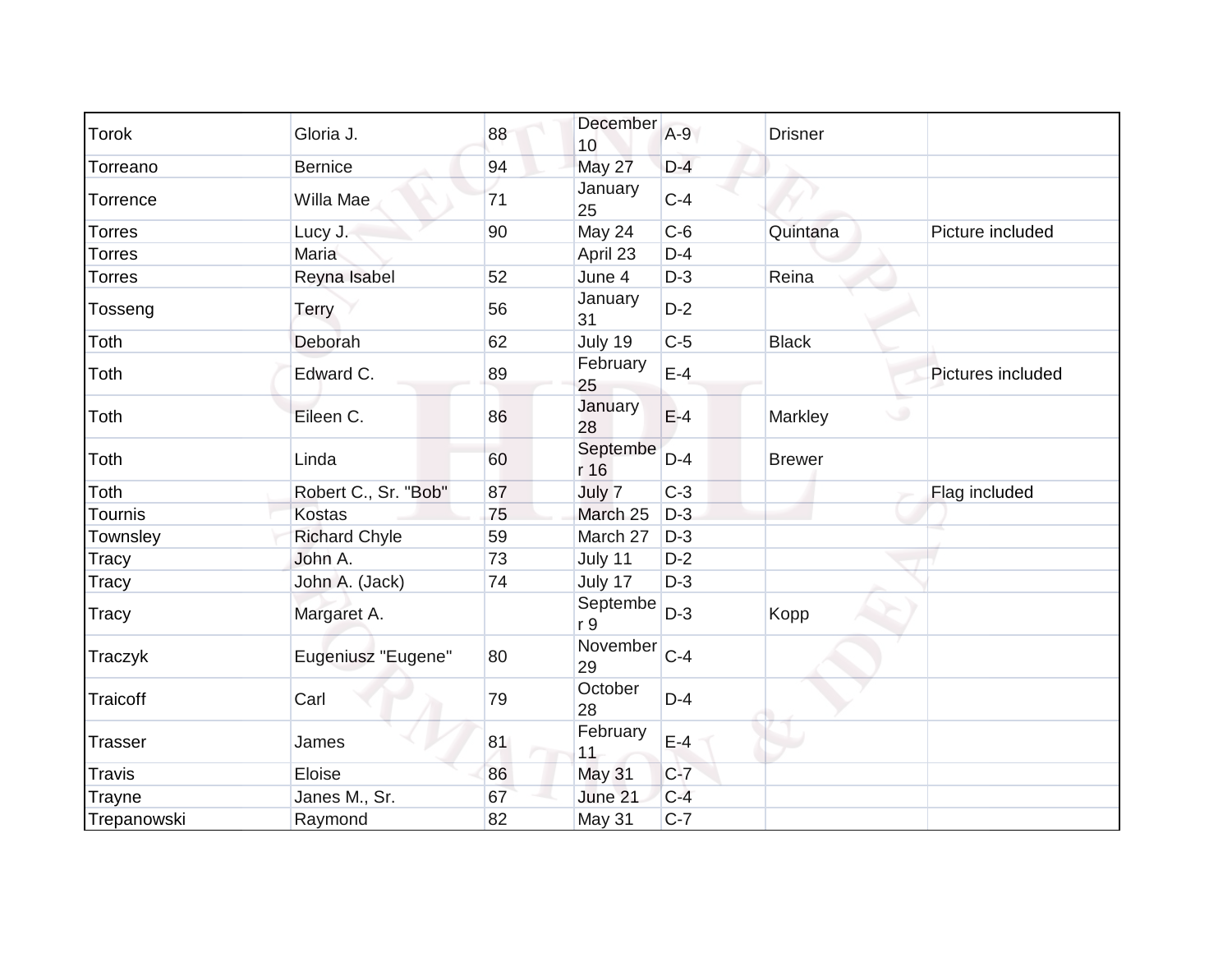| Trevino        | Pauline Ann              | 71 | December<br>23 | $A-8$  | Benson         | Picture included                       |
|----------------|--------------------------|----|----------------|--------|----------------|----------------------------------------|
| Trgovich       | Patricia "Pat"           | 86 | July 21        | $C-3$  | Shipner        |                                        |
| Triana         | Anne E.                  | 93 | January<br>11  | $C-4$  | O'Brien        |                                        |
| Triana         | Linda Ann                | 67 | December<br>5  | $A-12$ | <b>Rudnick</b> | Picture included                       |
| Triemstra      | Barbara A.               | 62 | August 20 D-3  |        | Fankhauser     |                                        |
| <b>Trisic</b>  | Todor (Tode)             | 93 | August 12 D-4  |        |                | Cross included                         |
| <b>Tristan</b> | Ascension "Chona"        | 66 | March 2        | $B-2$  |                |                                        |
| Trojnar        | Edward S.                | 90 | February<br>20 | $C-3$  |                | Flag included                          |
| Tromp          | Alice J.                 | 81 | June 24        | $D-3$  |                |                                        |
| Tropsic        | John M.                  | 72 | March 11       | $D-3$  |                |                                        |
| <b>Trost</b>   | Robert E.                | 74 | June 29        | $B-2$  |                | Flag included                          |
| <b>Trostle</b> | Kenneth Eugene<br>"Gene" | 86 | August 14 D-3  |        |                |                                        |
| Troup          | George E.                | 93 | December<br>14 | $A-11$ |                | Picture included                       |
| Troutman       | June C.                  | 90 | June 8         | $C-2$  | Otto           |                                        |
| Troxel         | June V.                  | 89 | November<br>7  | $B-3$  |                | Full Name June V.<br>Troxel (Anderson) |
| Troxel         | Mary L.                  | 77 | February<br>17 | $C-3$  | Wilson         | Picture included                       |
| <b>Troy</b>    | <b>Phyllis Clare</b>     | 74 | August 12 D-4  |        |                |                                        |
| Trubich        | Darlene K.               | 72 | April 22       | $D-4$  | <b>Speaks</b>  |                                        |
| Truchan        | James F.                 | 79 | June 25        | $D-3$  |                |                                        |
| Truman         | Connie J.                | 54 | November<br>29 | $C-4$  |                |                                        |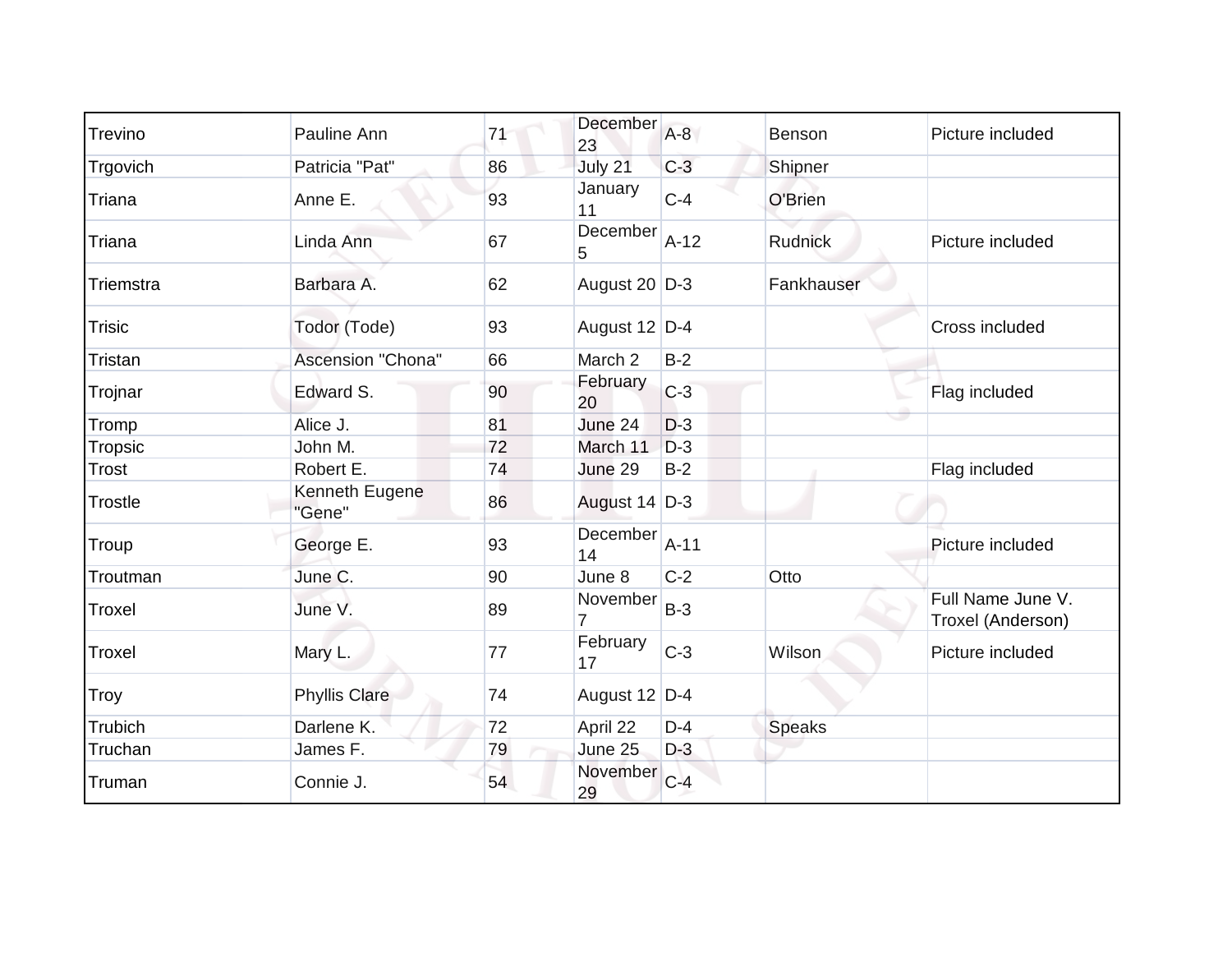| Trump            | Janet Bay                         | 84  | February<br>17              | $C-3$  |               |                  |
|------------------|-----------------------------------|-----|-----------------------------|--------|---------------|------------------|
| Tryon            | Gary                              | 69  | May 17                      | $C-7$  |               |                  |
| Tschida          | Joseph "Joe"                      | 76  | January 6 C-3               |        |               | Picture included |
| <b>Tsirtsis</b>  | Jillian A.                        | 33  | Septembe<br>r <sub>6</sub>  | $C-5$  |               |                  |
| <b>Tsoukalas</b> | Dimitrios K., Professor<br>"Jim"  | 59  | July 6                      | $B-2$  |               |                  |
| <b>Tubbs</b>     | John Keith "Johnny"               | 71  | May 10                      | $C-5$  |               | Picture included |
| Tubez            | <b>Cheryl Marguerite</b>          | 67  | July 5                      | $C-4$  |               | Picture included |
| <b>Tuck</b>      | Clifford E.                       | 102 | March 2                     | $B-3$  |               |                  |
| <b>Tucker</b>    | James B.                          | 59  | July 21                     | $C-2$  |               |                  |
| <b>Tucker</b>    | John David                        | 70  | April 25                    | $D-2$  |               |                  |
| <b>Tucker</b>    | June E.                           | 87  | <b>May 30</b>               | $D-2$  | Morehouse     |                  |
| <b>Tucker</b>    | Pamela A.                         | 65  | May 16                      | $D-3$  |               | Picture included |
| <b>Tucker</b>    | Sidney L.                         | 86  | April 16                    | $D-8$  |               |                  |
| Tully            | Cynthia "Cindy"                   | 56  | June 29                     | $B-2$  |               | Picture included |
| Tumidalsky       | Helen J.                          | 87  | January 1                   | $D-4$  | Riordan       |                  |
| <b>Tunis</b>     | Brian W.                          | 47  | January<br>25               | $C-5$  |               |                  |
| Turbin           | Keith E.                          | 57  | August 2                    | $C-5$  |               |                  |
| <b>Turk</b>      | Barbara Jean "Bobby"              | 59  | May 9                       | $D-2$  |               |                  |
| <b>Turner</b>    | Douglas J.                        | 57  | March 8                     | $C-4$  |               |                  |
| Turner           | <b>Edward Joseph "Ed"</b><br>"ET" | 68  | December<br>3               | $D-2$  |               | Flag included    |
| <b>Turner</b>    | Lavern (Vern)                     | 73  | May 17                      | $C-7$  |               | Picture incuded  |
| Turner           | Lyle D.                           | 77  | May 29                      | $D-3$  |               |                  |
| Turner           | Marilyn                           | 84  | December<br>16              | $A-11$ | <b>Brents</b> | Picture included |
| Turner           | McKinley "Tony"                   | 66  | Septembe<br>r <sub>11</sub> | $D-3$  |               |                  |
| Turner           | Robert C.                         | 87  | April 1                     | $D-3$  |               | Picture included |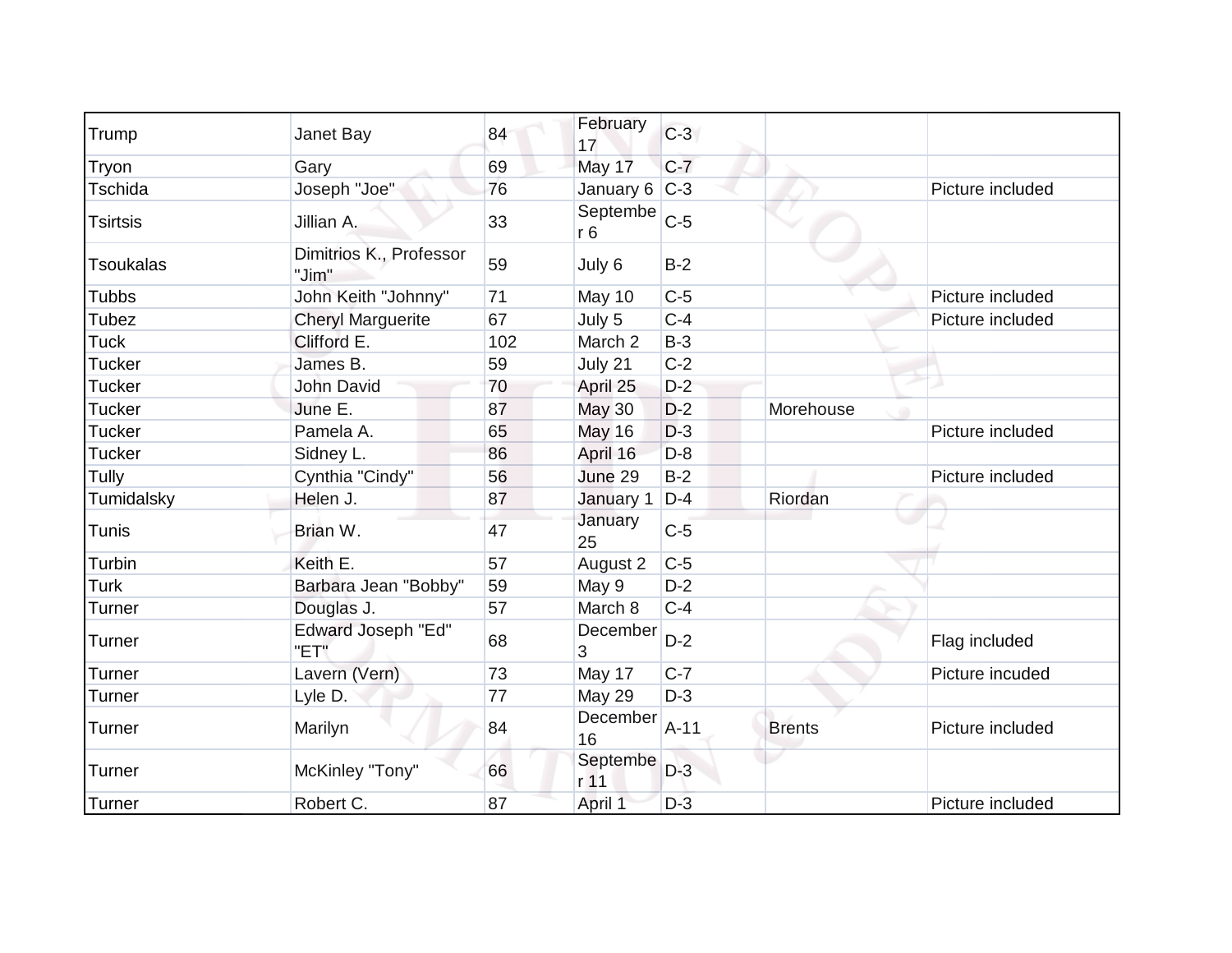| Turner           | Robert J.             | 86 | January<br>15              | $C-4$ |          | Picture included |
|------------------|-----------------------|----|----------------------------|-------|----------|------------------|
| Tuskan           | <b>John James</b>     | 93 | March <sub>3</sub>         | $C-3$ |          |                  |
| Tutko            | Robert M. "Bob"       | 68 | July 15                    | $D-4$ |          | Picture included |
| <b>Tuttle</b>    | George                | 66 | March 22                   | $C-6$ |          |                  |
| Twerdok          | Irene G.              | 93 | October<br>21              | $D-4$ | Galison  | Picture included |
| Twilla           | <b>Beulah Jean</b>    | 82 | June 16                    | $C-3$ | McNabney |                  |
| Twilla           | Louise C.             | 81 | November<br>29             | $C-4$ | Carson   |                  |
| Tychewicz-McHale | Gloria J.             | 80 | May 21                     | $D-8$ | Aarup    | Picture included |
| <b>Tyler</b>     | William               | 90 | April 16                   | $D-8$ |          | Flag included    |
| Tysen            | Clarence R.           | 82 | August 30 C-3              |       |          | Flag included    |
| <b>Tzotzos</b>   | Damianos "Danny"      | 76 | November<br>$\overline{4}$ | $C-3$ |          | Cross included   |
| <b>Uhles</b>     | Gerald W. "Jerry"     | 78 | <b>May 13</b>              | $D-4$ |          |                  |
| Uhoda            | Darlene R.            | 68 | March 22                   | $C-7$ | Davis    |                  |
| Uhrhammer        | Pete                  | 72 | January<br>21              | $E-2$ |          | Picture included |
| Uhter            | Dwight L., Sr.        | 81 | August 20 D-3              |       |          |                  |
| Ulber            | John Joseph           | 90 | March 8                    | $C-4$ |          |                  |
| <b>Ulber</b>     | Norman                | 89 | April 19                   | $C-7$ |          |                  |
| Umpleby          | Donald James, Jr.     | 95 | July 1                     | $D-3$ |          |                  |
| Underwood        | Lois E.               | 77 | October 4 C-6              |       | Siewert  |                  |
| Unger            | Martin "Marty"        | 47 | May 28                     | $D-4$ |          |                  |
| Unland           | Bruce C.              | 72 | February<br>16             | $B-2$ |          |                  |
| Upshaw           | Rosevelt "Shine"      | 78 | May 27                     | $D-4$ |          |                  |
| Urbahns          | <b>Thomas William</b> | 64 | December<br>15             | $A-9$ |          |                  |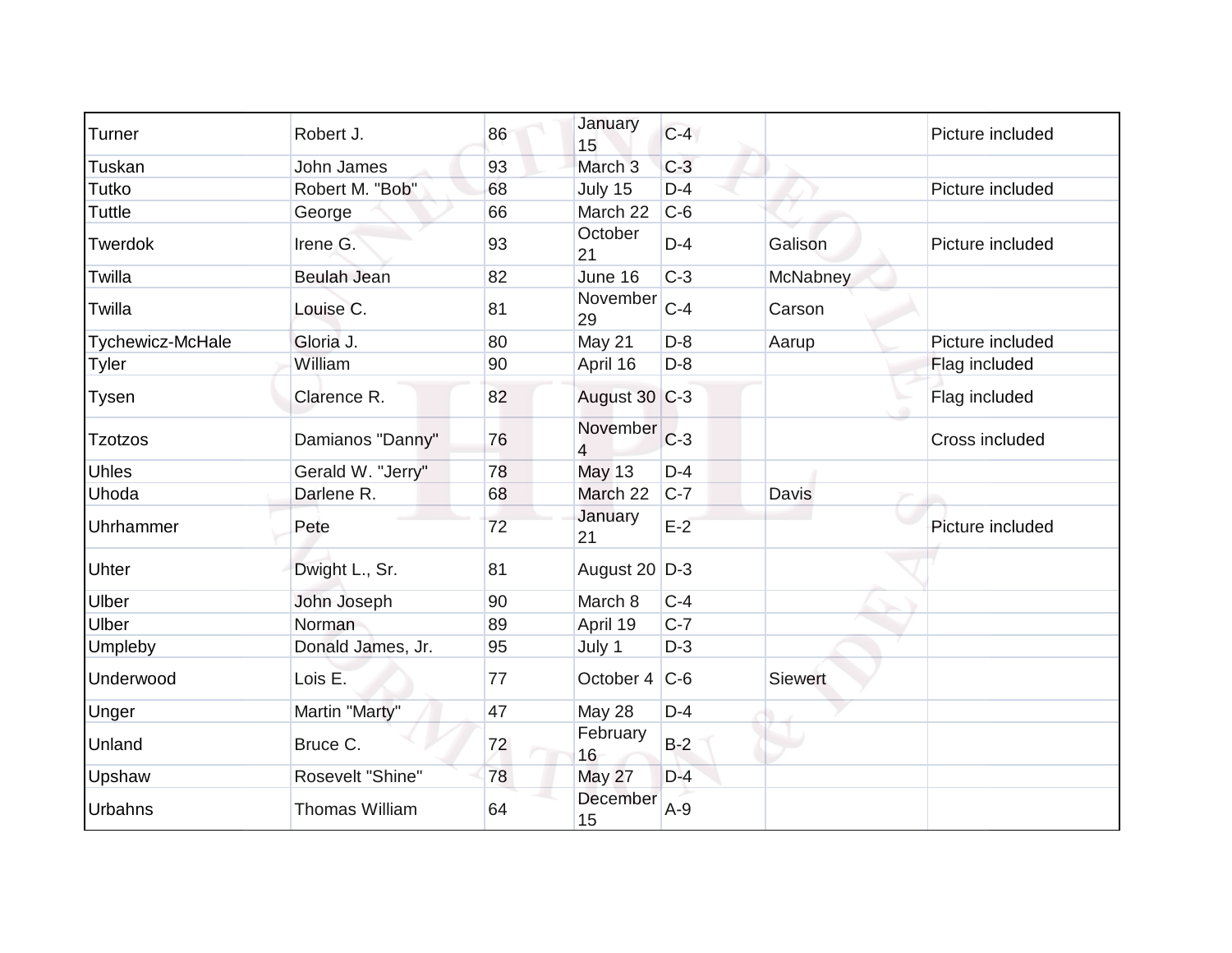| Urban          | Julia A.                   | 101 | July 9           | $D-3$  | Piotrowski | Picture included |
|----------------|----------------------------|-----|------------------|--------|------------|------------------|
| Urbanczyk      | Aloysius A. "Al"           | 91  | January<br>29    | $D-4$  |            | Flag included    |
| Urbanczyk      | Linda Ann                  | 65  | November<br>8    | $C-6$  |            |                  |
| Urbanski       | Casimir R.                 | 75  | February<br>25   | $E-4$  |            | Flag included    |
| <b>Urick</b>   | Mary Alyce                 | 97  | October<br>21    | $D-2$  | Ensley     | Picture included |
| Uzzardo        | Vera Lorene                | 90  | March 24         | $C-3$  | Keith      |                  |
| Vaclavik       | Gladys A.                  | 80  | August 28 D-3    |        | Gruska     |                  |
| Vagone         | Irene                      | 82  | April 11         | $D-2$  | Coria      |                  |
| Vahary         | James V. "Jim"             | 91  | Septembe<br>r 14 | $C-3$  | C.         |                  |
| Vail           | Mark T., PhD               | 52  | April 19         | $C-7$  |            |                  |
| Vaillancourt   | Rob "Rabber"               | 57  | April 9          | $D-4$  |            | Picture included |
| Valenti        | John                       | 78  | November<br>19   | $D-4$  |            | Picture included |
| Valerio        | Darlene "Merna"            | 62  | August 28 D-3    |        |            |                  |
| Vallem         | Lawrence "Lars" "Larry" 65 |     | October<br>25    | $C-5$  |            | Picture included |
| Valliant       | Jasper James               | 30  | December<br>17   | $A-11$ |            |                  |
| Valovich       | Fern Elizabeth "Libby"     | 89  | July 28          | $C-2$  |            |                  |
| Valsi          | Hector                     | 94  | March 3          | $C-3$  |            |                  |
| Van Bac Nguyen | Joseph                     | 66  | April 9          | $D-3$  |            | Picture included |
| Van Curen      | Carl E.                    | 64  | May 6            | $D-4$  |            | Flag included    |
| Van Deursen    | <b>Ruth Jeanette</b>       | 89  | February<br>28   | $D-2$  |            |                  |
| Van Gorp       | Charles L.                 | 77  | March 11         | $D-2$  |            |                  |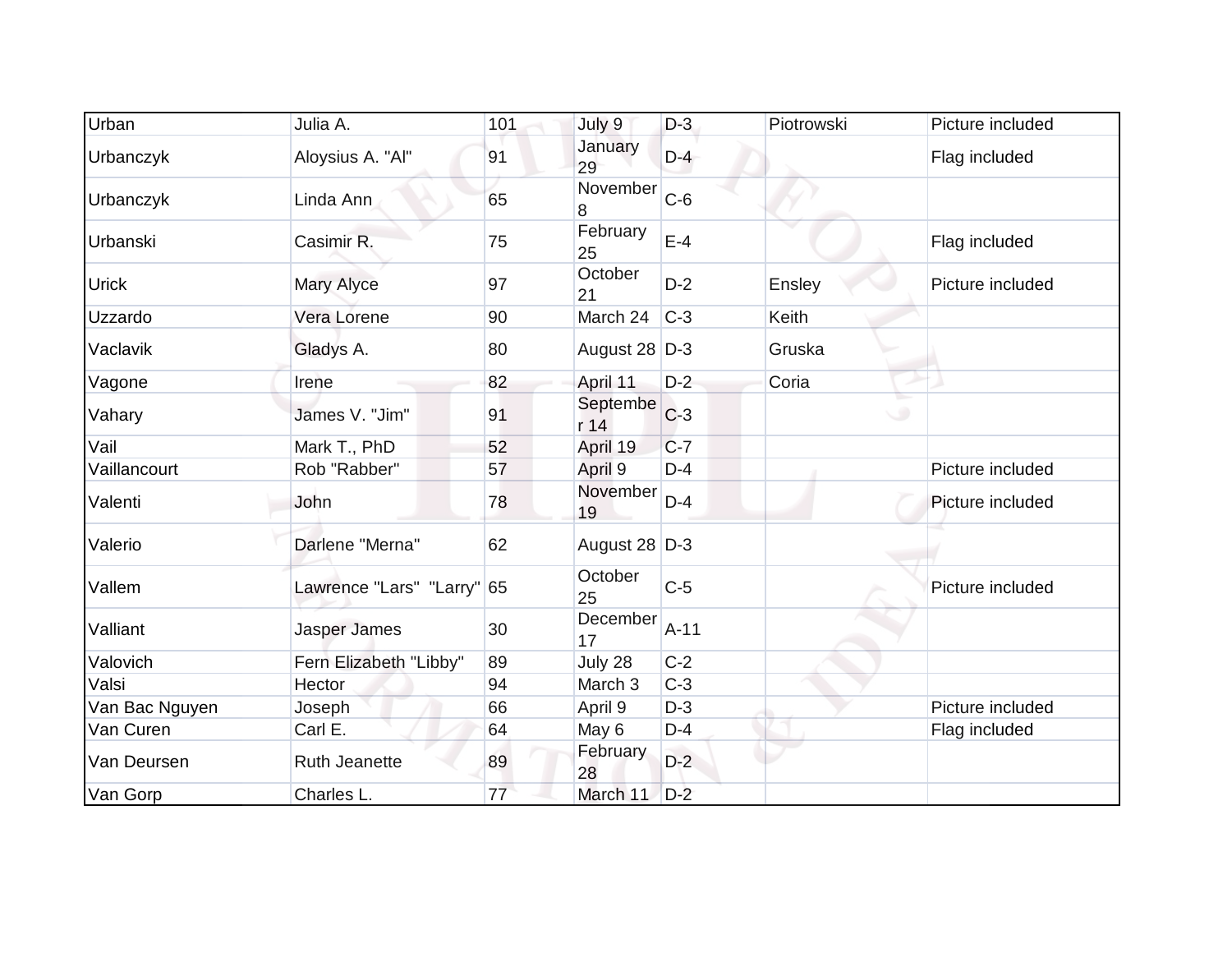| Van Horne           | Carolyn                       | 81 | October 9                  | $D-2$ |               |                                                                                           |
|---------------------|-------------------------------|----|----------------------------|-------|---------------|-------------------------------------------------------------------------------------------|
| Van Koten           | <b>Jack Earl</b>              | 84 | January<br>17              | $D-2$ |               | <b>Marine and Masonic</b><br>emblems included                                             |
| Van Linden          | William "Bill"                | 66 | February<br>8              | $C-5$ |               |                                                                                           |
| Van Norman          | Donna M.                      | 73 | April 21                   | $C-3$ | Krajac        |                                                                                           |
| Van Strien          | <b>Marion</b>                 | 91 | Septembe<br>r <sub>2</sub> | $D-4$ | Kelly         |                                                                                           |
| Van Swol            | Helen M.                      | 87 | October<br>28              | $D-4$ | Zahon         |                                                                                           |
| Vanco               | Mary Ann                      | 88 | February<br>18             | $E-4$ | Ditzenberger  |                                                                                           |
| VanDenburgh         | Sylivia Rose                  | 96 | June 10                    | $D-3$ | Held          | Picture included                                                                          |
| <b>VandenOever</b>  | Claire                        | 77 | <b>May 27</b>              | $D-4$ |               | <b>Full name Claire</b><br><b>Buchanan Libbert</b><br>Mahan Vandenoever<br>Cross included |
| <b>Vander Sluis</b> | Ozzie                         | 59 | April 19                   | $C-7$ |               |                                                                                           |
| Vander Wall         | Erma Jean                     | 67 | Septembe<br>r 12           | $B-3$ | Cartwright    |                                                                                           |
| Vanderbilt          | Helen L.                      | 86 | October<br>11              | $C-6$ |               |                                                                                           |
| Vanderbok           | Raymond "Ray"                 | 48 | January $7$ E-4            |       |               |                                                                                           |
| VanderLugt          | Christopher                   | 43 | December<br>8              | $C-3$ |               |                                                                                           |
| Vanderplough        | James R. (Jimmy),<br>"Froggy" | 53 | Septembe<br>r <sub>2</sub> | $D-4$ |               | Picture included                                                                          |
| Vandertuuk          | Betty N.                      | 74 | July 9                     | $D-3$ | <b>Harris</b> | Picture included                                                                          |
| VanDommelen         | James R.                      | 80 | January<br>17              | $D-3$ |               |                                                                                           |
| VanDuyn             | Robert "Red" "Duke"           | 63 | January<br>15              | $C-4$ |               |                                                                                           |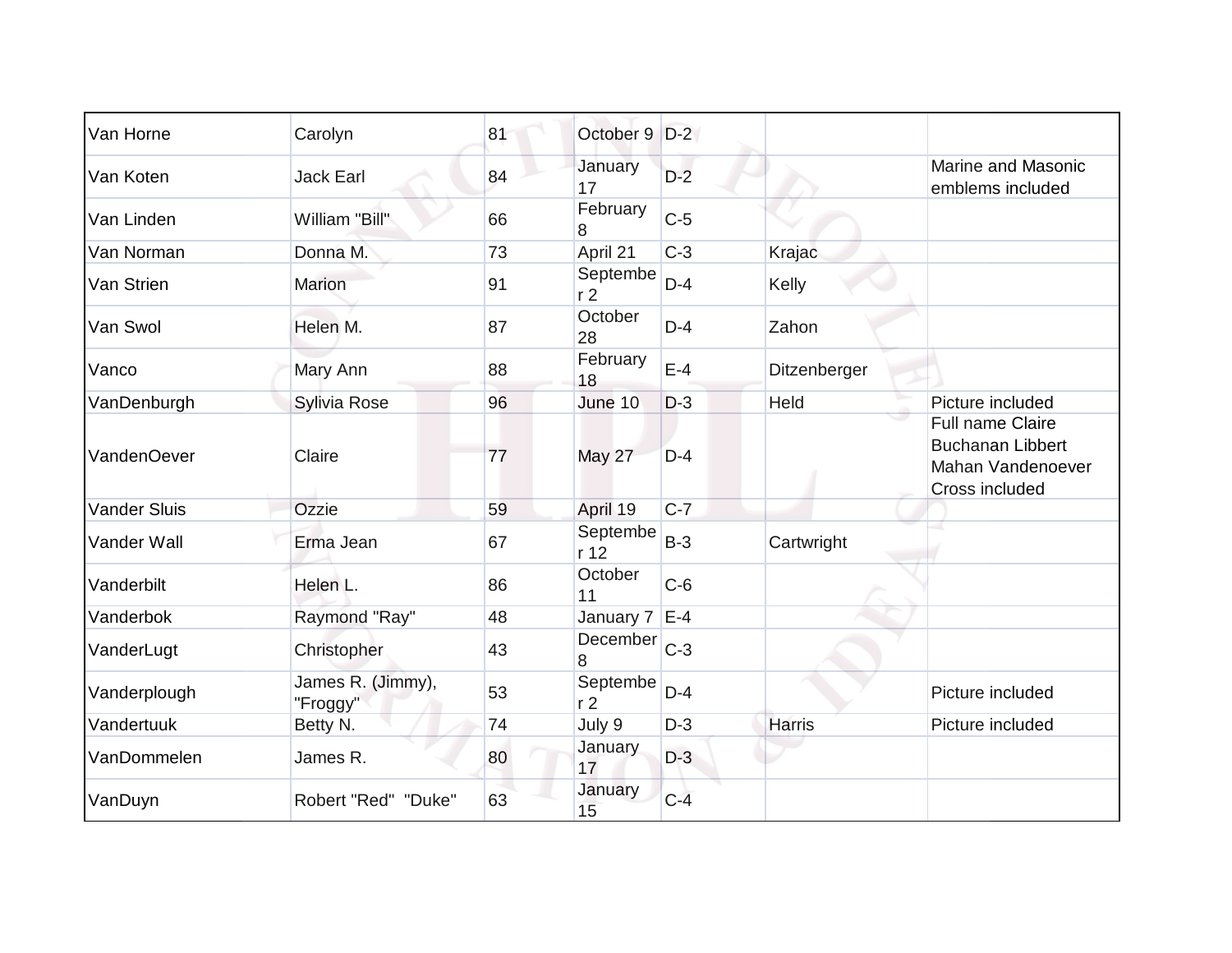| Vanek          | Diane J.           | 69 | March 1            | $C-4$ | <b>Szuflita</b> |                       |
|----------------|--------------------|----|--------------------|-------|-----------------|-----------------------|
| Vanvleet       | John H.            | 67 | March <sub>9</sub> | $B-2$ |                 |                       |
| VanVolkenburgh | Nancy Lynn         | 58 | April 8            | $D-5$ | Verbik          |                       |
| VanWieren      | Frank John "Skip"  | 68 | May 10             | $C-5$ |                 |                       |
| Vanwieren      | Teresa "Teri"      | 61 | April 12           | $C-6$ | Corriere        |                       |
| Vargas         | Angel Luis "Louie" | 62 | July 23            | $D-3$ |                 | Picture included      |
| Vargas         | Julio              | 73 | February<br>14     | $D-3$ |                 |                       |
| Vargas         | Mary               | 95 | April 22           | $D-4$ | Espinoza        | Picture included      |
| Vargas         | Mary               | 95 | November<br>23     | $C-2$ | Espinoza        |                       |
| Vargo          | Julia P.           | 86 | Septembe<br>r 24   | $D-3$ | Csiki           |                       |
| Varichak       | Michael            | 65 | October<br>14      | $D-4$ |                 | ی                     |
| Varner         | James Carl "Jim"   | 82 | February<br>15     | $C-4$ |                 |                       |
| Vasey          | Barbara Ann        | 77 | January<br>15      | $C-4$ | Gardner         |                       |
| Vasic          | Djuro              | 84 | February<br>27     | $C-3$ |                 | <b>Cross Included</b> |
| Vasic          | <b>Milica</b>      | 94 | November<br>8      | $C-6$ |                 | Cross included        |
| Vasilko        | Anne               | 95 | August 27 D-5      |       | Yurkanin        |                       |
| Vasilko        | Patricia J.        | 74 | August 25 $ C-3 $  |       | Markovich       | Picture included      |
| Vasquez        | Ramona             | 84 | April 25           | $D-3$ | Villarreal      |                       |
| Vasquez        | Violet             | 84 | July 28            | $C-3$ |                 |                       |
| Vates          | Jerome J. "Jerry"  | 79 | Septembe<br>r 19   | $B-3$ |                 | Flag included         |
| Vaughn         | <b>Olive Mary</b>  | 80 | March 10           | $C-2$ |                 |                       |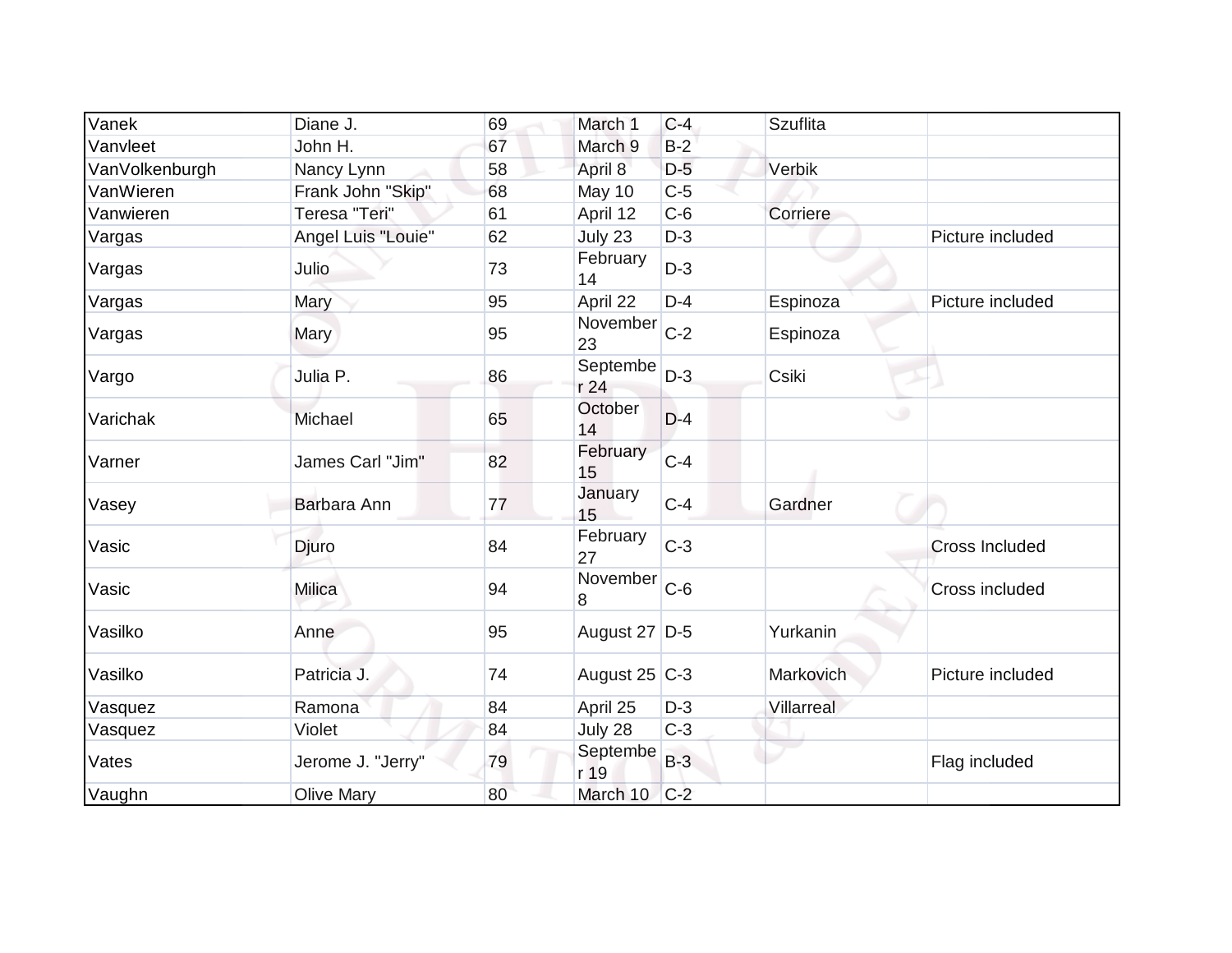| Vaughn    | Ulysses John, Sr. "Doc" | 85 | July 26        | $C-6$  |      |                  |
|-----------|-------------------------|----|----------------|--------|------|------------------|
| Vavercan  | Naomi G.                | 81 | January<br>22  | $C-4$  | Kerr |                  |
| Veal      | Jamie DeLord            | 58 | May 6          | $D-4$  |      |                  |
| Vedo      | John J.                 | 69 | February<br>13 | $C-4$  |      | Flag included    |
| Vega      | Emma                    | 68 | August 20 D-3  |        |      |                  |
| Vega      | Gloria                  | 70 | March 17       | $C-3$  |      | Picture included |
| Vega      | Jesse J., Sr.           | 72 | April 22       | $D-4$  |      | Flag included    |
| Vekemans  | Edward M.               | 85 | June 23        | $C-2$  |      |                  |
| Vela      | Guadalupe T. "Lupe"     | 83 | February<br>18 | $E-4$  |      |                  |
| Velasco   | Valerie A.              | 93 | February<br>10 | $C-2$  |      | Cross included   |
| Velasquez | Raymond                 | 81 | <b>May 20</b>  | $D-4$  |      |                  |
| Vendramin | Audrey L.               | 74 | <b>May 27</b>  | $D-4$  |      |                  |
| Ventling  | Dr. Renner              |    | May 14         | $D-3$  |      | Picture included |
| Venzke    | William R., Jr.         | 78 | August 27 D-5  |        |      |                  |
| Verbeek   | John "Joe"              | 86 | August 19 D-4  |        |      |                  |
| Vermejan  | Alexander, Jr.          | 84 | March 4        | $D-2$  |      |                  |
| Vernallis | Frank Peter "Tyke"      | 49 | <b>May 21</b>  | $D-8$  |      | Picture included |
| Vernengo  | Richard C.              | 71 | April 23       | $D-4$  |      |                  |
| Vernigor  | Dave                    | 64 | December<br>9  | $A-11$ |      |                  |
| Verrill   | Douglas H.              | 53 | Septembe<br>r6 | $C-5$  |      |                  |
| Verrusio  | Josephine M.            | 88 | October<br>19  | $C-2$  |      |                  |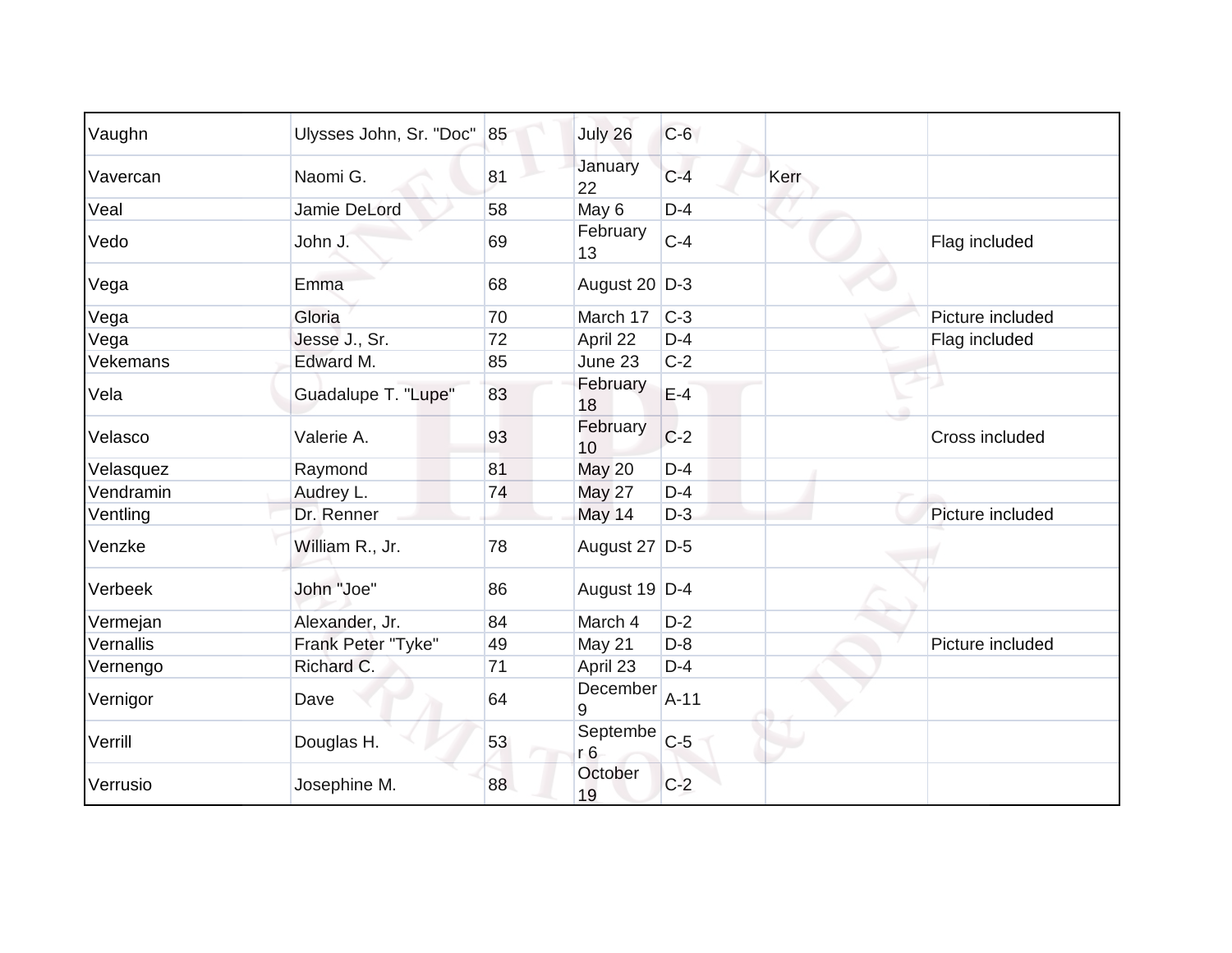| Vevers         | <b>Chris</b>                     | 44       | February<br>26   | $D-3$  |                 |                              |
|----------------|----------------------------------|----------|------------------|--------|-----------------|------------------------------|
| Viar           | <b>Estelle</b>                   | 85       | October<br>11    | $C-6$  |                 |                              |
| <b>Vickers</b> | Demaris "Jan"                    | 72       | January<br>28    | $E-4$  |                 |                              |
| Vickery        | Irene V.                         | 91       | June 30          | $C-3$  | Gottschling     |                              |
| Victor         | John P.L. 'Papa", "Big<br>Daddy" | 88       | February<br>8    | $C-5$  |                 | Picture included             |
| Vidal          | Margaret J. "Margie"             | 82       | April 16         | $D-8$  | Rosich          | Picture included             |
| Vido           | Jerrrey "Jeff"                   | 58       | March 29         | $C-8$  |                 |                              |
| Viera          | Juanita Rosabelle                | 69       | February<br>24   | $C-3$  |                 |                              |
| Vigland        | <b>Charles Emil</b>              | 73       | June 6           | $D-4$  |                 | Flag and picture<br>included |
| Vikartovsky    | Juanita                          | 89       | August 18 C-3    |        |                 |                              |
| Vilella        | Robert A. "Bobby"                | 23       | July 5           | $C-4$  |                 |                              |
| Villa          | Francis "Frank"                  | 86       | November<br>19   | $D-4$  |                 | Flag included                |
| Villa          | Rose                             | 92       | June 21          | $C-4$  | <b>Bautista</b> |                              |
| Villanueva     | Emerito                          | 85       | June 18          | $D-3$  |                 |                              |
| Villanueva     | <b>Gabriel Isa</b>               | 7 months | April 21         | $C-3$  |                 | Picture included             |
| Villarruel     | Diane Marie                      | 58       | <b>May 29</b>    | $D-3$  |                 | Picture included             |
| <b>Villars</b> | <b>Margaret Louise</b>           | 92       | Septembe<br>r 10 | $D-2$  | Kanuek-Kepshire | Picture included             |
| Villegan       | Joseph Andrew "Joe"              | 89       | April 5          | $A-12$ |                 | Picture included             |
| Villegas       | Thomas John                      | 22       | August 2         | $C-5$  |                 | Picture included             |
| Vince-Lamberg  | Elizabeth L., "Betty"            | 87       | December<br>31   | $A-8$  | <b>Barta</b>    |                              |
| <b>Vines</b>   | <b>Steven</b>                    | 40       | October 5 D-2    |        |                 |                              |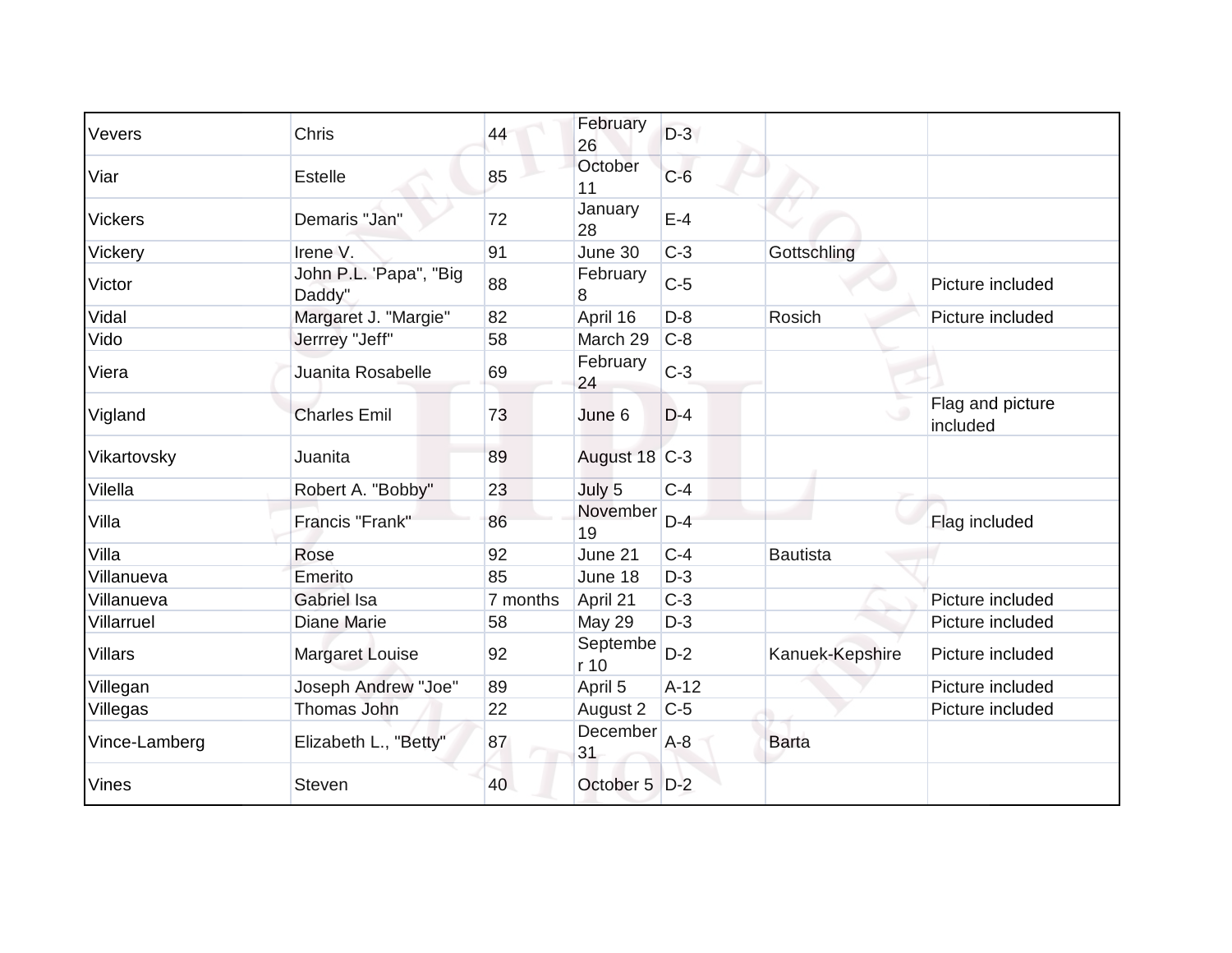| Vinke         | Cornelius                | 85 | Septembe<br>r6             | $C-5$ |               |                                  |
|---------------|--------------------------|----|----------------------------|-------|---------------|----------------------------------|
| Visnyak       | Helen                    | 98 | October<br>24              | $B-2$ | Soley         |                                  |
| <b>Vitek</b>  | Marie N.                 | 77 | January 1                  | $D-4$ |               |                                  |
| <b>Vitkus</b> | Joycelyn N. (Joyce)      | 84 | January<br>31              | $D-3$ | Nelson        |                                  |
| <b>Vlahos</b> | <b>Thomas</b>            | 89 | May 17                     | $C-7$ |               |                                  |
| <b>Vlamis</b> | Michael S.               | 82 | January<br>20              | $C-4$ |               | Cross included                   |
| <b>Vlamos</b> | Laura "Jeanette"         | 79 | June 24                    | $D-3$ |               | Cross included                   |
| Vlasek        | Mary Ann                 | 94 | February<br>15             | $C-4$ | O'Rourke      |                                  |
| <b>Vliek</b>  | <b>Gertrude Bell</b>     | 86 | April 8                    | $D-4$ | <b>Drake</b>  |                                  |
| <b>Volk</b>   | Albert                   | 81 | January 8 D-4              |       |               |                                  |
| Volk          | Laura E.                 | 85 | Septembe<br>r <sub>2</sub> | $D-4$ | Gibson        |                                  |
| Volstorf      | Charles A. "Charlie"     | 67 | May 24                     | $C-7$ |               | Picture included                 |
| Vorgias       | <b>Constantine "Gus"</b> | 85 | November<br>12             | $D-2$ |               | Flag and picture<br>included     |
| Vorm          | Daisy May                | 85 | October<br>30              | $D-3$ | Lamb          | Full name Daisy May<br>Lain Vorm |
| Voss          | Jean E.                  | 83 | March 15                   | $C-6$ | DeLow         | Picture included                 |
| Vrabel        | James J.                 | 83 | February<br>11             | $E-3$ |               | Flag included                    |
| Vranich       | Joyce E.                 |    | Septembe<br>r <sub>4</sub> | $D-3$ | <b>Bryant</b> |                                  |
| Vroegh        | Carol A.                 | 73 | May 27                     | $D-4$ | Holmgren      |                                  |
| Vuich         | John J.                  | 80 | October<br>16              | $D-2$ |               |                                  |
| Vuich         | Matthew                  | 69 | August 27 D-5              |       |               | Flag included                    |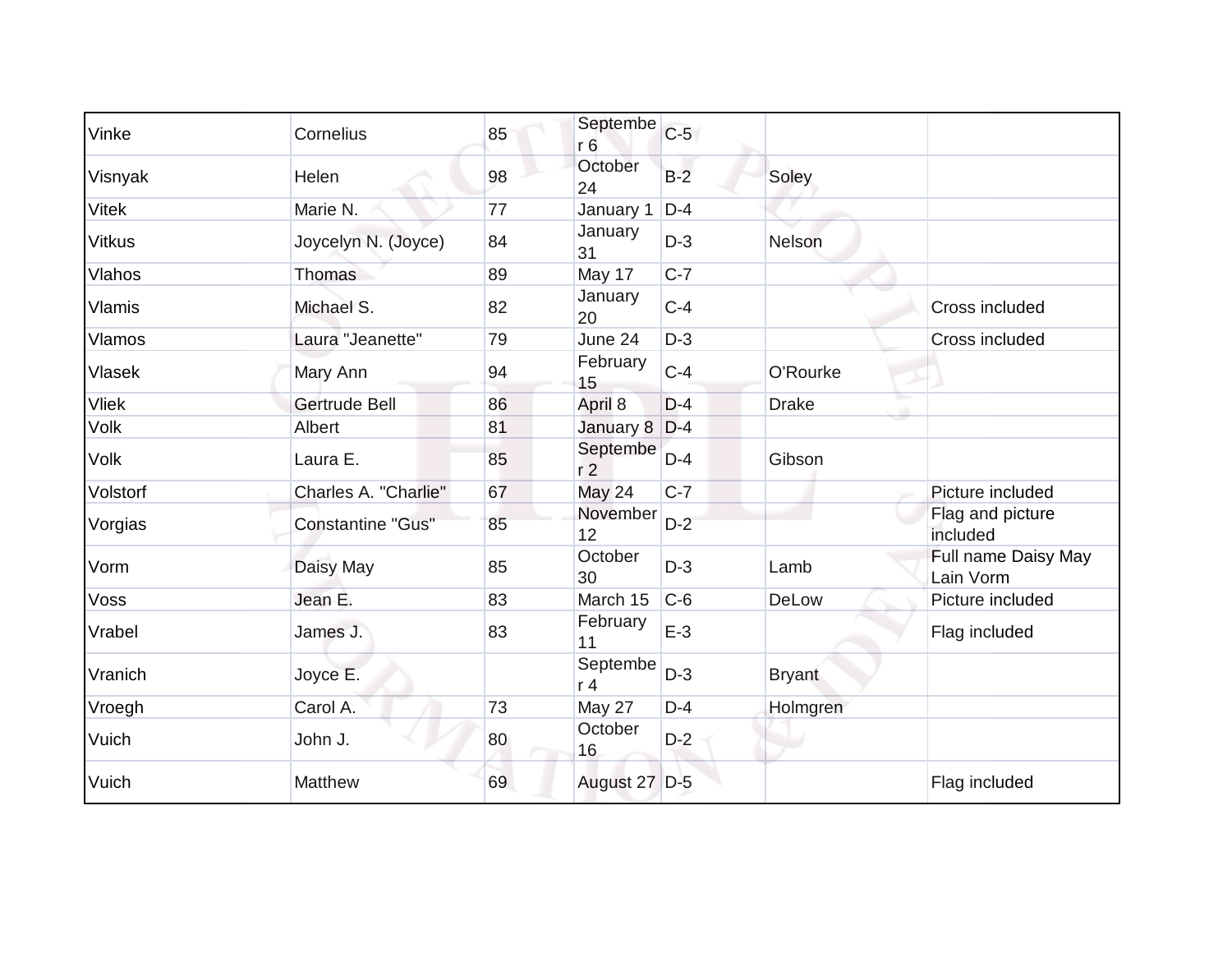| Vukin      | Sharon E.             | 63 | February<br>12   | $C-3$ | Patterson      |                                        |
|------------|-----------------------|----|------------------|-------|----------------|----------------------------------------|
| Vukobratic | <b>Helen Marie</b>    | 94 | January<br>18    | $C-5$ | Fadiga         |                                        |
| Vukobratic | <b>Helen Marie</b>    | 94 | February<br>6    | $D-3$ | Fadiga         | <b>UPDATE: Memorial</b><br><b>Mass</b> |
| Vukovich   | John, Jr. "Blackie"   | 93 | May 24           | $C-6$ |                | Flag included                          |
| Wachel     | Claudia M.            | 62 | October 2   D-3  |       | Spebar         | Picture included                       |
| Wachowski  | Dorothy C.            | 87 | August 11 C-2    |       | Jendral        |                                        |
| Wachowski  | Josephine M.          | 96 | October<br>25    | $C-6$ | <b>Toczek</b>  |                                        |
| Wackowski  | Edward L.             | 90 | January<br>25    | $C-5$ |                | Flag and picture<br>included           |
| Wade       | James Commodore, III  | 51 | October 1        | $D-3$ |                | Picture included                       |
| Wadkins    | Donna L.              | 69 | Septembe<br>r 20 | $C-7$ |                |                                        |
| Wadycki    | Pamela J.             | 66 | May 29           | $D-3$ |                | Picture included                       |
| Waffler    | Eugene F.             | 85 | August 8         | $D-3$ |                | Picture included                       |
| Wagenblast | Carol J.              | 84 | April 6          | $C-3$ | Retzloff       |                                        |
| Wagila     | Joseph J.             | 61 | March 22         | $C-7$ |                |                                        |
| Wagner     | <b>Charlotte Ruth</b> |    | August 5         | $D-4$ | <b>Mullins</b> |                                        |
| Wagner     | Deborah Lorraine      | 66 | November<br>24   | $C-3$ | Fanta          | Picture included                       |
| Wagner     | <b>Richard Victor</b> | 78 | Septembe<br>r 12 | $B-3$ |                |                                        |
| Wahler     | <b>Terry</b>          | 59 | April 7          | $C-3$ |                | Picture included                       |
| Wajvoda    | Richard C. "Rick"     | 58 | June 12          | $D-2$ |                |                                        |
| Walczak    | Ronald E.             | 71 | February<br>8    | $C-5$ |                |                                        |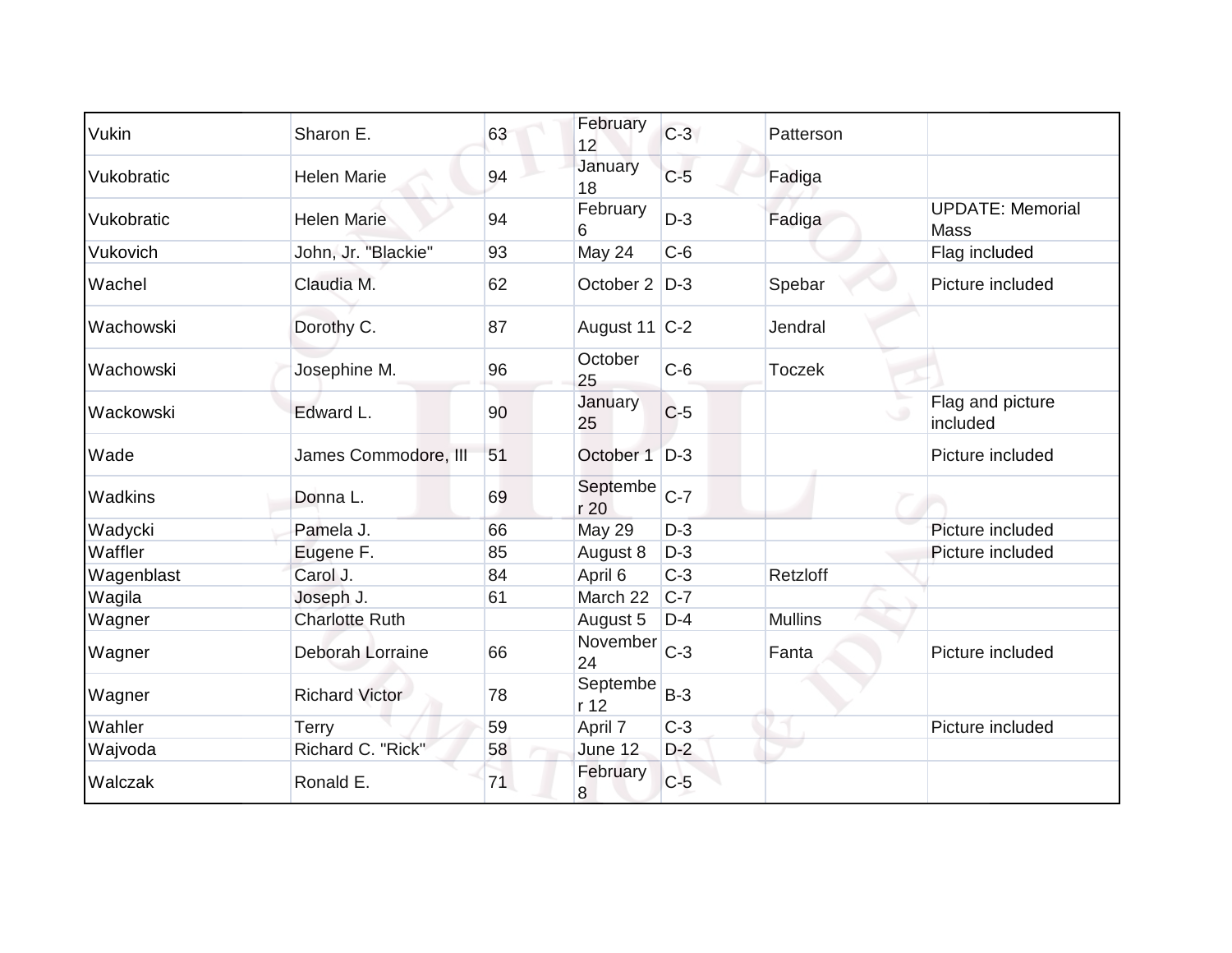| Walden     | William Lee "Bill"               | 77 | Septembe<br>r <sub>4</sub>    | $D-3$  |                |               |
|------------|----------------------------------|----|-------------------------------|--------|----------------|---------------|
| Waldmarson | James C. Sr.                     | 70 | November <sub>C-3</sub><br>24 |        |                |               |
| Walker     | Allen G.                         | 60 | December<br>20                | $A-11$ |                | Flag included |
| Walker     | Donald E.                        | 92 | February<br>22                | $C-6$  |                |               |
| Walker     | Floyd Stephen                    | 75 | October 7                     | $D-3$  |                |               |
| Walker     | Mary Ann                         | 89 | March 3                       | $C-4$  |                |               |
| Walker     | Rebecca                          | 81 | February<br>26                | $D-3$  | <b>Sanders</b> |               |
| Walker     | Roxanne                          | 57 | February<br>28                | $D-2$  |                | $\circ$       |
| Walker     | Sophia                           | 63 | November<br>15                | $C-7$  | Garcia         |               |
| Walker     | Wanda D.                         | 57 | November<br>29                | $C-4$  | Hall           |               |
| Wallace    | Dennis L.                        | 88 | December<br>22                | $A-8$  |                |               |
| Wallace    | Dorothy Linda                    | 72 | February<br>25                | $E-4$  | Plunkett       |               |
| Wallace    | Larry G.                         | 75 | August 27 D-4                 |        |                |               |
| Wallace    | William W. "Shorty"              | 74 | August 28 $D-3$               |        |                |               |
| Walls      | Douglas D., "Doug, "<br>"Dougie" | 75 | December<br>19                | $A-11$ |                |               |
| Walsh      | <b>Eleanor Ruth</b>              | 79 | October<br>20                 | $B-3$  | Frazier        |               |
| Walsh      | Kathleen                         | 72 | Septembe<br>r <sub>21</sub>   | $B-3$  | O'Donovan      |               |
| Walsh      | <b>Teddy Edward</b>              | 68 | <b>July 12</b>                | $C-6$  |                |               |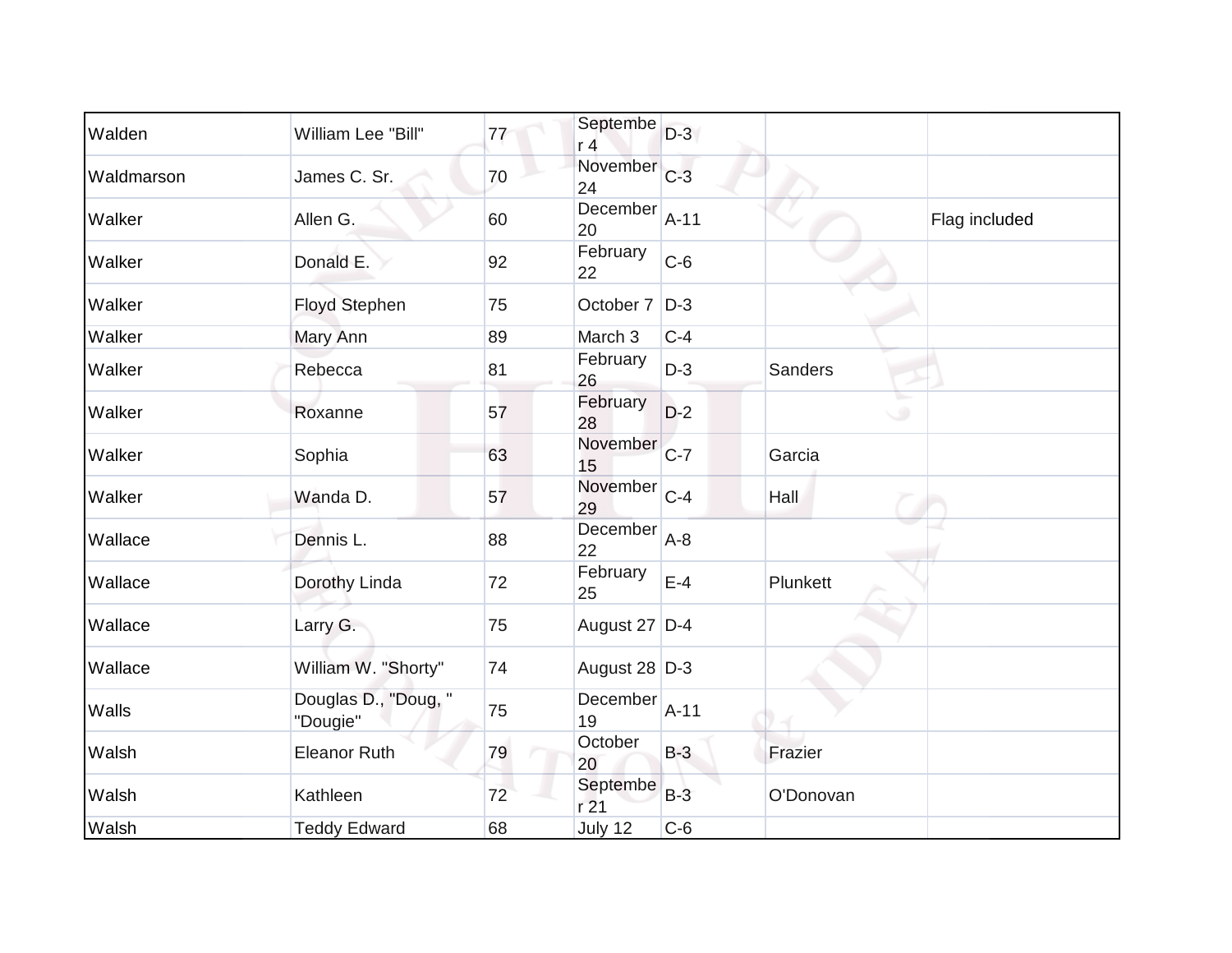| Walsh          | William L. "Bill"      | 60 | February<br>24             | $C-3$  |            | Picture included  |
|----------------|------------------------|----|----------------------------|--------|------------|-------------------|
| Walsko         | Rudolph S. "Rudy"      | 87 | January 5 B-3              |        |            | Flag included     |
| <b>Walters</b> | <b>Adam Richard</b>    | 33 | December<br>20             | $A-11$ |            | Picture included  |
| Walters        | Elsie Bergina          | 79 | August 2                   | $C-5$  | Lee        | Pictures included |
| Walters        | Robert Allen           | 83 | July 29                    | $D-4$  |            | Picture included  |
| Waltman        | William C.             | 92 | June 4                     | $D-3$  |            | Flag included     |
| Walton         | John T., Sr.           | 85 | December<br>8              | $C-3$  |            |                   |
| Wang           | Dr. Tieh "Ted"         | 89 | August 25 C-2              |        |            | Picture included  |
| Warchus        | Arthur L., Jr.         | 67 | Septembe<br>r 15           | $B-3$  |            |                   |
| Ward           | Cheryl Louise "Sherry" | 50 | July 9                     | $D-4$  |            |                   |
| Ward           | Donna C.               | 64 | April 30                   | $D-3$  | Kindel     |                   |
| Ward           | Dr. Sue G., PhD        | 86 | January<br>19              | $B-3$  | Girvin     |                   |
| Ward           | Exie L.                | 84 | May 14                     | $D-3$  |            | Flag included     |
| Ward           | Gerald J.              | 75 | March 17                   | $C-3$  |            | Flag included     |
| Ward           | Gerard, Sr. "Rock"     | 57 | July 29                    | $D-4$  |            | Picture included  |
| Ward           | Lucille                | 80 | August 17 B-2              |        | Abila      |                   |
| Ward           | Mary J.                | 90 | November                   | $B-3$  | Martin     |                   |
| Ward           | Nancy                  | 61 | Septembe<br>r 19           | $B-3$  | Goranowski |                   |
| Wargo          | Wanda                  | 93 | August 17 B-2              |        | Cap        |                   |
| Warne          | <b>Robert Lee</b>      | 74 | Septembe<br>r <sub>9</sub> | $D-4$  |            | Picture included  |
| Warren         | Harold E. "Humpty"     | 89 | March 8                    | $C-4$  |            |                   |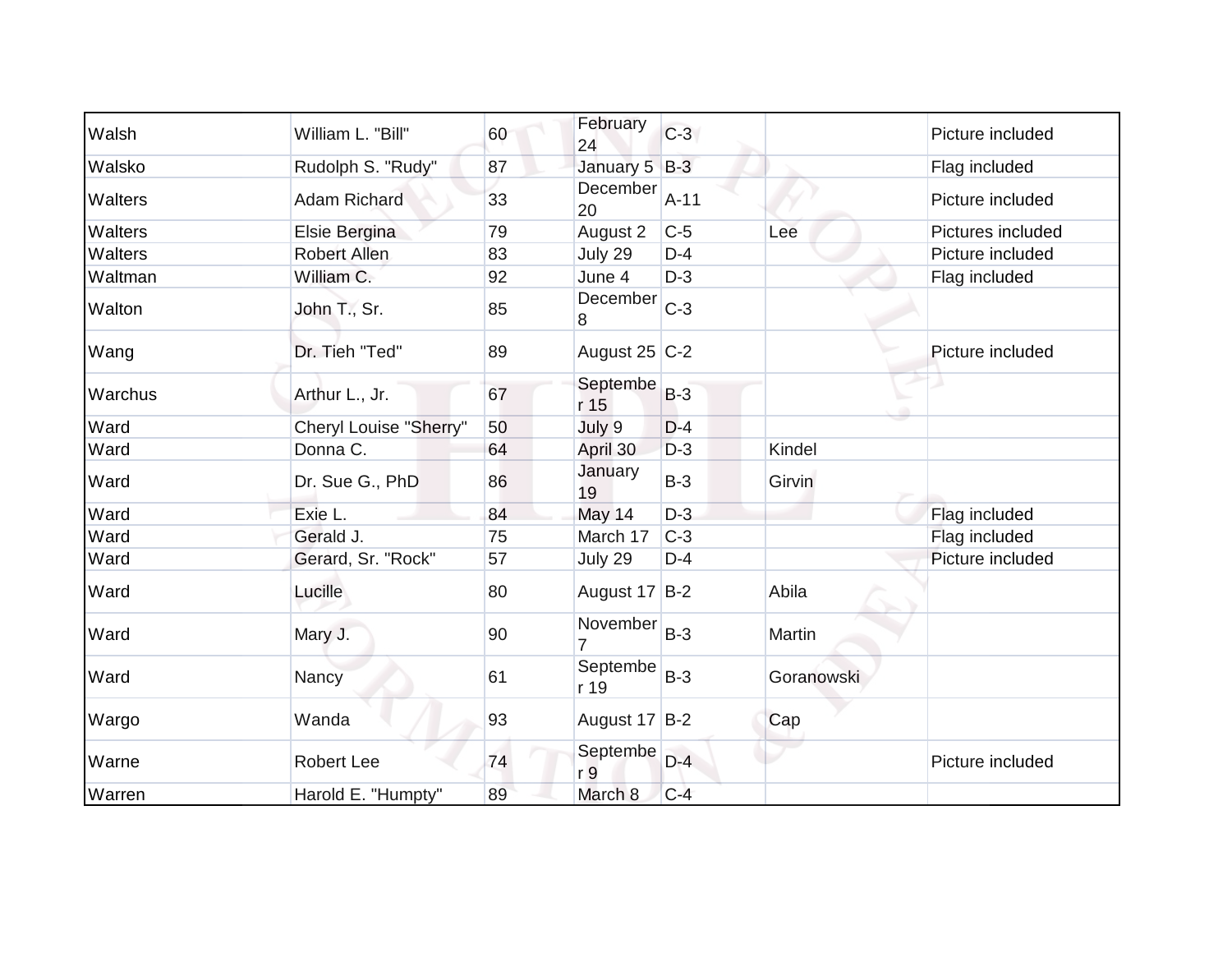| Warrick        | <b>William Anthony "Bill"</b> | 96 | August 25 C-3    |        |        | Picture included |
|----------------|-------------------------------|----|------------------|--------|--------|------------------|
| Warzyniak      | David Anthony, DDS            | 48 | February<br>8    | $C-5$  |        | Picture included |
| Wasielski      | Janet Lorraine                | 84 | June 11          | $D-3$  |        |                  |
| Wasil          | Patricia                      | 93 | May 20           | $D-4$  | Simi   |                  |
| Wasilewicz     | Veronica A.                   | 70 | December<br>17   | $A-11$ |        |                  |
| Waskelo        | Matthew J. "Matt" "MJ"        | 96 | January<br>11    | $C-5$  |        | Flag included    |
| Waspi          | Jeffrey L.                    | 68 | December<br>24   | $A-6$  |        |                  |
| Waszak         | Dolores Josephine             | 83 | January<br>10    | $D-2$  | Klaubo | Picture included |
| Waszkiewicz    | Ludwig K.                     | 85 | Septembe<br>r 25 | $D-3$  |        | Flag included    |
| <b>Watkins</b> | Aurora                        | 92 | <b>May 18</b>    | $B-3$  |        |                  |
| Watson         | Laura "Monnie"                | 87 | January<br>12    | $B-2$  |        |                  |
| Watts          | Daniel William                | 60 | October<br>25    | $C-6$  |        | Picture included |
| Watts          | Roy L.                        | 88 | August 4         | $C-3$  |        |                  |
| Waxton         | <b>Maurice</b>                | 42 | October 3 B-2    |        |        |                  |
| Wayco          | David                         | 52 | December<br>27   | $A-11$ |        |                  |
| Wcislak        | David                         | 68 | July 1           | $D-2$  |        |                  |
| Wease          | Larry D.                      | 62 | October<br>29    | $D-3$  |        | Picture included |
| Weaver         | Debra Lyn "Debbie"            | 53 | March 29         | $C-9$  |        |                  |
| Weaver         | Donald H.                     | 66 | December<br>23   | $A-9$  |        |                  |
| Weaver         | Gordon                        | 81 | April 7          | $C-4$  |        |                  |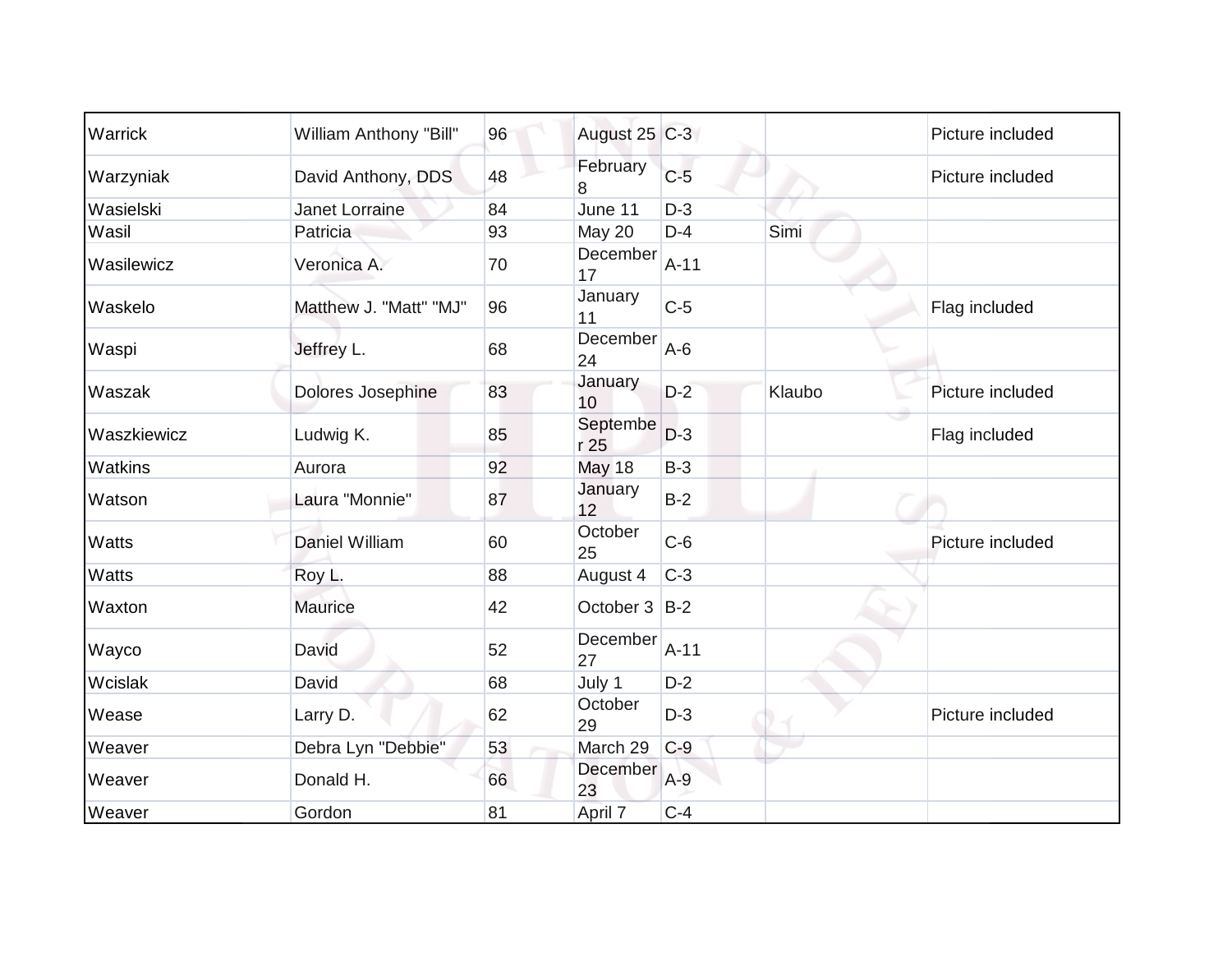| Weaver     | Patty Jean                | 84 | December<br>29             | $A-6$ | Laughlin       |                  |
|------------|---------------------------|----|----------------------------|-------|----------------|------------------|
| Webber     | Keith                     | 53 | Septembe<br>r8             | $B-2$ |                |                  |
| Webber     | Keith R.                  | 53 | May 14                     | $D-3$ |                |                  |
| Weber      | <b>Elizabeth Lorraine</b> | 90 | April 28                   | $C-3$ | <b>Distell</b> | Picture included |
| Weekley    | <b>Victor Allen</b>       | 77 | December<br>$\overline{2}$ | $D-3$ |                |                  |
| Weeks      | Margaret M. "Marge"       | 73 | April 7                    | $C-4$ |                |                  |
| Wehmhoefer | <b>David</b>              | 41 | December                   | $B-3$ |                |                  |
| Weibl      | Eugene                    | 86 | June 26                    | $D-3$ |                |                  |
| Weinert    | Dorothy                   | 88 | June 9                     | $C-3$ | Elliott        |                  |
| Weinkauff  | Robert E.                 | 70 | January<br>14              | $E-4$ | $\cup$         |                  |
| Welch      | June A.                   | 85 | April 12                   | $C-6$ | <b>Budack</b>  | Picture included |
| Welch      | Richard "Ed"              |    | January<br>15              | $C-4$ |                | Cross included   |
| Wellever   | Frank W.                  | 74 | March 12                   | $D-3$ |                |                  |
| Wellman    | Martha B.                 | 82 | December<br>22             | $A-8$ | Orten          |                  |
| Wells      | Bernice M.                | 95 | May 9                      | $D-2$ | Moll           |                  |
| Wells      | <b>Clarice Catherine</b>  | 88 | March 8                    | $C-4$ | <b>Needles</b> | Picture included |
| Wells      | Glendel Lee, Jr. "Glen"   | 58 | June 26                    | $D-3$ |                |                  |
| Wells      | Janice                    | 74 | Septembe<br>r 24           | $D-3$ | Owens          |                  |
| Wells      | Pamela                    | 67 | January $8$ D-4            |       | Sandala        |                  |
| Welsch     | Larry W.                  | 69 | November<br>19             | $D-4$ |                |                  |
| Wentz      | Esta                      | 88 | May 10                     | $C-5$ |                |                  |
| Werkowski  | Edna                      | 84 | Septembe<br>r <sub>2</sub> | $D-4$ | <b>Berg</b>    |                  |
| Wertz      | <b>Howard Roland</b>      | 56 | March 19                   | $D-8$ |                |                  |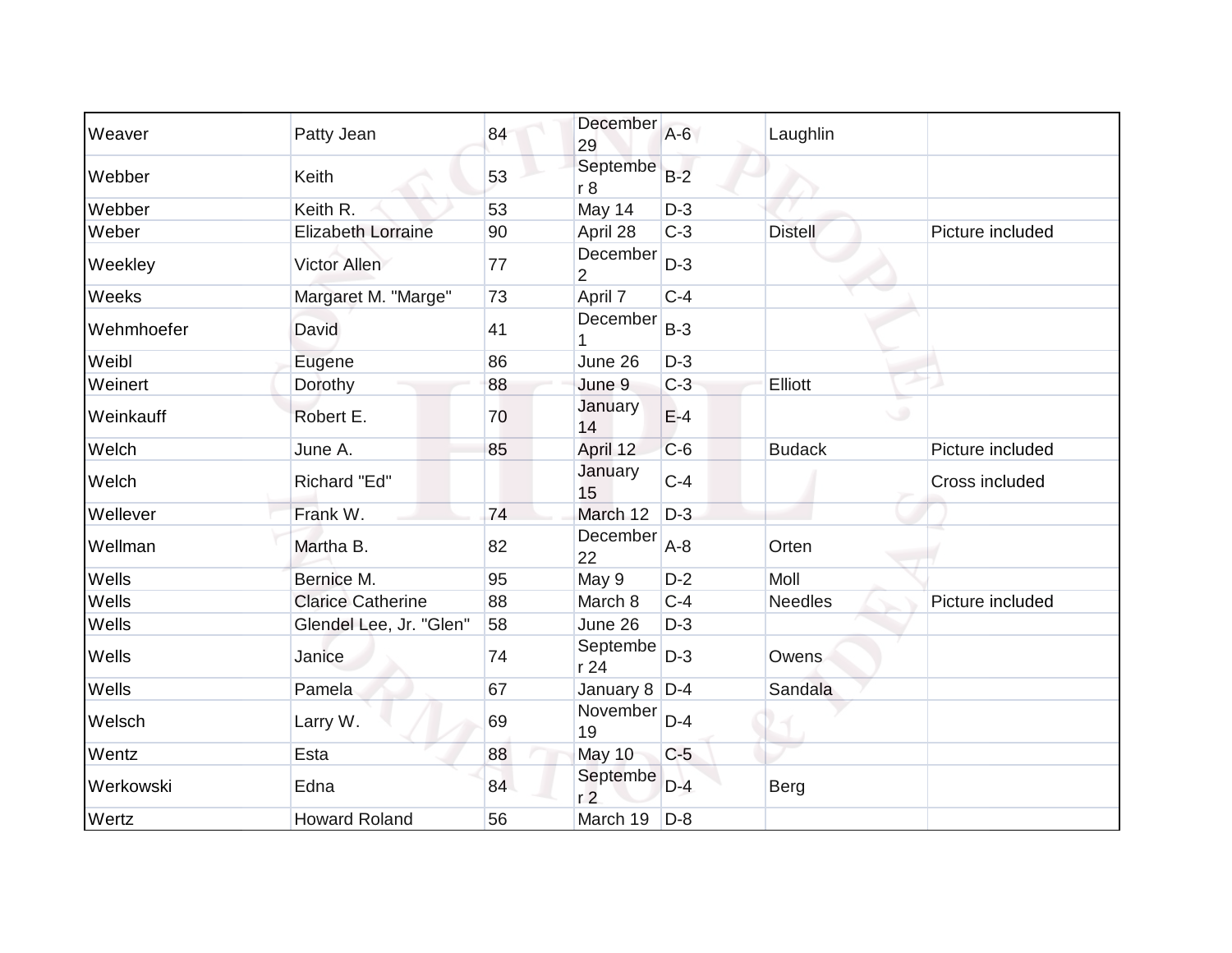| Wesley          | Lester E.                            | 81  | June 13                    | $D-3$  |             |                  |
|-----------------|--------------------------------------|-----|----------------------------|--------|-------------|------------------|
| Wesley          | Sue                                  | 67  | August 12 D-4              |        |             |                  |
| Wesphal         | Harold C., Jr.                       | 82  | May 6                      | $D-4$  |             |                  |
| Westcott        | Clifford E.                          | 101 | April 26                   | $C-4$  |             |                  |
| Westcott        | Linda                                |     | December<br>17             | $A-11$ | Culver      |                  |
| Westerfield     | William S.                           | 66  | August $25$ C-2            |        |             | Flag included    |
| Westergren      | Larry                                | 73  | July 22                    | $D-3$  |             |                  |
| Westerlund      | Ronald T. "Ron"                      | 80  | February<br>10             | $C-3$  |             |                  |
| Westerlund-Isom | Hilda L.                             | 95  | Septembe<br>r 25           | $D-3$  | Coats       |                  |
| Westmoreland    | John B.                              | 58  | Septembe<br>r 29           | $B-2$  |             |                  |
| Weyer           | Margaret                             | 89  | June 23                    | $C-3$  | Dieffenbach |                  |
| Wheale          | Daniel E.                            | 84  | February<br>17             | $C-2$  |             |                  |
| Whitaker        | Alfred D.                            | 88  | April 8                    | $D-5$  |             | Picture included |
| White           | Albert                               | 92  | March 26                   | $C-4$  |             | Flag included    |
| White           | Cathy J.                             | 70  | <b>May 25</b>              | $B-3$  |             |                  |
| White           | <b>Charles William II</b><br>(Chuck) | 58  | April 3                    | $E-3$  |             |                  |
| White           | Charles, Sr.                         | 66  | January<br>29              | $D-4$  |             |                  |
| White           | LaVerne                              | 97  | Septembe<br>r <sub>6</sub> | $C-3$  | Ray         |                  |
| White           | Lloyd A., Jr.                        | 68  | May 9                      | $D-3$  |             |                  |
| White           | Marilyn M.                           | 85  | November<br>17             | $B-3$  | Danielson   |                  |
| White           | Nancy C.                             | 74  | February<br>25             | $E-2$  |             |                  |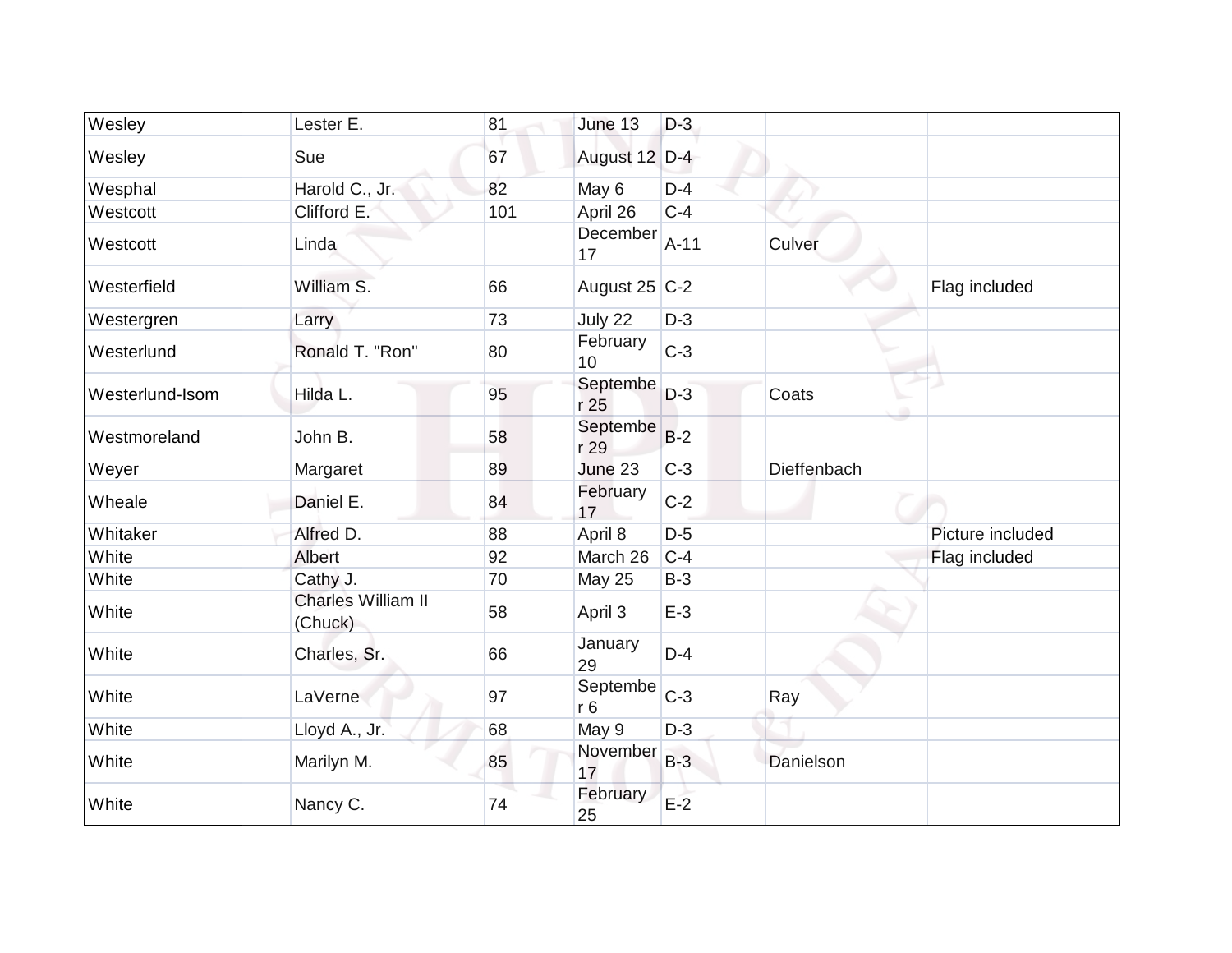| White        | Susan L.             | 66 | July 31         | $D-4$ |                 |                  |
|--------------|----------------------|----|-----------------|-------|-----------------|------------------|
| Whitehead    | Allen Dean           | 87 | April 3         | $E-3$ |                 | Picture included |
| Whiting      | Sharon Lee           | 75 | Septembe<br>r 9 | $D-4$ | Tater           |                  |
| Whitlock     | <b>Bessie Rachel</b> | 83 | November<br>18  | $E-4$ | Farley          | Picture included |
| Whitlock     | Larkin               | 85 | October 6       | $B-3$ |                 |                  |
| Whitten      | Edna L.              | 90 | January<br>21   | $E-4$ |                 |                  |
| Wickersham   | Randolph "Randy"     | 76 | August 6        | $D-3$ |                 |                  |
| Widmer       | John A.              | 94 | May 27          | $D-4$ |                 | Flag included    |
| Wiejak       | Christine            | 87 | November<br>16  | $C-3$ | Wozniak         |                  |
| Wielgorecki  | Dianne               | 79 | August 2        | $C-5$ |                 |                  |
| Wielogorski  | Laurel L.            | 67 | March 31        | $C-4$ | Lee             |                  |
| <b>Wiers</b> | Martha               | 99 | January<br>19   | $B-3$ | Klein           |                  |
| Wiesjahn     | Shirley M.           | 91 | October<br>16   | $D-2$ | <b>Mishnick</b> |                  |
| Wietbrock    | Vernon A.            |    | August 13 D-3   |       |                 |                  |
| Wiggs        | Leon                 | 77 | January<br>11   | $C-4$ |                 |                  |
| Wighaman     | James A.             | 59 | June 18         | $D-3$ |                 |                  |
| Wignall      | Claudia              | 75 | <b>May 13</b>   | $D-3$ | Houk            |                  |
| Wignall      | Kurt                 | 74 | January<br>22   | $C-4$ |                 | Flag included    |
| Wilburn      | Atleaner "Lena"      | 88 | May 9           | $D-3$ |                 |                  |
| Wilburn      | Oscar, Jr.           | 67 | October 7 D-3   |       |                 | Picture included |
| Wilcox       | Gene Leroy           | 78 | November<br>15  | $C-7$ |                 |                  |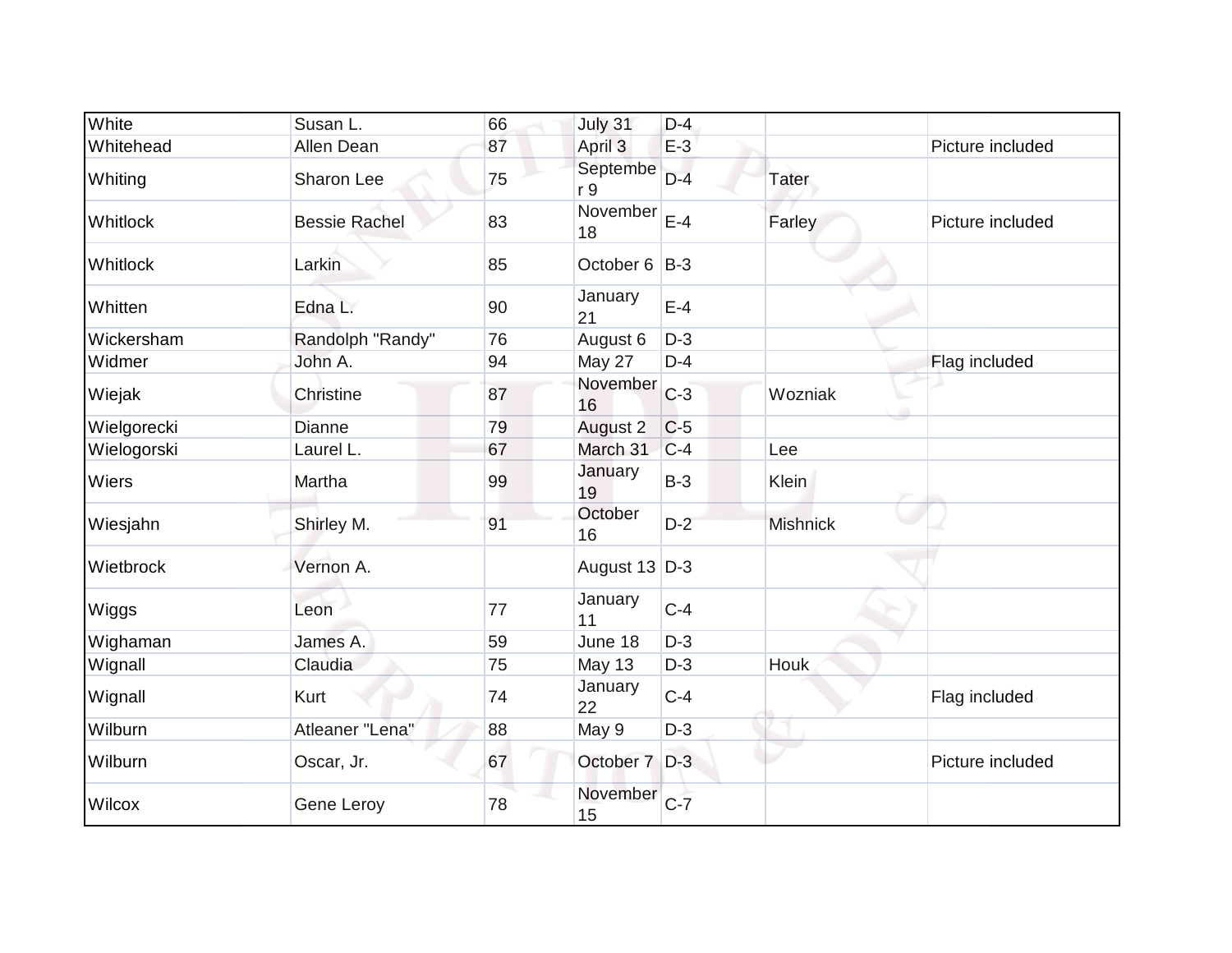| Wilcox        | James Harlan            | 68  | July 26          | $C-6$  |                  |                  |
|---------------|-------------------------|-----|------------------|--------|------------------|------------------|
| Wilczynski    | Eugene J. "Gene"        | 80  | June 6           | $D-4$  |                  | Picture included |
| Wilhelm       | Douglas Paul            | 57  | February<br>4    | $E-3$  |                  |                  |
| Wilhelm       | Jill                    | 67  | March 19         | $D-8$  |                  | Picture included |
| Wilhelm       | Theresa B.              | 75  | December<br>17   | $A-11$ | <b>Maluchnik</b> |                  |
| <b>Wilk</b>   | Dorothy                 | 93  | January<br>21    | $E-4$  | <b>Morris</b>    |                  |
| <b>Wilk</b>   | Olga                    | 91  | Septembe<br>r 11 | $D-3$  | Gocko            |                  |
| <b>Wilkes</b> | <b>Mary Frances</b>     | 75  | July 5           | $C-4$  | Platke           |                  |
| Wilkie        | Wilma S. "Sue"          | 76  | March 16         | $B-3$  |                  |                  |
| Wilkinson     | Arthur H., "Art"        | 85  | December<br>12   |        |                  | Flag included    |
| Wilkinson     | Jeffery Jackson         | 61  | June 3           | $E-4$  |                  | Picture included |
| Will          | Patricia Ann            | 80  | October<br>27    | $B-3$  |                  |                  |
| Williams      | <b>Christine "Babe"</b> | 89  | October<br>28    | $D-4$  |                  | Picture included |
| Williams      | Cynthia Kay             | 58  | December<br>11   | $A-7$  |                  |                  |
| Williams      | David Bruce             | 66  | October<br>11    | $C-7$  |                  |                  |
| Williams      | David C., Sr.           | 68  | August 7         | $D-2$  |                  | Picture included |
| Williams      | Donnovan A.             | 19  | January 7        | $E-4$  |                  | Picture included |
| Williams      | Eddie B.                | 78  | January $6$ C-3  |        |                  |                  |
| Williams      | Homer, Jr. "Pops"       | 81  | October<br>27    | $B-3$  |                  | Picture included |
| Williams      | Homer, Sr.              | 104 | October 7 D-3    |        |                  | Picture included |
| Williams      | John D. "Dennie"        | 72  | August 19 D-4    |        |                  |                  |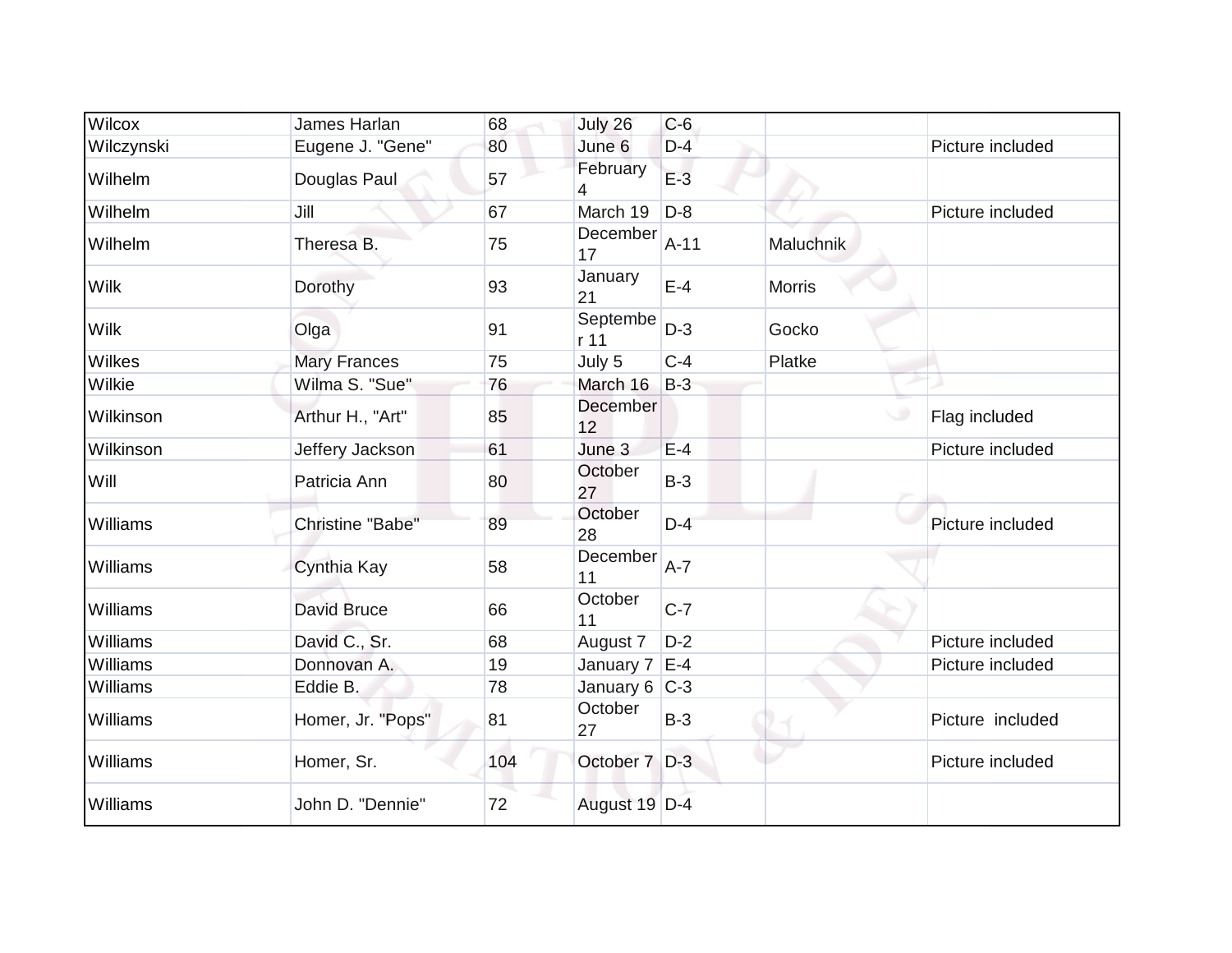| Williams              | <b>JP</b>             | 85 | February<br>8              | $C-5$ |           |                              |
|-----------------------|-----------------------|----|----------------------------|-------|-----------|------------------------------|
| Williams              | Marie R. Lute         | 88 | <b>May 23</b>              | $D-3$ | Fortner   |                              |
| Williams              | Mary                  | 92 | December<br>10             | $A-9$ |           | Picture included             |
| Williams              | Ola Mae "Mae"         | 89 | March 11                   | $D-3$ |           |                              |
| Williams              | Patricia Evelyn       | 85 | May 20                     | $D-4$ | Kennedy   |                              |
| Williams              | Paul Keith            | 82 | April 13                   | $C-2$ |           |                              |
| Williams              | Ruth M.               | 90 | May 31                     | $C-7$ |           |                              |
| Williams              | <b>Susie</b>          | 87 | January<br>23              | $D-3$ |           | Cross included               |
| Williams              | Teresa "Teri"         | 67 | Septembe<br>r <sub>3</sub> | $D-3$ | Fernandez | Picture included             |
| Williams              | Terry G.              | 51 | February<br>20             | $C-2$ | $\cup$    |                              |
| Williams              | <b>William Porter</b> | 89 | July 21                    | $C-3$ |           | Flag included                |
| Williamson            | Ward M.               | 95 | January<br>14              | $E-4$ |           |                              |
| <b>Williams-Tison</b> | Charlotte             | 79 | May 3                      | $C-6$ |           |                              |
| Willis                | Claude L.             | 94 | January 7                  | $E-4$ |           | Picture included             |
| Willis                | <b>Heather Marie</b>  | 25 | January<br>30              | $D-3$ |           |                              |
| Willison              | <b>Gladys Lucille</b> | 87 | February<br>27             | $C-3$ | Wilson    | Picture included             |
| Willison              | Terry B.              | 68 | December<br>8              | $C-3$ |           | Flag included                |
| Willy                 | George                | 86 | October<br>24              | $B-2$ |           | Picture included             |
| Wilshire              | George H.             | 96 | February<br>15             | $C-5$ |           | Flag and picture<br>included |
| Wilson                | Bill                  | 81 | August 19 D-4              |       |           |                              |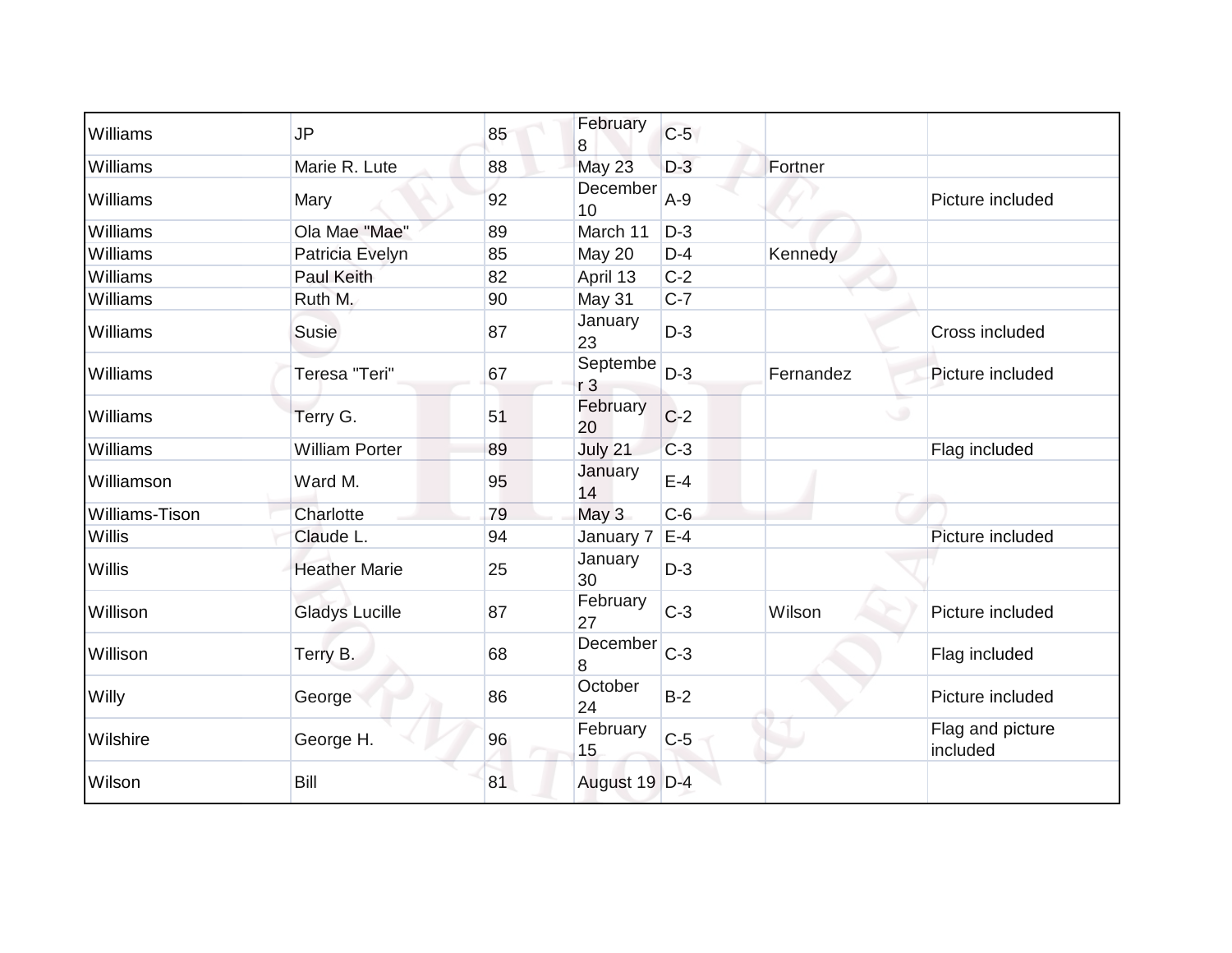| Wilson        | Cortie Lee, Sr.                      | 85 | January<br>14              | $E-4$  |               |                                                     |
|---------------|--------------------------------------|----|----------------------------|--------|---------------|-----------------------------------------------------|
| Wilson        | Daniel Pittman                       |    | November<br>14             | $A-11$ |               |                                                     |
| Wilson        | David Joe                            | 50 | March 15                   | $C-6$  |               |                                                     |
| Wilson        | Garth S. "Stu"                       | 92 | December<br>10             | $A-10$ |               |                                                     |
| Wilson        | Glenn A.                             | 58 | October 5   D-2            |        |               |                                                     |
| Wilson        | James L., Sr.                        | 71 | October<br>15              | $D-3$  |               |                                                     |
| Wilson        | Jean                                 | 74 | Septembe<br>r <sub>5</sub> | $B-2$  | <b>Betten</b> |                                                     |
| Wilson        | <b>Justice Marie</b>                 | 19 | Septembe<br>r 25           | $D-3$  | $\cup$        | Full name Justice Marie<br><b>Rutherford Wilson</b> |
| Wilson        | Kristina                             | 32 | November                   | $C-6$  |               |                                                     |
| Wilson        | <b>Marvin Francis "Uncle</b><br>Bub" | 60 | June 2                     | $C-3$  |               |                                                     |
| Wilson        | Mary Lee "Chickie"                   | 77 | June 8                     | $C-3$  |               | Picture included                                    |
| Wilson        | Michael T.                           | 65 | April 6                    | $C-3$  |               |                                                     |
| Wilson        | Phyllis J.                           | 76 | July 8                     | $E-4$  | <b>Bence</b>  |                                                     |
| Wilson        | Robert Lee "Dad"                     | 69 | February<br>12             | $C-4$  |               | Picture included                                    |
| Wilson        | Ryan P.                              | 41 | Septembe<br>r 29           | $B-3$  |               |                                                     |
| Wilson        | <b>Willard Dean</b>                  | 71 | Septembe<br>r <sub>1</sub> | $C-3$  |               | Picture included                                    |
| Wilson        | William Robert (Bob)                 | 87 | January<br>22              | $C-3$  |               |                                                     |
| Wilson-Corner | Dr. Marian, PhD                      | 76 | January<br>18              | $C-5$  | <b>Bryant</b> | Picture included                                    |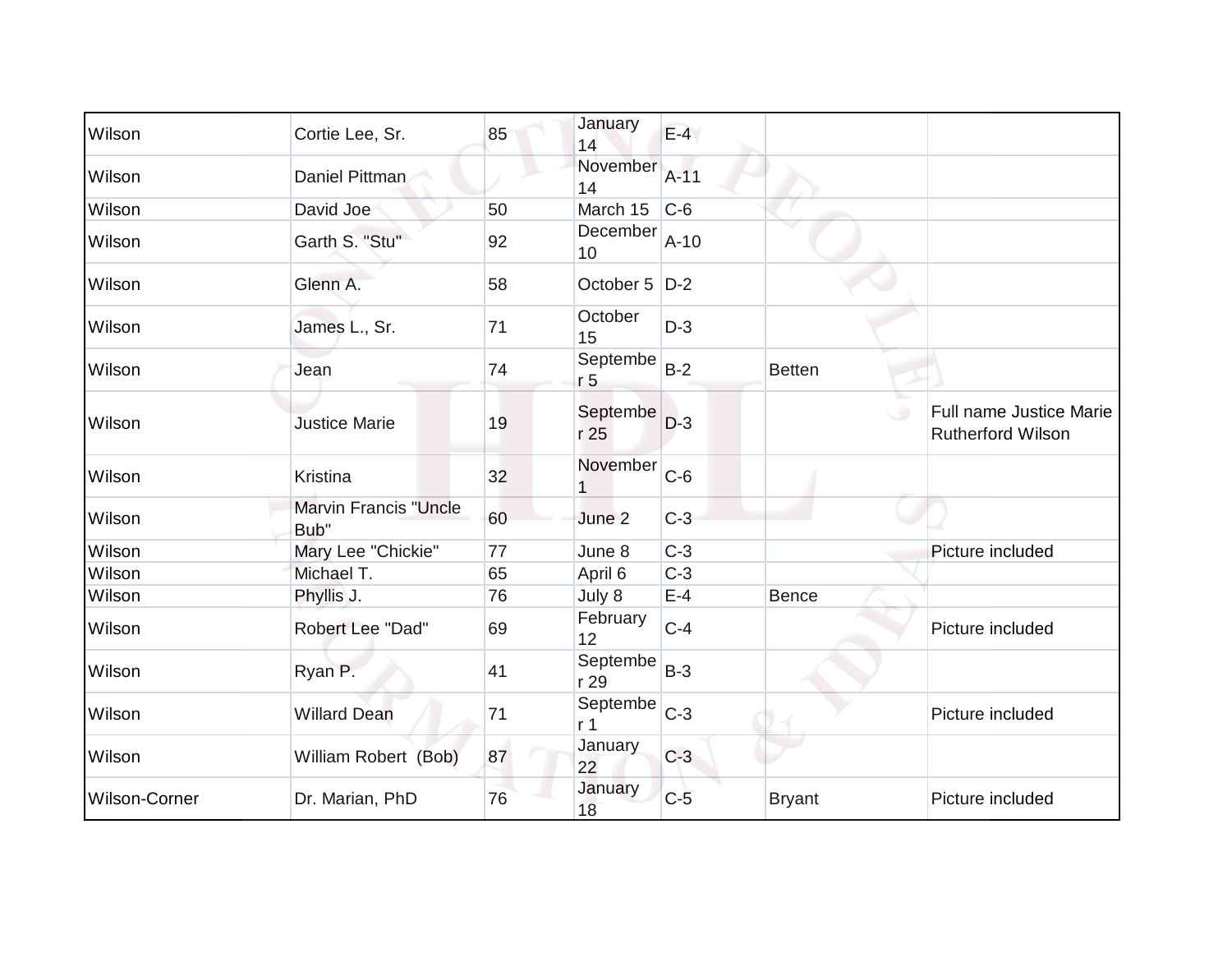| Winandy       | Virginia "Gail"           | 75 | April 11                | $D-2$ |                |                        |
|---------------|---------------------------|----|-------------------------|-------|----------------|------------------------|
| Winbush       | Arthur L.                 |    | August 30 C-5           |       |                | Picture included       |
| Windrom       | Selina Diane              | 37 | July 2                  | $C-3$ |                |                        |
| Wineinger     | Margaret                  | 89 | January<br>15           | $C-4$ | Sheptak        |                        |
| Wineinger     | William "Bill"            | 73 | November<br>29          | $C-5$ |                | Flag included          |
| Winerman      | Elaine E.                 | 92 | June 24                 | $D-3$ | Magid          | Star of David included |
| Winiarczyk    | Edward J.                 | 86 | January $5 B-3 $        |       |                | Flag included          |
| Winker        | Irvin J.                  | 66 | November<br>12          | $D-4$ |                |                        |
| Winkler       | Jackie R. (Jack)          |    | July 6                  | $B-2$ |                |                        |
| Winn          | Dennis Lee III            |    | 22 months August 14 D-3 |       | w              | Picture included       |
| Winn          | Lloyd Daniel "Dan"        | 64 | <b>May 26</b>           | $C-3$ |                |                        |
| Winston       | William Henry, Sr. "Bill" | 87 | June 21                 | $C-5$ |                | Flag included          |
| Winterhaler   | Mary Ellen                | 89 | August 23 C-7           |       |                |                        |
| <b>Wirick</b> | David A.                  | 68 | January<br>30           | $D-3$ |                | Flag included          |
| Wirtz         | Thomas D.                 | 50 | June 29                 | $B-2$ |                |                        |
| Wise          | Edward R.                 | 85 | October<br>11           | $C-6$ |                |                        |
| Wishire       | Ann                       | 92 | June 10                 | $D-3$ | <b>Roberts</b> | Picture included       |
| Wisniewski    | Richard C.                | 77 | May 17                  | $C-7$ |                |                        |
| Wisz          | Doreen D.                 | 70 | April 12                | $C-6$ | Katalinic      |                        |
| Witecki       | Harriet H.                | 79 | January<br>18           | $C-5$ |                |                        |
| Witowski      | Jerry                     | 74 | December<br>8           | $C-3$ |                |                        |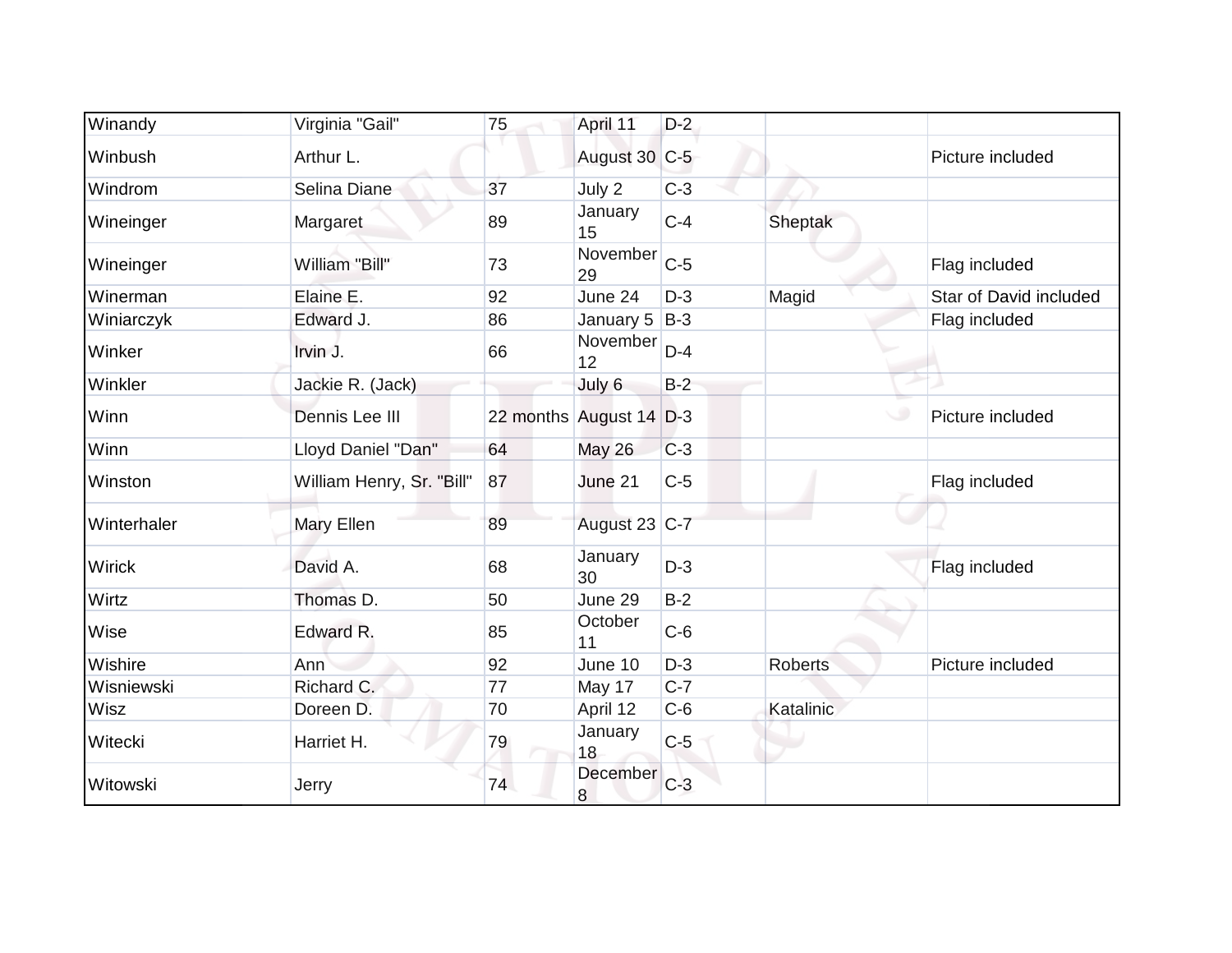| Witting       | Michael B. "Mick"      | 87 | December<br>22   | $A-8$  |                  |                                  |
|---------------|------------------------|----|------------------|--------|------------------|----------------------------------|
| Witvliet      | Linda N.               | 73 | June 13          | $D-3$  |                  |                                  |
| Woerner       | Paul N.                | 62 | Septembe<br>r 10 | $D-4$  |                  |                                  |
| Wogelius      | Barbara L.             | 73 | Septembe<br>r 9  | $D-4$  |                  |                                  |
| Wohlgemuth    | Rose P.                | 85 | April 26         | $C-4$  |                  | Picture included                 |
| Wojciechowski | <b>Theresa Dolores</b> | 85 | November<br>18   | $E-4$  | Dombrowski       | Picture included                 |
| Wojtysiak     | Ronald                 | 79 | May 12           | $C-3$  |                  |                                  |
| Wolfe         | Annette                | 67 | May 5            | $C-3$  | Oakley           |                                  |
| Wolfenden     | Rosabelle M.           | 90 | March 25         | $D-3$  |                  |                                  |
| Wolff         | Lamont A. "Monty"      | 73 | January 5        | $B-3$  |                  | Flag included                    |
| Wolff         | Maria M                | 67 | April 17         | $D-4$  | Walker           | <b>Formerly Maria</b><br>Nasheim |
| Wolverton     | Max Lee                | 76 | December<br>9    | $A-10$ |                  | Picture included                 |
| Wood          | Bill A. "Poppy"        | 81 | November<br>3    | $B-3$  |                  | Picture and flag<br>included     |
| Wood          | Marhta A.              | 83 | July 18          | $D-2$  | Jakelich         |                                  |
| Wood          | Sue                    | 76 | June 22          | $C-2$  |                  |                                  |
| Woodard       | Mozell                 | 90 | January 3        | $D-2$  |                  |                                  |
| Woodbury      | Leon H.                | 73 | March 3          | $C-4$  |                  |                                  |
| Woodcox       | <b>Ethel Ernestine</b> | 81 | December<br>31   | $A-8$  |                  |                                  |
| Woodke        | Vernon C.              | 87 | June 4           | $D-3$  |                  |                                  |
| Woods         | Carole A.              | 71 | January 5        | $B-3$  | Dziubla          |                                  |
| Woods         | Dewanda Lee            | 71 | March 18         | $E-4$  | Lawrence         | Picture included                 |
| Woods         | Mildred Evelyn         | 89 | January<br>14    | $E-4$  | Freytag-Peterson | Picture included                 |
| Woodyard      | Charles "Chuck"        | 77 | <b>May 16</b>    | $D-3$  |                  |                                  |
| Woosley       | Robert O. "Bob"        | 74 | June 23          | $C-3$  |                  |                                  |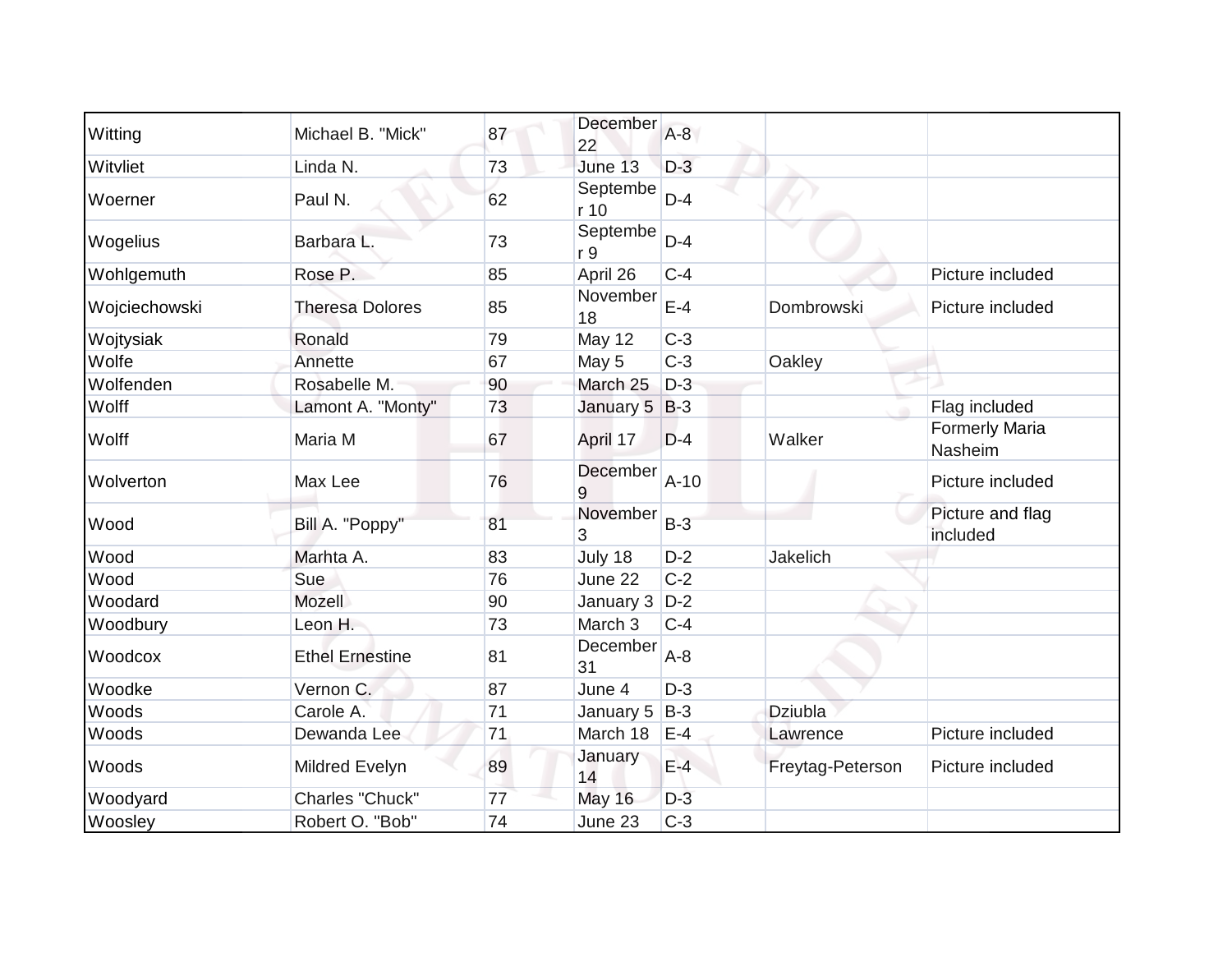| Wopinski    | Loretta M.                   | 83       | October<br>23              | $D-3$ | Lenart        |                  |
|-------------|------------------------------|----------|----------------------------|-------|---------------|------------------|
| Workman     | <b>Shania Elizabeth Rose</b> | 2 months | March 19                   | $D-8$ |               |                  |
| Woszcznski  | Joan "Toots"                 | 84       | Septembe<br>r 9            | $D-4$ | Curran        |                  |
| Woszczynski | Laura M.                     | 37       | March 10                   | $C-3$ |               |                  |
| Wozniak     | Dorothy                      | 83       | October<br>28              | $D-4$ | Taylor        |                  |
| Wren        | Ezekiel, "Zeke"              | 63       | November<br>12             | $D-4$ |               |                  |
| Wright      | Helen                        | 86       | November<br>27             | $D-3$ | Andreanopulos | Picture included |
| Wright      | Jeremy Joseph                | 29       | Septembe<br>r 11           | $D-3$ |               |                  |
| Wright      | Jerry J.                     | 83       | April 4                    | $D-3$ |               |                  |
| Wright      | Larry Dean, Jr.              | 50       | June 17                    | $D-3$ |               | Flag included    |
| Wright      | Walter W.                    | 51       | June 19                    | $D-2$ |               |                  |
| Wright      | <b>Wilma Caroline</b>        | 80       | May 17                     | $C-7$ | Gervais       |                  |
| Wrobel      | Nancy E.                     | 65       | January<br>18              | $C-5$ | Zavesky       |                  |
| Wroblewski  | Mary B.                      | 98       | Septembe<br>r <sub>1</sub> | $C-3$ |               |                  |
| Wrzesien    | Bennie L.                    | 93       | August 5                   | $D-4$ |               | Flag included    |
| Wu          | Stewart, M.D.                | 86       | July 8                     | $E-4$ |               |                  |
| Wuenn       | William                      | 58       | March 25                   | $D-3$ |               |                  |
| Wuest       | <b>Aaron Charles</b>         | 59       | October<br>15              | $D-4$ |               |                  |
| Wunder      | Maxine                       | 94       | April 22                   | $D-4$ | Miller        | Picture included |
| Wylie       | Dr. Robert Reed              | 75       | March 1                    | $C-5$ |               | Picture included |
| Wyrozumski  | Dorothy                      | 92       | August 22 B-4              |       | Cipowski      |                  |
| Yacko       | Joseph                       | 94       | Septembe<br>r <sub>3</sub> | $D-3$ |               | Flag included    |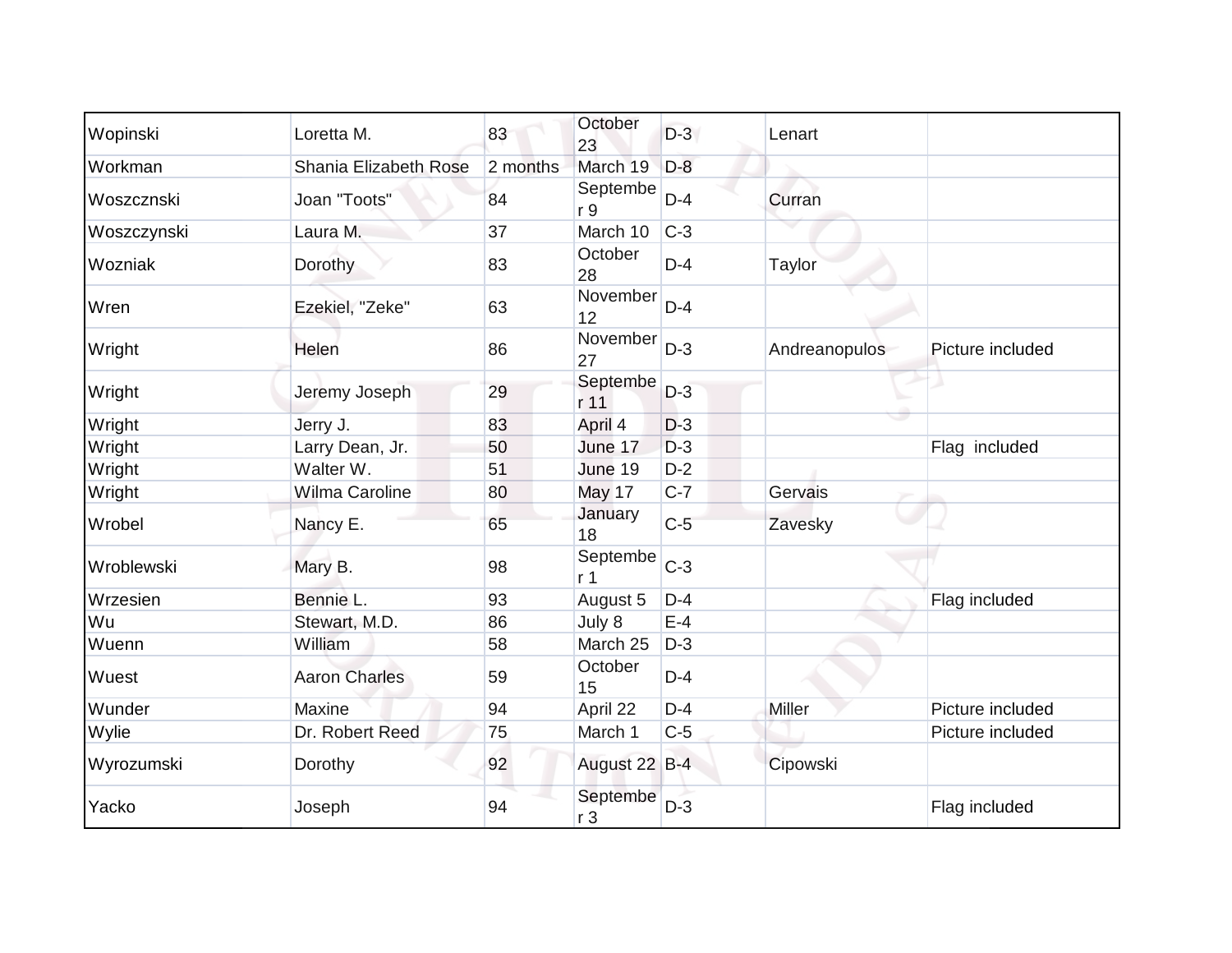| Yager    | John R. "Big Kahuna"    | 74 | Septembe<br>r 23                                  | $E-3$  |                |                  |
|----------|-------------------------|----|---------------------------------------------------|--------|----------------|------------------|
| Yarber   | Jacqueline "Jackie"     | 87 | December<br>9                                     | $A-12$ | Hugh or Conway | Picture included |
| Yast     | Jennifer <sub>R.</sub>  | 53 | January<br>16                                     | $D-3$  | Gilbert        |                  |
| Yates    | Jeffery E.              | 53 | October<br>21                                     | $D-4$  |                | Picture included |
| Yates    | Robert Doyle, Dr.       | 84 | March 29                                          | $C-7$  |                | Picture included |
| Yatsko   | Wanda J.                | 77 | August 13 D-4                                     |        | Collins        |                  |
| Yeager   | Valerie Lynn            | 63 | $\overline{\text{November}}$ <sub>C-3</sub><br>16 |        | Fidnarik       | Picture included |
| Yedinak  | Michael Francis "Sarge" | 66 | November<br>15                                    | $C-7$  | ⊾<br>$\circ$   |                  |
| Yerga    | Edward John, Sr.        | 86 | April 17                                          | $D-4$  |                | Flag included    |
| Yergler  | Agnes "Aggie"           | 81 | April 25                                          | $D-3$  |                |                  |
| Yockey   | Mildred M.              | 81 | Septembe<br>r 21                                  | $B-2$  |                |                  |
| Yocum    | Donna G.                | 81 | April 27                                          | $B-2$  |                |                  |
| Yokovich | Vera                    | 98 | July 14                                           | $C-3$  |                |                  |
| Yonke    | Dorothy A.              | 79 | July 14                                           | $C-2$  | Machaj         |                  |
| York     | C. Janice               | 66 | November<br>10                                    | $B-3$  | Edwards        |                  |
| York     | Catherine M.            | 58 | December<br>17                                    | $A-11$ | Camp           |                  |
| York     | Gilbert George, Jr.     | 79 | July 19                                           | $C-4$  |                |                  |
| Yost     | <b>Tyler Andrew</b>     | 21 | October<br>25                                     | $C-6$  |                | Picture included |
| Young    | Arlene A.               | 74 | March 28                                          | $D-3$  | Korem          |                  |
| Young    | Miriam E.               | 80 | November<br>13                                    | $D-3$  | Wheat          |                  |
| Young    | Sharon                  | 60 | June 19                                           | $D-3$  |                |                  |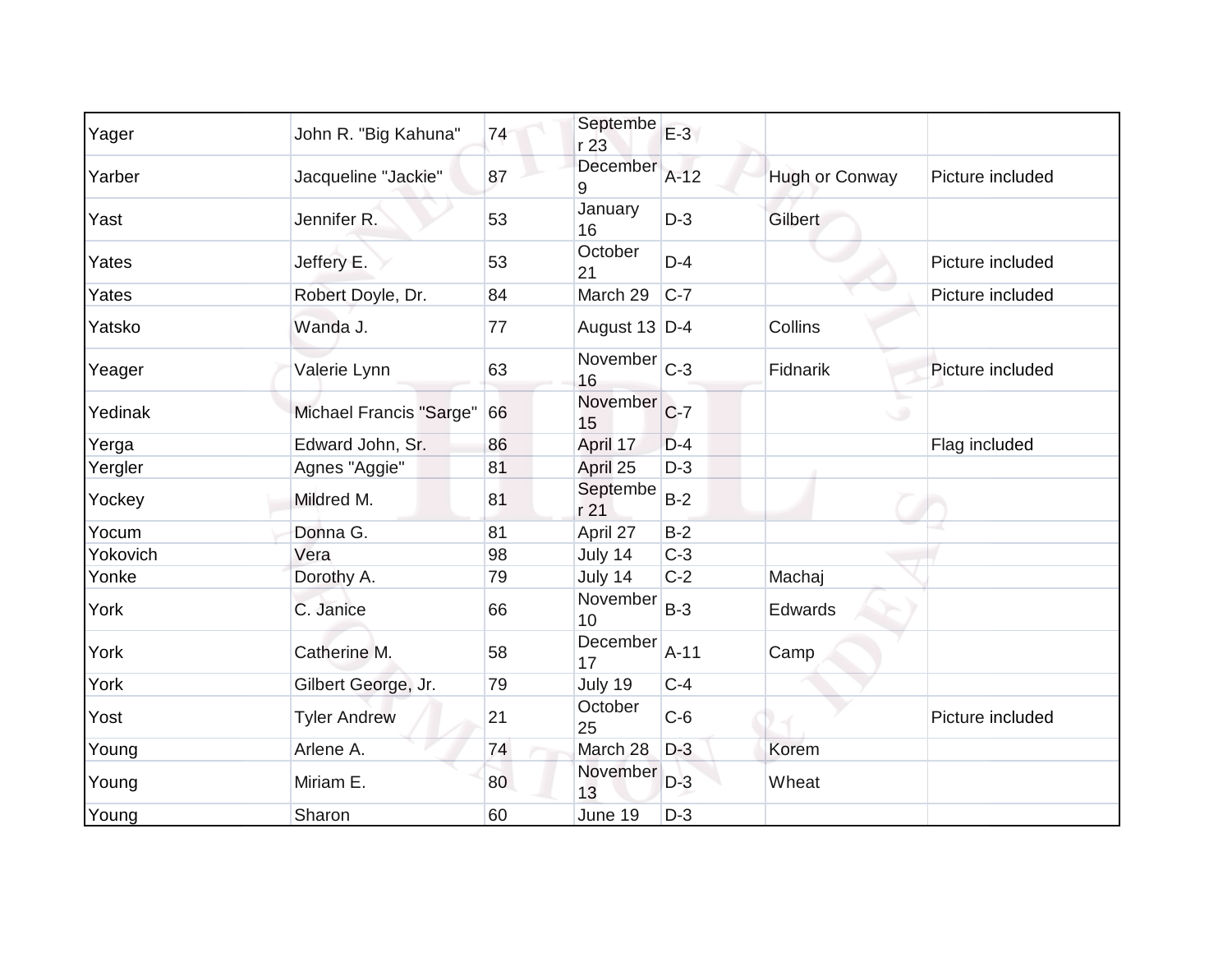| Youngman   | Peter Eugene        |    | February<br>8                             | $C-5$  |                 |                              |
|------------|---------------------|----|-------------------------------------------|--------|-----------------|------------------------------|
| Yudt       | William M., Sr.     | 94 | June 13                                   | $D-3$  |                 | Flag and picture<br>included |
| Yuran      | Carol Ann           | 62 | July 15                                   | $D-3$  | <b>Marovich</b> |                              |
| Yuratovac  | Thomas M.           | 57 | Septembe<br>r 16                          | $D-3$  |                 |                              |
| Zaberdac   | Colleen A.          | 71 | Septembe<br>r 26                          | $B-2$  | Gill            | Picture included             |
| Zacher     | Ellinor I.          |    | January<br>23                             | $D-3$  |                 |                              |
| Zachocki   | Albina A.           | 84 | $\overline{December}$ <sub>C-5</sub><br>6 |        | Cygal           |                              |
| Zack       | Violet "Vi"         |    | April 19                                  | $C-7$  | Uzelac          | Cross included               |
| Zacny      | Joseph L.           | 95 | December<br>7                             | $C-3$  |                 | Picture included             |
| Zagrocki   | Barney S.           | 88 | April 22                                  | $D-4$  |                 |                              |
| Zaher      | Christine T.        | 94 | April 8                                   | $D-5$  | Majercik        |                              |
| Zaikis     | David F.            | 67 | October<br>25                             | $C-7$  |                 |                              |
| Zajdel     | Shirley A.          | 84 | July 16                                   | $D-3$  |                 |                              |
| Zakula     | Mike Milan          | 88 | February<br>27                            | $C-3$  |                 | <b>Cross included</b>        |
| Zakutansky | Joseph A.           | 73 | November<br>28                            | $A-14$ |                 | Cross included               |
| Zalewski   | Lorraine            | 83 | July 8                                    | $E-3$  | <b>Bagay</b>    |                              |
| Zamites    | Gregory J., Sr.     | 80 | March 12                                  | $D-3$  |                 | Picture included             |
| Zamora     | <b>Robert Mario</b> | 59 | Septembe<br>r <sub>2</sub>                | $D-4$  |                 | Picture included             |
| Zamudio    | Carolina            | 86 | August 23 C-7                             |        | Andrade         |                              |
| Zandstra   | Anna                | 91 | April 3                                   | $E-3$  | Holleman        |                              |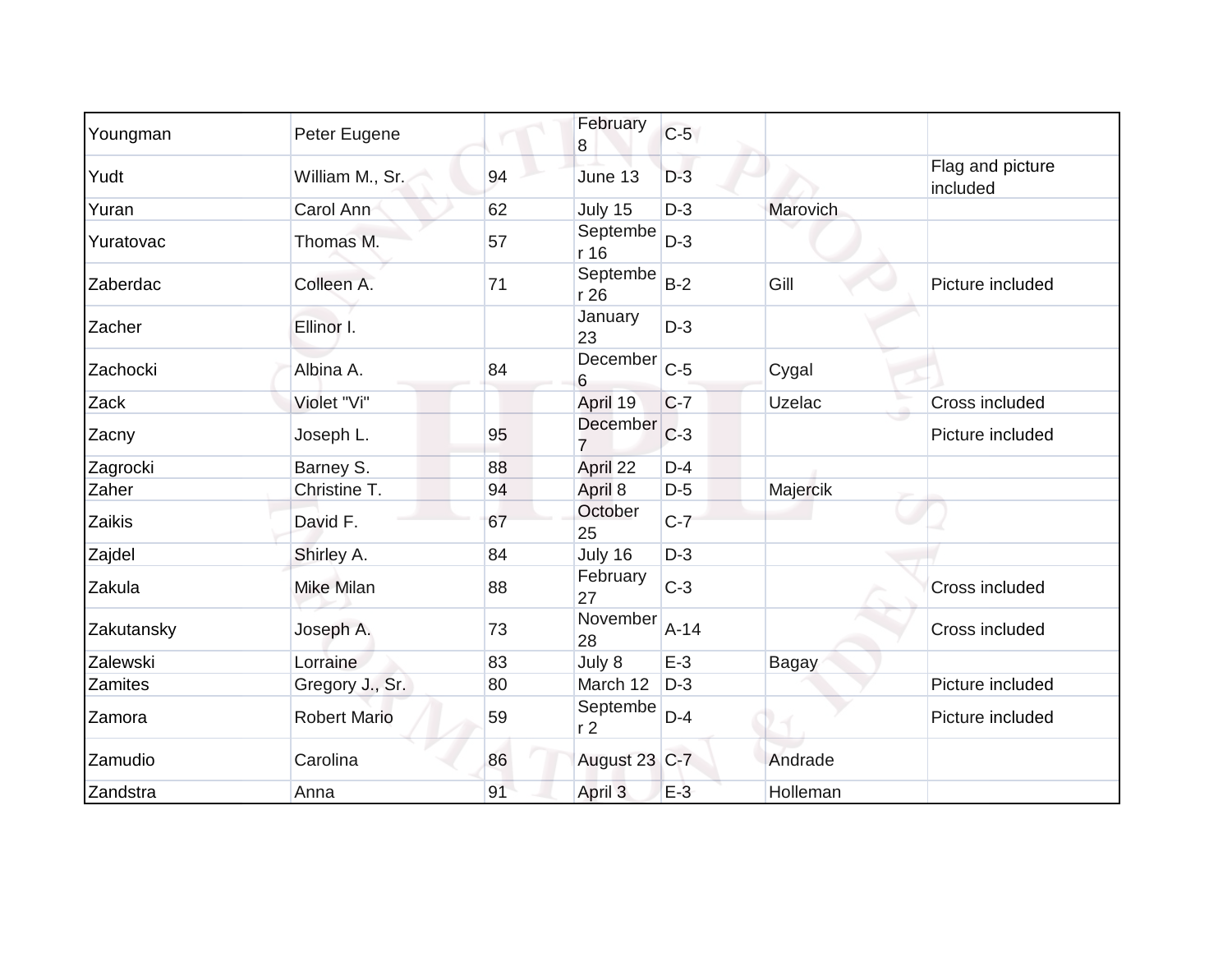| Zangos     | Vasiliki "Bette"                  | 82 | November<br>9              | $C-2$  |              | Cross included   |
|------------|-----------------------------------|----|----------------------------|--------|--------------|------------------|
| Zappa      | Bernard H.                        | 78 | Septembe<br>r 22           | $C-4$  |              |                  |
| Zaragoza   | Joseph                            | 56 | February<br>25             | $E-3$  |              |                  |
| Zaranka    | Thomas E. "Tom"                   | 61 | June 16                    | $C-3$  |              |                  |
| Zaranti    | Josephine C. "Chewy"              | 85 | <b>May 19</b>              | $C-3$  | Di Giovanni  | Picture included |
| Zbur       | Sharlene Joan                     | 76 | August 11 $ C-2 $          |        |              |                  |
| Zdanowski  | <b>Stella</b>                     | 83 | July 8                     | $E-4$  | Holubecki    | Picture included |
| Zea        | William H., "Bill"                | 97 | December<br>13             | $A-11$ |              | Picture included |
| Zech       | Rodney A. "Rod"                   | 63 | February<br>$\overline{2}$ | $B-2$  |              | Flag included    |
| Zeese      | Violet M.                         | 86 | November<br>5              | $D-3$  | Crane        |                  |
| Zegley     | <b>Robert Francis</b>             | 91 | August 28 D-3              |        |              | Flag included    |
| Zeider     | Marjorie C.                       | 94 | July 22                    | $D-3$  |              |                  |
| Zeilenga   | Neil John                         | 64 | April 2                    | $D-3$  |              | Picture included |
| Zeldenrust | Robert "Bob"                      | 84 | November<br>20             | $D-3$  |              | Flag included    |
| Zeleznik   | Phyllis D.                        | 85 | July 16                    | $D-3$  |              |                  |
| Zell       | Patricia A.                       | 52 | November<br>3              | $B-3$  |              |                  |
| Zelms      | <b>Leonard William</b><br>"Lenny" | 66 | February<br>15             | $C-5$  |              |                  |
| Zeman      | Peggy                             | 64 | Septembe<br>r 29           | $B-3$  | White        | Picture included |
| Zembillas  | <b>Stamatia</b>                   | 86 | April 11                   | $D-2$  | Georgiades   |                  |
| Zemen      | Helen D.                          | 88 | July 25                    | $D-3$  | <b>Dudek</b> | Picture included |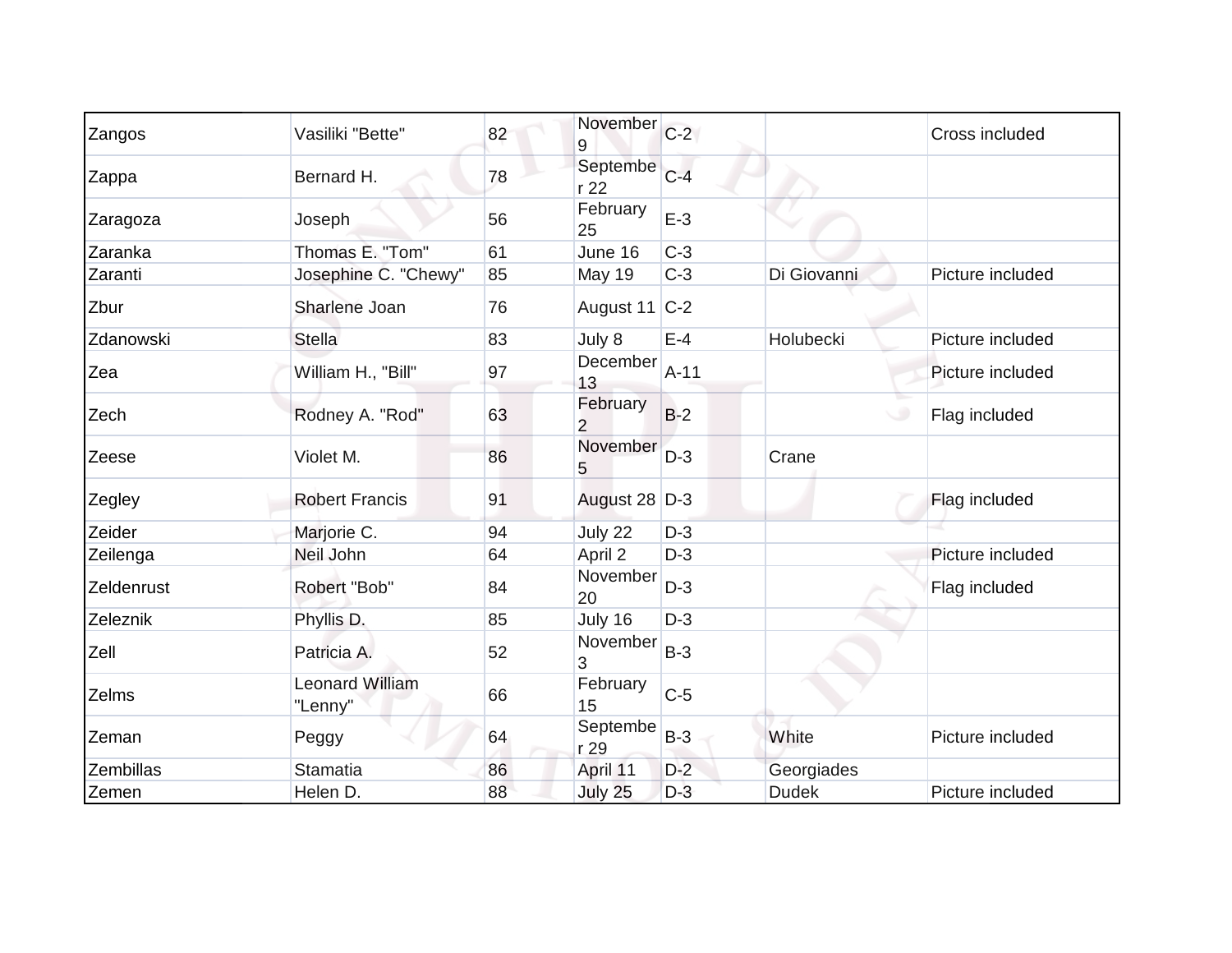| Ziegler      | Donald K.            | 77 | November<br>12  | $D-4$   |                |                       |
|--------------|----------------------|----|-----------------|---------|----------------|-----------------------|
| Zielinski    | Sharon L.            | 75 | May 12          | $C-3$   | Ogden          |                       |
| Ziemba       | Mitchell             | 93 | July 12         | $C-6$   |                |                       |
| Zikmund      | John C.              | 74 | December<br>26  | $A-9$   |                |                       |
| Zimmer       | Irene M.             | 98 | November<br>21  | $A-11$  | Claire         |                       |
| Zimmerman    | Robert C.            | 97 | March 23        | $B-3$   |                |                       |
| Zimmerman    | Ruth E.              | 91 | April 10        | $D-3$   | Steinkraus     |                       |
| <b>Zions</b> | Pauline "Patty"      | 73 | February<br>24  | $C-3$   | Giordano       |                       |
| Zipay        | Rev. Nicholas, Jr.   | 88 | October<br>29   | $D-2$   |                |                       |
| Zippel       | David L.             | 75 | August 8        | $D-3$   |                |                       |
| Znika        | Peter, Sr.           | 77 | June 30         | $C-3$   |                | Picture included      |
| Zoeckler     | Lynnann B.           | 50 | January<br>23   | $D-4$   |                |                       |
| Zoeller      | Dorothy              | 91 | Septembe<br>r24 | $D-3$   | Koch           |                       |
| Zorich       | Sheila               | 79 | November<br>18  | $E-4$   | Reese          | <b>Cross included</b> |
| Zorick       | John, Jr.            | 61 | October<br>14   | $D-4$   |                | Picture included      |
| Zosso        | Robert M.            | 71 | May 21          | $D-8$   |                | Picture included      |
| Zrnchik      | Andrew Joseph "Andy" | 29 | July 11         | $D-2$   |                |                       |
| Zubeck       | Jean M.              | 79 | January<br>20   | $C-3$   | Basil          |                       |
| Zubrick      | Paul E.              | 80 | October<br>20   | $B-3$   |                |                       |
| Zulich       | <b>B.</b> Renetta    | 93 | December<br>11  | $A - 7$ | <b>Stowers</b> | Picture included      |